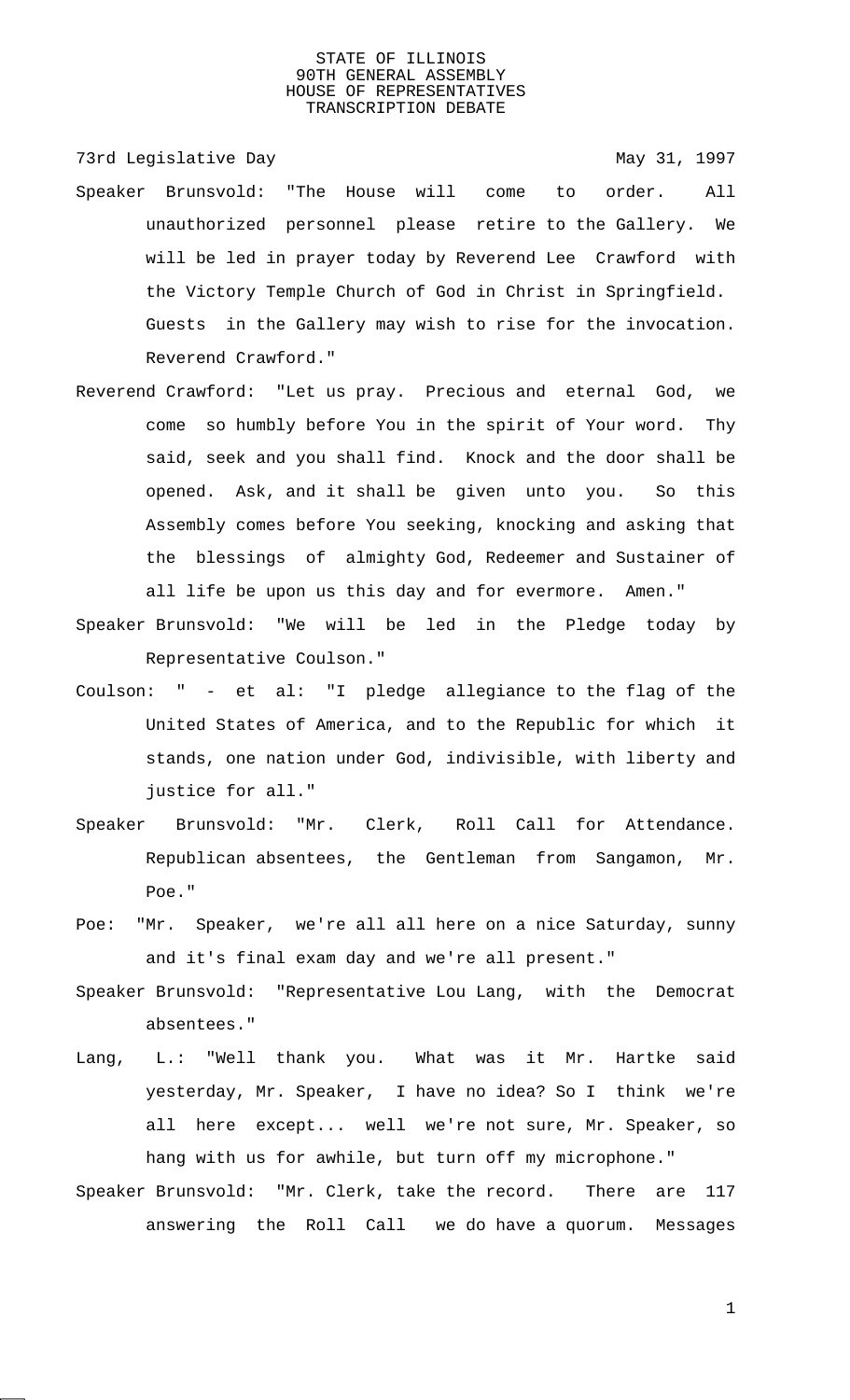73rd Legislative Day 1997

from the Senate."

- Clerk Rossi: "Messages from the Senate by Mr. Jim Harry, Secretary. 'Mr. Speaker, I am directed to inform the House of Representatives that the Senate has concurred with the House of Representatives in the passage of a Bill of the following title: House Bill 449, a Bill for an Act to amend the School Code, together with Senate Amendment #3. In addition, I'm directed to inform the House of Representatives that the Senate has refused to concur with the House in the adoption of their Amendment to a Bill of the following titles: Senate Bill 320, together with House Amendments 2, 3, 4, 5 and 6."
- Speaker Brunsvold: "The Lady from Cook, Representative Coulson, for what reason do you rise?"
- Coulson: "I rise to let everybody know that a product from my district is Cracker Jacks. I have a box for as many people who are probably on the Floor right now. I just wanted you to know that in North Brook, Illinois they make Cracker Jacks."
- Speaker Brunsvold: "Mr. Parke."
- Parke: "Thank you, Mr. Speaker. I just like to say that I have already started to eat this Cracker Jack for breakfast and it makes a wonderful breakfast. The only problem is, Representative Coulson, there's a prize in every one of these Cracker Jack boxes and she told us that she wants the prizes back. So that's pretty an Indian-giver kind of thing."
- Speaker Brunsvold: "Mr. Black."
- Black: "Yes, thank you very much, Mr. Speaker. If she has 24 boxes there's more than enough to go around and that means that some of us can get two boxes, ut I don't think there are 24 people here today."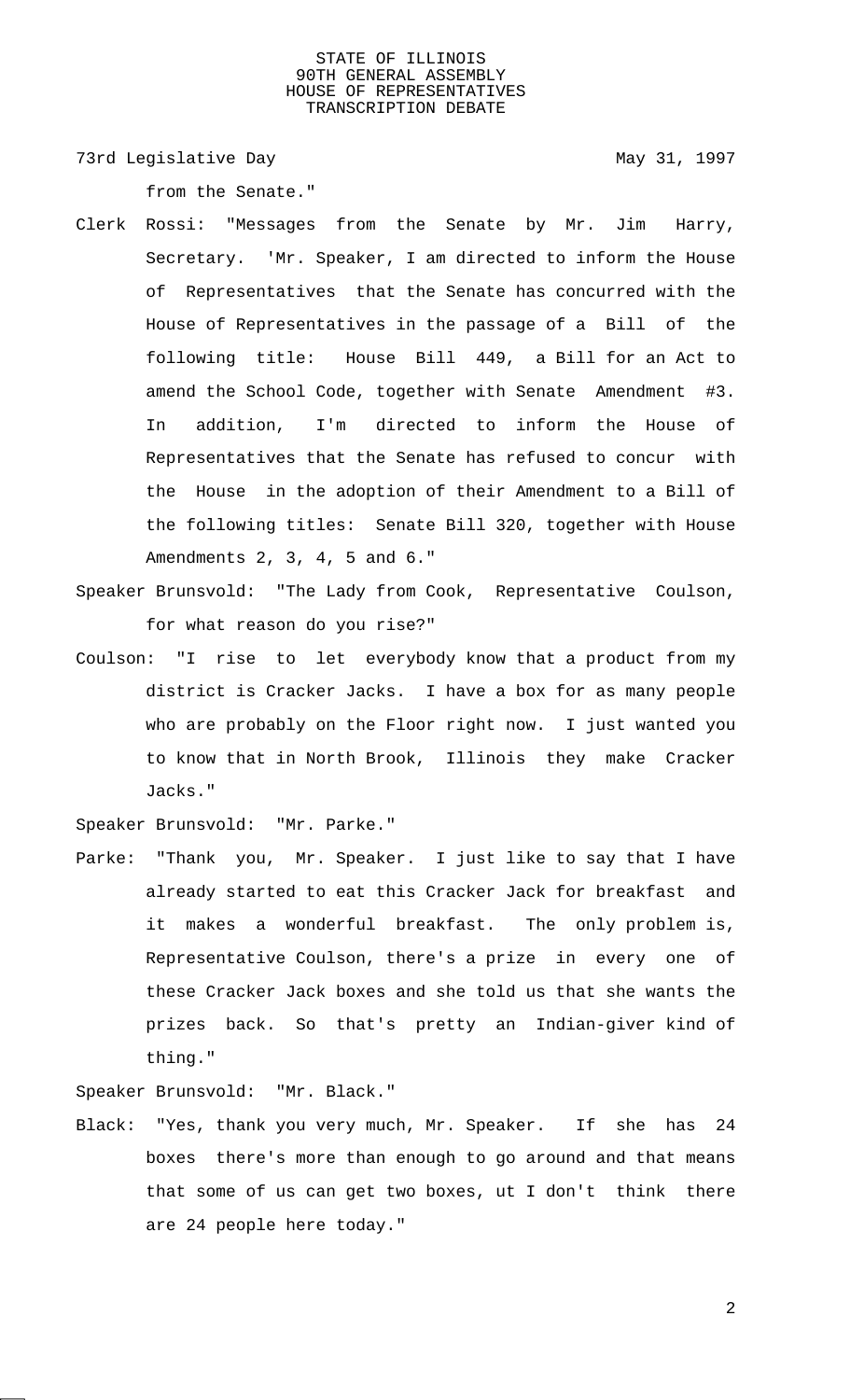73rd Legislative Day 1997

- Speaker Brunsvold: "Thank you, Mr. Black. Mr. Black, the Chair is worried about Mr. Cross, he's usually here bright and shiny in the morning, and I haven't seen him, but there he is."
- Cross: "I'm right here, Mr. Speaker. Thanks for being concerned about me."
- Speaker Brunsvold: "The Chair was worried about your whereabouts this morning."
- Cross: "I was out looking for the new Bill. I didn't know where it was. I still don't know where it is but I'm looking. Mr. Black's looking right now too, for that Bill and I hope he finds it. I'll let you know."

Speaker Brunsvold: "Cheer up, Mr. Effingham, Mr. Hartke."

Hartke: "Where's Emilou when you need her?"

Clerk Rossi: "Committee Reports. Representative Novak, Chairman from the Committee on Environment and Energy, to which the following Conference Committee Report was assigned, action taken on May 31, 1997, reported the same back: 'be adopted', Conference Committee Report #1 to House Bill 2164. Representative Mautino, Chairman from the Committee on Insurance, to which the following Conference Committee Report was referred, action taken on May 31, 1997, reported the same back recommend: 'be adopted' Conference Committee Report #1 to House Bill 223. Representative Dart, Chairman from the Committee on Judiciary 1- Civil Law, to which the following Conference Committee Report was referred, action taken on May 31, 1997, reported the same back recommend: 'be adopted' Conference Committee Report #1 to Senate Bill 408. Representative Burke, Chairman from the Committee on Executive, to which the following Conference Committee Report was referred, action taken on May 31, 1997, reported the same back recommend: 'be adopted' Conference Report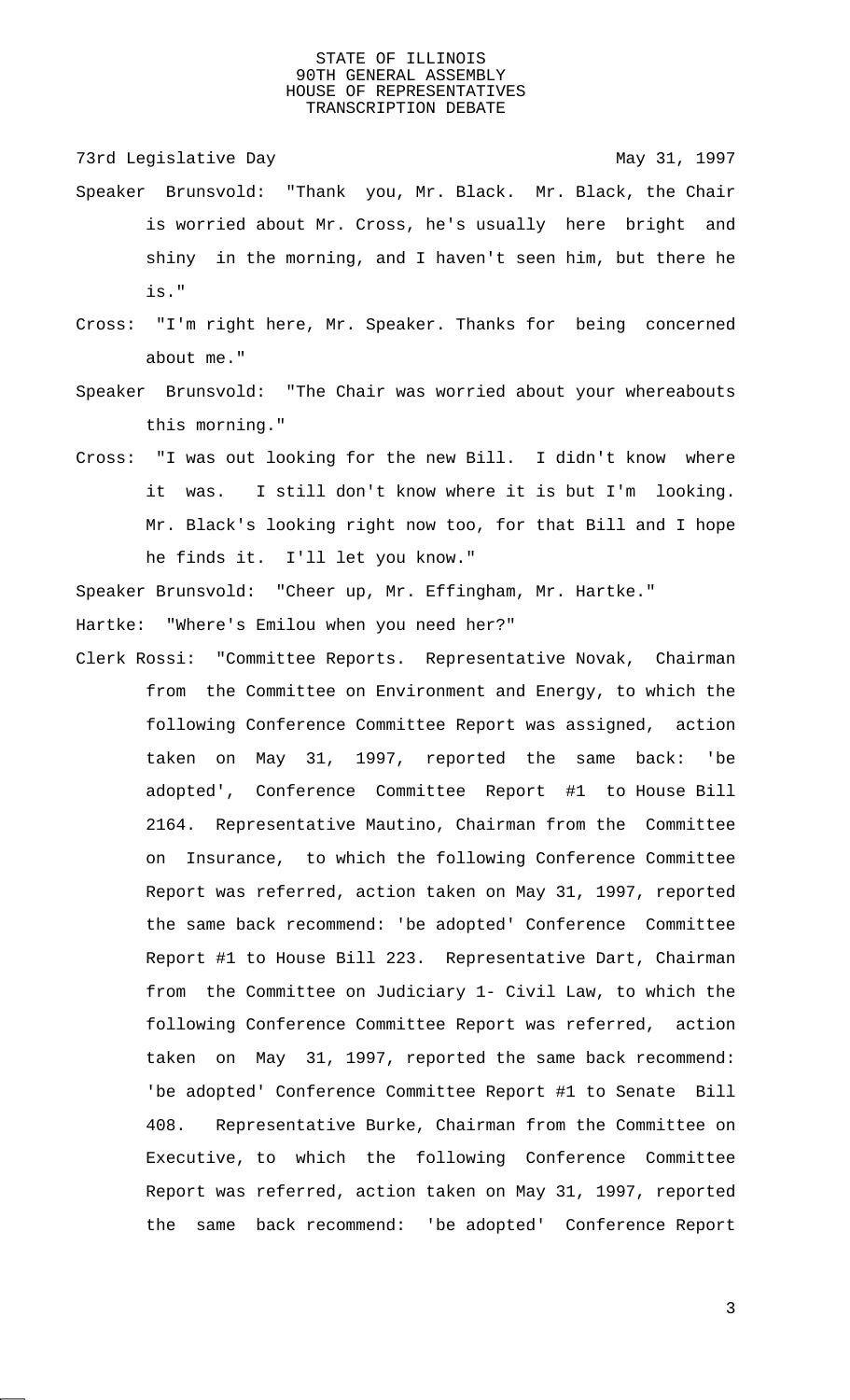73rd Legislative Day 1997 #1 to Senate Bill 1019. Representative Murphy, Chairman from the Committee on Personnel & Pensions, to which the following Conference Committee Report was referred, action taken on May 31, 1997, reported the same back recommend: 'be adopted' Conference Committee Report #1 to Senate Bill 423."

Speaker Brunsvold: "Mr. Cross, Senate Bill 417."

- Cross: "Thanks, I move to refuse to recede on House Amendment #1. Mr. Speaker, thank you."
- Speaker Brunsvold: "The Gentleman has moved to refuse to recede to House Amendment #1 to Senate Bill 417. All in favor say 'aye'; opposed 'nay'. The 'ayes' have it and the House does refuse to recede from House Amendment #1 to Senate Bill 417. The Gentleman has requested a Conference Committee be appointed. The Gentleman from Bureau, Mr. Mautino."
- Mautino: "Thank you, Mr. Speaker. Just... I thought I would be able to help you out, Representative Cross had a question earlier about where that, where Pate's Bill that special package was and it turns out that Representative Coulson had it all along. We found them, they're right in here, so just open those boxes you'll find the new funding plan."

Speaker Brunsvold: "Mr. Clerk, Rules Announcement?"

- Clerk Bolin: "Rules Committee will meet immediately, in the Speaker's Conference Room. Rules Committee will meet immediately, in the Speaker's Conference Room."
- Speaker Brunsvold: "The Resolution Calendar. House Resolution 61, Mr. Scott."
- Scott: "Thank you, Mr. Speaker, Ladies and Gentlemen of the House. House Resolution 61 merely asks the Federal Government to take a look at a way that's... with respect to helping infrastructure payment for units of local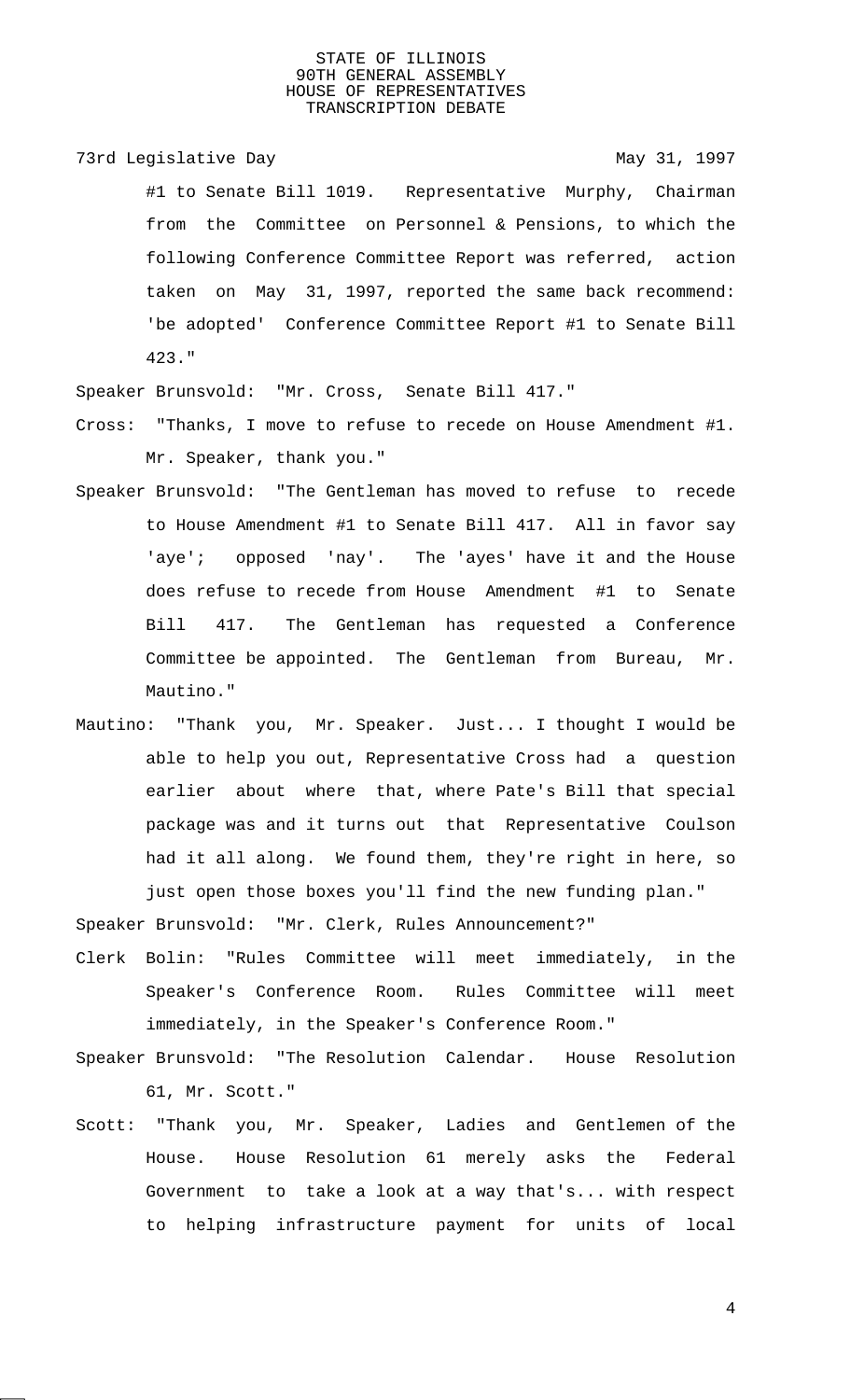# 73rd Legislative Day 1997

government by the method by which new money is created in a monetary fund on the federal level. It's actually just asking Congress to look at it, it doesn't require them to do anything. It's from a group that's headquartered in Freeport, Illinois in Mr. Lawfer's district. I'm not sure if there, if it's an accurate theory or not, but if they are right, it could be a way to provide substantial, in the billions of dollars, of low interest loans, or no interest loans, I should say to units of local government. And I would just ask for support on this. It passed out of Executive on the Attendance Roll Call."

- Speaker Brunsvold: "The Gentleman has asked for the adoption of House Resolution 61. And on that question, is there any discussion? The Gentleman from Cook, Mr. Parke."
- Parke: "Thank you, Mr. Speaker. Will the Sponsor yield?"
- Speaker Brunsvold: "The Sponsor yields."
- Parke: "Representative, I'm not sure I understand, who's going to provide the loans?"
- Scott: "It will be the Federal Government, Representative Parke."
- Parke: "So there's no state money involved in this at all?"
- Scott: "No, no and actually all we're doing is asking... it has to do with who creates the additional money to fund the economy. When the economy goes up, there's actually extra dollars that are created. The Federal Government... the Federal Reserve leaves that to Banks, for the most part. This is suggesting that if the Federal Government did it themselves, they would have an extra pool of money that they could then loan to units of local government. Now that's the theory, and again, all this Resolution does is asks the Federal Government to take a look at that theory and see if it makes some sense."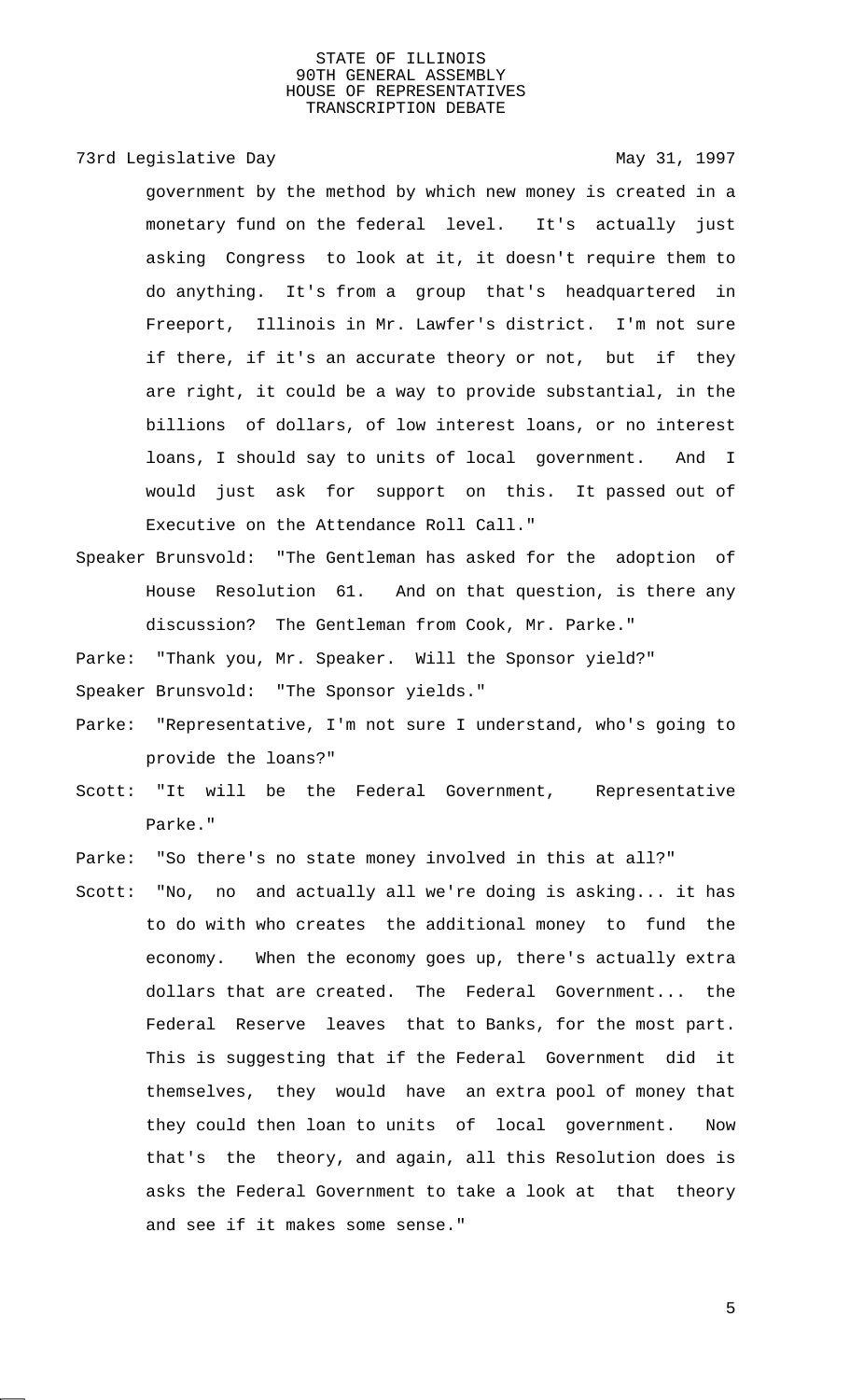73rd Legislative Day 1997

- Parke: "If we don't use... if this money comes to Illinois, does this Resolution earmark it for any particular place?"
- Scott: "What the... what the plan would be, and again this is all subject to Congress, they can do whatever they wanted to do with it. But what this group is advocating is a formula of per capita expenditures what these loans could be so that Illinois, for example, would get \$100 per person for the state government to be able to use for various things. School districts would get some. Local governments would get some. So, it's a tremendous amount of money involved in doing this."
- Parke: "Would the money go into the General Fund or would it go up into a special fund to be... let me ask that first part, is it going to go into General Fund or would a special fund be set up?"
- Scott: "Well, it would be a wonderful problem to have, if it actually happened, to have no interest loans. The idea is to use for infrastructure improvements. So, my thinking is, it would go into those funds for which we used to provide infrastructure and the repay period is 10 to 30 years. And again this is just a, it's just a proposal Congress could do with it what they want. The Senate back... not last... not in the 89th, but in the 88th General Assembly, passed this exact same Resolution that we're asking for now. And there has been some interest in Congress. I've gotten some letters that have been provided to me by this group, from Representative Tauzin, and I believe he is from Louisiana and some other Representatives who have expressed some interest in doing this. They had a Bill that they were going to introduce in Congress last year and ran up against a time line and didn't do it. This is just expressing them to take a look at it see if it's a good idea do it, if it's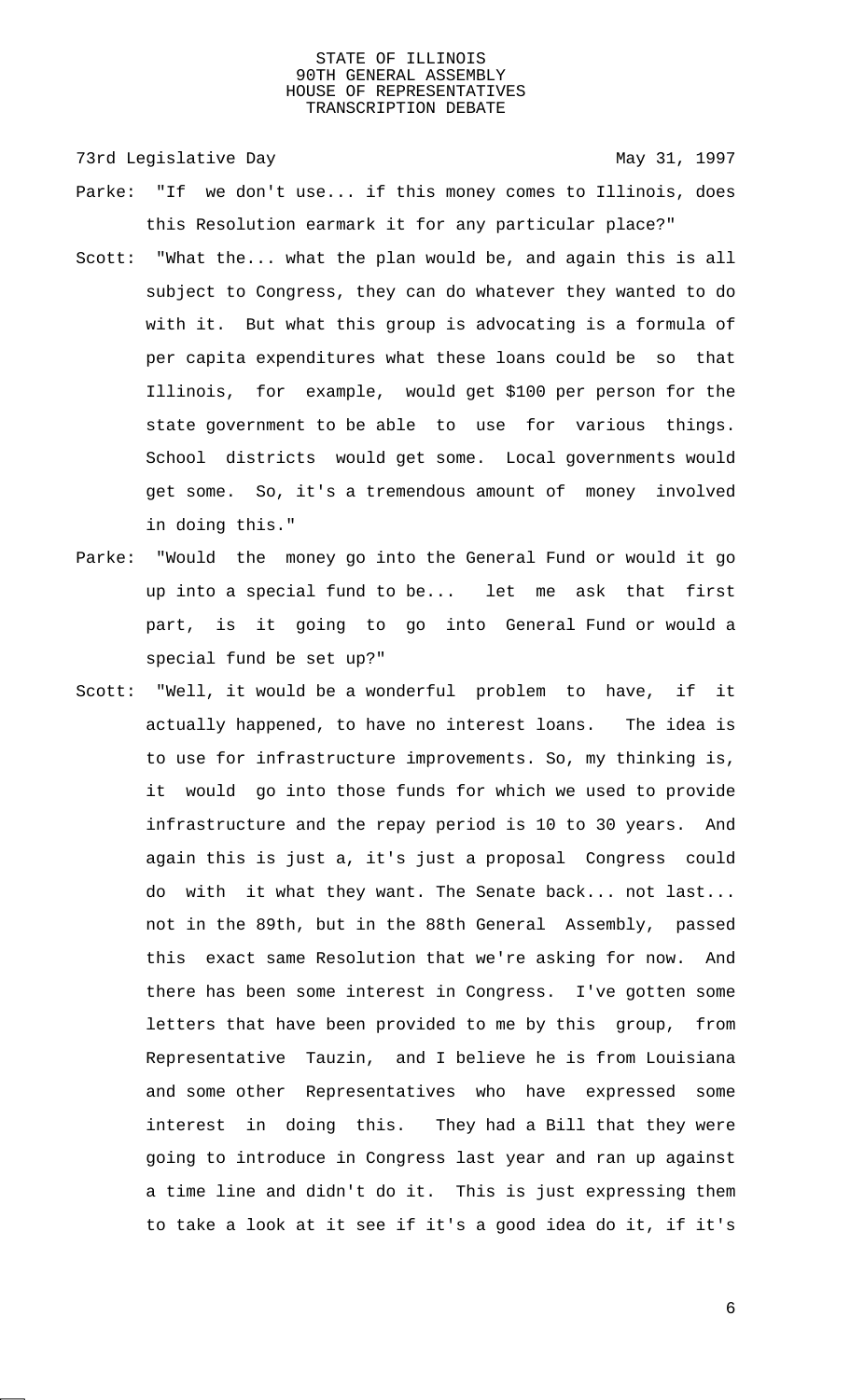73rd Legislative Day 1997

not leave it alone."

- Parke: "Well it sounds interesting I'm kind of curious. Would we, would we appropriate it or would it be something that would go into a... be distributed under rule or under the Governor's prerogative."
- Scott: "No I would think it would be up to us to appropriate it, if we got the money. Just like every other fund that we would get, sure."
- Parke: "So the intent would be that it would be an approp... something that would be appropriated through the normal process of the public scrutiny there by the legislature."

Scott: "Sure, oh absolutely, yeah absolutely."

Parke: "Well, I guess on the face of it we don't see any problems and we hope we can get some of the money. Oh by the way, is this going to be a matching money..."

Scott: "No."

- Parke: "It's just..."
- Scott: "No, it's totally federal dollars based on on how the monetary fund creates new dollars every year. It's totally federal money. If it wor... that's what I said, if it works, if they're right, it's a wonderful idea and it's a no lose situation for us and other units of local government."
- Parke: "Do you have any idea on what the loan rate would be, will it fluctuate and if so, under what basis?"

Scott: "Loan rate would be no interest loans under this plan."

- Parke: "I thought you said it would be a low interest loan."
- Scott: "No interest loans."

Parke: "No interest."

Scott: "With 10 to 30 year repayment schedule."

Parke: "Sounds like a wonderful idea. You know, ultimately though, somebody has got to pay the taxes for these funds,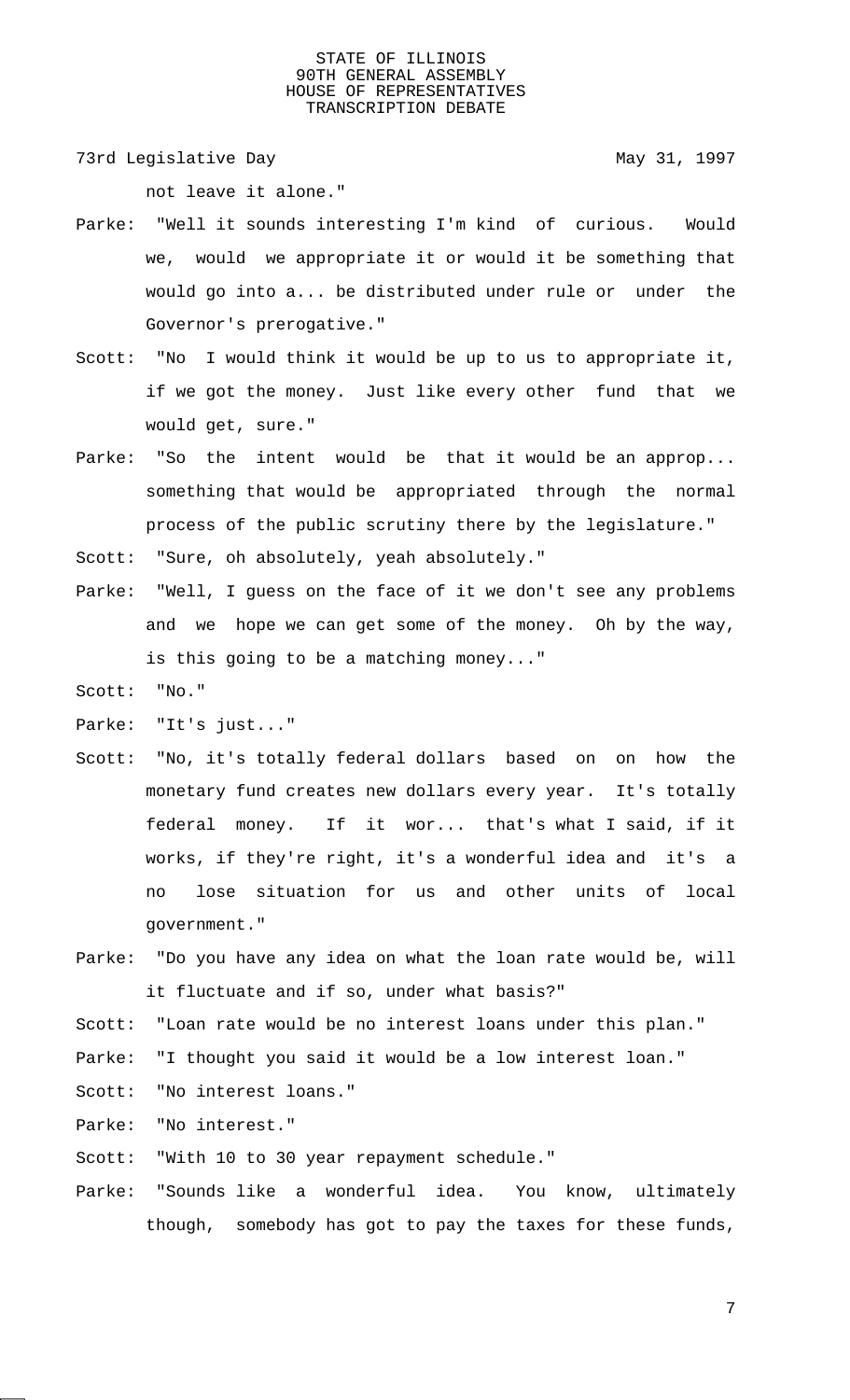73rd Legislative Day 1997

you know, nothing is ever free. Eventually the tax payers will pay for all this but on the concept if it's going to happen Illinois ought to be available."

Scott: "That's what I think, thanks."

- Speaker Brunsvold: "Further discussion? The Gentleman from Jo Daviess, Representative Lawfer."
- Lawfer: "Thank you, Mr. Chairman (sic-Speaker). Will the Sponsor yield?"

Speaker Brunsvold: "The Sponsor yields."

- Lawfer: "Representative Scott, I've seen this plan and have talked to the Sponsor on that and since I evidently missed economics class when I went to school I don't exactly understand. Would this be generating what you might say a different class of money or where would these funds be different than the funds we currently have from the Federal Reserve?"
- Scott: "The theory is, and again, I know you've talked to Mr. Bonsac too, your constituent, I believe, but the theory is that new money is created every year as the economy grows. Actually, new money is created every year as the economy grows and that instead of banks creating this new money and issuing it that it be done federally and that that money could be used to create this pool that would then be used for the loan program. And, again, all the Resolution asked for is for Congress who would have to take the action to take a look at it. And you know, you and I might of ended up in the same economics class. I don't know but if this group is right then obviously it's a very good situation for all of us and if they're not then Congress can look at it and say this isn't something we want to do."
- Lawfer: "Well if, if this was created is there any, been any discussion on limiting it or the size of this fund?"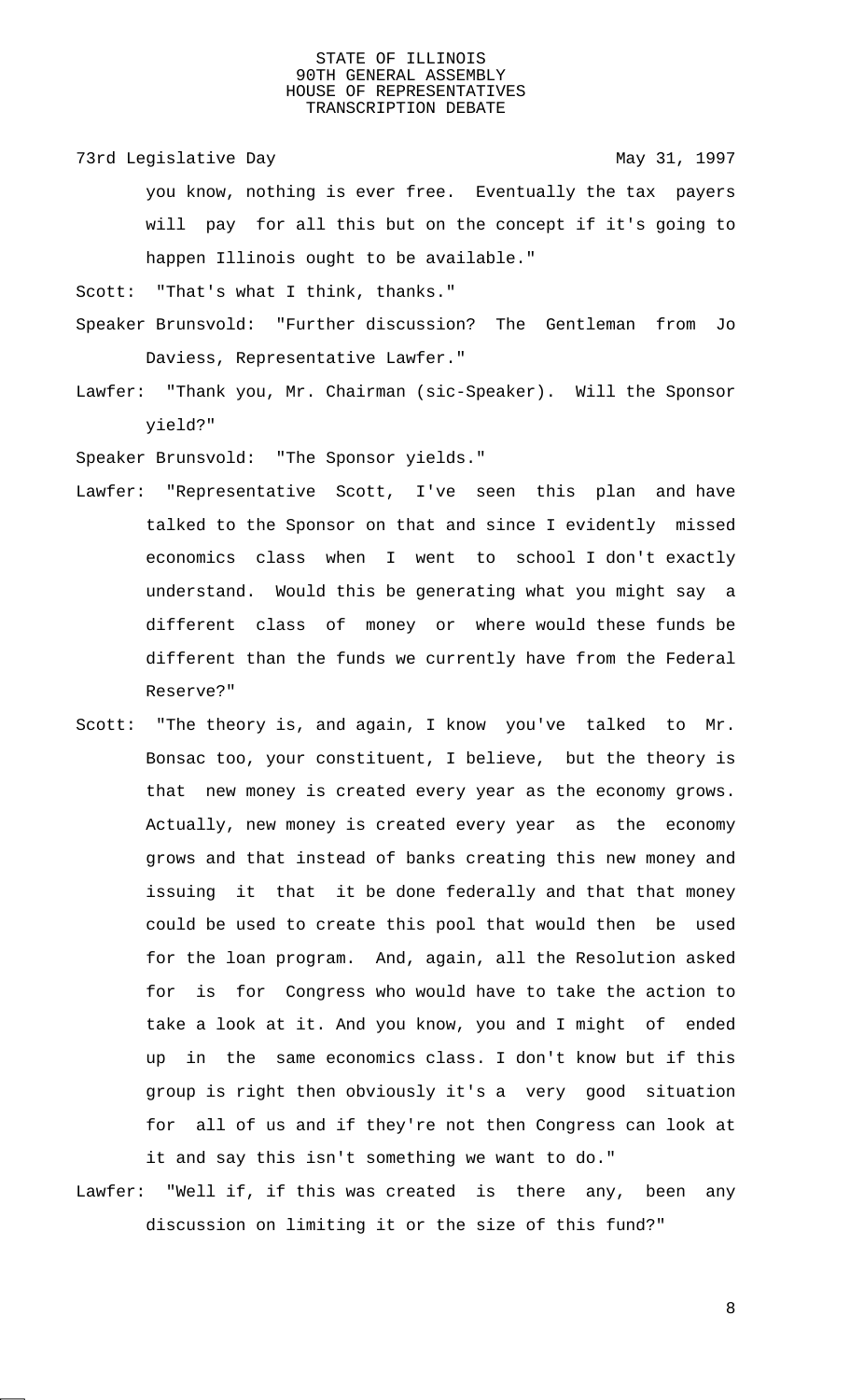73rd Legislative Day 1997

- Scott: "It would be limited every year, Representative, to the amount of money that's created that the amount of new money that's created. So yeah, it would it would be limited naturally."
- Lawfer: "What would back this money then... these funds, what would be the backing of that?"
- Scott: "Federal Government."
- Lawfer: "Could this be done with a bond issue at this time?"
- Scott: "Well, the problem with bonds, and that's why, that's why he's suggesting that we look at this, the problem with bonds is bonds carry an interest rate. And what they're saying is, take the example of of the Rockford Schools for example, where they're going, they're going to build three new school buildings. Well the interest rate to pay back those bonds is higher than the cost of the actual capitol construction and his feeling, Mr. Bonsac and the Sovereignty Group's feeling, is that if you could do this with the no interest loans, it would be a much more preferable thing to have than the bonds, because you wouldn't have the interest rate to pay back."
- Lawfer: "Well, I find this a very interesting concept maybe I can go back and get a part of a credit or something for for your explanation of that, Representative Scott."
- Scott: "Thank you."
- Lawfer: "I would hope that those people that are involved in it, mainly the US Senators and US Congressman, would at least express an opinion on this."
- Scott: "Right, and I think that's what we're looking for is just say, 'Hey, take a look at this. If it makes sense, you know, give it a shot, if it doesn't, then...' but that's, you know, it's up to them to do we're just saying as a state we think it's an interesting idea that at least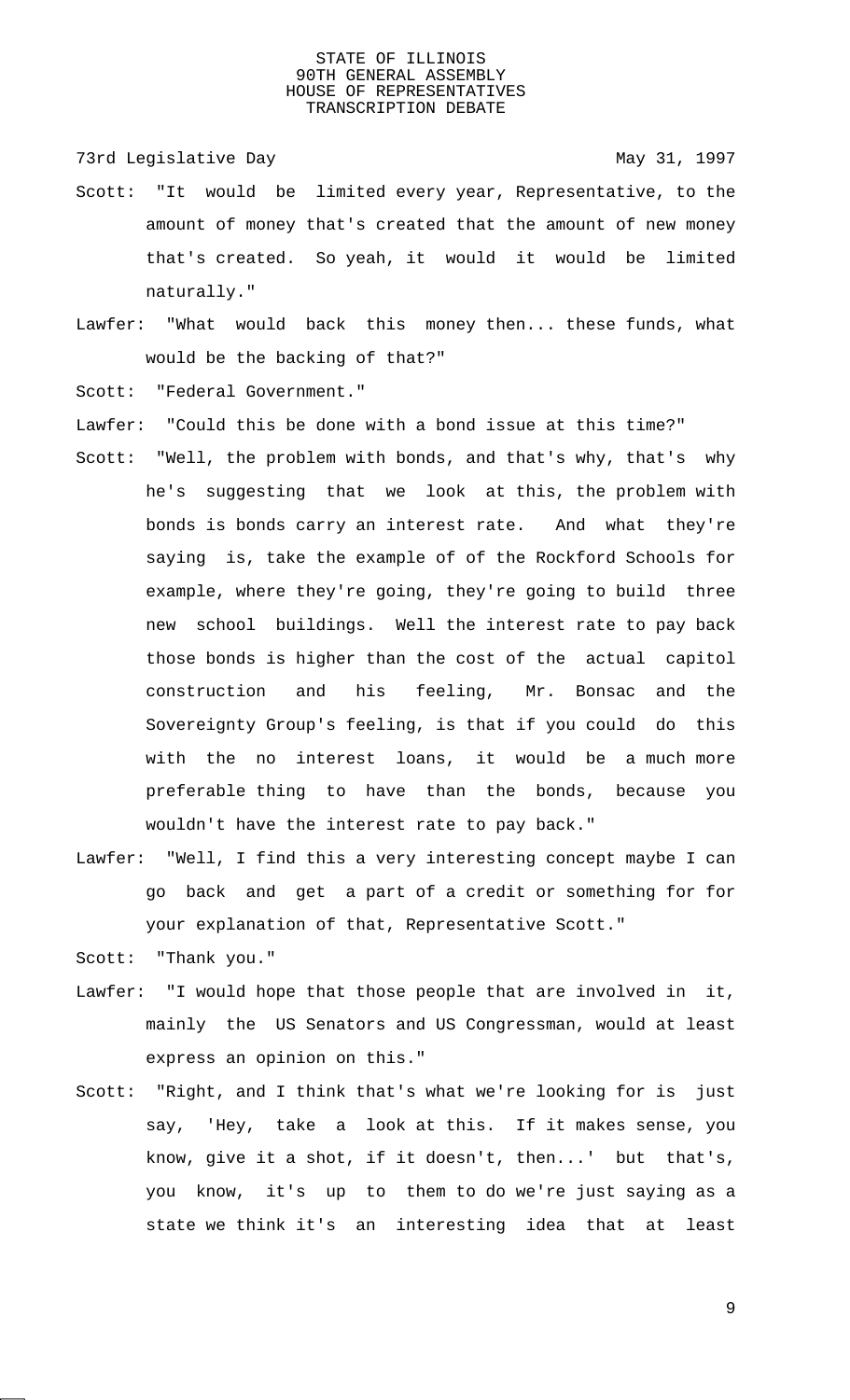73rd Legislative Day 1997

should be looked at federally."

Lawfer: "Well, maybe they can change some of the economic theories that we have by this Resolution. Thank you very much for your explanation."

Scott: "Thanks, Representative."

- Speaker Brunsvold: "Further discussion? Seeing none, the Gentleman has asked for the adoption of House Resolution #61. All in favor say 'aye'; opposed 'nay'. The 'ayes' have and the House does adopt House Resolution 61. Mr. Clerk, a message?"
- Clerk Rossi: "Messages from the Senate from Mr. Jim Harry, Secretary. Mr. Speaker, I am directed to inform the House of Representatives that the Senate has refused to Concur with the House in the adoption of their Amendments to a Bill with the following title: Senate Bill 1048, a Bill for an Act creating the Diabetes Self Management and Education Act, together with House Amendments 1 and 2."
- Speaker Brunsvold: "On page five of the Calendar in the Conference Committee Reports, appears Senate Bill 454, Mr. Deering."
- Deering: "Thank you, Mr. Speaker, Ladies and Gentlemen of the House. The Conference Committee Report #1, the First Conference Committee Report for Senate Bill 454, in essence, is the identical Bill that we passed out of here 118 to nothing. Two Amendments was put on this Bill, the first Amendment authorizes the municipality to adopt ordinances to enforce overdue or missing vehicle registration stickers. And they would have the authority to issue \$25 citations which the proceeds of those citations would stay in the communities of the municipalities of which they're issued. Floor Amendment #2 amended the Highway Code that took care of a problem in Representative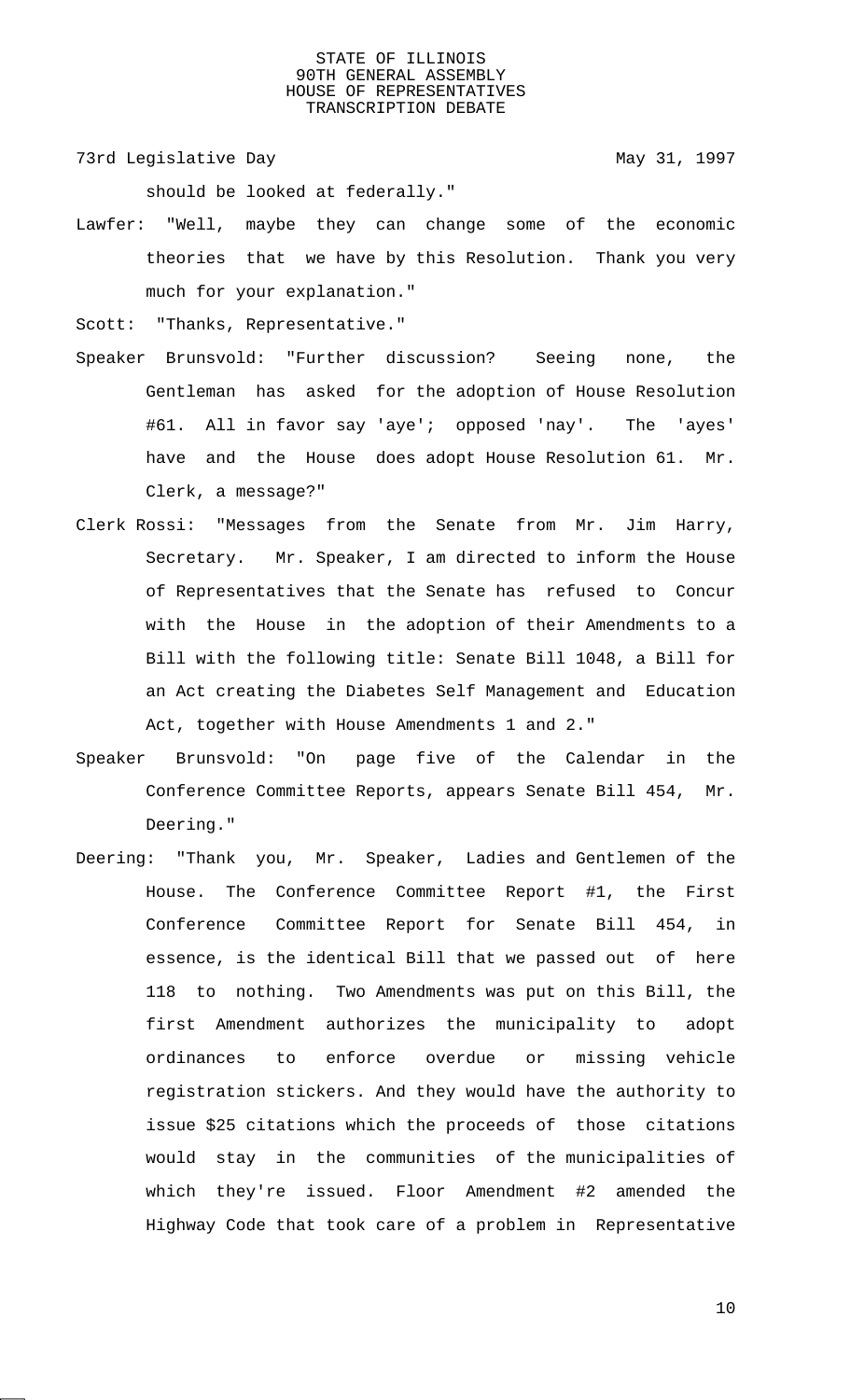73rd Legislative Day 1997

Noland and Representative Julie Curry district as far as closing roads and was required to post by whose order the roads were closed. When this Bill went to the Senate the Senate Concurred with Amendment #2. They had some problems with Amendment #1 and killed the Bill. This Conference Committee Report just Concurs with House Amendment 1. I would be pleased to try and answer any questions."

Speaker Brunsvold: "The Gentleman has asked for the adoption of the first Conference Committee Report. And on that is there any discussion? The Gentleman from Cook, Mr. Parke." Parke: "Thank you, Mr. Speaker. Will the Sponsor yield?"

Speaker Brunsvold: "The Sponsor yields."

Parke: "Representative, can you just give us a little background now this Bill the, underlying Bill, was what Bill number?" Deering: "Senate Bill 454."

Parke: "Now it went over, it went over to the..."

Deering: "It's always been Senate Bill 453."

Parke: "Okay and it went over to the Senate and what happened?" Deering: "The Senate Concurred with Amendment #2, the Amendment for Representative Noland that addressed the concern in his district. They Non-Concurred with Amendment #1, which was an Amendment that I put on authorizing the municipalities the option to pass an ordinance to issue \$25 tickets to those people who have expired or missing stickers on their license plates."

Parke: "Now, as far as you know now that this Conference Committee is presented to the Body, have you heard of any opposition?"

Deering: "It's my understanding there is no opposition."

Parke: "And the Municipal League is satisfied with this approach, it solves their problems?"

Deering: "As I understand it the Municipal League is in love with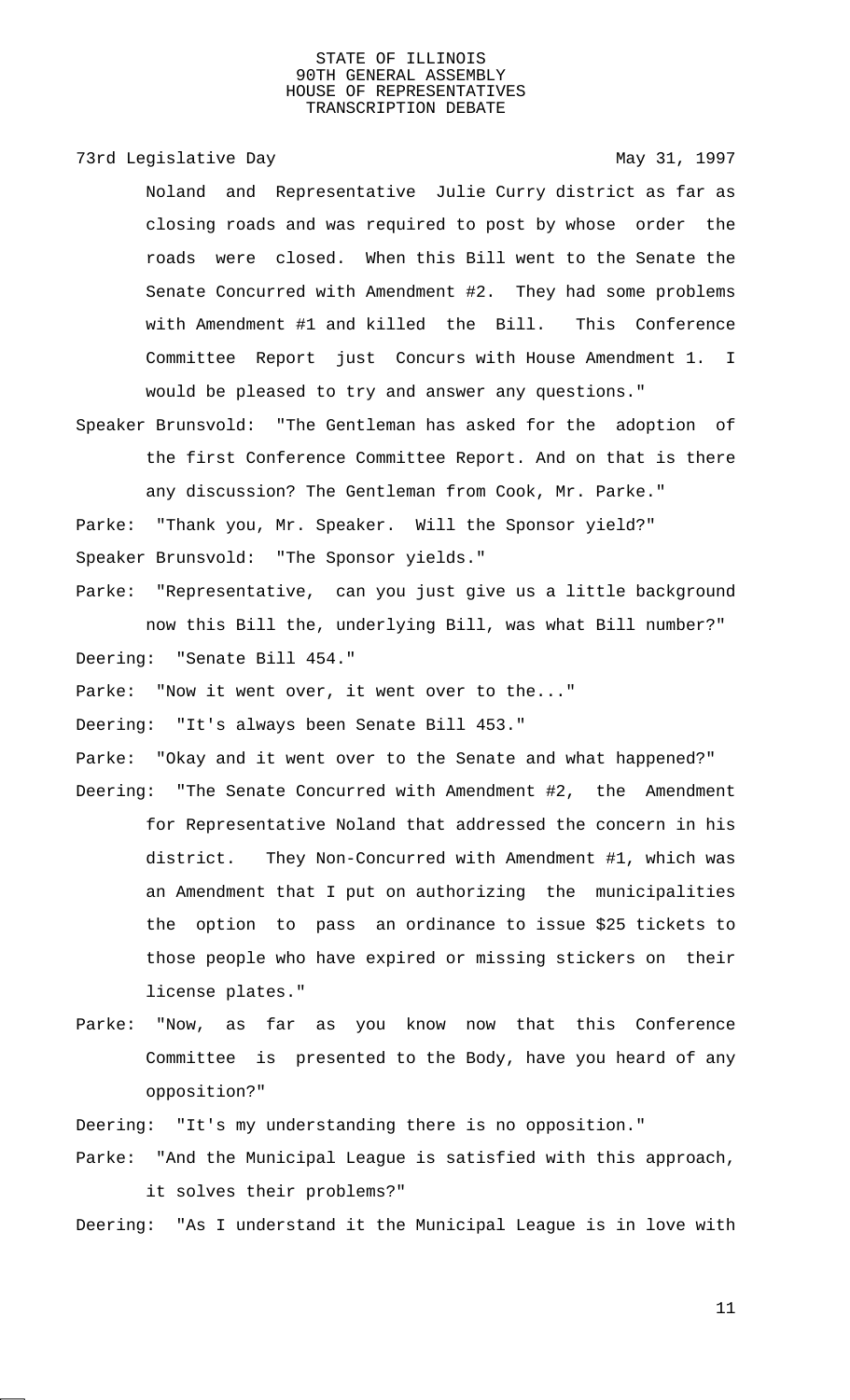73rd Legislative Day 1997

this, Conference Committee."

Parke: "Well then I presume that the Body will be to."

- Speaker Brunsvold: "Any further discussion? The Gentleman from Vermilion, Mr. Black."
- Black: "Thank you very much, Mr. Speaker. Will the Sponsor yield?"
- Speaker Brunsvold: "The Sponsor yields."
- Black: "Representative, what did the Senate do on each Amendment? House Amendment #1, they would not Concur with that, is that what I heard you say?"

Deering: "That's correct."

Black: "Was that the Vehicle Sticker Amendment?"

Deering: "That's correct."

Black: "And now they are going to concur with House Amendment #1?"

- Deering: "As I understand, yes sir, they are. There was some confusion and misunderstanding in what Amendment #1 did and I believe we have those problems, we got those problems and concerns worked out."
- Black: "I'm sorry, Representative, are you insinuating that there was some confusion in the Senate?"
- Deering: "It appears, it appears that there was at some point in time, and probably is continuing today."

Black: "Well, I'm shocked to hear that."

Deering: "I'm appalled."

- Black: "That's not what I expect to hear from the upper Chambers. So, they refused to accept House Amendment #1, but on the Conference Committee the only thing you're really doing is agreeing to a Bill that we sent them on a unanimous vote."
- Deering: "Yeah, I guess it... you're correct in your analogy and I guess sometimes hindsight is 20/20, so..."
- Black: "And so the Senate didn't even change one comma?"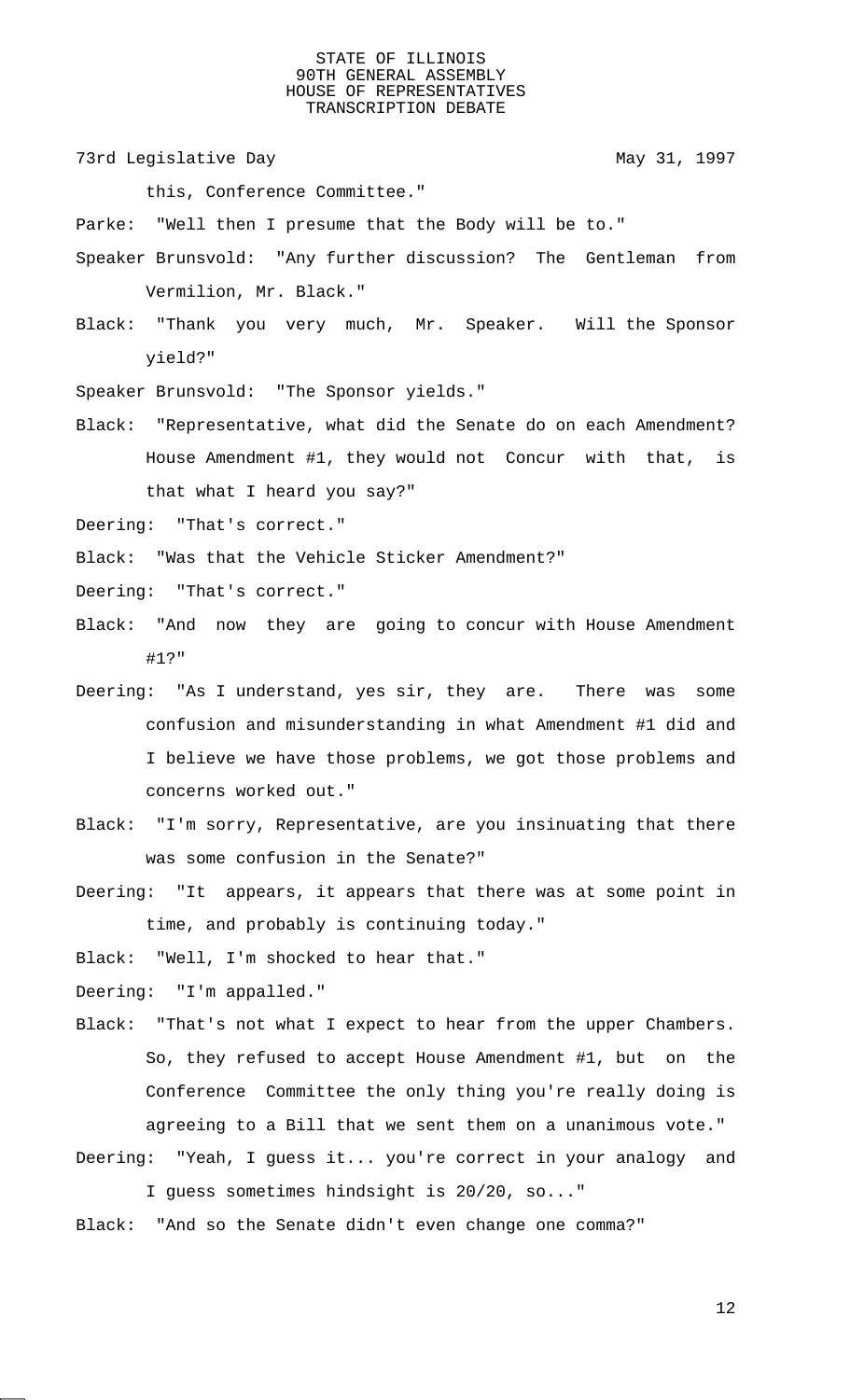73rd Legislative Day 1997

Deering: "As far as I understand, no they haven't."

- Black: "How many trees died to produce this Conference Committee Report that they could of adopted on the Bill we sent over there?"
- Deering: "Probably several but we probably could of put a few more coal miners back to work if can establish a way to make paper out of coal."
- Black: "Yeah, what happened... by the way we'll have to talk about our sales tax exemption on Illinois coal, too, at some point."
- Deering: "Well, we kind of wanted to bring that up yesterday but, you know, that's neither here nor there at this point and time."
- Black: "Okay. Well I, I stand in agreement then. I mean, Bill, we've all voted on it, it got 118 votes and went to the Senate and they didn't concur in the Amendment, but now they concur in the Amendment on a Conference Committee. That makes a lot of sense to me. So I think a 'yes' vote is probably the thing to do."

Deering: "Thank you, Representative, I appreciate your support." Speaker Brunsvold: "Further discussion? Seeing none, Mr. Deering to close."

Deering: "Just ask for another 'aye' vote."

Speaker Brunsvold: "The question is, 'Shall the House adopt First Conference Committee Report on Senate Bill 454?' This is final action. All in favor vote 'aye'; all opposed vote 'no'. The voting is open. Have all voted who wish? Have all voted who wish? Have all voted who wish? Have all voted who wish? Mr. Clerk, take the record. And on this question, there are 116 voting 'yes'; 1 voting 'no'; 0 voting 'present'. And the House does adopt First Conference Committee Report on Senate Bill 454. And this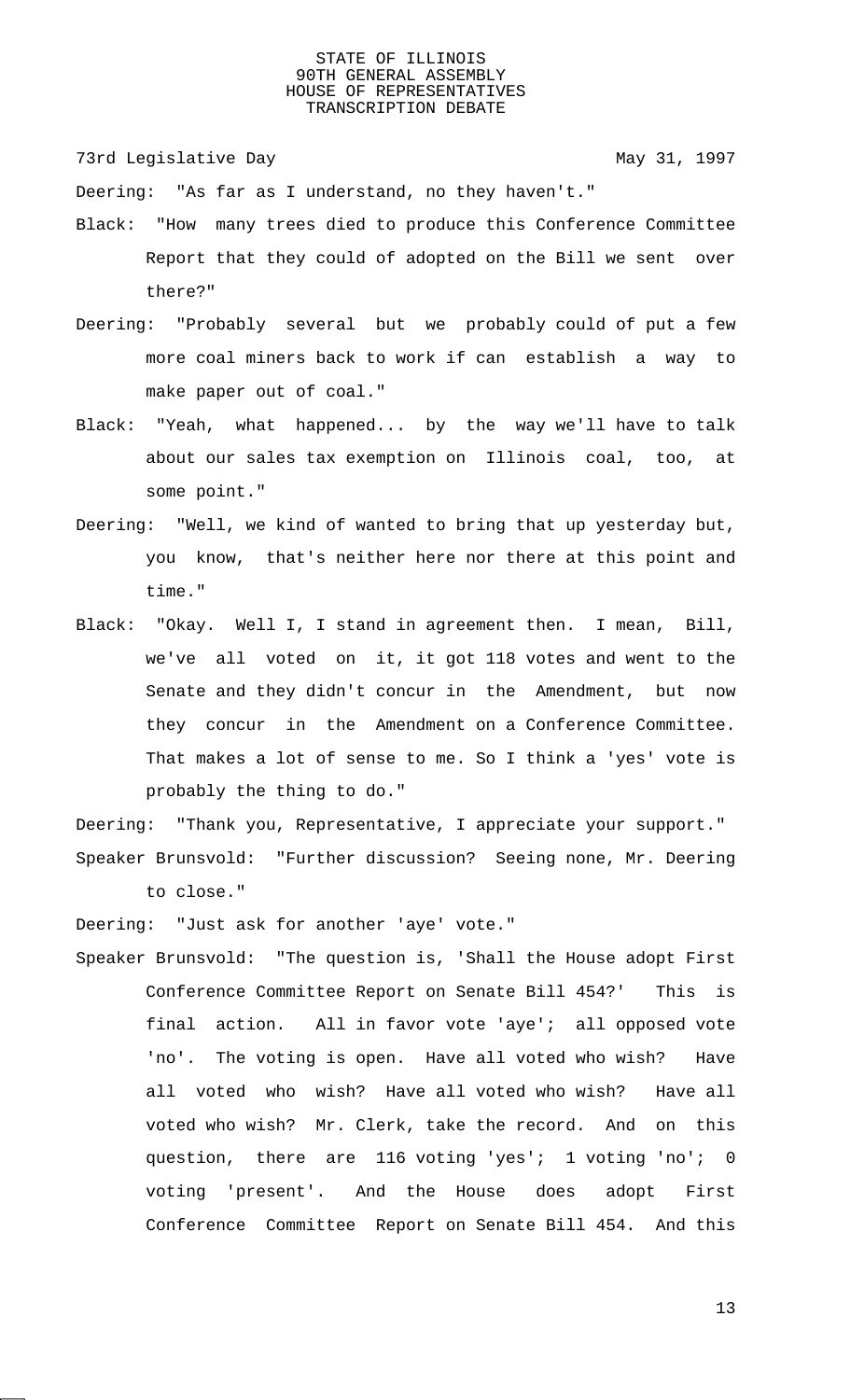73rd Legislative Day 1997 Bill, having received a Constitutional Majority, is hereby declared passed. On the Conference Committee Report on page five, appears Senate Bill 939. Mr. Stephens."

- Stephens: "Thank you, Mr. Speaker, and good morning. Conference Committee Report on Senate Bill 939 is a Bill that's sponsored by Representative Holbrook, Novak, Scott, and Persico. Senator Watson is the Senate Sponsor. A lot of meetings have taken place in order to come to this compromised legislation, and I'll just briefly go over it and I'll be glad to respond to any questions. Representative Holbrook also would like to respond to any questions and, I believe, would like to close on the Conference Committee Report. This..."
- Speaker Brunsvold: "The Gentleman has asked for the... Proceed, Mr. Stephens."
- Stephens: "The Bill creates the Environmental Remediation Tax Credit. The tax credit is for tax years ending December 31, '97, and on or before December 31, 2001. The income tax credit is equal to 25% on the remediation cost in excess of \$100 thousand per site, except that the \$100 thousand threshold shall not apply to any site contained in an enterprise zone. The total tax credit allowed is not to exceed \$40 thousand per year, with a maximum total of \$150 thousand per site. This tax credit can be carried forward for five years. This Conference Committee Report also contains language that includes an application fee to the Environmental Protection Agency in the amount of \$1,000. The application fee for a site in an enterprise zone is \$250. Furthermore, it allows for the applicant to request for an informal opinion on the remediation budget from the EPA when the applicant's draft remedial plan is submitted. EPA may charge a fee of \$500, or \$250 in an enterprise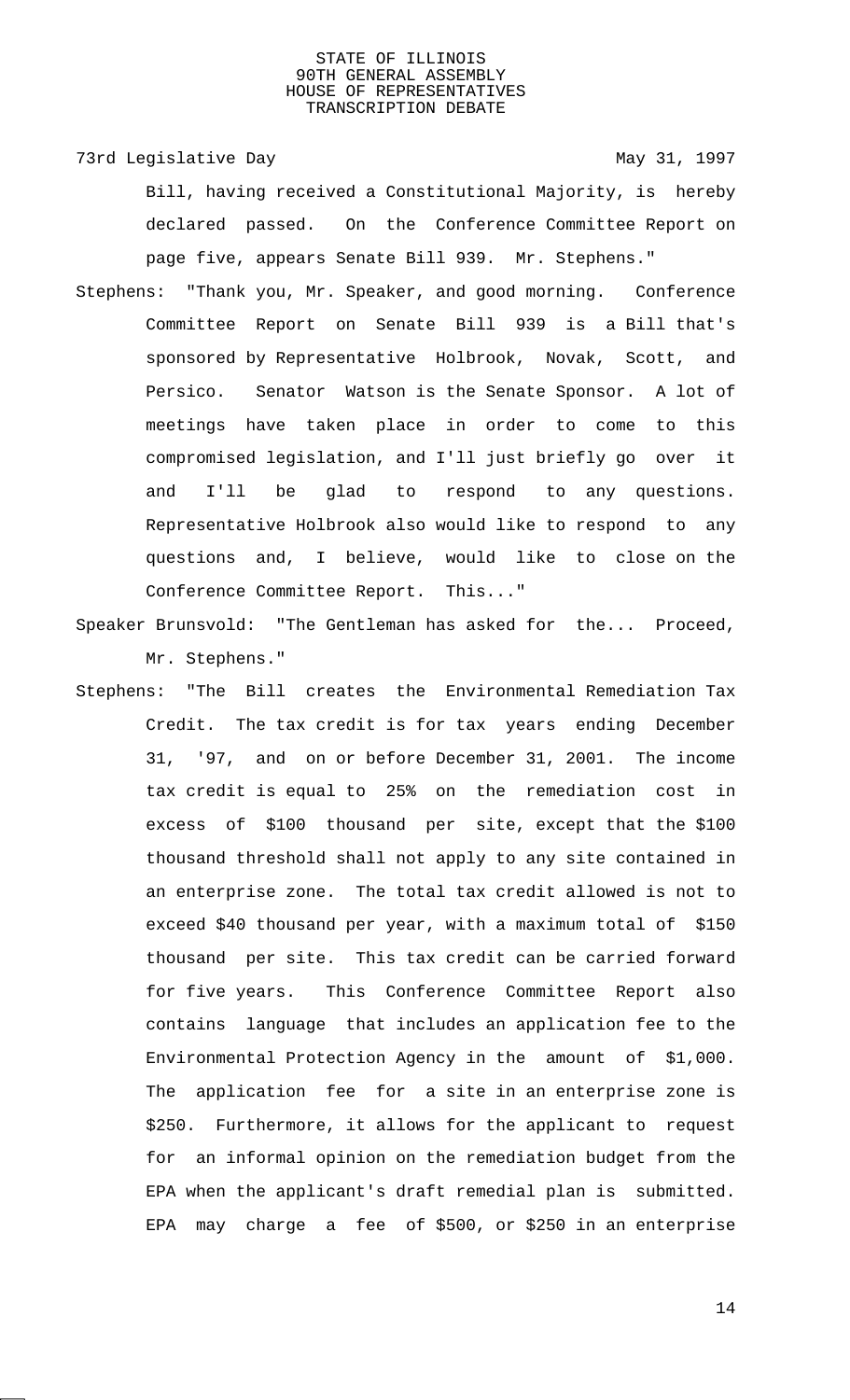# 73rd Legislative Day 1997

zone, for review and the applicant may waive the 60-day time frame to receive their 'no further remediation letter'. The waiver would be for 30 or 60 days, depending on the project. Furthermore, this creates the Brownfields' Redevelopment Grant Program and directs the Comptroller to transfer \$1,200,000 within 30 days from the effective date of the Response Contractors' Indemnification Fund to the Brownfields' Redevelopment Fund, and also transfer the same amount on the first day of the Fiscal Years '99, 2000, 2001, and 2, for a total of \$6 million. This language was negotiated by the Regional Commerce and Growth Association that represents much of Southwestern Illinois. It's an important economic development tool, and I hope that I can answer all the questions from the Republican side of the aisle. Representative Holbrook will stand to assist me."

- Speaker Brunsvold: "The Gentleman has moved for the adoption of First Conference Committee Report. And on that, any discussion? The Gentleman from Kankakee, Mr. Novak."
- Novak: "Thank you, Mr. Speaker, Ladies and Gentlemen of the House. Will the Sponsor yield?"

Speaker Brunsvold: "The Sponsor yields."

- Novak: "Representative Stephens, first of all, could you tell me the groups that support this measure and the groups that oppose it?"
- Stephens: "Illinois EPA is in support, the Illinois Manufacturers' Association, the Regional Commerce and Growth Association of Southwestern Illinois, which also has members in St. Louis, the Illinois Chamber of Commerce, and others. Anyone who has an interest in economic development should be in support. I know of no opposition to the Bill. If you know of someone who is opposed, I'd be glad to have you share it with us."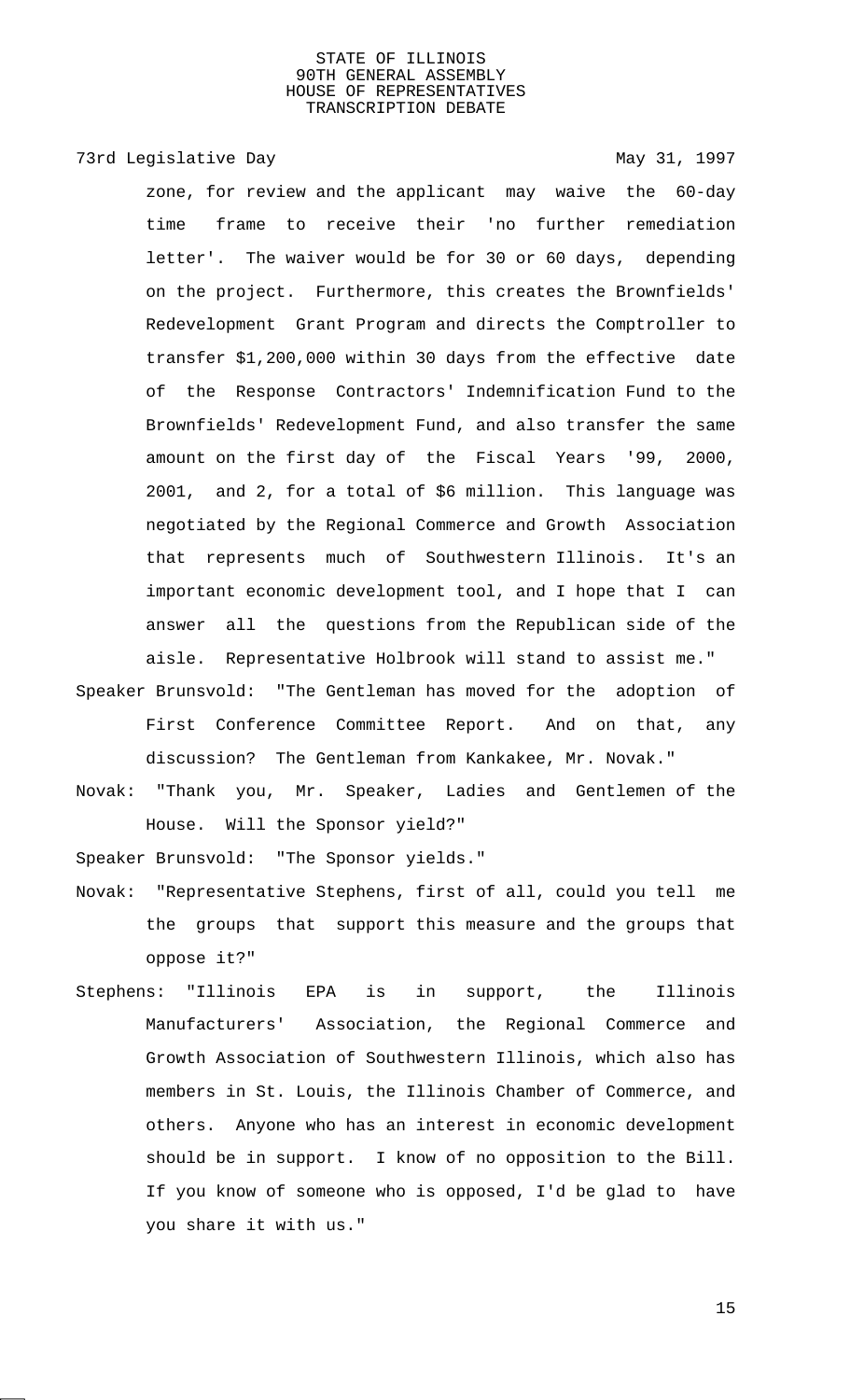73rd Legislative Day 1997

- Novak: "Incidentally, we have the director of the EPA on the floor here today, Mary Gade. So, is Mary Gade for the Bill?"
- Stephens: "Maybe she would like to step to your microphone and..."

Novak: "She's shaking her head 'yes'."

- Stephens: "Nod her head at the microphone. Mary Gade understands the importance of economic development and..."
- Novak: "How about the environmental community, the Environmental Council, are they neutral on this Bill?"

Stephens: "They are not opposed, as far as I'm concerned."

Novak: "Okay, one last question, Representative. What is the hit

on the state treasury as far as tax credits are concerned?"

- Stephens: "There's a \$6 million transfer to the new fund that's created. But, Representative, this isn't a hit to the treasury, this is going to bring economic development to areas that would not otherwise be developed. And so I believe that this is going to be a revenue producer. This is going to enhance the state treasury, in my opinion."
- Novak: "Okay. Thank you. I overlooked one other aspect. I'm sorry, I apologize. Two years ago, I think, or was it last year, I can't recall specifically, we passed the Brownfields' Legislation. Just in a couple of sentences, Representative Stephens, could you tell me how this impacts the Brownfields' Legislation that we passed in the previous Session?"
- Stephens: "One of the problems with the current..., not a problem, with the current Brownfields Legislation, we used the same language here. We didn't change that basic understanding, but what's happening now is the current Brownfields' language has helped with the projects that are \$100 thousand and less. The ones that are more than \$100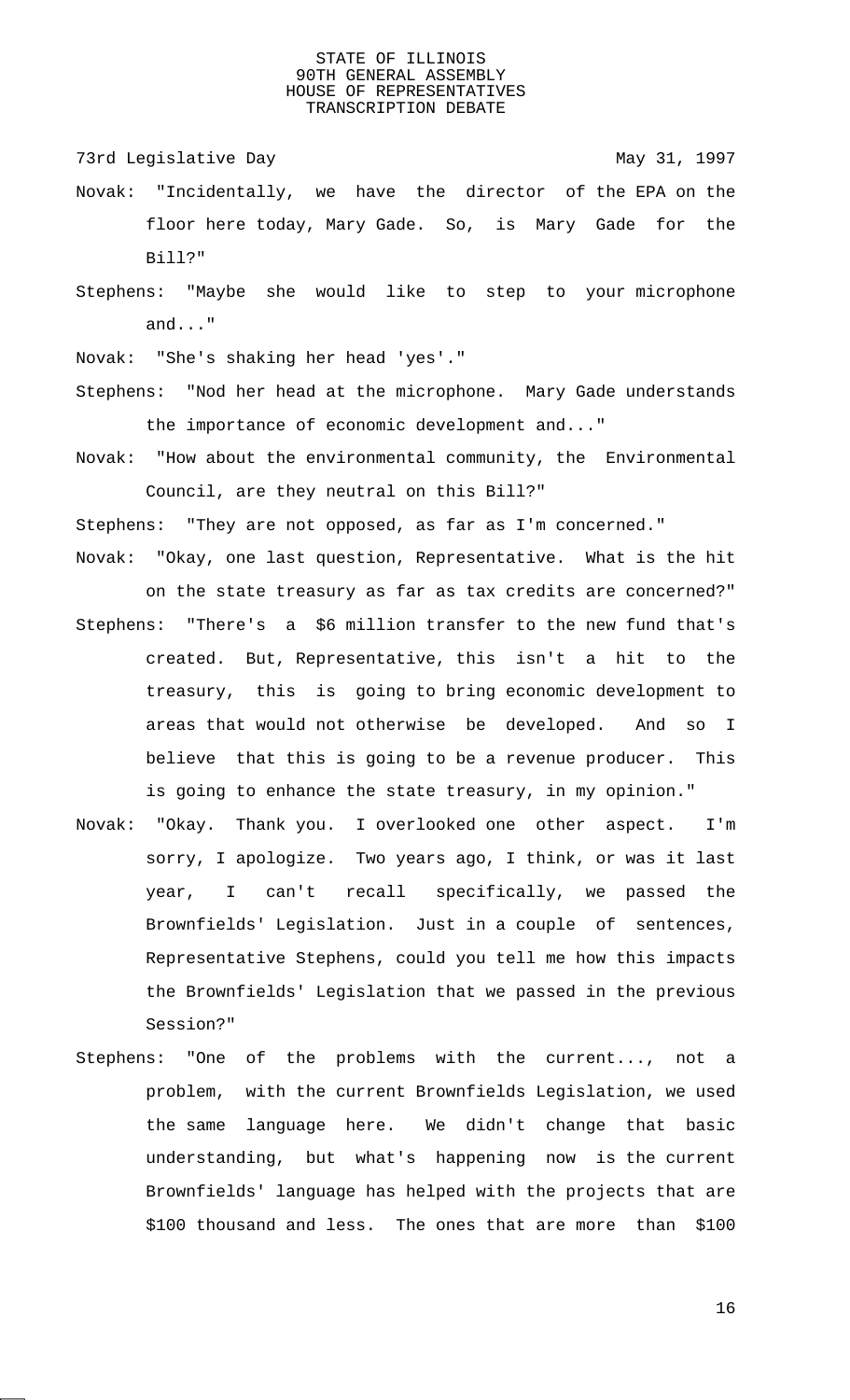73rd Legislative Day 1997

thousand, there is still some trepidation by investors on whether they should take that sort of a risk. This is going to allow them the opportunity to have the protection to take that extra risk. So, I think now what we're doing is moving from the smaller Brownfields' sites to some of the more expensive, \$600, \$700, \$800 thousand sites, possibly. And I think this should be viewed as an enhancement to the Brownfields' Legislation that was passed two years ago."

Novak: "Okay. No further questions. Thank you."

Speaker Brunsvold: "The Gentleman from Cook, Mr. Parke."

Parke: "Thank you, Mr. Speaker. Will the Sponsor yield?"

Speaker Brunsvold: "The Sponsor yields."

- Parke: "Representative, on the Brownfields' Legislation, that is going to cost more money because we're going to put more money in the fund. How does this affect the Brownfield Legislation we passed, again, one more time? Where is the money going to come from for this?"
- Stephens: "The money that will fund the Brownfields' Redevelopment Fund comes from the Response Contractors' Indemnification Fund, and there have been no claims made against that fund since its existence. Representative, we're using that money to fund the tax credits that will cause current Brownfields that aren't being developed, to be developed."
- Parke: "Are they for... the contractors that pay into this fund, are they for you using this money this way?"
- Stephens: "I don't know that they, as the board or whomever governs the Response Contractors' Indemnification Fund has made no opposition known to me or to any of the negotiators on this Bill."

Parke: "Well, throughout the Bill there's a lot of things that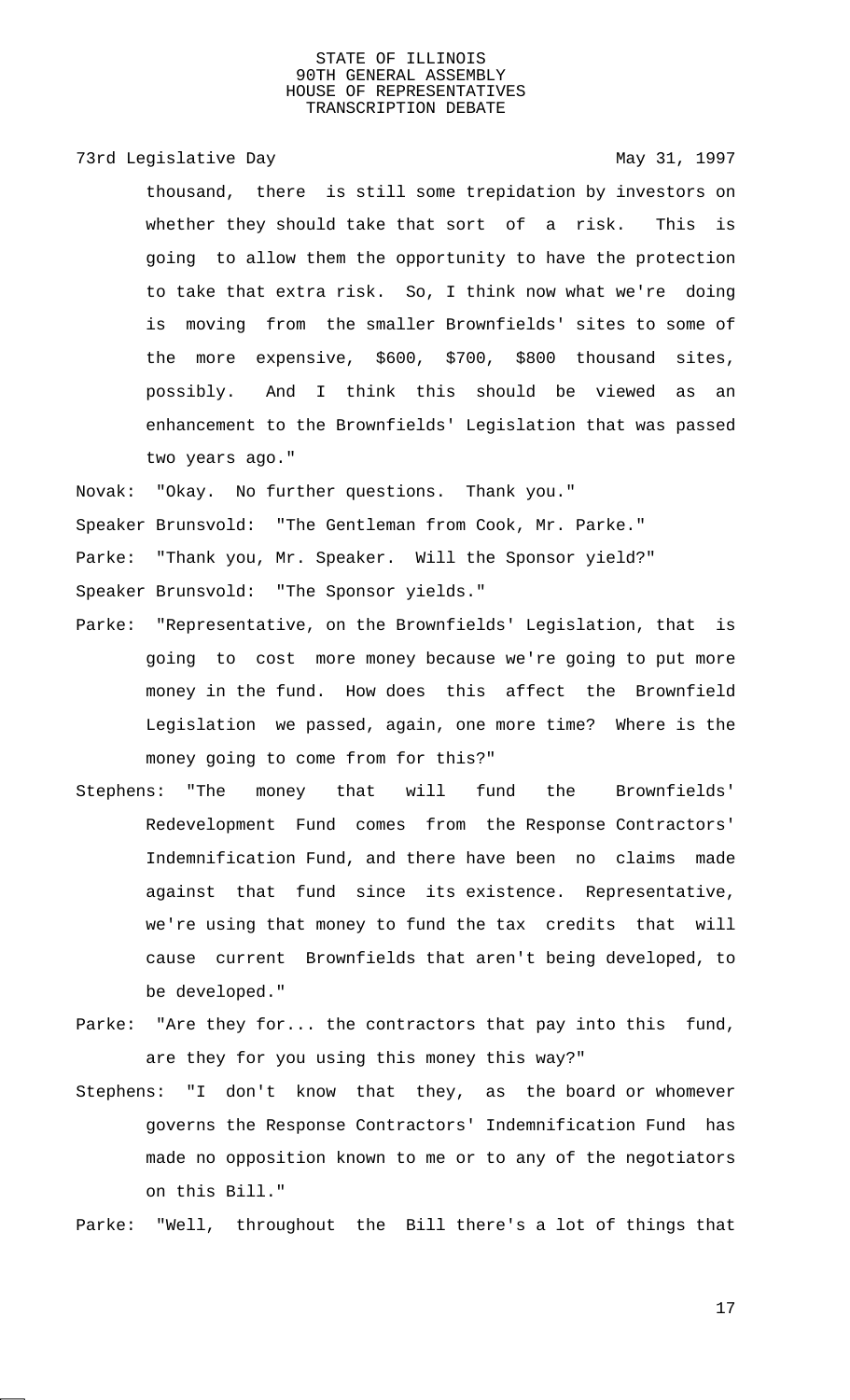73rd Legislative Day 1997 affect the Department of Commerce and Community Affairs. It shows in my notes here that DCCA is opposed to this legislation. Under this Conference Committee are they still opposed?"

Stephens: "No, they are not opposed to it at all."

Parke: "It shows that the Illinois Environmental Protection Agency is opposed, are they still opposed?"

- Stephens: "No. Representative, you may be looking at an analysis or at language from the original legislation. This is a Conference Committee Report that all of the members, the folks that you just mentioned were at the table. DCCA is in support, EPA is in support, environmental groups, I'm told now from the back of the room, are in support."
- Parke: "Okay. Let me ask you another question. It says that it was introduced on behalf of the Metro East Association of Regional Council and Growth Association. As you know and you remember in committee, I supported you and supported that group to help you get this out of committee. Is this only going to affect the Metro East area or can I, or anyone else in the state, utilize this fund for our projects throughout the state?"

Stephens: "Statewide legislation."

Parke: "One last thing. You said this is not going to, even though this is a \$6 million shift, that it's really not going cost the taxpayers anything because you expect a positive result, is that right?"

Stephens: "Yes. That's my analysis of the Bill."

Parke: "Well, I would like... Is there anything in here that makes you report back to the General Assembly as to how successful this plan is, and is it sunsetted in any way?" Stephens: "The program sunsets in the year 2002, I believe. It's

a five year program, but let me make sure. Yes, 2002."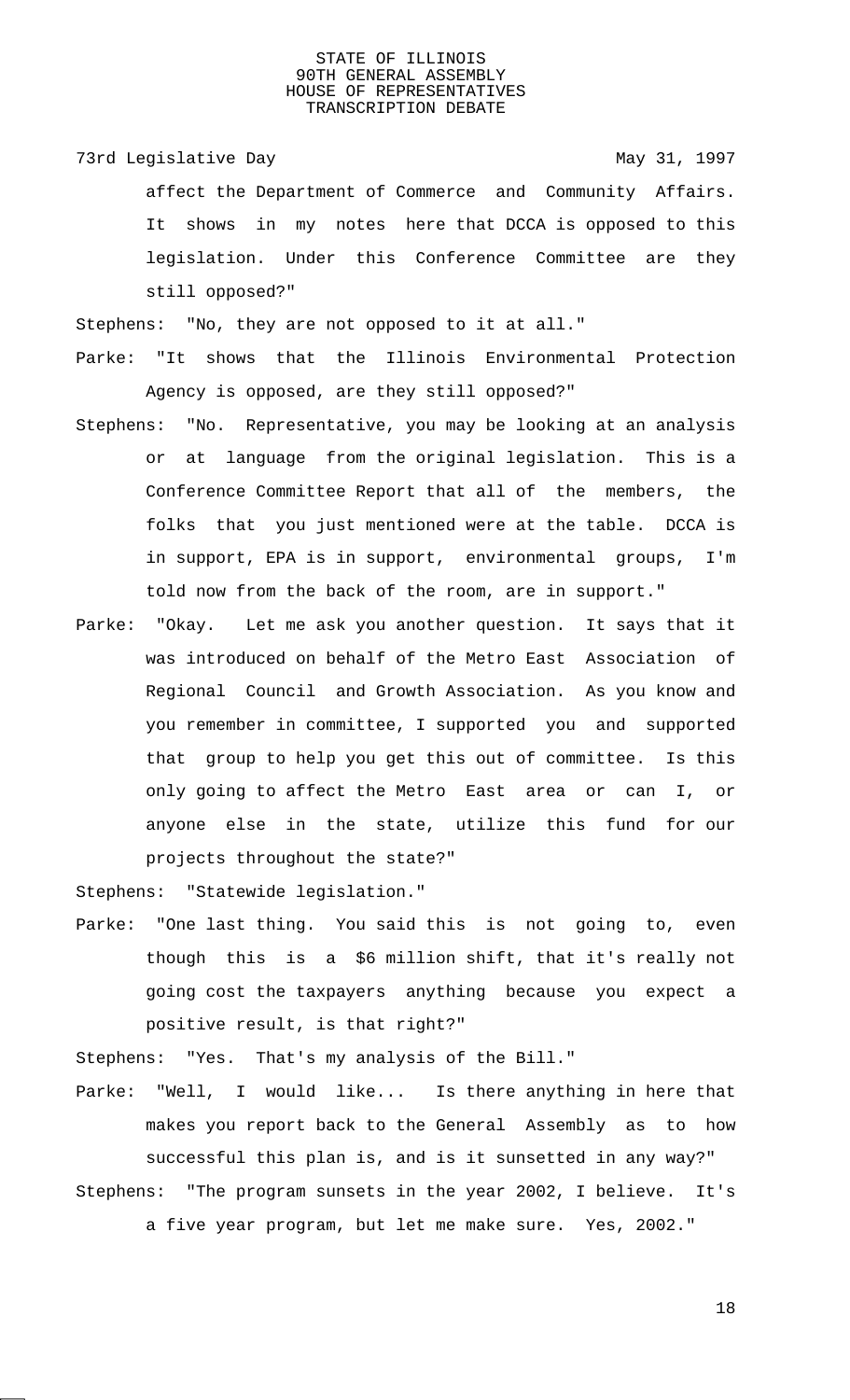73rd Legislative Day 1997

- Parke: "So then you'll have to bring it back to the Body for review to see how effective it's been?"
- Stephens: "Representative, it's my expectation that before that time I think we're going to see that we are just taking a step up in the size of the program, excuse me, the size of the investments that can be handled. I think what we're going to see before this sunsets, is that we're going to want to take the next notch up and possibly talk about increasing the tax credits and making even more sites a better business risk, so that we can develop these sites, get them cleaned up with the EPA oversight. The environmentalists are well-served, economic development is well-served, and the state treasury will be well served."

Parke: "Will the Governor sign this Conference Committee?" Stephens: "Yes."

- Parke: "One last thing, whenever you have something that's successful, that's come about from this program, would you do me a favor and just come and tell me say, 'See, I told you this would happen.' I'd like to know about the success of this program. So, when you have your first success why don't you share it with us?"
- Stephens: "I'll do my best to keep you apprised of the many successes that this program will surely have as part of its record."

Speaker Brunsvold: "The Gentleman from Cook, Mr. Dart."

Dart: "Thank you. Will the Sponsor yield?"

Speaker Brunsvold: "The Sponsor yields."

Dart: "Representative, there's nothing in this legislation other than Brownfields related issues, correct?"

Stephens: "Yes, that's correct."

Dart: "Secondly, I was looking through analysis and I don't see anything, but at the beginning I believe you made reference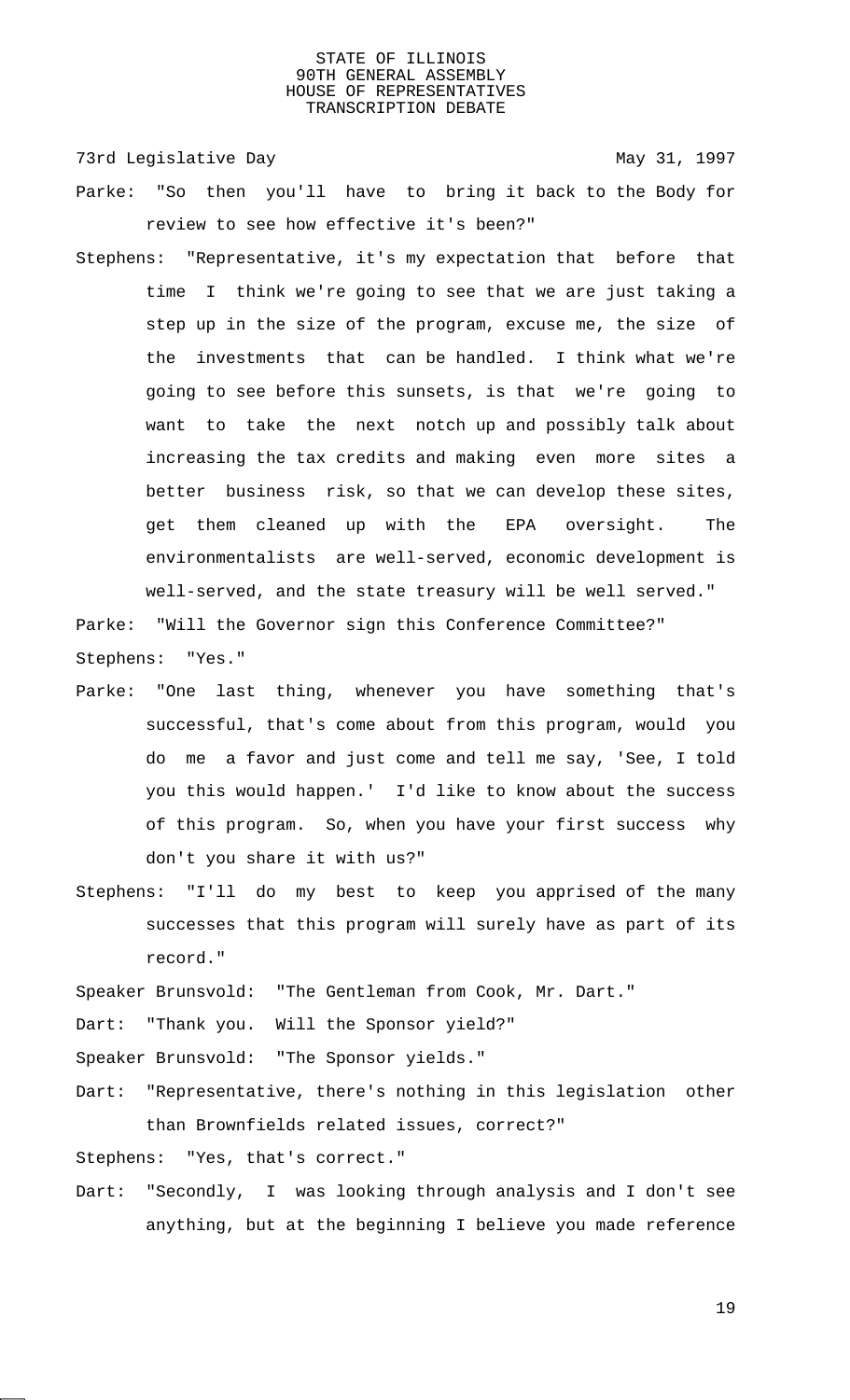73rd Legislative Day 1997 to some type of fee increase, raising the levels. Can you explain that to me?"

Stephens: "Yes, Representative. The EPA, at the request of a developer, a developer can ask for the approval of their plan, and what this legislation calls for, is that the applicant may request an informal opinion on their remediation budget from the EPA. And when that applicant's draft remedial plan is submitted, and at that point they would submit a \$500 fee to EPA. That makes good sense to me. It's something that the developer would initiate. Obviously, EPA is going to have some cost in approving that plan, or giving them some idea about whether that plan is indeed valid. So, that's the fee. It's an application fee to the EPA. It's the amount of up to \$1 thousand for a site, and if that site is in an enterprise zone the maximum fee is \$250."

Dart: "That's the only fee change in the Bill?"

Stephens: "To my knowledge."

Dart: "Is the environmental council, are they in favor of this Bill?"

Stephens: "Yes."

Dart: "Okay. No other questions. Thank you."

Speaker Brunsvold: "The Gentleman from McHenry, Mr. Skinner."

Skinner: "I wonder if the Sponsor could tell us if this is the funding Bill for Representative Persico's Bill of two years ago? Is this the way to pay for Representative Persico's Brownfields' Bill of two years ago?"

Stephens: "No."

Skinner: "How much money is going to be utilized per year?"

Stephens: "Representative, there is currently a fund called the Response Contractors' Indemnification Fund. That fund has in excess of \$6 million. That money would be transferred,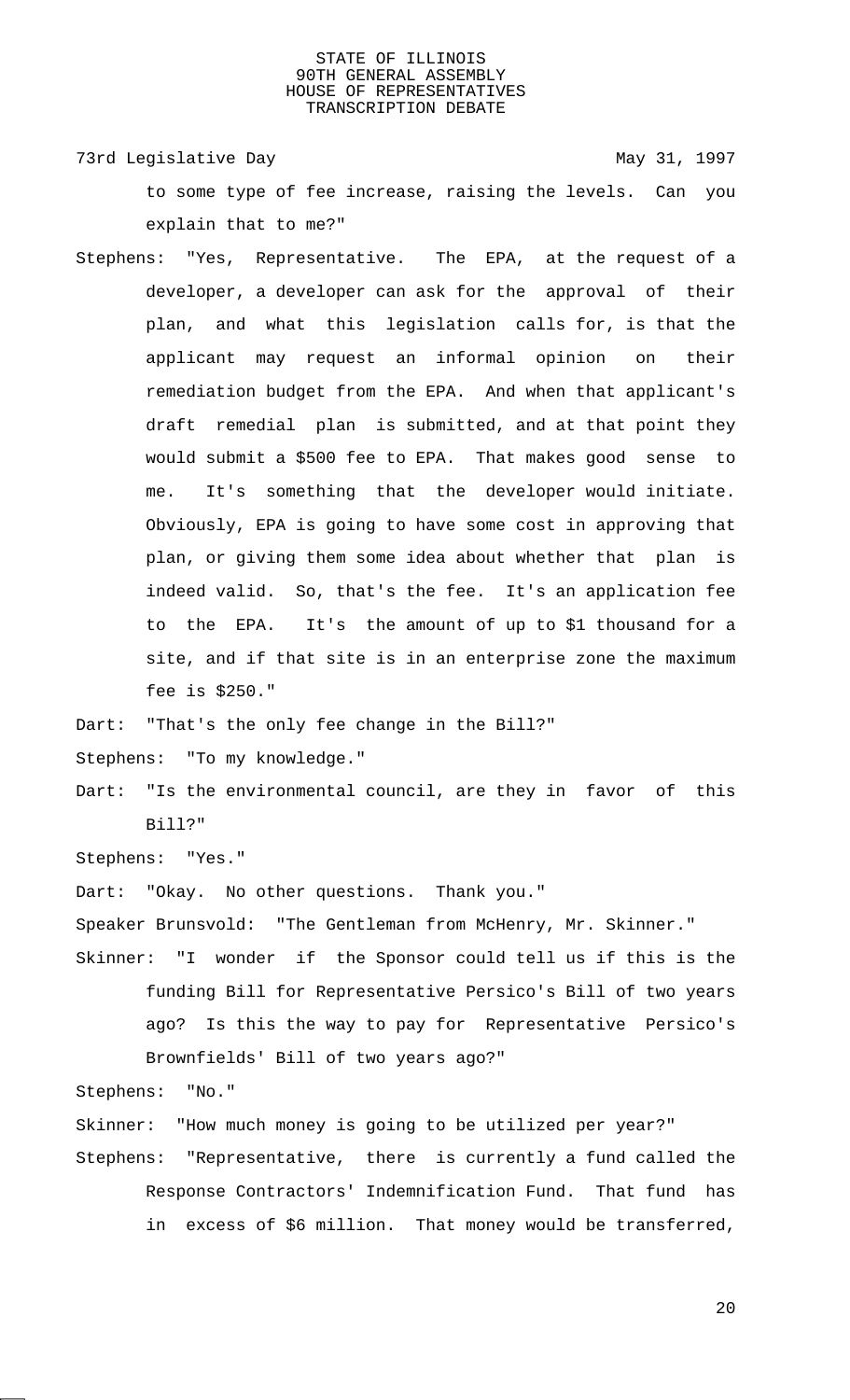73rd Legislative Day 1997

over a five year period, into the Brownfields' Redevelopment Grant Program. That is a transfer of funds that are not currently being used, and that's the source of the money, if that was your question."

- Skinner: "And the maximum exposure is \$6 million of cash outlay, and on top of that we add the tax credits, which you contend will be more than offset by the increased income tax receipts, correct?"
- Stephens: "And other revenues that would be a natural spin off of any economic development of this nature."

Skinner: "Okay. Thank you."

Speaker Brunsvold: "The Gentleman from Whiteside, Mr. Mitchell."

- Mitchell: "Thank you, Mr. Speaker. I would appreciate it if the record would reflect that on Senate Bill 454, Conference Committee #1, I'd like to be recorded as a 'yes'. I inadvertently hit my red button."
- Speaker Brunsvold: "Thank you, Mr. Mitchell. Further discussion? Seeing none, Mr. Stephens, would you like Mr. Holbrook to close? Closing on the Motion to adopt the First Conference Committee is the Gentleman from St. Clair, Representative Holbrook."
- Holbrook: "Thank you, Mr. Speaker. Senate Bill 939 is an excellent Bill that's going to help rejuvenate our industrial areas. It's going to help out our municipalities. There's no opposition. There's support from all sectors, and I would urge its adoption and urge everyone to vote 'aye'. Thank you."
- Speaker Brunsvold: "The question is, 'Shall the House adopt the First Conference Committee Report on Senate Bill 939?' This is final action. All in favor vote 'aye'; all opposed vote 'no'. The voting is open. Have all voted who wish? Have all voted who wish? Have all voted who wish? Mr.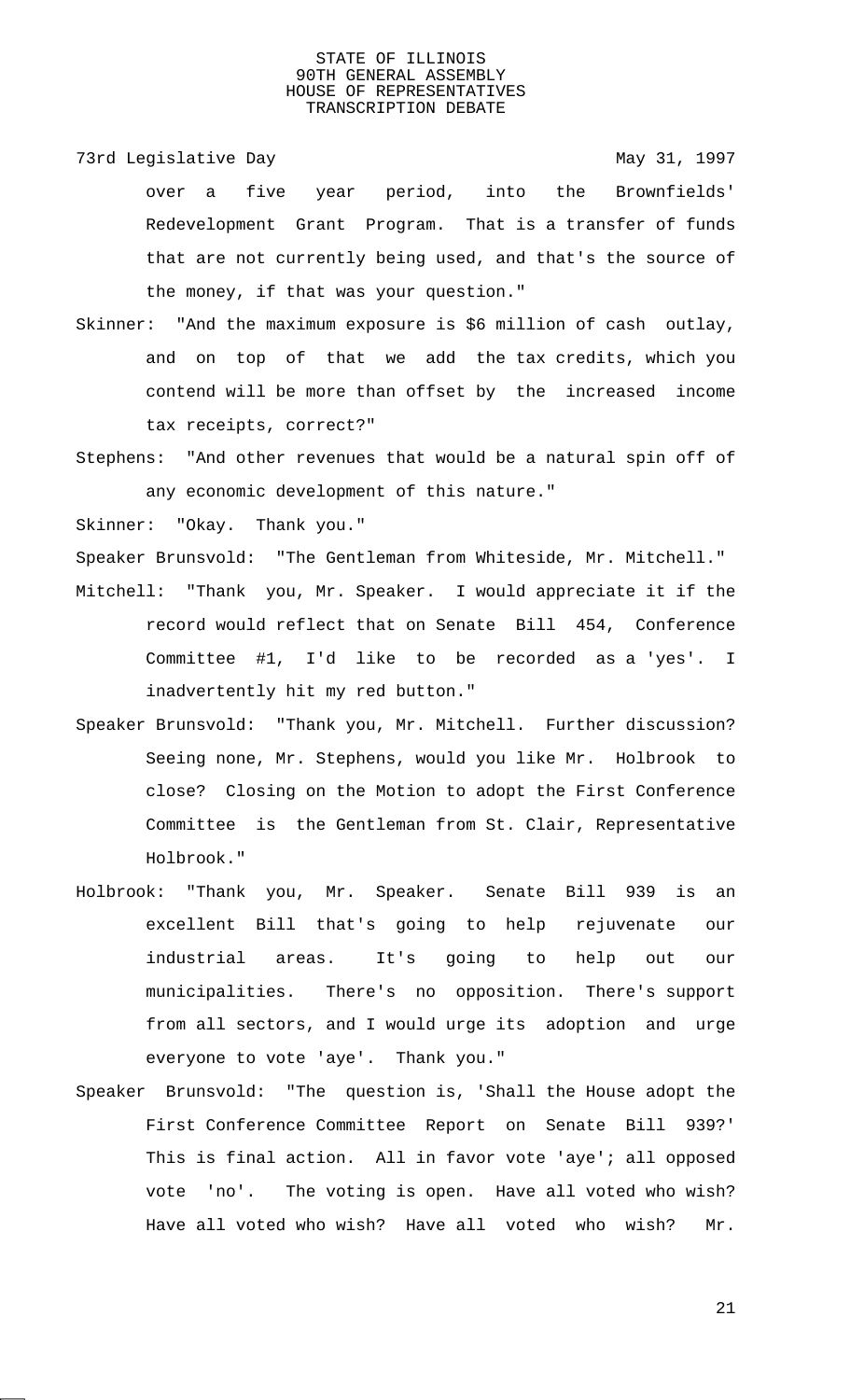- 73rd Legislative Day 1997 Clerk, take the record. On that question, there are 106 voting 'yes', 8 voting 'no', 0 voting 'present'. And the House does adopt the First Conference Committee Report on Senate Bill 939. And this Bill, having received a Constitutional Majority, is hereby declared passed. Committee Reports."
- Clerk Rossi: "Representative Currie, Chairman from the Committee on Rules, to which the following Floor Amendment and Conference Committee Reports were referred, action taken on May 31, 1997, reported the same back recommend: 'be adopted' Floor Amendment #3, to Senate Bill 9. Conference Committee Report #1, to House Bill 23. Conference Committee Report #1, to House Bill 228. Conference Committee Report #1, to House Bill 310. Conference Committee Report #1, to House Bill 379. Conference Committee Report #1, to House Bill 1628. Conference Committee Report #1, to Senate Bill 240. Conference Committee Report #1, to Senate Bill 522. Conference Committee Report #1, to Senate Bill 574. Conference Committee Report #1, to Senate Bill 730. Conference Committee Report #1, to Senate Bill 1109."
- Speaker Brunsvold: "On page five of the Calendar, under Conference Committee Reports, appears Senate Bill 663. Mr. Scully."
- Scully: "Thank you, Mr. Speaker. I move that we adopt Committee Report. This Conference Committee Report makes a small technical Amendment adding the two words, 'or service' to the Bill to be consistent with the purpose of the Bill."
- Speaker Brunsvold: "The Gentleman has asked for the adoption of the First Conference Committee Report. And on that, the Gentleman from Kendall, Mr. Cross."
- Cross: "Thank you, Mr. Speaker. Will the Sponsor yield?"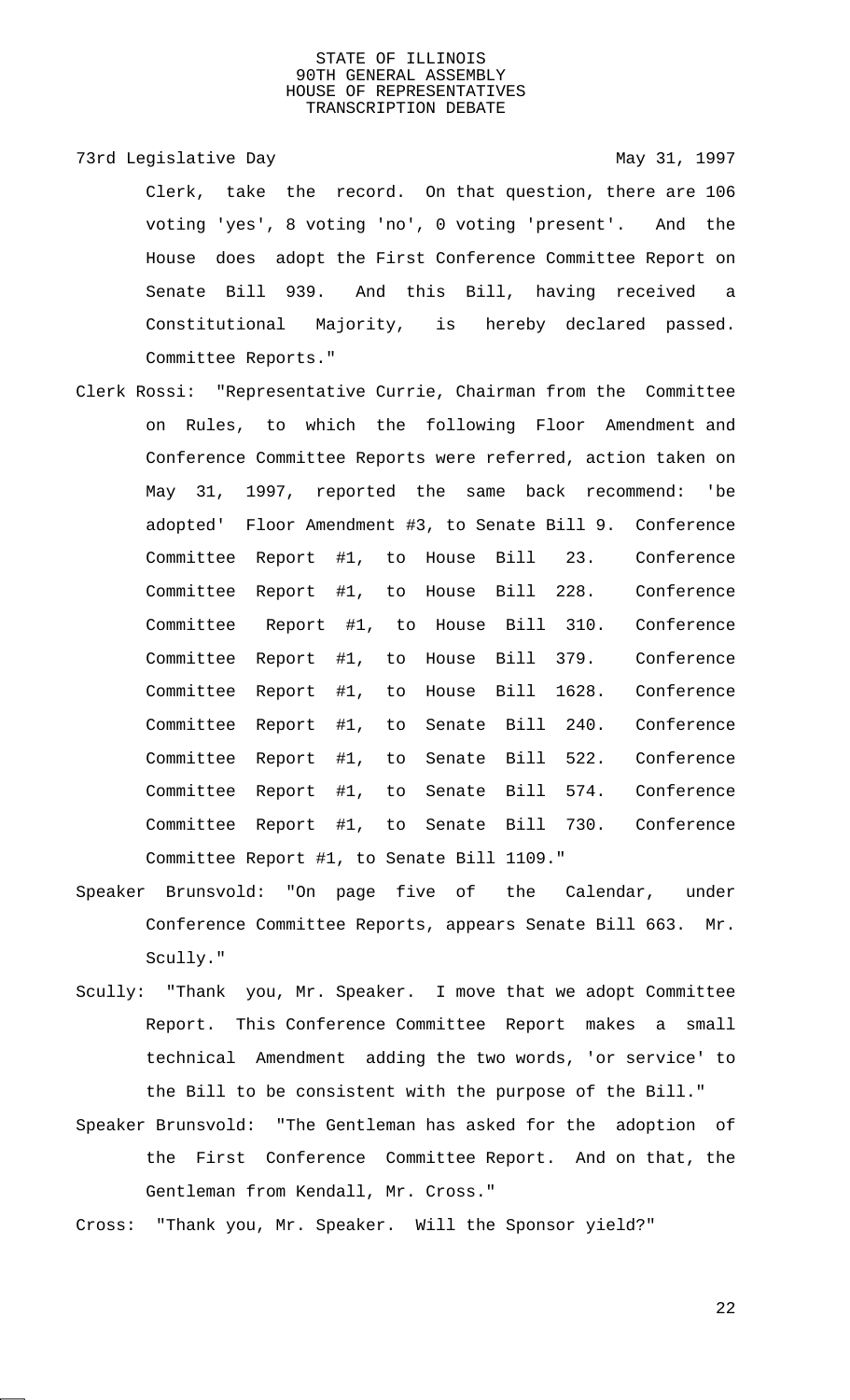73rd Legislative Day 1997

Speaker Brunsvold: "The Sponsor yields."

Cross: "Representative, is there any opposition to this Bill?"

Scully: "No there's no opposition to this Bill."

- Cross: "I see that everyone with the exception of one Senator signed the Conference Committee Report, is that accurate?"
- Scully: "The information that I have right now is that Senator Chris Lauzen is the only Senator who had not signed this report as of yesterday."
- Cross: "Well, it looks like a good Bill and I would be glad to support it, Representative. Thank you."
- Speaker Brunsvold: "Further discussion? The Lady from Cook, Representative Zickus."
- Zickus: "Thank you. Will the Sponsor yield, for a question please?"

Speaker Brunsvold: "The Sponsor yields."

- Zickus: "In one of the Amendments you had excluded the realtors from this legislation, is that still in the Conference Committee Report?"
- Scully: "Yes it is, the Conference Committee Report has no impact on that Amendment, excluding the realtors."

Zickus: "Thank you."

- Speaker Brunsvold: "Further discussion? Seeing none, the Gentleman from Cook to close, Mr. Scully."
- Scully: "We ask for your support for the adoption of the First Conference Committee Report."
- Speaker Brunsvold: "Excuse me Mr., excuse me Mr. Scully. The Gentleman from Vermilion, Mr. Black."
- Black: "Thank you very much, Mr. Speaker. I apologize for the delay in getting my light on. As I recall, I think I voted against this in its original form. Representative, you're still exempting several entities that utilize telephone solicitation quite a bit from the provisions of the Bill,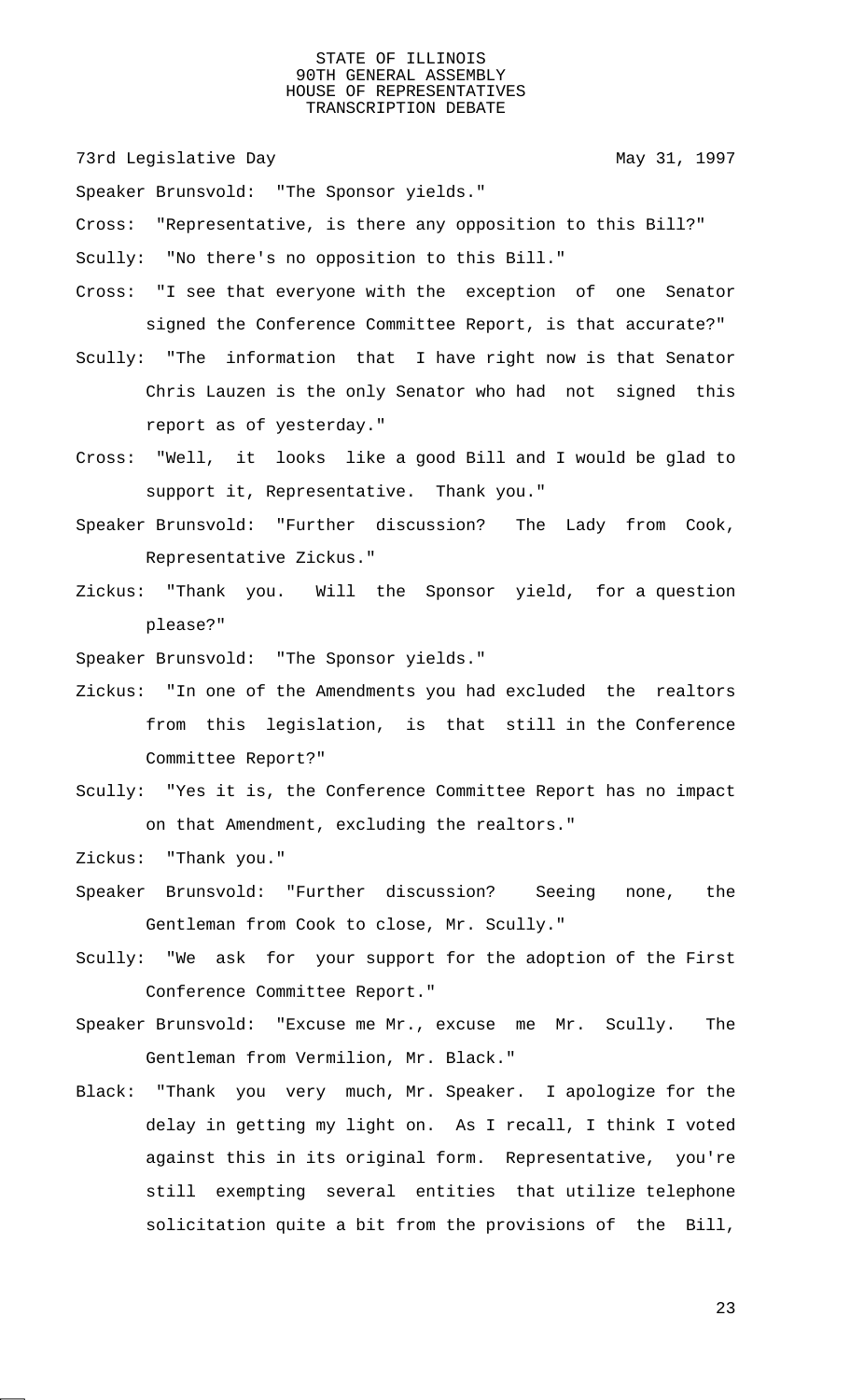73rd Legislative Day 1997

is that correct?"

Scully: "That's correct."

- Black: "So, in your best judgement, what companies, what telephone solicitors would I be able to get out of my telephone circuit should this become law?"
- Scully: "This Bill is not specifically targeted at any specific group of telephone solicitors. Rather it is targeted at telephone solicitors in general and has exempted from it's coverage certain specific regulated industries. So the answer to the question is, any telephone solicitor other than those who have been specifically exempted. I don't believe that this Bill is targeted at any specific group of telephone solicitors."
- Black: "Okay. So those that have been exempted are the telephone companies themselves, and I see on here what, realtors?" Scully: "Yes."
- Black: "Is there any other categories specifically exempted?"
- Scully: "Mr. Black, excuse me while I get a copy of the Bill."

Black: "Okay, all right, thank you."

- Scully: "There were no other groups exempted through Amendments since the original adoption of the Senate Bill. Other exemptions, I believe, do exist under the original Senate Bill."
- Black: "Okay. So, if I remember the Bill, the underlying Bill, telecommunications carriers, banks, savings and loans, credit unions, licensees under the Consumer Installment Act, they're all exempt from the provisions of your Bill, is that correct?"

Scully: "I believe that's correct."

- Black: "Okay. Thank you, Representative. Mr. Speaker, to the Conference Committee Report."
- Speaker Brunsvold: "Proceed."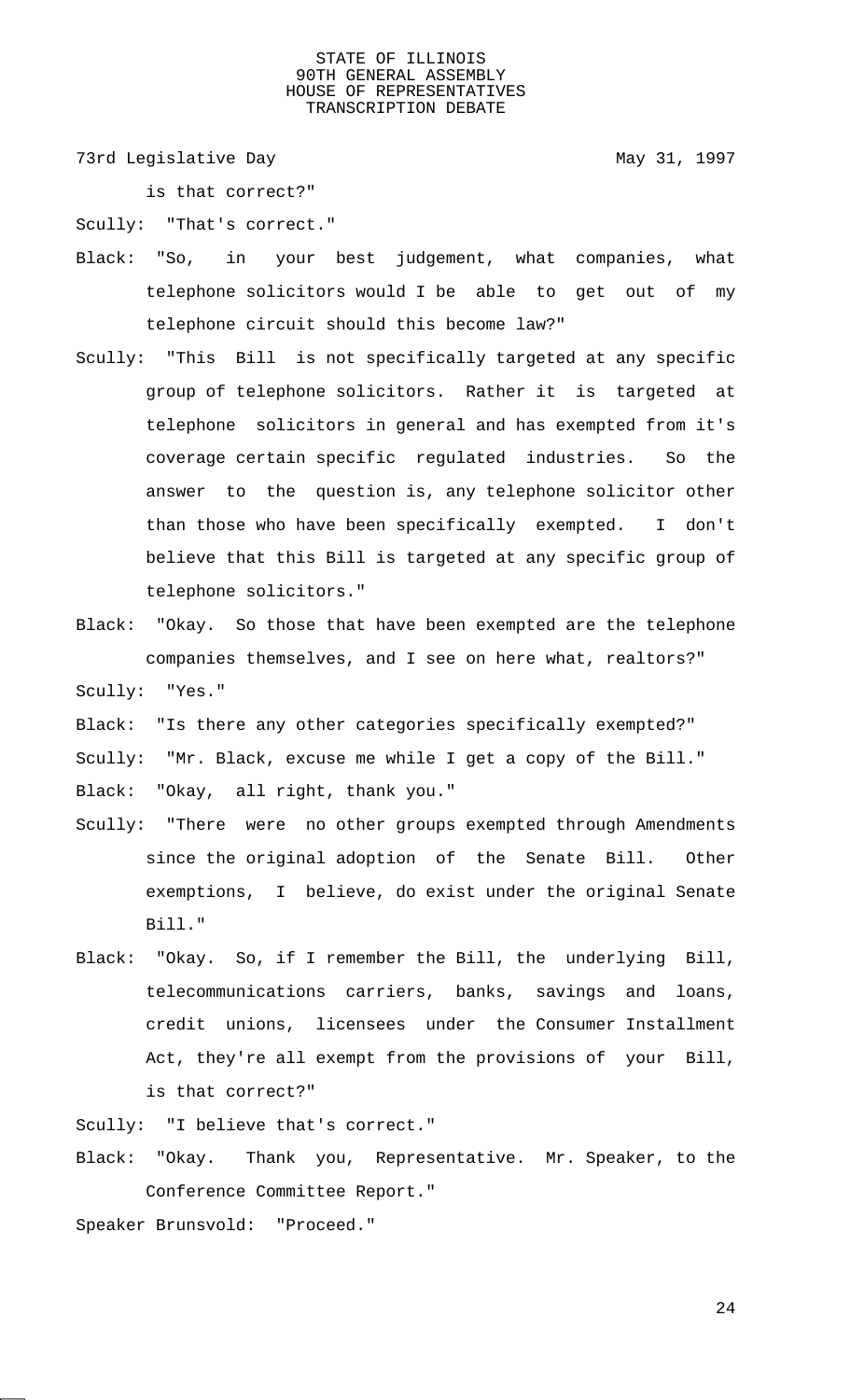73rd Legislative Day 1997

Black: "I intend to vote 'no' on the Conference Committee Report. I think the Gentleman has done a good job and I have absolutely no concerns about where his Bill is headed, but most of the calls that I get at home night after night, day after day and even on the weekends are those that are exempted from the Bill. I must get three a day from various long distance carriers, none of them I've ever heard of, asking me to switch. I get calls from banks telling me that now that I'm a senior citizen I should switch to their senior citizen checking account and it's generally a bank from Oregon or Washington or California. I don't need those kinds of calls. I would Cosponsor the Gentleman's Bill if we just told everybody, get off the phone, I don't want to be bothered at home. Leave me alone, but everybody is exempt under the Bill, and for that reason, I'm going to vote 'no'. Get my name off your telephone list. Leave me alone at home. The Bill doesn't go far enough and I'm not going to vote for it. Tell those telephone companies, take me off your list. Tell those credit card companies, take me off your list. I've had it with telephone solicitation. And by the way, tell those political parties, stop calling my home and asking me if I like George Bush or Bill Clinton. I'm not sure today I like either one of them. The Bill doesn't go far enough, vote 'no'."

Speaker Brunsvold: "The Gentleman from McHenry, Mr. Skinner." Skinner: "The Gentleman from Vermilion, has just given my speech

against the income tax increase."

Speaker Brunsvold: "Representative Scully, to close."

Scully: "Other than those who have so eloquently expressed their opposition to my Bill I urge all others to vote 'yes'."

Speaker Brunsvold: "The question is, 'Shall the House adopt the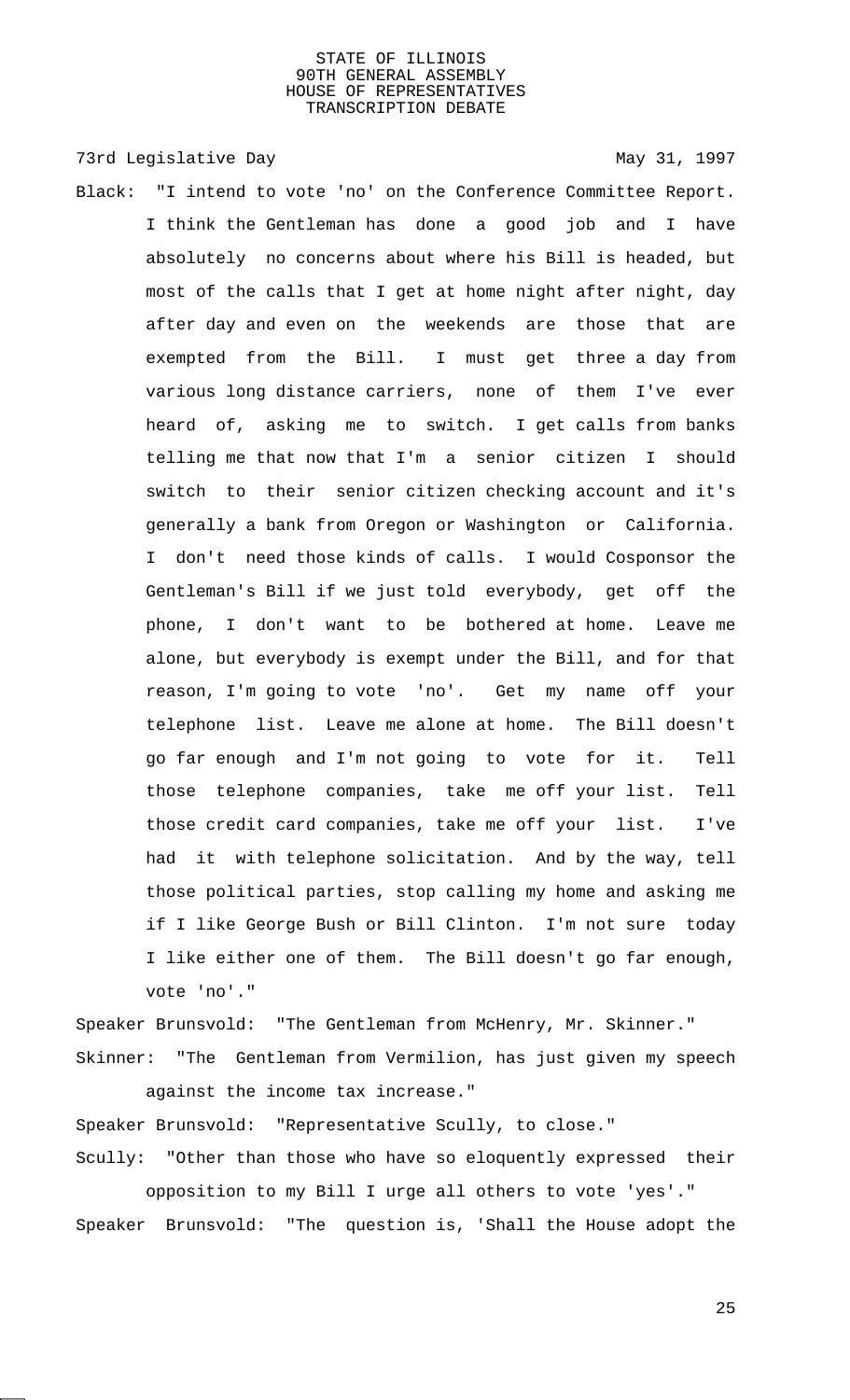# 73rd Legislative Day 1997

First Conference Committee Report for Senate Bill 663?' This is final action. All in favor vote 'aye'; all opposed vote 'no'. The voting is open. Have all voted who wish? Have all voted who wish? Have all voted who wish? Have all voted who wish? Mr. Clerk, take the record. On this question, there are 97 voting 'yes'; 19 voting 'no'; 1 voting 'present'. The House does adopt the First Conference Committee Report on Senate Bill 663. And this Bill, having received a Constitutional Majority, is hereby declared passed. Under Nonconcurrence Senate Bill 232, Mr. Stephens."

- Stephens: "Thank you, Mr. Speaker. I would move to refuse to recede from House Amendment #1 and request a Conference Committee Report on Senate Bill 232."
- Speaker Brunsvold: "The Gentleman has moved to refuse to recede from House Amendment #1, to Senate Bill 232. All in favor say 'aye'; opposed 'nay'. The 'ayes' have it and the House does refuse to recede from House Amendment #1, to Senate Bill 232. And the Gentleman has requested a Conference Committee be appointed. On page 7 of the Calendar, under Resolutions, appears House Joint Resolution 30. Representative Erwin. Representative Erwin."
- Erwin: "Thank you, Speaker. House Joint Resolution 30, is a Resolution that would ask that a portion of North Avenue, in the City of Chicago, be renamed as an honorary name, Cardinal Bernardin Avenue. It is a portion of North Avenue, which is Route 64, that goes right in front of the Cardinal's residence at North State Parkway and North Avenue. This is a Resolution that I believe the Speaker has worked with the Illinois Catholic Conference on, and I would appreciate your consideration."

Speaker Brunsvold: "The Gentleman has asked for the... the Lady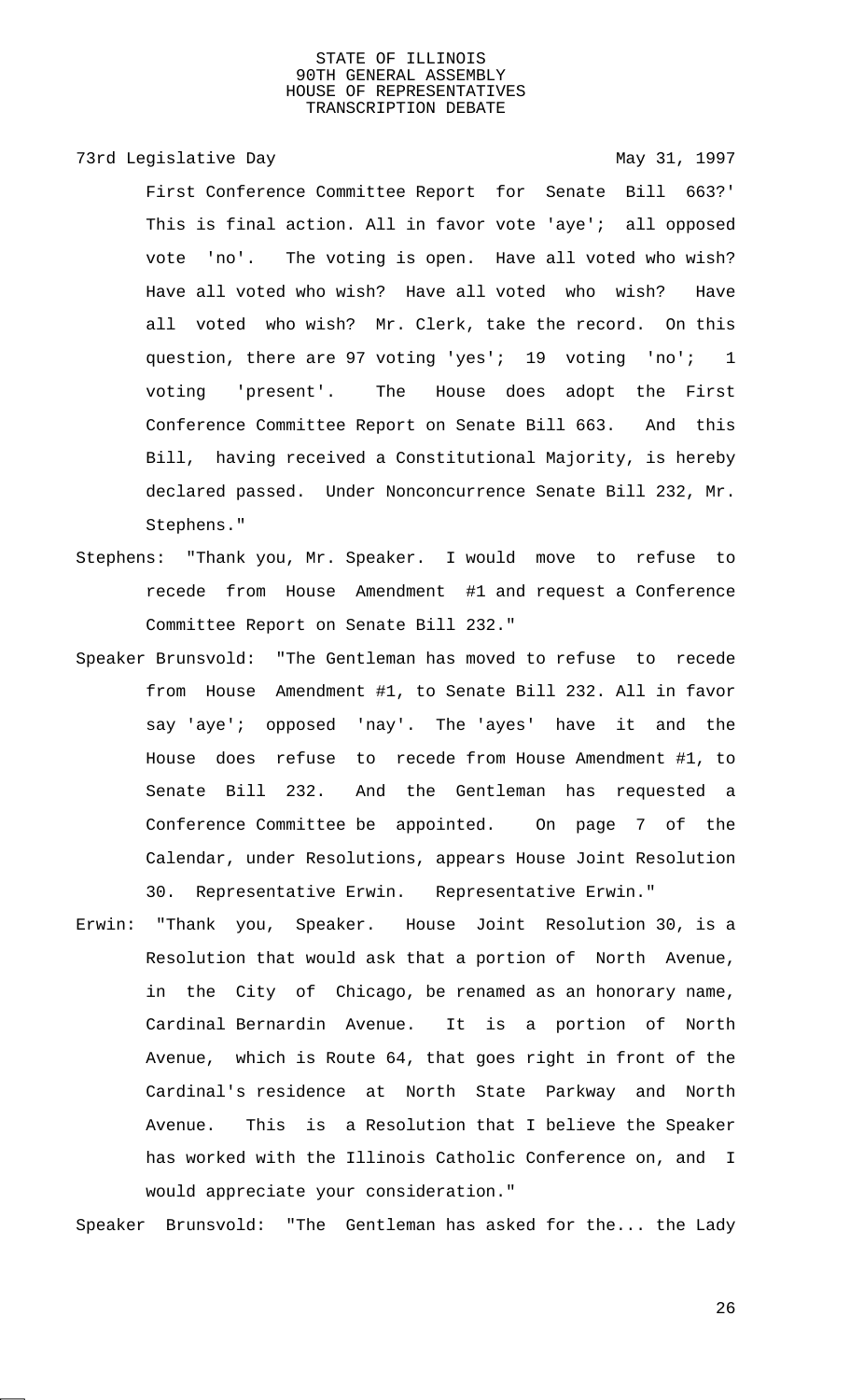- 73rd Legislative Day **May 31, 1997** has asked for the adoption of House Resolution, Joint Resolution 30 and on that? The Gentleman from Dupage, Mr. Biggins."
- Biggins: "Thank you, Mr. Speaker. I wonder if the Sponsor has heard of an idea that was proposed by some Members on our side of the aisle some time ago, and that was when Meigs Field expires in several years, we would name the new park there Cardinal Bernardin Place, and we thought, several of us thought, that was an idea worthy of merit. And I wonder what the Sponsor of this Resolution, which I will support and very happy to see that she is introducing it, what she thinks of that idea of me naming the new park in a few years Cardinal Bernardin Place?"

Speaker Brunsvold: "The Sponsor yields."

- Erwin: "I think that's a great idea, Representative, I would be happy to support it."
- Biggins: "Thank you."
- Speaker Brunsvold: "On the question, the Gentleman from Kane, Mr. Hoeft."
- Hoeft: "Thank you. Will the Sponsor yield?"
- Speaker Brunsvold: "The Sponsor yields."
- Hoeft: "Just to make sure there is no conflict, Cardinal Bernardin does not run into Bishop Ford does it?"
- Erwin: "No, Representative, it doesn't."
- Hoeft: "I just want to make... we could have a religious problem if they... it does not, absolutely, right?"
- Erwin: "No, and it will be a very ecumenical street, I assure you."
- Hoeft: "Well, I just needed to clarify that. Thank you."
- Speaker Brunsvold: "Any further discussion? Representative Erwin to close."
- Erwin: "Thank you, Speaker. I think that everyone in this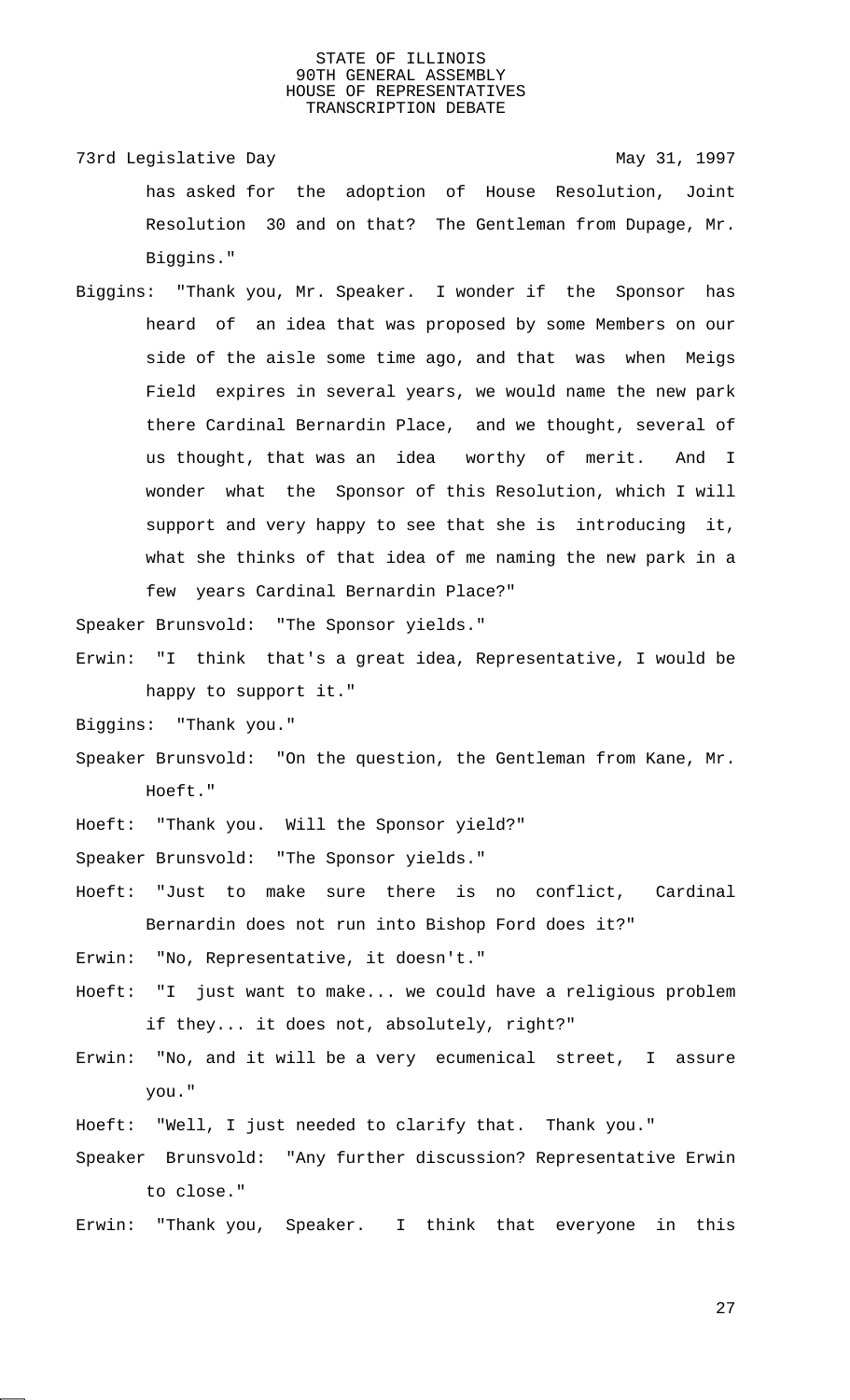# 73rd Legislative Day 1997

Chamber and indeed all the citizens of this state are fully aware of what a great treasure we had for many years in Illinois. Cardinal Bernardin was able to serve as really a role model for building bridges between communities where there had not been bridges. And as we close the end of this Session I know I personally will try and heed his good advice and I would certainly ask for your approval of this honor to Joseph Cardinal Bernardin."

Speaker Brunsvold: "The question is, 'Should the House adopt House Joint Resolution 30?' All in favor vote 'aye'; all opposed vote 'no'. The voting is open. Have all voted who wish? Have all voted who wish? Have all voted who wish? Mr. Clerk, take the record. On this question, there are 117 voting 'yes'; 0 voting 'no'; 0 voting 'present'. And the House does adopt House Joint Resolution #30."

Clerk Rossi: "Supplemental Calendar #1 is being distributed."

- Speaker Brunsvold: "On the Supplemental Calendar, under Nonconcurrences, appears Senate Bill 320. Mr. Leitch."
- Leitch: "Thank you, Mr. Speaker. I would move to refuse to recede from House Amendments 2, 3, 4, 5, and 6. And request a Conference Committee."
- Speaker Brunsvold: "The Gentleman has moved to refuse to recede from House Amendments 2, 3, 4, 5, and 6, to Senate Bill 320. Is there any discussion? The question is, 'Shall the House refuse to recede?' All in favor say 'aye'; opposed say 'nay'. The 'ayes' have it and the House does refuse to recede from House Amendments 2, 3, 4, 5, and 6, to Senate Bill 320. And the Gentleman has asked a Conference Committee be appointed. Senate Bill 1048, Mr. Clerk."
- Lopez: "Thank you, Mr. Speaker and Members of the General Assembly. I move to refuse to recede on Amendments 1 and 2."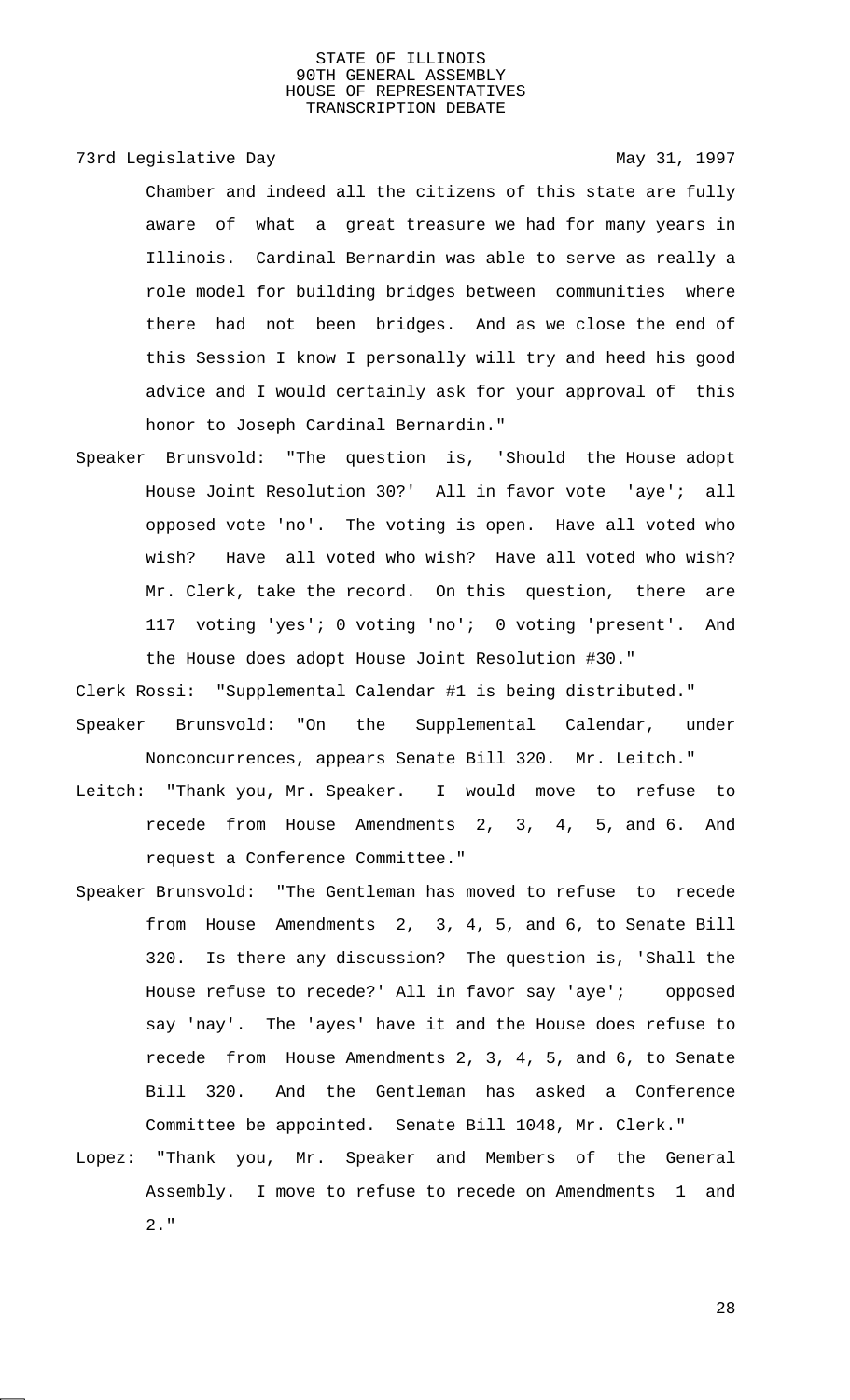73rd Legislative Day 1997

- Speaker Brunsvold: "The Gentleman has moved to refuse to recede on House Amendments 1 and 2, to Senate Bill 1048. Any discussion? Seeing none, the question is, 'Shall the House refuse to recede from House Amendments 1 and 2, to Senate Bill 1048?' All in favor say 'aye'; opposed 'nay'. The 'ayes' have it and the House does refuse to recede from House Amendments 1 and 2, to Senate Bill 1048. And the Gentleman has request a Conference Committee be appointed. House Resolution 78, Mr. Clerk. Representative Moore."
- Moore, E.: "Yes, Mr. Speaker, Ladies and Gentlemen of the House. House Resolution 78, the Resolution points out several sites that's specifically locations where CTA and metro passengers have no stations or stops to transfer. The ability to transfer will likely create more riderships and help the local economy. Metro and the RTA, along with the Chicago Area Transportation Study and the Northeastern Planning Commission, are requested to conduct a feasibility study on the creation of a part-time or full-time metro train stop detailed in the Resolutions. I request the adoption of Senate Resolution."
- Speaker Brunsvold: "The Gentleman has moved for the adoption. The Lady from DuPage, Representative Pankau. The Gentleman has asked for the adoption of House Resolution 78. All in favor say 'aye'; opposed 'nay'. The 'ayes' have it. The House does adopt House Resolution 78. House Resolution 26, Mr. Hartke."
- Hartke: "Thank you, Mr. Speaker, Members of the House. House Resolution 26 is a repeat of last year's Resolution which creates the Orphan Wells Task Force. This task force would be put together by the Department of Natural Resources with the Department of Mines and Minerals, several individuals, some interest groups appointed to that to study the problem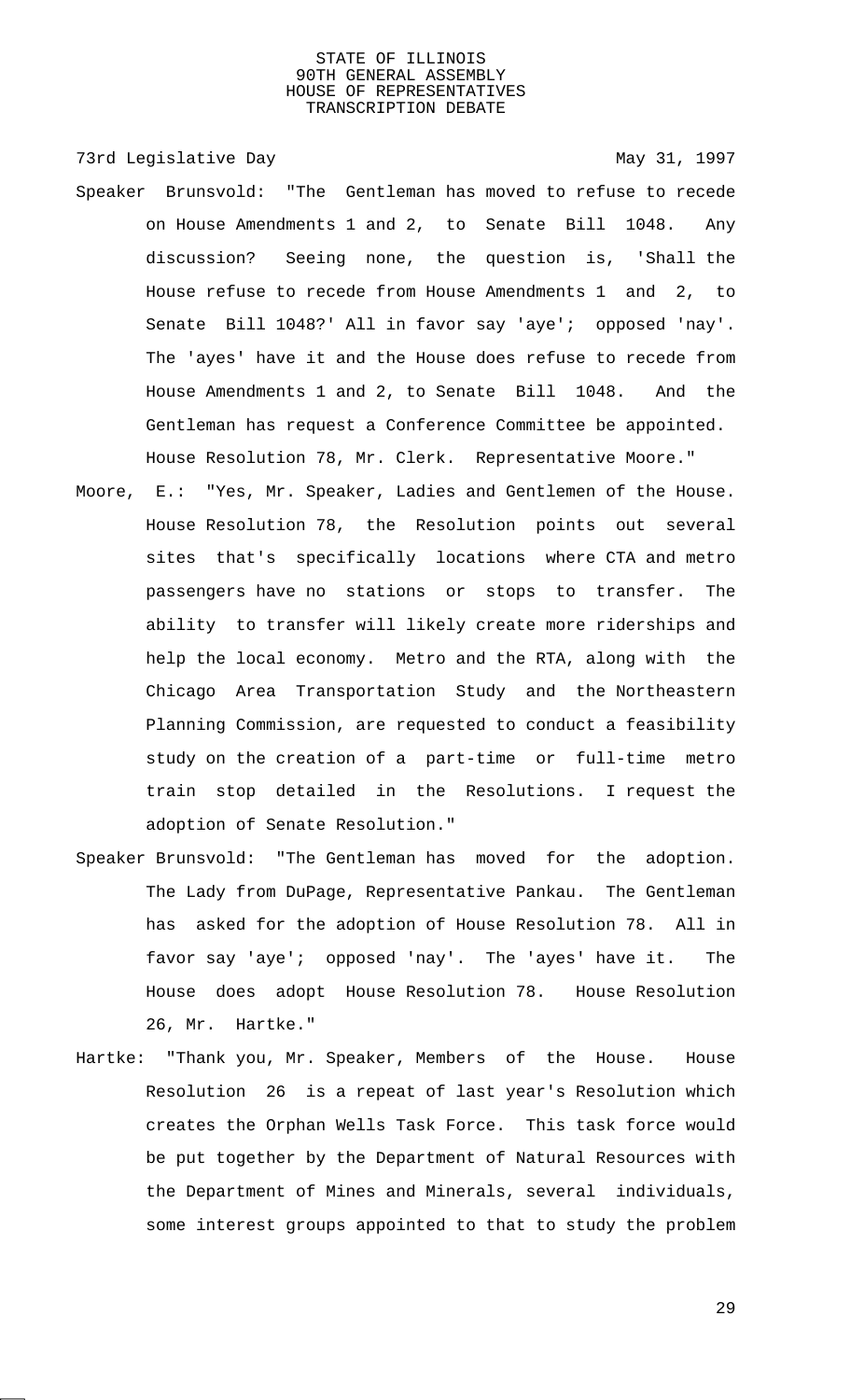73rd Legislative Day 1997

- of the abandoned and orphan wells in the State of Illinois. I would appreciate your support and be happy to answer any questions."
- Speaker Brunsvold: "And on the Gentleman's Motion, is there any discussion? The Gentleman from Kankakee, Mr. Novak."

Novak: "Yes. Will the Sponsor yield?"

Speaker Brunsvold: "The Sponsor yields."

- Novak: "Representative, how did these wells become orphans? What happened to their parents?"
- Hartke: "Their parents have simply abandoned them. The ownership of the wells and the rights on that land, the individual who maybe had it, went broke, the oil well went dry, and so those individuals just filed bankruptcy, or just left and now that hole is there and is not plugged and is causing problems in the oil field."

Novak: "Well, does that... how many are there in the state?"

Hartke: "Right now we have, I think, approximately four thousand orphan wells in the State of Illinois. And these wells are really causing some problem because those wells that are next to it that are used in the flooding fields the water and oil seems to leech over to them then come up to the surface, they're plugged on the surface, but inadequately. Prior to 1941 we didn't have rules in place in the State of Illinois which properly plugged these wells and so when a oil patch or oil field is flooded with water under pressure, oil and salt water leaks to the top of the ground. Recently, in Crawford County, we had a well that all of a sudden an area started to have... being saturated with salt water and this water was in the middle of a cemetery."

Novak: "Okay, that's enough." Hartke: "Thank you."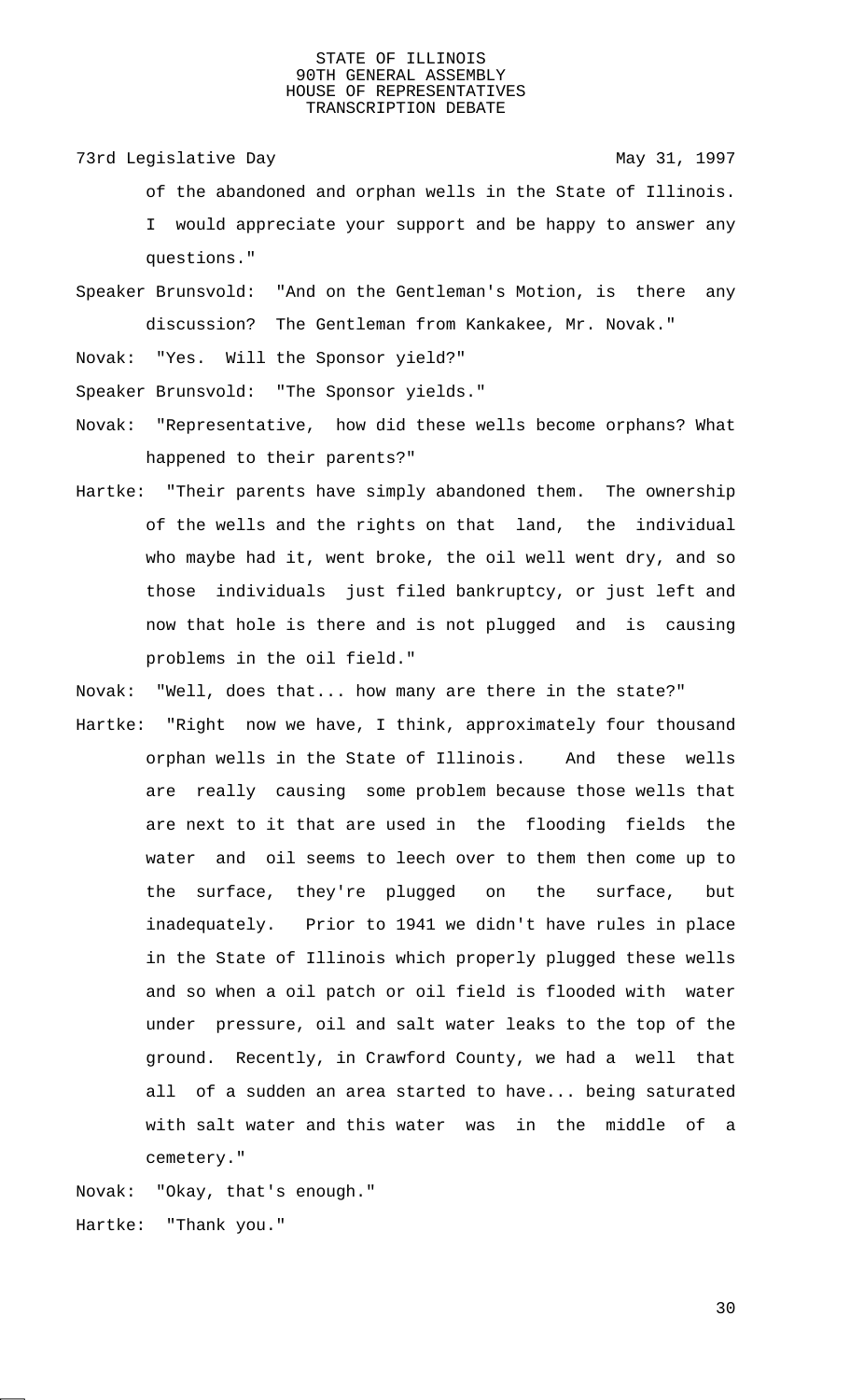73rd Legislative Day 1997

Novak: "Okay, thank you."

Speaker Brunsvold: "Further discussion? Mr. Hartke to close."

- Hartke: "I would just appreciate your support on this House Resolution 26."
- Speaker Brunsvold: "The question is, 'Shall the House adopt House Resolution 26?' All in favor vote 'aye'; all opposed vote 'no'. The voting is open. have all voted who wish? Have all voted who wish? Have all voted who wish? Mr. Clerk, take the record. And on that question, there are 116 voting 'yes'; 0 voting 'no'; 0 voting 'present'. And the House does adopt House Resolution 26."

Clerk Rossi: "Supplemental Calendar #2, is being distributed." Speaker Brunsvold: "On Supplemental Calendar #1, under Conference Committee Reports, appears House Bill 310. Mr. Parke."

Parke: "Thank you, Mr. Speaker, Ladies and Gentlemen of the House. Conference Committee Report #310 contains a number of administrative provisions for the Department of Employment Security and resets the speed bumps provisions to the Act to the year 2002. Business and labor met with Representative Schakowsky and myself and other State Senate counterparts several times this spring. This Conference Report represents results of these meetings. There is one provision in the report that I want to particularly focus my comments on. The Unemployment Insurance Act is currently out of conformity with the requirements of federal law. This Conference Report addresses that issue and will satisfy the U.S. Department of Labor. If we fail to enact this technical change, Illinois employers could face a loss of their FUTA offset credit. While that sounds highly technical, let me simply say that this loss of these federal tax credits would increase the federal tax liability in Illinois employers by \$1.9 billion annually.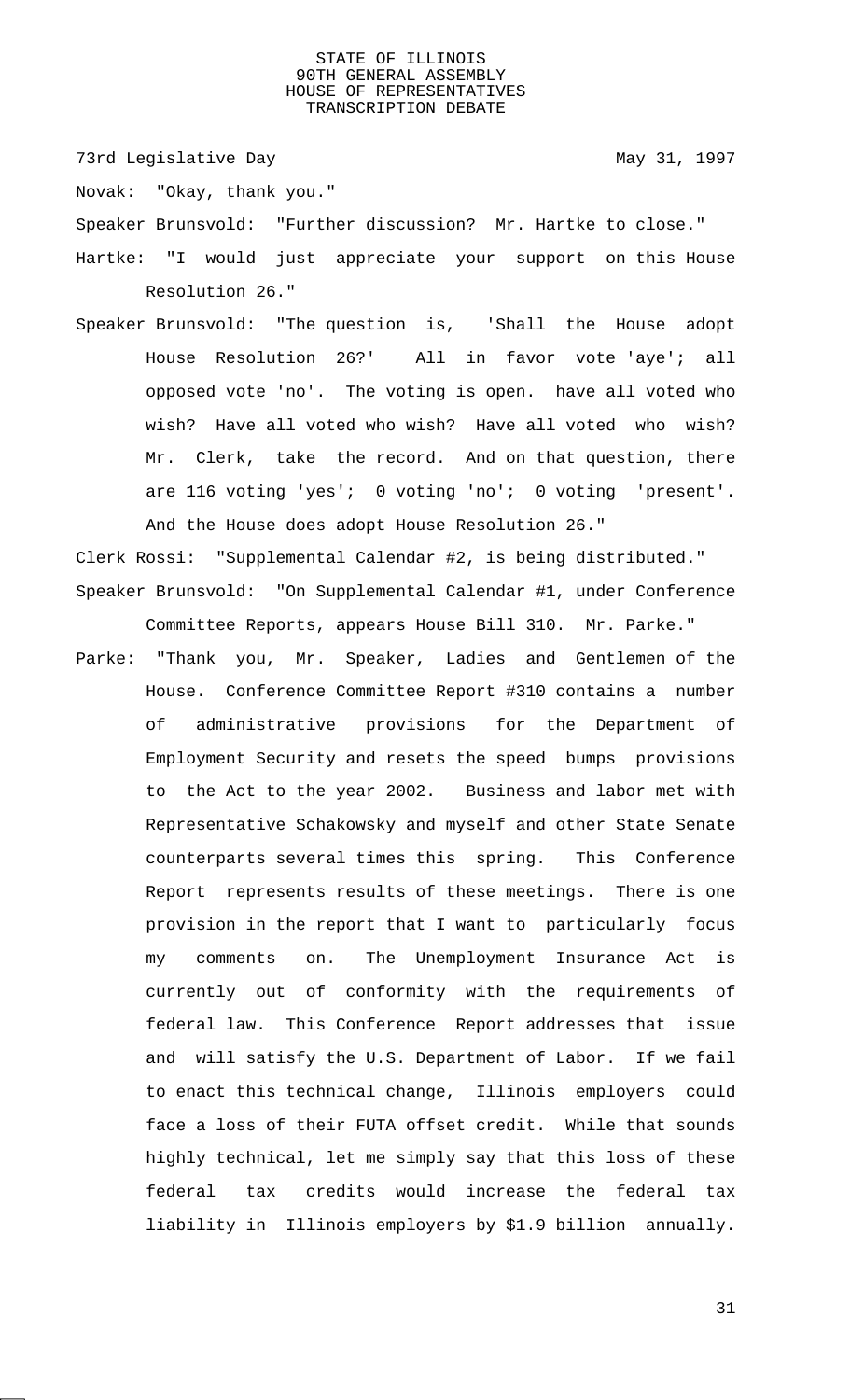73rd Legislative Day 1997

In addition, Illinois could lose almost \$200 million in yearly federal appropriations used solely for the administration of our Employment Security Program. I do not believe that we could play around with the prospects that Illinois employers should be financially punished for our lack of action, we should act now. Mr. Speaker, I move the adoption of Conference Committee Report #1, to House Bill 310, and would appreciate your favorable consideration."

- Speaker Brunsvold: "The Gentleman has moved for the adoption of the First Conference Committee Report. And on that the Lady from Cook, Representative Schakowsky."
- Schakowsky: "Thank you, Mr. Speaker. I rise in support of this Conference Report which as Representative Parke said was a product of the discussions that were held throughout much of the Session regarding unemployment insurance. It is a Bill that was agreed to by the business and labor community and we should all be supporting it. Thank you."
- Speaker Brunsvold: "And on the question, is there any further discussion? Seeing none, the question is, 'Shall the House adopt the First Conference Committee Report, to House Bill 310?' This is final action. All in favor vote 'aye'; all opposed vote 'no'. The voting is open. Have all voted who wish? Have all voted who wish? Have all voted who wish? Mr. Clerk, take the record. And on this question, there 115 voting 'yes'; 0 voting 'no'; 0 voting 'present'. And the House does adopt the First Conference Committee Report, to House Bill 310. And this Bill, having received a Constitutional Majority, is hereby declared passed. Mr. Clerk, House Bill 2164. Mr. Novak."
- Novak: "Thank you, Mr. Speaker, Ladies and Gentlemen of the House. The First Conference Committee Report on House Bill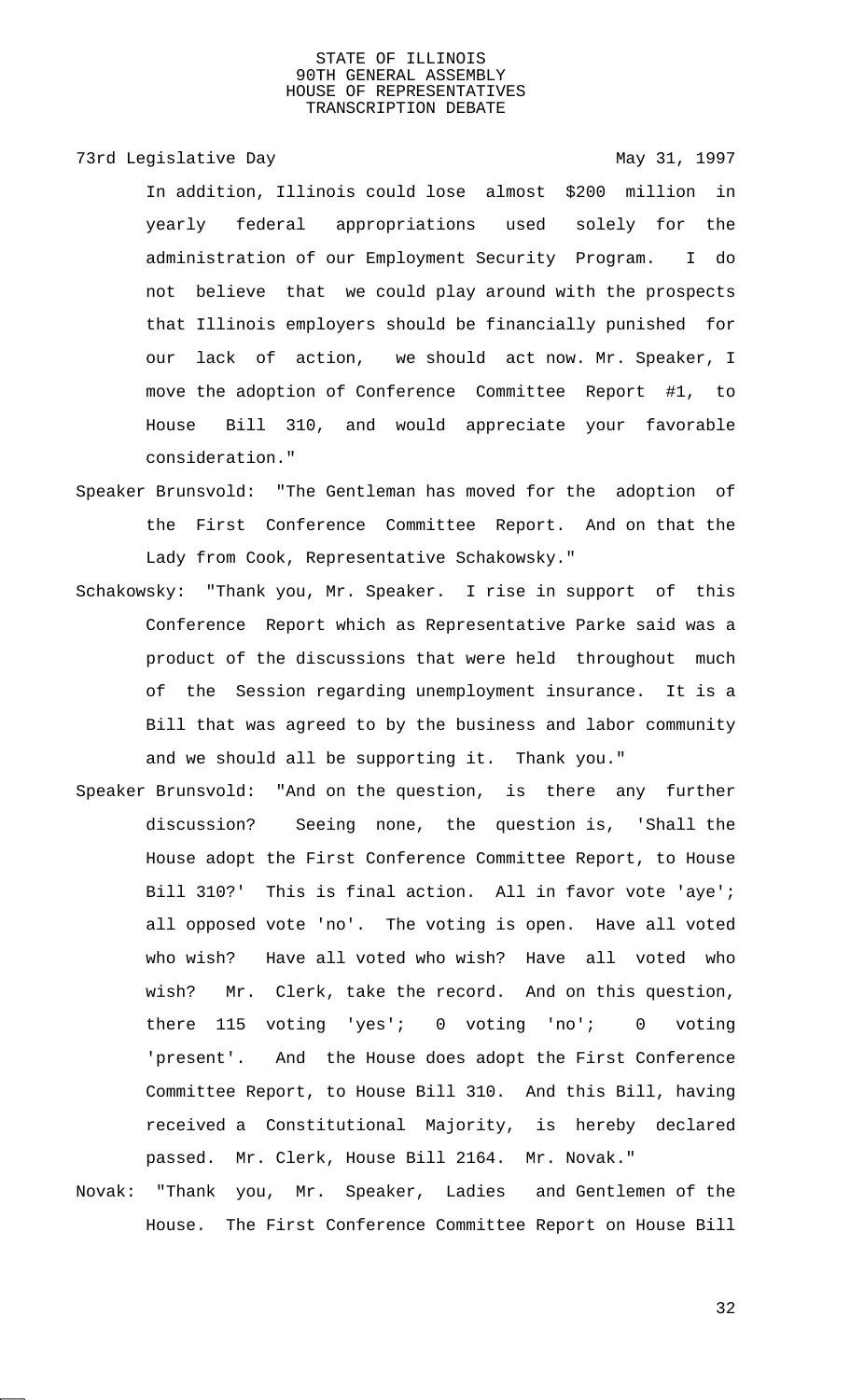# 73rd Legislative Day 1997

2164 contains the following: House Bill 2164 originally amended the Environmental Protection Act to provide the agency with flexibility in managing used fluorescent and high intensity discharge lamps. This was an initiative that I put subsequent to a Bill that was signed by the Governor last year. This deals with Universal Waste Rules that are promulgated by the United States Environmental Protection Agency. And it helps a fledgling industry in this state with respect to managing and recycling fluorescent and high intensity discharge lamps. That part of the Bill passed this House, unanimously. The second part of the Bill deals with the Dry-cleaning Environmental Response Fund. That was a Bill that was Sponsored by Representative Smith that passed this Chambers and went to the Senate. The third part of the Bill is dealing with House Bill 1322 that was an initiative of Attorney General, Jim Ryan, that created the offense of disposing of waste without a permit, or what was commonly known as criminal disposal of waste related to the Operation Silver Shovel situation in the City of Chicago. Also, it deals with Asbestos Emission Controls and fines dealing with that subject matter. So there are three provisions on this Bill, including certification of non-special waste. And that Bill was an initiative of the Illinois Automotive Services Association. And that Bill provides that all waste generated from industrial processes or pollution control must be managed as special waste unless the generator certifies that the waste falls outside the definition of special waste. The generator certification must be in writing. It must include a description of the process generating the waste, the means of testing the waste, and relevant testing results. This was an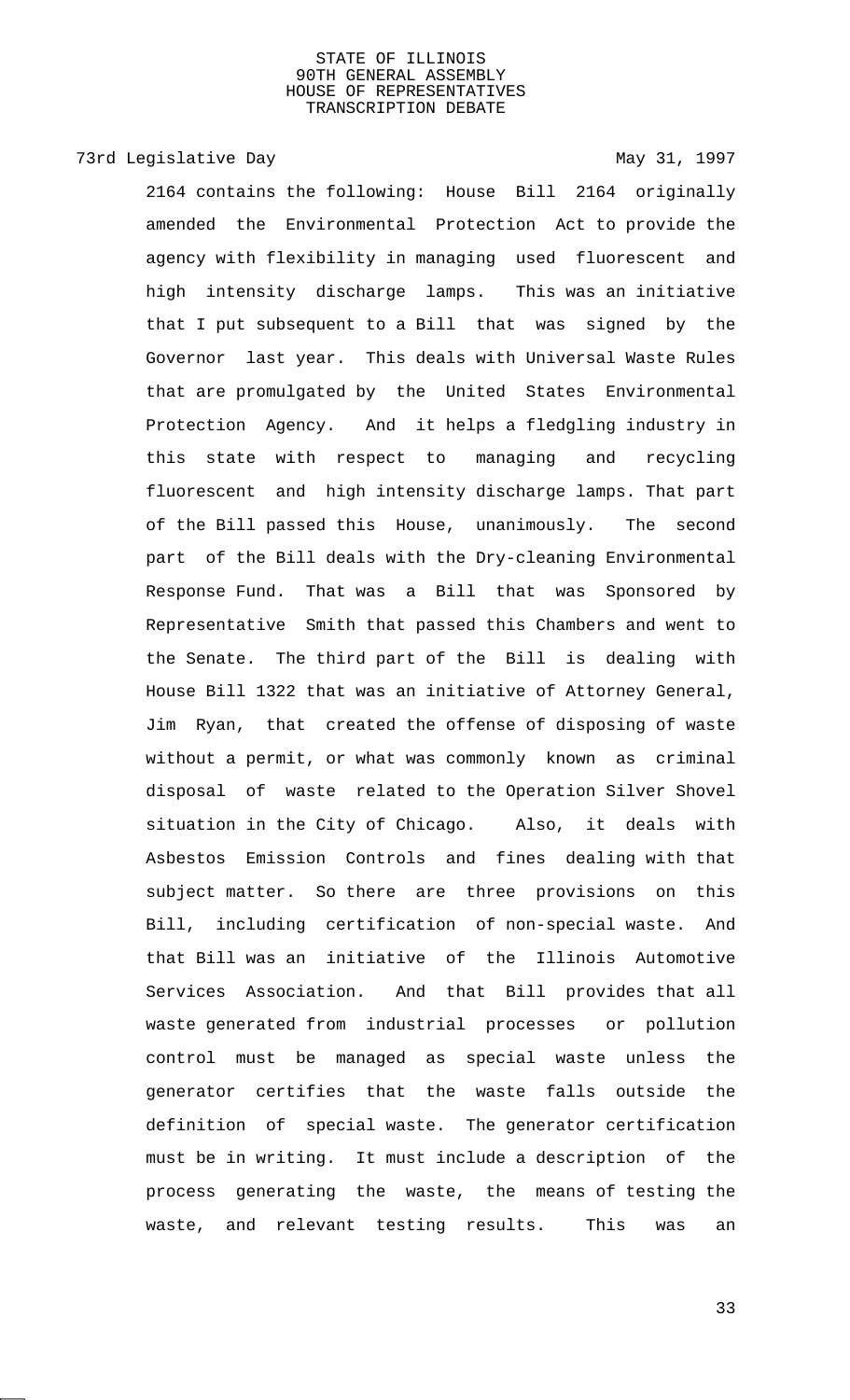73rd Legislative Day 1997 initiative as I indicated of the Illinois Automotive Services. That was an agreed to provision. I would be more than happy to answer any questions. Thank you." Speaker Brunsvold: "The Gentleman from Cook, Mr. Dart." Dart: "Will the Sponsor yield." Speaker Brunsvold: "The Sponsor yields." Dart: "Phil, are there any fees in this Bill?" Novak: "Yes, there are, Representative." Dart: "Is that in regards to the dry-cleaning provisions?" Novak: "Pardon me." Dart: "Is that in regards to the dry-cleaning provisions?" Novak: "Yes, you're right, Representative Dart." Dart: "Okay. Thank you." Speaker Brunsvold: "Further discussion? The Gentleman from Vermilion, Mr. Black." Black: "Thank you very much, Mr. Speaker. Will the Sponsor yield?" Speaker Brunsvold: "The Sponsor yields." Black: "Representative, under the dry-cleaning provisions of this Bill, since many of the chemicals that they utilize have been adjudicated as hazardous or potentially hazardous by our good friends in Washington. It's my understanding that any of the fees that would be in this Bill have been agreed to by the industry and, in fact, they want this, do they not?"

Novak: "You are correct, Representative Black."

Black: "I also, I don't know I just heard last week from several owners, of even small dry-cleaning establishments in my district, and they were very much in favor of this provision. I apologize, I was looking at my computer while you were talking about a possible third provision in the Bill that dealt with something in the City of Chicago."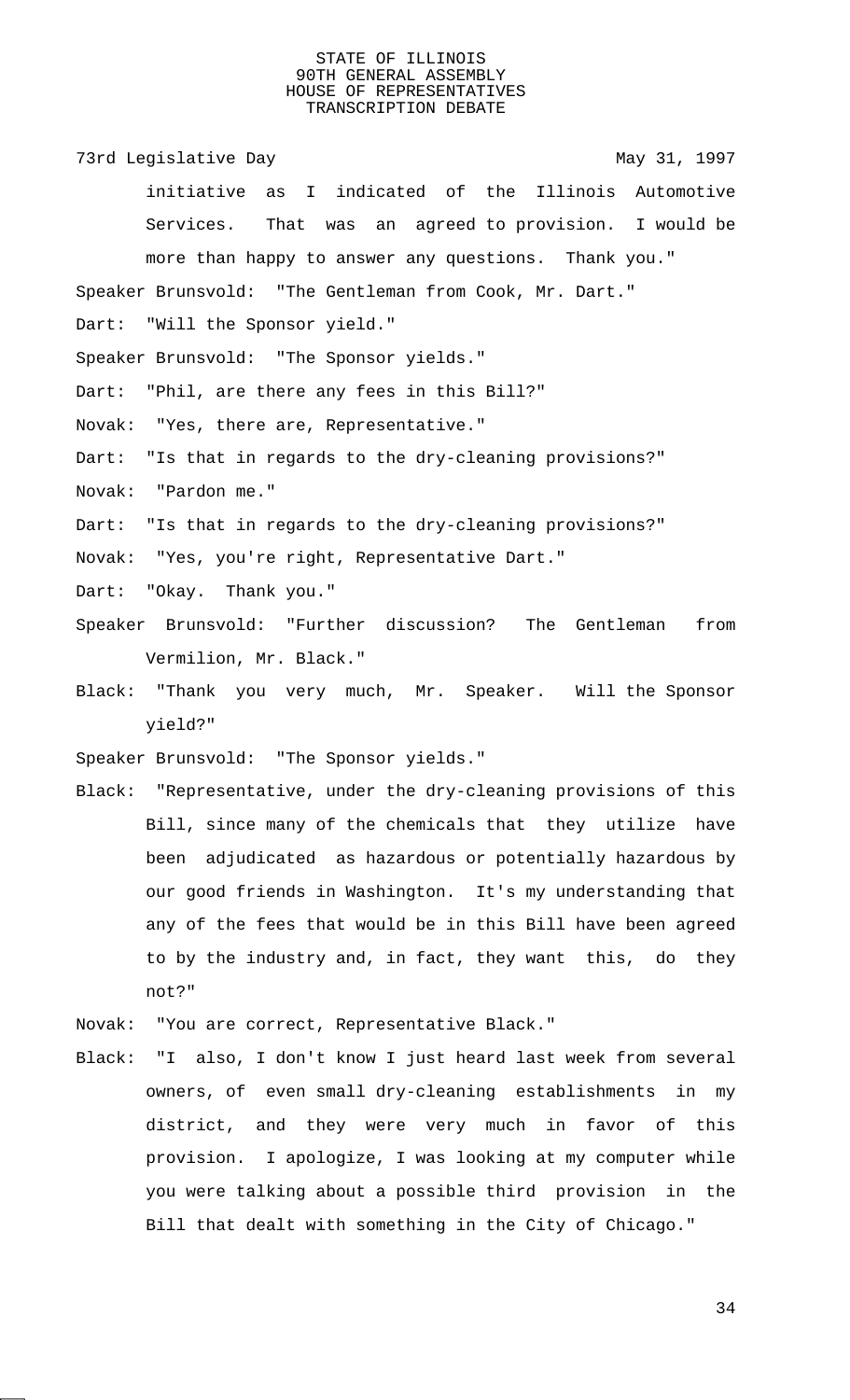73rd Legislative Day 1997

- Novak: "Yes, Representative Black, the last provision of the Bill was an initiative of Attorney General, James Ryan, and had to deal with creating the new offense of the criminal disposal of waste. It went to the Senate on a unanimous from the House but the Bill was never considered and it was still in the Rules Committee. So that's the reason we put (sic-House Bill) 2164 into a Conference Committee with deference to Attorney General Ryan so we could include his language on this Bill."
- Black: "And as I recall that kind of illegal dumping was an initiative of, I'm sure the City of Chicago and the Attorney General as well, to enable them to seek penalties and redress from people who do those kinds of things. Was that the genesis of that Bill?"

Novak: "You are correct."

- Black: "Do you know of any opposition of the provisions in the Conference Committee Report?"
- Novak: "To my knowledge in looking through my analysis, I do not believe so."
- Black: "That's what I indicate, as well. I know that the dry-cleaning industry, while I'm sure they are not unanimous in support, I've not heard from anybody in my district that is opposed and I have heard from several who stand strongly in favor of this Act and it is an Act that they are asking to be imposed on their own operations so that they're being pro active rather than, and I agree with that philosophy, wait until the Federal Government might promulgate rules that could literally put them out of business. So I congratulate you on the work that you have done and I stand in support of the report."
- Novak: "Representative Black, thank you very much for those comments. And you are right, they are anticipating what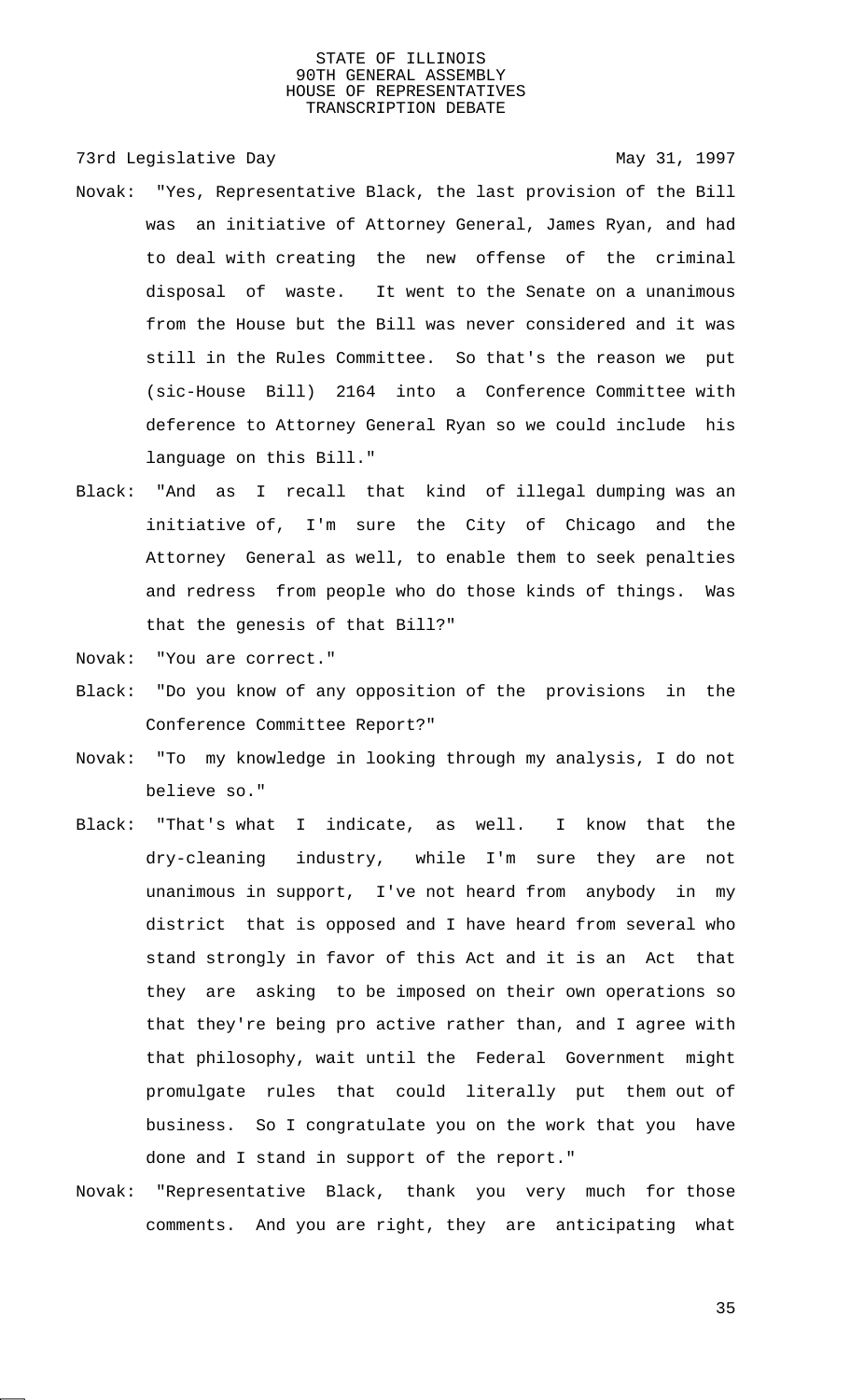73rd Legislative Day 1997

might come from Washington and for those of us that use dry-cleaners, especially when we're in Springfield, we use them so much and so often the solvents that are used in the process are highly toxic and they're simply, right now, just disposed of through the normal drain. So they're policing themselves. Yes, there are a few fees in there, but they realize that it's going to be going for a very, very important public health reason. Thank you."

Speaker Brunsvold: "The Gentleman from Cook, Mr. Parke."

Parke: "Thank you, Mr. Speaker. Will the Sponsor yield?"

Speaker Brunsvold: "The Sponsor yields."

- Parke: "Representative Novak, quick question. There's some concern that we have that the fluorescent lamps being put in landfills is a hazardous waste, can you address that issue?"
- Novak: "Yes, yes, Representative, there... first of all, the Bill that I passed last year specifically outlawed the burning of any type of fluorescent light bulbs or high intensity discharge lamps in incinerators. This Bill doesn't have anything to do with that. It doesn't have anything to do with banning fluorescent light bulbs in landfills. We would like to do it but we just don't have the apparatus in this state right to recycle hundreds of thousands of fluorescent light bulbs. There are some businesses that are in the business, specifically one in Mokena, Illinois, I think it's Representative Kosel's district, by the Gallagers Family and they're very, very active in this issue."
- Parke: "So, as far as you're concerned, the landfill question is not something, that in essence, that we're putting these in in any landfill that will be an environmental hazard, or create any kind of a problem for us if we vote for this?"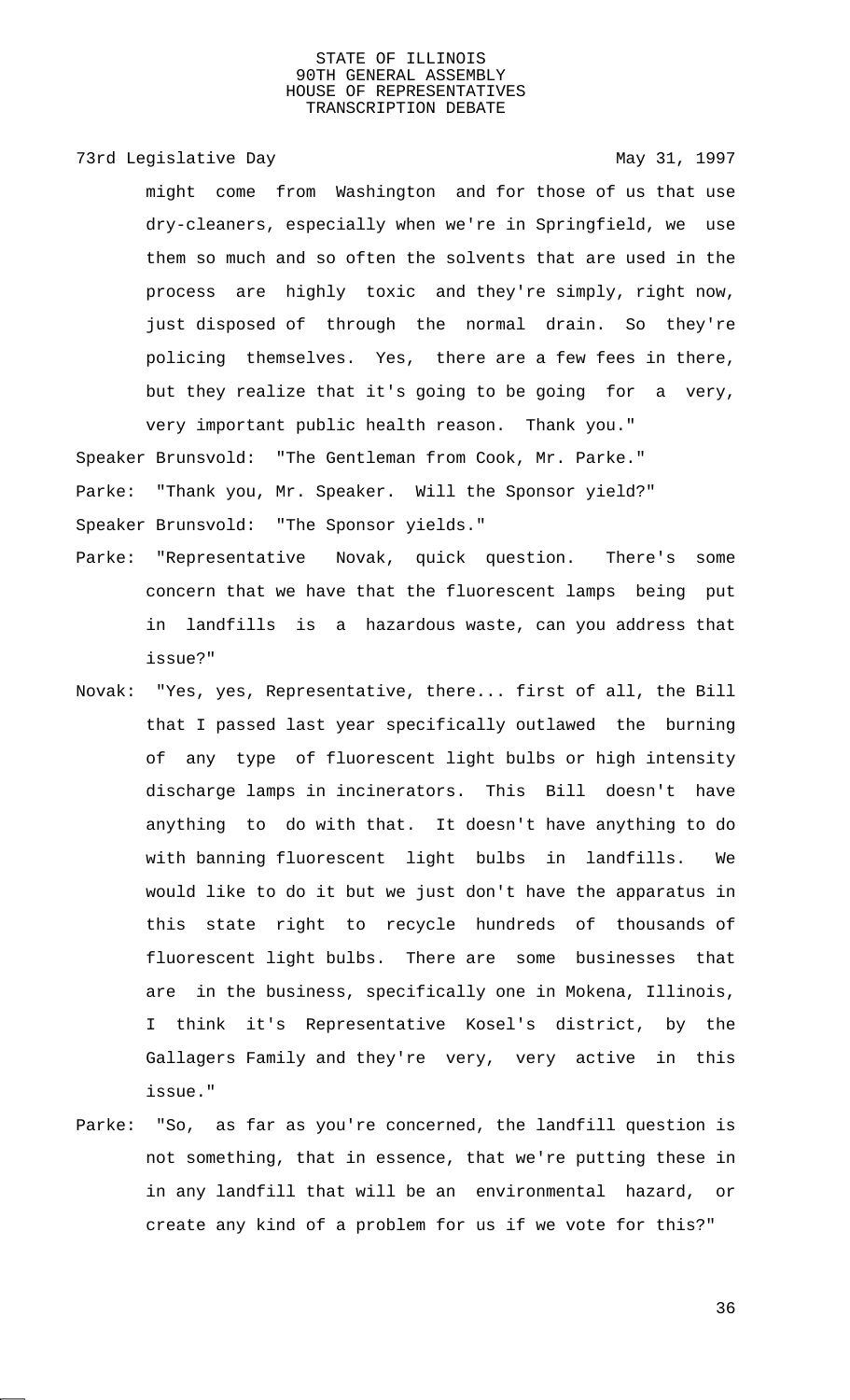73rd Legislative Day 1997

- Novak: "Well, Representative, as I said, they are not banned from landfills as of today. But in the future if more recycling businesses operate in Illinois, we can certainly keep the old light bulbs out of the landfill because they contain elements of mercury, which is highly toxic, that kills fish in streams and it certainly can have a terrible impact in the water system."
- Parke: "I'm curious about the Attorney General's Amendment that's in here. Is that something that Attorney General Ryan has given to you and you've incorporated it...? Why wasn't it approved the first time that it was sent over to the Senate? What was the problem with that?"
- Novak: "Well, wonders never cease in that Chamber across the street. It passed out of here unanimously, Representative Parke. It was House Bill 1322, but it was never kicked out of Rules."
- Parke: "Some of us think that the Senate certainly does some wonderful things."
- Novak: "Yeah. Maybe should they slice their salary in half."
- Parke: "Oh, I think that maybe they are a deliberative Body and that they have their own opinion on how things that are done and thank God that they do. That's why we have two different Chambers, but that's not the issue that we're talking about. You didn't answer my question though. What aspect of this would be for the Attorney General' part? What does this do for him for the tax... for the people?"
- Novak: "I'm sorry, this was an initiative, as I indicated, this creates an offense of disposing of waste without a permit. It changes it from, it changes it to a Class IV Felony, to a Class III Felony."
- Parke: "And what is the difference on the III and IV?"
- Novak: "Currently, everything today is a Class A Misdemeanor."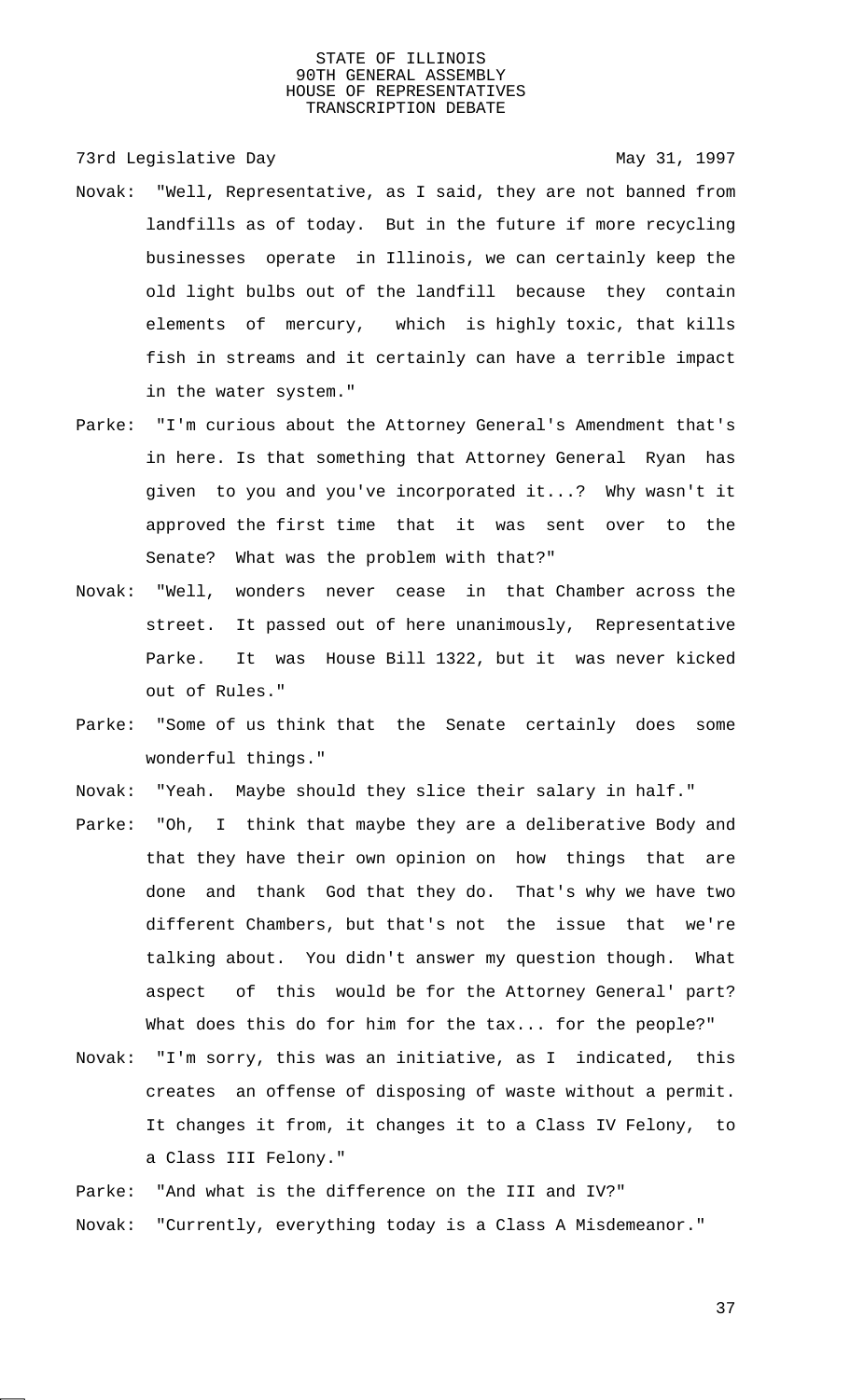73rd Legislative Day 1997

- Parke: "Okay. And there was a third part of this again and that does what?"
- Novak: "And the other part of it deals with Asbestos Emission Controls. It says if there's a knowing violation of a provision of the Federal Regulations on Asbestos Emission Controls, this is a Class IV Felony, which is a one to three years imprisonment and up to a \$10 thousand fine."
- Parke: "Okay. So, therefore, what was the problem with the Senate on that Amendment?"
- Novak: "That was, that was part of House Bill 1322, Representative Parke."
- Parke: "So you have no idea, just that it's a good idea?"
- Novak: "No, they never even even heard the Bill, they kept it in Rules. They must of deliberated quite about that to keep that in Rules."
- Parke: "Okay. Now again, Representative Black asked you that as far as you're concerned and you're aware there is nobody opposed to this and environmental groups are for it now?"
- Novak: "I believe so, yes."
- Parke: "What was the vote in committee, this morning, on this Bill?"
- Novak: "The vote in committee was 12 to 2 to 1."
- Parke: "And the reason that the two Members of our Assembly voted against it was what?"
- Novak: "Well, I can't recall, but there are some fees in here and the fees."
- Parke: "When we keep talking about fees... I don't know what fees mean? Maybe you can tell me what those fees are, are we talking hundreds of thousands of dollars, a thousand dollars?"
- Novak: "Just bear with me for a second I'll read them to you, Representative. No they are nominal fees and they are fees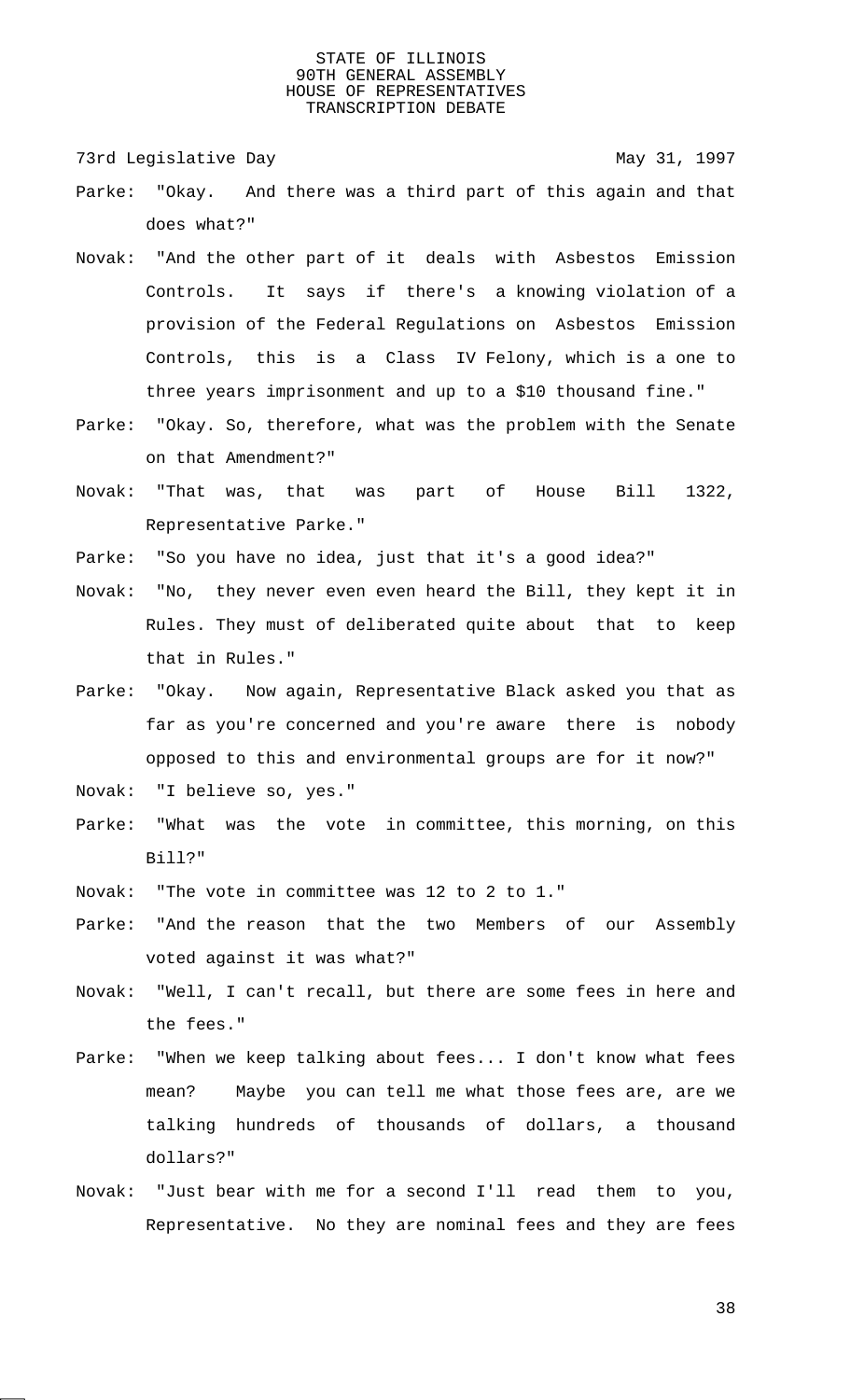#### 73rd Legislative Day 1997

that the industry wants to impose on itself. First of all, it's a licensing fee and it's a \$5 hundred for a facility that buys up to 140 gallons of solvents annually. It goes up to a \$1 thousand for a facility that buys 140 gallons or more. Then it goes up to \$15 hundred for a facility that buys 360 gallons or more solvents annually."

- Parke: "And where does these fees go, where do they end up?"
- Novak: "Fees goes into the fund, goes into a fund and it's managed by the Environmental Protection Agency. It's called the Dry-cleaner Environmental Response Trust Fund."
- Parke: "And where do those funds go?"
- Novak: "Those funds go back into the industry for environmental cleanups, due to any type of spillage or leakages or any type of environmental impacts that the dry-cleaning industry has been involved with over the years. Again, this is a very pro active initiative of an industry that is parts, that is part of everyday life in small towns and large towns and we're, I think we're all familiar with the relative high degree of toxicity of the chemicals that are used to dry-clean our clothes. So again, we want to applaud this business, this industry, because what they're attempting to do, is address a very serious, potentially serious environmental hazard rather than having the United States Environmental Protection Agency or some rule-making bureaucrat come down and mandate some more punitive provisions."
- Parke: "So you think these fees are asked for by, by the industry itself so they're not really punitive and they're something that will be?"
- Novak: "No, I don't... once again they are fees they're voluntary, they're self imposed fees I should say, I'm sorry, by the industry. They're just asking us for the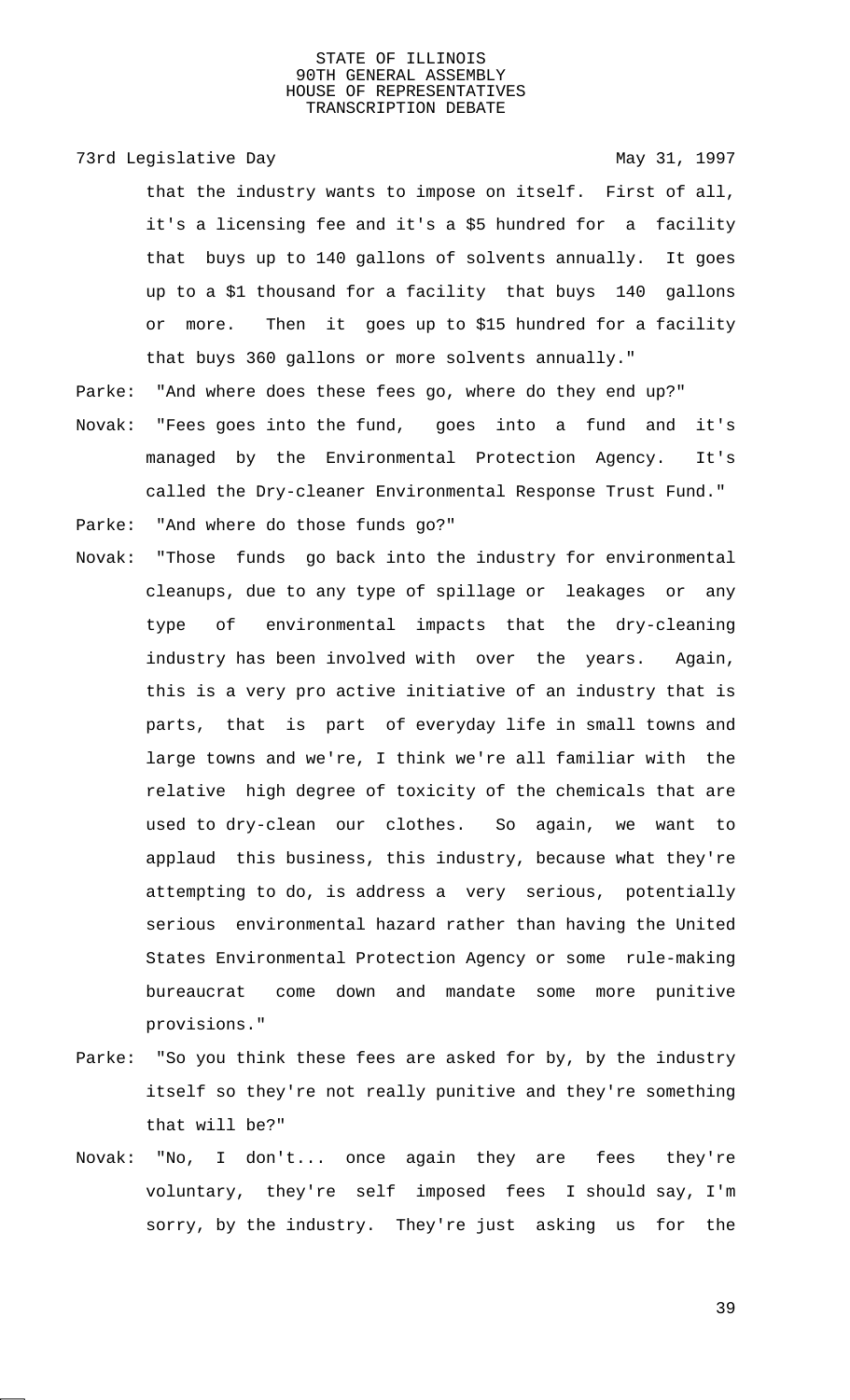73rd Legislative Day 1997

okay."

- Parke: "Okay. Thank you, for answering my questions, I appreciate that."
- Novak: "You're welcome."
- Speaker Brunsvold: "The Gentleman from Fulton, Mr. Smith."
- Smith: "Thank you, Mr. Speaker and Members of the House. I rise in support of Conference Committee Report on this Bill and particularly Senate Amendment #3 which addresses the Dry-cleaner Environmental Response Trust Fund. This is an initiative, if you remember, that we passed out of the House earlier this year. Senator Mahar agreed to amend this Bill in the Senate and add agreed language from the Environmental Protection Agency and the Department of Revenue. I know of no opposition to the dry-cleaner portion. I would reiterate comments that have been made earlier, by Representative Black and Representative Novak, that this is a pro active measure on the part of the dry-cleaning industry in the state to address some serious environmental concerns that they have experienced. This provision is pro environment, it is pro small business, it will allow small and medium size dry-cleaners in this state to survive, to address concerns that they have. There is no money from the state involved in this. This is all self-imposed fees by the dry-cleaning industry. It is supported by the Illinois State Fabricare Association and by the Korean American Dry-cleaners Association. Again, I know of no opposition, it is pro active legislation and I would encourage all the Members of this Body to support it. Thank you."
- Speaker Brunsvold: "The Gentleman from Adams, Representative Tenhouse."

Tenhouse: "Thank you, Mr. Speaker, Ladies and Gentlemen of the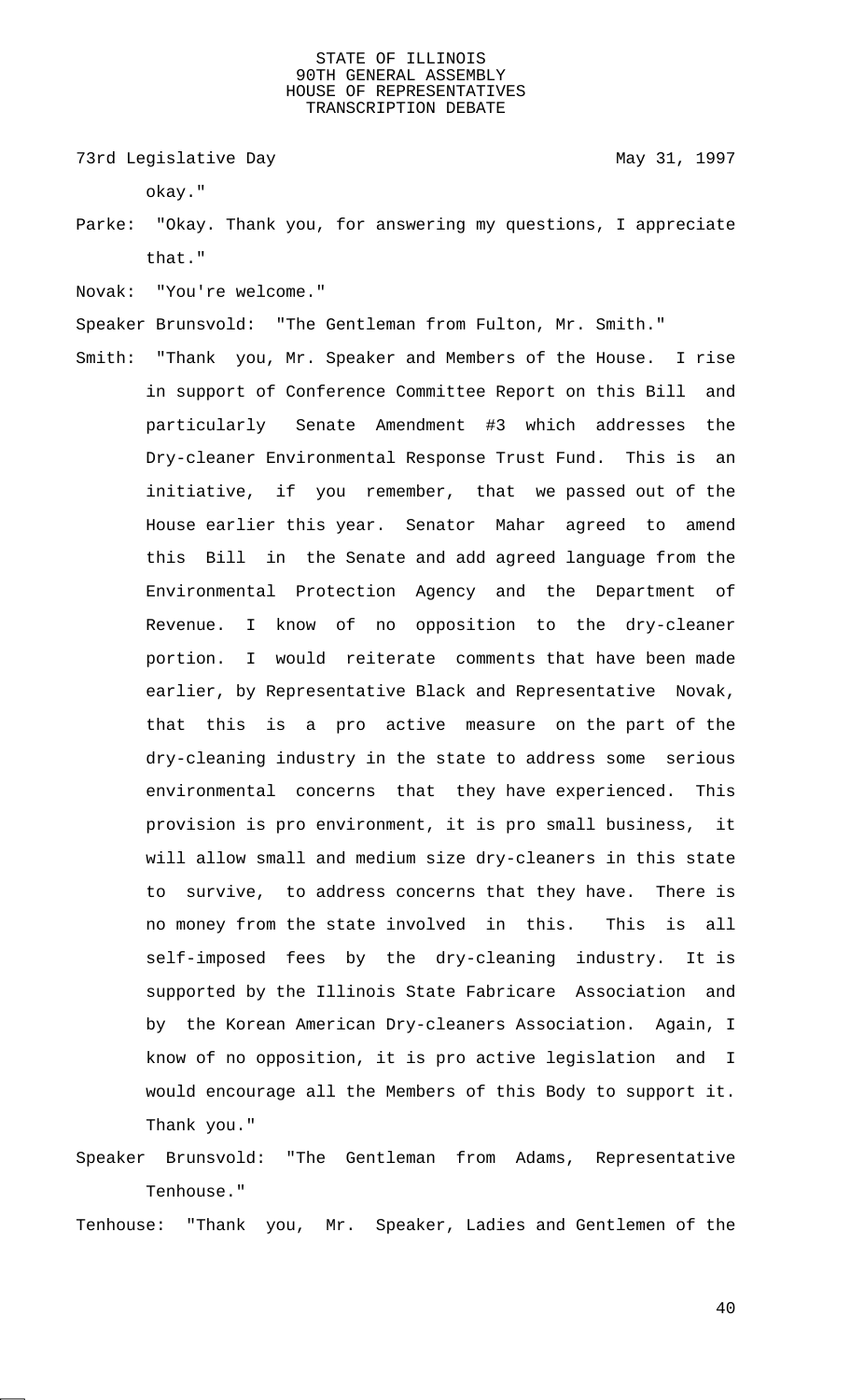# 73rd Legislative Day 1997

House. I guess I have to rise in opposition to this Bill, especially after hearing the comment from the Gentleman from Fulton, simply to point out that I think people need to understand, and we talked about the industry saying they're in favor of this Bill. By their own admission in committee, the industry representatives said they represent 20% of the dry-cleaners in the State of Illinois. This Bill only received 60 votes when it went out of here the last time. My small mom and pop dry-cleaners in my district are opposed to this Bill, and really are telling me that under, even a very small dry-cleaner, is going to end up with an increase in his fees of at least \$7to \$8 hundred dollars a year, which may not seem like much, but it's just another imposition on small family owned businesses. I think before people vote on this, they need to understand the implications that it may have for those small businesses. And as a result, I rise in opposition to the Bill, and I urge others to vote 'no'."

- Speaker Brunsvold: "Further discussion? Seeing none, Representative Novak to close."
- Novak: "Thank you, Representative. Thank you, Mr. Speaker. Ladies and Gentlemen, there is some very, very good provisions in this Bill. All of these Bills successfully passed the House of Representatives. All of them have been consolidated in the First Conference Committee Report of 2164. I believe we debated the merits of each provision of the Bill in a significant manner and I simply ask my colleagues in joining me and adopting the First Conference Committee Report on House Bill 2164. Thank you."
- Speaker Brunsvold: "The question is, 'Shall the House adopt the First Conference Committee Report on House Bill 2164?' This is final action. All in favor vote 'aye'; all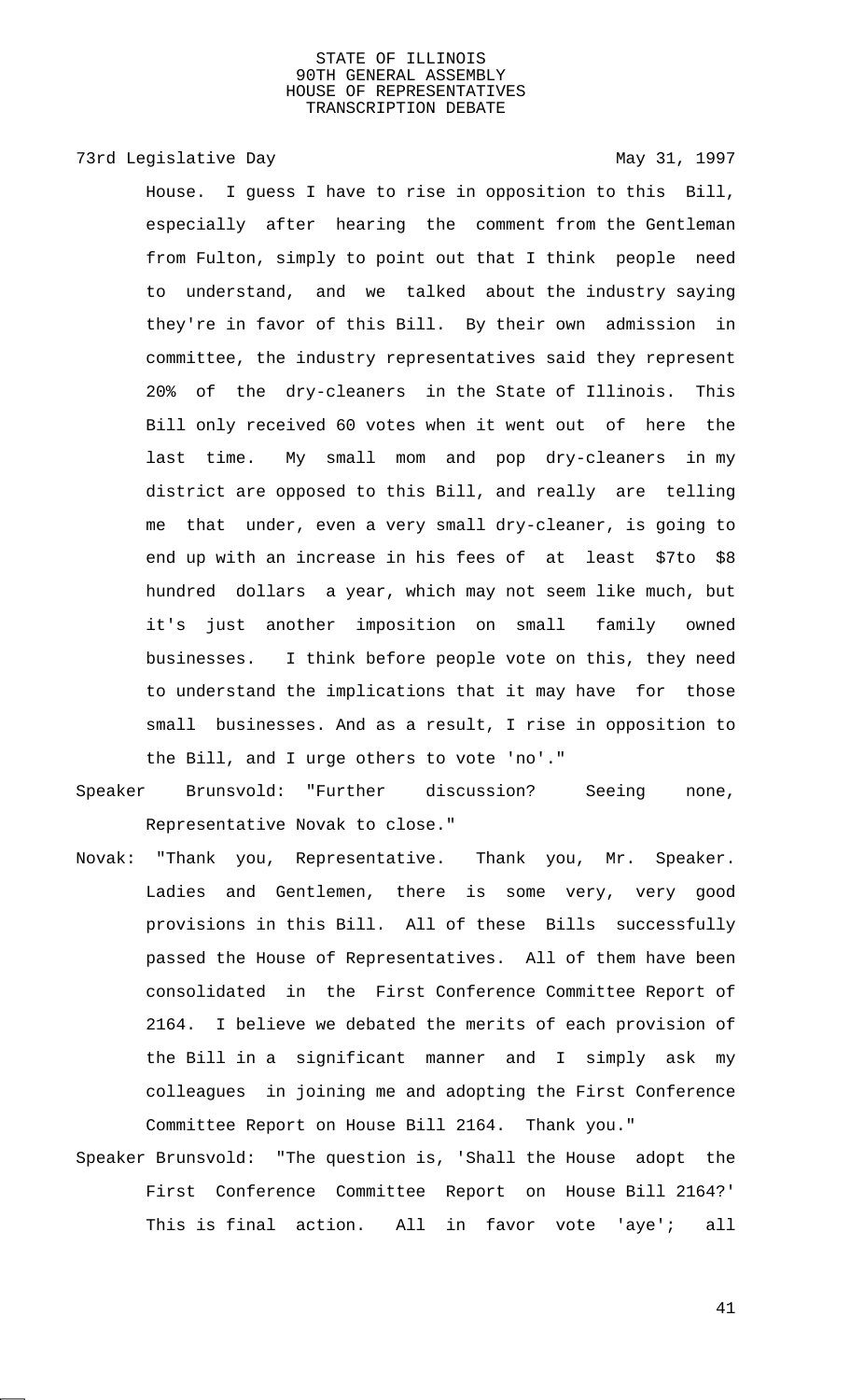# 73rd Legislative Day 1997

opposed vote 'no'. The voting is open. Have all voted who wish? Have all voted who wish? Have all voted who wish? Have all voted who wish? Mr. Clerk, take the record. And on this question, there are 74 voting 'yes'; 38 voting 'no'; 2 voting present. And the House does adopt the First Conference Committee Report on House Bill 2164. And this Bill, having received a Constitutional Majority, is hereby declared passed. Mr. Clerk, House Bill 1628. Mr. Lang, in the Chair."

Speaker Lang: "Mr. Leitch, House Bill 1628."

- Leitch: "Thank you very much, Mr. Speaker. House Bill 1628 is the Wildlife Prairie Park Bill. We made some adjustments and language, such things as Peoria County wasn't referred to in a couple in both places where it needed to be. There was a number wrong, it should of been four instead of three. There was a clarification that said that the foundation gets money locally that was raised could be for its purposes has been agreed upon by everyone. And it clarified that the , that the police is also permissible with the state. I don't know of any opposition and I ask for your approval."
- Speaker Lang: "Representative Leitch, has moved for the adoption of the First Conference Committee Report to House Bill 628, sorry 1628. Is there any discussion? Representative Slone."
- Slone: "Thank you, Mr. Speaker. I rise in support of this Bill, as well. This is a very important Bill for our area of the state. An important Bill, for the State of Illinois and I would urge your favorable consideration for the Conference Committee Report."

Speaker Lang: "Representative Andrea Moore."

Moore, A.: "For clarification. Will the Sponsor yield, for a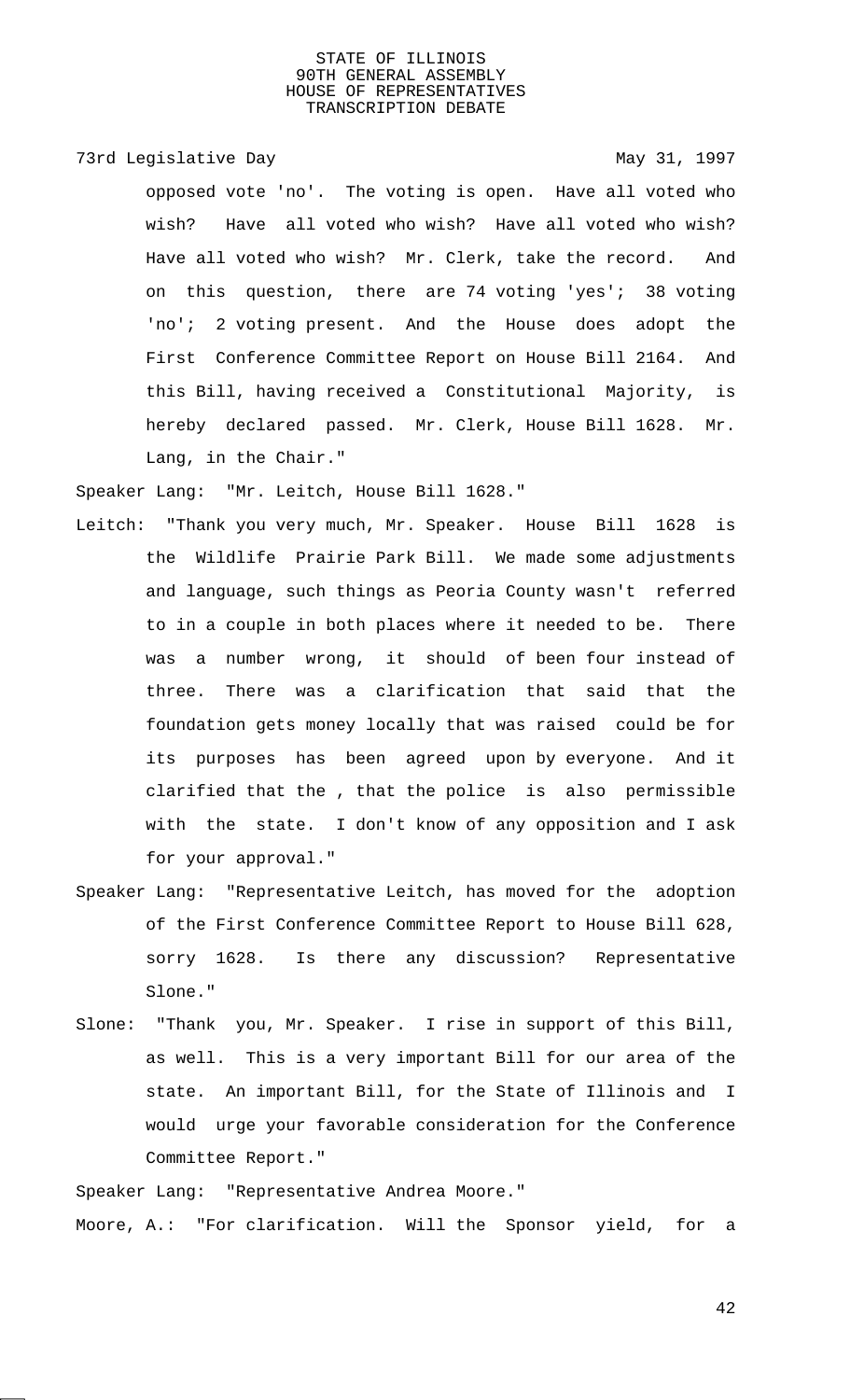73rd Legislative Day 1997

question?"

Speaker Lang: "The Sponsor yields."

Moore, A.: "Representative will this increase the appropriation over last year's appropriation, will this legislation?"

Leitch: "No, there is no appropriation language in this in any way, shape, or form."

Moore, A.: "This is just creating the Museum Act?"

Leitch: "It's just a permis... yes, it's just a permissive structure around which the various parties from the present Wildlife Prairie Park ownership to the foundation that is anticipated to take over and run this and raise the money for, locally, to the state tie-in affiliation, the commission that is created under this Bill, and I believe everyone, I know everyone is onboard, there are no disagreements with it."

Moore, A.: "Thank you."

- Speaker Lang: "Mr. Brady."
- Brady: "Sponsor yield?"
- Speaker Lang: "The Sponsor yields."
- Brady: "Representative, I'm sorry, I didn't hear what you said. This takes the Department of... The Department of Natural Resources is taking this park over?"
- Leitch: "No, no. What this Bill does is, it creates a commission that can be a link with Wildlife Prairie Park Foundation, which will be running, but there are no appropriations in this and there is no request for money in this, and it clarifies the ability of the local foundation to raise and manage its money, which was not clear before, because everyone, especially the administration, want the local foundation to operate the park. So, these are just clarification issues, which I don't know of any opposition to, whatsoever."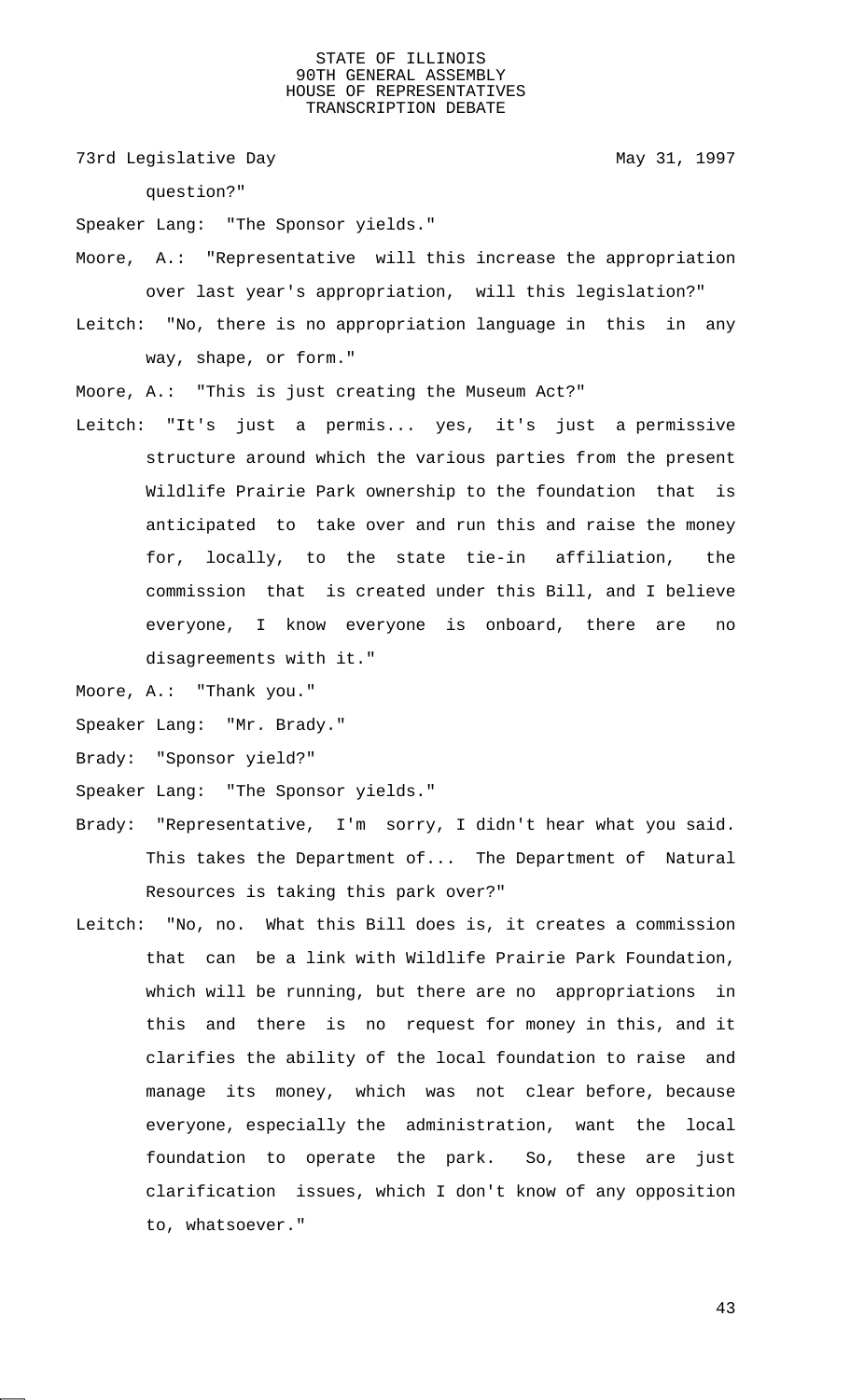73rd Legislative Day 1997

Brady: "Thank you."

Speaker Lang: "Representative Lindner."

Lindner: "Thank you, Mr. Speaker. I would ask that you correct, I meant to vote 'yes' on House Bill 2164."

Speaker Lang: "The record will so reflect."

- Lindner: "Thank you."
- Speaker Lang: "Further discussion? Seeing none, Representative Leitch to close."

Leitch: "I would ask for a 'aye' vote."

- Speaker Lang: "The question is, 'Shall the House adopt the First Conference Committee Report to House Bill 1628?' This is final action. All those in favor will vote 'aye'; all those opposed shall vote 'no'. The voting is open. Have all voted who wish? Have all voted who wish? Have all voted who wish? The Clerk will take the record. On this question, there are 117 voting 'yes'; 0 voting 'no'; 0 voting 'present'. And the House does adopt the First Conference Committee Report to House Bill 1628. And this Bill, having received the required Constitutional Majority, is hereby declared passed. House Bill 379, Representative Roskam."
- Roskam: "Thank you, Mr. Speaker, Ladies and Gentlemen of the House. House Bill 379 includes child luring as a sex offense that would require a convicted felon to register under the Sex Offender Notification Act. The Bill is slightly changed from the version that we sent to the Senate. They put in an enhanced penalty arrangement so that if someone commits this offense within a school zone the penalty would be enhanced. I don't know of any opposition to the Bill and I urge its passage."
- Speaker Lang: "The Gentleman moves for the adoption of the First Conference Committee Report to House Bill 379. On that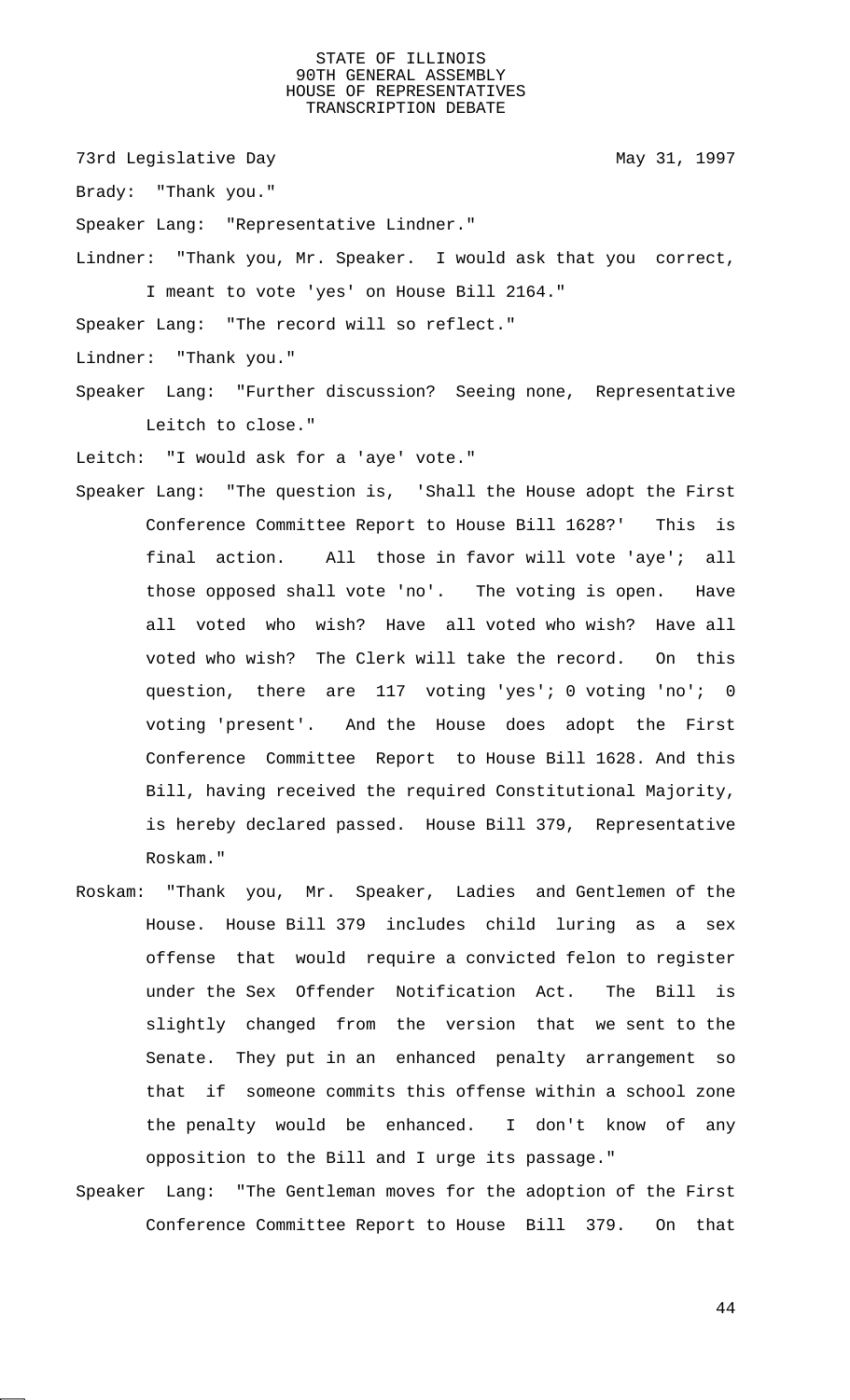73rd Legislative Day 1997

question, is there any discussion? The Chair recognizes Representative Dart."

Dart: "Thank you. Will the Sponsor yield?"

Speaker Lang: "The Sponsor yields."

- Dart: "Representative, you mentioned about enhanced penalties, could you explain which ones were enhanced, and from what, to what?"
- Roskam: "Let me just get it here. I don't know if you have a copy of the Bill in front of you, but on page 4 of the report it says a person convicted of a second or subsequent violation is guilty of a Class III Felony. That's in the underlying Bill. On paragraph six of page five, it says if a defendant committed the abduction while in a school, regardless of the time of day of year, in a playground, on any conveyance owned, leased, or contracted by a school to transport students to or from or within a thousand, basically, a thousand feet, then the penalty is enhanced. This is an initiative of the Senate. They had another idea that I thought was goofy which we stripped out of the Bill. But that's all it does."
- Dart: "Okay and the... it went from one class penalty to..." Roskam: "What one, I'm sorry?"

Dart: "Are you waiting for me?"

Roskam: "Yeah I was I..."

- Dart: "Oh I'm sorry, I was waiting for you. It went from one offense to what class?"
- Roskam: "Let me read our analysis it's more clear than I can possibly do it."
- Dart: "I was just trying to figure out what class of penalty we have."
- Roskam: "Here's the deal, we increased the penalty for a second violation of child abduction by luring a child into a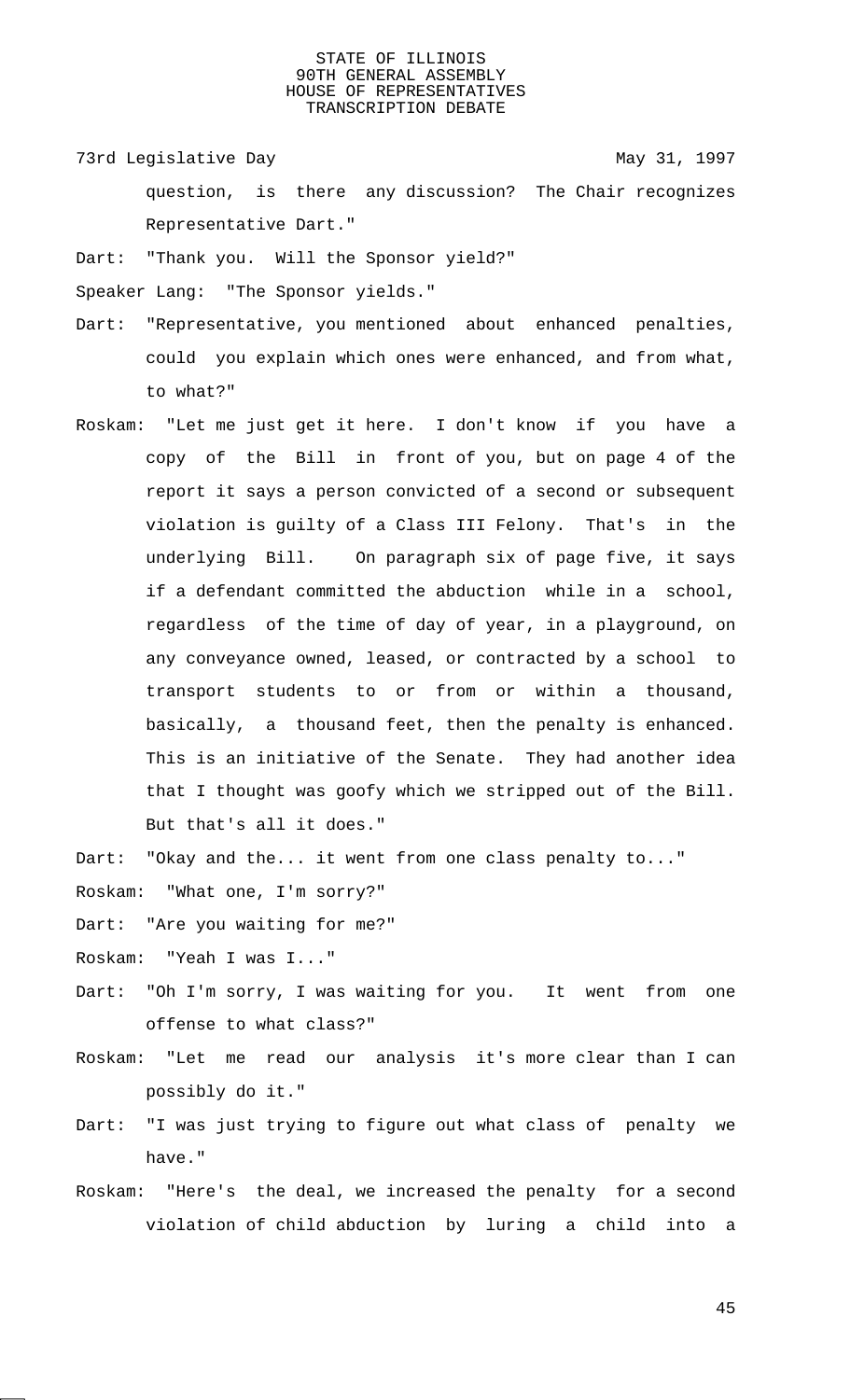73rd Legislative Day 1997

vehicle, from a Class IV Felony, to a Class III Felony. It also provides that luring a child into a vehicle within a thousand feet of a school or playground is an aggravating factor during sentencing. That's all it does."

Dart: "Okay. Thank you very much."

Speaker Lang: "Further questions? Mr. Hartke, could you hold that up, please? Thank you very much."

Dart: "I think that's illegal under this Bill."

Speaker Lang: "Mr. Roskam, to close."

Roskam: "I urge an 'aye' vote."

- Speaker Lang: "The question is, 'Shall the House Adopt the First Conference Committee Report to House Bill 379?' This is final action. All those in favor shall signify by voting 'aye'; those opposed shall vote 'no'. The voting is open. Have all voted who wish? Have all voted who wish? Have all voted who wish? The Clerk shall take the record. On this question, there are 116 voting 'yes'; 0 voting 'no'; and 0 voting 'present'. And the House does adopt the First Conference Committee Report to House Bill 379. And this Bill, having received the required Constitutional Majority, is hereby declared passed. Representative Feigenholtz, on Senate Bill 408."
- Feigenholtz: "Thank you very much, Mr. Speaker, Ladies and Gentlemen of the House. I rise to adopt Conference Committee Report #1 to Senate Bill 408. It's basically some clarifications which allow the board of managers of a condominium association to serve a tenant of a defaulting owner of a unit with that association with a copy of the notice which was sent to the owner. These changes are clarifications of procedures under the civil procedure section governing termination of lease and possession of condominium. The cause of action for termination and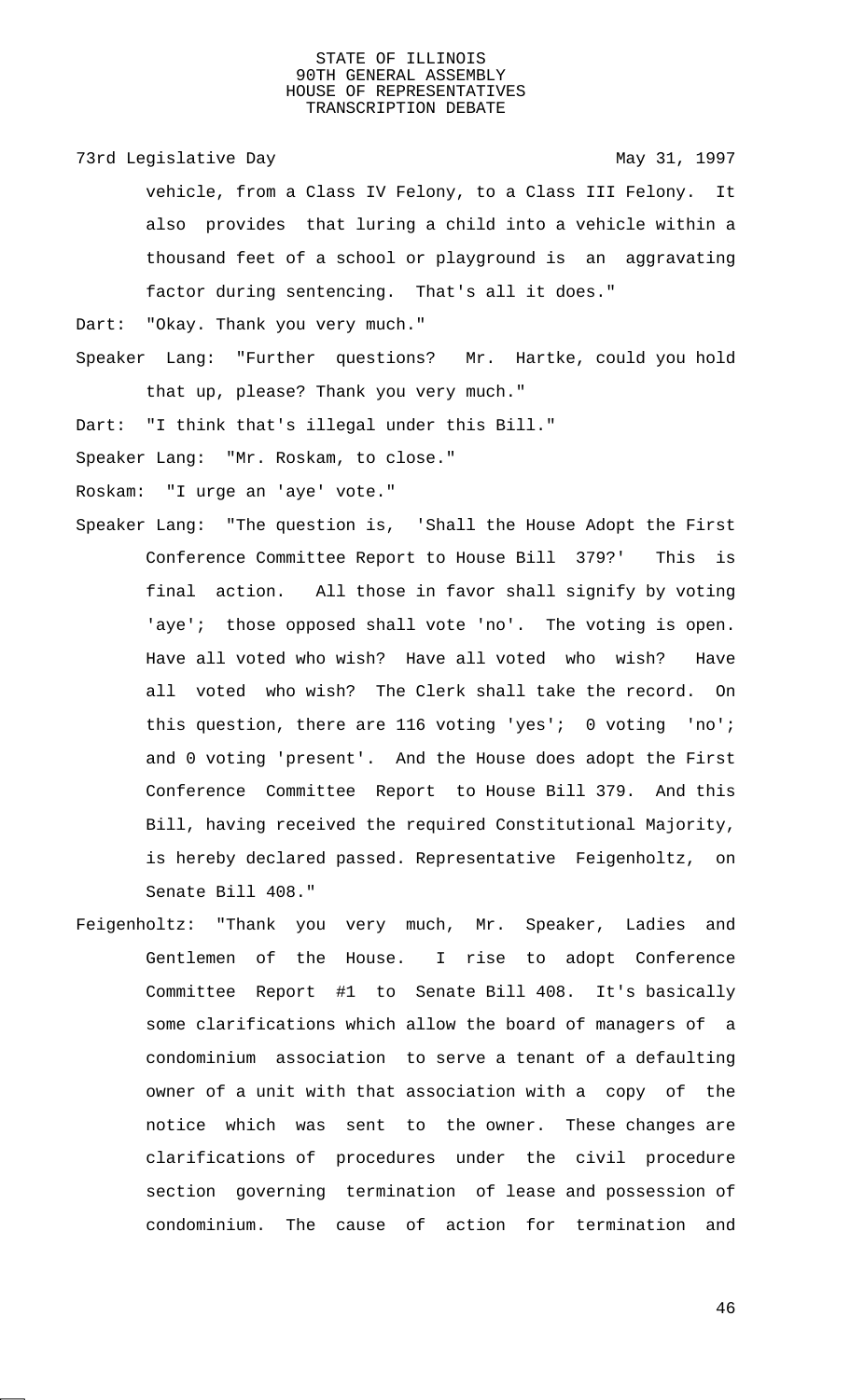73rd Legislative Day 1997

possession already exist, there are no changes with that. This is an initiative of the Condominium Arm of the Chicago Bar Association. And I would encourage an 'aye' vote."

Speaker Lang: "The Lady moves for the adoption of the First Conference Committee Report, to Senate Bill 408. Representative Cross, is recognized."

Cross: "Thank you, Mr. Speaker. Will the Sponsor yield?" Speaker Lang: "The Lady yields."

Cross: "Representative, is this the Bill that we hotly debated in Judiciary this morning?"

Feigenholtz: "The very same, Mr. Cross."

Cross: "Now does this Bill require all condominium owners to wear helmets, in their condos?"

Feigenholtz: "Only during night baseball games."

Cross: "Oh really. I didn't read that part of the Bill. We're a little confused on the legal aspects of this Bill, could you go over those one more time for us, Representative? We're not really quite sure what's in the Bill."

Feigenholtz: "Not a problem."

- Cross: "Representative, there's no opposition to this Bill is there?"
- Feigenholtz: "No, not at all. This is a Bill that... this is a Bill that was being worked on in the Senate and it had absolutely no opposition, 100% support, and the Chicago Bar Association loves this Bill."
- Cross: "Is this the Bill you've been working with Senator Cullerton on, did you say?"

Feigenholtz: "I believe that's true, yes."

Cross: "You're not worried about the obvious constitutional problems with this Bill, you wish to ignore those?"

Feigenholtz: "Absolutely."

Cross: "Oh, okay, well that's fine. Well, if you wish to pass it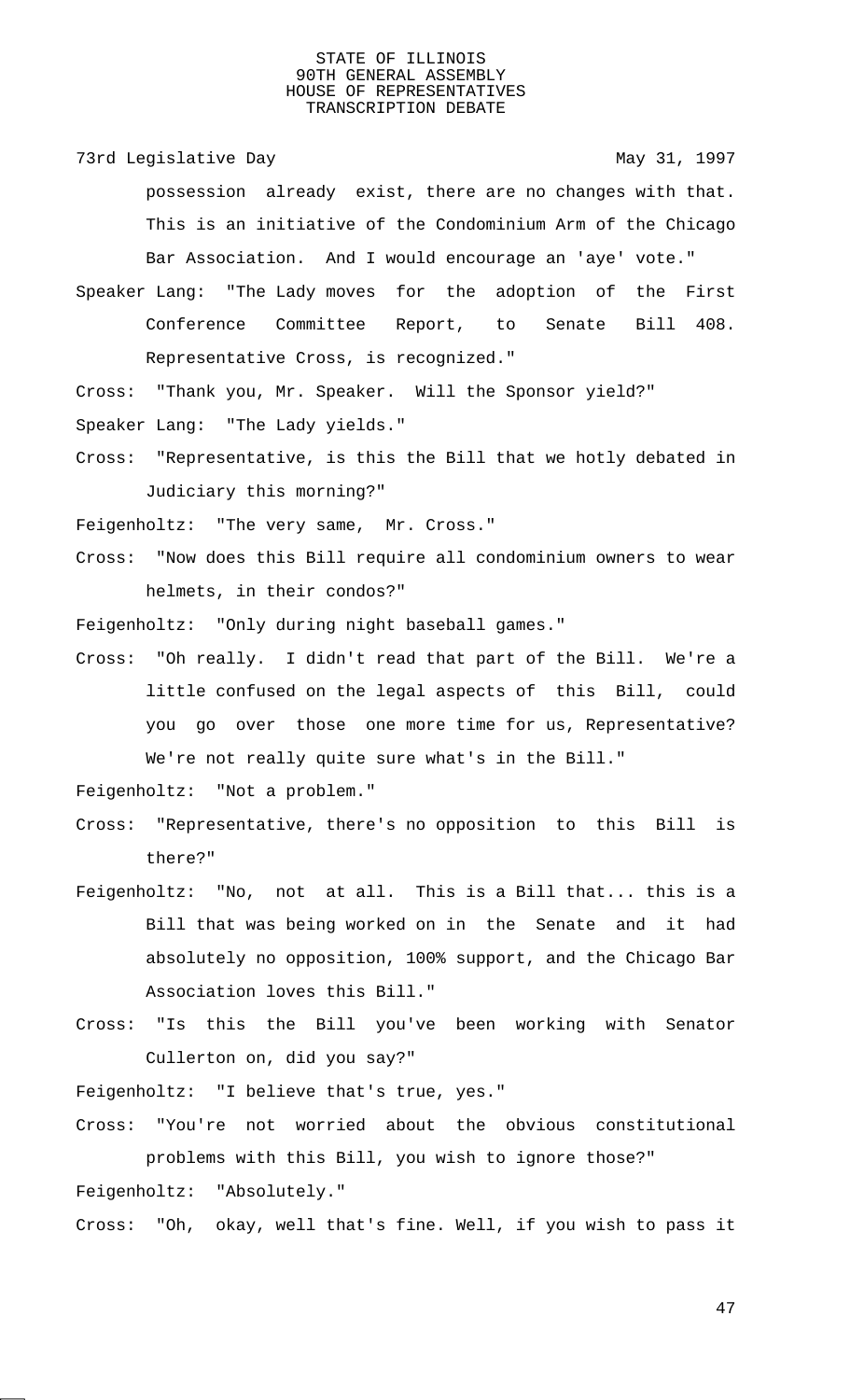73rd Legislative Day 1997 I'm sure we'll go ahead and support it. Thank you, Representative."

- Feigenholtz: "Thank you, Representative Cross, it's always a pleasure to answer your questions."
- Speaker Lang: "And the Chair was actually looking forward to hearing Representative Feigenholtz explain the legal ramifications of the Bill. Seeing no further discussion, the Lady moves for the adoption of the First Conference Committee Report, to Senate Bill 408. This is final action. All those in favor of the passage of this Conference Committee Report shall vote 'aye'; those opposed shall vote 'no'. The voting is open. Have all voted who wish? Have all voted who wish? Have all voted who wish? The Clerk shall take the record. On this question, there are 114 voting 'yes'; 2 voting 'no'; voting 'present'. And the House does adopt the First Conference Committee Report to Senate Bill 408. And this Bill, having received the required Constitutional Majority, is hereby declared passed. Representative Art Turner. House Bill... Senate Bill 521, Representative Turner. Out of the Record. Representative Fritchey, on Senate Bill 574. Representative Fritchey."
- Fritchey: "Thank you, Mr. Speaker. Senate Bill 574 is the administrative adjudication which would allow for the City of Chicago to, basically, have administrative hearings on municipal violations, other than traffic violations. The Conference Committee Report combines some language, which was arrived at after lengthy discussions between the City of Chicago and the realtors and other interested groups. This is a very good Bill and I'm happy that we reached consensus on this and would ask for the adoption of the First Conference Committee Report."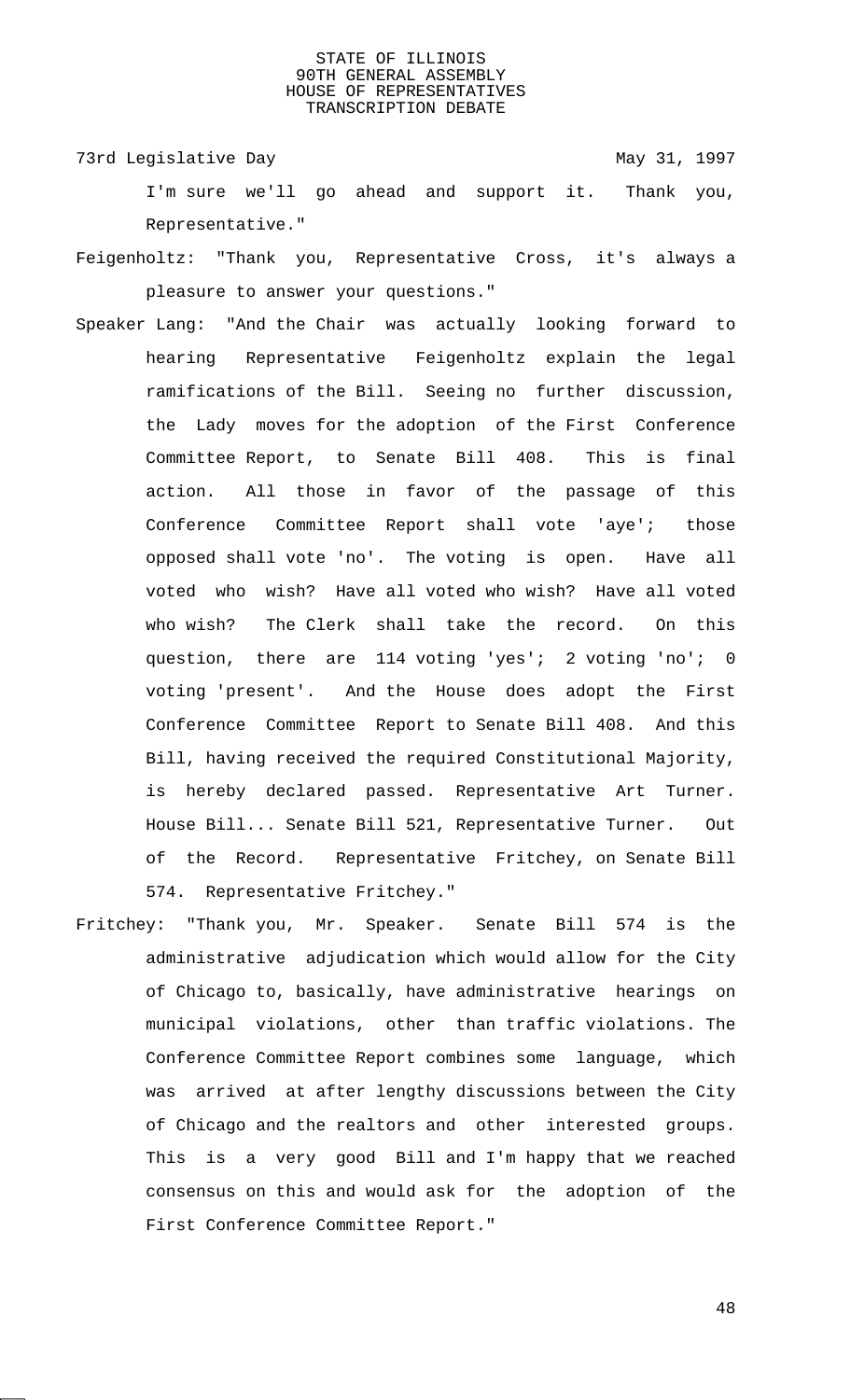73rd Legislative Day 1997

- Speaker Lang: "You've heard the Gentleman's Motion. For a discussion, Mr. Black."
- Black: "Thank you very much, Mr. Speaker. Will the Sponsor yield?"
- Speaker Lang: "The Gentleman yields."
- Black: "Representative, as best I recall, I voted for an administrative adjudication Bill sometime ago for the City of Chicago so that they could handle parking tickets in a more judicious manner. I think I've regretted that vote more than any vote I've made down here because it really took, particularly in the infamous downstate parking tickets, it took away some judicial review and due process. So, you're now expanding administrative adjudication. What due process protections are in here?"
- Fritchey: "The due process protections that are in here, and these were expanded, again, at the request of certain interested groups with respect to.... there are notice provisions put in to the respondents. We have protections put in with respect to the qualifications of hearing officers, that they have to be attorneys, as well as, you have obviously your appeal protections from any finding of the hearing officer."
- Black: "Okay, if you can.... and I apologize, but just very quickly, if you can walk me through a time line. Who files a notion... excuse me, who files a notice of violation or whatever? That would be a code officer?"
- Fritchey: "The notice would be filed by the municipality, in this case, by the city, and would be served upon the respondent. There would be a date and time set for a hearing."

Black: "Okay."

Fritchey: "The respondent could then come into the hearing, before the hearing officer. It requests discovery if that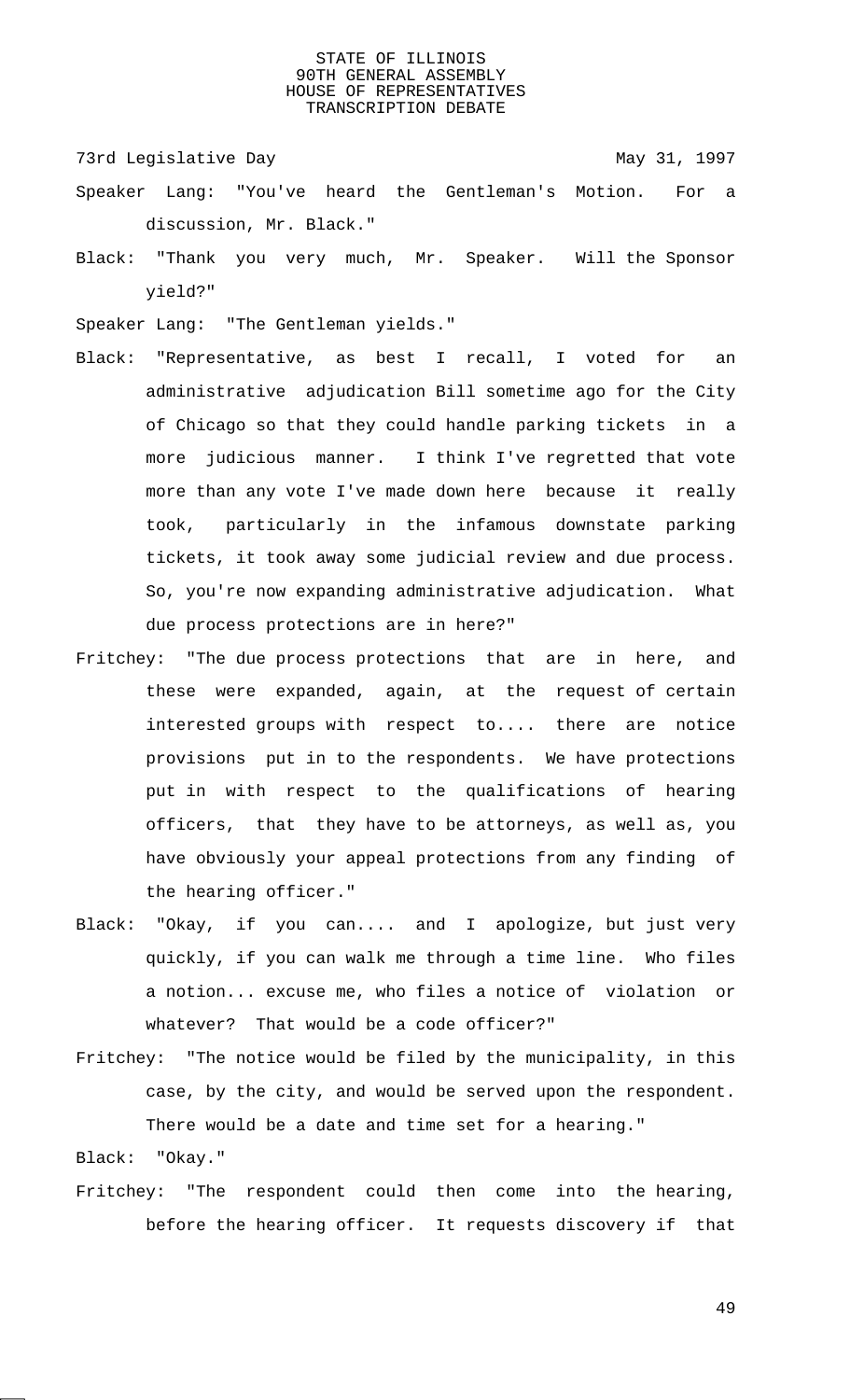73rd Legislative Day 1997

be appropriate in the matter. If we needed to try to subpoena individuals or documents, that, too, could be done. A hearing would be held, and following that hearing, if there would be the imposition of a fine, which has now been capped, and if there was a contest to the finding of the hearing officer, then that, of course, could be appealed to the Circuit Court."

Black: "Okay, what is that cap on the fine?"

Fritchey: "I believe now that cap is \$50,000."

Black: "All right. Now..."

- Fritchey: "And... Representative, if I may, with respect to the Vehicle Code, which I probably didn't do a good enough job pointing this out, this administrative adjudication Bill does not apply to the 'P' tickets, to parking tickets, or to any type of moving or vehicular violation."
- Black: "No, I understand that. Yeah. I understand that. It's just that administrative adjudication process on parking tickets has come back to give me some grief on occasion. What's the time line from the violation being filed or mailed or notice given to when the respondent must respond? Ten days...?"

Fritchey: "There's at least seven days."

Black: "Okay. Can the respondent bring legal counsel to the hearing?"

Fritchey: "Absolutely."

Black: "Okay."

Fritchey: "But one of the advantages, I mean, let me say this because this is something that is lost on some people, though I'm sure not yourself, is one of the advantages to the administrative proceeding rather than the court, is that it actually saves time and money for respondents that they feel that it is not something that warrants the hiring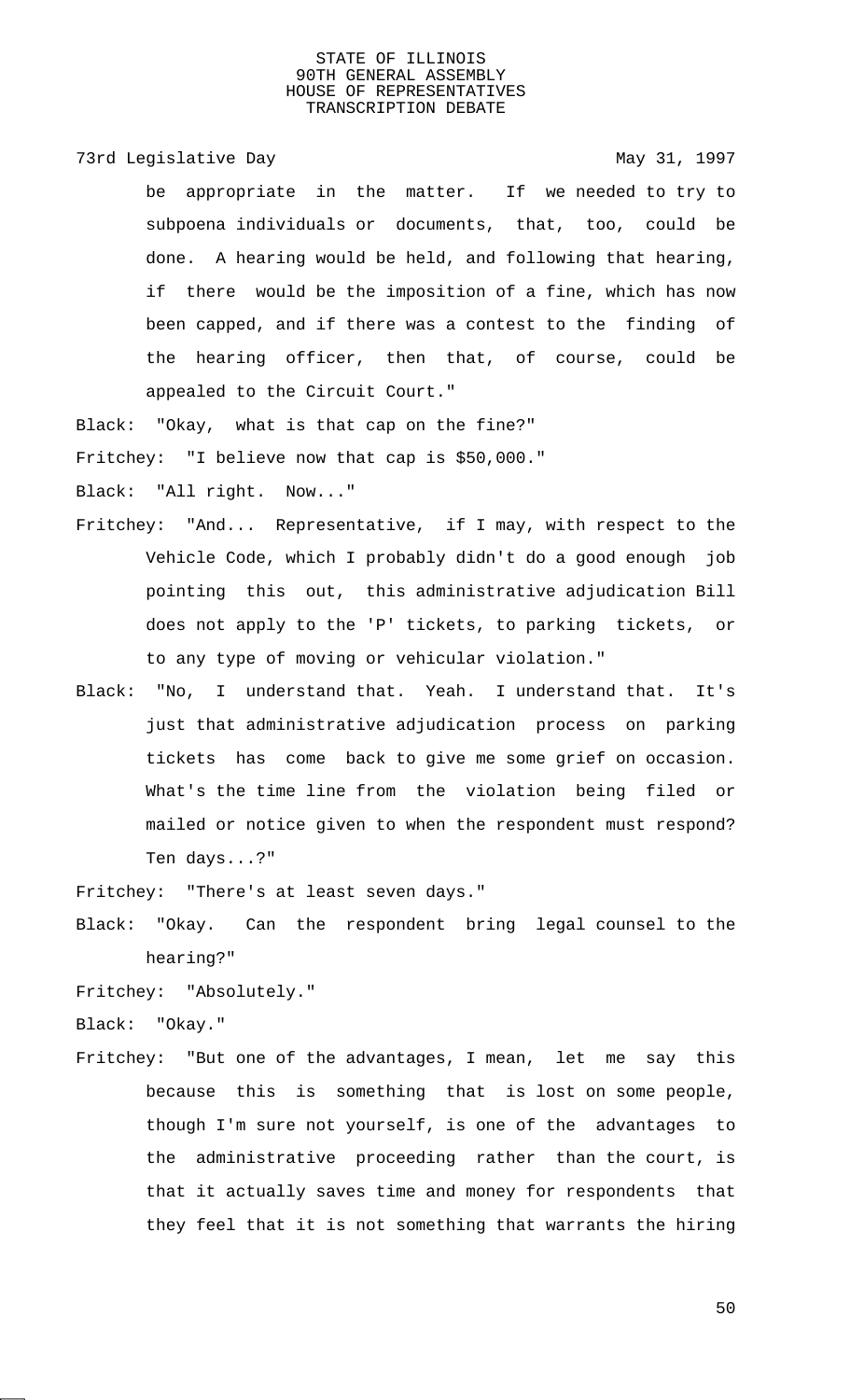73rd Legislative Day 1997 of an attorney. Somebody is going to be, I think, less intimidated coming into City Hall for an administrative hearing as they would going to Circuit Court where they may feel more compelled to have to bring an attorney in with them."

- Black: "Okay, this only applies to the City of Chicago, is that correct?"
- Fritchey: "This was... this applies to Home Rule units. It was originally all the municipalities, then it was scaled down to Home Rule units, then the City of Chicago. Now, it's back to Home Rule units again."
- Black: "Okay. All right. Okay, I've always been somewhat intimidated going into City Hall in Chicago. It's a.... there are more people work there than live in my home town. But, be that as it may, if at any time in the process or at the end of the hearing process, do I have recourse to the courts?"

Fritchey: "Following the hearing?"

- Black: "Yeah, if I don't like the hearing officer's verdict or decision, I guess would be a better word, would I then have recourse to the courts or do I surrender that right when I go into the administrative hearing process?"
- Fritchey: "No, no, absolutely not. You still have the ability to appeal the finding of the hearing officer to the Circuit Court."

Black: "All right. Okay, thank you very much, Representative."

Speaker Lang: "Further discussion? Mr. Durkin."

Durkin: "Will the Sponsor yield?"

Speaker Lang: "The Gentleman yields."

Durkin: "Representative, what have you done in this Conference Committee Report with respect to the hearing officers? Have you changed the qualifications for these individuals?"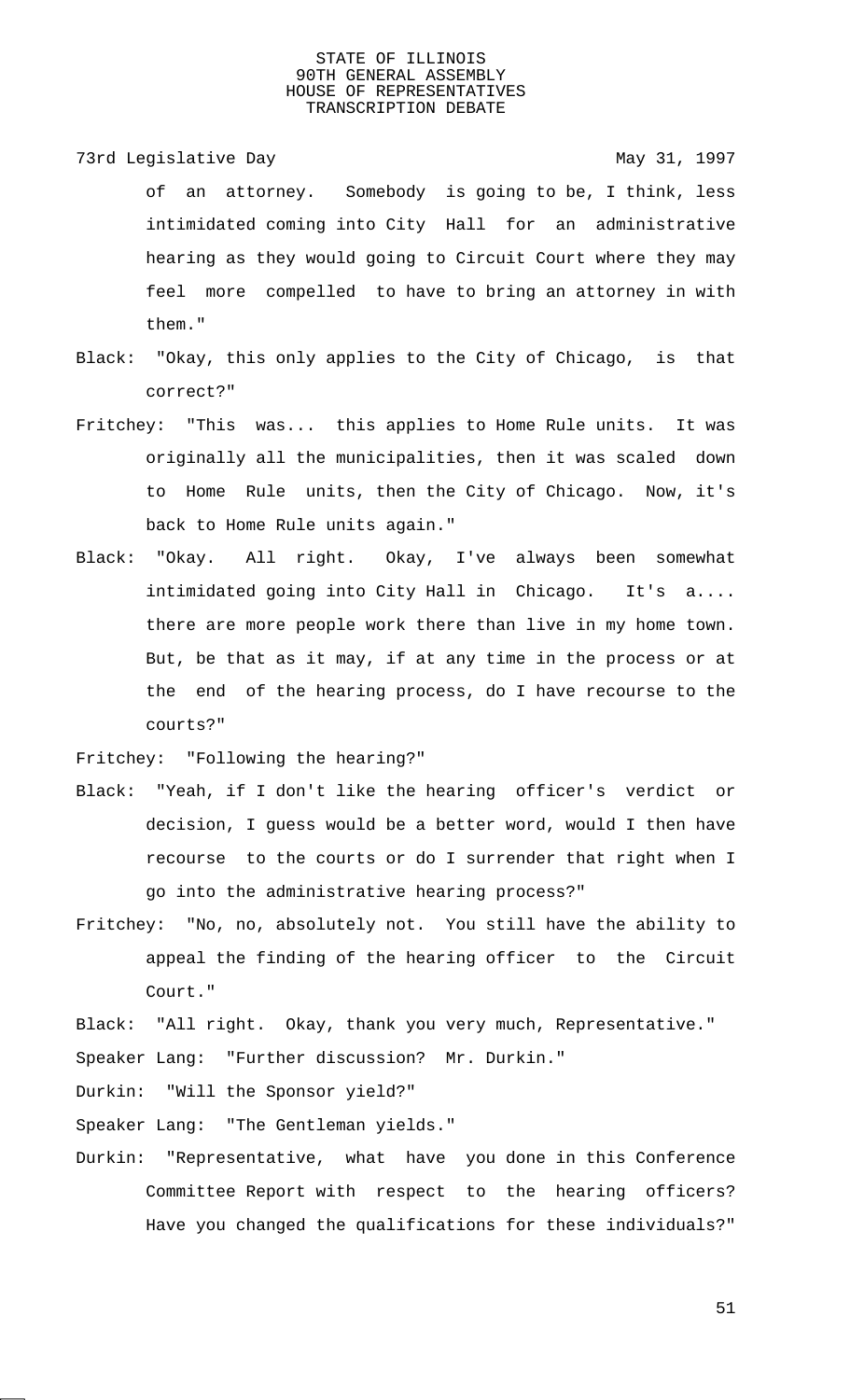73rd Legislative Day 1997

Fritchey: "At the request of the State Bar Association."

Durkin: "I'm sorry, I can't hear you, could you speak up?"

- Fritchey: "At the request of the State Bar Association and some others, there is now a requirement, in addition to undergoing a training course, that all the hearing officers must be licensed attorneys in the state."
- Durkin: "Is there any requirement that these hearing officers, I mean, what's the years of practice which is required for each one of these hearing officers?"

Fritchey: "At least three years."

- Durkin: "Okay, is there any requirement of any type of continuing education for these hearing officers once they have been appointed to this position?"
- Fritchey: "There's not a continuing education requirement. There's a requirement that they complete a formal training program, which would include instruction on procedural rules, orientation on the subject matter, or the code violations that they will be hearing. They have to observe and undergo... just going through some hypothetical hearings as well as observe actual administrative hearings."
- Durkin: "I have a question regarding the subpoenas. How will the subpoenas be served? Is this going to be through the mail or does it have to be personal service?"
- Fritchey: "I believe that subpoenas can be served either through mail or personal service right now. But before I say that, let me follow this up. Representative, if you have any other questions that I could attend to address while I'm looking up the answer to that one, I'd be happy to do so."
- Durkin: "Sure, what's the limit for fines under this Act, under this Conference Committee Report?"

Fritchey: "There originally was no limit. It's now been set at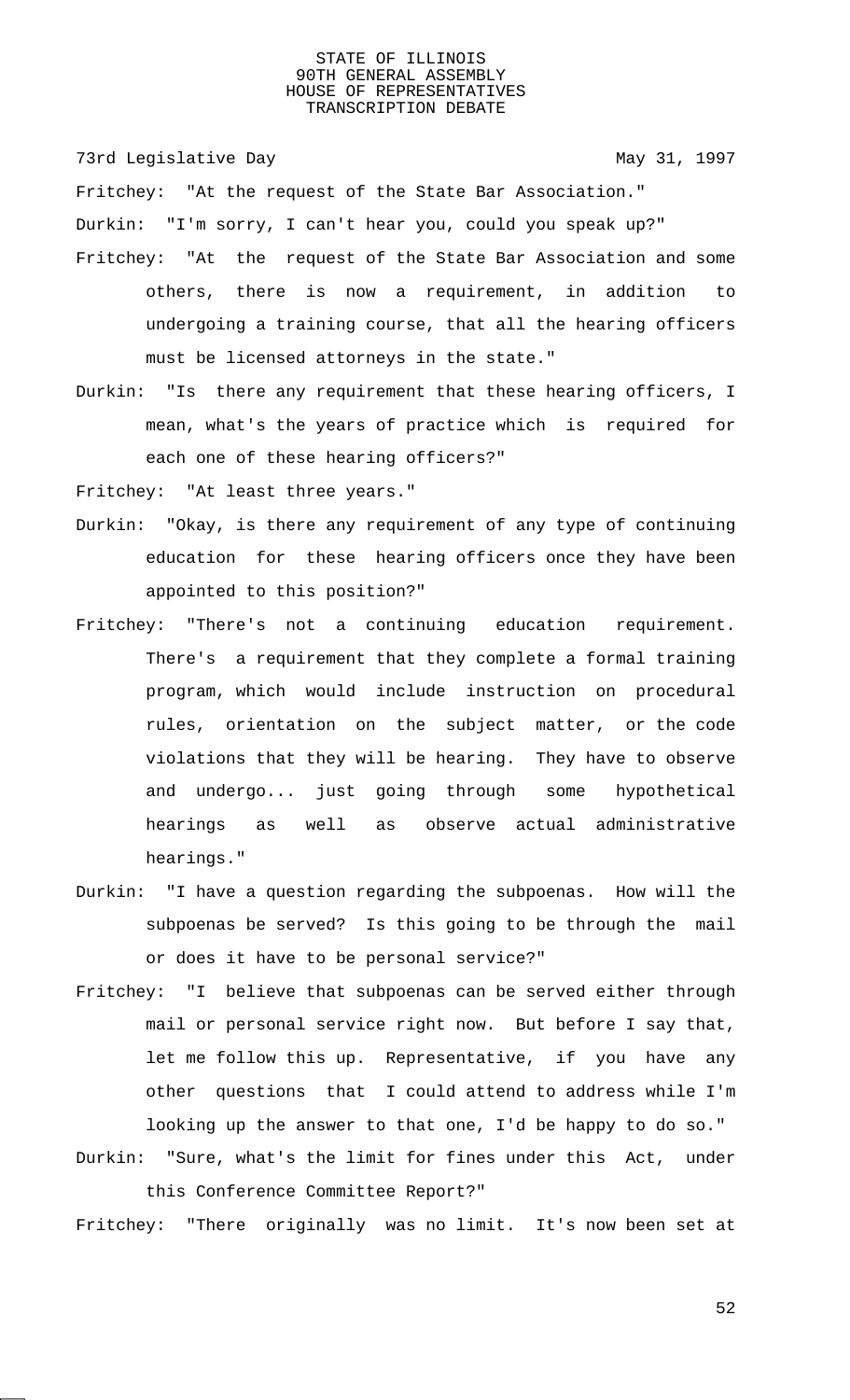- 73rd Legislative Day 1997 \$50 thousand. But I think as a practical matter, the majority of cases that you are going to see come through this process, are probably going to be under a couple thousand dollars."
- Durkin: "I'm kind of curious why we've set \$50 thousand at a limit when we're going to be allowing hearing officers to adjudicate municipal violations. What types of violations would you envision would perhaps reach that threshold?"
- Fritchey: "Perhaps, perhaps more than anything else, perhaps building violations, property damage issues, things along those lines."
- Durkin: "Let me just envision another situation. This does not apply to Vehicle Code violations, correct?"

Fritchey: "Correct."

- Durkin: "If you have a situation where a police officer will issue some type of Vehicle Code violation, however, accompanying that offense there is a municipal violation, how are those two issues going to be handled and where?"
- Fritchey: "If it was, if it was a ticket that was written as a ordinance violation or a code violation by a police officer, those violations are still going to wind up in the Circuit Court."
- Durkin: "My only concern about that is that perhaps maybe this municipal offense may be what they refer to as a lesser included offense, therefore if the lesser offense is adjudicated prior to the vehicle code violation, that subsequent prosecution would be denied under double jeopardy. Now, I'm just kind of curious whether or not you envision there is going to be problems where you're going to have violations which are going to be addressed within the Criminal Code but you're also accompanying that offense, there could be a lesser included offense which is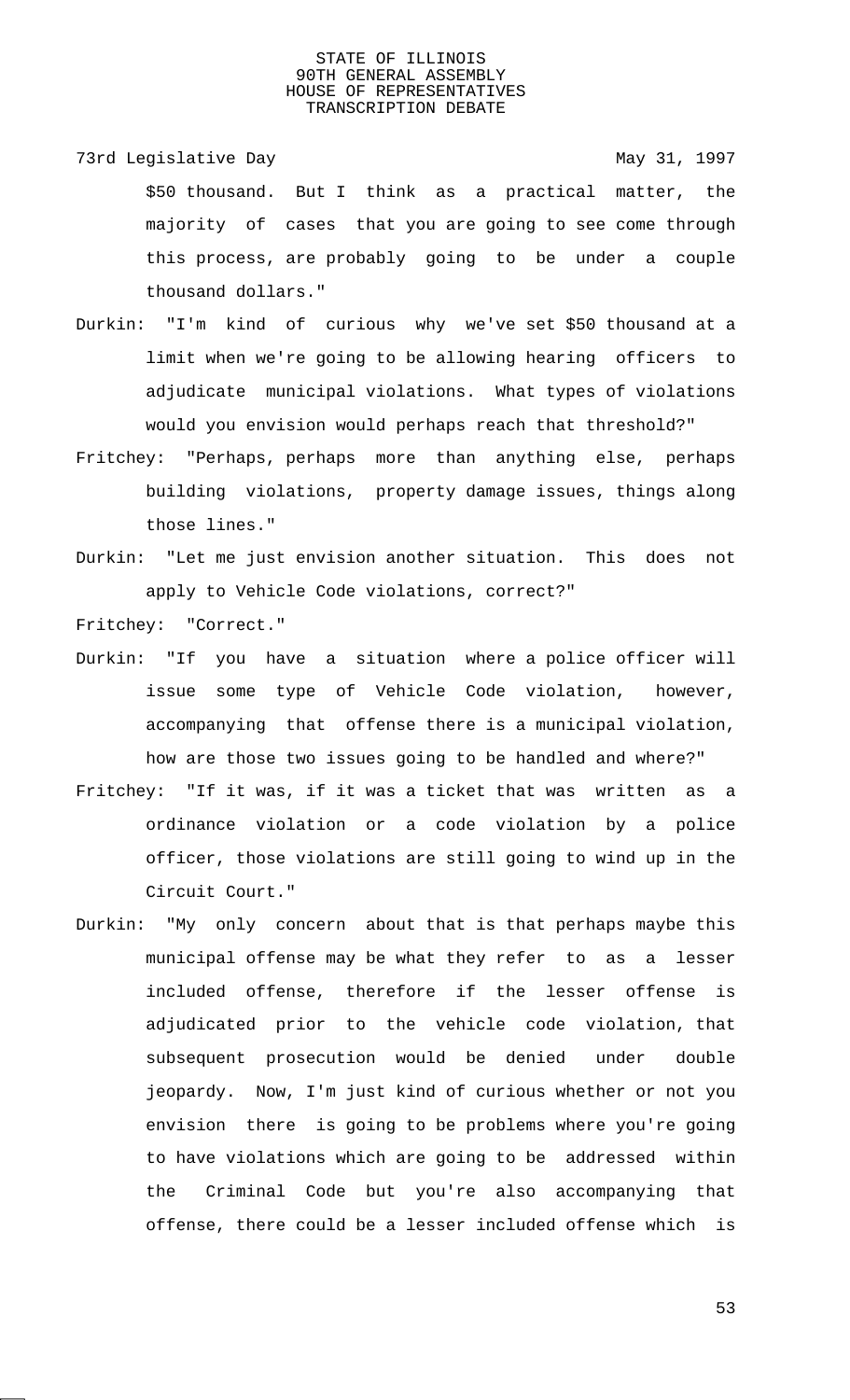73rd Legislative Day 1997 going to be adjudicated at that lower level which may jeopardize the subsequent prosecution."

- Fritchey: "No, again, if you have the type of situation where there's two offenses that are part and parcel of each other, and one of those is going to wind up in court anyway, by taking part of that out to go into the administrative process, that would really be duplicative and that's not the intention here. In that situation, the whole thing would be heard, I'm sure, in court before a judge."
- Durkin: "That's one of the concerns I have. Maybe my argument may be tenuous at that point but getting back to the subpoenas, perhaps if an individual does not comply with that subpoena, who will enforce and what are the sanctions for an individual who does not comply?"
- Fritchey: "Representative, I can't find this in front of me right now. With respect to any noncompliance with the hearing officer, that.... or to the orders of the hearing officer, the order could be in or by a hearing officer and that order is obviously could be appealed at a later point in time, too, with the Circuit Court."
- Durkin: "Well, is there's no sanctions for an individual who does not comply with the subpoena, it seems like this is a toothless tiger. There's actually no sanction or any type of mechanism to require these people to comply with the subpoena."
- Fritchey: "I think at that point it would still be within the realm of the hearing officer to order a sanction which he deems to be appropriate. There's no limit on what sanctions he could put in the Bill other than the monetary limit at the amount of controversy. But if he were to enter a default judgement or something along those lines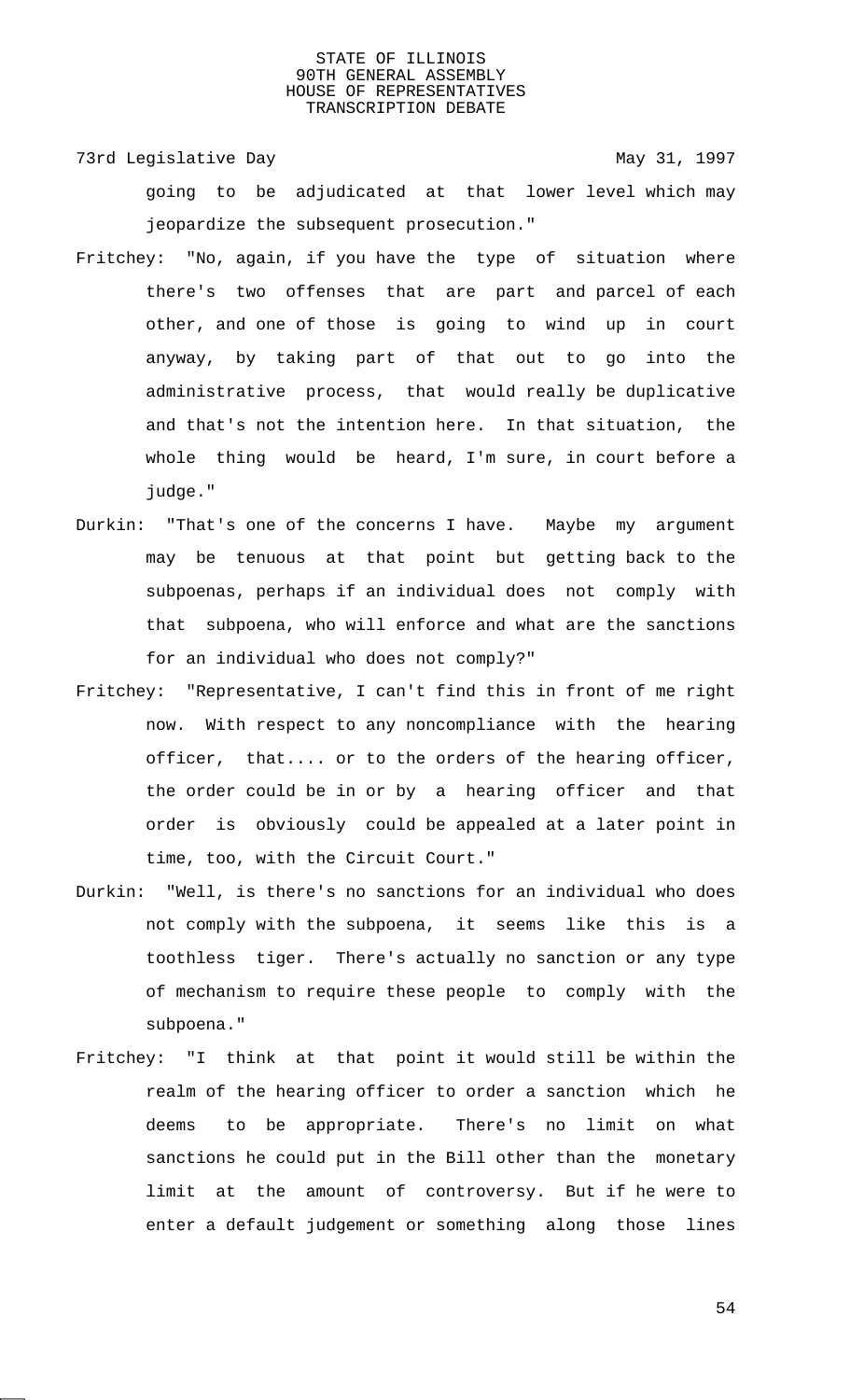73rd Legislative Day 1997

based on noncompliance with an order of the hearing officer then that would be your enforcement trigger that you could either comply with then or appeal from that."

- Durkin: "Would these individuals perhaps who don't comply with the subpoena, would they be opening themselves up to some type of contempt of court violation?"
- Fritchey: "Not contempt of court, failure to comply with the order of a hearing officer."
- Speaker Lang: "Mr. Durkin, could I ask you to bring your questions to a close, Sir?"
- Durkin: "I'm doing my best. Thank you very much. I'm not sure, did you respond... that first question I asked about, what type of services the the... are going to be appropriate? I don't know if you've received an answer on that yet, but..."
- Fritchey: "There's not separate language with respect to service for the subpoenas, but service of the, of process of the violation. The Bill specifies that they be served with process in a manner reasonably calculated to give them actual notice, including as appropriate personal service upon the party or its employees or agents, service by mail or notice that's posted upon the property where the violation is found when the party is the owner or manager of the property."
- Durkin: "I have one last question. Approximately how many of these hearing officers do you envision will be appointed in the City of Chicago?"
- Fritchey: "I don't think that's been determined at this point. The city has created now a Department of Adjudication in anticipation of passage of this and I think that they are going to have to determine the amount of officers on hire based on the efficiency of this Act. If it works as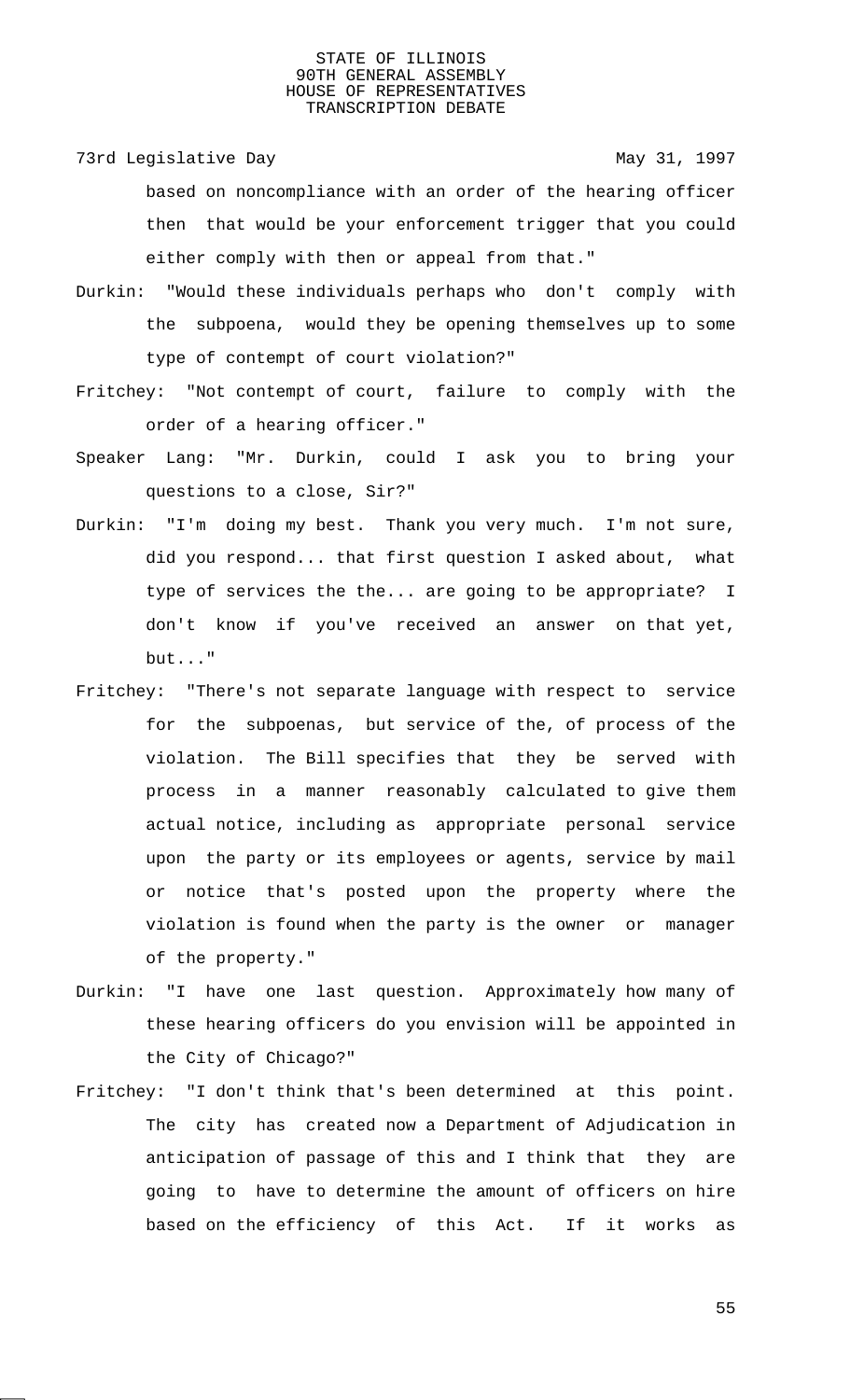73rd Legislative Day 1997 planned, I think they would like to expand this to whatever size is reasonable. This is something that would take a considerable burden off the court system in Cook County."

- Durkin: "Okay, so actually this process is going to look very much like what is currently incurring in the City of Chicago with respect to parking tickets, correct? It's going to be that same type of hearing? Would you..."
- Fritchey: "I... I think it is an enhancement from that. I think they've probably learned from that and they've tried to take the good parts of the process and improve upon the bad parts of the process and that's part of the reason that this Bill is now a Conference Committee Report rather than the Bill as it originally stood was that we've been trying to fine-tune this with the Bar Association, with the realtors, as well as with the city and other municipalities."
- Durkin: "Okay, so the ISBA does not.... they are in favor of this Bill, of the Conference Committee Report?"
- Fritchey: "I don't want to misrepresent they are a proponent. They are at a minimum neutral, but this is agreed language between all..."
- Durkin: "Does anybody oppose this Conference Committee Report?" Fritchey: "No, Sir."
- Durkin: "Okay. Thank you very much."

Speaker Lang: "Mr. John Turner."

- Turner, J.: "Thank you, Mr. Speaker. Will the Gentleman yield?" Speaker Lang: "The Gentleman will yield."
- Turner, J.: "Representative, you may recall that I had asked some questions concerning the provision in the Bill that allows for a lien to be placed upon real estate based upon a finding by an administrative hearing officer rather than upon a judgement entered in a court of law. Has that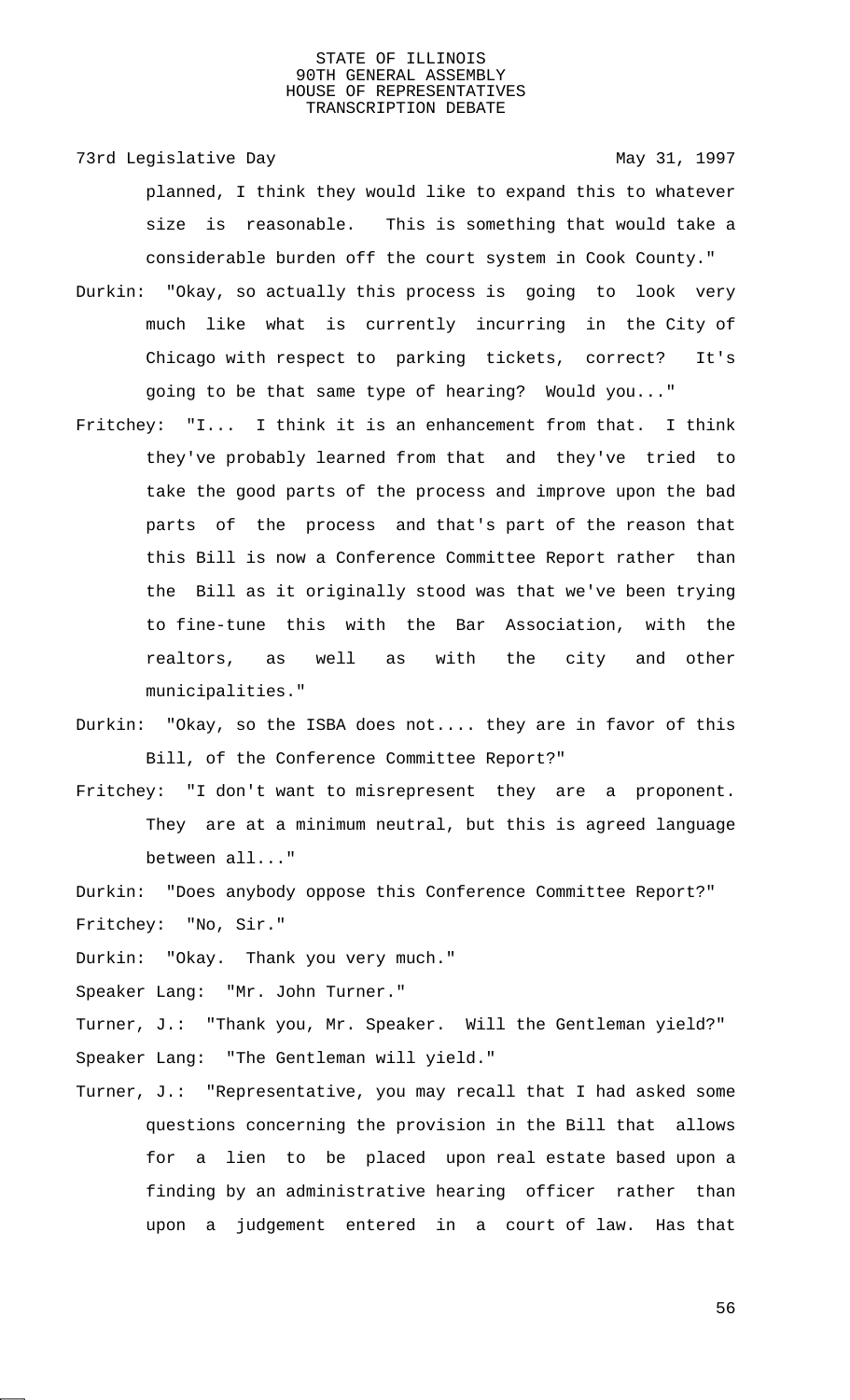- 73rd Legislative Day 1997 particular issue been addressed in the Conference Committee Report?"
- Fritchey: "What we had done, what we had done was add language which was not in the original Bill and that was that the lien can be ordered by the hearing officer but before that lien can be enforceable, it needs to be recorded in accordance with Article 12 of the Code."
- Turner, J.: "Well, I think when we passed it out of here the last time, it had to be recorded but question, then and still remains, is the lien a cloud upon title based upon the finding of an administrative hearing officer rather than upon a finding by a court of law?"
- Fritchey: "It's a cloud upon title once it's recorded and the lien, the Act provides that it can be recorded upon the finding of the hearing officer, so yes."
- Turner, J.: "So, as to that particular... what I see as a flaw in the Bill, so that particular flaw, and that's what I'll call it, I know you don't call it that, that is still in the Bill. Was not addressed in the Conference Committee Report?"
- Fritchey: "That is correct. The issue was looked at again after you had raised it. It was looked at respectfully before you had raised it but again after you and I had discussed this issue and... to require the city or any Home Rule municipality to go to court to have a lien authorized by a judge after going through the administrative process, really renders the administrative process to be superfluous. What we're trying to do here is streamline the proceedings here both for the Home Rule municipality and the respondents. Trying to take a burden off of the court system by handling a lot of these offenses in an administrative hearing rather than having to go to court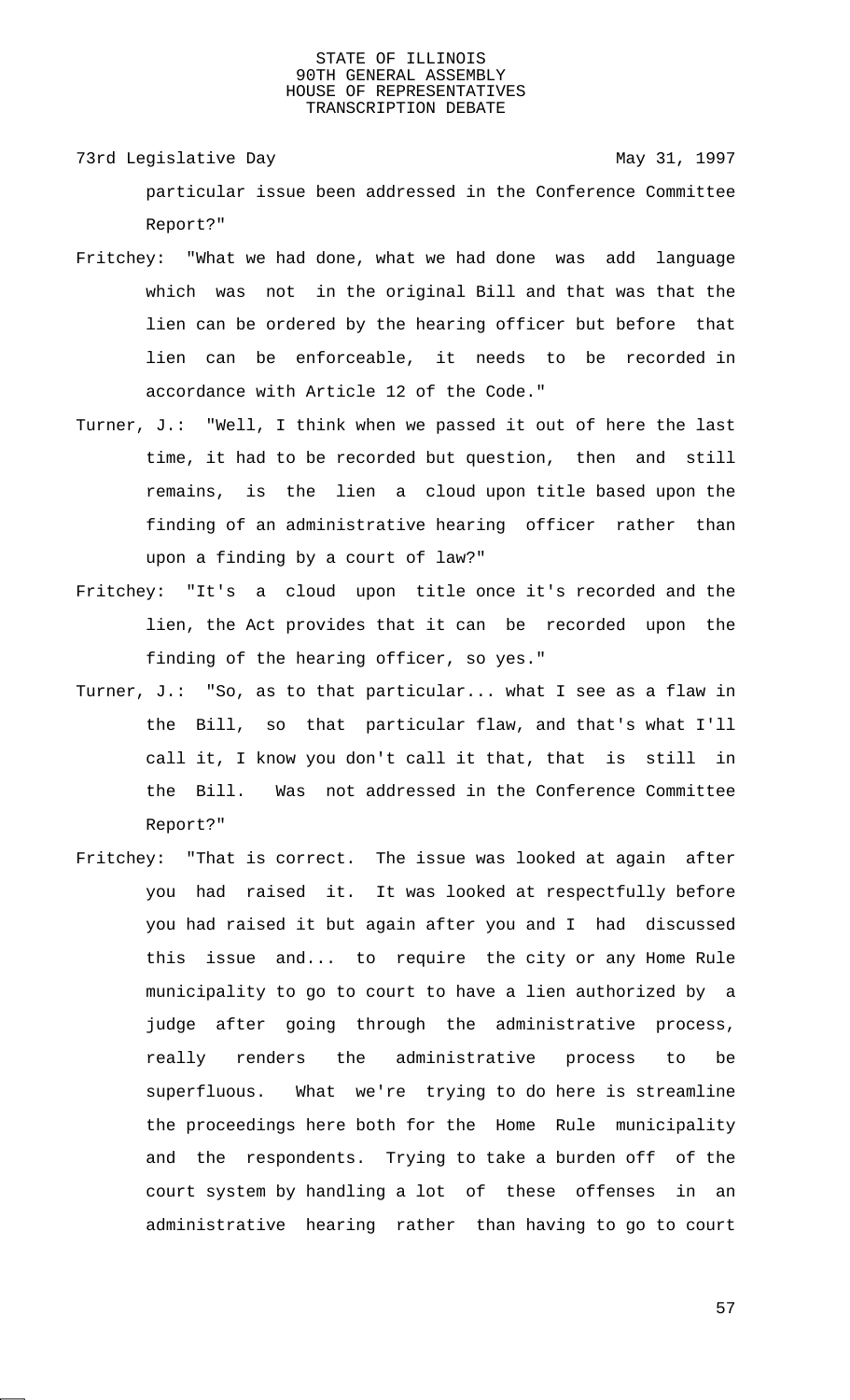73rd Legislative Day 1997

for a graffiti offense or for a public urination offense, for a broken window offense, et cetera. If you were going to require us to take a... to have a finding made by a hearing officer and then go and have that finding ratified by a judge, it really kind of renders the act meaningless." Turner, J.: "Well, I fail to see how it can be superfluous. It's my understanding that there is an appeal right to a court. Is that taken out of the Bill or is that still in the Bill?"

Fritchey: "No, that's absolutely still here."

Turner, J.: "I'm sorry, it is in it?"

Fritchey: "Yes, Sir."

- Turner, J.: "All right, well if there is an appeal right to a court, my question before, and still remains, until that appeal right has been exhausted or until the appeal has actually been taken, why do we want to put a cloud on title? Why can't it wait until that period has run or until a court has, in fact, found that the administrative hearing officer's decision was correct? That is not superfluous, is it?"
- Fritchey: "Again, as a practical matter, I don't believe that you're going to find the lien being immediately recorded. A fine is going to be imposed, if warranted. At that point, efforts will be made to have the respondent comply either with the provisions of the finding of the officer or to comply with the payment of the fine. If that is not done or if an appeal has been filed, the city is not going to want to waste its time or the respondents time by running to court to enforce a lien or by running to court to enforce a judgement that is still at issue. If there's an appeal pending, the city is going to be busy handling the appeal or trying to respond to the appeal or trying to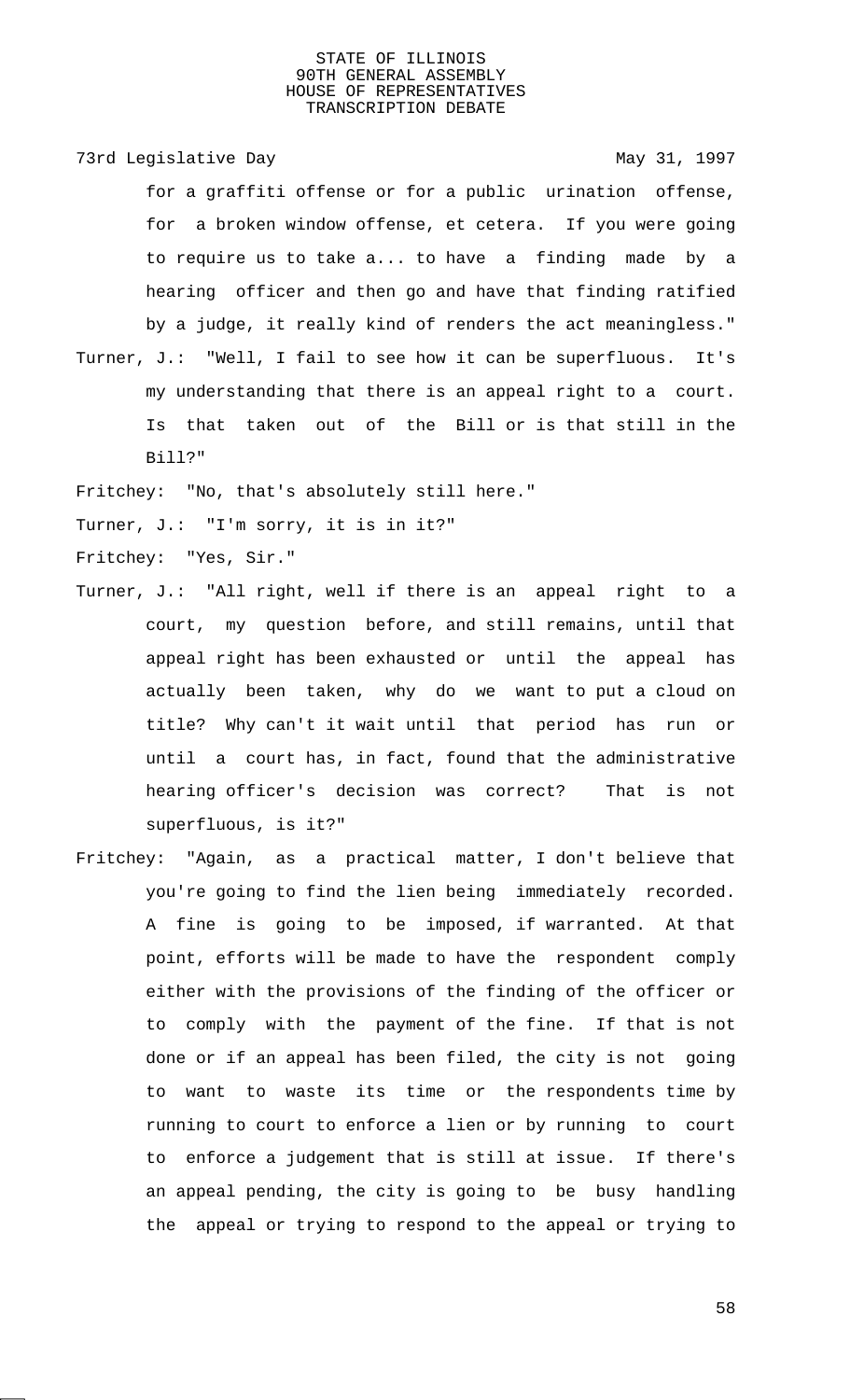73rd Legislative Day 1997 work out the appeal. I fully understand, and in all sincerity, I understand your concerns and in the theoretical, they are valid. As a practical matter, I don't think it's going to be a situation that's going to occur."

Turner, J.: "Well, as a practical matter, I think that most often it will not occur but there may be instances where it does occur and I really wish that could have been addressed because that's my problem with the Bill. It just strikes me as a fundamental fairness that the cloud on title would not be put into place by the recording of the lien on the real estate until such time as a court of review has had the opportunity to review the administrative hearing officer's decision or until such time as the appeal rights have run. And if they have not, obviously, been utilized by the person who's been found to have acted against the code... Oh, I just got a note here. But anyway, Representative, I do appreciate what you have done. I agree with most of the provisions. I just don't think that this provision is a correct... I wish it would have been addressed in the Conference Committee Report. Thank you." Speaker Lang: "Further discussion? Mr. Parke."

Parke: "Thank you, Mr. Speaker. Nice tie, how are you today?" Speaker Lang: "A pleasure to see you, Sir."

Parke: "Nice to see you in the Chair. Will the Sponsor yield?" Speaker Lang: "The Gentleman yields."

- Parke: "Just a couple quick questions, Representative. Where are you? Oh, I see. We sent this to the... you passed out of here with a very tight vote, if I remember correctly, wasn't it?"
- Fritchey: "I don't believe it was that close. That's a relative determination."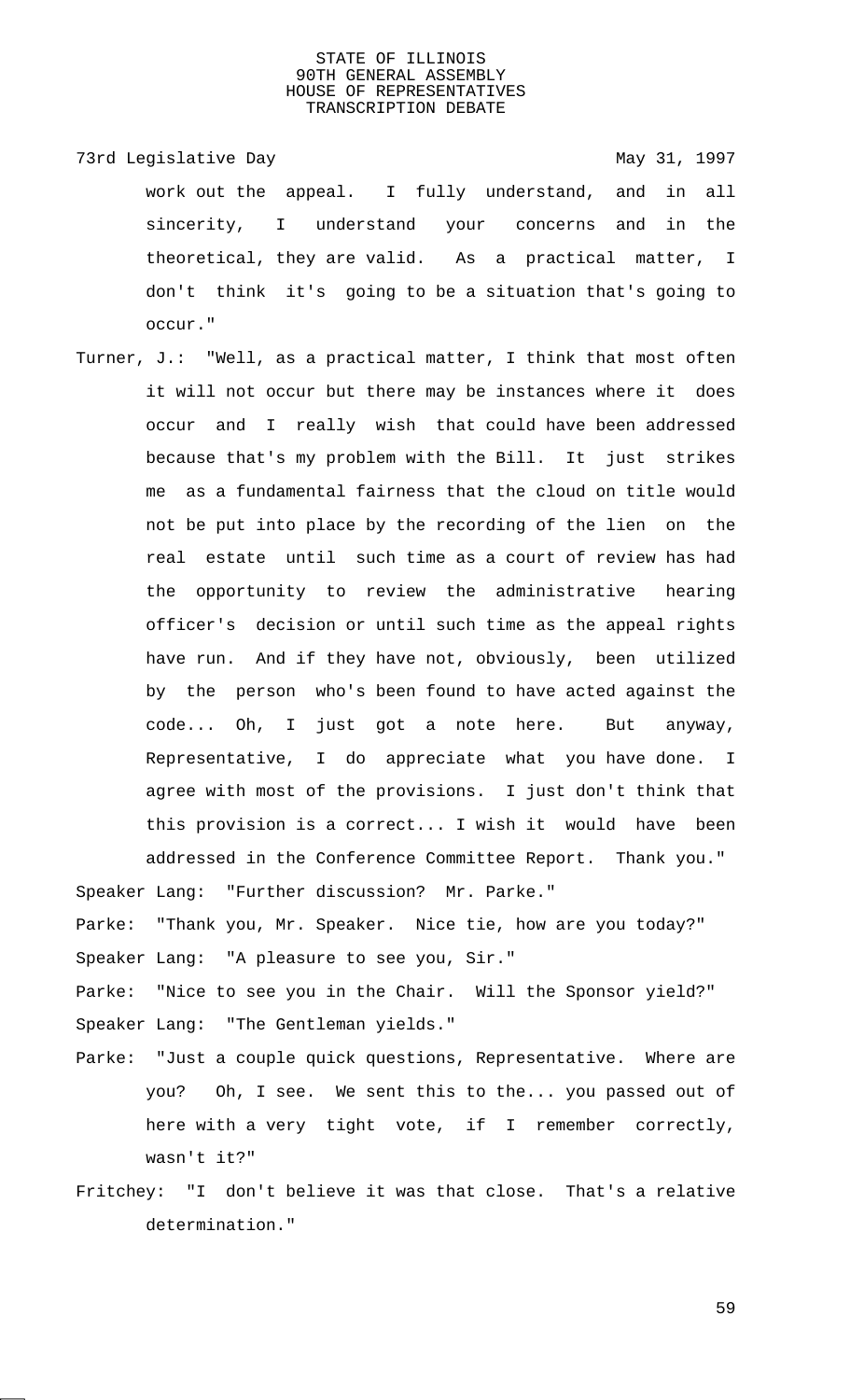73rd Legislative Day 1997

- Parke: "Okay, well, relatively speaking, what happened in the Senate?"
- Fritchey: "Senate Bill 574 came out of the Senate, unanimously. And then when we tried take the... we tried to pass the identical version of 574 in its original form in the House and we were unable to do so, then we passed 574 out with the representation and understanding that we were going to try to fine tune this with the realtors and with the State Bar Association and we did that and the result of... lengthy and a voluminous exchange of correspondence and suggested language and writing and rewriting and rewriting, we wound up with this Conference Report. And this is truly a joint effort of all the interested parties."

Parke: "So, the realtors are on board?"

Fritchey: "Yes, Sir."

Parke: "How about the mortgage brokers?"

- Fritchey: "Mortgage brokers have expressed no opposition. They are aware of the Bill. I discussed this with them. They never... they really did not express an issue one way or the other to the extent that there was a concern it will be that a lien will not be found to be effective unless it was recorded and that's the language which Representative... which the previous speaker and I were just discussing and that... that language has been put in that the lien is not effective now unless it's recorded and so it's now in accordance with Article 12 of the Code of Civil Procedure."
- Parke: "So, as far as you're concerned, from your understanding, from your understanding, there's no opposition to this?"
- Fritchey: "Yes, Sir. That's my understanding and representation."

Parke: "Thank you very much."

Speaker Lang: "Representative Lindner. Representative Lindner.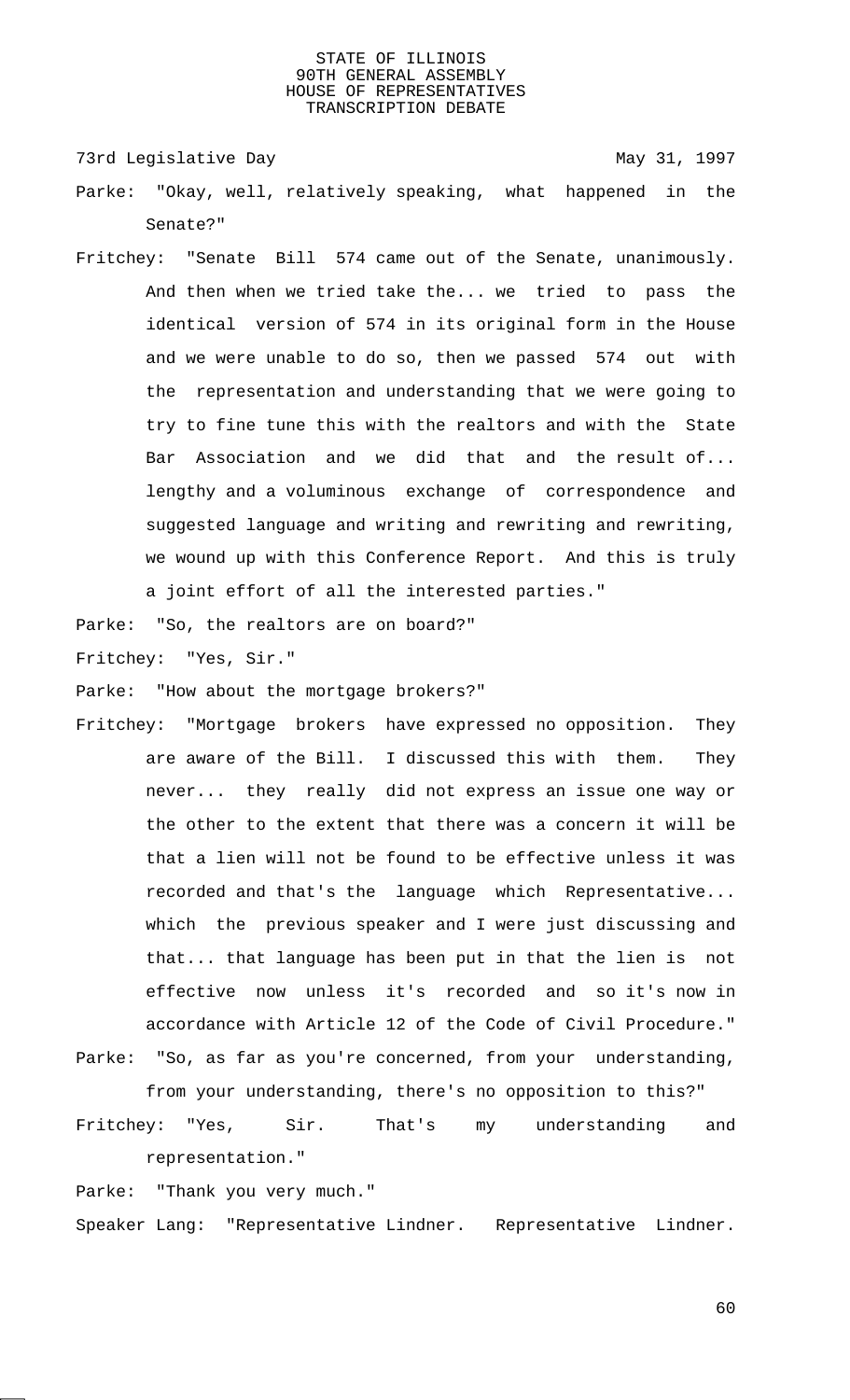73rd Legislative Day 1997 Representative Lindner does not wish to speak. Mr. Fritchey to close."

- Fritchey: "Thank you, Mr. Speaker. I appreciate the questions and concerns. This, as I said, and I don't mean to be redundant, this Conference Committee Report is the product of considerable effort and revisions through the realtors, through the State Bar Association, through the city. This is a good Bill that is going to be of considerable value, both to Home Rule municipalities that take advantage of it, as well as the respondents that have to answer in accordance with it. And accordingly, I ask for the adoption of the First Conference Committee Report."
- Speaker Lang: "The Gentleman moves for the adoption of the First Conference Committee Report to Senate Bill 574. This is final action. All those in favor of the Motion shall vote 'aye'; those opposed shall vote 'no'. The voting is open. Have all voted who wish? Have all voted who wish? Have all voted who wish? The Clerk will take the record. On this question, there are 75 voting 'yes'; 39 voting 'no'; 0 voting 'present'. I'm sorry, 79 voting 'yes'; 39 voting 'no'; 0 voting 'present'. And the House does adopt the First Conference Committee Report to, Senate Bill 574. And this Bill, having received the required Constitutional Majority, is hereby declared passed. House Bill 228, Representative Brunsvold."
- Brunsvold: "Thank you, Mr. Speaker and Ladies and Gentlemen of the House. I wish I could stand before you today and say that this Bill was a balanced billing Bill that was agreed between labor and commerce, but it's not. This Bill is an agreed Bill, however, it simply sets up a procedure where out-of-state companies coming into Illinois to do business would have to pay the in state workers comp rate and not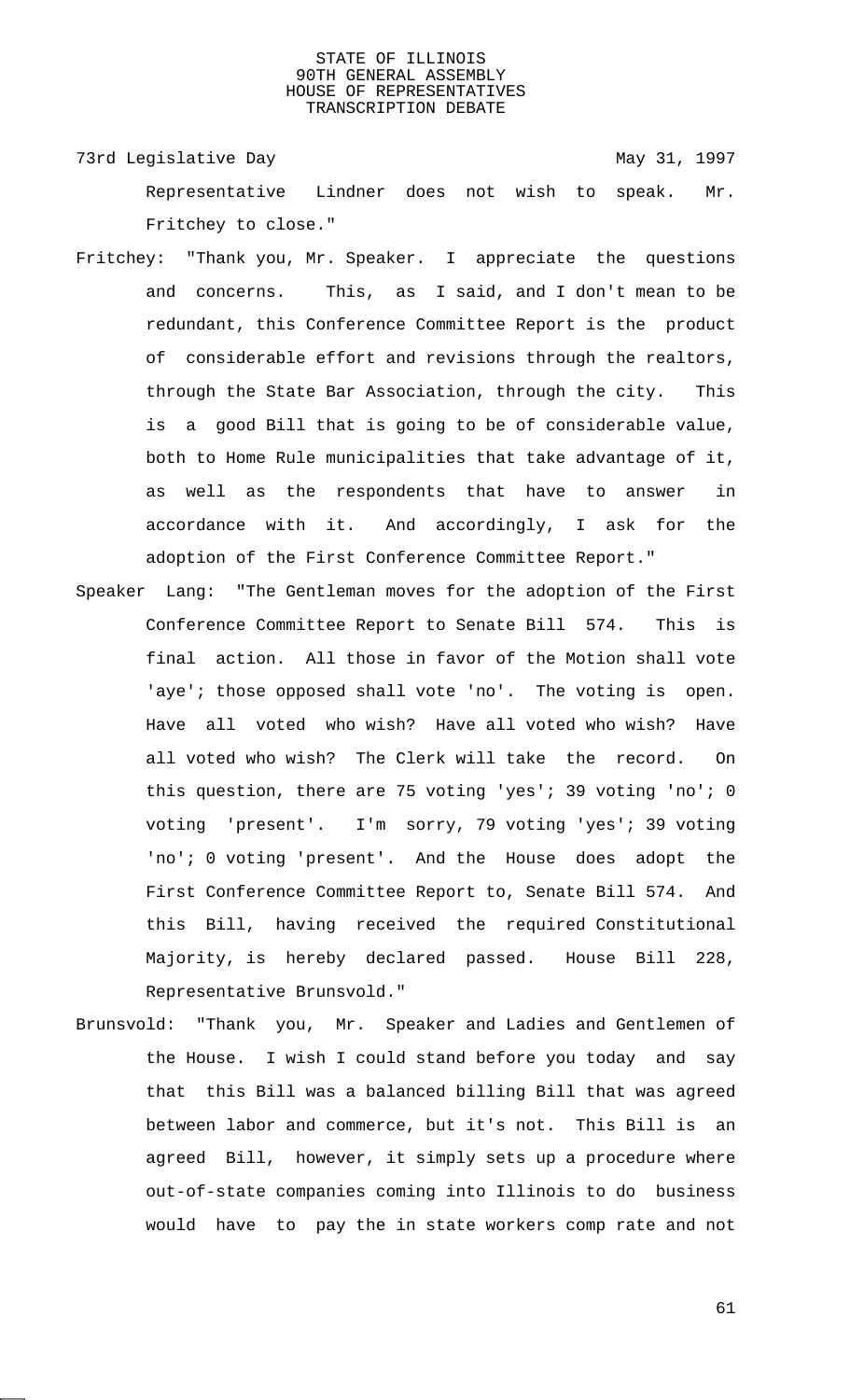73rd Legislative Day 1997

the rate from the state of origin. A lot of times those rates are very much lower than ours and it sets up an unfair advantage for those companies against Illinois companies. So, this Bill is agreed to. Labor, commerce have to agreed to this Bill. Makes a small change in Workers' Comp Act. And I would ask for your support in the adoption of First Conference Committee Report."

Speaker Lang: "The Gentleman moves for the adoption of the First Conference Committee Report, to House Bill 228. Mr. Parke is recognized."

Parke: "Thank you, Mr. Speaker. Will the Sponsor yield?" Speaker Lang: "The Sponsor yields."

- Parke: "Representative, in other words you're saying that the underlying Bill was changed. This Amendment added in and now makes the Conference Committee completely different than it was, originally?"
- Brunsvold: "Yes, and I was hoping that we could get a balanced billing agreement this Spring, but that's not going to happen so the Bill was totally stripped and Senator Lauzen has come to an agreement with business labor sitting down to this provision, a small provision really, but important as far as setting up the rates for out-of-state contractors."
- Parke: "Right, so this is not... this is not a vehicle, this is the final form. We wish to pass it to the Governor with this Amendment... making this Conference Committee. Actually, in essence, says that out of state contractors, that do business in Illinois, must pay the same fees that the in-state contractors get."
- Brunsvold: "Absolutely. That gives the level playing field for the Illinois contractors."

Parke: "So, it's competitive. It was brought to you by the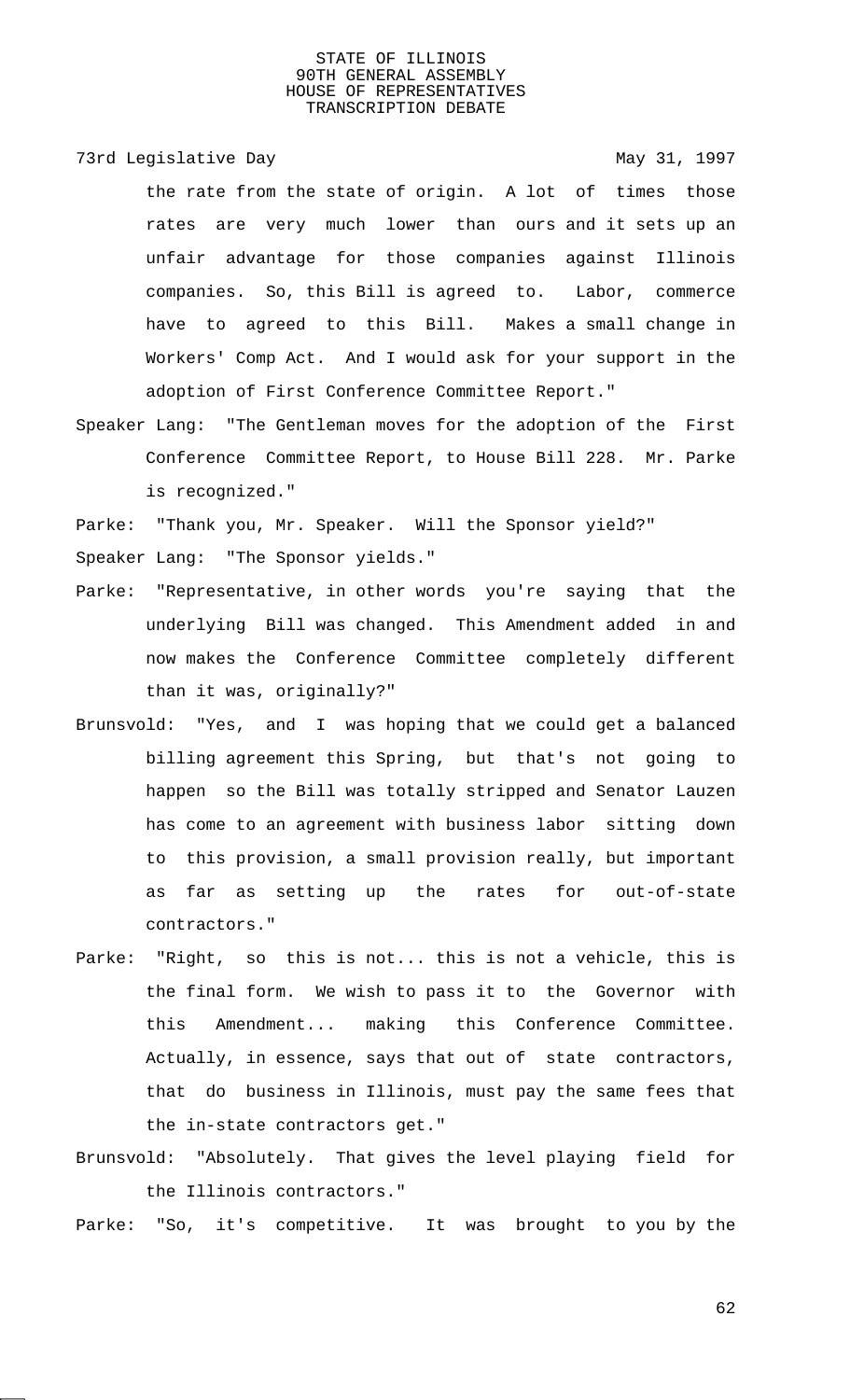73rd Legislative Day 1997

Illinois Contractors' Association?" Brunsvold: "Yes, absolutely." Parke: "And, as far as you know, there is no opposition to this?" Brunsvold: "I know of no opposition to the Bill." Parke: "Then I rise in support of this legislation."

Speaker Lang: "The Gentleman moves for the adoption of the First Conference Committee Report, to House Bill 228. This is final action. Those in favor of the Motion, shall vote 'aye'; those opposed shall vote 'no'. The voting is open. Have all voted who wish? Have all voted who wish? Have all voted who wish? The Clerk will take the record. On this question, there are 118 voting 'yes'; 0 voting 'no'; 0 voting 'present'. And the House does adopt the First Conference Committee Report to House Bill 228. And this Bill, having received the required Constitutional Majority, is hereby declared passed. Senate Bill 730, Representative Wait. Representative Wait. Mr. Wait."

Wait: "Yes, Ladies and Gentlemen of the House. Senate Bill 730 here does a few things. First of all it allows the local tourism people to put signs up along the road similar to what we're doing along the state highways. Also, it allows for a towing problem to be clarified where there secondary market are towing and not picking along the road for an accident. Thirdly, it allows for when a company takes possession of a... personal property here in the State of Illinois and then carries it to their own offices, they will not be double taxed on it. And finally, it says that for it clarifies a document fee on auto installment loans. Would be happy to answer any questions."

Speaker Lang: "Mr. Black."

Black: "Thank you very much, Mr. Speaker. I rise in support of the Gentleman's Motion to adopt the First Conference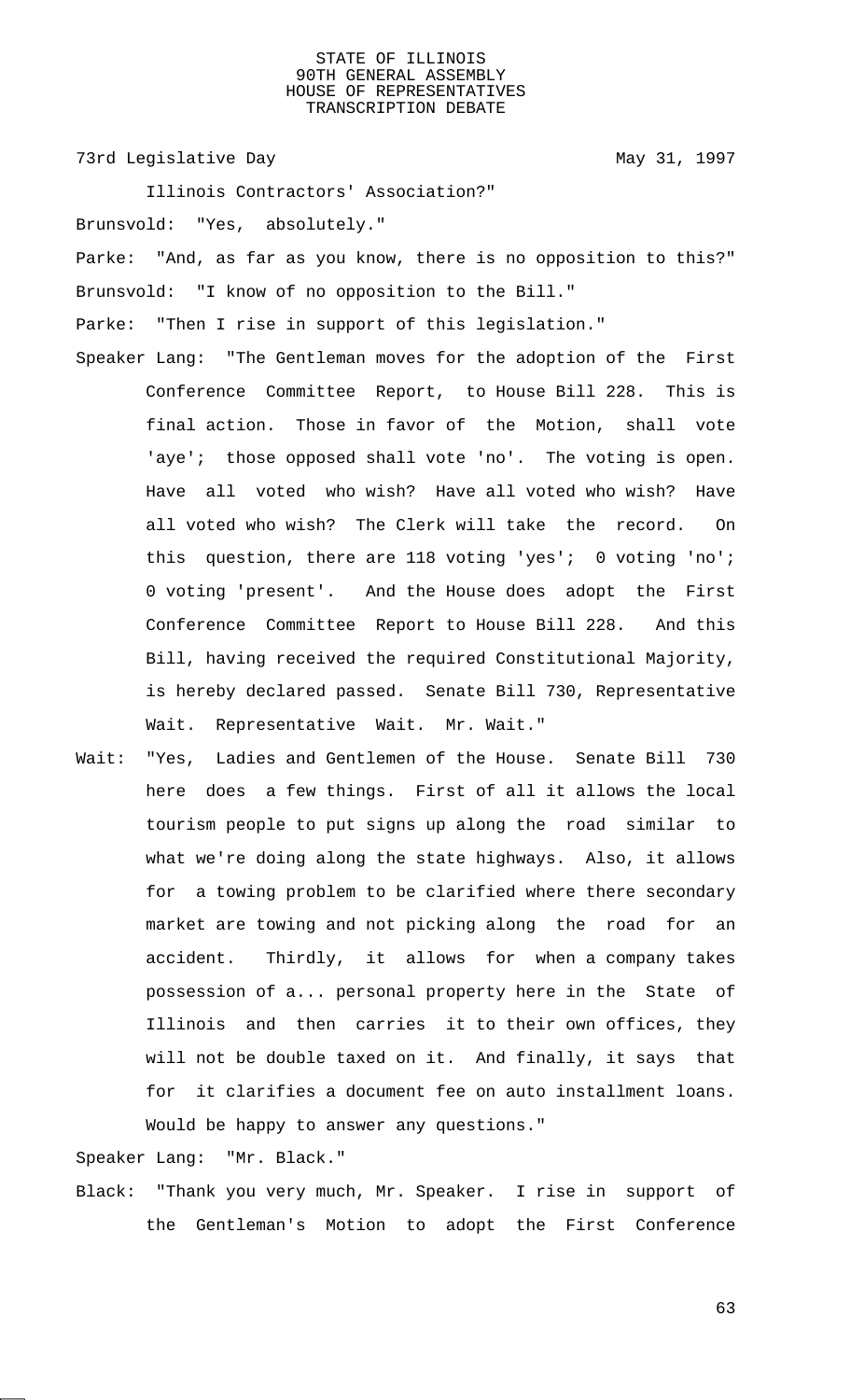# 73rd Legislative Day 1997

Committee Report. Everything in this Conference Committee Report passed out of the House, I don't want to say, unanimously, but I think each of the provisions got a substantial number of votes. There seems to be some concern in the Bill about a little, a little provision that I had asked to be included for a constituent of mine. Now, I'm not sure that this opposition is based on the merits of what I've asked to put in the Bill. In all honesty and due respect to my colleagues, the opposition to what I have in here is in retribution for a vote I made about two days ago. Now, if the, if the concerned parties had come to me and said, 'We didn't like the vote you made on Education and, therefore, you can either take this out or we'll take it out in the Senate.' I would have acquiesced. I would of said, 'I understand that. I know what political retribution is, that's fine.' But no, no, people here today anymore can't come to you and just look you in the eye and say, 'Look, we've got a problem with you. So, you take this out of the Bill or we'll kill the Bill.' Now, if they would have come over and said that, I would have taken it out of the Bill. Oh no, they've got to generate and gin up some weak excuse about they don't understand what it does. And so I'm going to stand here and tell you what it does on behalf of a constituent of mine. Those of you who are environmentally sensitive, you have a lot of auto recyclers and salvage yards and they go from tow truck operator, or to a junkyard, or a police station and they pick up wrecked automobiles. They winch them on a flatbed truck, they haul them to the salvage yard where they either will rebuild them or scrap them out. They are not a tow truck but my constituent was stopped by a State Trooper, who said a tow truck, is a tow truck, is a tow truck.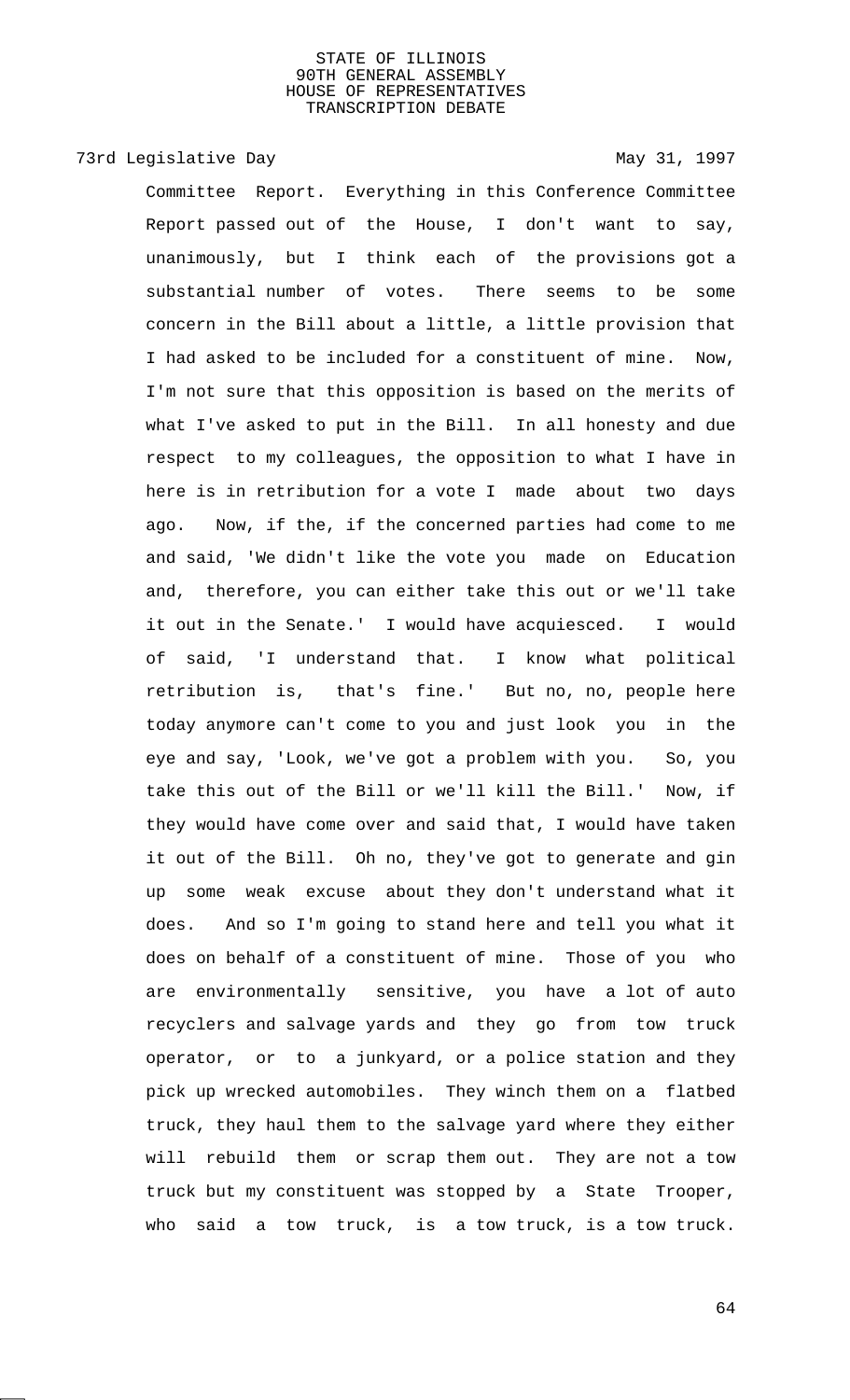73rd Legislative Day 1997

Well, I don't think so, and where are you going to put on this flatbed a garbage can, a broom, a shovel, et cetera, et cetera. So, that's what supposedly makes this Bill a bad Bill. Everything else in the Conference Committee, tourist oriented signs, the UPS provision, everything else in the Bill passed out of this Chamber with about 100 votes. So, you make up your mind how you want to vote on it. I know how I'm going to vote on it. I'm going to vote 'aye'."

- Speaker Brunsvold: "The Gentleman from McHenry, Mr. Skinner. Representative Brunsvold, in the Chair."
- Skinner: "Mr. Speaker, I wonder if the Sponsor would yield for a question?"

Speaker Brunsvold: "The Sponsor yields."

- Skinner: "The signs that are tourist related business signs, could this be a sign on a state highway pointing to a downtown?"
- Wait: "This would only apply to local roads, in other words, township and county, because we already have this on state highways."
- Skinner: "Oh. Thank you."
- Speaker Brunsvold: "Further discussion? The Lady from Lake, Representative Moore."
- Moore, A.: "So, the road district highway commissioners would... do they currently have the authority to place signs along township roads?"

Speaker Brunsvold: "The Gentleman yields."

Moore, A.: "To Representative Wait."

Speaker Brunsvold: "Mr. Wait."

Wait: "What was the question?"

Moore, A.: "Mr. Speaker, will the Sponsor yield for a question?" Speaker Brunsvold: "The Sponsor yields."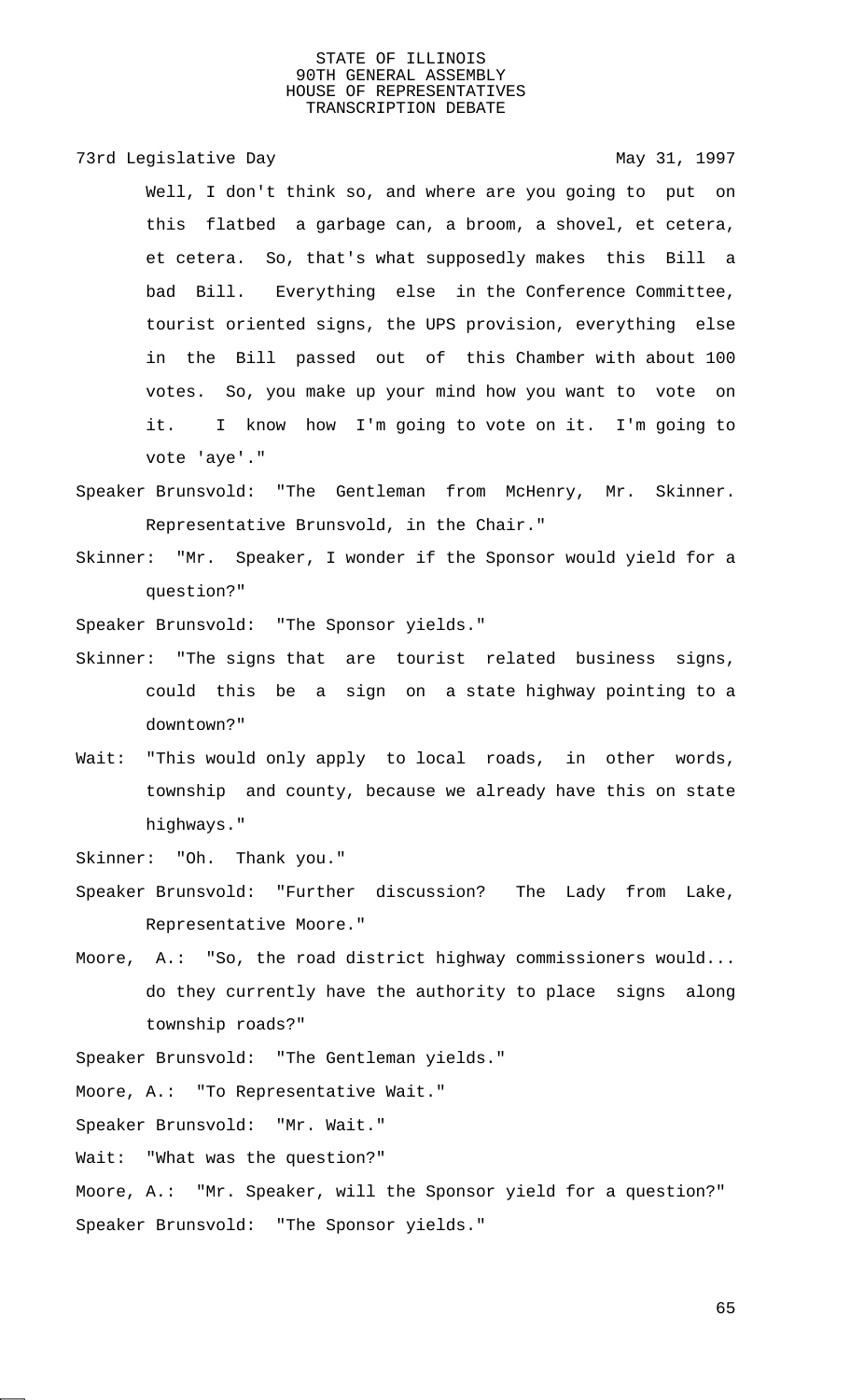73rd Legislative Day 1997

- Moore, A.: "Representative Wait, do township highway commissioners currently have the authority to place signs along local highways?"
- Wait: "Yes, I guess they do."
- Moore, A.: "And do these... will these signs... could these signs ever be construed as to be bill boards?"
- Wait: "No, I don't believe so. These are similar to the ones that we now allow along the interstates, you know, saying their restaurant or gas this particular area, turn here."
- Moore, A.: "So, but is there some kind of a size restriction?"
- Wait: "Yes. The state has the rules and regulations that they would have to comply to. They would be basically the same ones that the state complies to, currently."
- Moore, A.: "So, what sizes are those? I mean, what would be the maximum size sign that could be used for this purpose?"
- Wait: "It's on the uniform manual on signs, is what it is, that's adopted, I guess throughout the country. And IDOT has adopted them in the State of Illinois. So, it would have to conform to those."
- Moore, A.: "And so, but I'm, I'm envisioning a toll road sign with a big billboard next to it and that would... that fits into the uniform code according to toll roads. But I don't really have an idea what size this would be, if you could just give me a hint."
- Wait: "Have you seen them when coming down on the interstate, you know, when they say Amoco, or McDonalds, or some sign. You have a board there and then on the board I think you can have up to maybe six different logos. So, it would be like, you know, a Shell logo, or something like that. The logo itself, I believe, is, maybe, two by two, two feet by two feet. It might not even be that big, actually."
- Moore, A.: "Okay. So, you would suggest it wouldn't be any larger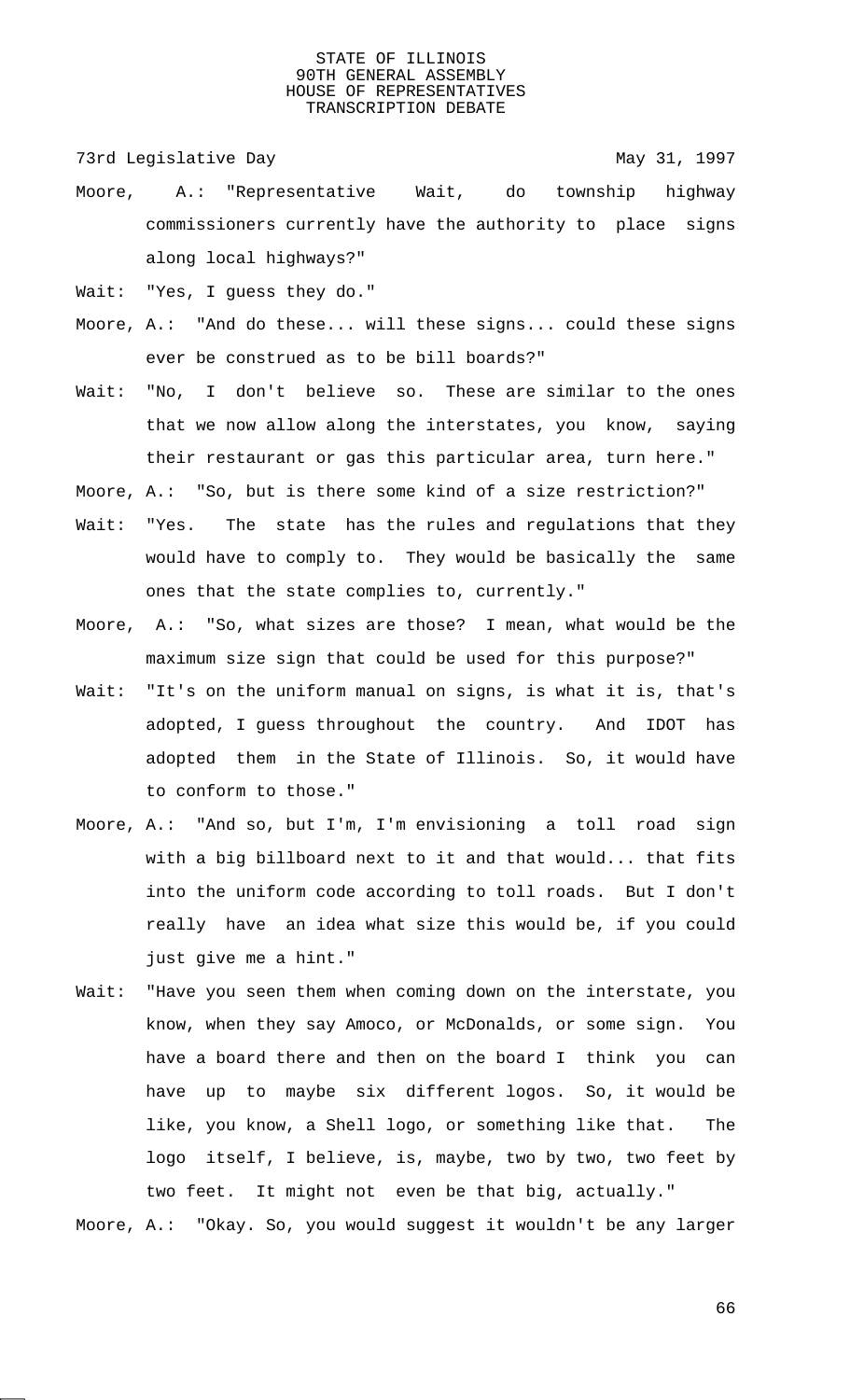73rd Legislative Day 1997

than two by two?"

Wait: "Right. The individual logos right."

Moore, A.: "Thank you."

- Speaker Brunsvold: "Further discussion? The Gentleman from Cook, Mr. Art Turner."
- Turner, A.: "Thank you, Mr. Speaker. Will the Gentleman yield for a question?"

Speaker Brunsvold: "The Gentleman yields."

- Turner, A.: "Could you briefly explain the UPS provision in this legislation?"
- Wait: "Yes, right now UPS buys their, their forms, Wallace Forms, which is an Illinois manufacturer and they take possession of these forms and then they put them on their own trucks to distribute to their own outlets. And what we were doing here in Illinois, we are taxing them here and then once they go to the other states and is the final destination, they're taxing them a second time. And certainly, they should not be taxed twice on these, you know, final retail sales. So, this just allows them exemptions so they would not be taxed twice. We currently have this for railroad stocks, also."
- Turner, A.: "Is there a revenue loss to the state as a result of this legislation passing?"
- Wait: "Yes, first the Governor and the Department of Revenue were against this, but now they have signed off on it and I think they're talking about potential revenue loss, could be somewhere between \$50, \$60 thousand. Like I say, what they're actually doing is taxing them twice and the other states are not allowing them a credit. If we were going to tax them here then the other states, at least, should allow a credit for them but the other states will not allow a credit for them."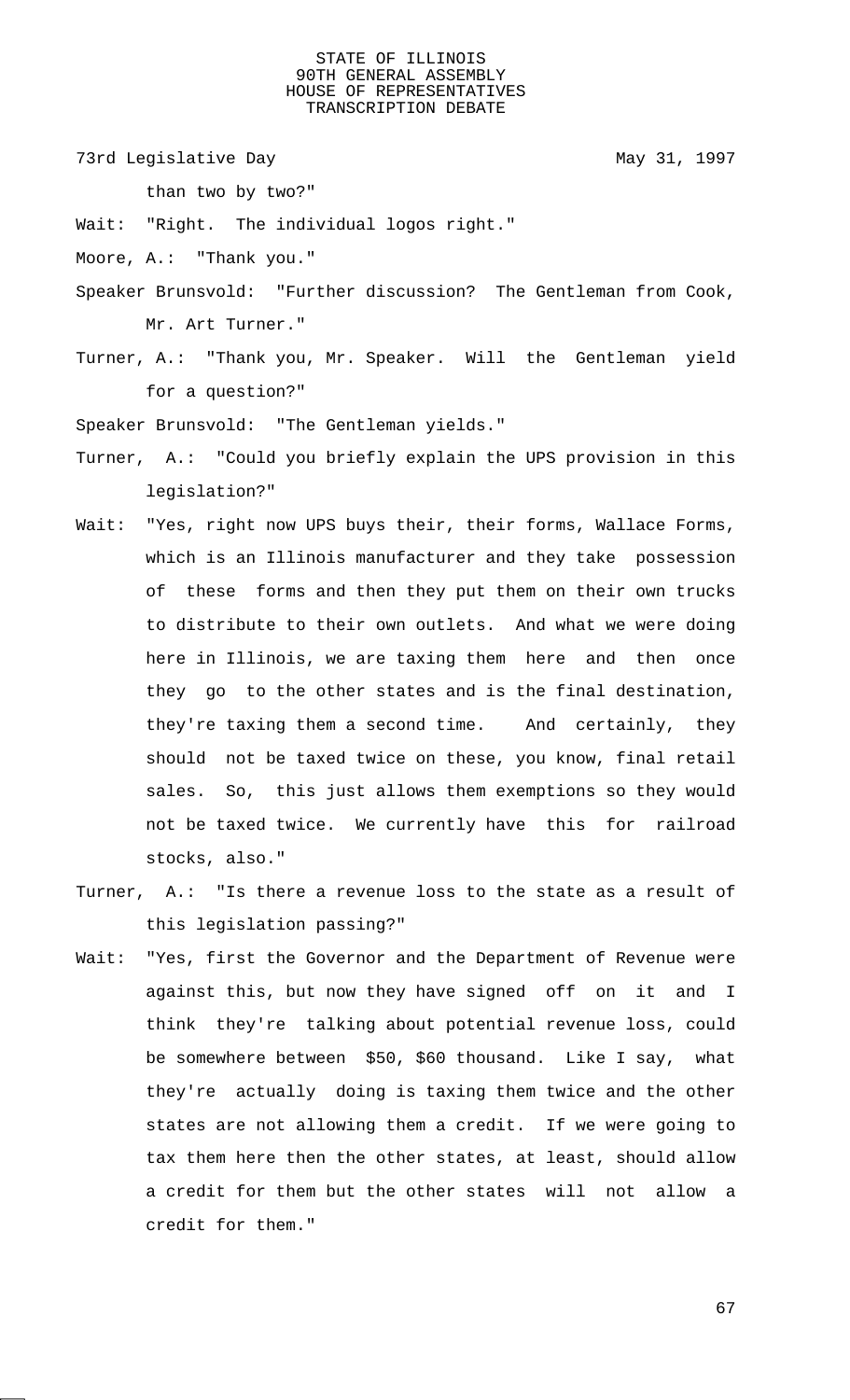73rd Legislative Day 1997

- Turner, A.: "Is this... would one describe a very important piece of legislation for UPS?"
- Wait: "Well, they think it's only fairness that they don't be taxed twice on these forms."
- Turner, A.: "And the other parts of this legislation deal with, as the earlier discussion was held, the posting of signs on highways? And then there's the one provision, that Representative Black wants, regarding tow trucks. And those are the only items in the Bill, am I correct?"
- Wait: "Yes, yes, it's only those four items, right."
- Turner, A.: "If Representative Black's provision was out of this legislation... if Representative Black's provision remains in this legislation and the Senate decides to handle this Bill as they did earlier and this Bill goes down, will this be, pretty much, the last shot in terms of the other three components, am I correct? In terms of the UPS, the... what the counties want regarding signs, and the other provision?"
- Wait: "Well, we're hoping the Senate will see the light and accept these four provisions."
- Turner, A.: "Have you any reason to believe they will or will not support it with all five provisions?"
- Wait: "Well we never know what the Senate is going to do, of course."
- Turner, A.: "Well, the only reason I rise is that I'm concerned, especially, about the UPS provision. And I'm wondering if a Second Conference Committee drafted, with the piece that Representative Black is interested in is removed, would it be, I think, better served by us in this Chamber to try to address what I consider probably three important aspects of this legislation? I guess the question that I'm asking, and I want to reluctantly rise to not support Conference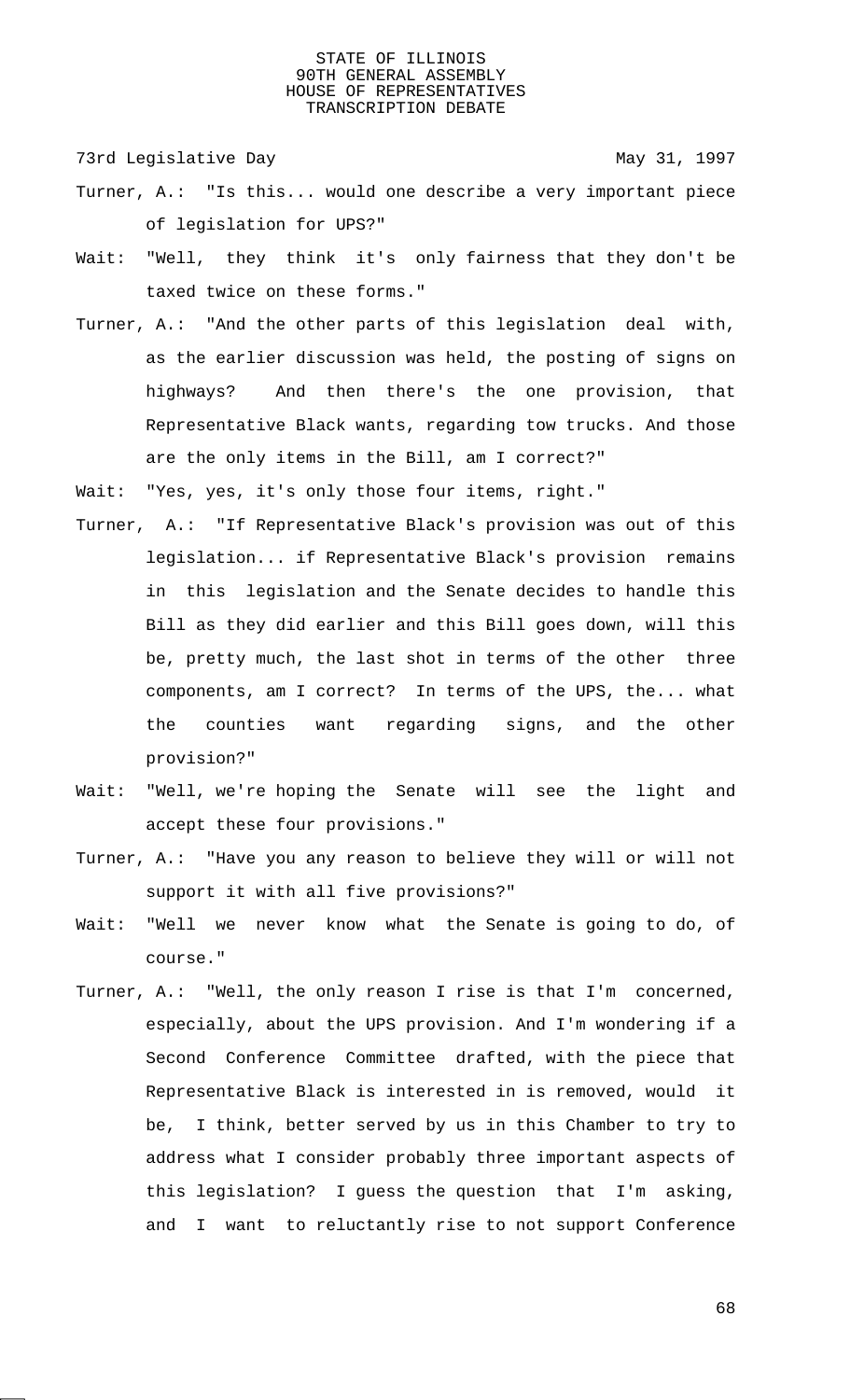73rd Legislative Day 1997 Committee #1, is that, and nothing against Representative Black because we have worked together on numerous pieces of legislation, is that if there is some retribution on his side of the aisle because of, what I consider, an extraordinarily brave move on his part, and only not only brave, but the correct move regarding education funding, should we not let everybody have to pay the price. And for that reason, I reluctantly rise to support it because I would like to see the Conference Committee redrafted with as many road blocks eliminated as possible. And so, I would urge our Members on this side of the aisle to not adopt Conference Committee Report #1, so that a Second Conference Committee can be appointed. Thank you."

- Speaker Brunsvold: "The Lady from DuPage, Representative Biggert."
- Biggert: "Thank you, Mr. Speaker, Ladies and Gentlemen. Will the Sponsor yield?"

Speaker Brunsvold: "The Sponsor yields."

- Biggert: "In the portion of this Bill, which deals with the signs on the local roads, according to the Bill, local authorities have the authority to sell or lease space to... to businesses who are involved in tourism?"
- Wait: "Yes, yes, the local authorities would have the ability to do that."
- Biggert: "Is... does that also give the local authorities the right not to have any signs put up? Or is that mandatory?"
- Wait: "Yes, this would be completely permissive, if they don't choose to sell them, then that would be up to the local authority. This is strictly permissive, does not mandate that they sell them."
- Biggert: "Well, this is for local roads, are we talking about two-lane highways, are we talking about just a road in a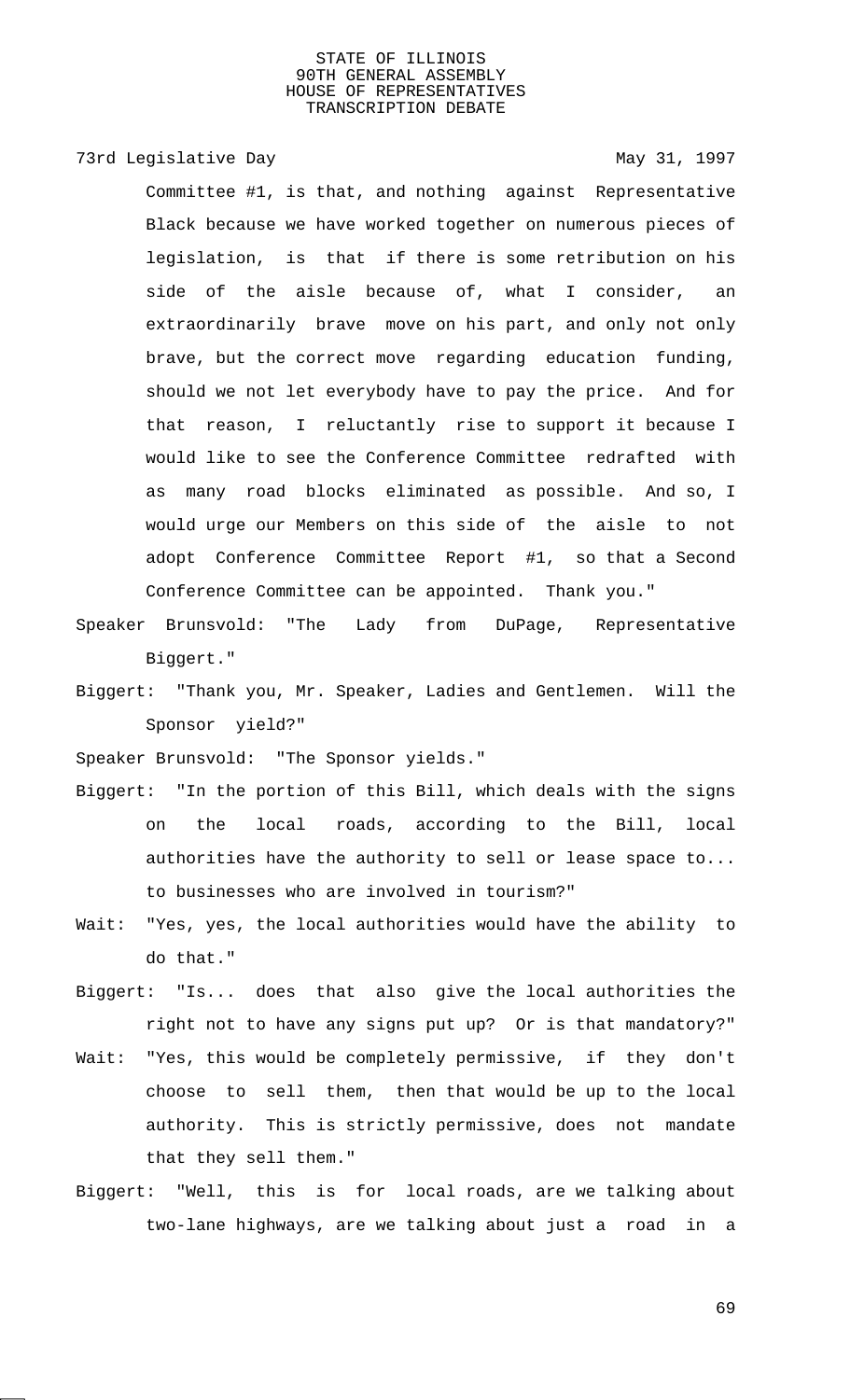73rd Legislative Day 1997

community?"

- Wait: "This would be township and county and I suppose city roads, also. So it would be strictly left up to the individual local authorities to decide which roads they would want to put them on. But they would have to conform with the manual, with the state manual, and I'm not sure, you know, what the state manual if that says on arterial, you know, city roads, I'm not sure. But it would have to comply with the state manual."
- Biggert: "Well, if they have the authority to sell or lease space on these signs, and let's say there's five businesses involved and they all want to, so called, advertise on these signs on a local road, how big are these signs?"
- Wait: "Well, like I say, on the interstate I believe you can put like six of these logos on the one board and so whoever gets there first, and if you get the six there then, then the first ones that come would be the first ones to get their sign up."
- Biggert: "I can understand a sign on the, on a highway road but for a local road, would they be as big as what could be on a major highway or interstate?"
- Wait: "Well, for example, in my area I know we've been trying to get signs for a long time for... and we have the Edwards' Apple Orchard and people come out there from the suburbs and have no way to find it. This way we would be able to locate it for the apple orchard and then we have a halloween place. Anyway, for different functions that... then they wouldn't have to stop all along the way and ask how to get there. It' a matter of convenience for the people. And again, it's up to the locals, if the locals don't want the signs, they don't have to put them up."

Biggert: "All right. Are you envisioning, for example in your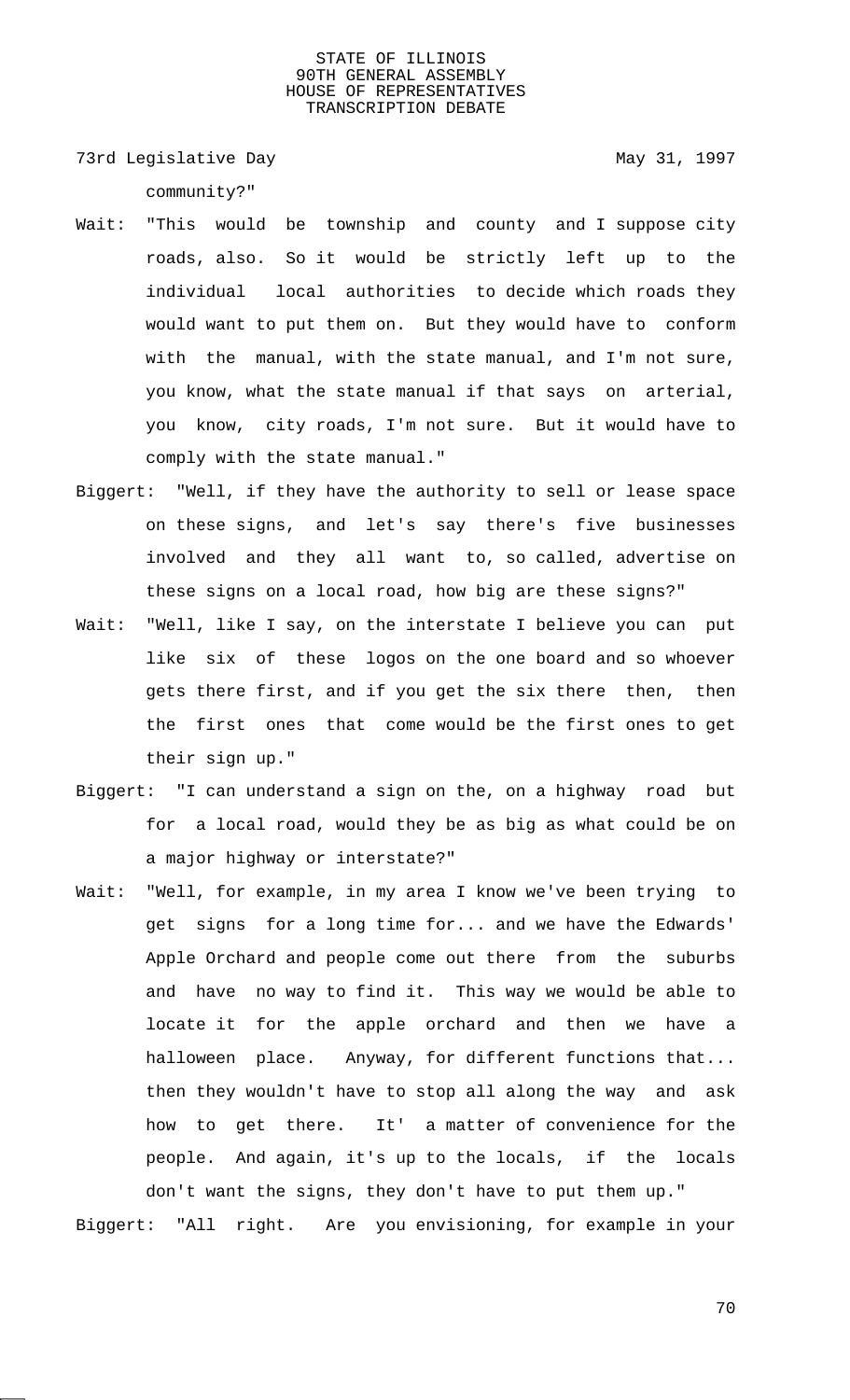73rd Legislative Day 1997 case, of the apple orchard having several signs going through the community then, directing that this is the way to the apple orchard?"

- Wait: "Yes. It would probably be like from our toll way, which is probably five or six miles away, there would probably be three or four main signs directing it."
- Biggert: "And who sets the fee or the cost of the advertising on these signs? Is that done by each local community?"
- Wait: "Yes. Each local would do it, but it would also have to tie in and be in compliance with the manual, state manual, and I believe the state manual sets a maximum."
- Biggert: "Have you heard from any municipalities? Are municipalities in favor of this?"
- Wait: "I have not heard anybody complaining about this and I do know there has been a lot of demand out there because I've been trying to work on this issue for the last five or six years."
- Biggert: "Have you heard from any, like the Municipal League or anybody that..."
- Wait: "This is the county engineers' Bill and I guess it's fine with the Municipal... Municipal League."
- Biggert: "Have you heard from any counties that are opposed to this?"
- Wait: "This is the counties Bill, by the counties engineers."
- Biggert: "By the counties engineers, you mean the engineers throughout the state, of all counties?"

Wait: "Yes."

Biggert: "All right. Thank you."

Speaker Brunsvold: "Mr. Black."

Black: "Thank you very much, Mr. Speaker. If the Sponsor would take the Bill out of the record and somebody from the Senate, even the staffer would come over and tell me of my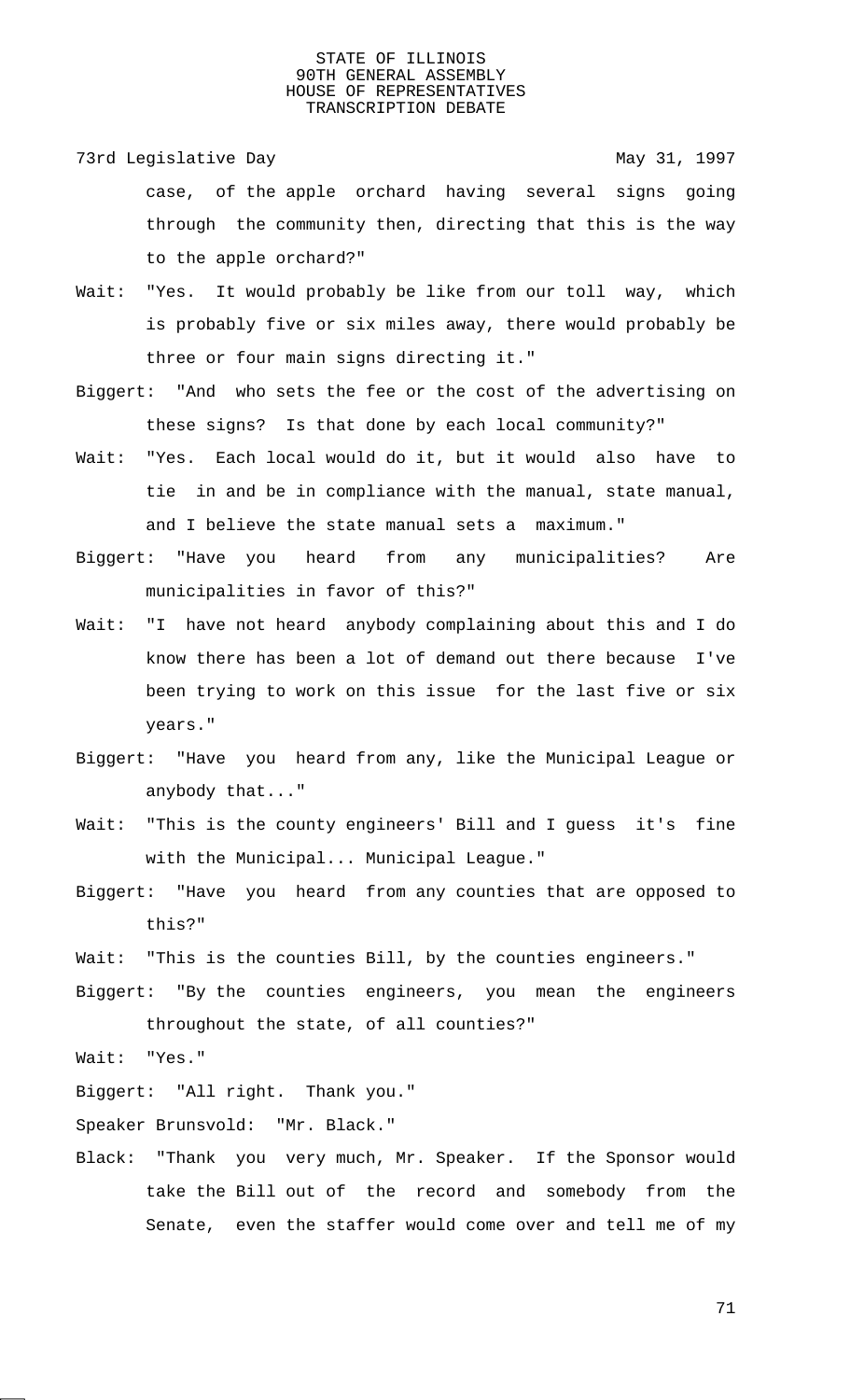73rd Legislative Day 1997

transgression, I'll remove my constituent's request. I don't want to endanger the material in there for UPS or anybody else. If the Sponsor would be kind enough to take it out of the record and anybody from the Senate would come over and tell me that I'm a bad boy, I'll accept my punishment, and I'll have that removed from the Bill, so the good parts of the Bill, regardless of what my constituent wants, I'll take that out, and the good parts of the Bill can pass."

Speaker Brunsvold: "Mr. Wait, your..."

- Wait: "Yes, in deference to my leader here, I would ask that this be taken out of the record."
- Speaker Brunsvold: "The Gentleman takes the Bill out of the record. On Concurrence Calendar appears House Bill 223, Mr. Mautino, the Gentleman from Bureau."
- Mautino: "Thank you, Mr. Speaker and Ladies and Gentlemen of the House. I ask today for the adoption of Conference Committee Report #1 to House Bill 223. Most of these provisions have been voted on earlier in the year, passed out, unanimously. The provisions under the Bill, we have from Representative Woolard, the Mine Subsidence, which is the provision for the schools. We have Representative Cross' Employee Leasing which has now been agreed by all parties, including the employment companies, the IMA, the Management Association and that language is in this Bill. Representative Brady's language on the Insurance Exchange which has been agreed to and that just sets up for the restructuring of the Insurance Exchange and syndicates and the Guaranteed Fund. This language also passed out of here in House Bill 1552, unanimously. There's language in the Bill which has been agreed to by the State Bar, the Trial Lawyers and that deals with the valued of privilege of, the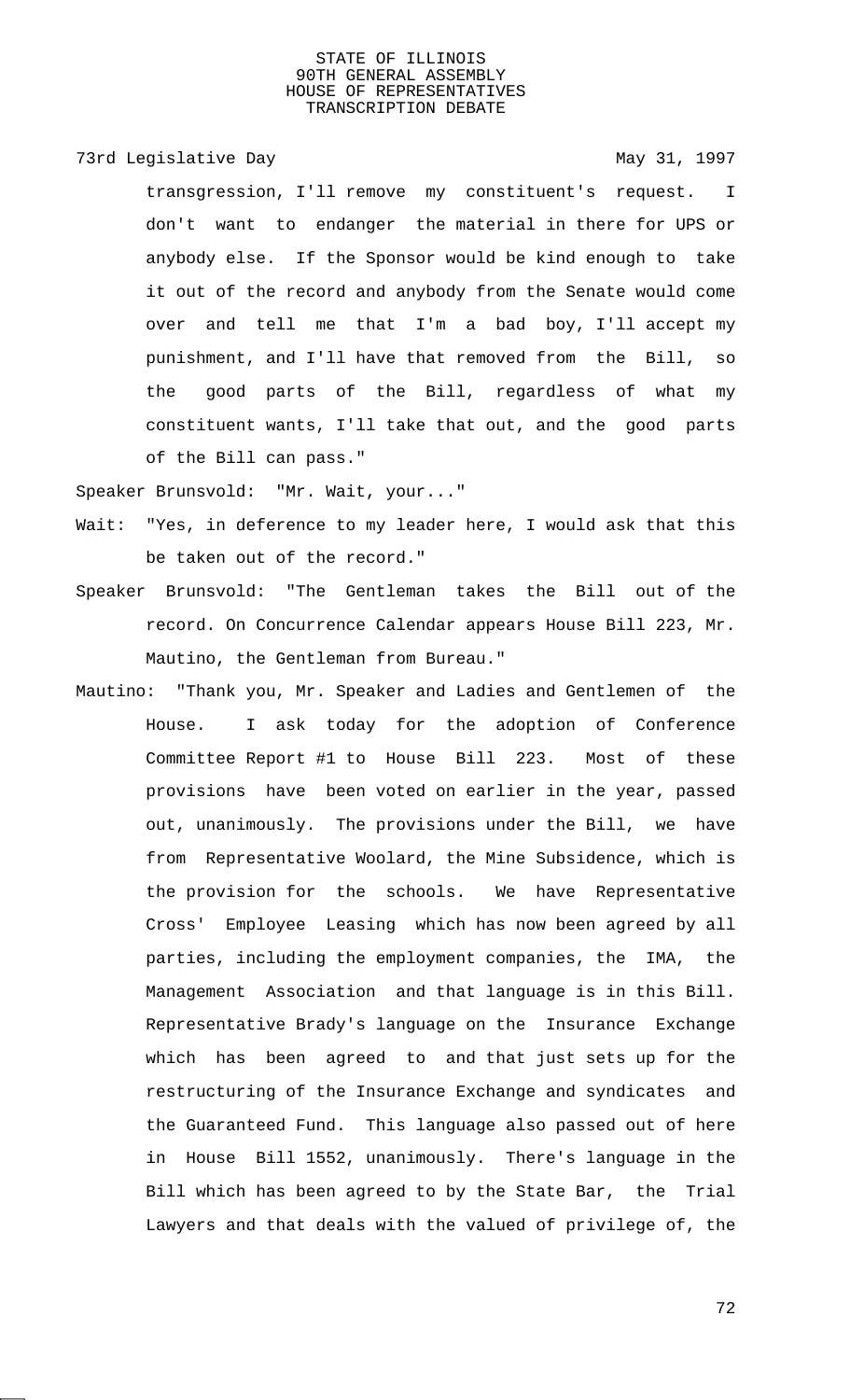73rd Legislative Day 1997 self valued of privilege of the work product of insurance companies' compliance units. That's been signed off on. I know of no opposition and be happy to answer any questions. I simply ask for an 'aye' vote."

- Speaker Brunsvold: "And on the question, the Gentleman from McLean, Mr. Brady."
- Brady: "Thank you, Mr. Speaker. I stand in strong support of the Bill. The Sponsor's worked hard. I ask for your 'aye' vote."

Speaker Brunsvold: "The Gentleman from McHenry, Mr. Skinner."

Skinner: "Yes, I wonder if the Gentleman could explain what is being done with leased employees?"

Speaker Brunsvold: "The Gentleman yields."

- Mautino: "Just getting to the dot points. This is Representative Cross' Bill. Okay. This is going to require that the employee, it sets up a new Act is going to require that the leasing companies register with the departments and disclose certain information. The leaser has to provide all the information to the department once every 12 months or when they finish up with a contract with one of the agen... with any of the agencies they're operating with. Policies would be issued in the name of the leasing companies and they would provide for some specific information as to the clients and they would have specific endorsements in there. Do you have any questions as to the negotiations? Or what directly are you looking for, Representative Skinner?"
- Skinner: "Well, if a company decides to go from leased employees to having its own employees again, will the company take out the Workers' Comp. Rate that the leased employees had?" Mautino: "I don't see anything directly impacting that. I know that's one of the discussions that went through in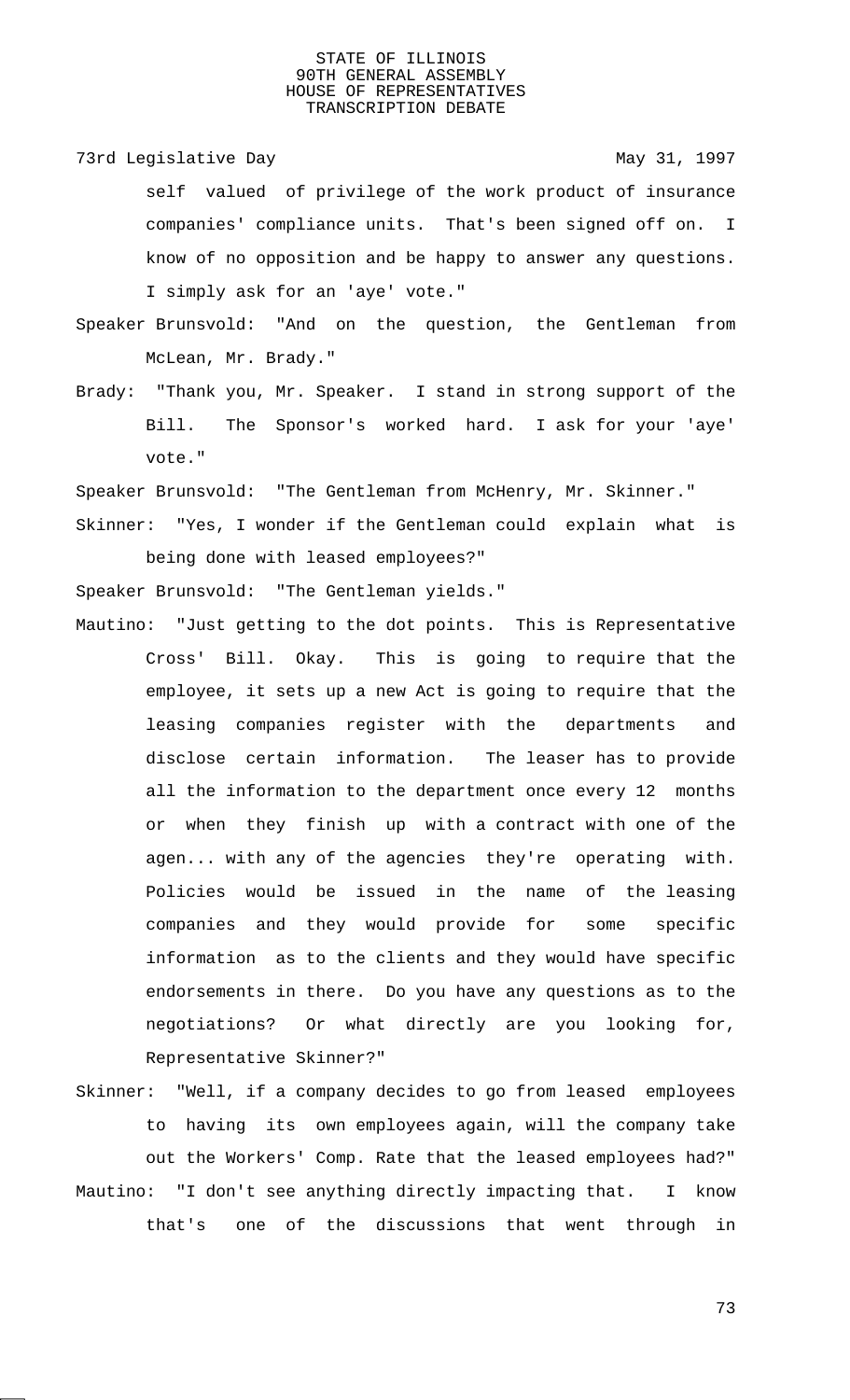73rd Legislative Day 1997

Representative Cross' negotiations with the IMA. I believe they have resolved that but it's not specifically stated in the analysis."

Skinner: "Thank you."

Speaker Brunsvold: "The Gentleman from Winnebago, Mr. Scott." Scott: "Thank you, Mr. Speaker. Will the Sponsor yield?"

Speaker Brunsvold: "The Sponsor yields."

Scott: "Frank, how is this last provision with regard to the leasing employees different than what was in the original Bill that passed out of here. I believe it was Representative Cross' Bill. Is Mr. Cross available?"

Speaker Brunsvold: "Mr. Cross."

Cross: "Yes."

- Speaker Brunsvold: "Mr. Scott has a question regarding this Bill."
- Cross: "I don't, not a Sponsor of the Bill but what do you want to know?"
- Scott: "The employee leasing provisions that used to be your Bill and now it's part of this. Do you know what changes were made between the first Bill and this?"
- Cross: "Had absolutely no idea that the employee leasing was in this Bill. Had nothing to do with the negotiations. I'm sorry, I... if Frank says that there's no opposition, I completely trust him and for that reason alone I'm going to vote for the Bill because I know he wouldn't mislead anyone in this Chamber and I know he wouldn't mislead you, Representative Scott, so I'm with Frank."

Scott: "I'm sure he wouldn't."

Speaker Brunsvold: "Mr. Mautino to answer the question."

Mautino: "Just lovely, okay. I think that the... well, to give you an idea, we did some testimony in committee today and the organizations that came out and that were actively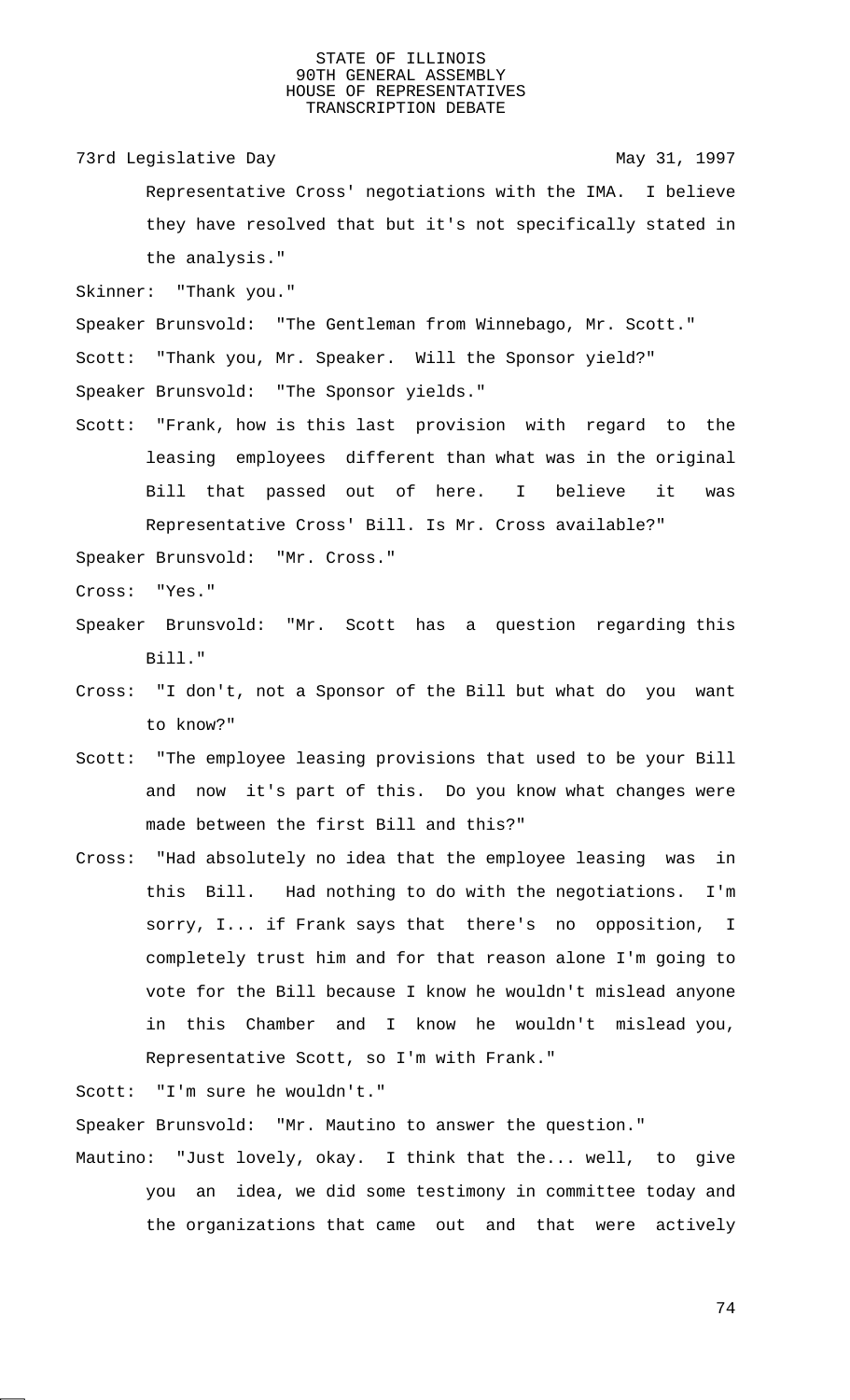## 73rd Legislative Day 1997

involved in negotiating this that had opposed it in the past. The Insurance Information Service they are not opponents now. They are in favor of the Bill. The American Insurance Association, CNA, the Employment Law Council, and the Illinois Manufacturers' Association along with the Midwest Association of Professional Employers and that would be the temporary and the employee leasing organizations. I think one of the questions was, were there going to be individual policies that were going to be required. That was the main question involved in this and I believe that is no longer part of this."

Scott: "So, yeah, because that was the main contention..."

- Mautino: "That was the main contention on it and I believe that's what's been negotiated."
- Scott: "...was whether or not they were going to require individual, continue to require individual policies and this would say, 'no', in essence?"

Mautino: "That's my understanding."

Scott: "Okay, great, thanks."

- Speaker Brunsvold: "Further discussion? Seeing none, the Gentleman from Bureau to close. Representative Mautino to close."
- Mautino: "I just appreciate the work of all the Sponsors, the different pieces involved in this legislation and simply ask for an 'aye' vote."
- Speaker Brunsvold: "The question is, 'Shall the House adopt the First Conference Committee Report to House Bill 223?' This is final action. All in favor vote 'aye'; all opposed vote 'no'. The voting is open. Have all voted who wish? Have all voted who wish? Have all voted who wish? Mr. Clerk, take the record. And on that question, there are 118 voting 'yes'; 0 voting 'no'; and 0 voting 'present'. And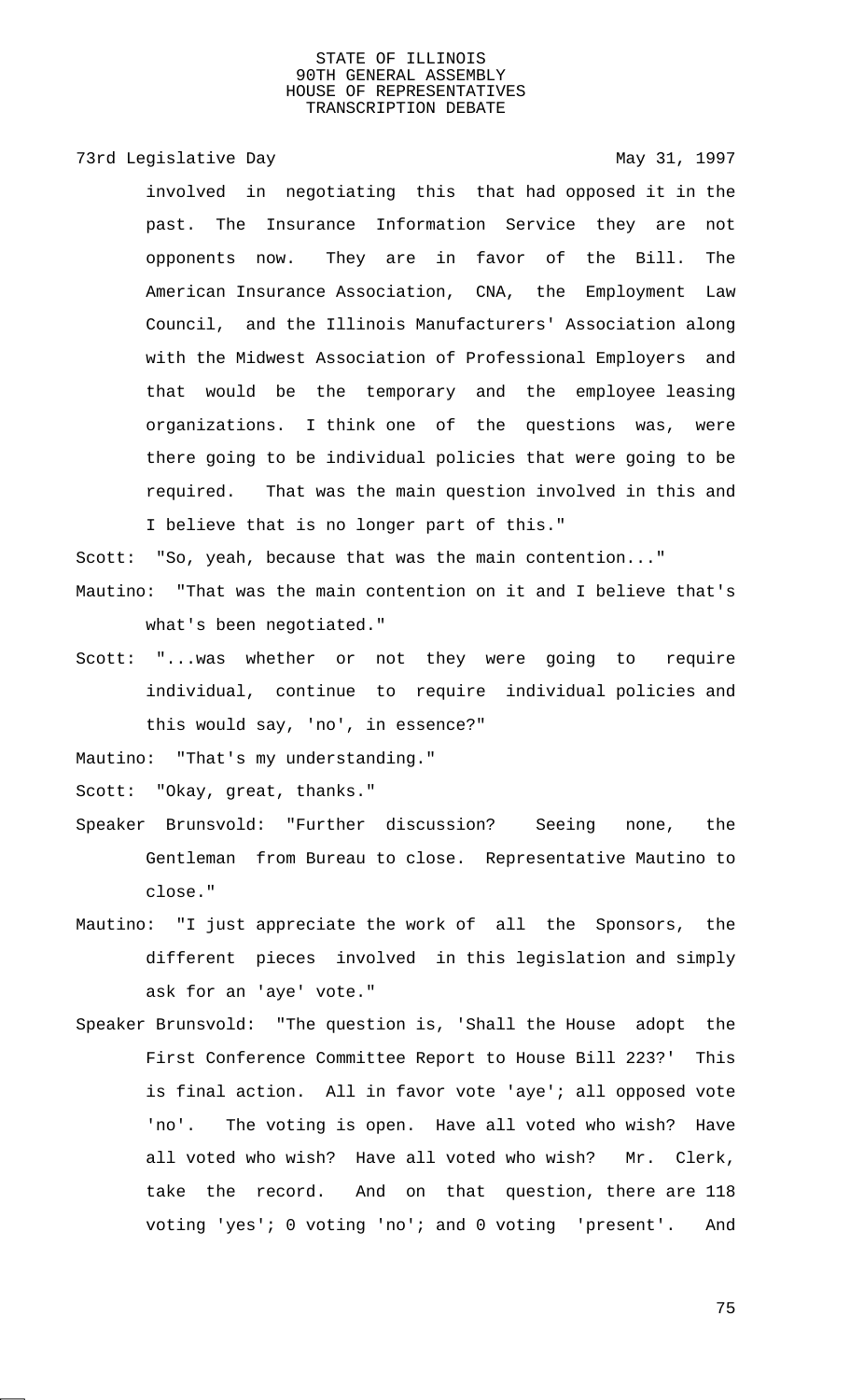73rd Legislative Day 1997 the House does adopt the First Conference Committee Report to House Bill 223 and this Bill, having received a Constitutional Majority, is hereby declared passed. Mr. Clerk, what's the status of Senate Bill 9?"

- Clerk Rossi: "Senate Bill 9 has been read a second time, previously. No Committee Amendments. Floor Amendment #1, offered by Representative Burke, has been approved for consideration."
- Speaker Brunsvold: "The Gentleman from Cook, Representative Burke, on Floor Amendment #1."

Burke: "Thank you, Speaker. I'd like to withdraw Floor Amendment #1."

- Speaker Brunsvold: "The Gentleman withdraws Floor Amendment #1. Further Amendments?"
- Clerk Rossi: "Floor Amendment #2, offered by Representative Burke."
- Speaker Brunsvold: "Representative Burke, Floor Amendment 2."
- Burke: "I would move for the adoption of Floor Amendment #2."
- Speaker Brunsvold: "On that question, the Gentleman from Cook, Mr. Parke."
- Parke: "Thank you, Mr. Speaker, will the Sponsor yield?" Speaker Brunsvold: "The Sponsor yields."
- Parke: "Representative Burke, did this Bill left the Senate with how many votes?"
- Burke: "I believe it was unanimous, Representative. It may have been 56, with no dissenting. Fifty-four, I beg your pardon, 54 votes."
- Parke: "There were any 'no' votes?"

Burke: "No 'no' votes."

- Parke: "Okay. Do you know of any known opposition to the Bill now?"
- Burke: "There was originally, and Floor Amendment #2 would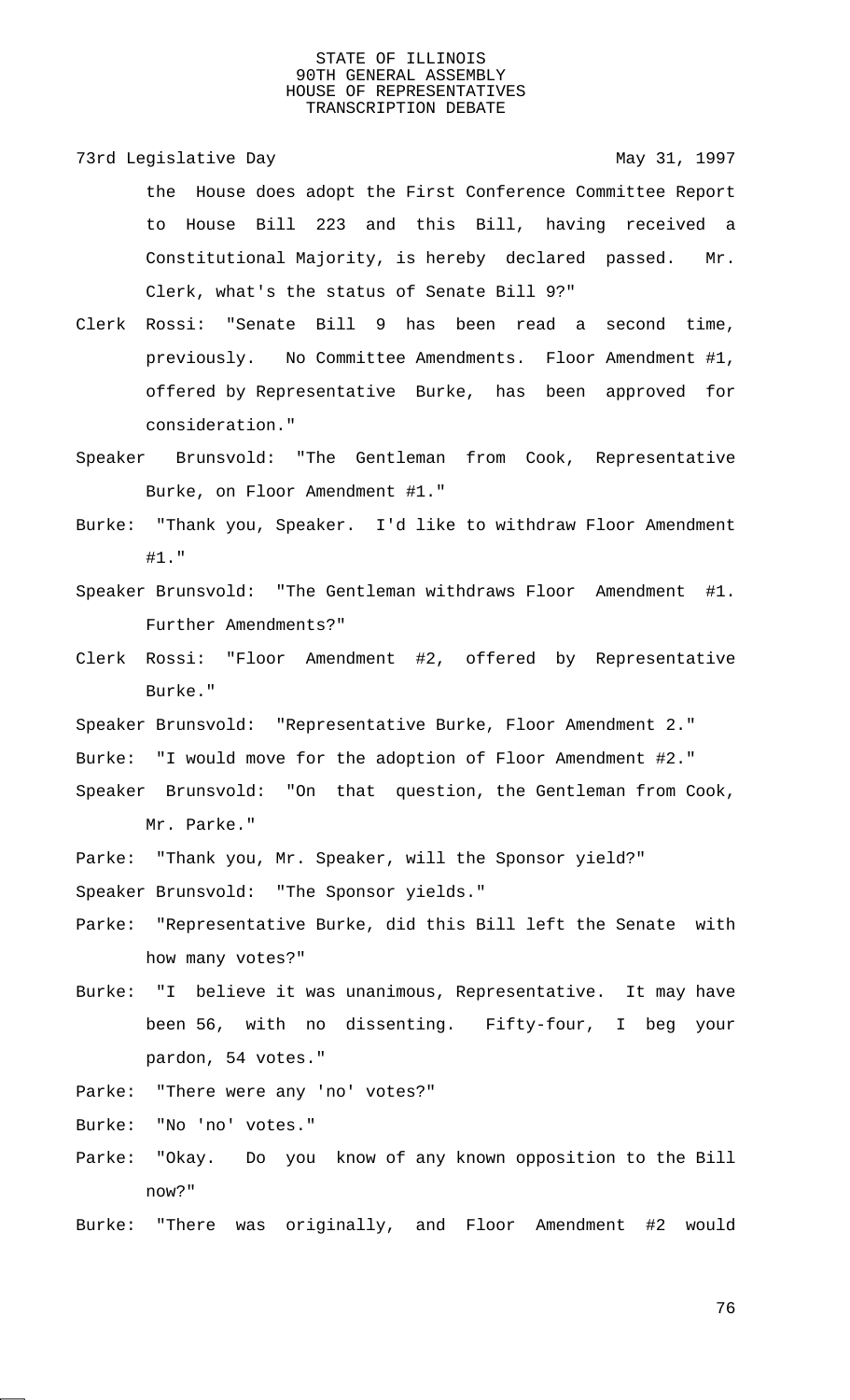# 73rd Legislative Day 1997

address the concerns of our Members in the House Committee that considered the Bill originally. It has to do, and I certainly understand the nature of the Amendment, amending the Electronic, the Obscene Phone Call Act. This would deal with the subject of those who would intend to harass individuals, via the use of computers or other electronic devices. There was language in the original Bill that this Amendment would address, that would call for the confiscation of the equipment that was used to harass individuals. Our Members were concerned with that language. And now, as a result of negotiations between the Attorney General and the Illinois State Bar Association, we have come to agreeable language that will remove any reference to the confiscation of these electronic devices. And I believe the new language would resolve the concerns that our Members had and articulated in the committee. And everyone is now in agreement."

Parke: "In the past we've done things like this and we've gotten opposition from the Private Detectives Act. Do you know if this is any problem for them? Or has that been brought to your attention in any way?"

Burke: "I know of no opposition to the Bill other than what the State Bar Association had indicated originally. And now with Amendment #2, their concerns are addressed. And as I said, I believe all parties that had been previously interested in the legislation have come to an understanding. And through the negotiated Amendment, all parties have their concerns addressed."

# Parke: "And you know of no known opposition?"

Burke: "I know of no opposition at this time."

Parke: "Thank you very much."

Speaker Brunsvold: "Further discussion? The Gentleman has asked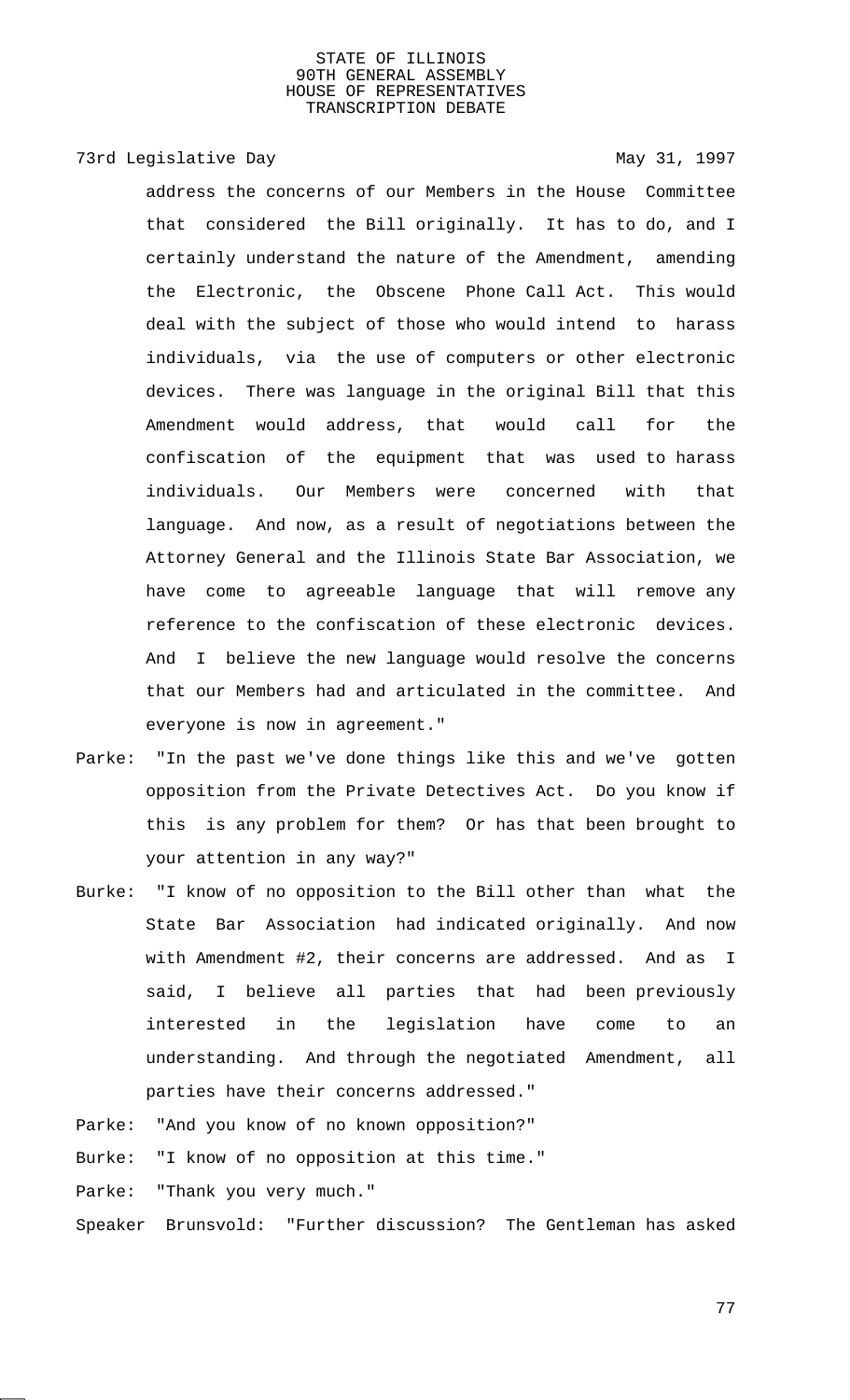- 73rd Legislative Day 1997 for the adoption of Floor Amendment #2. All in favor say 'aye'; opposed 'nay'. The 'ayes' have it and the Amendment has been adopted. Further Amendments?"
- Clerk Rossi: "Floor Amendment #3, offered by Representative Phelps."
- Speaker Brunsvold: "The Gentleman from Saline, Representative Phelps, on Floor Amendment #3."
- Phelps: "Thank you, Mr. Speaker, Ladies and Gentlemen of the House. Amendment #3 to Senate Bill 9 is a different attempt to address obscenity in the state. This is a compromise version that does not address a county's standard. This adds language that will address on a statewide standard. Expands... presently, the statute has to pass a three part test to determine if a violation of obscenity has occurred. And that is covered in the Miller v. California. And so, we're expanding the second part test by adding beastiality to the examples of offensive, patently offensive conduct. We also changed the statute in trying to deal with affirmative defenses. This provides that libraries and other institutions that deal with legitimate scientific and educational purposes provide material, is not provided to a child under 18 years old is defended, protected in this. Also, currently, we know that the Illinois Statute that deals with obscenity, includes another affirmative defense. One I just stated. We are changing the word 'children' to 'a child', as well as, the language that refers to under 18 years of age, that I just covered, mainly so that we could deal with someone who violates this code that would, in fact, refer to a child, and not plural, that presently is in the language under children. Essentially, that's it under the definitions that is currently covered in the code. We've expanded,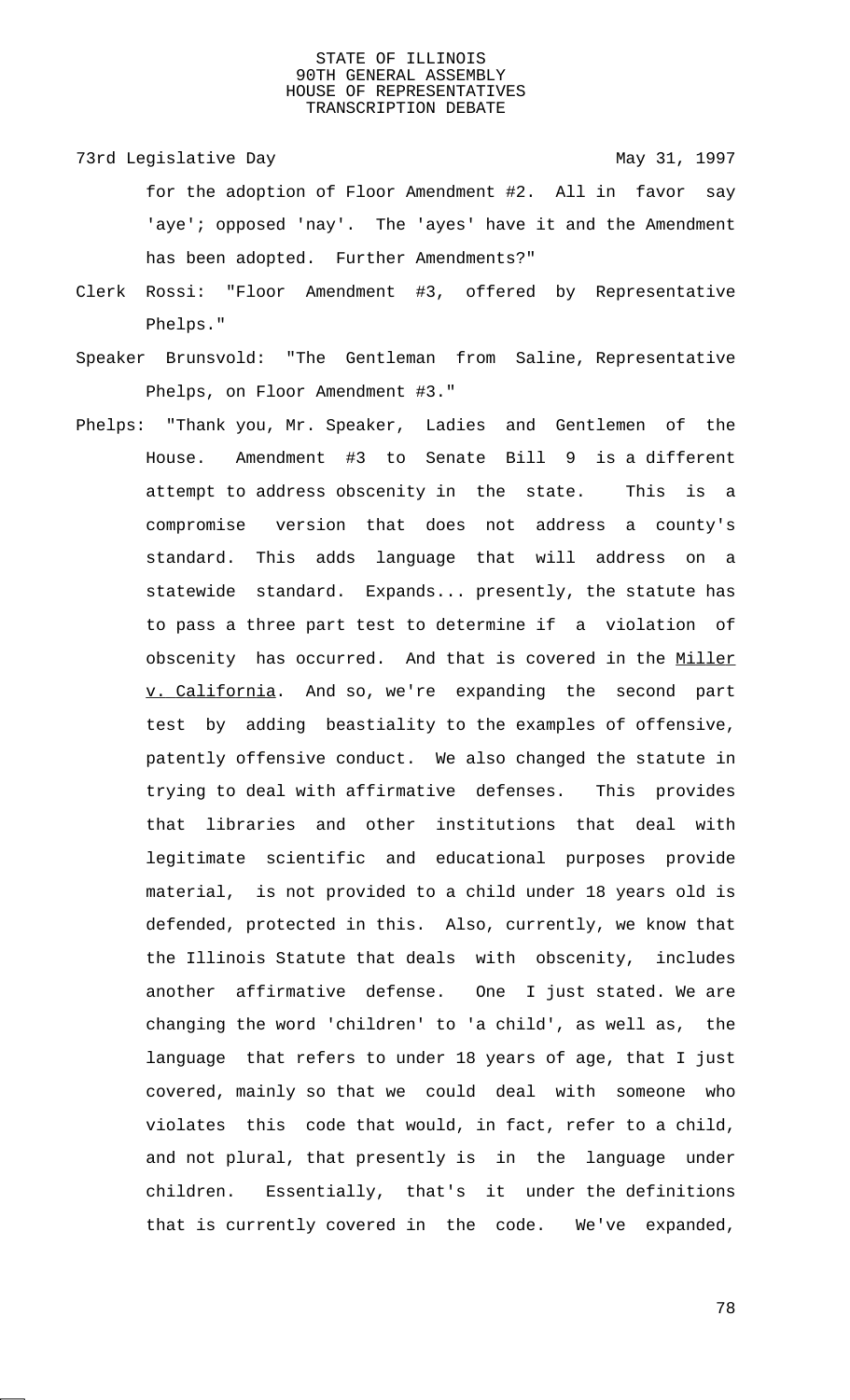73rd Legislative Day 1997 like I said, the patently offensive language to beastiality. Be happy to answer questions. This is not opposed by the libraries, the motion picture industry is not opposed to this. So, I'll be glad to answer your questions."

- Speaker Brunsvold: "The Gentleman's moved for the adoption of Floor Amendment #3. And on that question, the Gentleman from Vermilion, Mr. Black."
- Black: "Thank you very much, Mr. Speaker. Will the Sponsor yield?"

Speaker Brunsvold: "The Sponsor yields."

- Black: "Representative, a few questions if I might. When I get home, whenever that is, a day or two, a week or two, I'm not sure, probably the only person that's going to be happy to see me is my dog. That's why I have a dog. Dog doesn't care how I vote. Dog's always glad to see me. And, you know, I'm going to bend down and I'm going to kiss that dog. Now, under this Amendment am I in trouble? Am I going to get in trouble if I kiss my dog?"
- Phelps: "Mr. Black, is this that same dog that was looking for that Bill?"

Black: "What?"

Phelps: "Is this that same dog that was looking for that Bill the other day?"

Black: "This is Emilou, this is my hunting dog."

- Phelps: "I hope that this passes a three-pronged test before you kiss the dog. But, take a cold shower before you address this, will you?"
- Black: "So as far as you know, if I show affection toward my dog, depending on how far I go in showing that affection, I'm not going to be in trouble. Right?"

Phelps: "No, that would not be covered in this Bill. I think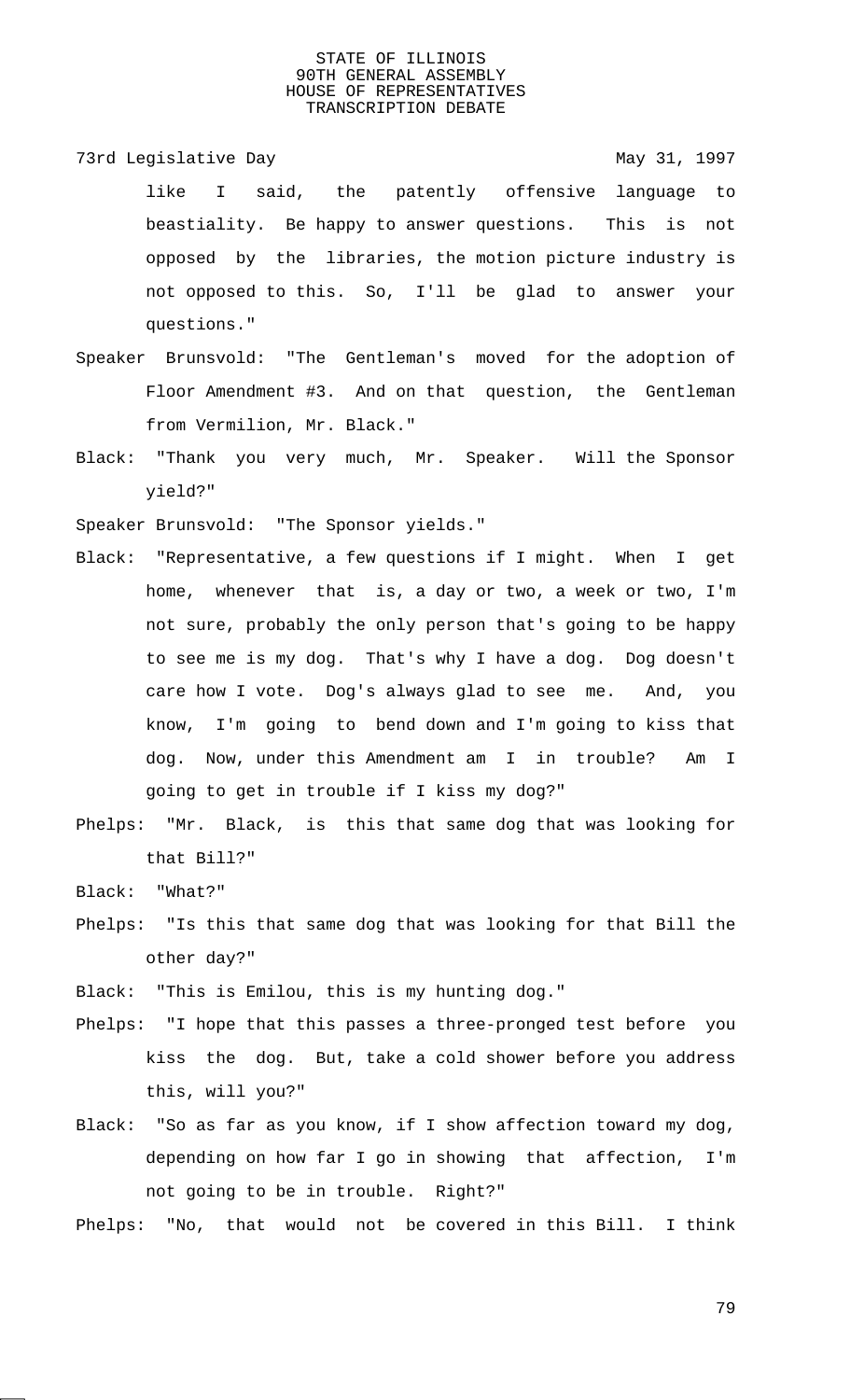73rd Legislative Day 1997

you're fine, protected."

- Black: "Okay. Is the... What's the position of the Farm Bureau on this Bill?"
- Phelps: "I really haven't discussed this Bill in context of farmers."
- Black: "Well, you know, there are several, you know, Representative Woolard and I have worked for years on the flightless bird industry, ratites, and emus, and ostriches. There's all kinds of agricultural implications in this Bill. Have you heard from any sheepherders?"
- Phelps: "Mr. Black, I'm not sure where we're going with this, but, no I haven't, I haven't heard from any sheepherders."
- Black: "Well, let me ask you a serious question now."
- Phelps: "I could call Saturday Night Live and talk to the goat boy, and see what he thinks about this."
- Black: "Let me ask you a serious question. In your Amendment, you are not changing how obscenity is defined. You're not going to a local standard in the Amendment, are you?"
- Phelps: "Definitely not."
- Black: "Actually, all you're doing is defining material. You're defining..."
- Phelps: "Essentially, more focused on clear definitions of prurient interest."
- Black: "And, it's my understanding that the motion picture industry people have no objection with this Amendment."
- Phelps: "That's right."
- Black: "Okay. Thank you. Mr. Speaker, to the Amendment, if I might."

Speaker Brunsvold: "Proceed."

Black: "This may be a very baaad Amendment. But it may be a very gooood Amendment. So I would like to, joined by the requisite number of people on whatever side of the aisle I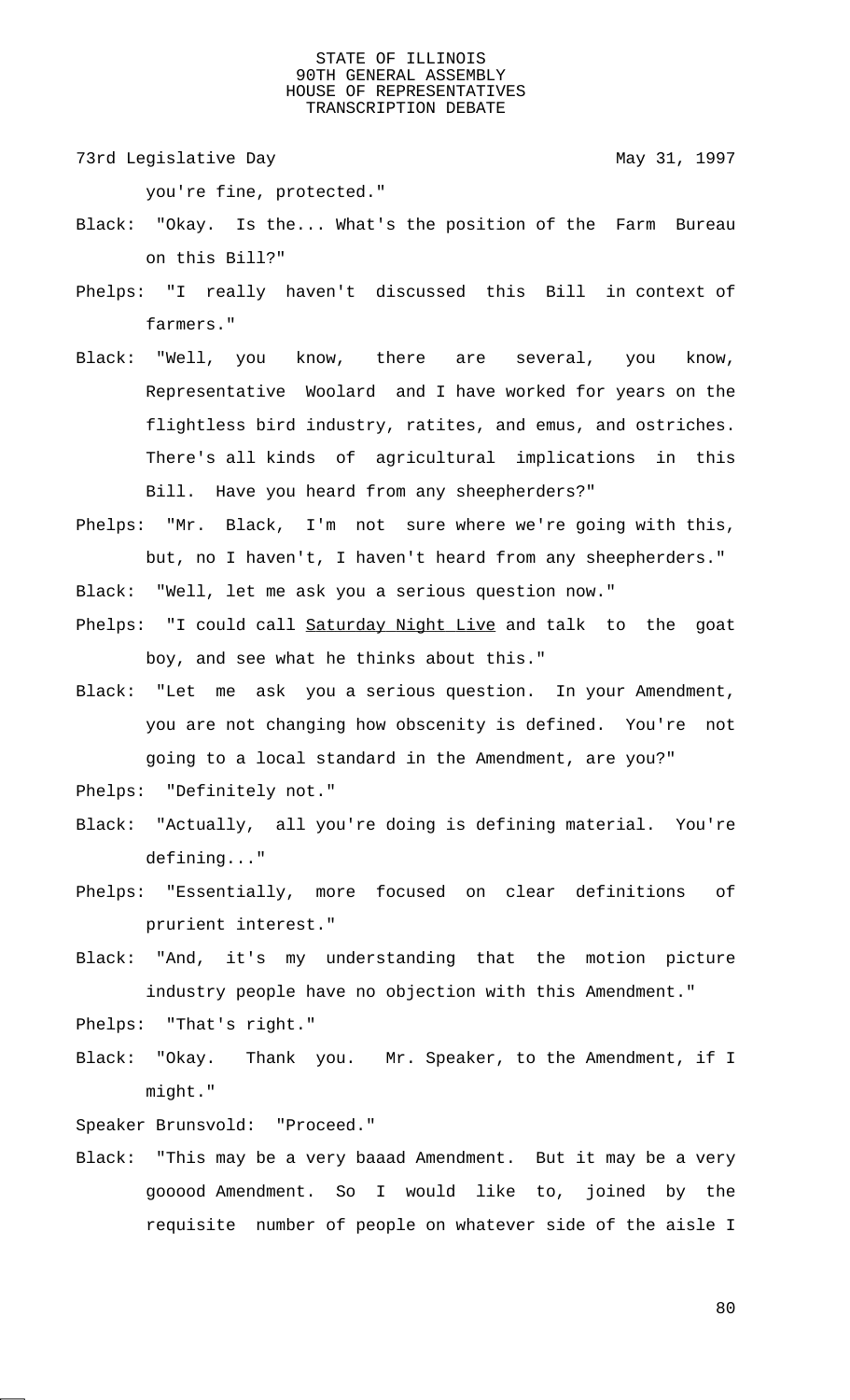73rd Legislative Day 1997 can get them from, I would like to request a Roll Call on this fine Amendment. And will probably vote my conscience, but I need to call my dog. So don't be real quick, will you?"

Speaker Brunsvold: "Thank you, Mr. Black. The Gentleman from Cook, Mr. Fritchey."

Fritchey: "Thank you, Mr. Speaker. Will the Sponsor yield?" Speaker Brunsvold: "The Sponsor yields."

Fritchey: "Representative, you and I had spoken about this Bill briefly. I want to address a couple issues. While there is some superficial humor here, this is an important piece of legislation. And I don't mean that in a good way, unfortunately, if it were to pass. You went over the changes that the Bill makes and the language that the Bill adds. Let me take these in order that they come up in the Bill. With respect to the affirmative defenses, Subparagraphs 2 and 3 of the Affirmative Defense Section of the Bill, provides, and it says, an affirmative offense if the dissemination, in Subparagraph 2 was, in aid of a legitimate, scientific or educational purpose. And that's fine, and I commend that. But additionally, and it's not either/or, it's additionally you have to show as an affirmative offense that the material was not disseminated to a child under the age of 18 years of age. And what you're requiring a respondent to do in that case, is to prove a negative. For example, if some material was distributed to a medical school, and was in furtherance of an educational purpose, you now have to show that, that material was not distributed to somebody under 18 years of age. How are you going to prove that negative as an affirmative defense?"

Phelps: "When you refer to a negative what do you mean? The fact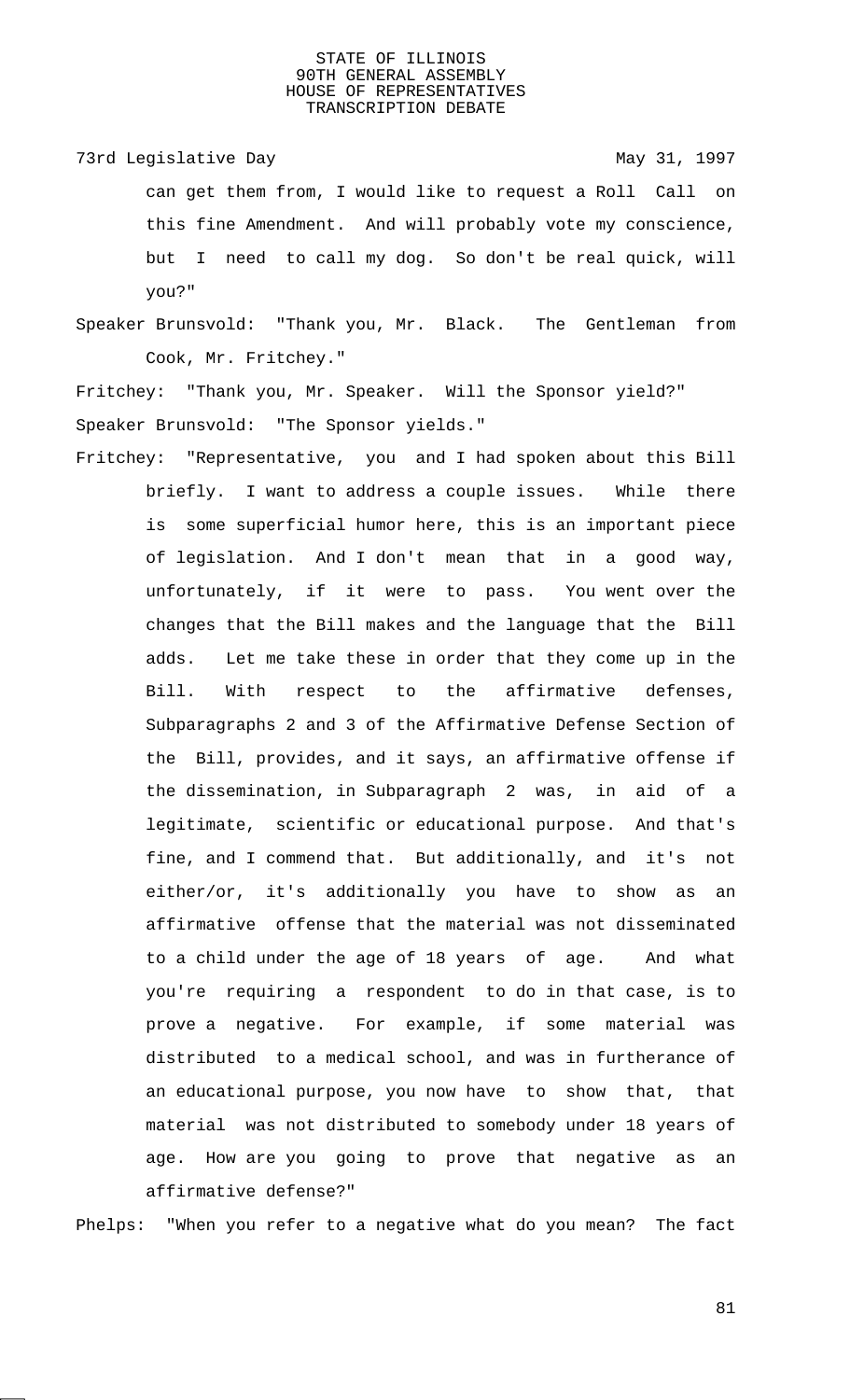73rd Legislative Day 1997

that we just changed under age 18?"

- Fritchey: "You require to show now that it was not disseminated to somebody under the age of 18. I can provide some materials to a medical school for a medical class, or some AIDS prevention materials."
- Phelps: "That's for scientific and educational purposes, which we defined."
- Fritchey: "But it's not just scientific and educational purposes, and I mean this with all due respect, the way this reads now is that it has to be for scientific and educational purposes, and not disseminated to somebody under the age of 18. If I provide some AIDS materials, or some sex education awareness materials to a high school, or to a college, it's not just enough that those materials were provided for an educational purpose. I have to show, and the only way I can establish my affirmative defense to this charge, was that that material was not given to anybody under the age of 18. I don't understand how I would be able to do this. I'm not asking this flippantly. How can I show that it did not wind up in the hands of somebody under the age of 18? That's what I mean when I say you're forcing somebody and requiring them to prove a negative. And I don't understand how they could possibly do that."

Phelps: "And you're talking about if this was in a court of law?" Fritchey: "Yes, Sir."

Phelps: "Okay. The materials would have to, first of all, be agreed what's deemed to be obscene, before you get to the age question."

Fritchey: "We'll get to that."

Phelps: "I'd rather get to that first."

Fritchey: "I'll tell you what, let's backtrack, and let's get to what's obscene."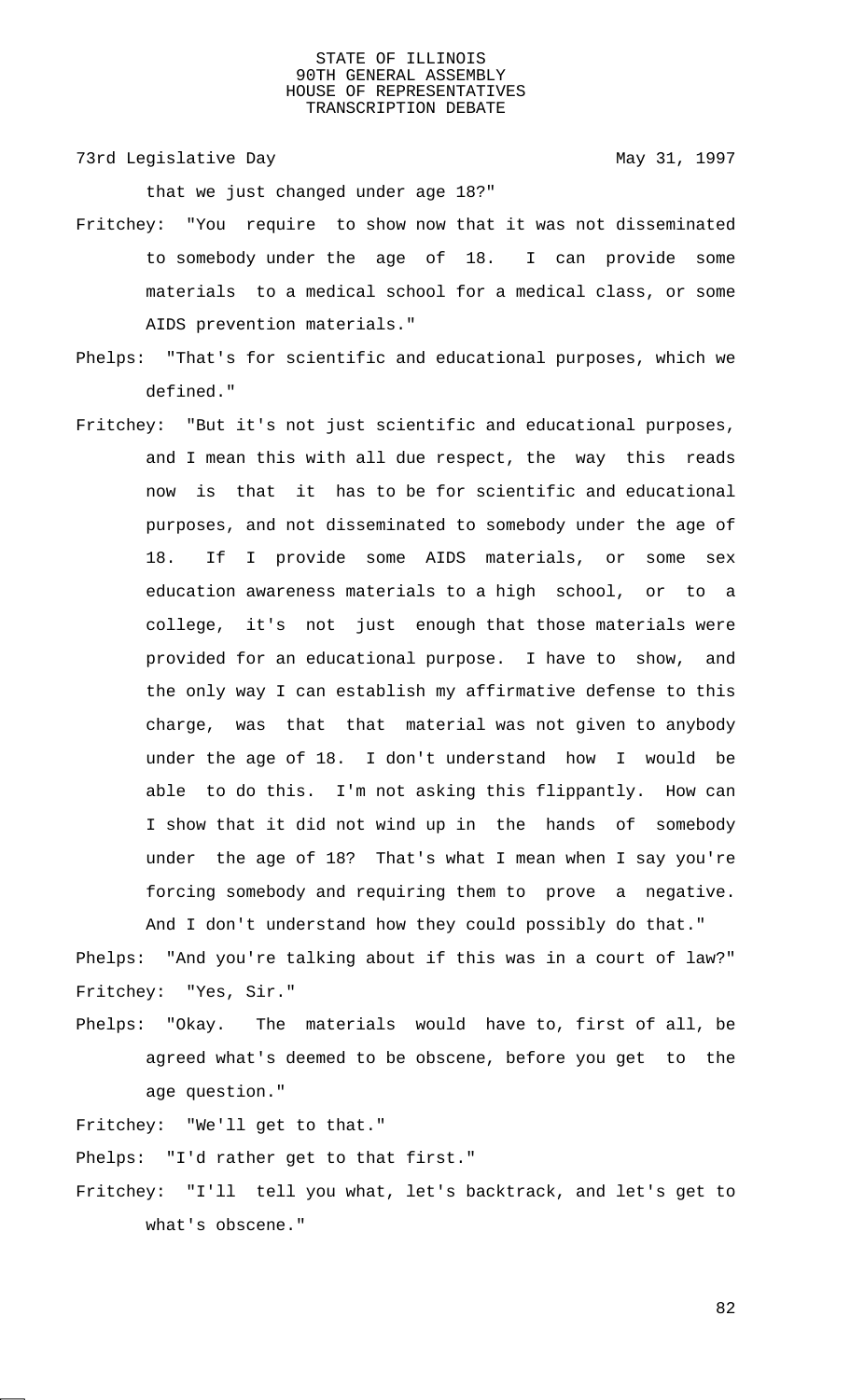73rd Legislative Day 1997

Phelps: "All right. Let's deem what's obscene."

- Fritchey: "What you've done here in the definition of prurient interest. Prurient interest, and I want to quote because the language is important here, means 'an unhealthy, or abnormally lustful, or erotic interest, in nudity, sex or excretion.' The Supreme Court in the Brocket Decision, held that an erotic interest in nudity is not obscene. It does not say abnormally erotic interest. It says an erotic interest in nudity is not obscene. If I go into an art gallery, and there are some photographs there that result in a healthy erotic interest. Under this Bill, that piece of art, that photograph, that painting, that sculpture, is now obscene. And the proprietors of the art gallery, or wherever it might be, or the school, or the photo exhibit, are now going to be able to be charged under this statute. Isn't that correct?"
- Phelps: "I believe that would be tested under what is the promise of serious literary, artistic material."
- Fritchey: "Well, now it ties back in again to what I was discussing before. What if you have a 16 year-old...?"
- Speaker Brunsvold: "Gentleman, Mr. Fritchey, are you discussing the Bill or the Amendment?"
- Fritchey: "The Amendment. This is language right out of the Amendment."

Speaker Brunsvold: "All right. Proceed."

- Fritchey: "If a 16 year-old were to go into a art gallery and, or a 17 year-old, and have an erotic interest as a result of something he or she sees in that art gallery, that material is now obscene under this Bill. Isn't that correct?"
- Phelps: "That's right. It is not."

Fritchey: "It's not correct?"

Phelps: "It is not obscene under this Bill, as you described."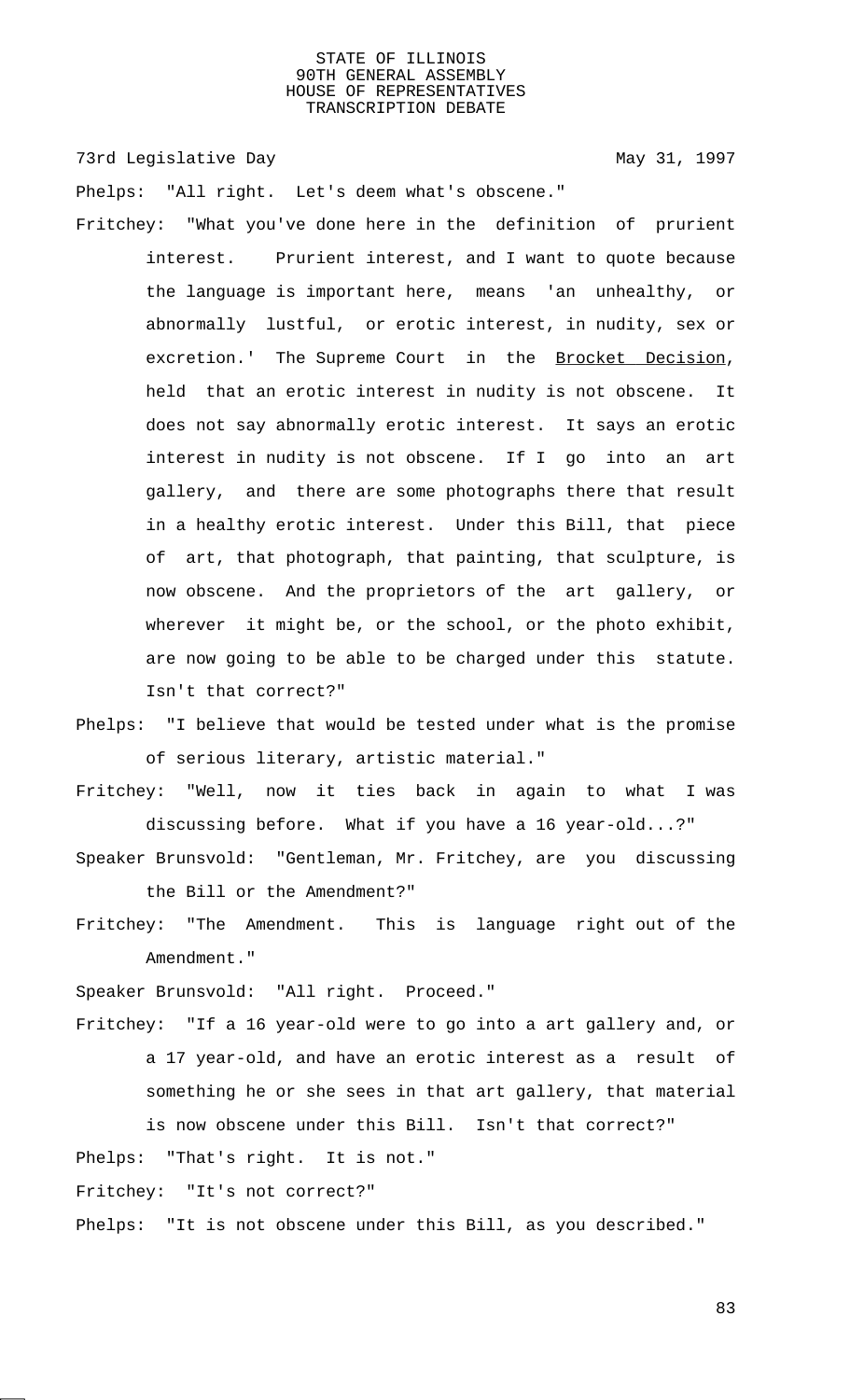73rd Legislative Day 1997

Fritchey: "Why is that?"

- Phelps: "It's already been decided. It's in a public display. We don't say which age of kids come into this museum, where the artists painting might be on nudity. And that's the third prime part of this test."
- Fritchey: "I've got to respectfully disagree with you here, though because...."
- Speaker Brunsvold: "Mr. Fritchey, bring your questioning to a close."
- Fritchey: "I'm trying to, but this is an important issue here."
- Phelps: "Mr. Fritchey, we didn't change the third prong test of this on page 2."
- Fritchey: "The material is obscene if the average person finds it appeals to the prurient interest. Prurient interest is then defined as anything that results in an erotic interest. So, therefore, the material is obscene if it has an erotic interest. The Supreme Court has held that an erotic interest is not obscene, that is not actionable."
- Phelps: "But according to Miller v. California, you cannot isolate that point without testing it to the third prong, which that would be cleared serious artistic literary value."
- Fritchey: "And was not disseminated under the defense, or you lose the defense. And, Representative, you have nothing but the best of intentions, and I understand that."
- Phelps: "But you don't go to that defense unless it's determined to be obscene material. That's why I asked you to go to the obscene material definition."
- Fritchey: "It will be determined to be obscene material if it appeals to an erotic interest."
- Phelps: "Well, Mr. Fritchey, I think you bring up a good point. This is a circular argument, which brings us back to the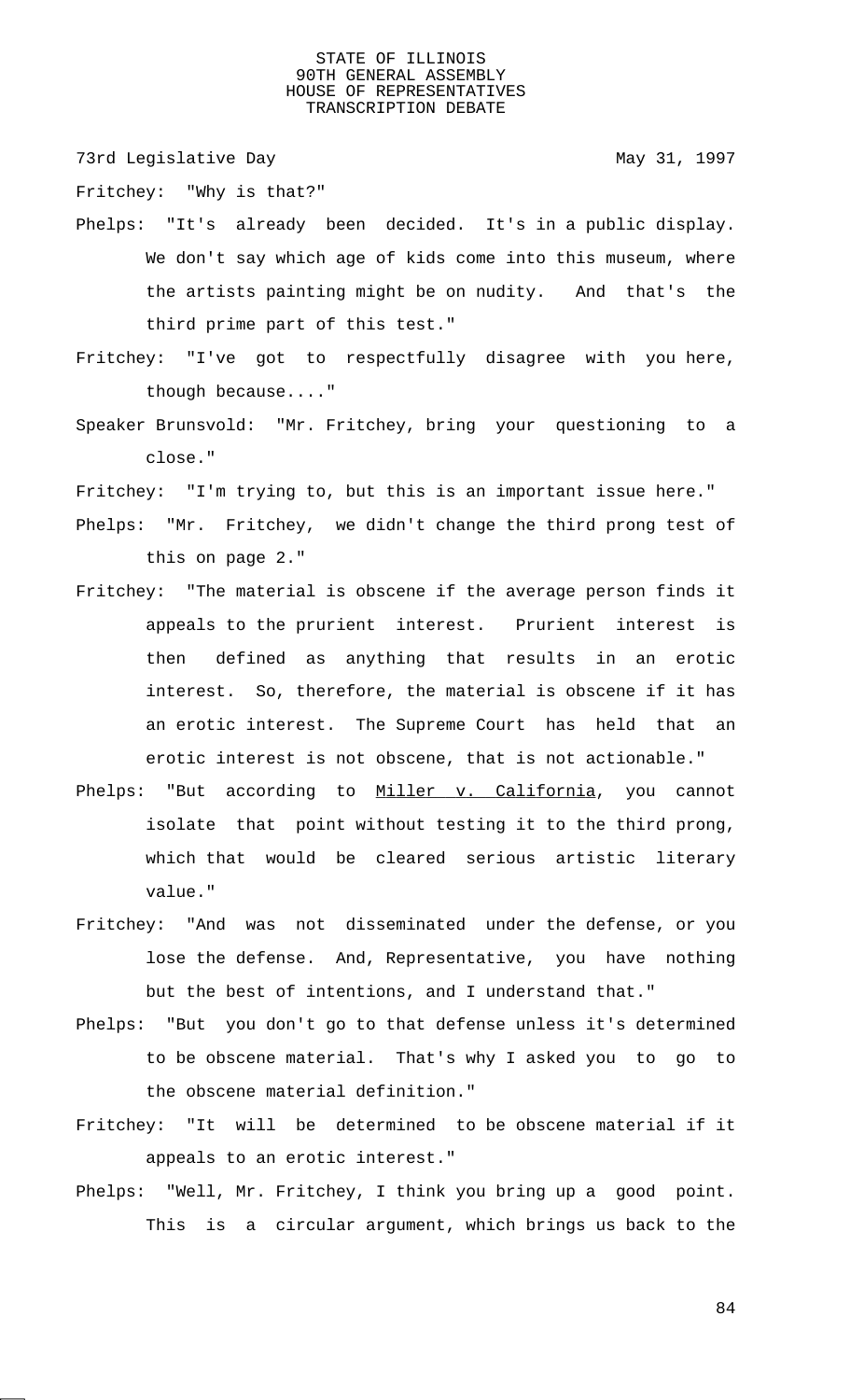73rd Legislative Day 1997

county standard, which I wasn't successful in getting passed earlier in the Session. So, this compromise says we'll set it on a statewide standard. What you're saying is coming back to what a state's attorney might determine to be a standard in this locale. Well, maybe that's true, but it's got to pass the three-pronged test. You can't isolate the second definition without considering the third, literary artistic value. That's where we disagree, probably."

Fritchey: "Thank you, Representative. Mr. Speaker, to the Bill." Speaker Brunsvold: "Proceed."

Fritchey: "Colleagues, please take note and pay attention to this Bill. What this Bill has really done is, rather than have a community standard, which could be violative of the constitution, is now going to result in a statewide standard, which is going to be violative of Supreme Court decisions in the Constitution. Under this Bill... As I said, the Sponsor has nothing but the best intentions. Under this Bill, if a material, or art, or sculpture, or photograph, et cetera, et cetera, et cetera, appeals to the prurient interest, which is then defined as erotic interest, it is going to be obscene. The Bill is unconstitutional. The Bill is a bad Bill, although not intended to be so. And I've made that point clear. This may not be what he is intending to do. But the way this Bill reads, it's a very dangerous piece of legislation. Please pay attention to it. It's going to put the whole state in a trick bag here of getting into an enforcement issue that it does not belong in. It's going to impinge on sex education issues, on AIDS education issues, on art issues. Please read what this Amendment does, and don't take it lightly. There's going to be a Roll Call on this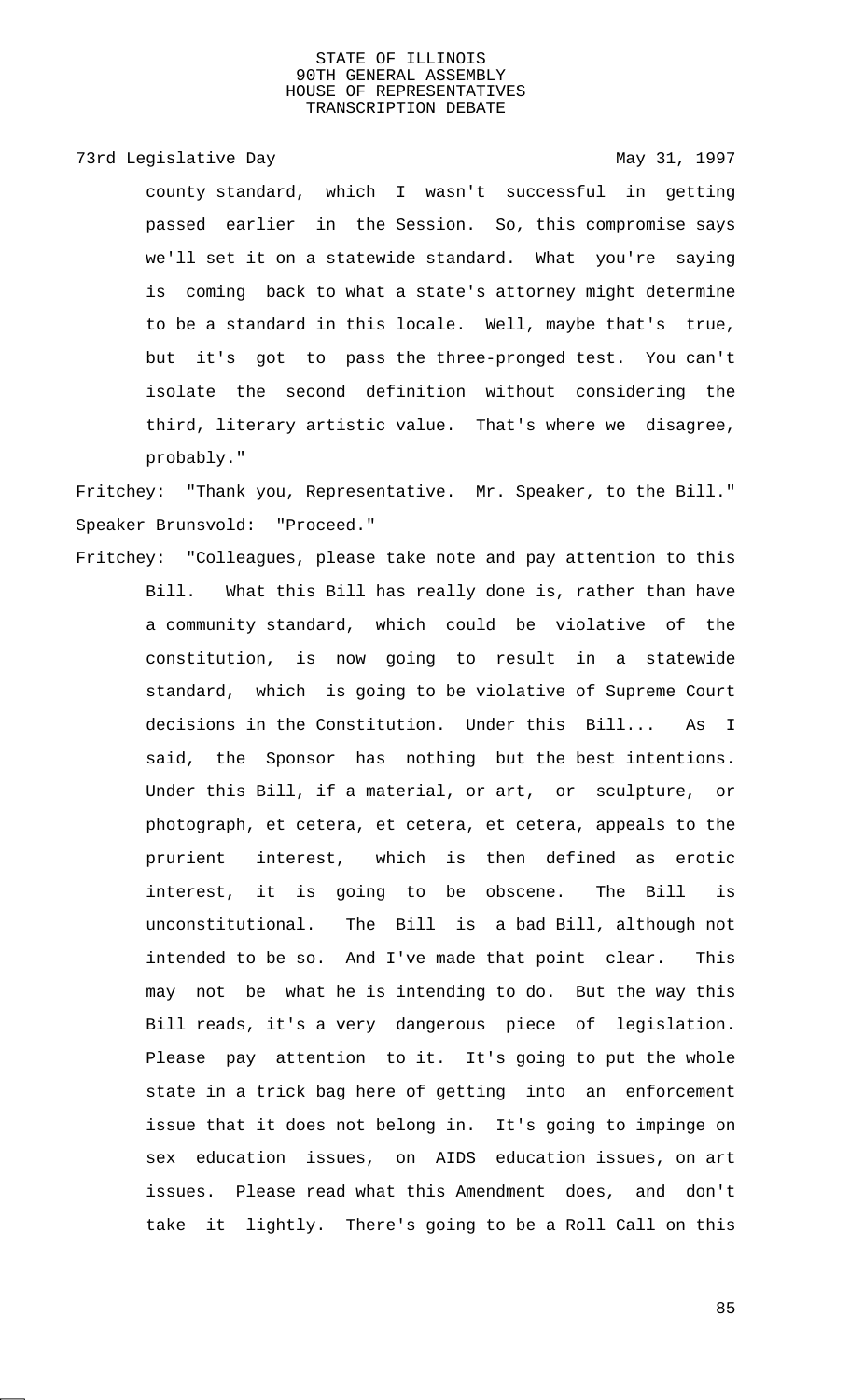73rd Legislative Day 1997

- vote and you're going to be held accountable on how you vote for this. Vote 'no' on this Amendment."
- Speaker Brunsvold: "The Lady from DuPage, Representative Biggert."
- Biggert: "Thank you, Mr. Speaker. Will the Sponsor yield?" Speaker Brunsvold: "The Sponsor yields."
- Biggert: "Representative Phelps, on page 3 of the Bill under 'Affirmative Defenses', and line 30..."

Phelps: "Mr. Speaker, I can't hear her. I'm sorry."

- Biggert: "On page 3 of the Bill under 'Affirmative Defenses', on line 30, where it's added 'in aid of legitimate, scientific, or educational purposes, and was not disseminated to a child under 18 years of age.' What would happen if some child were to give their age as being over 18, and this material was disseminated?"
- Phelps: "What would happen? I guess the child would be chastised for lying."
- Biggert: "Well, then the institution or individual who gave out that material could no longer use that as an affirmative defense, and yet they would have no way of knowing that that child was under 18."
- Phelps: "If they willingly did not participate in the story in which the youth was giving, as far as the age, why would they be held liable?"
- Biggert: "But that's not what the statute says. It says they are regardless of..."
- Phelps: "It doesn't cover your question, though, what if they didn't or did know. That's what I'm saying would be protected under the law, knowledge of."
- Biggert: "Well, they would have to prove that it was not disseminated to a child under 18."
- Phelps: "I don't really understand your example. Who would be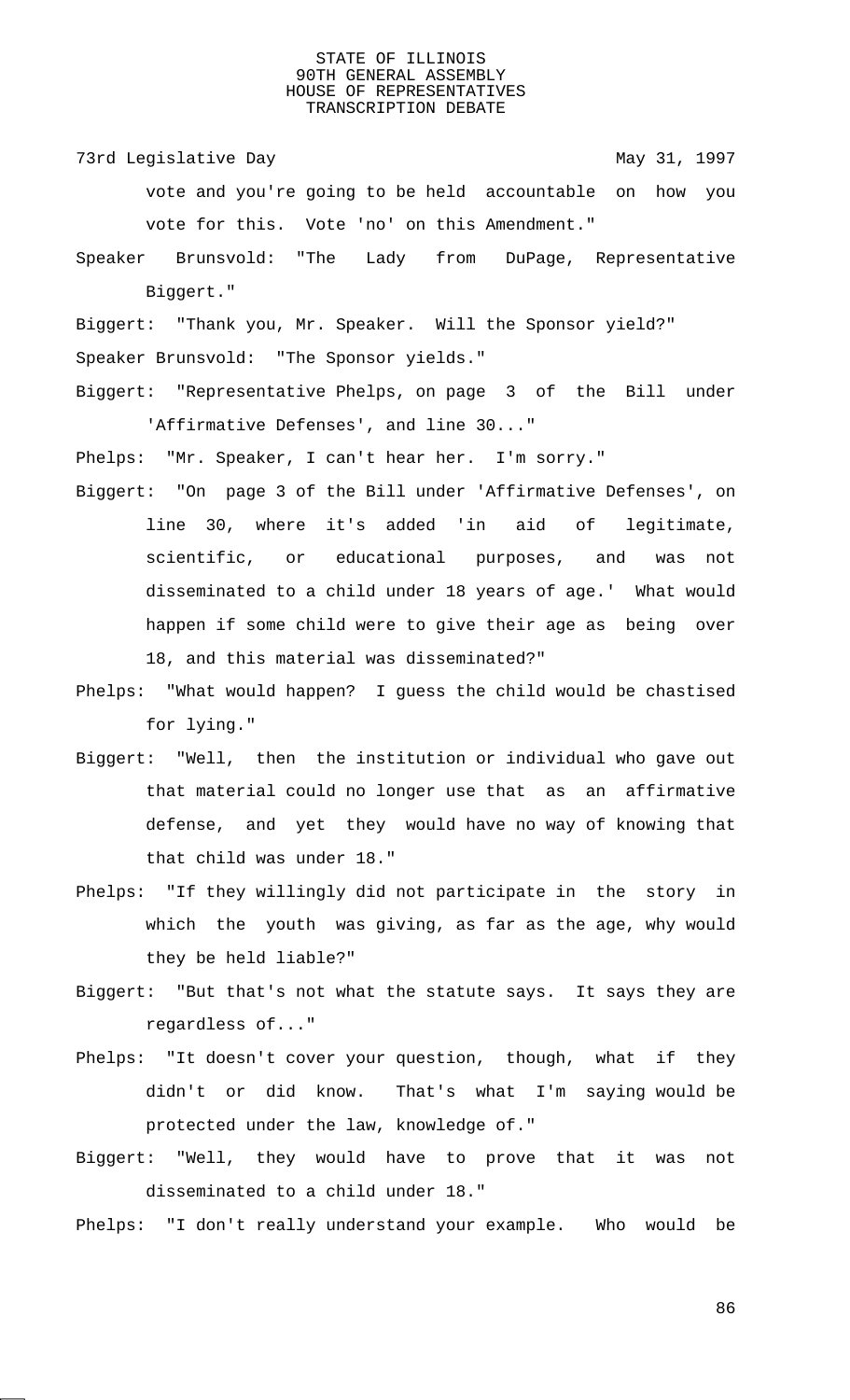73rd Legislative Day 1997 filing charges to the local state's attorney and saying this child lied and they got this material disseminated?"

- Biggert: "No, they would be filing charges against the institution or individual who gave that material to the child. For example, such groups that do give educational materials to children for sex education. It could be Planned Parenthood, it could be somebody who does Sex Respect, or Robert Crown."
- Phelps: "But, those would not be deemed obscene materials, obviously, they wouldn't be under educational definition, or purposes. So, you're assuming that the bad is already proven before you get to your other example. That's where it breaks down here."
- Biggert: "Well, would they have to go in and make that defense? Let's say that the state's attorney decided that they thought that, that was obscene."
- Phelps: "The state's attorney, or the present statewide standard wouldn't, under what I'm offering here, shouldn't be any different than what presently is imposed. And I don't think your example is, quite frankly, a good one. Because the material has to be deemed obscene, anyway."
- Biggert: "All right. And then on page 5, and Representative Fritchey was talking about the erotic interest. Is this something that has been found in the language of other state statutes? Or is this something new in Illinois?"

Phelps: "Can you repeat that? I still can't hear her."

Biggert: "I'm sorry. On page 5 the erotic interest that you have on line 10, that Representative Fritchey was talking about. Is this found in other states in their statutes? Or, is this something new that's been added in the State of Illinois?"

Phelps: "This is not exact language that we've copied from any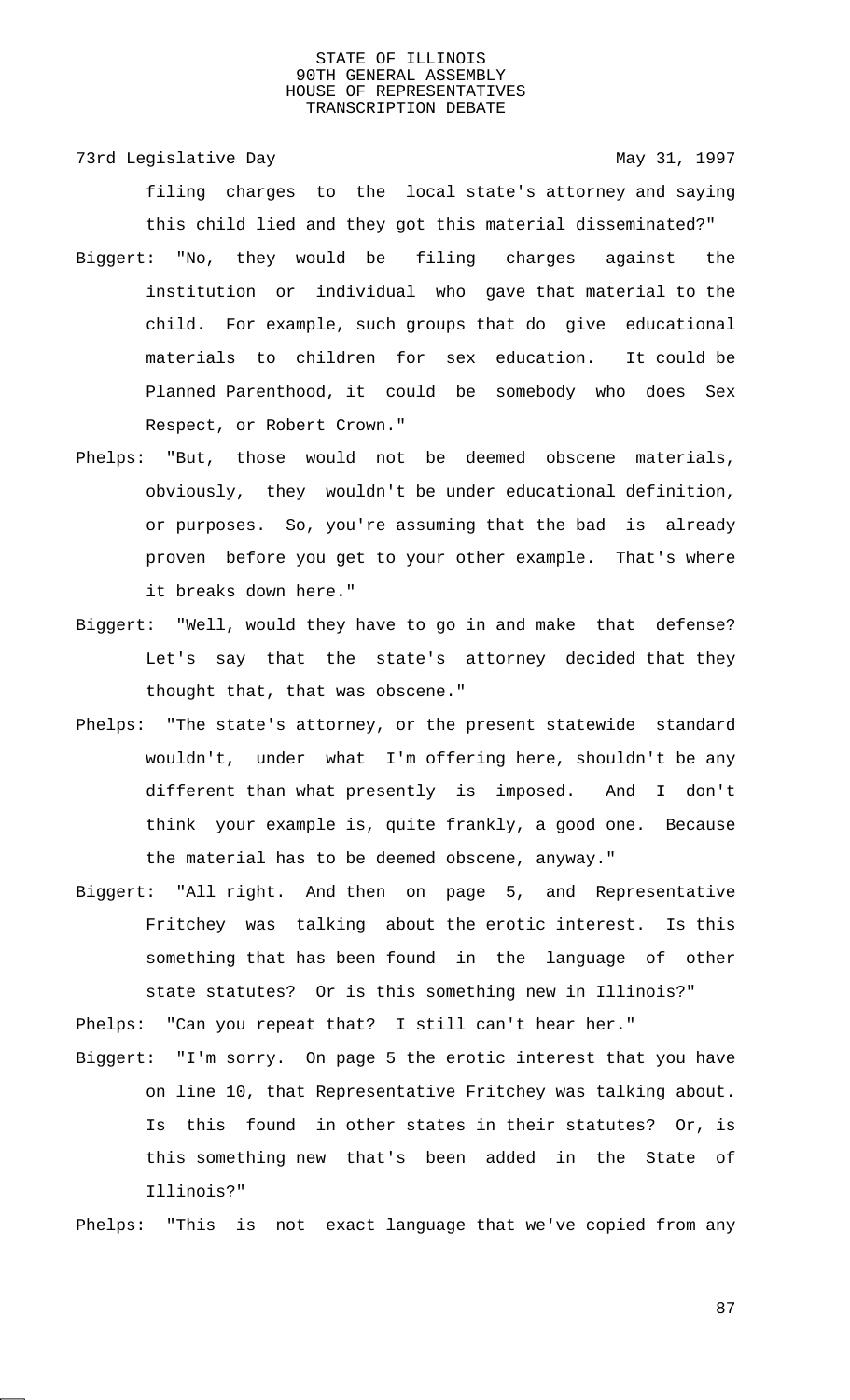73rd Legislative Day **May 31, 1997** other state, whatsoever. But other states will use something similar to this. But we don't have the exact language, no. But we feel this suffices for the Miller v. California test, the three-pronged test, abnormally lustful, or exotic interest, erotic interest, excuse me."

Biggert: "What is the definition of 'erotic'?"

- Phelps: "We don't define that. That's what the trier effect is all about, I understand. If we did define that so specific, then there would be objections, the constitutionality. And that's where the circular argument comes in."
- Biggert: "Okay. Could a movie, an R-rated movie be defined as erotic?"

Phelps: "I didn't hear that. I'm sorry."

Biggert: "Could an R-rated movie be defined as erotic?"

Phelps: "No, because it's supposed to have serious artistic literary value."

Biggert: "Okay. You've mentioned that libraries, the movie..."

- Speaker Brunsvold: "Bring your questions to a close, Representative."
- Biggert: "The movie industry and the Press Association are neutral on this?"

Phelps: "Yes."

Biggert: "What about the cable industry, the Cable Association?"

Phelps: "I haven't officially heard from them. I would say they may be, I don't know if they're against it or not, but I would say they would lean against it. But I haven't officially heard that."

Biggert: "All right. What about the ACLU?"

Phelps: "I believe they are opposed."

Biggert: "What about Planned Parenthood?"

- Phelps: "I have not heard from them in an official way either."
- Biggert: "All right. Have you heard from anybody else?"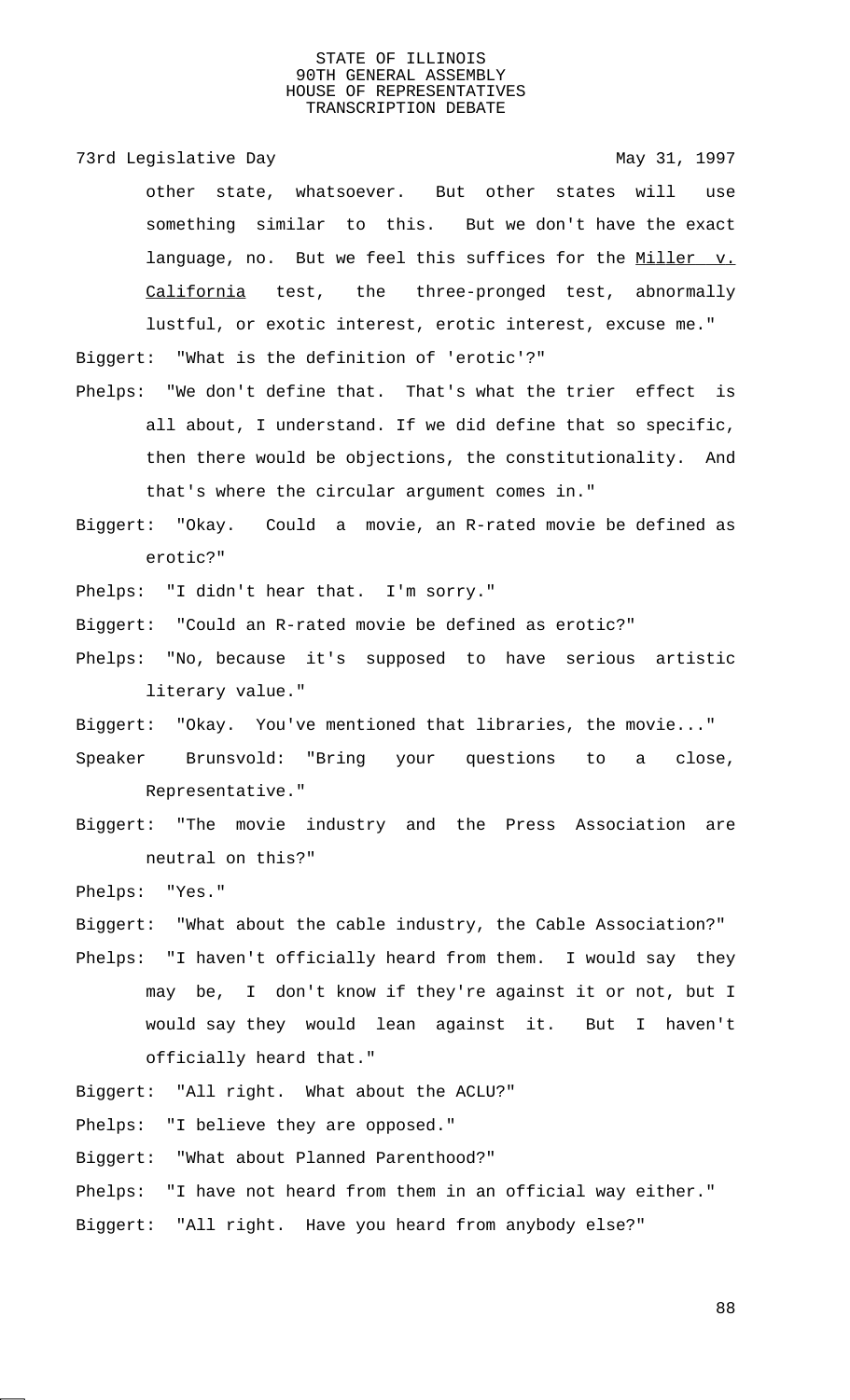73rd Legislative Day 1997

Phelps: "No."

Biggert: "Okay. Thank you."

Speaker Brunsvold: "The Lady from Cook, Representative Ronen."

Ronen: "Thank you, Speaker, Members of the House. I rise in opposition to Amendment 3. Let's be clear, Amendment 3 poses two major changes to the existing laws on obscenity. And what we're talking about are clearly major changes. First, it unconstitutionally expands the definition of prurient interest to include an erotic interest in nudity or sex. And as we've heard from other speakers, that not only is too broad and hard to define, and way too large a net, but it's also been proven to be unconstitutional. Secondly, the Amendment guts the existing affirmative defense that's currently available to persons charged with the crime of obscenity. So these are all very important reasons that we have to look very carefully at this Amendment and vote 'no'. I think the former speaker talked about materials that would be developed, and how we are jeopardizing them. And I think that is a very, very important point to be made. In addition, this Amendment adds a requirement that a person charged with obscenity also prove that the material was not disseminated to a child under 18 years of age. This, when you think about it, this is an impossible negative to prove. So, if somebody who created materials and delivered them to medical schools, or teaching institutions, or things of that nature, they could not prove, or be clear on who obtained access to those materials. And this requirement would essentially adds an age element to the crime, would cause them to. And we're taking away the affirmative defense. So, I'm very concerned about this. And as the former speaker mentioned, different materials, it poses a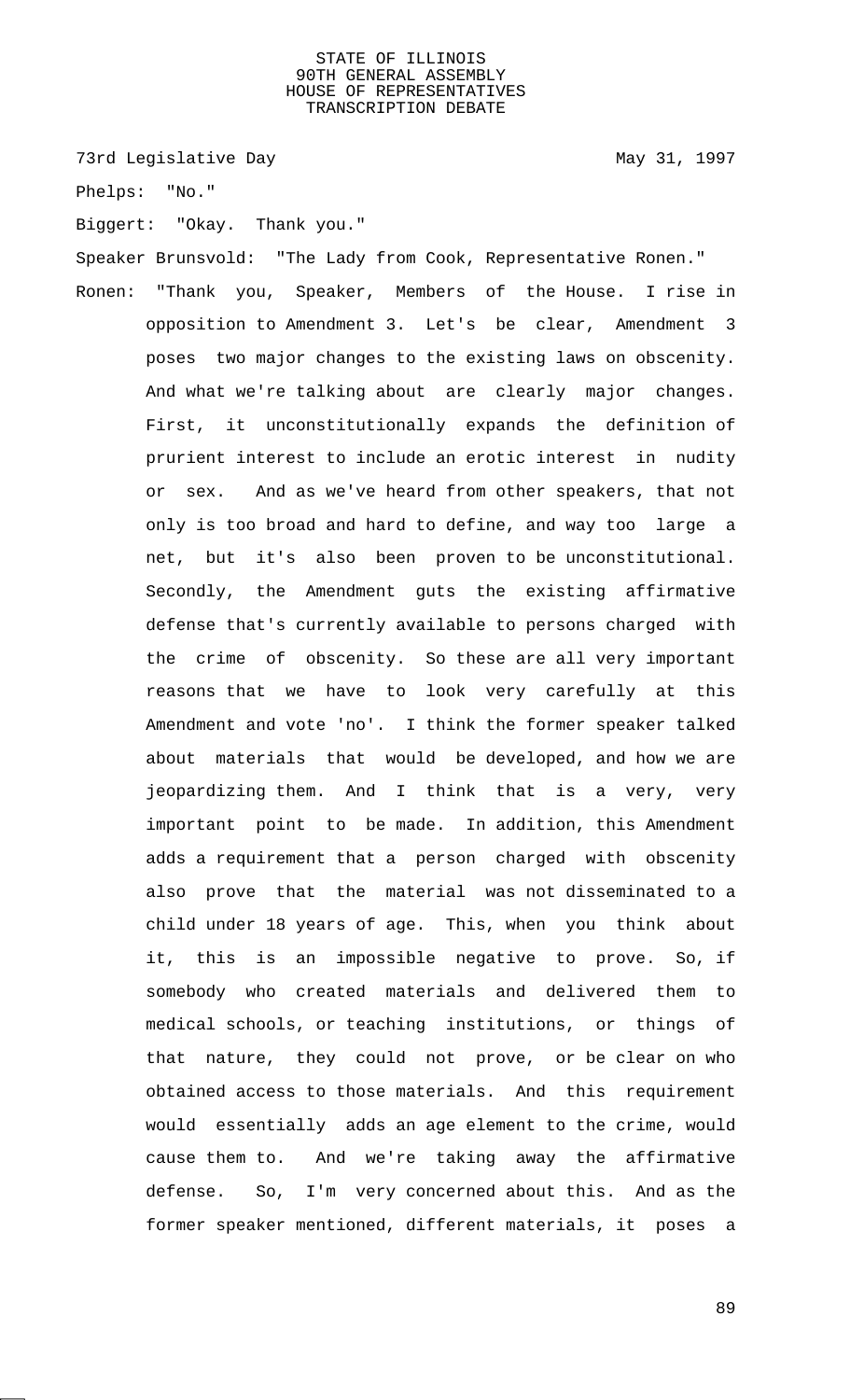73rd Legislative Day 1997

danger to the distribution of materials on sex education, on ways to prevent HIV prevention, and any kinds of materials that would be used in education, on how we prevent HIV would be seriously, seriously in question. If such material was a subject of an obscenity prosecutions, persons distributing the material would be unable to claim the affirmative defense that it was in aid of a legitimate, scientific or educational purpose. And they would have to prove that the material was not disseminated to persons under age 18. Often these persons are the target of such materials. And they're clearly the audience we want to reach out to when we're talking about these educational materials. So, I think this Amendment is clearly a major change, and a major shift. And you should look at this very, very closely and be aware of all of the ramifications and implications if this law, if this Amendment becomes law. So I would urge all of my colleagues to vote 'no' on Amendment 3."

Speaker Brunsvold: "The Lady from Cook, Representative Mulligan." Mulligan: "Thank you, Mr. Speaker. Will the Sponsor yield?" Speaker Brunsvold: "The Sponsor yields."

Mulligan: "Representative, you said that the Library Association and the Movie Association had signed off on this. But what about the cable people?"

Phelps: "I believe I said they were neutral, Representative." Mulligan: "That's not what I heard. They've just said that

they're against this Bill."

- Phelps: "Well, are you listening? They are neutral." Mulligan: "Well, Representative."
- Phelps: "I didn't say they were for it. And I don't think you could say I did."

Mulligan: "All right. What about Planned Parenthood, or the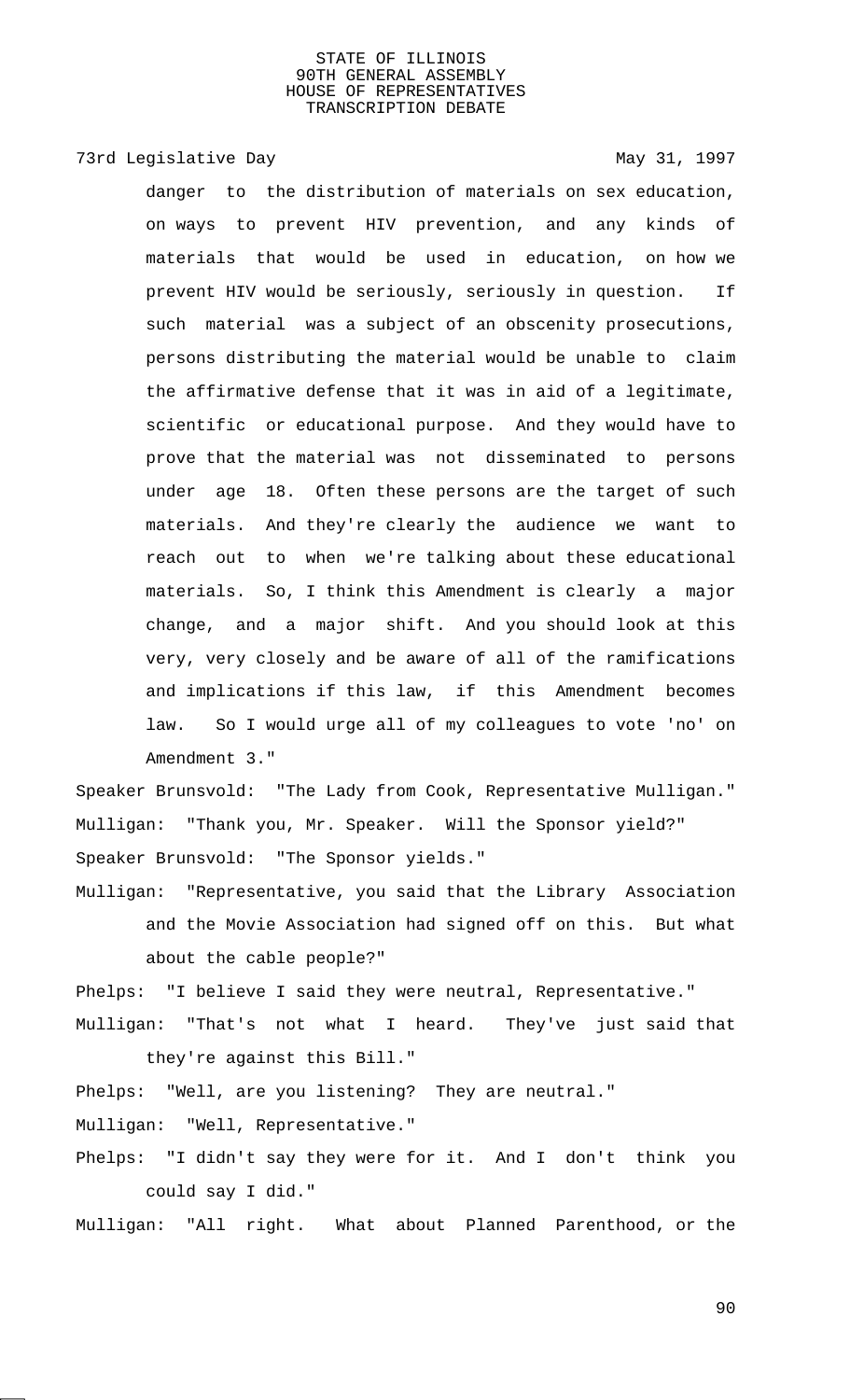73rd Legislative Day 1997

ACLU?"

Phelps: "And I said I hadn't hear from them officially."

Mulligan: "Unofficially do they have a..."

- Phelps: "No, wait. Planned Parenthood, I hadn't heard from them officially. ACLU is against it."
- Mulligan: "Okay. I'm concerned, actually when you say affirmative defense, you're assuming there are going to be lawsuits. And I assume that that's true, there will be lawsuits. If you have a sex education program in a school you're giving out literature to children under 18. And if some parent doesn't like that they can sue the school. Wouldn't that be the case? And could you tell me the legislative intent behind this?"
- Phelps: "The legislative intent is clearly is in the second affirmative defense we provide protection to institutions or individuals having scientific or special justification for possession of material, as well as, we also define in the third defense, intent to protect materials designated by the institution or individuals."
- Mulligan: "But my Amendment reads and was not disseminated to a child under 18. What good is sex education by the time the child is 18?"
- Phelps: "The materials have to be deemed obscene under the three part test in Miller v. California. That's what you're not grasping evidently. You can't judge it to be obscene if they haven't been determined to be obscene. So, we're talking about a criminal code, not a parent filing some kind of objection."
- Mulligan: "So, you're stating that you would assume that, for the most part, a normal sex education program in a school would not fall under this as being open to lawsuits?"

Phelps: "That is not our intent. Correct."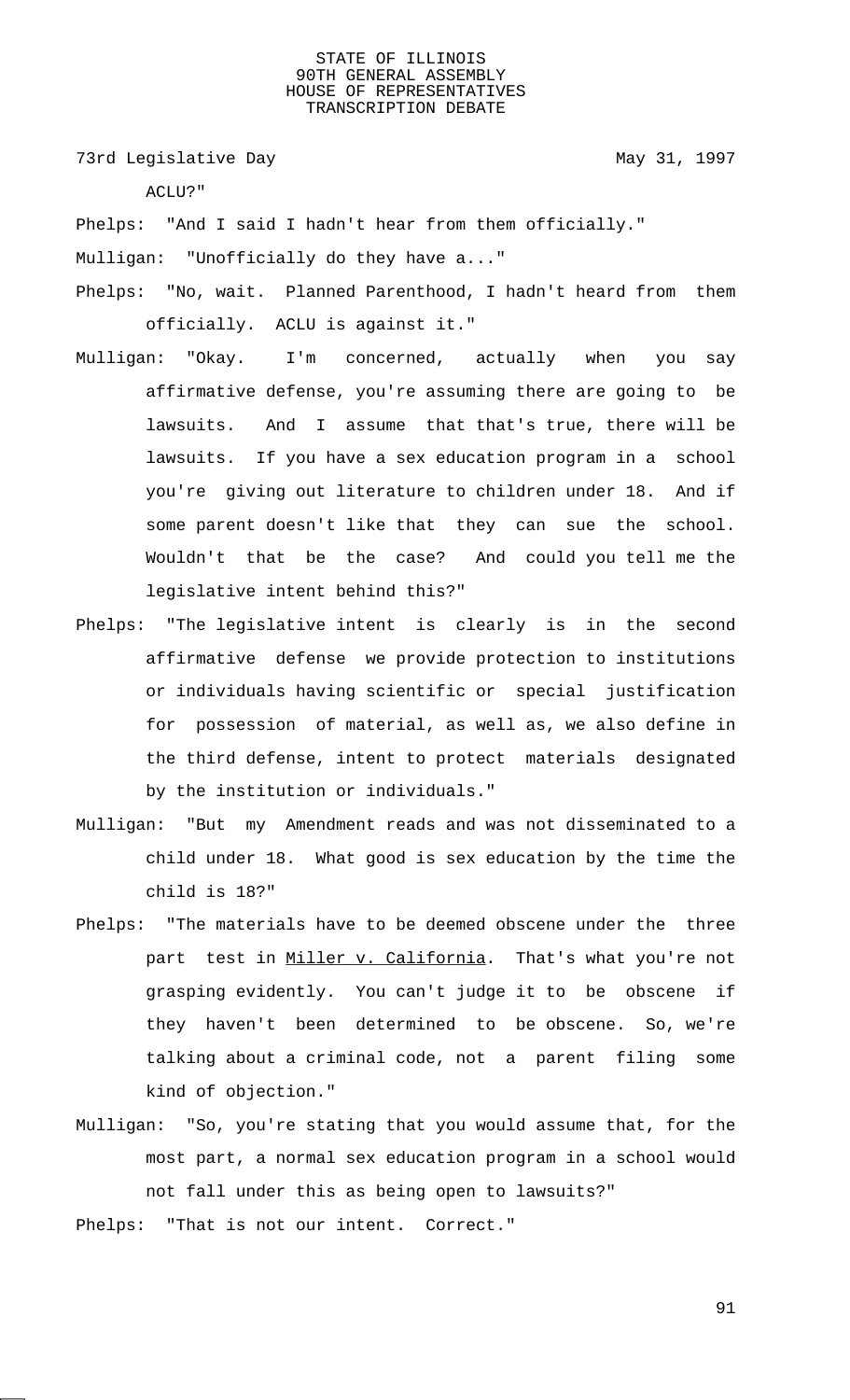73rd Legislative Day 1997

- Mulligan: "So, you feel that they would still be open, even though it's not your intent, under this legislation if they are giving out any kind of material, that is a drawing, or defines anatomy that a parent may object to, under 18? I mean, most start in lower grades, fourth or fifth grade."
- Phelps: "You know, we have a system where the parent may go to the school board in the instance you're giving, and object. But there is nothing in this that would open up the criminality of a threat to that teacher or school."
- Mulligan: "It seems to me we've added just a really wide section and opened up a whole new area for people that want to legislate and have some control over everyone's thought process, and I can't understand why. It didn't seem to me that what we had on the books was not in effect as I felt before, the last time you brought a Bill such as this. But I do feel that it certainly leaves people who educate children under 18, in areas of either health or sex education, to be open to lawsuits under this. And I have a great concern over the changing of a standard that has been with us for some length of time."

Speaker Brunsvold: "The Gentleman from Washington, Mr. Deering." Deering: "Thank you, Mr. Speaker. Will the Sponsor yield?" Speaker Brunsvold: "The Sponsor yields."

Deering: "Representative, in the definitions that you're adding in the statute, when you come to material where it lists several different items, including it, but not limited to computer equipment software, cd's, stuff like that. Could this be construed as to equipment that individuals have in the privacy of their own home that now they can be convicted of a misdemeanor or felony?"

Phelps: "Absolutely not."

Deering: "I'm sorry, I didn't hear the answer."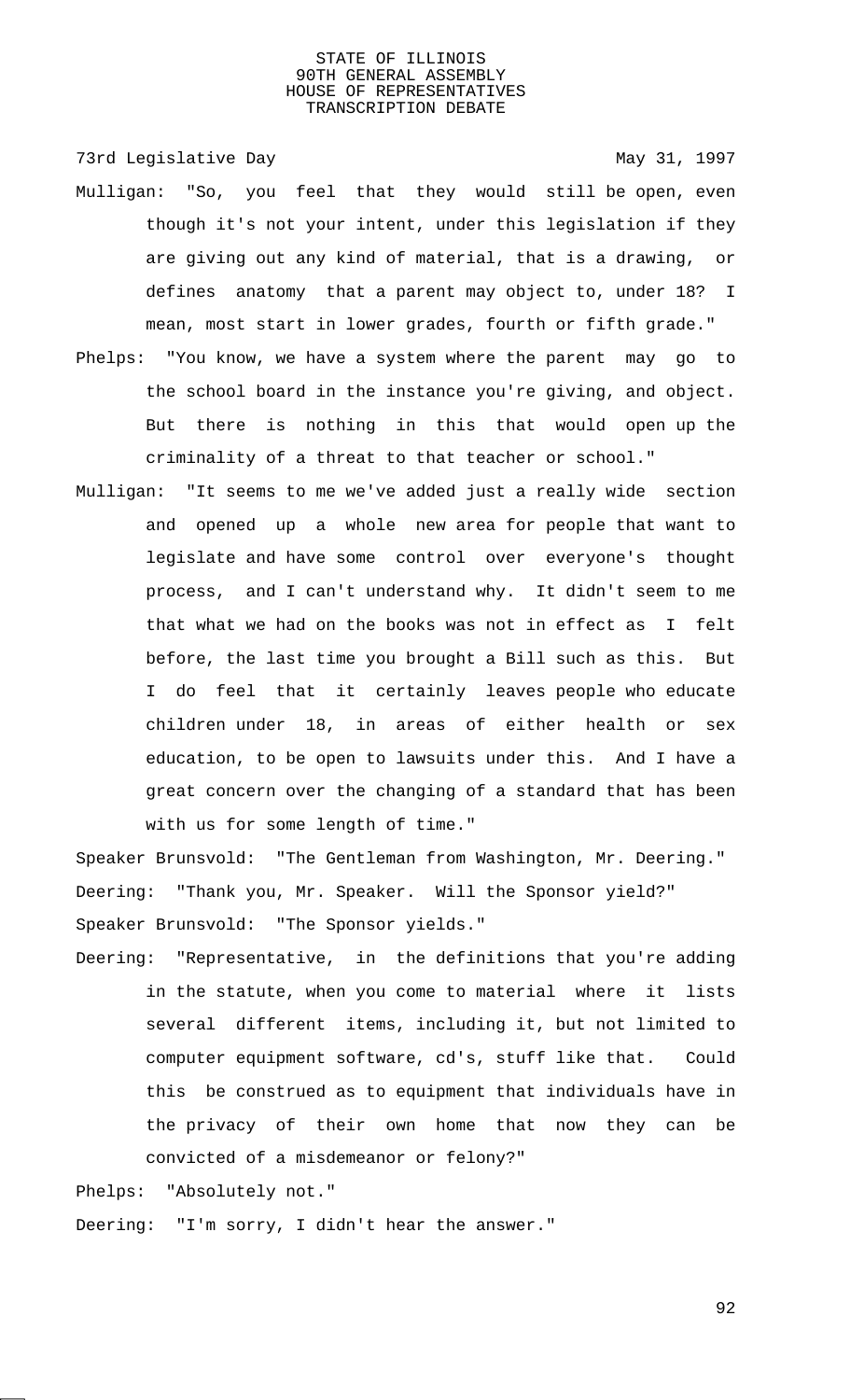73rd Legislative Day 1997

Phelps: "No, absolutely not."

- Deering: "So, there's nothing in this definition that says that if an individual is subscribing on, say, satellite television, direct satellite T.V., if he or she purchases, or rents material from certain facilities that provide this type of interest, that they are still protected in the privacy of their home?"
- Phelps: "The first affirmative offense that I keep referring to, the three part protection, would be covered under the instance you're talking about."
- Deering: "Okay, if we go down to, again, the prurient interest definition. Page 5, line 10 where the wording is, once again, erotic interest. Who determines what materials would meet this definition?"
- Phelps: "That's a good question. If we defined it specifically, there would be more objections to any kind of suggestion we would have as legislation. So, if it does not meet the three part test, first, that it's obscene material, then the other two can't be supported."
- Deering: "Okay. We know today you can go to any shopping mall throughout the country and find the speciality stores, Victoria Secrets, stores like that, and they publish magazines. And I get criticism from my constituents in the districts because they mail these magazines out, the catalogs out to individuals. Can someone decide that the magazine is lewd and lascivious and then file charges on an individual for having a magazine in their home and maybe their 16 year-old son or daughter is looking at the magazine or the catalog?"
- Phelps: "That person was protected under page 3, line 28, 'was not for gain and was made to personal associates other than a child under 18 years of age, and knowingly.' So,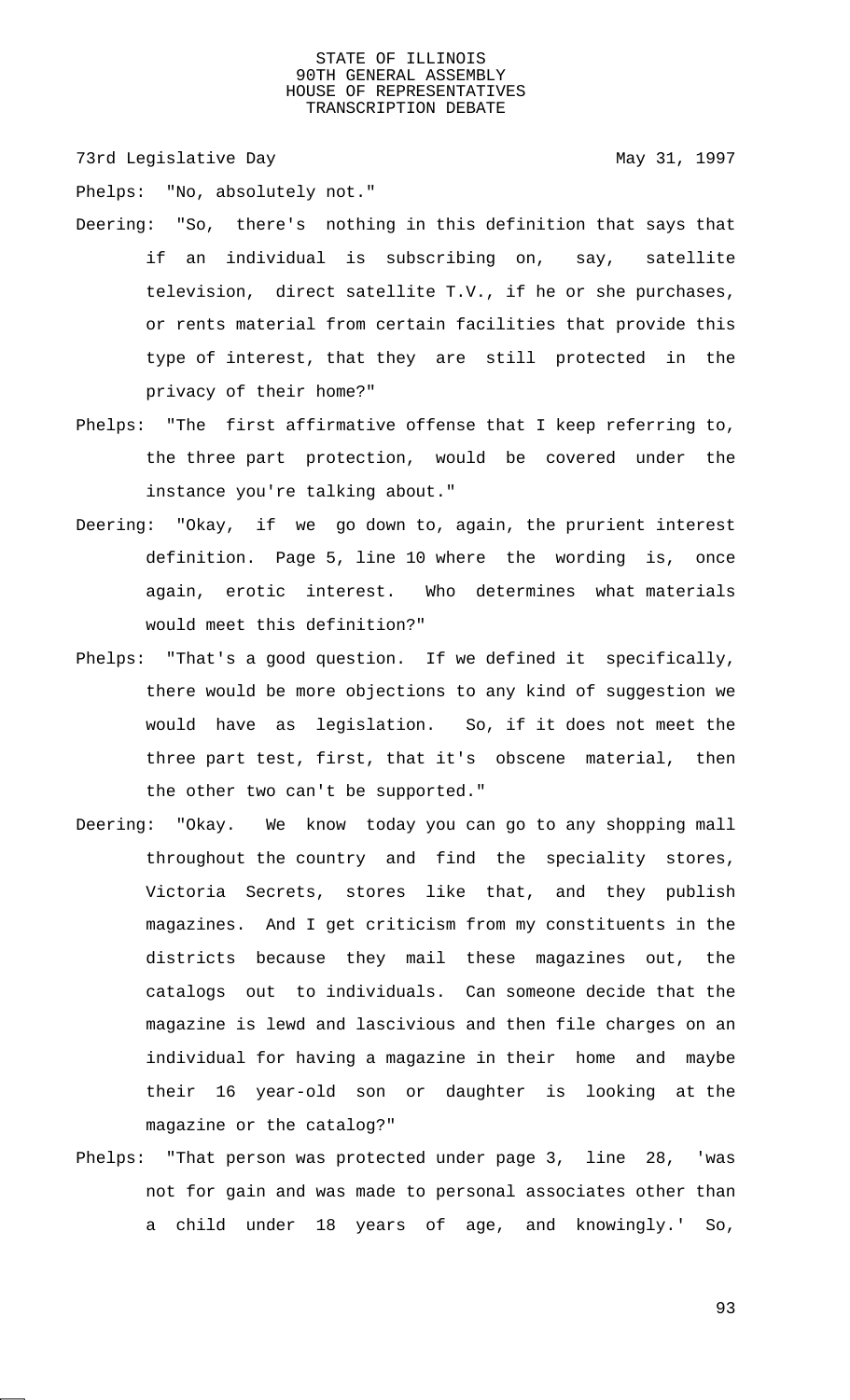73rd Legislative Day 1997

swimsuit edition Sports Illustrated in the high schools would not even be challenged, let alone, Victoria Secret."

- Deering: "So those magazines, you're saying, under the intent of your language, that those magazines could not be construed by someone as being morbid or erotic. You know, that's... I don't see that listed in the definitions. Is there court cases or case law that already has precedents set in this area?"
- Phelps: "Other that what I've referred to, Representative, Miller v. California, where the three part test and what is obscene has to be deemed before any of the other two ideas can be pursued."
- Deering: "I have no further questions, Representative, but I do have one comment. I've just been talking to the cable industry and they've informed me that they are, in fact, opposed to this Amendment. So, the cable industry is opposed to this."
- Speaker Brunsvold: "The Lady from Cook, Representative Schakowsky."
- Schakowsky: "Thank you, Mr. Speaker and Ladies and Gentlemen of the House. I'd like to ask if this Amendment gets the sufficient number of votes if we can have a verification?" Speaker Brunsvold: "Your request has been acknowledged."
- Schakowsky: "Thank you. This is really a dangerous expansion, in my view, of the standard and I'd like to, if the Sponsor will yield, ask a couple of questions?"

Speaker Brunsvold: "Sponsor yields."

- Schakowsky: "Would you acknowledge, Representative, that it's just possible that some people who read the Sports Illustrated swimsuit edition might have an erotic interest in nudity?"
- Phelps: "I didn't hear the last part. 'Might have an erotic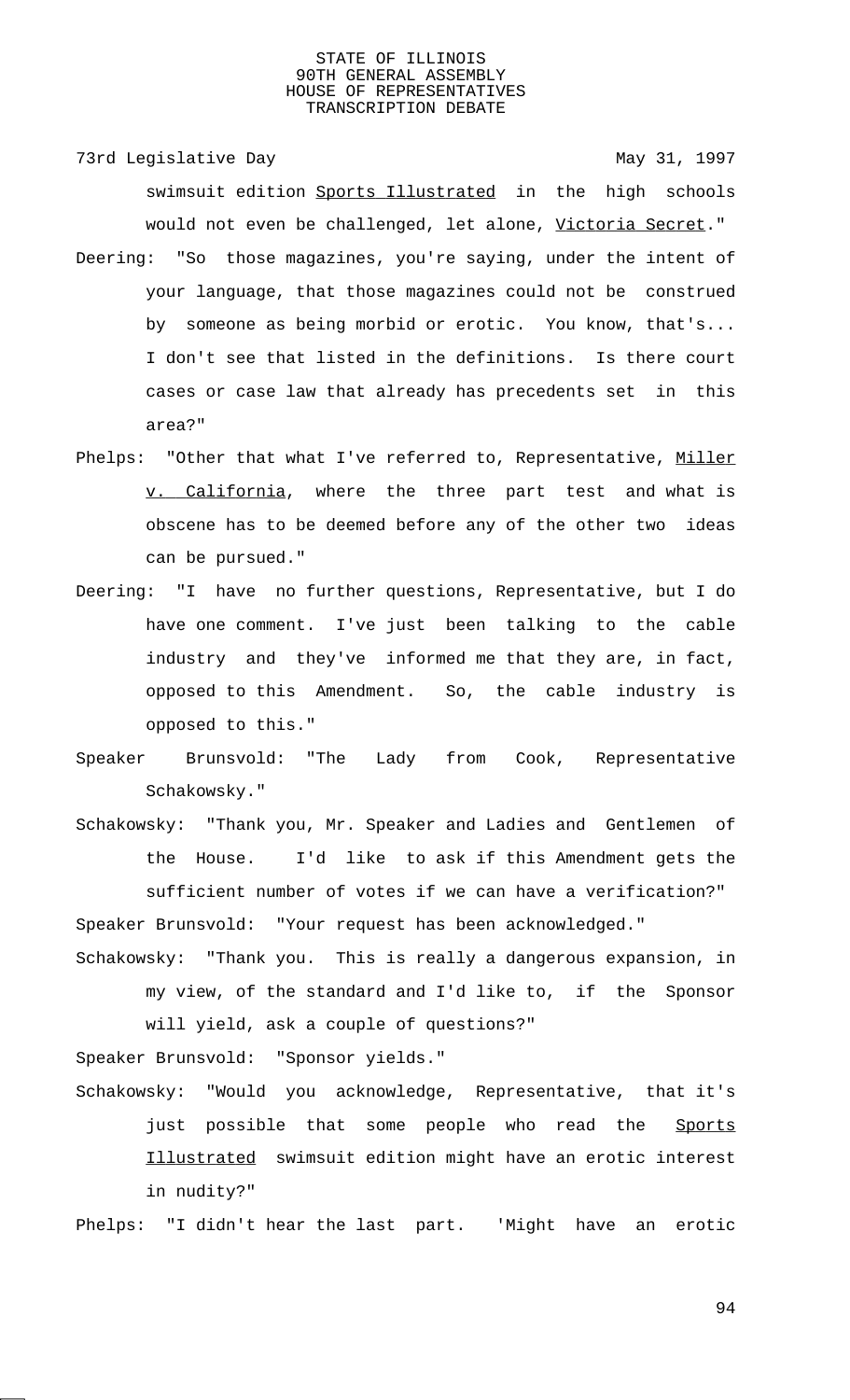73rd Legislative Day 1997

interest...'"

- Schakowsky: "That they might, just might, probably not, but might have an erotic interest in nudity, if they read the Sports Illustrated swimsuit edition?"
- Phelps: "I don't think that would be any more than what we see on network TV, swimsuit between the commercials of the Bulls' games and whatever, would you?"
- Schakowsky: "Well so, you're saying then, that nobody that watches the Bulls' game or some other TV shows has any erotic interest in nudity? I mean, isn't it possible someone might read that magazine or watch those, I've never seen it, but I understand that Baywatch might, some people that watch that just might have that erotic interest in mind."
- Phelps: "If they did, that still doesn't mean the three part test would be..."

Schakowsky: "No, I'm talking about part one, part one."

Phelps: "But part one can't stand alone."

Schakowsky: "No, I understand, I'm talking about part one, though."

Phelps: "Somebody might? Sure. Anybody might."

- Schakowsky: "And the Victoria Secret Catalog, it's also possible that someone might have an erotic interest in nudity when they look at it, is that true?"
- Phelps: "The erotic interest, Representative, in the conditions you've given, to me, and there again it's subjective, wouldn't mean it would be an unhealthy or abnormal, lustful, or erotic interest."
- Schakowsky: "Or, 'or' erotic interest. Not 'and', but 'or' erotic interest."

Phelps: "And I said 'or'."

Schakowsky: "So, I'm focusing on erotic. It wouldn't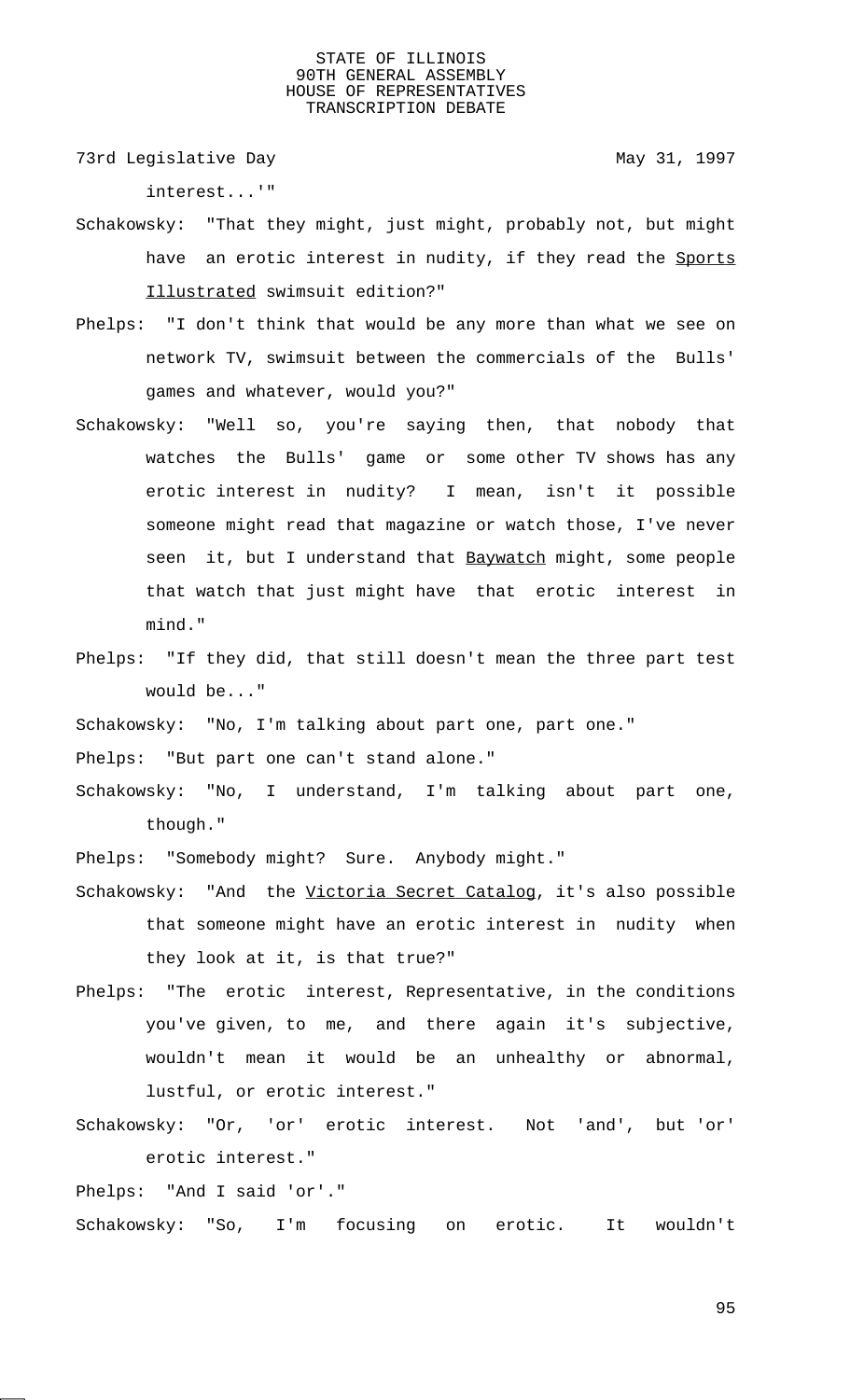73rd Legislative Day 1997

necessarily, but it could be, right?"

Phelps: "Objectionable, but would it be a criminal charge or challenge? I doubt it."

- Schakowsky: "I'm talking about the definition in part one, and so, let me go to the Bill. What I'm saying is, that we, under this Bill, would be changing the standard for obscenity from a three part standard to a two part standard, because I think that anybody who's being honest about it would say that there are those who might read that Victoria Secret Catalog or the Sports Illustrated swimsuit edition, they just might have an erotic interest in nudity. I know that no one here would be in that category, but, you know, I think, actually there's some that have admitted to that. Okay. So, it seems to me that to say that this is just clarification or just explaining what we mean is really, in fact, a dangerous expansion of this that now sets a two part standard for obscenity. The other thing that I'm concerned about is the use of 'unhealthy, unhealthy'. We tried to add 'the health of the mother' to a Bill dealing with abortions and people said, 'Oh, that's going to be so broadly interpreted. We can't do that. It's going to be too broadly interpreted.' Now we talk about 'unhealthy'. I'd like to know what 'unhealthy' is. That's not defined here. 'Abnormal' is not defined here. I would strongly urge those of you who might have a subscription to Sports Illustrated and accidentally get that edition, that this would probably be a very bad Bill to vote for. I urge a 'no' vote."
- Speaker Brunsvold: "The Gentleman from Cook, Representative McKeon."
- McKeon: "Mr. Speaker, Ladies and Gentlemen of the House. Mr. Speaker, I'd like to inquire here. According to my laptop,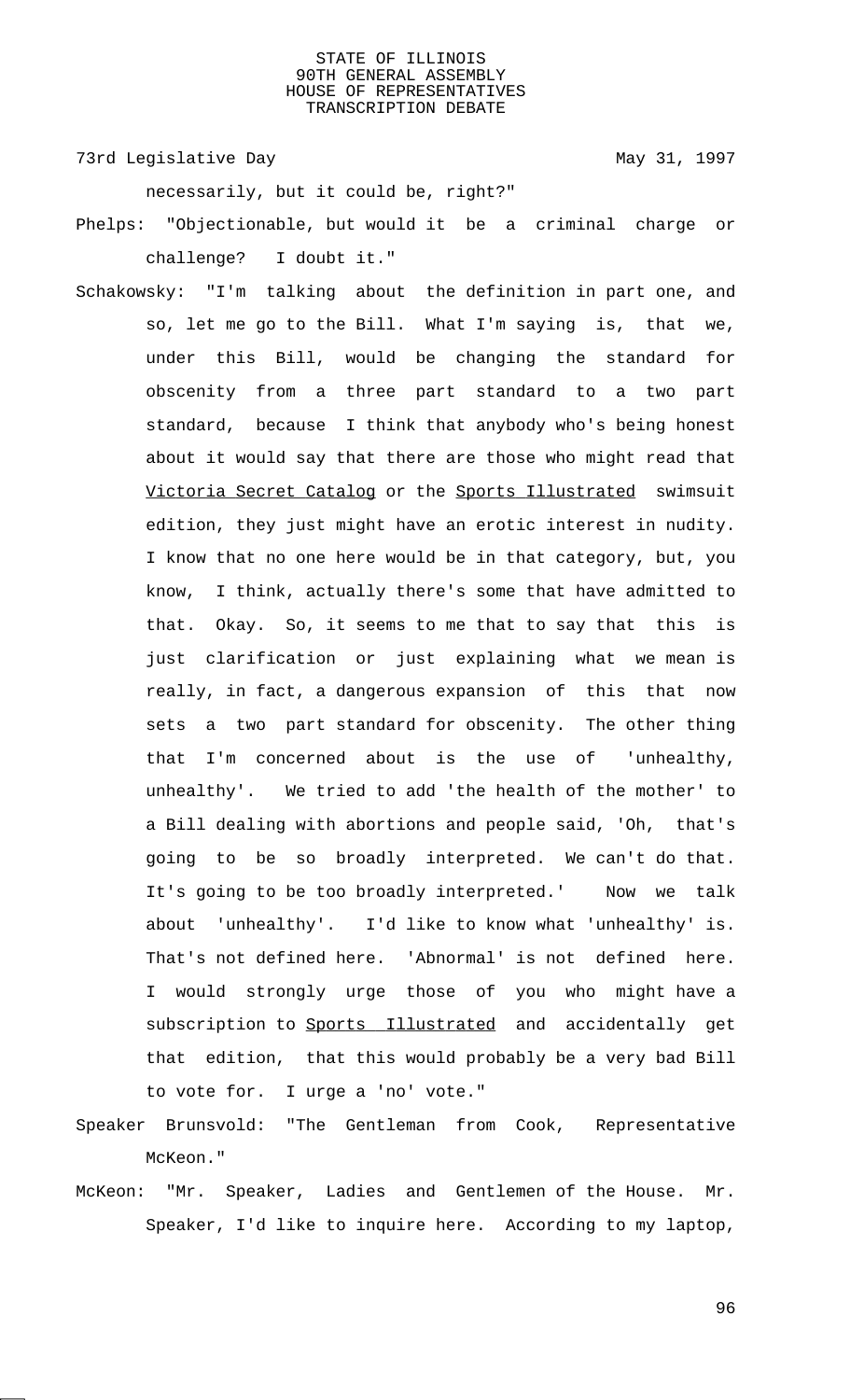# 73rd Legislative Day 1997

this Bill was referred on the 29th of this month from Rules to Judiciary II. I'm a Member of Judiciary II, along with my colleagues in the House, we've never seen this Bill. What kind of chicanery happened this morning in the Rules Committee to move this away from Judiciary II, which has not met this week, has not met today? What are you trying to accomplish in pushing this Bill out on the Floor, forcing a vote on this Bill, when the people that you appointed to consider highly complex, important issues, such as this, an issue, an Amendment, which fundamentally alters the law in this state? What is the chicanery going on here, Mr. Speaker? What are you trying to do? It's not in my laptop, Mr. Speaker. It's not in there that you sent it, that you jerked this Amendment out of Judiciary II, sent it to Rules, threw it on the Floor. It's not in my laptop. It's not in any of your laptops, either. What are you trying to do here, Mr. Speaker?"

Speaker Brunsvold: "Mr. Clerk, has the Amendment been distributed?"

Clerk Rossi: "The Amendment has been distributed."

- Speaker Brunsvold: "Mr. McKeon, the Rules Committee has re-referred this piece of legislation to the Floor. They are a committee of this House..."
- McKeon: "So what about Judiciary II? Why have we spent five months down here in Springfield reviewing critical legislation to this Body, in this State, in this Rules Committee, and its own parliamentary maneuver that wants to get this Bill on the Floor and get it voted on doesn't even trust the people that it puts on its committee. Why are we here? Why are we here?"
- Speaker Brunsvold: "Mr. McKeon, I would refer your questions to the Chairman of the Rules Committee."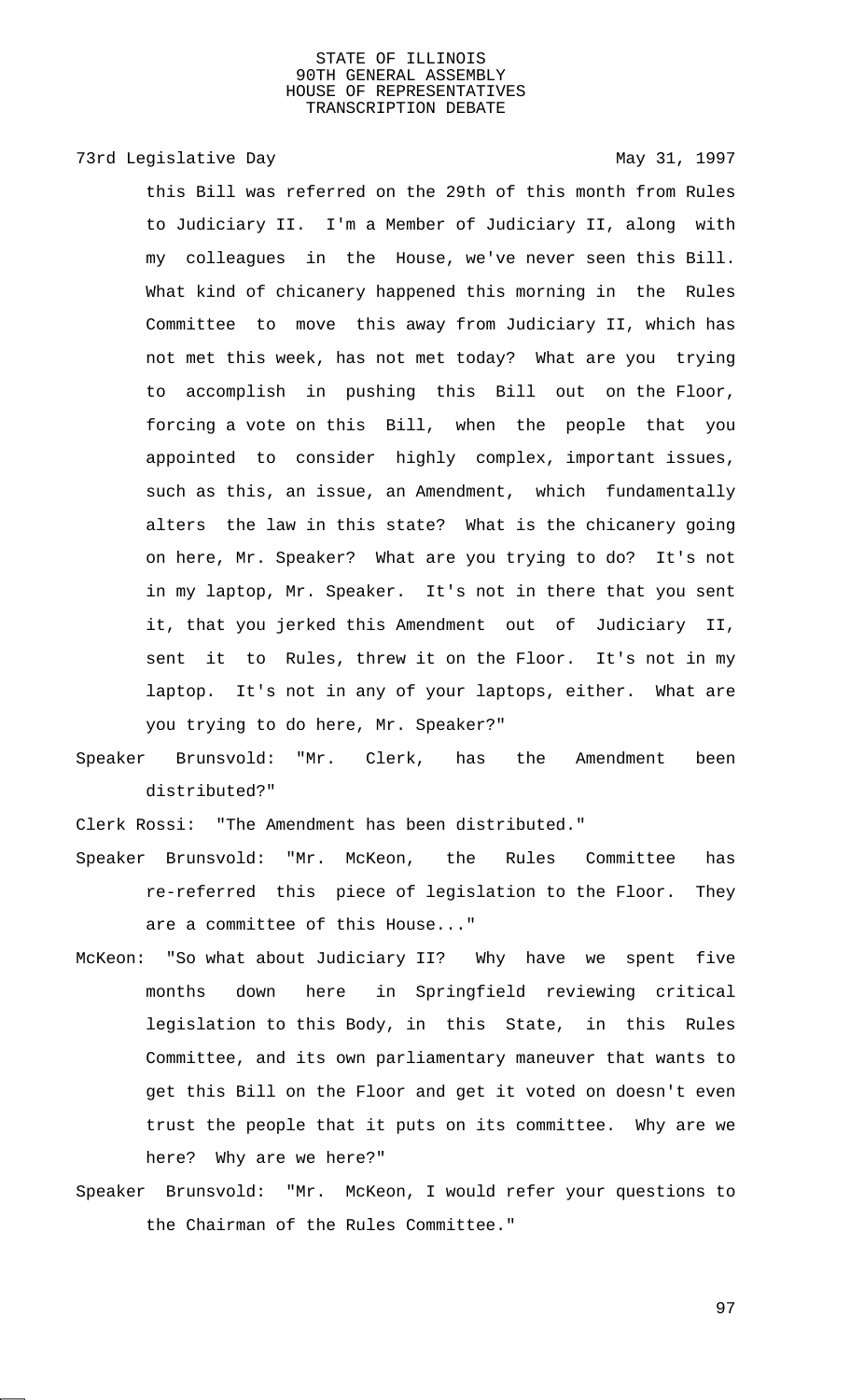73rd Legislative Day 1997

McKeon: "Every Member of this Floor should know the Judiciary Committee, composed of your colleagues, the men and women of this House, they haven't recommended that you support this Bill. They haven't taken a vote on it. Send it back to committee where it belongs now. Send it back. And if you can't do that, defeat it. This is a dangerous Bill. This is a Bill that's going to affect education. This is a Bill that has implications for health care. I urge your vote 'no'. I urge your 'no' vote. Put this back in committee where it belongs."

Speaker Brunsvold: "The Gentleman from Winnebago, Mr. Scott." Scott: "Thank you, Speaker. Will the Sponsor yield?"

Speaker Brunsvold: "The Sponsor yields."

Scott: "Representative Phelps, I need to ask you a couple of questions about the affirmative defense. Let's take a library example. A library lends out a book, we'll pick any one of number of thousands of books that have been declared to be obscene over time. How in the world, once there's a charge against a library for dissemination of a book, how in the world would a library ever prove that that book wasn't disseminated to somebody under 18 years of age? How could they ever prove that?"

Phelps: "How in the world do they now?"

Scott: "They don't have to now, that's the point."

Phelps: "Why not?"

- Scott: "Because you're adding an affirmative defense that makes them have to prove a negative, that makes them have to prove that it didn't get disseminated to somebody under 18. I'm just asking how they do that?"
- Phelps: "Educational value and artistic, literary value is protected under the three part."

Scott: "That's not what I'm asking. That's not what I'm asking.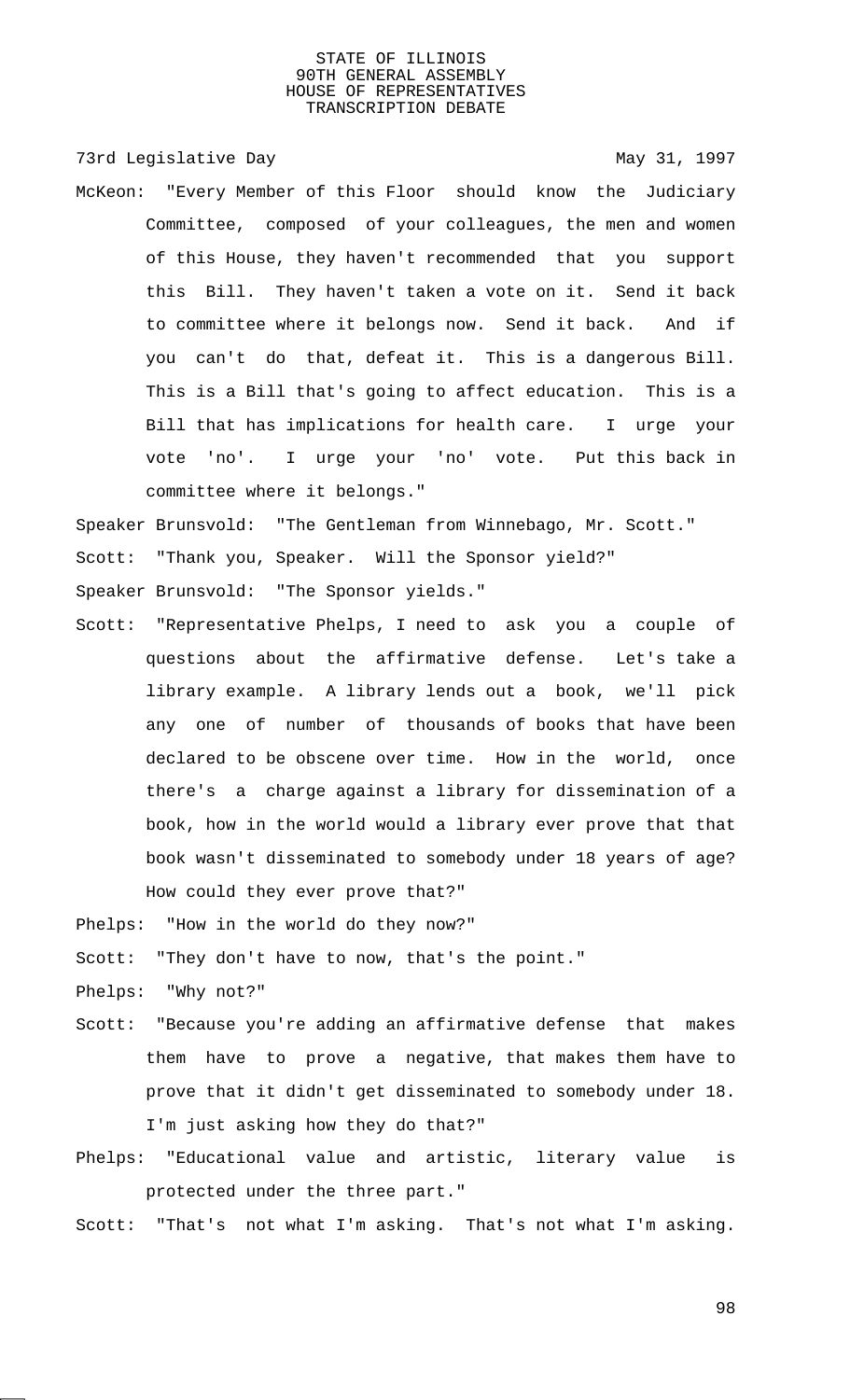73rd Legislative Day 1997

I'm asking how, we're past that point. We're now in the affirmative defense. If we understand how this works, this is a criminal charge. The prosecution has a duty to prove beyond a reasonable doubt that the three-pronged test was met. You're providing for an affirmative defense. The burden is not on the prosecution, the burden is now on the defense to prove... the burden, at this point, is on the defense to prove the affirmative defense. How do you prove that something didn't happen? That's the question."

- Phelps: "How tough is it, if this would come into a court of law, to bring this person that someone's objecting to that was exposed to this dissemination of information, how tough would it be to prove that they were 18 or not? Is that what you're saying, it's going to be tough? You're an attorney. Would that be tough to say, 'Let me see your driver's license?'"
- Scott: "Yeah. And I'll tell you why it's tough, because you're having the defendant prove that the entire universe of people under 18 weren't exposed to this document. That's why this affirmative defense is no defense at all."
- Phelps: "So, you're saying that we have to go after all those other fictitious characters that might have been exposed and bring them, is that what you're saying?"
- Scott: "I'm saying you're forcing, yes, you're forcing the defendant to prove affirmatively that the entire universe of 18 and under people weren't exposed to this material in order to prove the affirmative defense. That's exactly what I'm saying."
- Phelps: "And you're assuming that by, if we're requiring that, which I don't disagree that we are, that it's already obscene. Who's determining that it's obscene?"

Scott: "Well, I'm saying, that's part of the case. That's part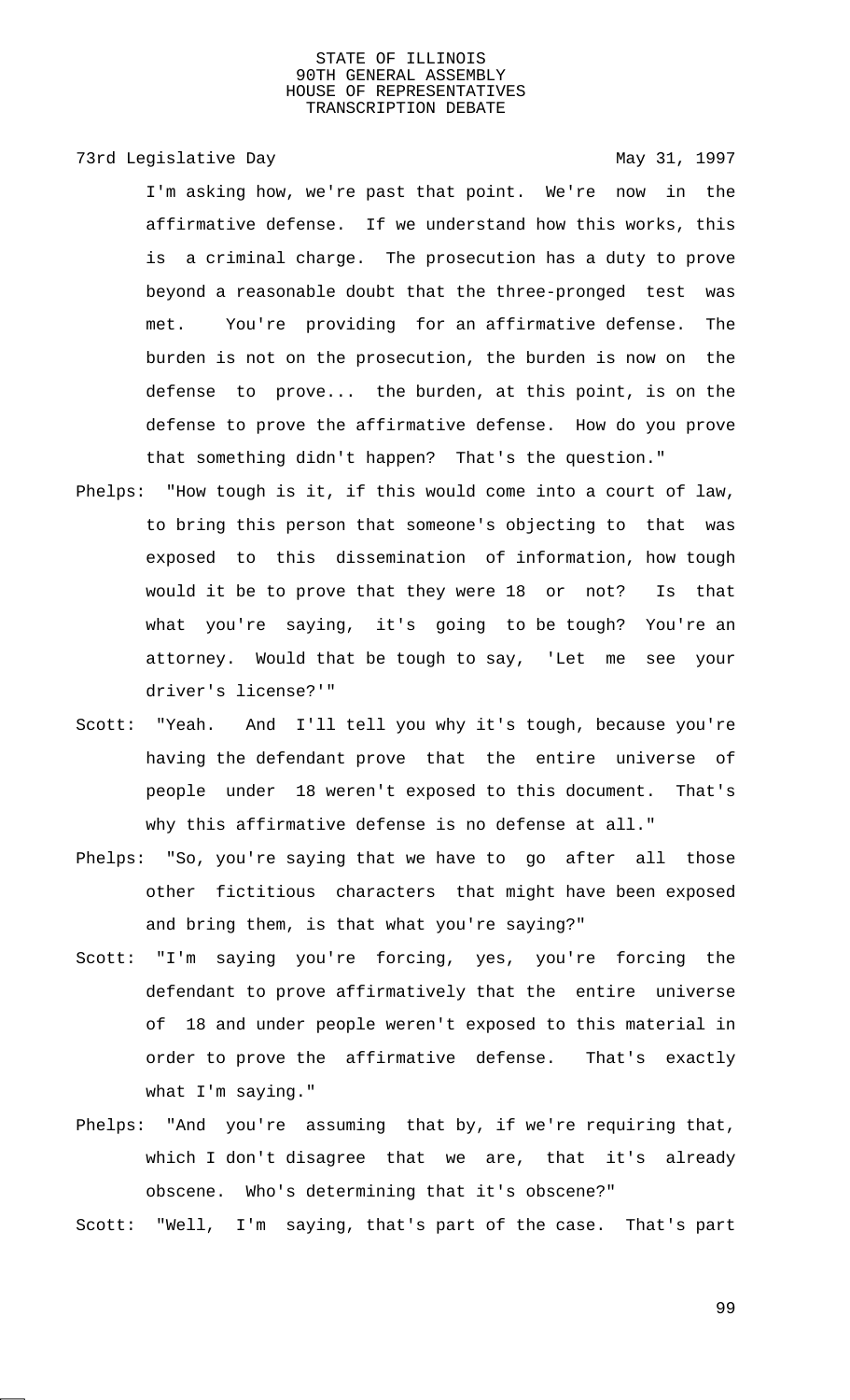73rd Legislative Day 1997

of the case."

- Phelps: "That's what law is all about. That's what make lawyers come forward. Makes people like you famous."
- Scott: "It's not what affirmative defenses are all about, Representative. Affirmative defenses are for the defendant to be able to go in and prove that they have, that something about themselves that a jury could understand that would absolve them from the crime. Not that something didn't happen, not that the entire universe of 18 and under year old people weren't exposed to this particular thing. That's exactly what we're talking... you're claiming there's an affirmative defense here. I'm just saying your affirmative defense is worthless. Absolutely worthless."

Phelps: "But that's an opinion of a lawyer."

Scott: "Yeah. Absolutely."

- Phelps: "Okay. Now, what I'm saying is, how tough would it be, in the conditions that you just put forth, to prove if someone is 18 or not, if, in fact, they have a tangible individual that..."
- Scott: "Define 'disseminated' for me. Define 'disseminated' for me."
- Phelps: "You mean the definition of 'disseminate'? What do you think it is?"
- Scott: "All right. Let me give you an example. Let me give you an example..."

Phelps: "Of dissemination?"

- Scott: "Yeah, dissemination. Take an Internet example. Internet goes out all over the world, right?"
- Phelps: "Okay. So we don't know how many 18 year-olds in your household, or under, are seeing that, disseminating that? Okay? That's no problem. So who are you going to prosecute?"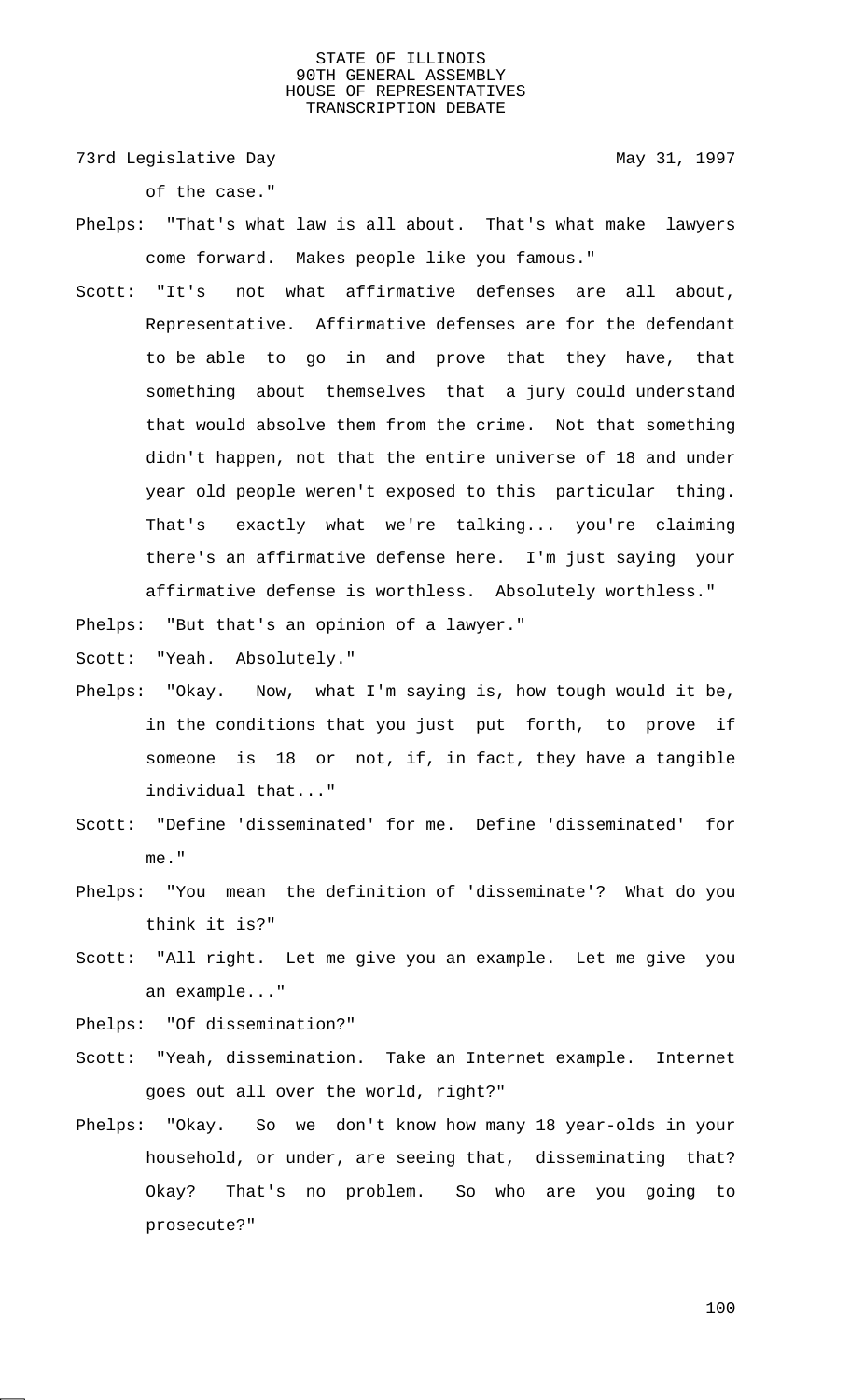73rd Legislative Day 1997

- Scott: "Well, I'm just saying if I'm the defendant, how do I prove that nobody under 18 got that material?"
- Phelps: "Maybe the other people had to prove that you were."
- Scott: "Well, I'm just saying your affirmative defense, if you're trying to say that this is some kind of bonus, this is some kind of help, I'm just saying it's worthless."
- Phelps: "I understand. That's your opinion."
- Scott: "And the reason why that's important is because of the first problem with it, which is that you've completely changed, beyond any scope of any law, anywhere else in this country, the definition of what obscenity is. That's already been well pointed out by a couple of other people. And I'll tell you that your definition, or one very similar to it, is one that was already struck down by the United States Supreme Court. Now that may not matter to a lot of people, but it directly runs counter to the language in the Brockett v. Spokane Arcades decision. I mean, directly runs counter to it. You've now made the broadest definition of obscenity that anybody has seen anywhere, because you've now made it such that because you're not, in the construction of your sentence, and I don't know if you meant it to be like this or not, but you've now made this particular law such that, an erotic interest in nudity can be declared to be obscene. And I'll tell you what, that's broader than you've got in any definition of obscenity anywhere else in the country. And, yeah, that's what makes part of having this affirmative defense be so bad, be important, because now you've expanded the universe of people that can get prosecuted and convicted under this offense far beyond anything..."
- Phelps: "Give me a suggestion, a more specific definition of obscenity, then, and I'll put that in a..."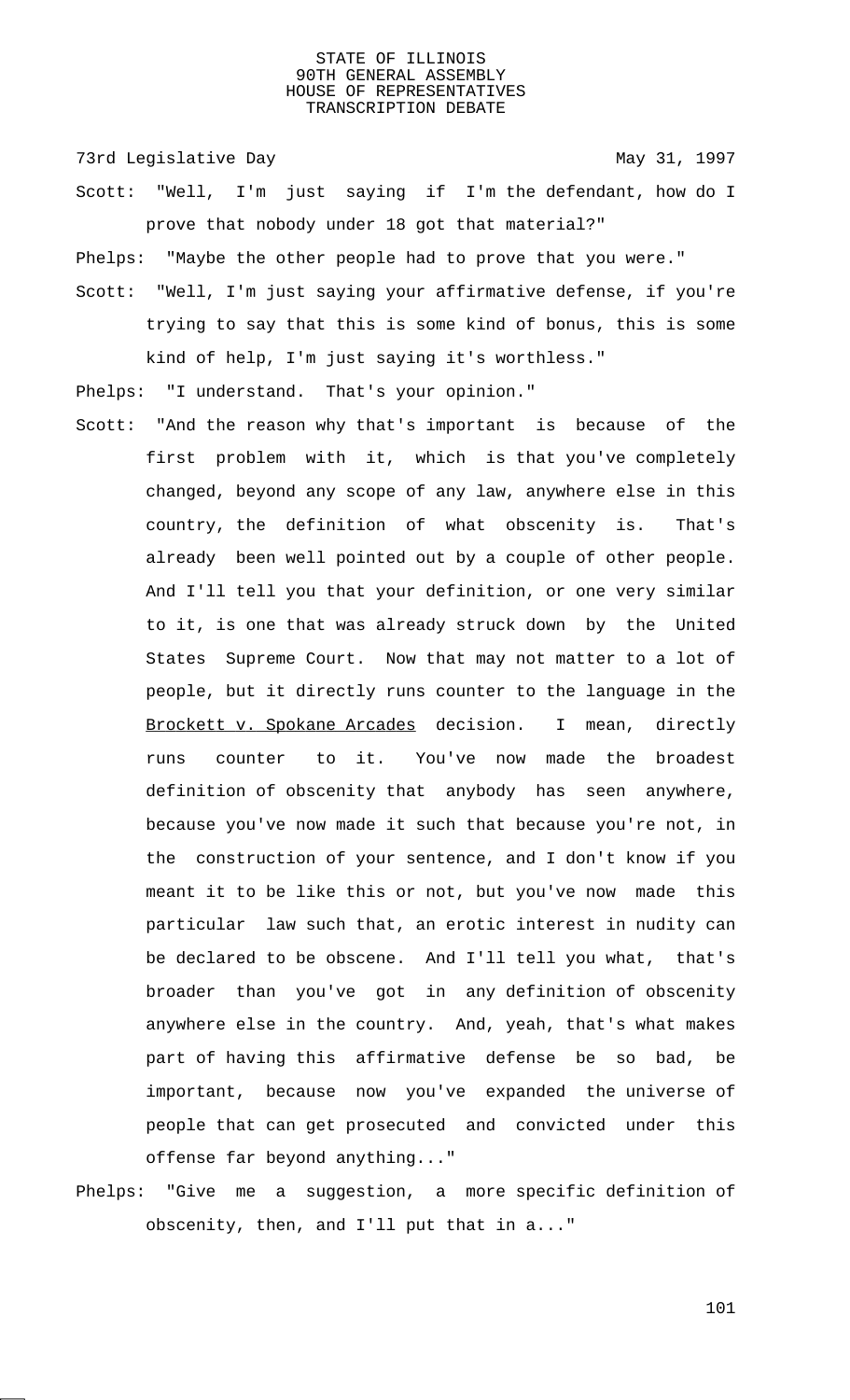73rd Legislative Day 1997

Scott: "Pardon me?"

Phelps: "Give me a more specific example of what obscenity is."

- Scott: "Why don't you use the one that's in the Supreme Court Case, in the Roth Decision?"
- Phelps: "What about Miller v. California and the three part test? Do you want to throw that out?"
- Scott: "That's fine, but the three part test doesn't define an erotic interest in nudity as being obscene. That's not part of the Supreme Court decision, and, in fact, the follow-up case that I've got right here in my hand directly says that that's not obscene and can't be held to be obscene constitutionally. All I'm saying is, Representative, I know you're very well-intentioned on this. I know you fight hard on this particular subject, I'm just telling for you and for the other Members of the Body, for the people who voted against that last law, the county standards law, this is far worse. Because now you've put a statewide definition in that is far broader than anything any county is going to come up with. You've now made it the law of the state, that... in my opinion, an absolutely unconstitutional definition that would make virtually anything meet the first prong of the three part test. That's not what they intended in Miller, that's not what they intended in Roth, that's not what the Constitution provides and I would urge my colleagues to vote 'no'."

Speaker Brunsvold: "Mr. Phelps to close."

Phelps: "Thank you, Mr. Speaker. Those that have risen to oppose this, I understand their opinions from the legal, probably, standpoint. That they see a lot of the technicality of the law that many of us, maybe the lay persons, maybe do not, but just in response to most of the aversions here that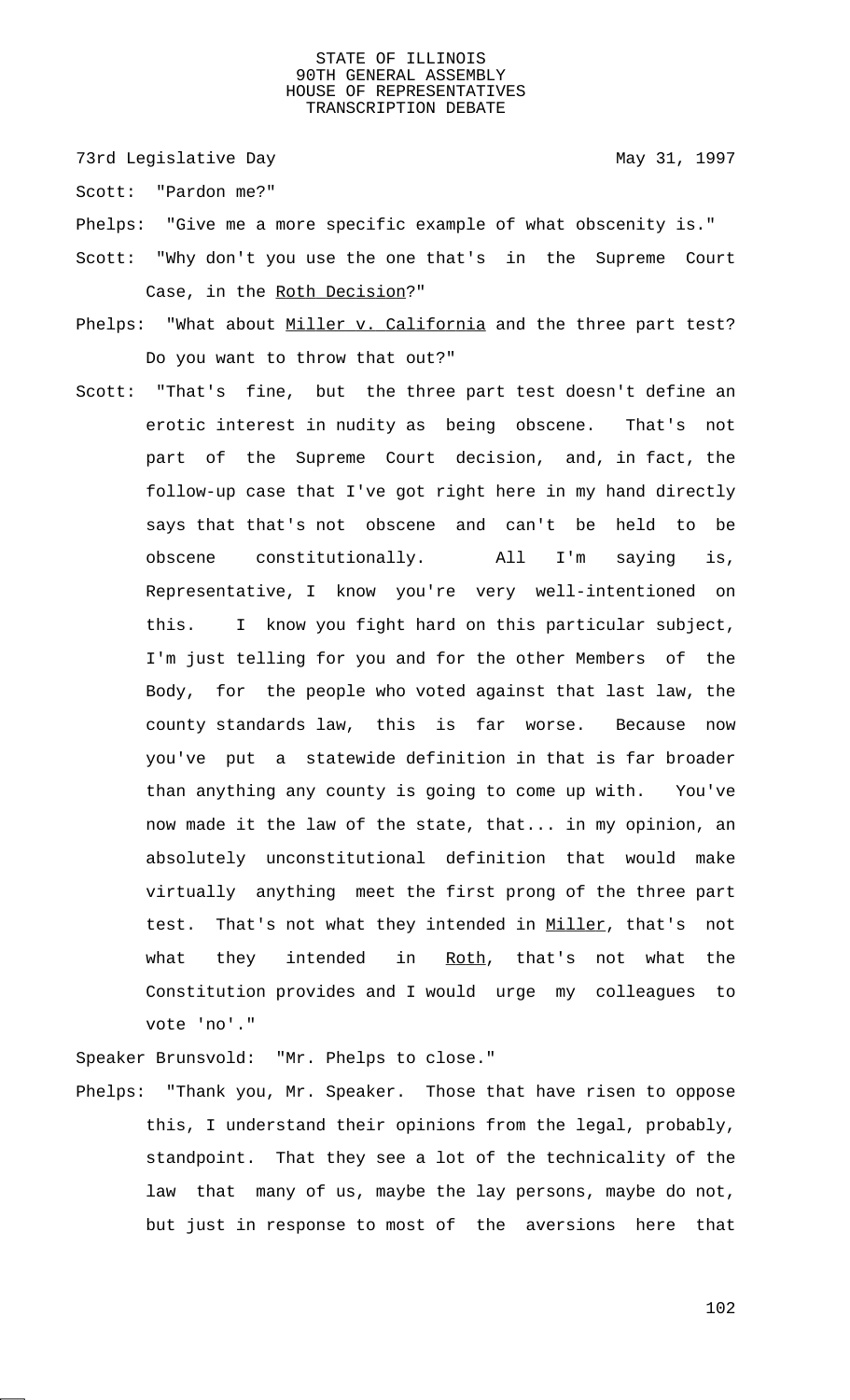# 73rd Legislative Day 1997

seem to be uncomfortable. What we've tried to do in a way of compromising, what we heard was objectionable was a county standard to be set. Now by just merely trying to clarify some definitions, possibly expanding in one area would now, you know, affect more opposition, I believe begs a question. Because now, the very people that were using examples of the libraries being offended by this or being put on the spot of responsibility beyond what they should be required to do, it's taken care of. Look, let's look at this Bill in the way in which you would judge what you feel obscenity is and then see if a court of law and a statewide standard will uphold it by the three-pronged test Miller v. California imposes. I appreciate your 'aye' vote."

Speaker Brunsvold: "The Gentleman has asked for the adoption of Floor Amendment #3. There's been a request for a Roll Call Vote and a verification. The Amendment will be adopted by a majority of those voting. The question is, 'Shall the Floor Amendment #3 be adopted?' All in favor vote 'aye'; all opposed vote 'no'. Voting is open. Have all voted who wish? Have all voted who wish? Mr. Clerk, take the record. Representative Schakowsky, do you persist in your verification? The Lady does not persist in her verification. On this question there are 79 voting 'yes', 33 voting 'no', and 4 voting 'present'. And the Amendment has been adopted. Further Amendments?"

Clerk Rossi: "No further Amendments." Speaker Brunsvold: "Third Reading. Read the Bill, Mr. Clerk." Clerk Rossi: "Senate Bill 9, a Bill for an Act in relation to harassing and obscene communications. Third Reading of this Senate Bill."

Speaker Brunsvold: "The Gentleman from Cook, Mr. Burke." Burke: "Mr. Speaker, take this Bill out of the record."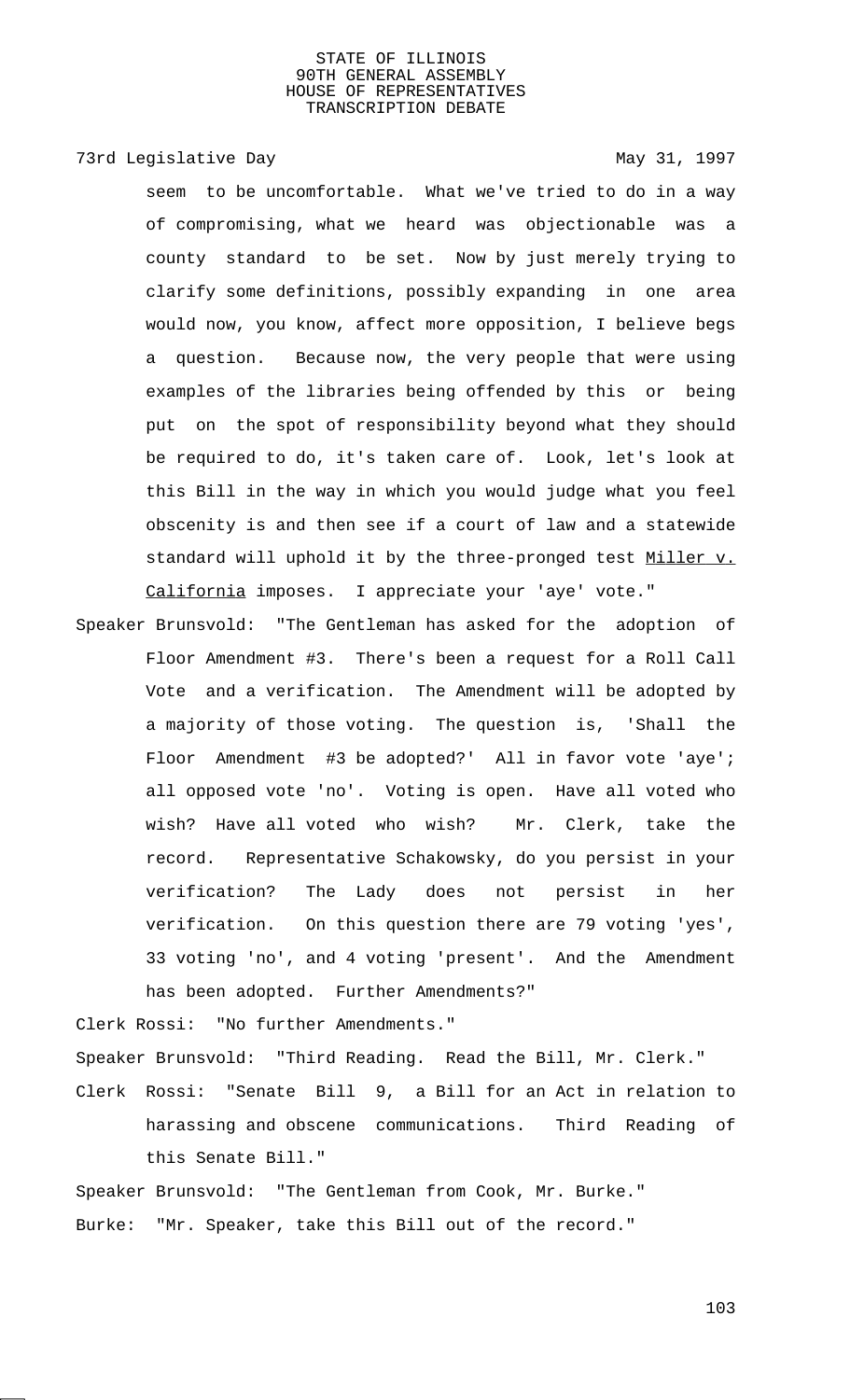73rd Legislative Day 1997

Speaker Brunsvold: "Take the Bill out of the record, Mr. Clerk. Representative McCarthy, for what reason do you rise?" McCarthy: "A Point of Personal Privilege please, Mr. Speaker." Speaker Brunsvold: "Proceed."

- McCarthy: "I would like to announce that today, on the Floor, we have a guest of one of our Representatives who was recently elected the president of the Chicago Chapter of the Hispanic Lawyers' Association. So, I would like you all to recognize and congratulate, Miss Kupe Caldarone standing over there by Eddie Acevedo."
- Speaker Brunsvold: "Welcome. On Conference Committee Reports appears House Bill 23. Representative Lindner."
- Lindner: "Yes, thank you, Mr. Speaker. House Bill 23 consists of two items. One that passed the House overwhelmingly, to allow judges a window of time who did not contribute, elect to contribute to the spouse's annuity benefit to do so, paying the full contribution and the interest per annum. And also it adds the... expands the investment authority of downstate police and fire pension funds, who previously were limited to government type securities. There is no opposition to this Bill."
- Speaker Brunsvold: "The Lady has asked for the adoption of the First Conference Committee Report. And on that, the Gentleman from Cook, Mr. Parke."

Parke: "Thank you, Mr. Speaker. Will the Sponsor yield?" Speaker Brunsvold: "The Sponsor yields."

- Parke: "Representative Lindner, if you foot the police and fire and expanded their investment authority, is this unique, or are they doing what all the other pension funds have in the state, currently?"
- Lindner: "I believe they are doing what the other pension funds in the state are currently doing."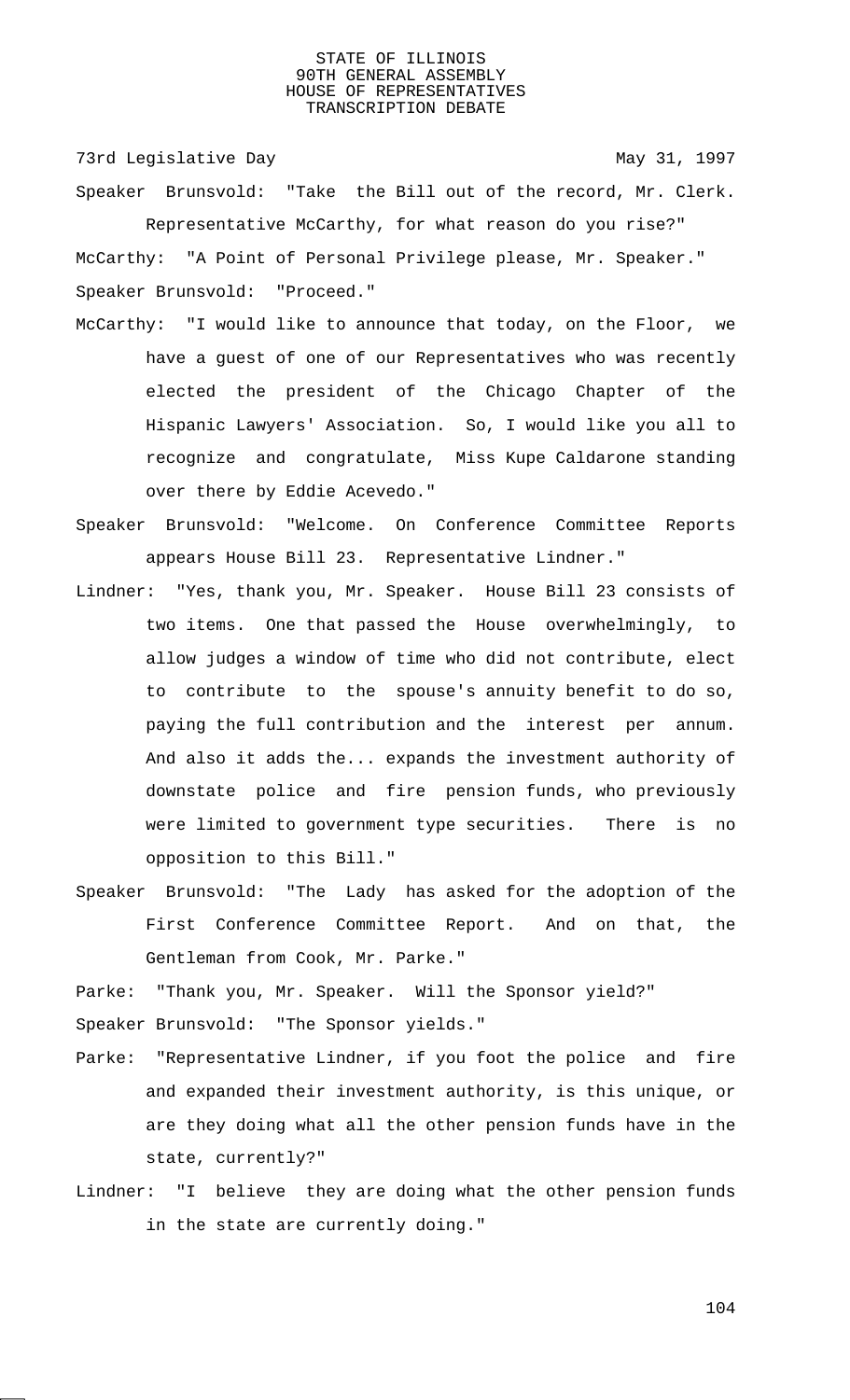73rd Legislative Day 1997

Parke: "I'm sorry, I didn't hear you."

Lindner: "They are doing what the other pension funds in the state are doing."

Parke: "So, in essence, all, all we're doing is giving them parity with other pension systems in the state?"

Lindner: "That's true, allowing them to diversify their funds."

- Parke: "Now does this also have, says allows judges elected to contribute for a spouse annuity benefits. Extends a previously granted benefit, is that in there?"
- Lindner: "It allows them to pay and get in that system if they want to elect to do the spouse's annuity benefit."
- Parke: "Didn't they say they didn't want to do this a couple of years ago, when this Bill came up and said that they only wanted to have... they didn't want to elect this benefit and now some of them are coming back and wanting to do it?"
- Lindner: "I think some, some judges did not get into this and do want to do it. Or it can also allow them to rescind their election not to contribute. But it would cost the state no money because they have to pay the full contribution plus the interest per year."
- Parke: "So, this has... is it just those two Amendments on the Bill?"

Lindner: "Yes, it is."

Parke: "And that's the extent of it."

Lindner: "Yes."

Parke: "Is there any opposition to this Bill that you're aware of?"

Lindner: "No."

Parke: "Then I have no problem with it either."

Speaker Brunsvold: "The Lady has asked for the adoption? Any further discussion? Seeing none, Representative Lindner to close."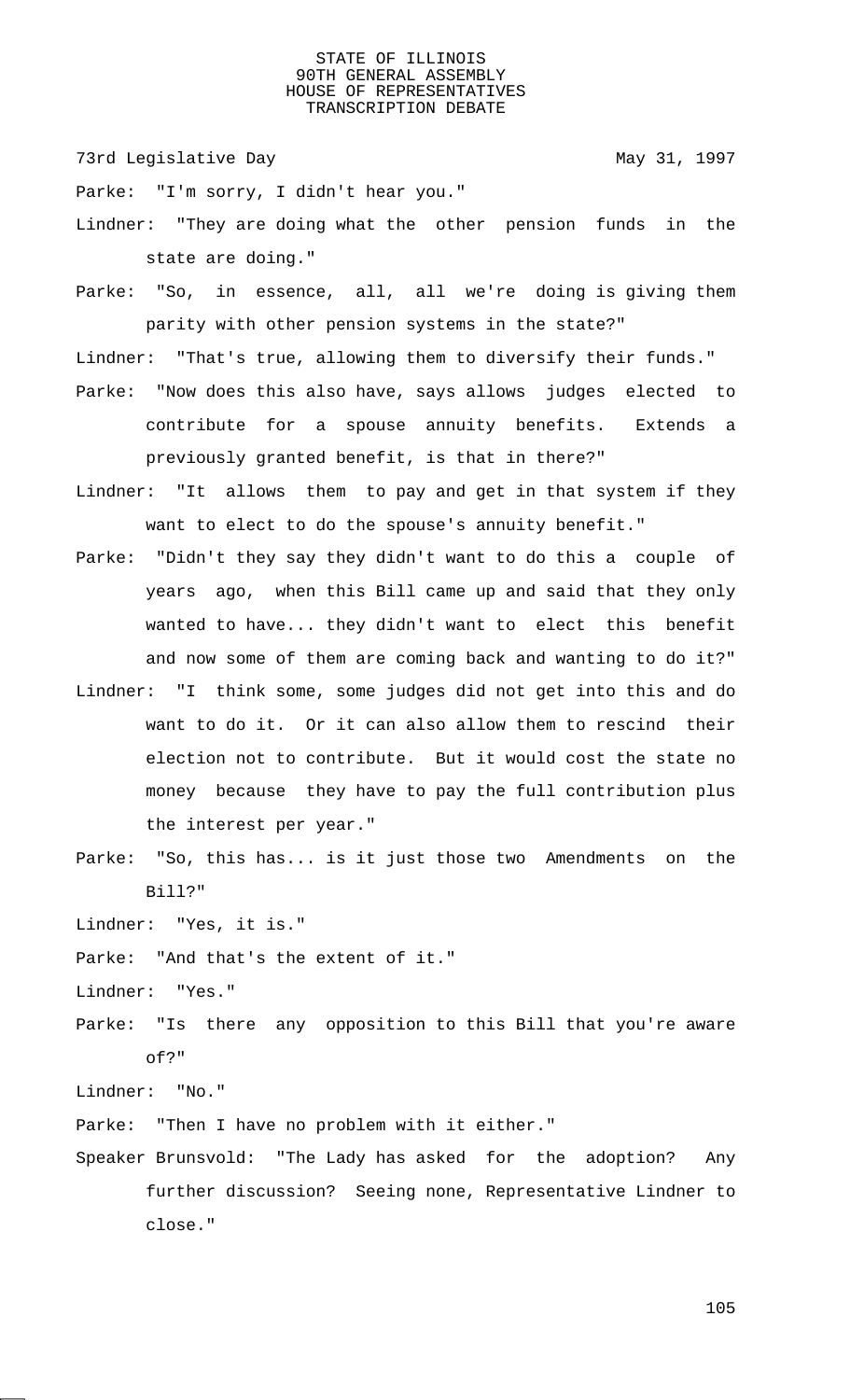73rd Legislative Day 1997

- Lindner: "Yes, I would just ask for a favorable vote on the Conference Committee Report."
- Speaker Brunsvold: "The question is, 'Shall the House adopt the First Conference Committee Report to House Bill 23?' This is final action. All in favor vote 'aye'; all opposed vote 'no'. The voting is open. Have all voted who wish? Have all voted who wish? Have all voted who wish? Mr. Clerk, take the record. On that question, there are 117 voting 'yes'; 1 voting 'no'; 0 voting 'present'. And the House does adopt the First Conference Committee Report to House Bill 23. And this Bill, having received a Constitutional Majority, is hereby declared passed. Mr. Clerk, announcements?"
- Clerk Rossi: "The House Rules Committee will meet at 2:15, in the Speaker's Conference Room. The Rules Committee will meet at 2:15, in the Speaker's Conference Room."

Speaker Brunsvold: "Mr. Clerk, Senate Bill 1101. Mr. Hannig.

Hannig: "Yes, thank you, Mr. Speaker and Members of the House. I would move that the House refuse to recede from House Amendment, from the House Amendment on this Senate Bill, House Amendment #1 and that a Conference Committee be appointed. Speaker Brunsvold: "The Gentleman has moved to refuse to recede from House Amendment #1 to Senate Bill 1101. All in favor say 'aye'; opposed 'nay'. The 'ayes' have it and the House does refuse to recede from Senate... House Amendment #1 to Senate Bill 1101. And the Gentleman requests a Conference Committee be appointed. Mr. Clerk Senate Bill 423. Mr. Hannig."

Hannig: "Yes, thank you, Mr. Speaker."

Speaker Brunsvold: "The Bill appears on the Supplemental Calendar."

Hannig: "Yes, and the Clerk, I think, needs to correct the board.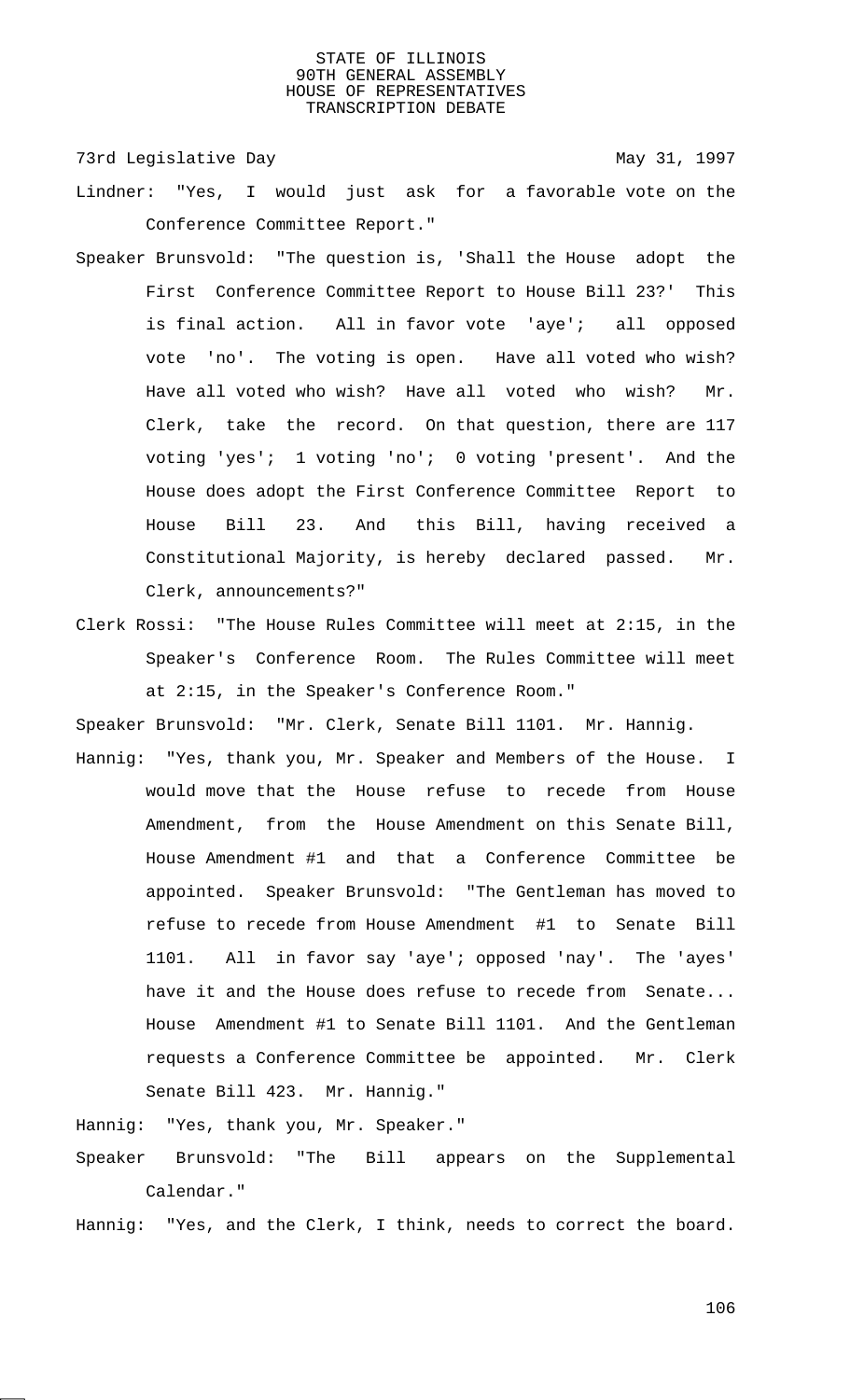# 73rd Legislative Day 1997

Thank you, Mr. Speaker and Members of the House. This Bill's an agreement between the community colleges, the executive branch, the Department of Central Management Services, and the community college employees to provide for a mechanism whereby retired community college employees will receive a health care plan. The Conference Committee Report, Senate Bill 423 establishes a program of health, dental, and vision benefits for retirees of community colleges. It provides" a \$1 million lifetime maximum benefit. An annual deductible of \$300 per person with medicare and \$550 without medicare. General out-of-pocket maximums of \$800 that will be tied to the amount in the State Employees' Plan. No pre-existing exclusion period. PPO hospital benefits of 80% after the deductible. Non-PPO hospital benefits of 60% after the deductible. Non-PPO out-of-pocket maximum is \$4,000. Skilled nursing home facility of 100 days per plan year. Out-of-patient mental health care of 50% after the deductible. The dental plan is scheduled benefits program and division plan is a National Networks Providers. And I also want to say that nothing in the legislation prohibits collective bargaining with the community college board that would result in the community college district picking up the cost of the premium for the annuitant or the community college picking up the cost of the deductible or negotiation with any bargaining agent for any and all costs associated with the health insurance plan so long as the collective bargaining agreement does not involve any administrative functions on the part of the Illinois Department of Central Management Services, the State University Retirement System, or an insurance administrator. And having said that, this Bill, I believe, is agreed by all parties and is certainly a big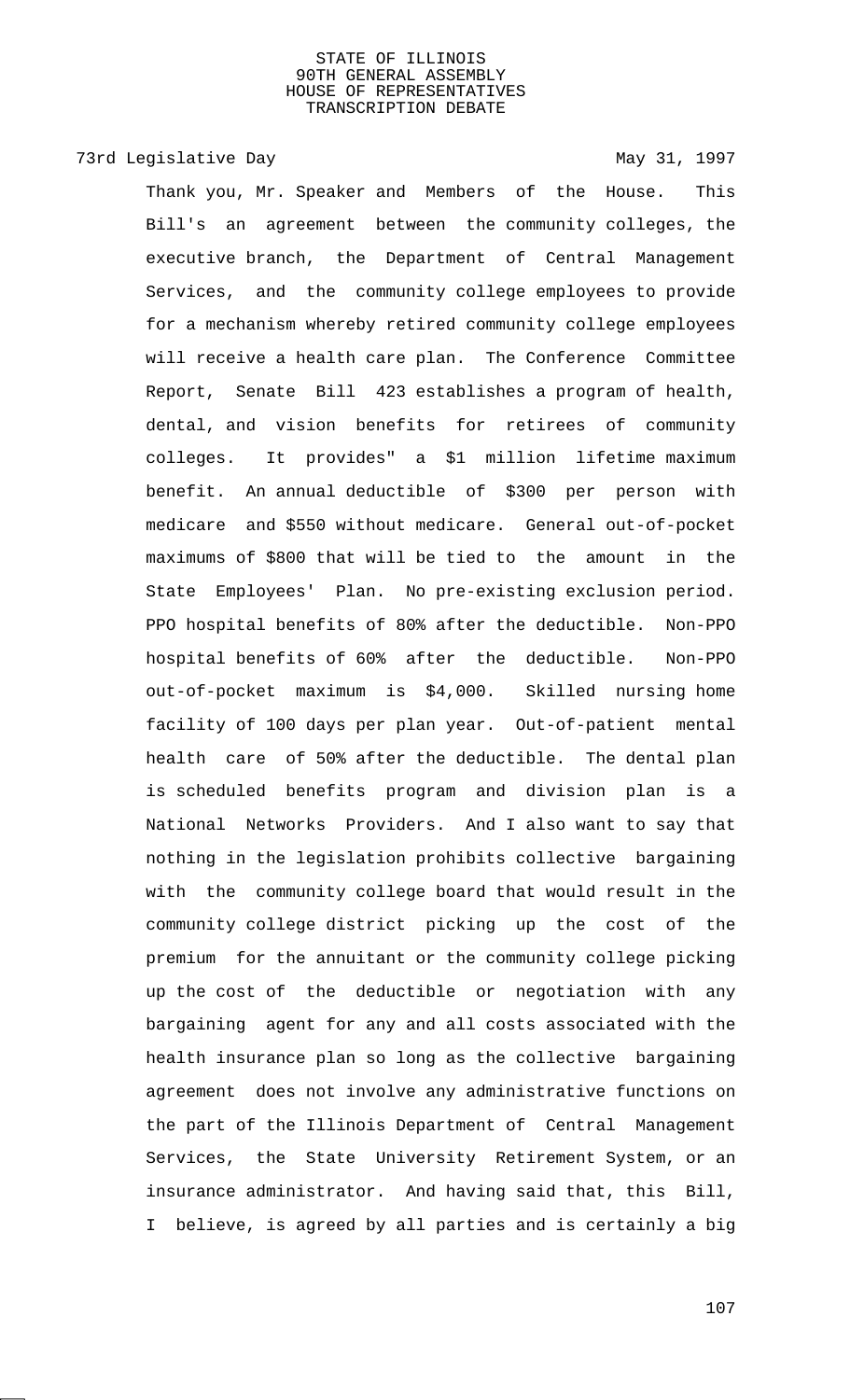73rd Legislative Day 1997

step forward for those who are retired from community colleges. I'd be happy to answer any questions and I'd urge a 'yes' vote."

Speaker Brunsvold: "On the question, Mr. Black."

Black: "Thank you very much, Mr. Speaker. Will the Sponsor yield?"

Speaker Brunsvold: "The Sponsor yields."

- Black: "Representative, I appreciate the work you've done on this. Many of us have worked on this for several years and I think we're very, very close to getting something on the Governor's desk. It's my understanding that there will be... it is not necessary for us to appropriate any new dollars in order to fund this plan and that may be the most beautiful part of it, correct?"
- Hannig: "Yes. The beauty of this plan, Representative Black, is that the groups got together, the parties got together, and put together a plan that funds itself and the State of Illinois is not obligated to put any additional money into this plan."
- Black: "And as I recall, some of the objection, when this Bill passed the House, earlier, was the annuitants were only going to pay .35% and that has been increased to .5% so I think that's a concern that we can put to rest. Everybody wanted to raise it to that, and that has been done, correct?"
- Hannig: "That is correct, Representative, and, in fact, the active participants will begin contributing to the plan for, I think, a six month period of time or before the plan actually gets up and running in order to create a little cushion for the plan as we commence it."
- Black: "That's great. I appreciate the work on this, Representative. CMS has dropped its objection to the Bill.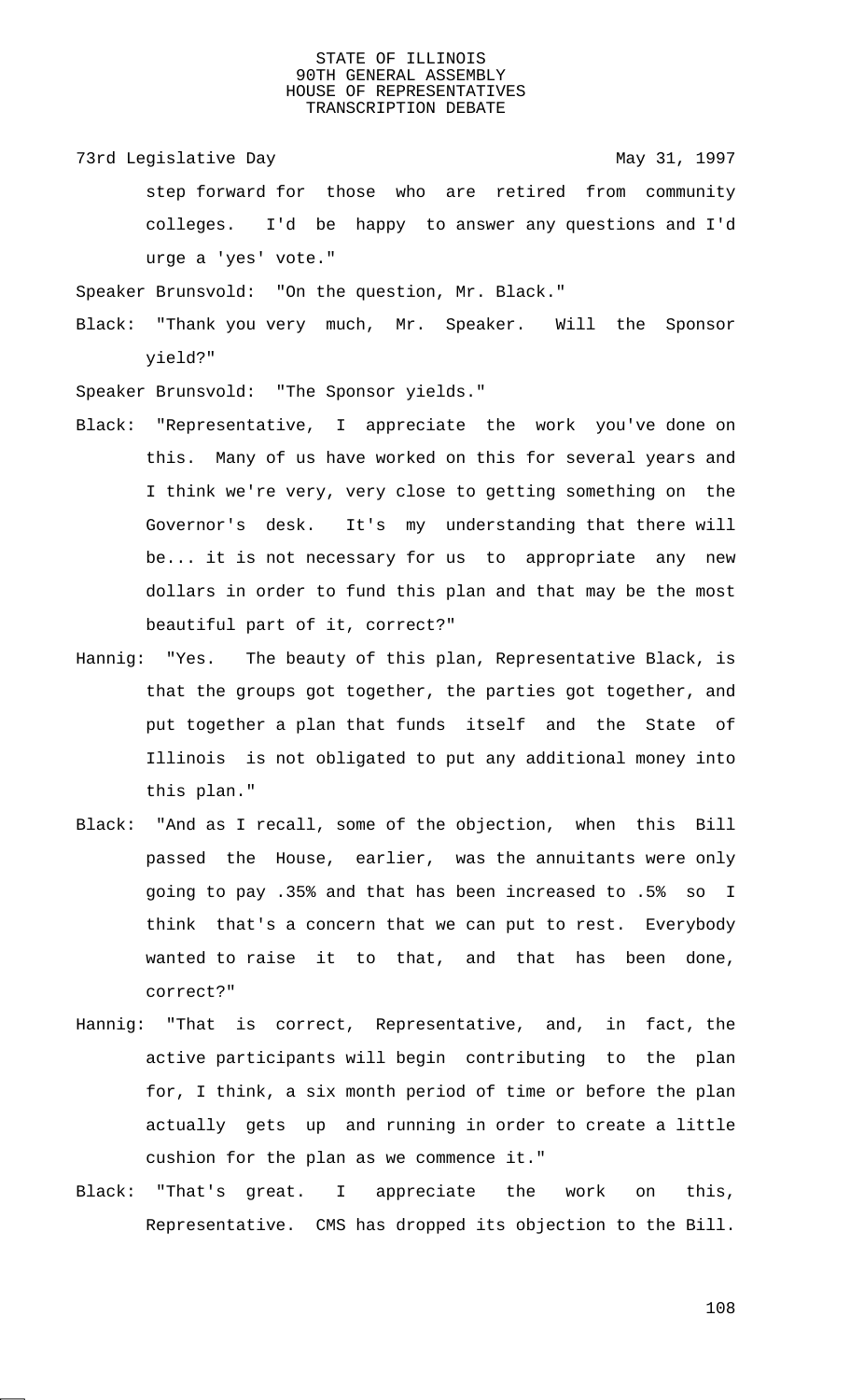73rd Legislative Day 1997

The community college system from the trustees down to the board, I don't know that the faculty has an organization, as such, but I know that I spent 10 years in the community college system and they've been working on that long before I was in the community college system and long after I left. I think this is a reasonable compromise. I congratulate you on what you have done and I stand in support."

Speaker Brunsvold: "The Gentleman from Kane, Mr. Hoeft."

Hoeft: "Thank you, Mr. Speaker. Will the Sponsor yield?"

Speaker Brunsvold: "Sponsor yields."

- Hoeft: "No questions. I just want to say that I was the one that raised the series of concerns about this Bill and they have been addressed. We addressed them with Amendments in the Senate and this is a well-thought-through compromised Bill. I'm not thoroughly satisfied with it, but I know that this will help people considerably and I would ask people to support this. This is a good compromise."
- Speaker Brunsvold: "On the question, the Gentleman from McHenry, Mr. Skinner."
- Skinner: "Would the Representative yield to a question, please? I assume the answer is 'yes'."

Speaker Brunsvold: "Proceed."

- Skinner: "The last time I talked to a potential recipient of this largess, I was told that community college employees were the same as state university employees, so they ought to have the same insurance benefits. Can you assure this General Assembly that there won't be a move to make us pay the entire Bill the way we do for university employees?"
- Hannig: "Well, Representative, this is an agreement for a system that funds itself and the numbers that CMS, Central Management Service provided for us, it appears that this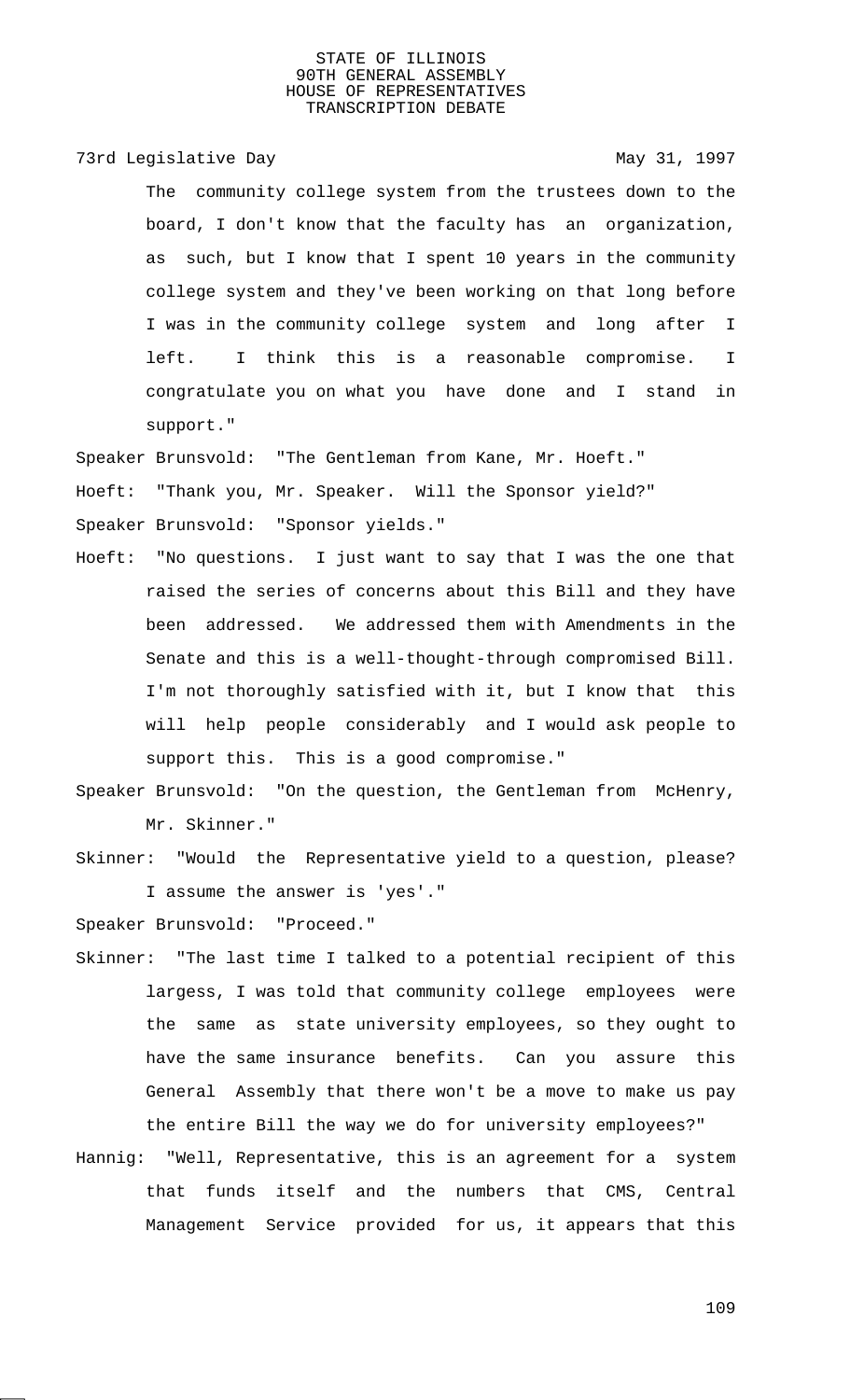73rd Legislative Day 1997

will fund itself for many years out into the future as far as we can see and estimate in costs and things of that nature. So, Representative, the system is self-funding. I don't think we're going to see this group come back here to the Legislature asking for more money."

- Skinner: "So if someone trying to curry favor with junior college employees, presents a Bill having the state pay 100% of the money, 100% of the premiums, you're not going to vote for it, right?"
- Hannig: "Well, Representative, I mean, I can't tell you what Legislators in the future might do as far as proposing Bills to sweeten these benefits or perhaps to make these benefits more costly to the state employees, but I can tell you that this Bill is agreed to by all the parties, including the administration, the community college administrators, and the annuitants and the active people at the community colleges, so they are happy with this proposal."
- Skinner: "Mr. Sponsor, I'm not asking you to make commitments on the part of other people. I'm asking, are you going to support a movement, you personally, are you going to support a movement to have the state pay a higher percentage of the premiums in future years?"
- Hannig: "Well, Representative, if you would sponsor that Bill, I would probably find myself voting for it. I would have to confess that it would be very difficult not to."
- Skinner: "Well, I promise you I won't sponsor it. What if somebody else does?"
- Hannig: "Well, Representative, you know we have to look at every Bill as it comes before our desk, you know, and I'm going to do that, too. But this Bill that is in front of us today is an agreed Bill between the parties. I think that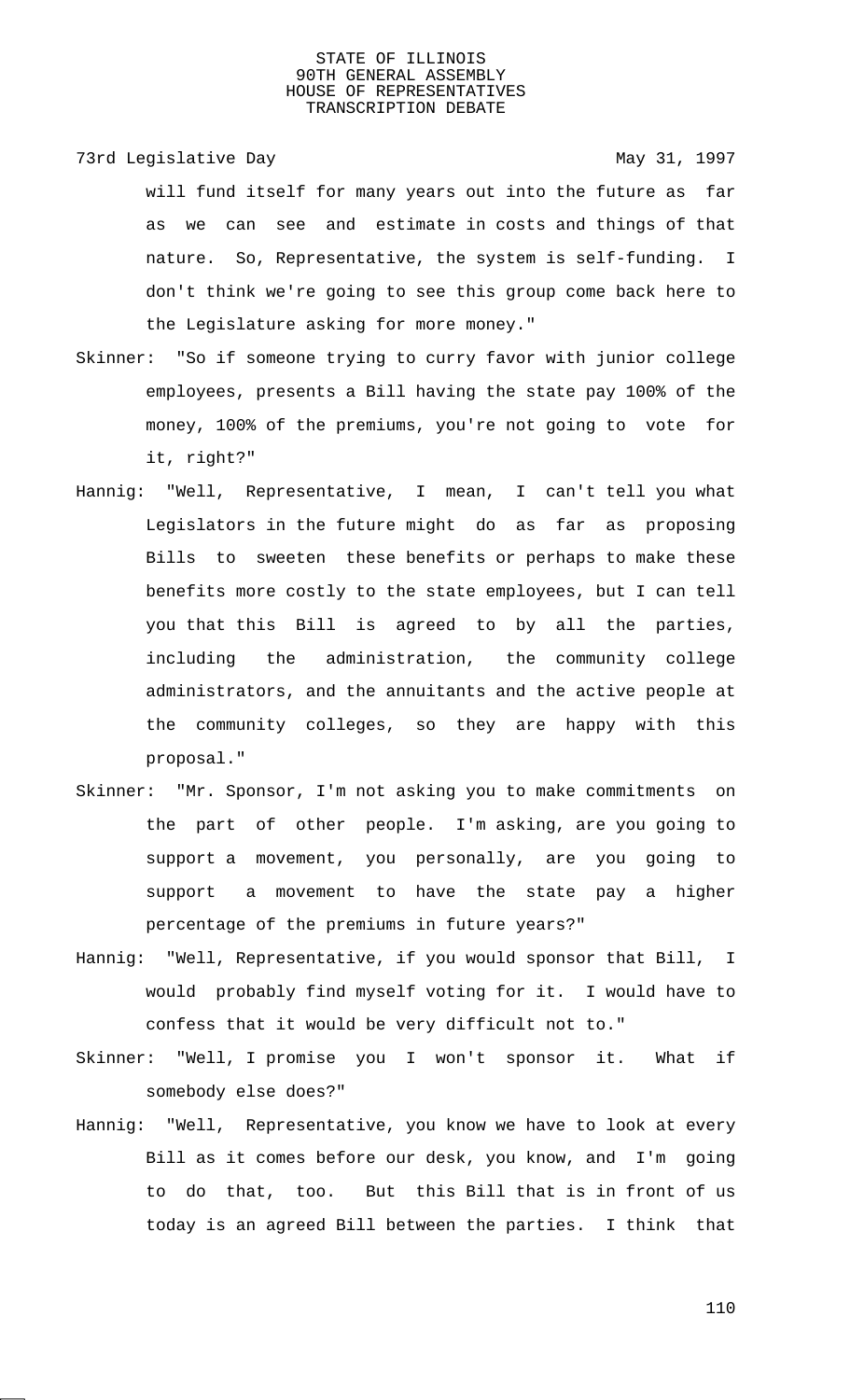73rd Legislative Day 1997

they are happy with it and I don't, I can't speak for everyone but I think that these people are willing to accept this proposal before us as not only fiscally sound but a very strong step forward for the annuitants."

Skinner: "Well, Mr. Sponsor, I agree with you. The language here will work and I hope you will join me in making sure this language remains the language. Thank you."

Speaker Brunsvold: "The Lady from Kane, Representative Deuchler." Deuchler: "Would the Sponsor yield for a question?"

Speaker Brunsvold: "The Sponsor will yield."

- Deuchler: "Representative Hannig, how do the benefits under this plan compare with the retired teachers' benefits?"
- Hannig: "Well, Representative, what we have with this plan is a plan that is probably somewhat of a hybrid between what the retired teachers have and what the retired state employees have. So, it's its own plan but if you were going to put them on some type of spectrum, it would fall between the two."
- Deuchler: "Well, are the benefits less than the retired teachers or more?"
- Hannig: "I would say that on balance, the benefits are more."
- Deuchler: "Will this take a separate system of administration in CMS or will you merge this into the existing...?"
- Hannig: "The Department of Central Management Services has looked at the numbers very carefully and they are confident that this system, if we enact it and the Governor signs it, will fund itself. That will be self-sufficient and that we will not be coming back to this Legislature or future Legislatures asking for additional monies."
- Deuchler: "Yes, but since the benefits are different from any other plan that is administered, does this take a separate staff to answer the questions and to administer...?"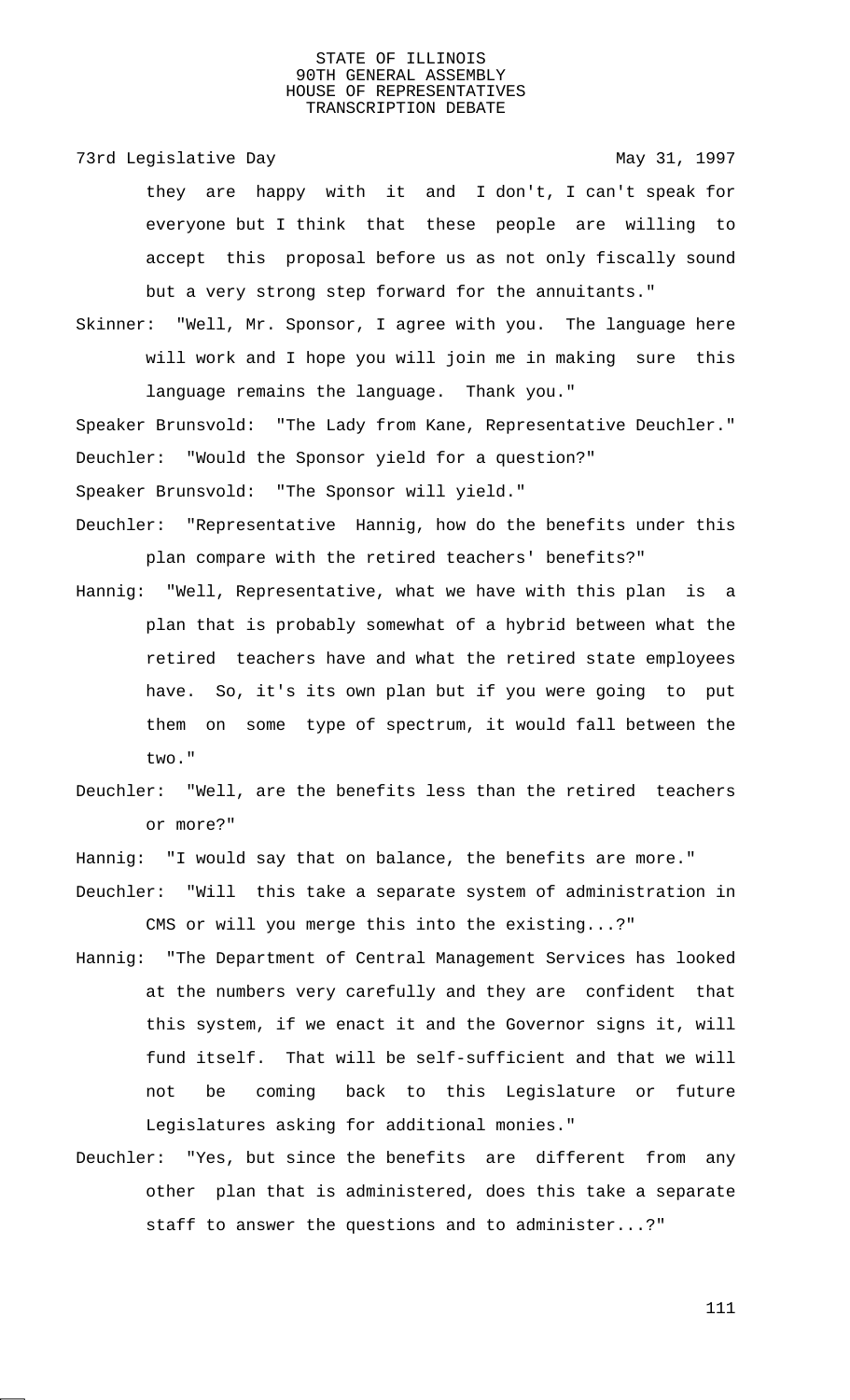73rd Legislative Day 1997

Hannig: "No, the Department of Central Management Services, they administer the plan for the state employees. They now administer the plan for the retired teachers and they assure us that they can administer this plan as well."

Deuchler: "So, it will take no extra staff?"

Hannig: "Yeah, the people that we talked in the Department of Central Management Services were confident that they could administer the program and there was no request on their part for any additional people to run the program."

Deuchler: "No further questions."

- Speaker Brunsvold: "Further discussion? The Gentleman from Whiteside, Mr. Mitchell."
- Mitchell: "Thank you, Mr. Speaker. The previous Representative asked every question that I had and I'm very happy with the answers. I'd like to commend Representative Hannig for taking care of a problem for professors, for teachers that's been in existence ever since community colleges have. I think it's something that we've overlooked. If we're going to have health insurance for our employees, then we recognize the fact that these folks need the same kind of benefit. I think this is very innovative and an excellent answer to the need that's out there. I urge everyone to vote 'aye'. Thank you."
- Speaker Brunsvold: "The Gentleman from Macoupin, Mr. Hannig to close."
- Hannig: "Yes, thank you, Mr. Speaker. We worked very hard, a number of people on both sides of the aisle, on this proposal. The community colleges have been very generous of their time in providing us with the information. The employees, both active and retired, have been willing to pay their fair share and this is a program that will pay for itself and provide a much needed medical service to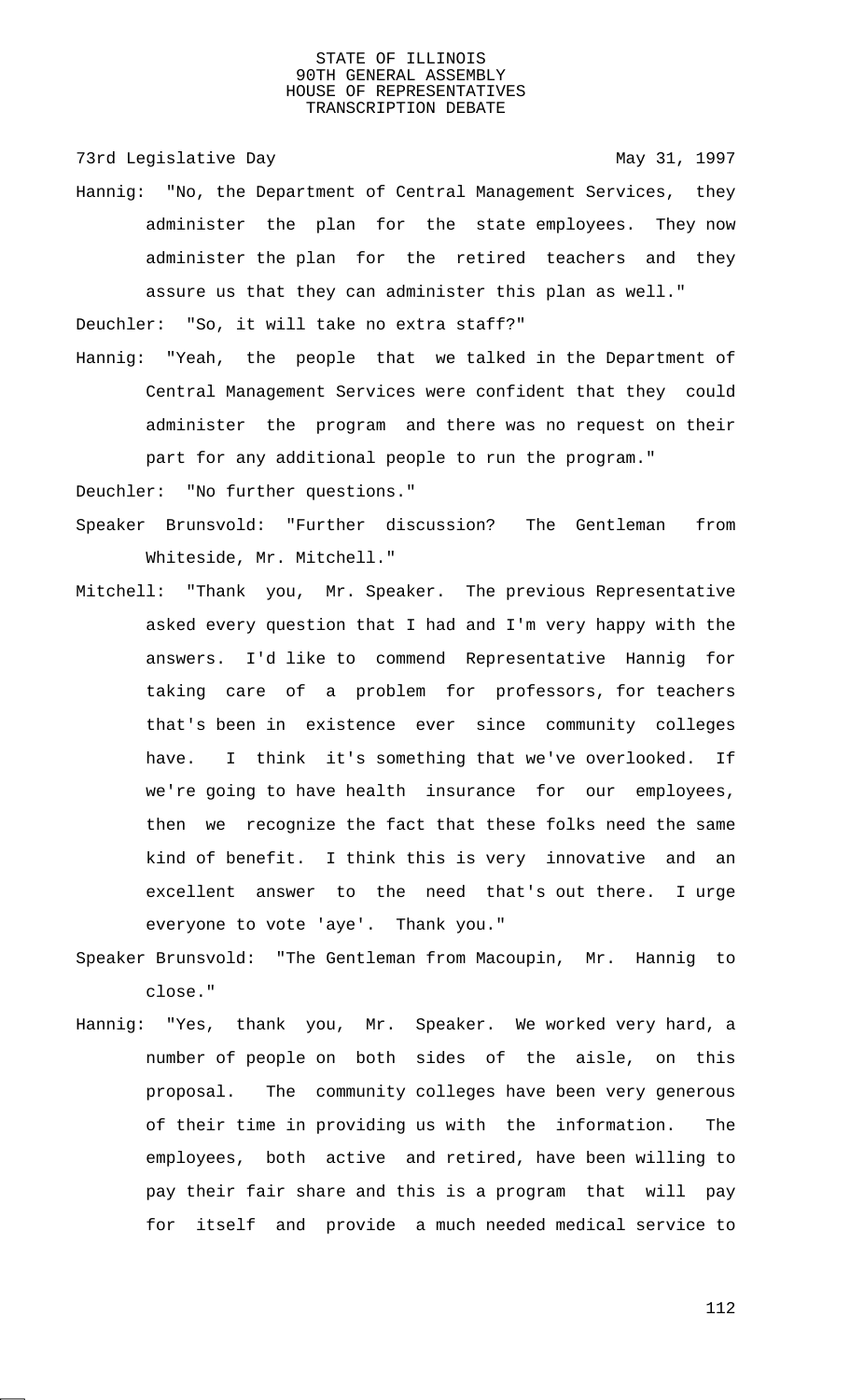73rd Legislative Day 1997 these annuitants. It's a good plan and I would ask for your 'yes' vote."

- Speaker Brunsvold: "The question is, 'Shall the House adopt the First Conference Committee Report for Senate Bill 423?' This is final action. All in favor vote 'aye'; all opposed vote 'no'. The voting is open. Have all voted who wish? Have all voted who wish? Have all voted who wish? Take the record, Mr. Clerk. And on that question, there are 118 voting 'yes'; 0 voting 'no'; 0 voting 'present'. And the House does adopt the First Conference Committee Report for Senate Bill 423. And this Bill, having received a Constitutional Majority, is hereby declared passed. Senate Bill 240, Mr. Clerk. Representative Lindner."
- Lindner: "Yes, thank you, Mr. Speaker. Senate Bill 240, the basic Bill was to have the Inspector General's report both to the director and the Governor. And that the Department of Children and Family Services should adopt rules for the Inspector General and allow the Confidentiality Act for therapist in the Mental Health and Developmental Disabilities to disclose certain items. And this was the basic Bill that passed the House, I think with overwhelming 'yes' votes. Added to this are several provisions. One, to have an interagency agreements between DCFS and DMHDD for the placement of adult wards with developmental disabilities, who are not able to live independently. Another provision is to allow for a new term under the Juvenile Court Act of a subsidized guardianship. And those are the two added provisions."

Speaker Brunsvold: "Mr. Clerk, announcement?" Clerk Rossi: "The Rules Committee is meeting immediately, in the Speaker's Conference Room."

Speaker Brunsvold: "Representative Lindner, have you finished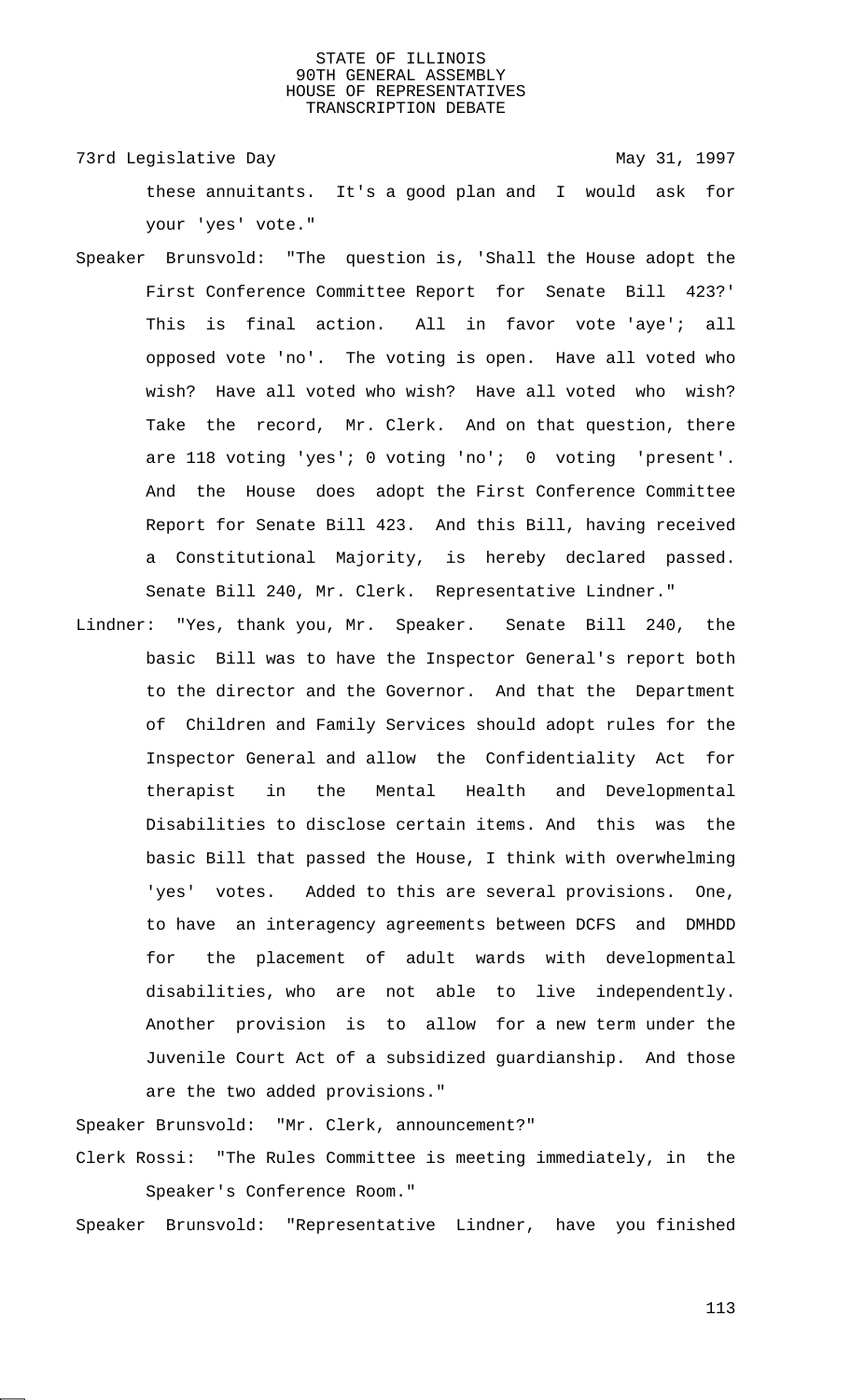73rd Legislative Day 1997

with your opening remarks?"

Lindner: "Yes, I am."

Speaker Brunsvold: "Okay. The Gentleman has moved for the adoption of the First Conference Committee Report. Is there any discussion?"

Lindner: "Gentleman?"

Speaker Brunsvold: "The question is."

Lindner: "No, you called me a Gentleman."

Speaker Brunsvold: "I'm sorry, the Chair apologizes."

Lindner: "I'm a Gentle Lady."

Speaker Brunsvold: "You're definitely a Lady."

Lindner: "Thank you."

- Speaker Brunsvold: "The question is, 'Shall the House adopt the First Conference Committee Report on Senate Bill 240?' This is final action. All in favor vote 'aye'; opposed vote 'no'. The voting is open. Have all voted who wish? Have all voted who wish? Have all voted who wish? Have all voted who wish? Mr. Clerk, take the record. And on that question, there are 117 voting 'yes'; 0 voting 'no'; 0 voting 'present'. And the House does adopt the First Conference Committee Report to Senate Bill 240. And this Bill, having received a Constitutional Majority, is hereby declared passed. Mr. Clerk, Senate Bill 1019. Mr. Cross." Cross: "Thank you, Mr. Speaker. I would appreciate the House's, the House's adoption of the First Conference Committee Report. This has a variety of quick-take language or conveyances in transfers in this Conference Committee Report. None, incidentally, that benefit my district but benefit to other Members districts. It passed out of
	- committee, unanimously, this morning. I don't know of, I know of absolutely no opposition. It's some language in here that benefits Representative Noland, Senator Donahue,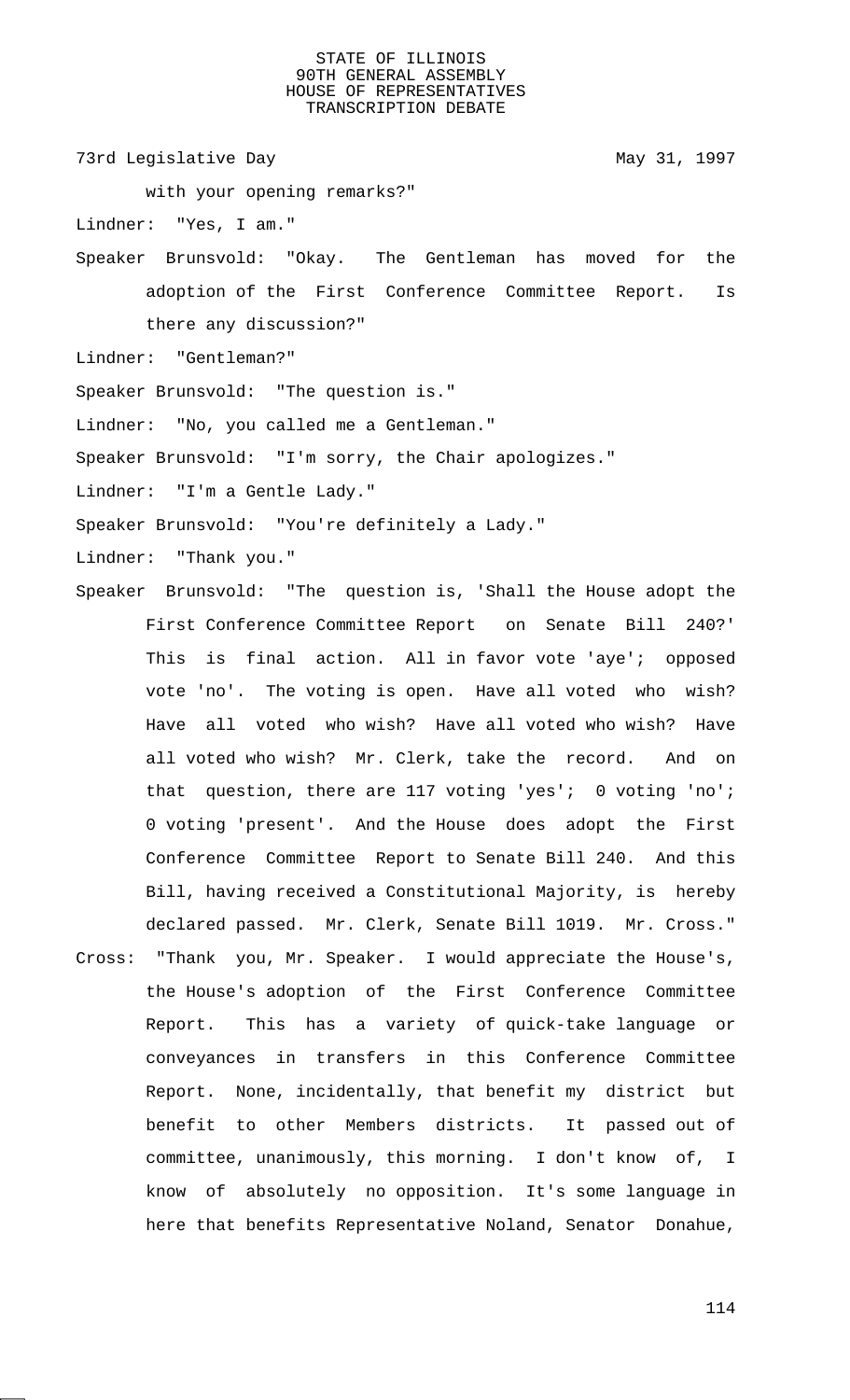73rd Legislative Day 1997

the area of Freeport, the City of Bloomingdale, the City of Elmwood Park and Oak Park. I'll be glad to answer any questions, or at least I'll certainly try."

- Speaker Brunsvold: "The Gentleman has moved for the adoption of the Conference Committee Report. And on that, the Gentleman from Cook, Mr. Dart."
- Dart: "Thank you. Will the Sponsor yield?"

Speaker Brunsvold: "The Sponsor yields."

- Dart: "Tom, was that the extent of the... the ones you named is that a complete list of the ones, can you run through that one just one more time?"
- Cross: "I'll give you the one... Galesburg, which I may of not... may not have named the City of Galesburg, Bloomingdale, Freeport, Elmwood Park and Oak Park. The original underlying Bill had some language that provided for some transfer of some land in Kendall County for some reason it's been taken out of here. But the cities and villages I just named are the only ones remaining. As I said, Tom, I don't know of any opposition to this. I think that's it, Tom."
- Dart: "Are these quick-takes, Tom, are they for a specific time period and for specific location?"
- Cross: "There are, Tom, and each of them have specific time frames. I don't know if you want to go through each one, but they all do have those... they all do have specific time frames."

Dart: "Okay. None of them are open-ended at all?"

Cross: "No."

Dart: "Okay. Thanks, Tom."

Cross: "Thank you."

Speaker Brunsvold: "Further discussion? The Lady from DuPage, Representative Pankau."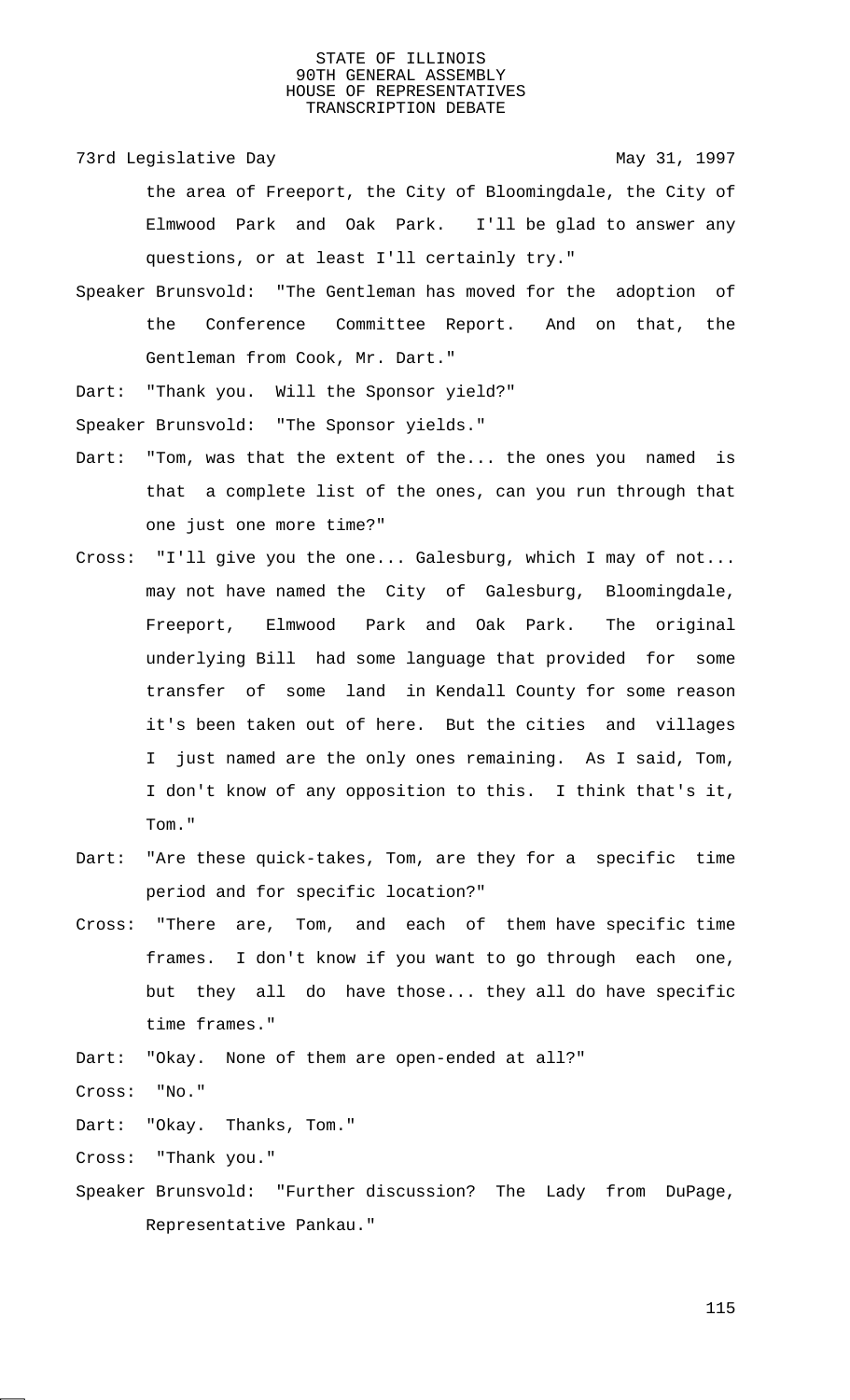73rd Legislative Day 1997

- Pankau: "Thank you, Mr. Speaker. I rise to vote 'present' on this Bill. My husband and I own commercial property on Lake Street, in Bloomingdale. And that's the reason for my 'present' vote."
- Speaker Brunsvold: "Further discussion? Seeing none, Mr. Cross to close."
- Cross: "With the exception of Representative Pankau, I would appreciate a 'yes' vote from everybody."
- Speaker Brunsvold: "The question is, 'Shall the House adopt the First Conference Committee Report to Senate Bill 1019?' This is final action. All in favor vote 'aye'; opposed vote 'no'. The voting is open. Have all voted who wish? Have all voted who wish? Have all voted who wish? Mr. Clerk, take the record. And on this question, there are 111 voting 'yes'; 6 voting 'no'; 1 voting 'present'. And the House does adopt the First Conference Committee Report to Senate Bill 1019. And this Bill, having received a Constitutional Majority, is hereby declared passed. On the Supplemental Calendar appears Senate Bill 1109. Mr. Brady."
- Brady: "Thank you, Mr. Speaker. Senate Bill 1109 was passed unanimous... I believe unanimously here. It dealt with regulation of towers in counties larger than 175 thousand and counties less. When it went to the Senate, IDOT had a problem that it may have impacted safety towers around airports and what this does is clear that up. As far as I know this is agreed to by IDOT and the previous supporters of this piece of legislation and I ask for your favorable vote."
- Speaker Brunsvold: "Is there any discussion? Any discussion? The question is, 'Shall the House adopt the First Conference Committee Report to Senate Bill 1109?' This is final action. All in favor vote 'aye'; all opposed vote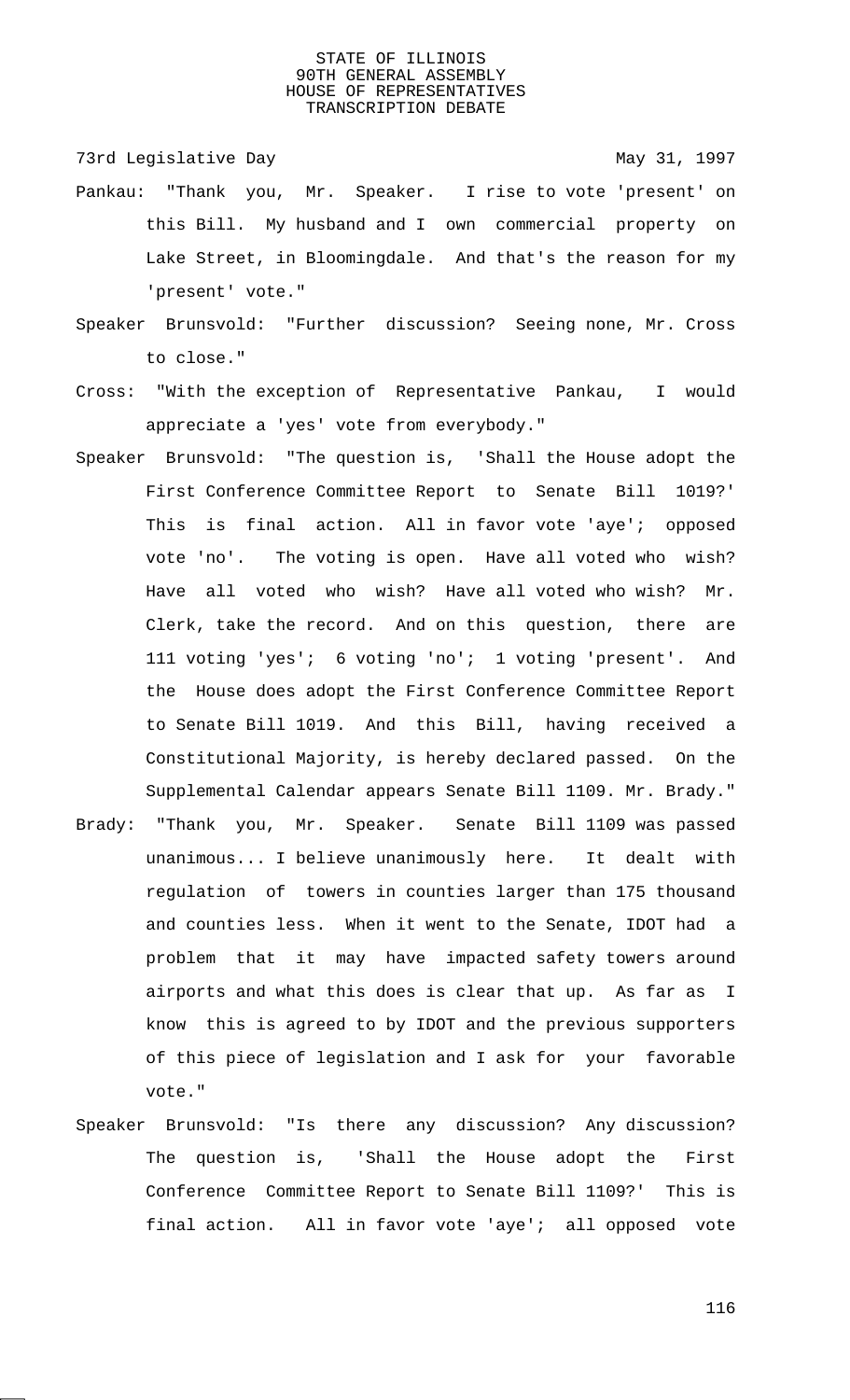#### 73rd Legislative Day 1997

'no'. The voting is open. Have all voted who wish? Have all voted who wish? Have all voted who wish? Mr. Clerk, take the record. On this question, there are 117 voting 'yes'; 1 voting 'no'; 0 voting 'present'. And the House does adopt the First Conference Committee Report to Senate Bill 1109. And this Bill, having received a Constitutional Majority, is hereby declared passed. Supplemental Calendar #1 appears Senate Bill 521. From Cook, Mr. Art Turner."

Turner, A.: "Thank you, Mr. Speaker and Ladies and Gentlemen of the House. I move for the adoption of Conference Committee #1, to Senate Bill 521. The most recent Amendment... I should say that the overall Bill deals with amending the Criminal Code of 1961 regarding potential witnesses and criminal prosecutions from accepting or receiving payments in consideration for providing information. There was a number of questions regarding reimbursing witnesses under the ordinary course of doing business regarding court procedures. And Amendment #2 took care of, pretty much a technical Amendment, took care of some of the other concerns that were presented in this Bill. I move for the adoption of Conference Committee #1, to Senate Bill 521."

Speaker Brunsvold: "And on that question, the Gentleman from Kendall, Mr. Cross."

Cross: "Thank you, Mr. Speaker. Will the Sponsor yield?" Speaker Brunsvold: "The Sponsor yields."

Cross: "Representative, what... we had a little hard time following the changes you made with the Amendment there on the Conference Committee Report. Did you try to clean up some of the concerns about witnesses being called, if I'm reading this correctly?"

Turner, A.: "Representative, that's exactly what we did in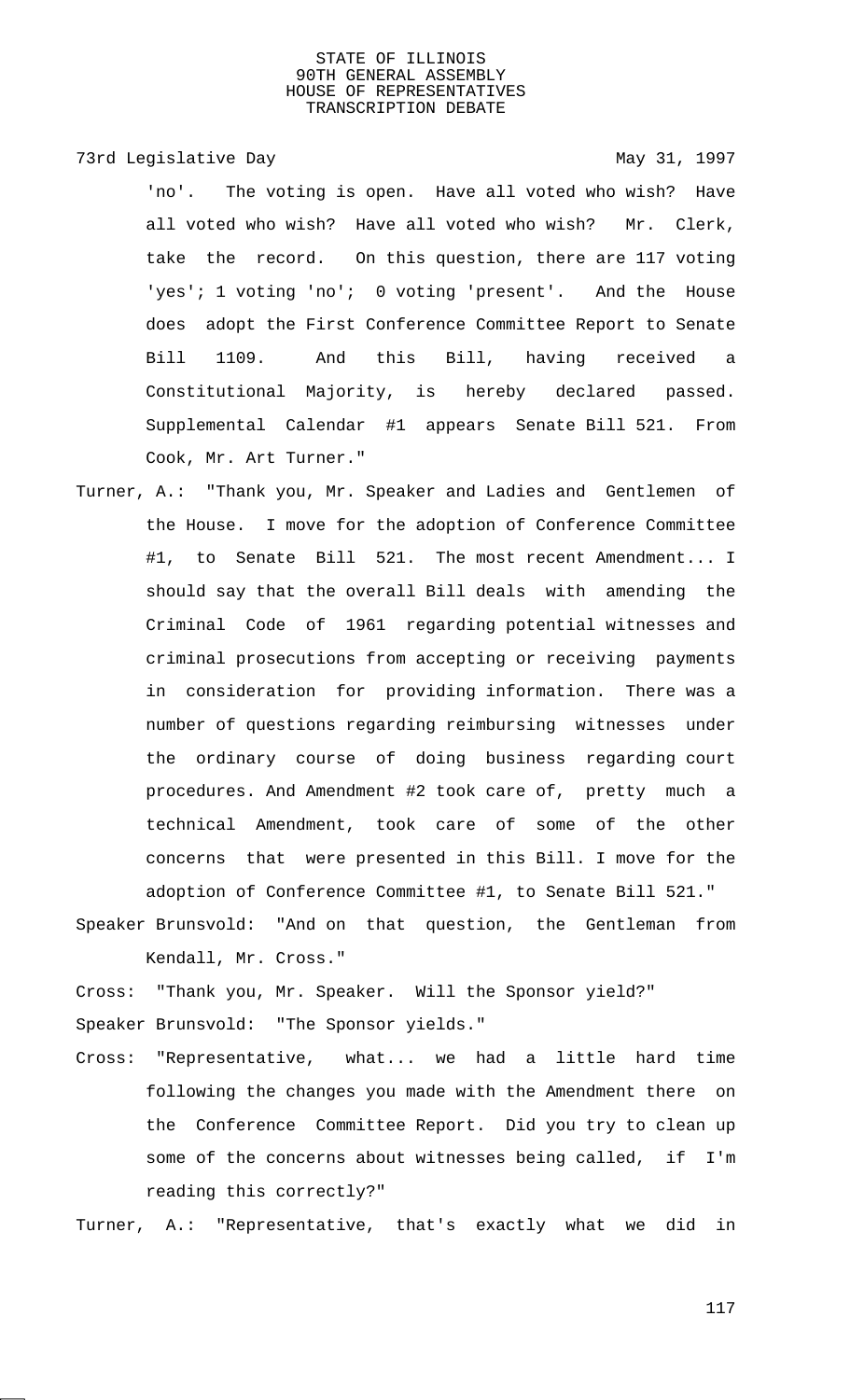73rd Legislative Day 1997

- Amendment #2. We wanted some more clarification in terms of how do you deal with witnesses to the crime."
- Cross: "Do... as we stand here today, Art, do you know of any opposition to this?"
- Turner, A.: "No opposition, at this point, Representative. This report now, I think has satisfied all the interested parties in this legislation."

Cross: "All right, thank you, I have no other questions."

- Speaker Brunsvold: "Mr. Clerk, Committee Reports. Excuse me, any further discussion? Further discussion? Seeing none, Mr. Turner to close."
- Turner, A.: "Thank you, Mr. Speaker. And I move for the favorable... I move for the adoption of Conference Committee Report #1 to Senate Bill 521."
- Speaker Brunsvold: "The question is, 'Shall the House adopt the First Conference Committee Report to Senate Bill 521?' This is final action. All in favor vote 'aye'; opposed vote 'no'. The voting is open. Have all voted who wish? Have all voted who wish? Have all voted who wish? Mr. Clerk, take the record. And on that question, there are 118 voting 'yes'; 0 voting 'no'; 0 voting 'present'. And the House does adopt the First Conference Committee Report to Senate Bill 521. And this Bill, having received a Constitutional Majority, is hereby declared passed. Mr. Clerk, Committee Reports."
- Clerk Rossi: "Representative Currie, Chairman from the Committee on Rules, to which the following Conference Committee Reports were referred, action taken on May 31, 1997, reported the same back recommend: 'be adopted', Conference Committee Report #1, to House Bill 127. Conference Committee Report #1, to House Bill 1230. Conference Committee Report #1, to House Bill 1641. Conference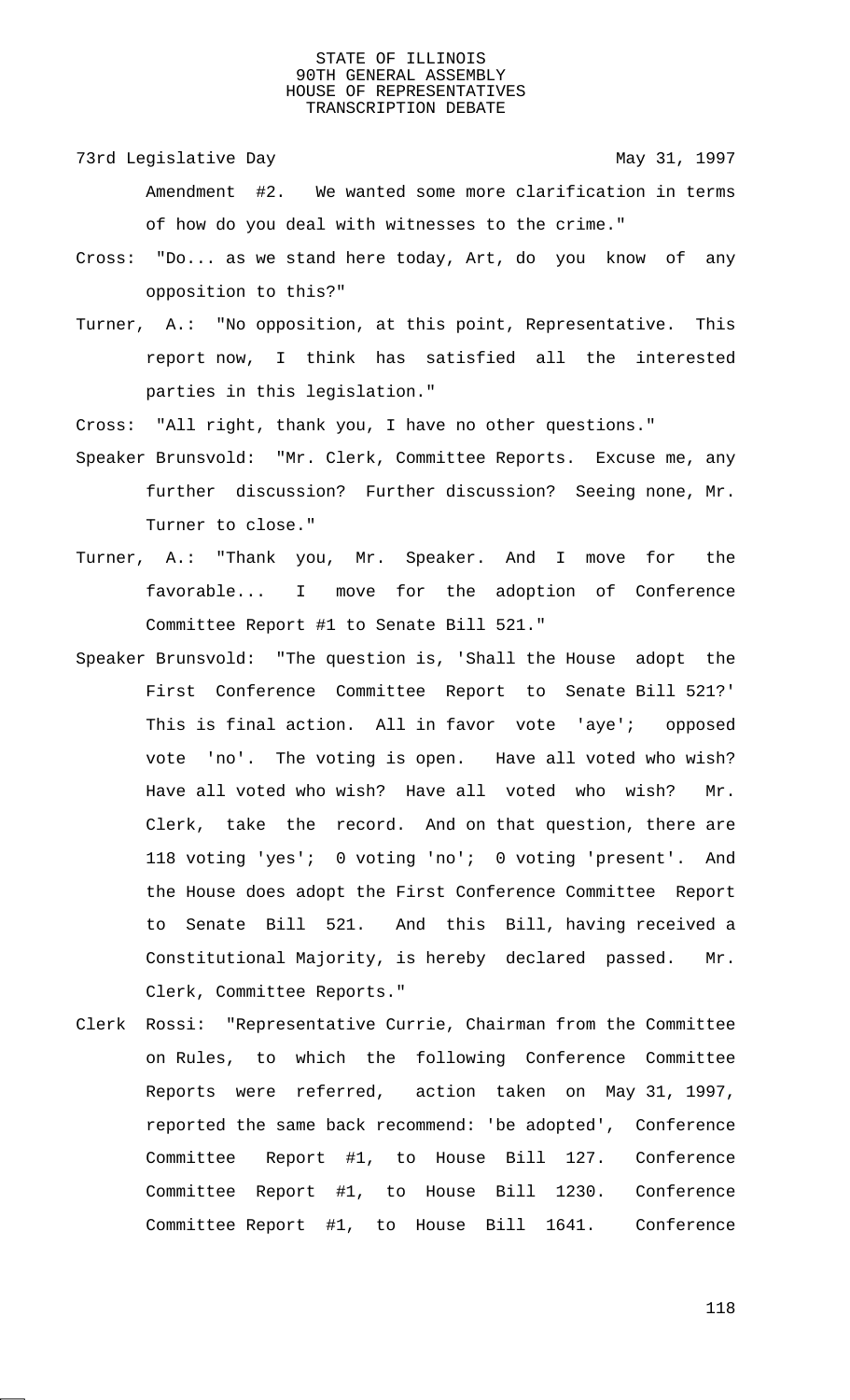73rd Legislative Day 1997 Committee Report #1, to House Bill 2209. Conference Committee Report #1, to House Bill 2215. Conference Committee Report #1, to Senate Bill 381. Conference Committee Report #1, to Senate Bill 603. Conference Committee Report #1, to Senate Bill 680. Conference Committee Report #1, to Senate Bill 806."

Speaker Brunsvold: "Announcement, at 6:00 p.m. this evening, Secretary of State, George Ryan, will be providing chicken and trimmings for the Members, on the second floor, in his office. So that's supper tonight, Ladies and Gentlemen. And thank you, Secretary of State Ryan."

Clerk Rossi: "Supplemental Calendar #3, is being distributed."

- Speaker Brunsvold: "Mr. Clerk, House Resolution 77. Gentleman from Cook, Mr. Moore."
- Moore, E.: "Thank you. Thank you, Mr. Speaker and Ladies and Gentlemen of the House. House Resolution 77 explains the Metro, operates a commuter rail service from Chicago to northwest stations, to Geneva and has stopped at downtown Wheaton and downtown Winfield. The DuPage County Board moves its office from downtown Wheaton to a complex near the DuPage County Fairgrounds. This office complex houses the majority of DuPage County Government and Chicago residents and professionals have no direct commuter stops to conduct business in these offices. So, therefore, I move for the adoption of House Resolution 77 in that regards. So, therefore the City of Chicago, Department of Transportation, the Department of Planning and Development and request a study the feasibility to create a commuter stop at DuPage County Complex."
- Speaker Brunsvold: "Mr. Clerk, is there an Amendment for this Bill?"

Clerk Rossi: "Floor Amendment #1, offered by Representative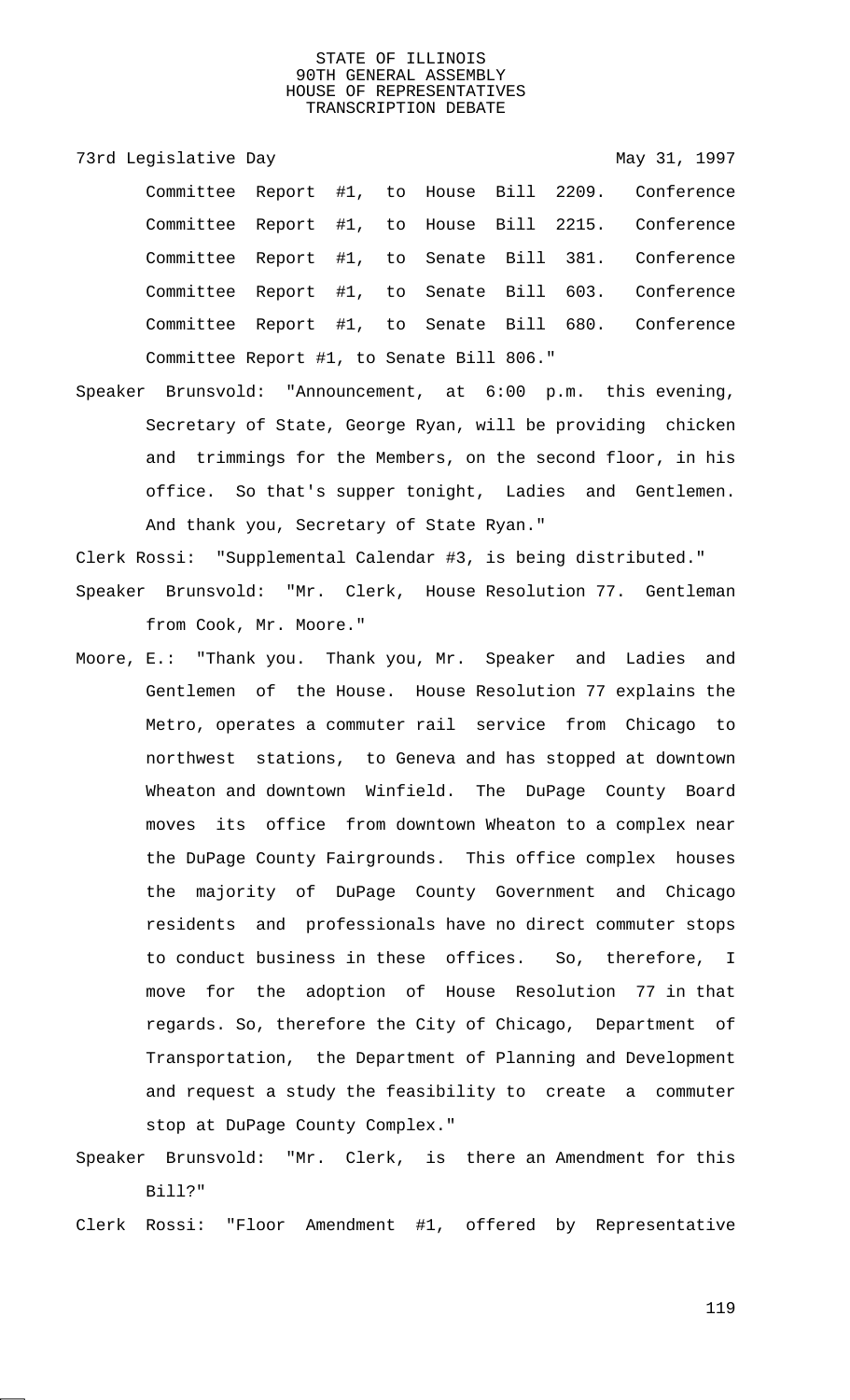73rd Legislative Day 1997

Eugene Moore, has been approved for consideration."

- Speaker Brunsvold: "Mr. Moore, on Floor Amendment #1 to House Resolution 77."
- Moore, E.: "I move for the adoption of Floor Amendment #1. The Amendment #1 to 77 (sic-House Resolution), on page... line 18 and 19, by changing City of Chicago Department of Transportation and the Department of Planning and Development to Chicago Area Transportation Study."
- Speaker Brunsvold: "The Gentleman has moved for the adoption of the Floor Amendment. Is there any discussion? Mr. Skinner."
- Skinner: "I wonder if the Representative could tell us if he's sponsoring this Amendment because he has found a way to get a lot of jobs at the DuPage County Court House Complex?"
- Moore, E.: "Well, we're trying to make sure that our constituents in Chicago, as well as suburban area, are able to get to your particular complex. Not only as well as that, but with the Tantum Program well people do need jobs so this is another way of creating jobs or to getting to the transportation. In some cases where you find out whereby if they have to get out, then they got to get a bus at 4:00 in the morning. If they miss that bus, they out of luck. So, this would be a good way to do that, Representative Skinner."
- Skinner: "You're probably correct, it would also be a good way for Chicago residents to pay their DuPage County parking tickets."
- Moore, E.: "Exactly, that's exactly what this is about. Thank you."
- Speaker Brunsvold: "Further discussion on the Amendment? The Gentleman has moved for the adoption of Floor Amendment #1. All in favor say 'aye'; all opposed 'no'. The 'ayes'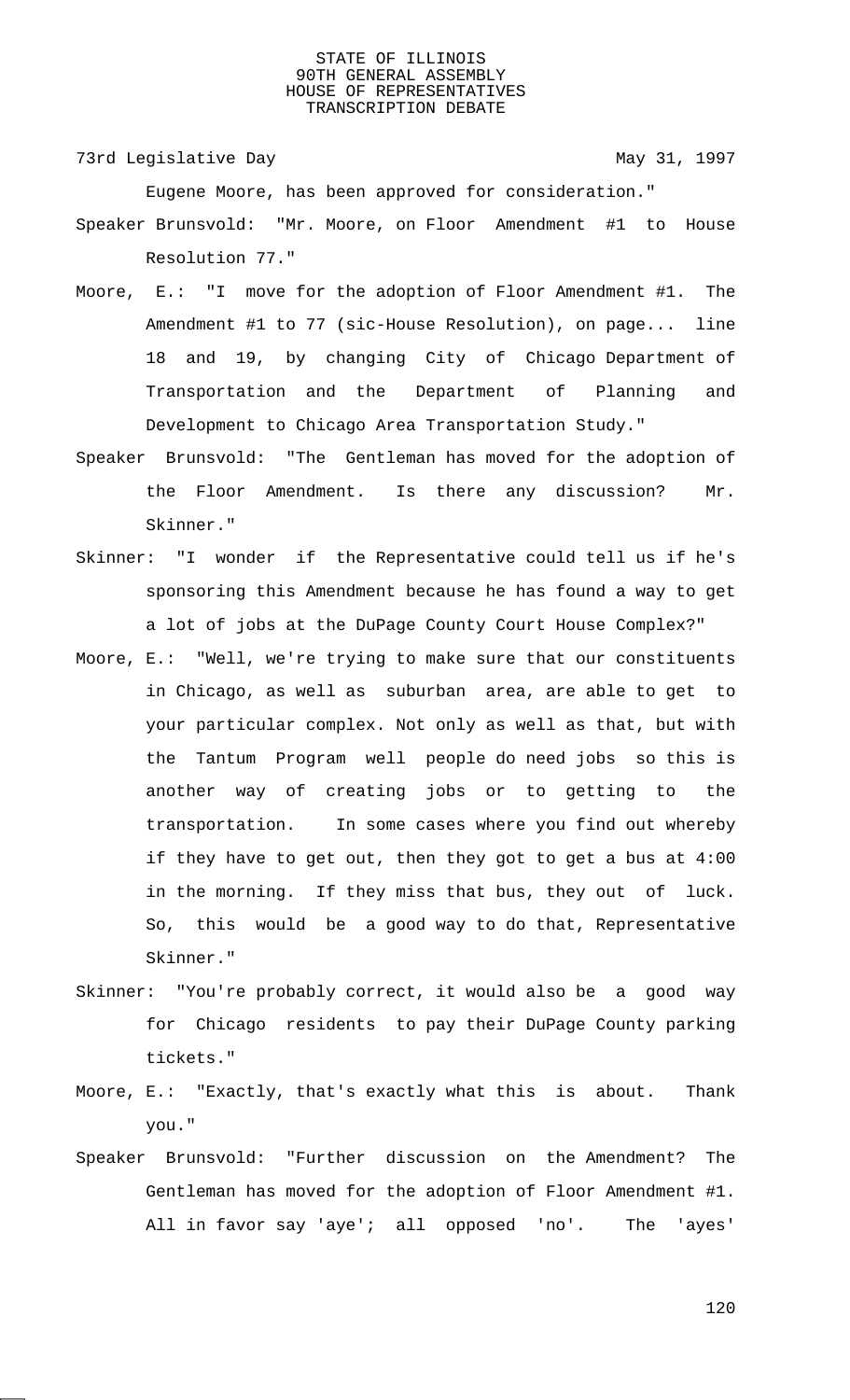73rd Legislative Day 1997

have it and the Amendment has been adopted. Further Amendments on the Resolution, Mr. Clerk?"

Clerk Rossi: "No further Amendments."

Speaker Brunsvold: "Mr. Moore, on the Resolution as amended." Moore, E.: "Yes."

Speaker Brunsvold: "Is there any discussion on the...?"

Moore, E.: "Recommend for the adoption."

- Speaker Brunsvold: "The Gentleman has moved for the adoption of House Resolution 77. Is there any discussion? Seeing none, the question is, 'Shall the House adopt House Resolution #77?' All in favor vote 'aye'; all opposed vote 'no'. The voting is open. Have all voted who wish? Have all voted who wish? Have all voted who wish? Mr. Clerk, take the record. And on this question, there are 116 voting 'yes'; 0 voting 'no'; 0 voting 'present'. And the House does adopt House Resolution #77. Ladies and Gentlemen the Chair would like to go through the committee schedule. We intend to recess until the hour of 4:30. Mr. Clerk, read through the Committee Schedule."
- Clerk Bolin: "The Environment and Energy Committee, will meet at 3:45 p.m., in Room 122-B. The Human Services Committee, will meet at 3:45 p.m., in Room C-1. The Judiciary II Committee-Criminal Law, will meet at 3:45, in D-1. The Labor and Commerce Committee, will meet at 3:45 p.m., in Room 118. The Local Government Committee, will meet at 3:45, in Room 114. And at 4:00 p.m., the Revenue Committee will meet in Room 118."
- Speaker Brunsvold: "The Clerk will announce over the system the committee schedule again when the time arrives. And the Chair will now stand in recess until the hour of 4:30."
- Speaker Currie: "The House will be in order. Committee Reports. Representative Currie, in the Chair."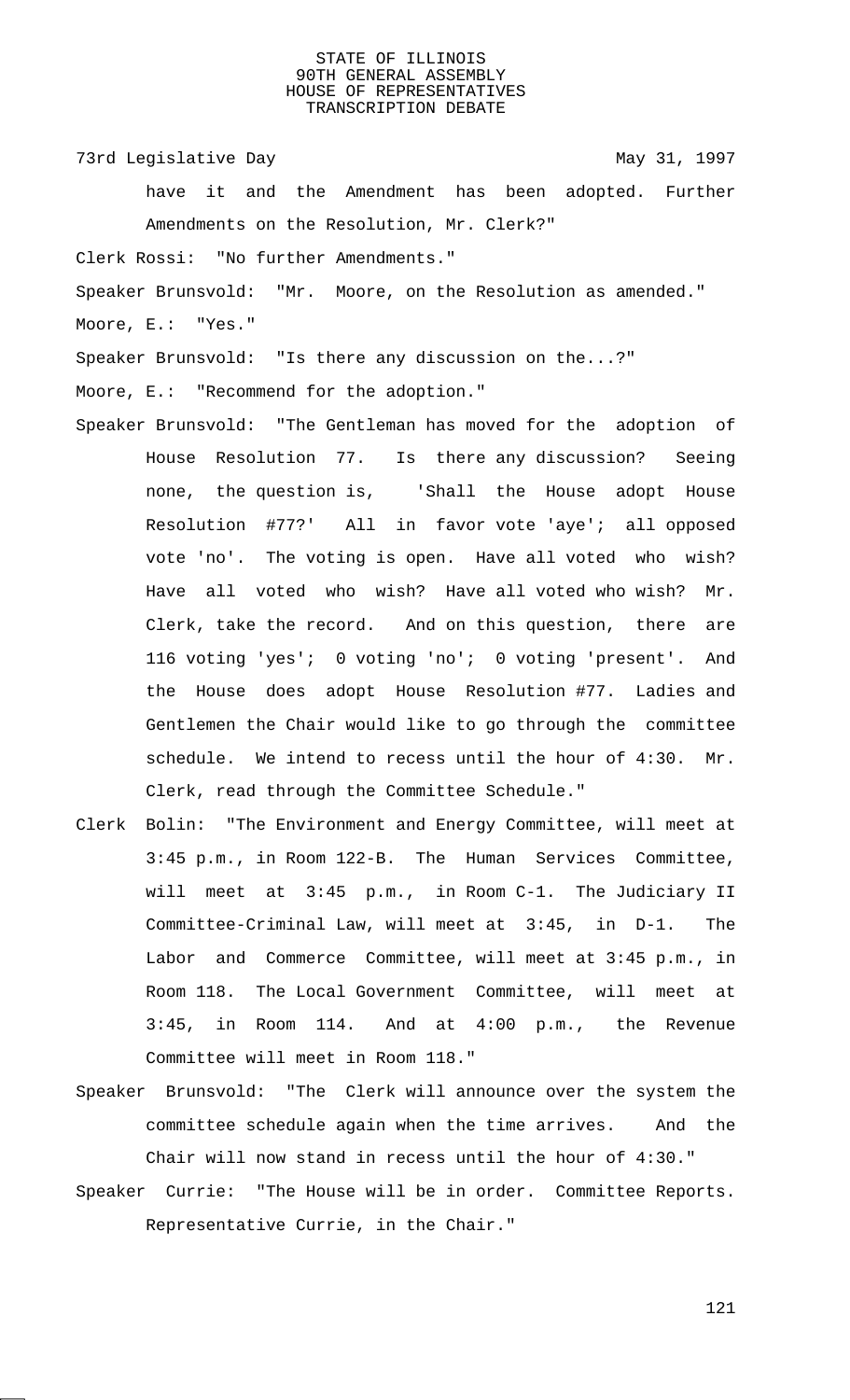73rd Legislative Day 1997

- Clerk Rossi: "Representative Schakowsky, Chairman from the Committee on Labor and Commerce, to which the following Conference Committee Report was referred, action taken on May 31, 1997, reported the same back recommend: 'be adopted" Conference Committee Report #1, to Senate Bill 469. Representative Schoenberg, Chairman from the Committee on Human Services, to which the following Conference Committee Reports were referred, action taken on May 31, 1997, reported the same back recommend: 'be adopted'. Conference Committee Report #1, to Senate Bill 317. Recommend:'not be adopted' Conference Committee Report #1, to House Bill 1699. Representative Stroger, Chairman from the Committee on Local Government, to which the following Conference Committee Report was referred, action taken May 31, 1997, reported the same back recommend: 'be not adopted' Conference Committee Report #1, to Senate Bill 465. Representative Gash, Chairman from the Committee on Judiciary II-Criminal Law, to which the following Conference Committee Report was referred, action taken on May 31, 1997, reported the same back recommend: 'be adopted' Conference Committee Report #1, to House Bill 1254. Representative Eugene Moore, Chairman from the Committee on Revenue, to which the following Concurrence was referred, action taken on May 31, 1997, reported the same back that Senate Amendment #3 to House Bill 449 'lost'."
- Speaker Currie: "For what reason does Representative Mulligan rise?"
- Mulligan: "Representative, I just wanted to say how nice it was to see you in the Chair and I'm so glad you're not wearing a tie and that I don't have to compliment it, you look really lovely up there. Thank you."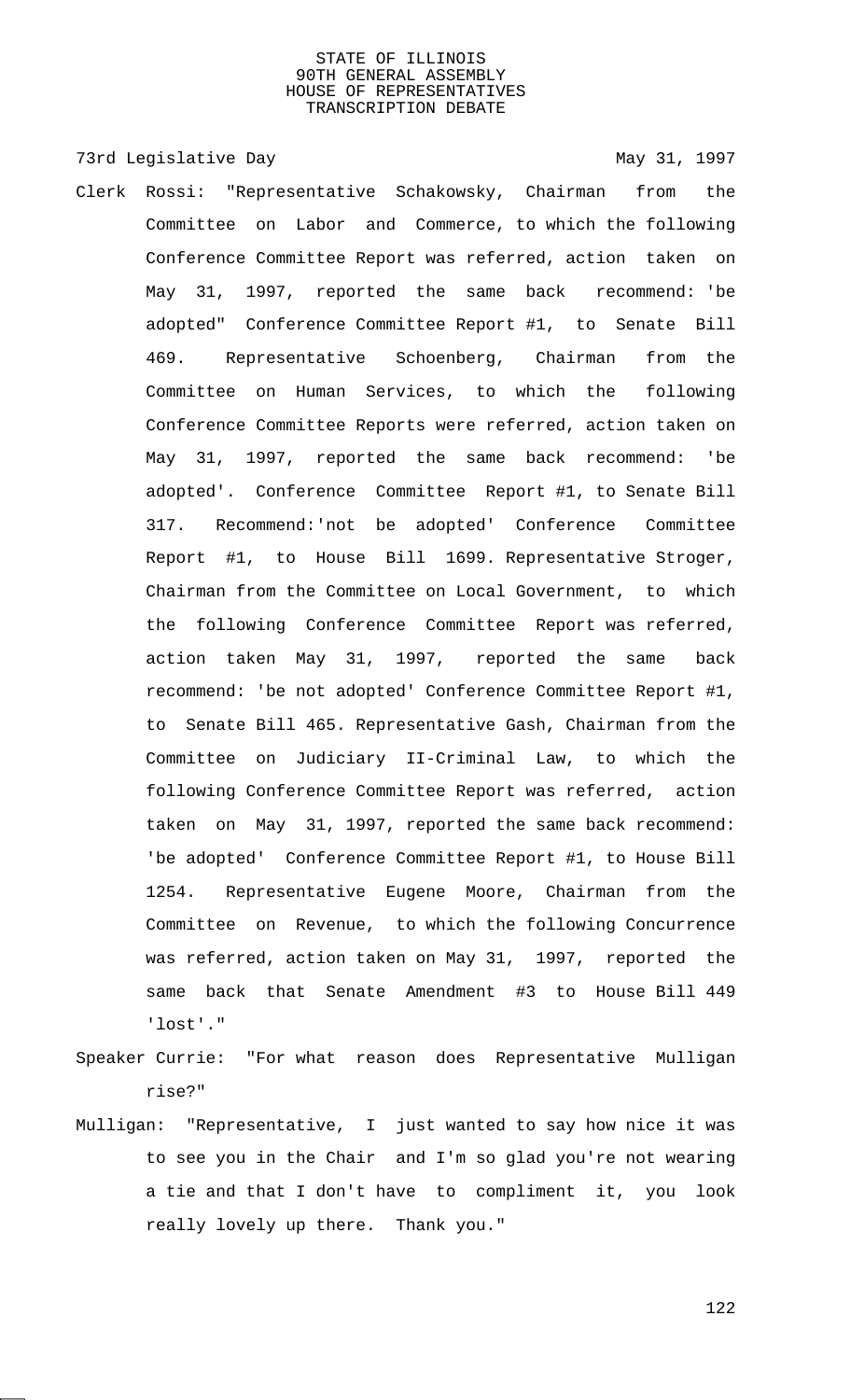73rd Legislative Day 1997

Speaker Currie: "Thank you. Representative Lang, for what reason do you rise?"

Lang: "Nice turtleneck, Mr. Speaker."

- Speaker Currie: "Senate Bill 730. For what reason does Representative Rutherford rise?"
- Rutherford: "Just to compliment the Speaker. I want to be able to get my kudos in before we move on in this thing and it's nice to see you in the Chair and even though you're not wearing a tie, Representative Lang beat me to it but, nice tie."
- Speaker Currie: "Thank you. Representative Wait, for a Motion on Senate Bill 730."
- Wait: "Yes. Thank you, Ladies and Gentlemen of the House. Yes, I refuse to recede on Conference Committee Report and would ask a second Conference Committee be formed."
- Speaker Currie: "You refuse to recede? Refuses the first report and asked for the appointment of a second Conference Committee Report?"

Wait: "Exactly."

- Speaker Currie: "All in favor of the Motion signify by say 'aye'; opposed 'no'. The 'ayes' have it, the Motion is adopted. Conference Committee Reports. House Bill 127. Representative Santiago. Representative Santiago in the Chamber? All right, he isn't. Out of the record. House Bill 1230, Representative Phelps. Representative Phelps."
- Phelps: "Thank you, Madam Speaker. I rise to move to adopt the First Conference Committee Report to House Bill 1230. Essentially, this returns the Bill back to its original form that passed out of here with overwhelming votes. It just asks that the Legislative Oversight Committee preview or review the State Implementation Plan for Ozone Attainment of the Federal Clean Air Act, and that it should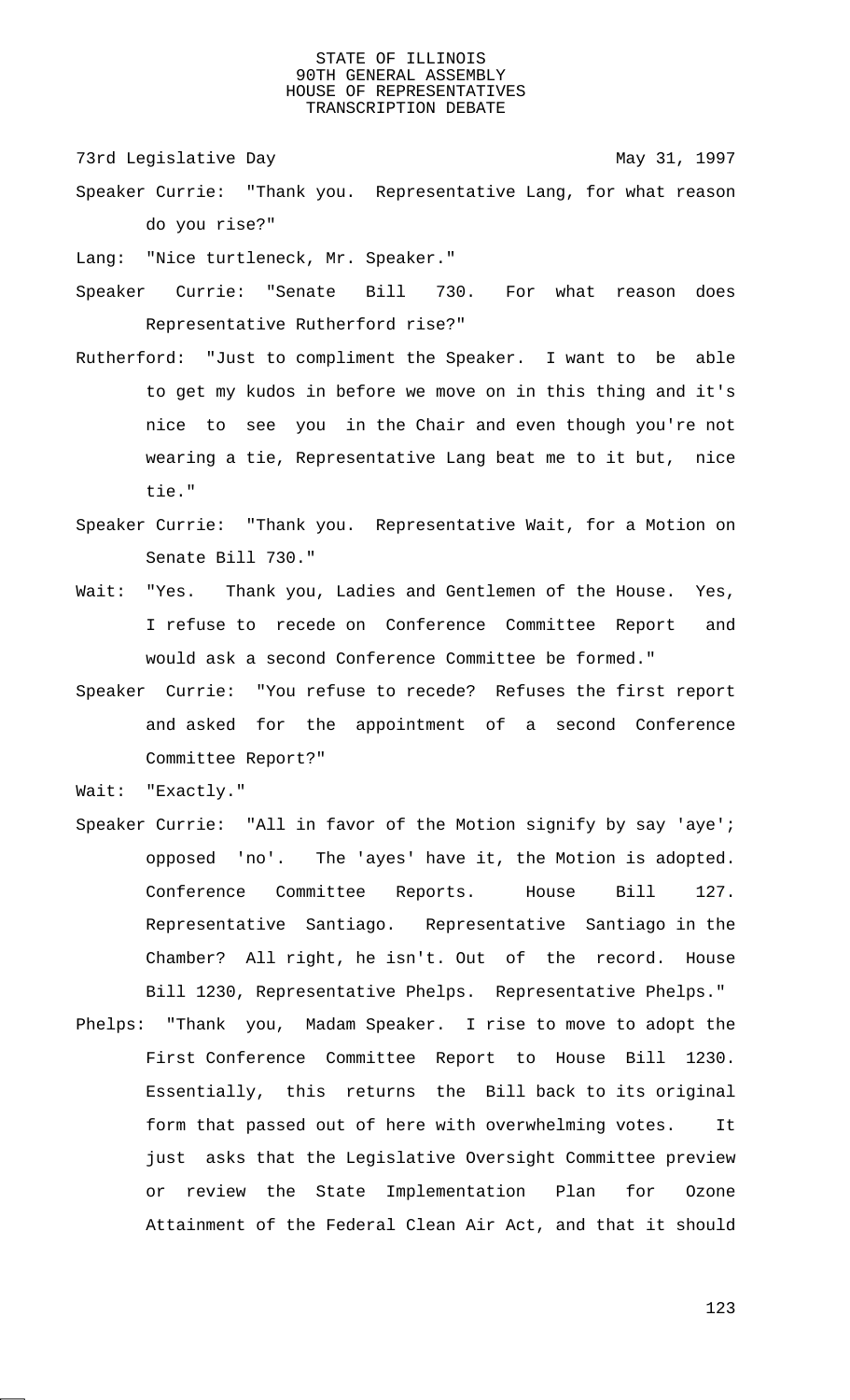73rd Legislative Day 1997

come back to the General Assembly before it's approved, and that it does not supersede requirements that the Federal EPA standards impose."

- Speaker Currie: "Representative Phelps moves adoption of the First Conference Committee Report on House Bill 1230. Is there any discussion? Representative Black."
- Black: "Thank you very much, Madam Speaker. Good to see you in the Chair. I don't know why they've waited until the last day of Session. You should have been in there much earlier. I'm sure we could have had a great deal of fun. But it's good to see you in the Chair."

Speaker Currie: "Thank you."

Black: "Will the Sponsor yield?"

Speaker Currie: "He indicates he will."

- Black: "Representative, is this another one of those Bills that the Senate added an Amendment to it and then decided they didn't like the Amendment, so we're going to return the Bill to the form it was in when it left the House?"
- Phelps: "This time I have a dog that's a great retriever, and it brought this back to me in its original form. And here, master, now pass it again."
- Black: "Isn't that amazing? So the Senate receded from their own Amendment?"

Phelps: "Right."

Black: "I'll be doggone. It just never ceases to amaze me. So actually what we're voting on is a Bill that we passed, I think is was, 114-2?"

Phelps: "Exactly right."

Black: "I'll be doggone. Well, it's a good Bill. It was a good Bill then, and it's a better Bill since it's been to the Senate, had one of their Amendments added, that they now want to drop. Makes a lot of sense to me. I intend to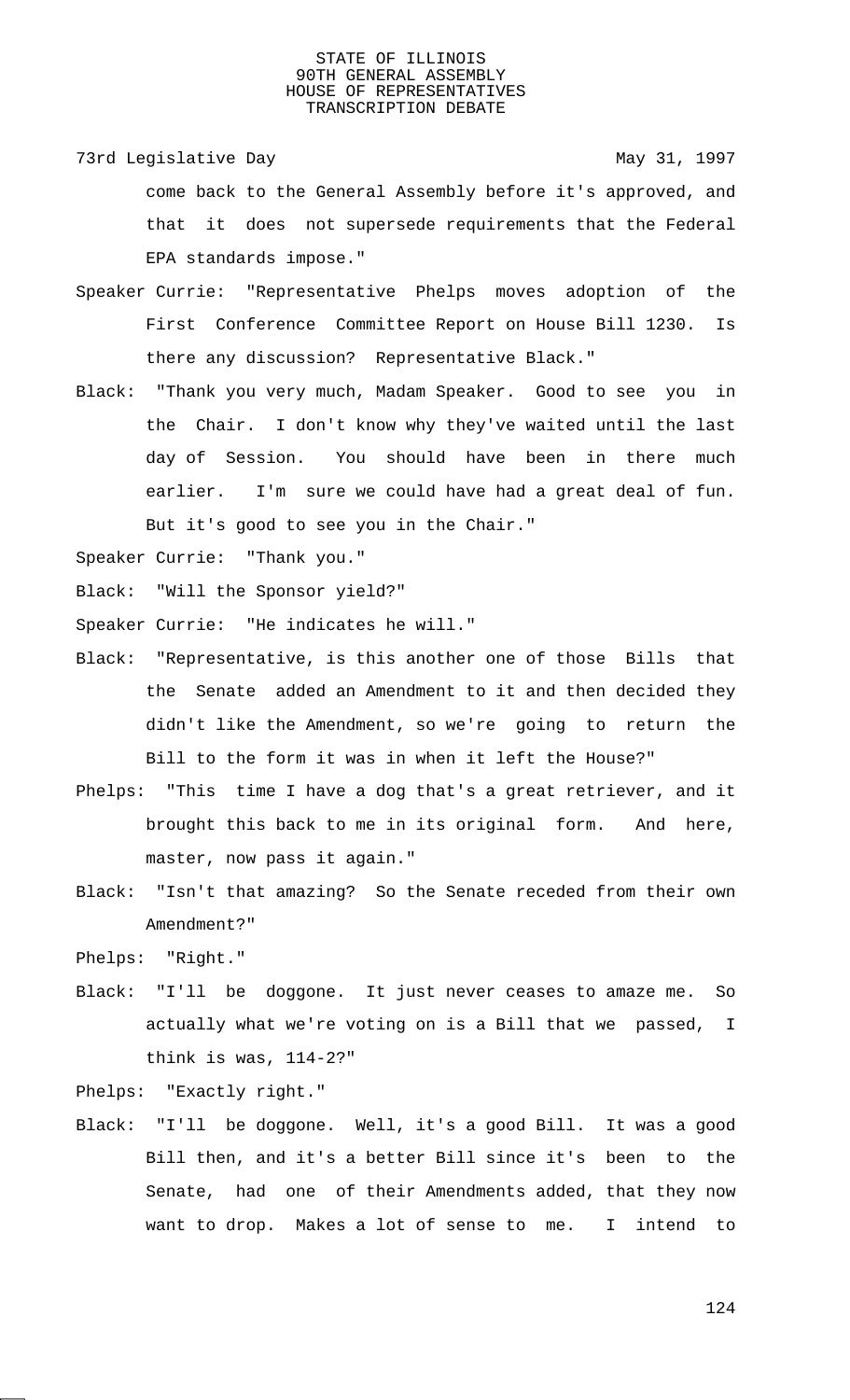73rd Legislative Day 1997

vote 'aye'."

- Speaker Currie: "Seeing no further discussion on the Motion, all in favor signify by voting 'aye'; opposed vote 'no'. Voting is open. Have all voted who wish? Have all voted who wish? Clerk, take the record. On this Motion there are 118 voting 'aye', 0 voting 'no', 0 voting 'present'. And this Bill, having received the required Constitutional Majority, is hereby declared passed. House Bill 1641, Representative Stroger. Representative Stroger in the Chamber? Out of the record. House Bill 2209, Representative Rutherford."
- Rutherford: "Thank you, Madam Speaker. Conference Committee on House Bill 2209 doesn't... takes the original Bill that we had, had, there was a Senate Amendment put onto it, bringing it back here to the Chambers. Per Representative McGuire's request we nonconcurred, but since that time we've come to an agreement that that Amendment should be on it. So, this Conference Committee Report actually is the underlying Bill with the Senate Amendment on it. Very simply what it does, it takes the Joliet Arsenal Authority, it removes the moral obligation from the State of Illinois on it. It removes the Governor's approval for the Bond issuance. It also removes the Governor's appointing members to the authority and with that then, with the Senate Amendment it will leave the appointment authority with the county board."
- Speaker Currie: "Representative Rutherford has moved adoption of the First Conference Committee Report on House Bill 2209. And on that Motion, is there any discussion? Seeing none, the question is, 'Shall the Motion be adopted?' All in favor vote 'aye'; opposed vote 'no'. The voting is open. Have all voted who wish? Have all voted who wish? Clerk,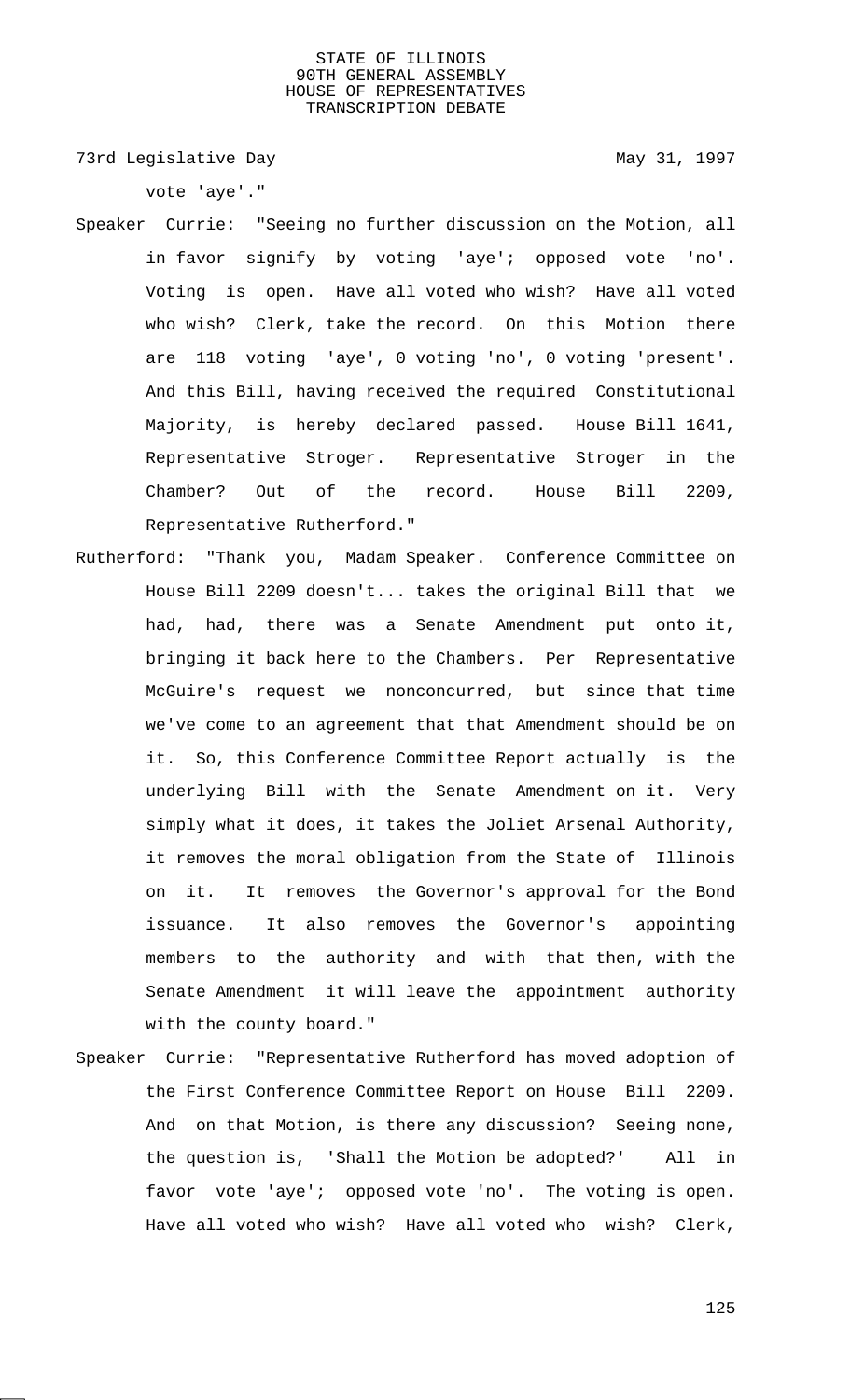- 73rd Legislative Day 1997 will take the record. On this Motion, there are 118 voting 'aye'; 0 voting 'no'; 0 voting 'present'. And this Bill, having received the required Constitutional Majority, is hereby declared passed. House Bill 2215, Representative Cross. Representative Cross."
- Cross: "Thank you, Speaker. House Bill 2215, is a Conference Committee Report now. This was a Bill, that dealt with the right... it still is, it deals with the regulation of pawnbrokers. There was some opposition after it passed out of here a couple weeks ago from some of the smaller pawned broker organizations. We've worked with them. There is no opposition that I know of at this point. We've addressed their concerns. If I'm not mistaken... I am not mistaken I have the Roll Call, it passed out of the Senate at 3:42 p.m. today, 57 to 0. I think we've addressed all the concerns. I'll be glad to try to answer any questions if anyone has any."
- Speaker Currie: "Representative Cross moves adoption of the First Conference Committee Report on House Bill 2215. And on that Motion, is there any discussion? Representative Black."
- Black: "Thank you very much, Madam Speaker. Will the Sponsor yield?"

Speaker Currie: "He indicates he will."

- Black: "Representative, what is... are we increasing the allowable interest that pawnbrokers can charge with this Bill?"
- Cross: "Well the current law, Representative, is 3% monthly interest plus using a rate schedule. Now we're going to have a 3% monthly interest charge to a maximum... a maximum of 1/5th the amount advanced. The concern under the current law was that we have an unequal charge assessed to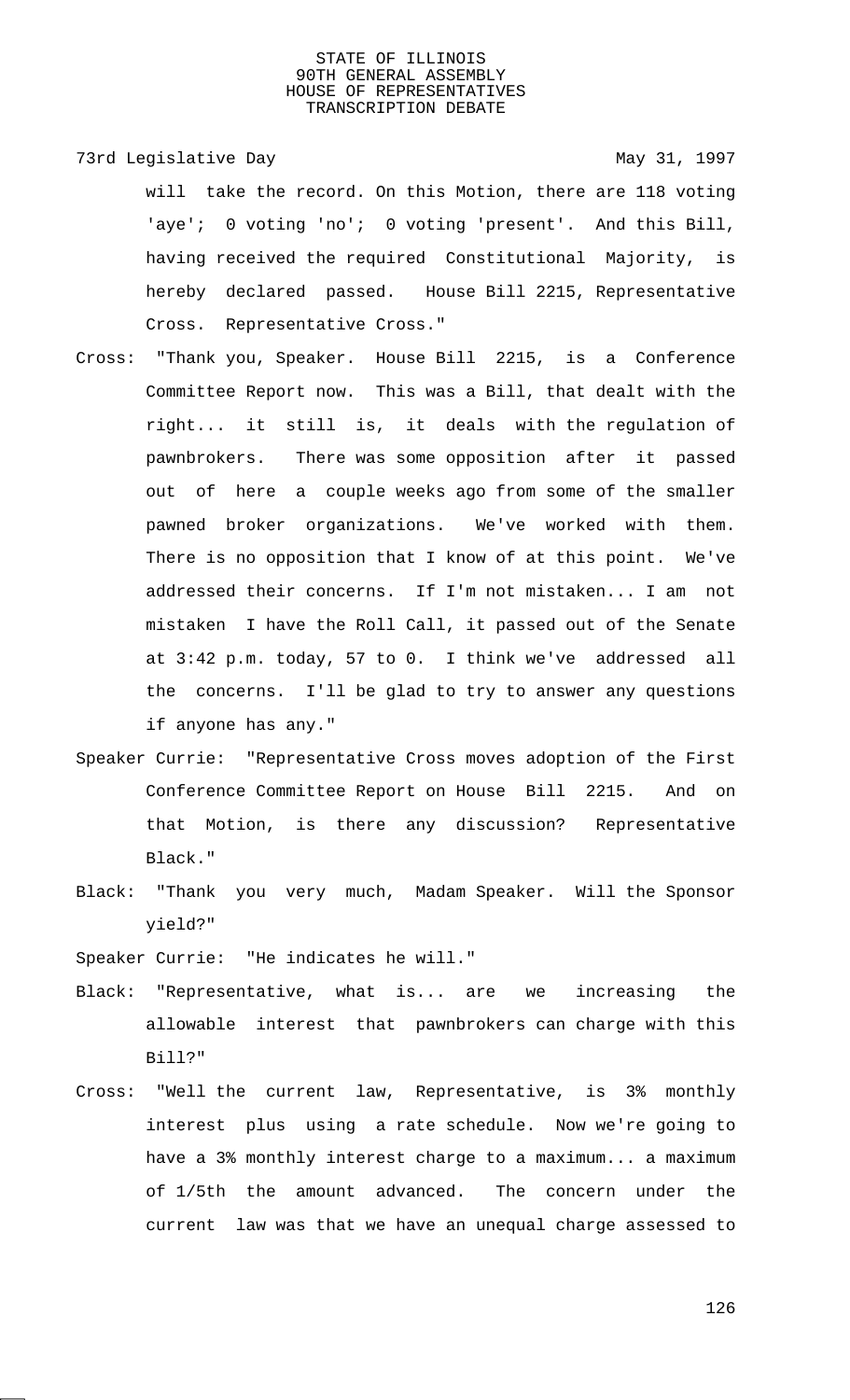73rd Legislative Day 1997

the customer and now we feel like we can have a more..." Black: "I know when some of the pawnbrokers were down, they said

- that this in effect raised the interest rate from 3% a month to 20% a month. How is that concern been addressed?" Cross: "Well I don't know how on earth you could get it up to 20 under what we have under this language of the 3% monthly
	- interest charge. As I said, Bill, capped at a maximum of 150 amount advanced. So, I don't know how you could... I heard that but, I've never seen any proof of that, that, that would be the case."
- Black: "Is there language in the report that clarifies that units of local government shall not have the power to require pawnbreakers (Sic-pawnbrokers) to charge lower monthly fees than 20%?"
- Cross: "Yes there is."
- Black: "So, if a local government wanted to say, 'We think that might be excessive in a Home Rule city we would like you to charge 'x' amount.' They couldn't do that, huh?"
- Cross: "The answer is, yes. The answer is, yes, Bill."
- Black: "All right. The other changes, other than the interest, it seems as if... we're not mandating that they computerize are we, we're just suggesting or allowing?"
- Cross: "Correct."
- Black: "Okay."
- Cross: "Allowing."
- Black: "And have we put any additional restrictions or regulations on them as to how long they have to keep records, or what they do with the records except of things of that nature?"
- Cross: "The one thing, Bill, that we've done is the Commissioner of Banks and Real Estates... Real Estate can require them to keep videos up to 30 days. But that's in the discretion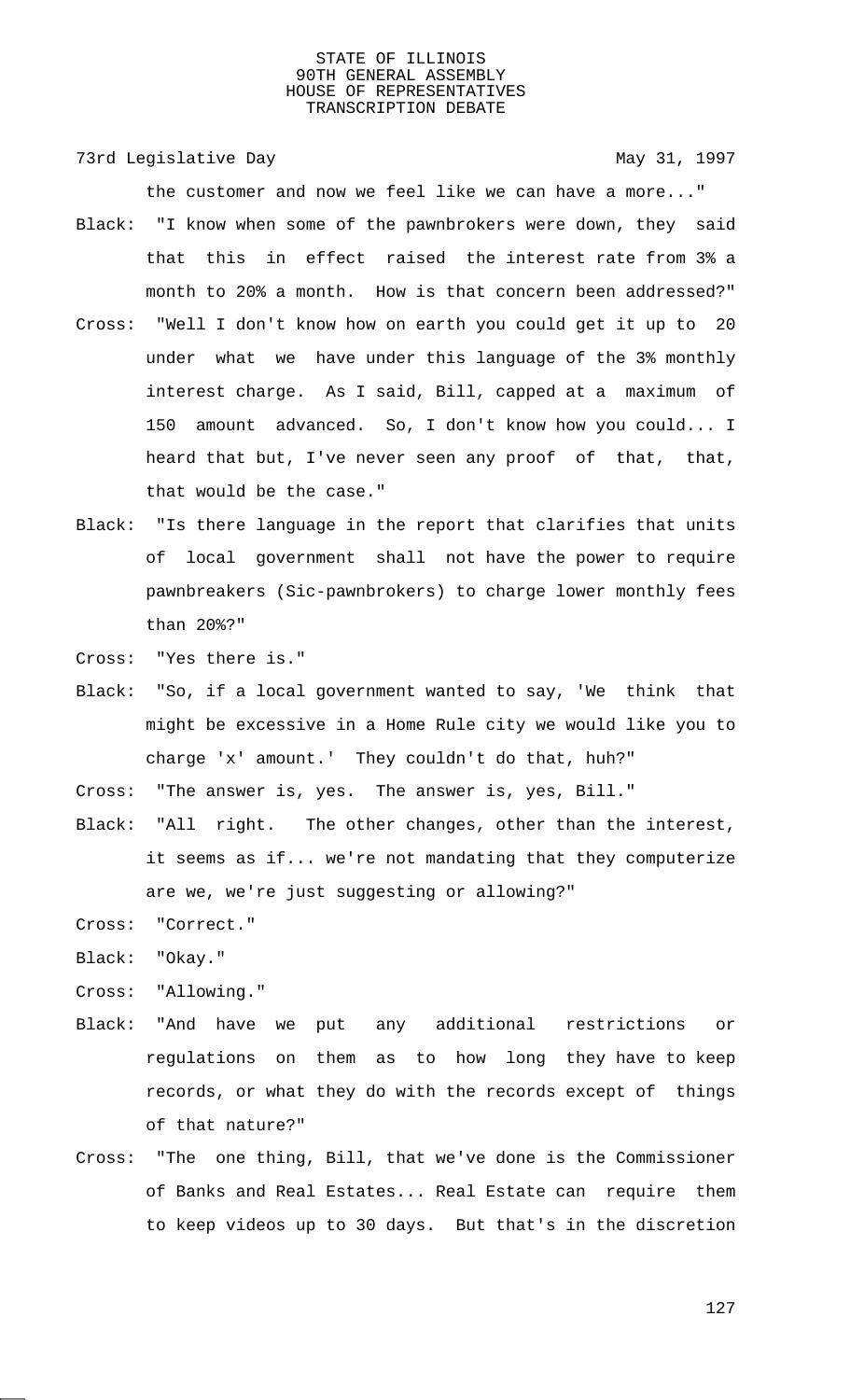- 73rd Legislative Day 1997 of the Commissioner of Banks and Real Estates. The video tapes of the establishment, yeah."
- Black: "Oh, okay. So, it would be video tape of their establishment, not videos that you pawn or something?"
- Cross: "Exactly. No, we're not... this has nothing to do with the video tax or anything like that. We're just talking about when people come into their store."
- Black: "And keep those videos. All right. My last question is, historically pawnshops have been regulated by municipalities like the City of Chicago, or the City of Rockford, the City of Danville, and it's my understanding that this regulatory authority will now be transferred to the Office of Banks and Real Estate. Is there any particular reason why we're doing that? We just think it's better or...?
- Cross: "Bill, the view here, the thought process, is this merely acts as a supplemental to the existing law with respect to regulation. That the Commissioner of Banks and Real Estates would... Commissioner of Banks would Supplement what the municipalities already do."
- Black: "Does this require then that the business register or obtain a license or something from the banks and real estate?"

Cross: "That is correct."

Black: "Okay. Thank you very much, Representative."

Speaker Currie: "Further discussion? Representative Saviano."

Saviano: "Thank you, Madam Speaker, Members of the House. Conference Committee Report #1, to House Bill 2215 provides uniformity in regulation of pawn shops across the state. This is... this legislation will assist law enforcement officials in acquiring information if there are any kind of illegal or illicit activities going on with pawn shops even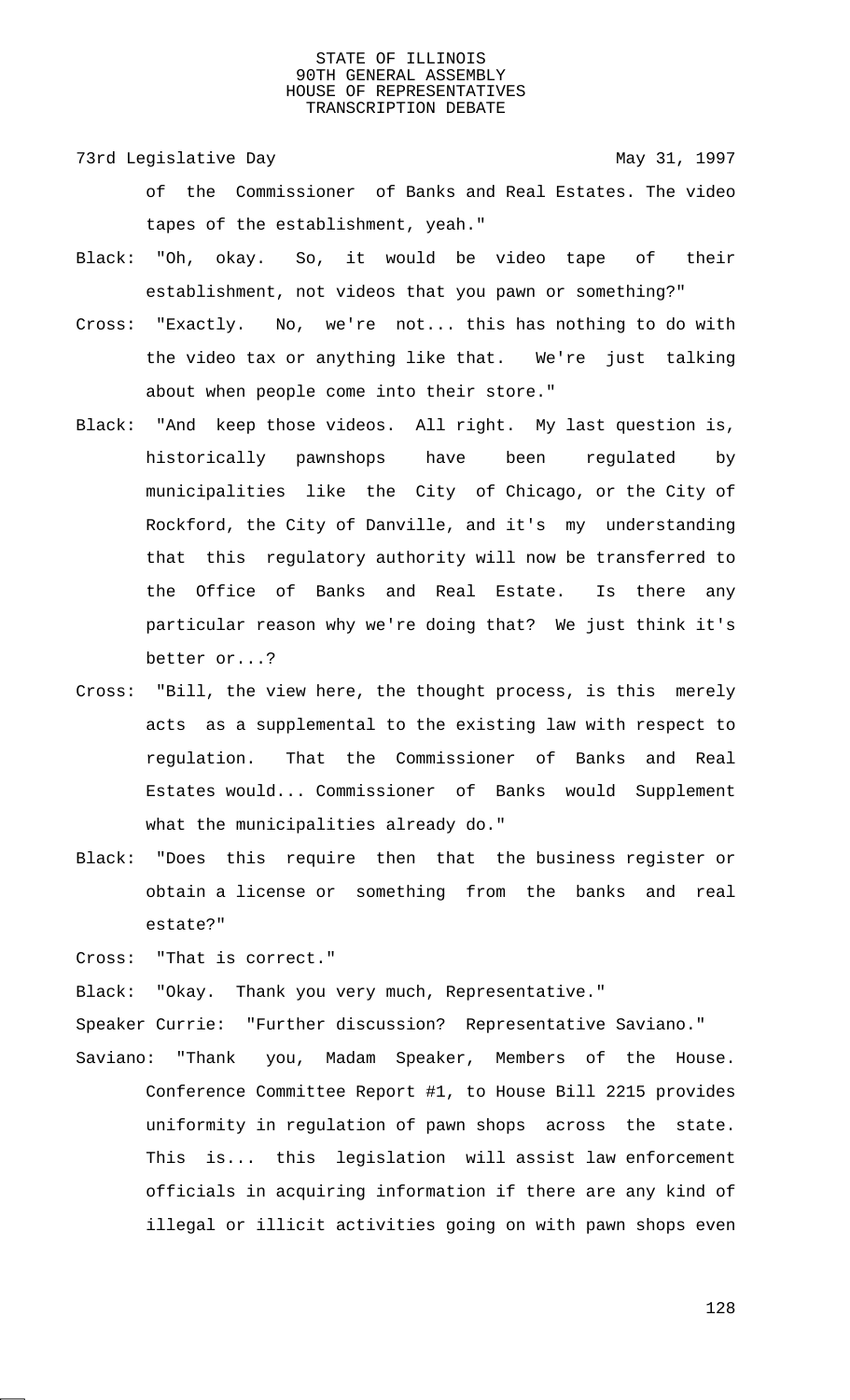73rd Legislative Day 1997

though past experience it has been minimal. I think this provides uniformity across the state on how we regulate pawn shops. This legislation was brought to us by the pawn brokers themselves. The legislation is evolved through the process. We presented this Bill in committee about three months ago, it passed out unanimously. It's gone through the process, it's evolved. And I would ask for your support. Thank you."

- Speaker Currie: "Further discussion? Representative Johnson. Tim Johnson."
- Johnson, T.: "Thank you, Madam Speaker and Members of the House. This is a Bill, not rare, but probably more unusual than not that reaches out to all spectra of the relevant society, not only does it address the potential for fraud as to consumers, not only is it a consumer oriented, people oriented Bill, at the same time it's a Bill that's good for business, cleans up business to the extent it needs to be cleaned up, puts proper and reasonable regulatory authority in the hands of an entity who I think has ultimate trust of this Body and the people of Illinois is agreed upon, not only by the the industry, but by all aspects of the industry. So, we don't have a situation where one element is seeking to nose out another. This is a good, well threshed out, well thought out, and really nationwide model for regulation of an industry, without over regulating an industry, that is crying out, not only internally, but by the public for appropriate regulation. The pawnbrokers get a bad name, unfairly, this Bill addresses that. The consumers in some cases, in other states, in any event and probably here, as well, have had rare, but occasional unfortunate experience in this area. This Bill is a sound, hard fought, and tough piece of legislation that is cost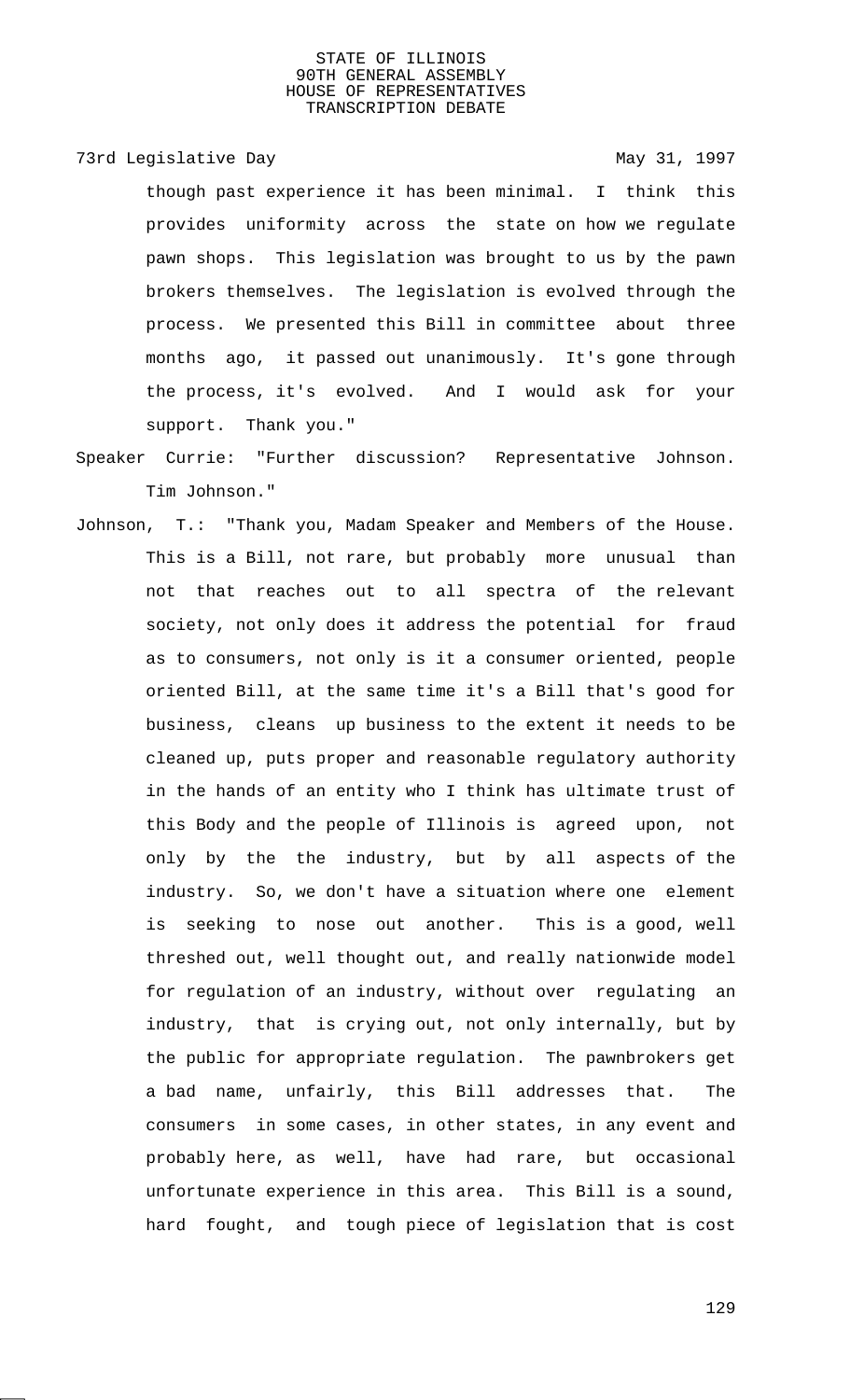73rd Legislative Day 1997

effective, good government, consumer oriented, and good for the business of Illinois. And I urge its support."

- Speaker Currie: "Representative Cross, moves for the adoption of the First Conference Committee Report on House Bill 2215. All in favor vote 'aye'; opposed vote 'no'. Voting is open. Have all voted who wish? Have all voted who wish? Have all voted who wish? Clerk, take the record. On this... on this Motion there are 101 voting 'aye'; 9 voting 'no'; 6 voting 'present'. And the House does adopt the First Conference Committee Report on House Bill 2215. Representative Santiago, has returned to the Chamber. House Bill 127, Representative Santiago."
- Santiago: "Thank you, Madam Chairman (Sic-Speaker) and congratulations. House Bill 127, or Conference Committee Report #1, it's part... the original Bill require applicants for FOID cards to certify to the state police that they have not been convicted of a domestic battery or substantially of similar offense at all. What the Amendment by Senator Geo-Karis does, it removes the... the five year provision which was a controversial part of the Bill. And Senator Geo-Karis put that provision that must... that provision was removed from the Bill because she thought that, that provision punishes persons for acts done potentially many years ago with no possibility of making amends. We agreed to that. I think it's a better Bill. And I will be happy to answer any questions that you may have."
- Speaker Currie: "Representative Santiago, moves to adopt the First Conference Committee Report on House Bill 127. And on that Motion, Representative Black."
- Black: "Yes. Thank you very much, Madam Speaker. Will the Sponsor yield?"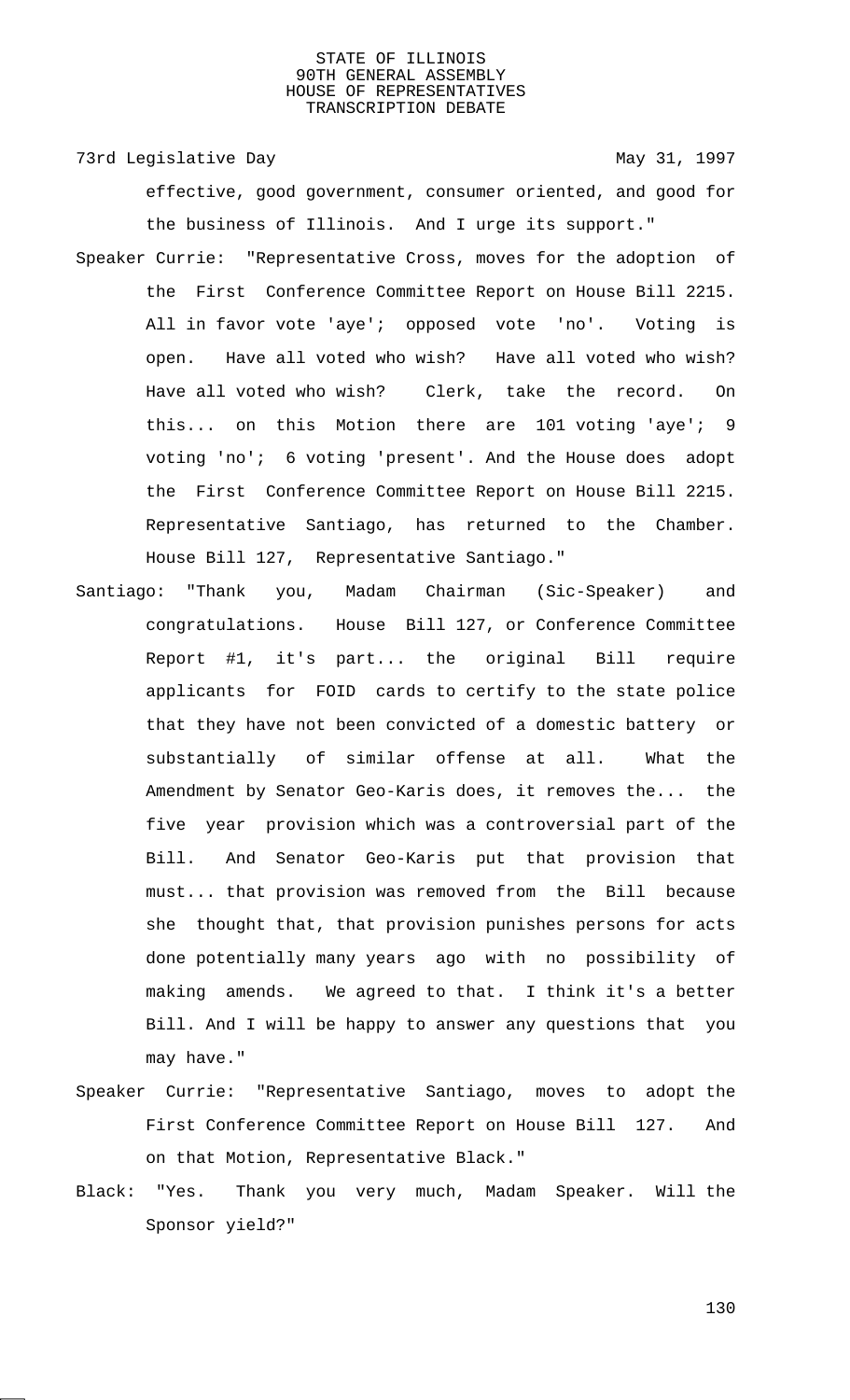73rd Legislative Day 1997

Speaker Currie: "He indicates he will."

- Black: "Representative, I... I'm sure I heard you say this in your presentation, but let me... because I voted against this Bill originally, and I want to make sure that my concerns and some that were expressed to me by constituents have been addressed. Under the Omnibus Crime Bill that was passed by the Federal Government, a couple of years ago I can't remember, what we later found to be the case that a conviction of domestic violence, or abuse, 15, 20 years ago would prohibit anyone from carrying a gun. And in my district there were two sworn police officers, who had to be dismissed from the department because of this law, even though the case against them had been twenty-something years ago. And I think even at the time was a misdemeanor, rather than a felony, but there was no way around it. And I noticed nationwide there was quite a fuss about that. Is there anything in the Conference Committee Report that will address the concerns of people who did have a conviction 25 years ago, 10 years ago, whatever?"
- Santiago: "Yeah. The first issue of the Federal Government... of the police officer that is taken care through the Federal Government... through legislation from the Federal Government. This one has a limitation of five years. So, if you did something 25 years ago, that would not affect you, only within the last five years."
- Black: "Okay. So, if I... if one of my constituents was convicted three years ago and attempts to buy a deer permit, next fall, if this becomes law, I would assume my constituent's FOID card is going to be revoked, isn't it?" Santiago: "No."

Black: "No?"

Santiago: "He's going to have to wait two more years."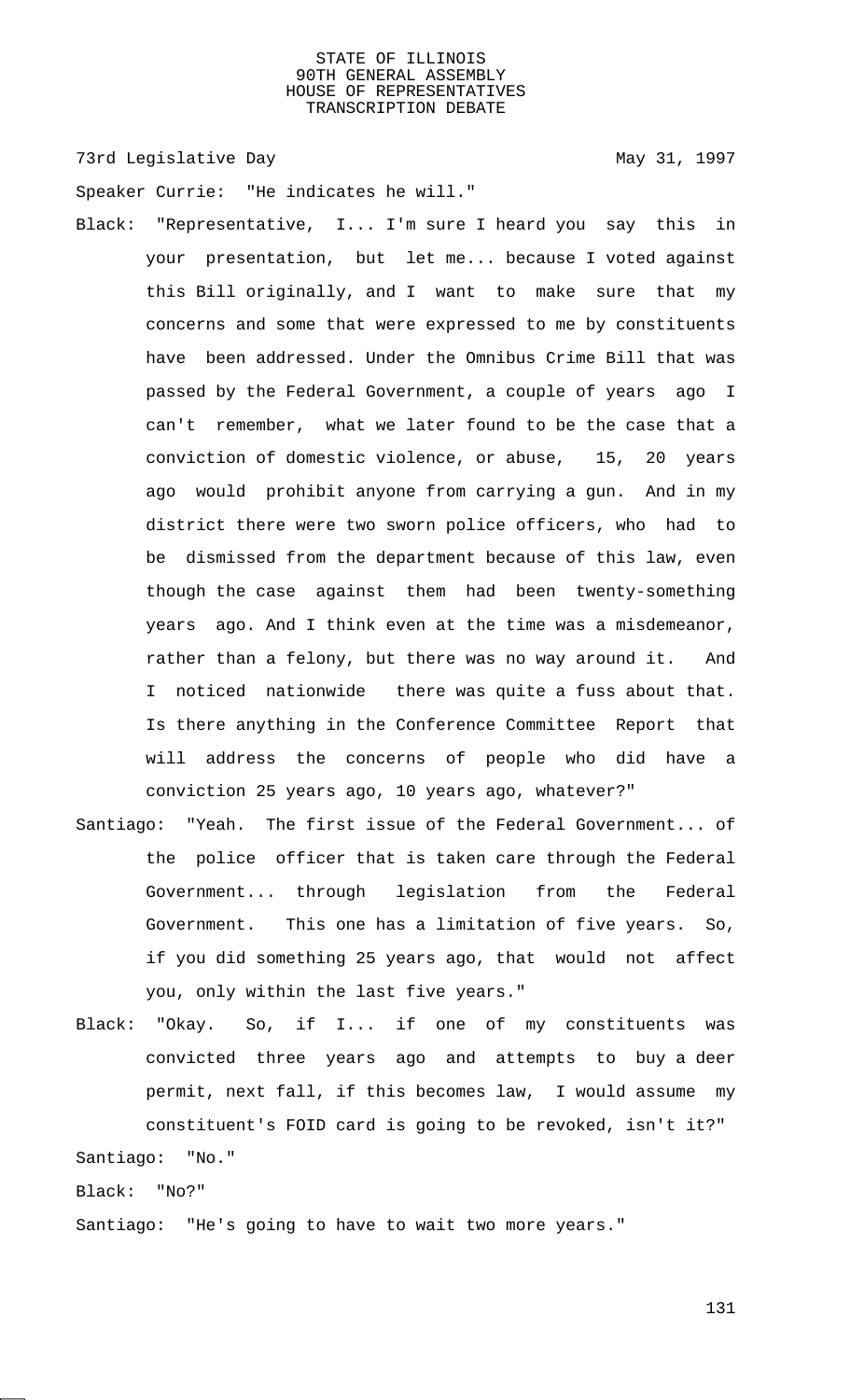73rd Legislative Day 1997

- Black: "Okay. Now, those people who were convicted, say three or four years ago, who probably have no idea we're discussing this Bill, how are they going to be notified that their FOID card is going to be invalid?"
- Santiago: "I've been advised that they will be notified the same way that anyone... any individual that has committed a crime, they are notified by the Department of State Police."
- Black: "Well, but, but keep in mind this... this particular crime may of... may of been adjudicated and done with in 1994 and the person at that time didn't lose the FOID card. So, he or she goes in to get a hunting license next fall, or a deer permit, I assume that there is going to be a hit on that FOID card if this Bill becomes law. And so then, what does that person do?"
- Santiago: "Well, then you have... that person has to wait two years to get a new FOID card."
- Black: "Okay. So... but if... if you're out there right now and you were convicted of domestic abuse three years ago, are you going to receive constructive notice that your FOID card should be surrendered?"
- Santiago: "It... I have been advised by the legal counsel that they will be notified by the state police."
- Black: "Okay. Now, is there any appeal process? Can the individual file documents or court records to say, 'Hey, this wasn't... I don't think it was domestic abuse as you have defined it. I think you ought to review what I went through, and I want to appeal. I don't want to lose my FOID card'?"
- Santiago: "There's nothing in the Bill that... that addresses that."
- Black: "Okay, but five years is the maximum you can go back,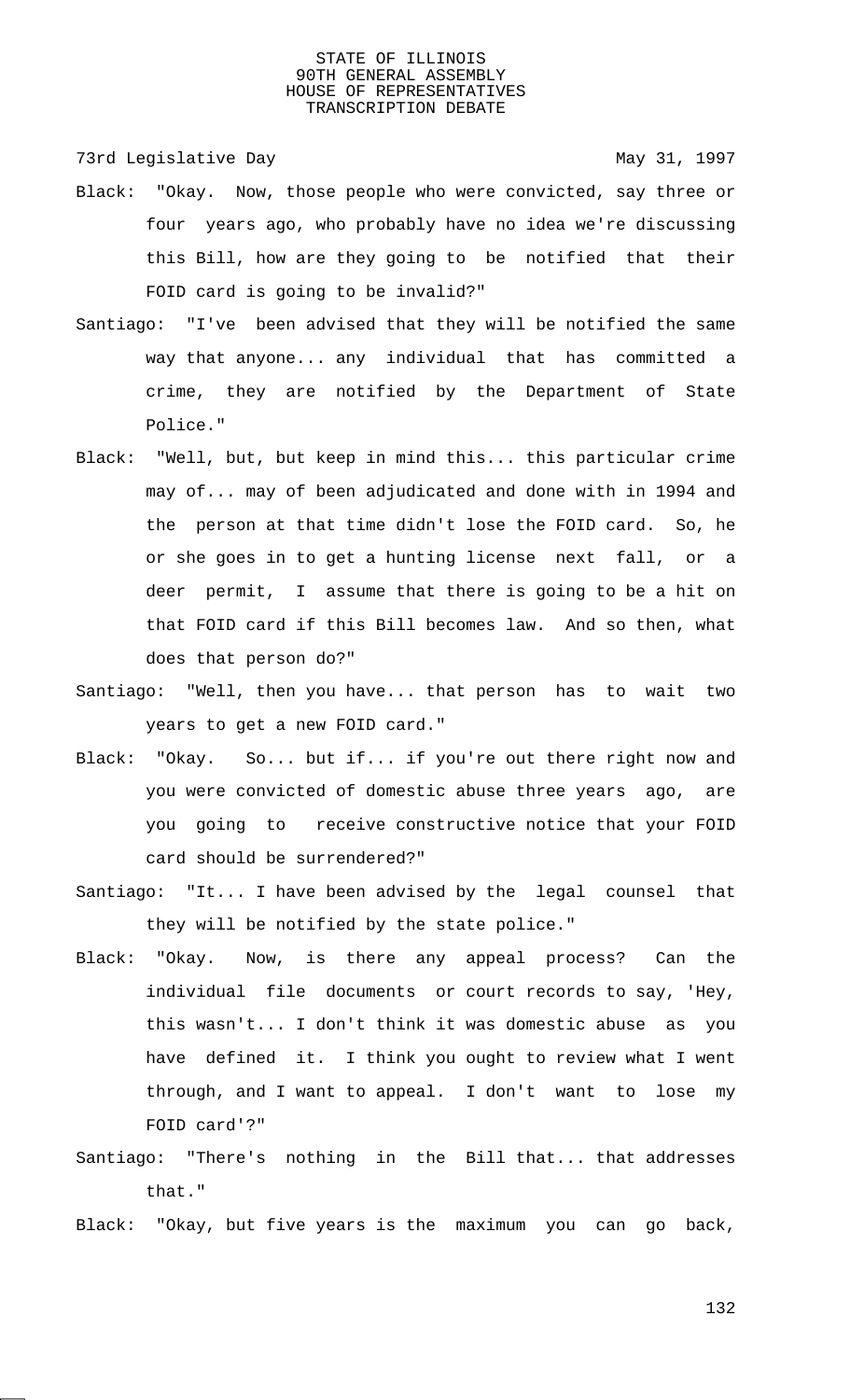73rd Legislative Day 1997

right?"

Santiago: "Right."

- Black: "Okay. The last scenario, because of what happened in my district with the federal law, what if one of these people, convicted three years ago, was a local police officer in 'Town A'. Now, as a result of that, a divorce was granted, the police officer moved to 'Town B', and currently is a police officer in that town. Now, since he was convicted three years ago, would that police officer, would 'Town B' be forced to dismiss that police officer, because, I assume, he could not carry... he or she would not be allowed to carry a gun?"
- Santiago: "Getting back to the... for police officers there's an exception under the federal law."
- Black: "Well, now that's what's got me confused, because I had a constituent, Representative, who was not granted any excuse, and it went back 15 years, and the department had no choice but to let him go, about six months ago."
- Santiago: "Well, under my Bill they can only go five years. So, if he had a problem I... you know, then you're going to have to get me new legislation, I will Cosponsor it with you."
- Black: "Sure. And I... but the point is, in your legislation, there is no exception for... there is no exception for a person who may have to carry a gun to make a living. If you are a police officer, if you are a state trooper, and you were convicted three years ago, when this Bill becomes law, you may be in trouble, right?"
- Santiago: "Well, we can not supersede... the federal law will supersede the state law."

Black: "All right."

Santiago: "Under that scenario."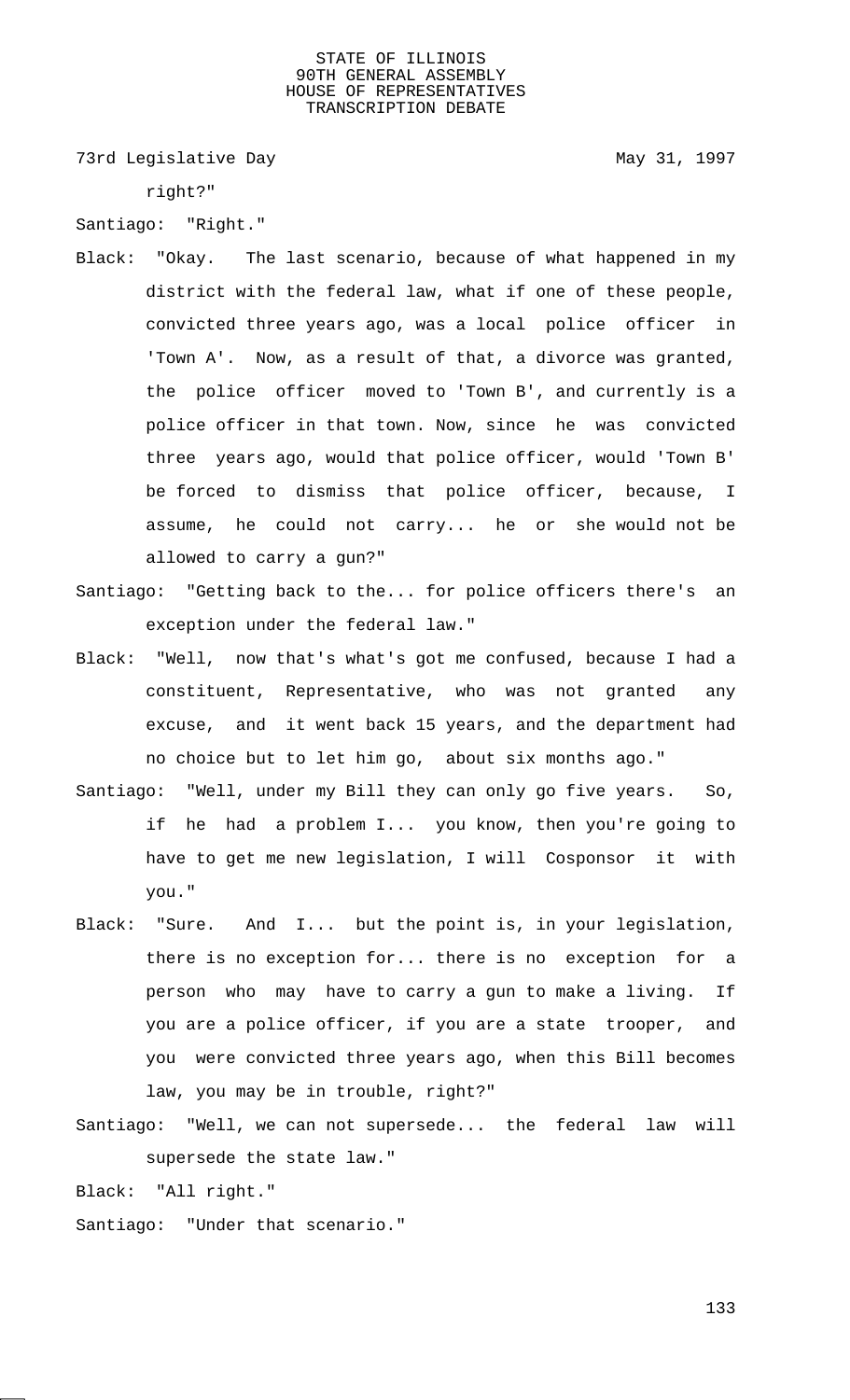73rd Legislative Day 1997

- Black: "Okay. Well, Representative, I appreciate, as always, your patience in answering the questions. Thank you."
- Speaker Currie: "Further discussion? Representative John Turner."

Turner, J.: "Thank you, Madam Speaker. Will the Sponsor yield?" Speaker Currie: "He indicates he will."

Turner, J.: "Representative, I'm trying to follow what Representative Black had just questioned you on. If I'm reading this correctly, this will relate back five years, is that correct?"

Santiago: "Yes. Yes. Yes, Representative Turner."

Turner, J.: "All right. So, if someone has been convicted of domestic battery within five years, their FOID card would be revoked if this Bill passes, correct?"

Santiago: "Yes."

- Turner, J.: "And then it... they automatically qualified to receive one again, or is there some step that they have to take in order to obtain a FOID card?"
- Santiago: "They would apply, like they apply right now, and then they will be determined by the state police if they meet the guidelines."

Turner, J.: "The regular application process then?"

Santiago: "Yes, Sir."

Turner, J.: "All right. Suppose we pass this and a person is convicted of domestic battery, the middle of 1998 in July, does... is there a five year period then that they have to wait before they can obtain a FOID card? Or is it a lifetime revocation of the FOID card?"

Santiago: "No, you... they will never... they won't get one." Turner, J.: "I couldn't hear you, I'm sorry." Santiago: "They will not get a FOID card." Turner, J.: "All right. So, if the Bill passes then, anyone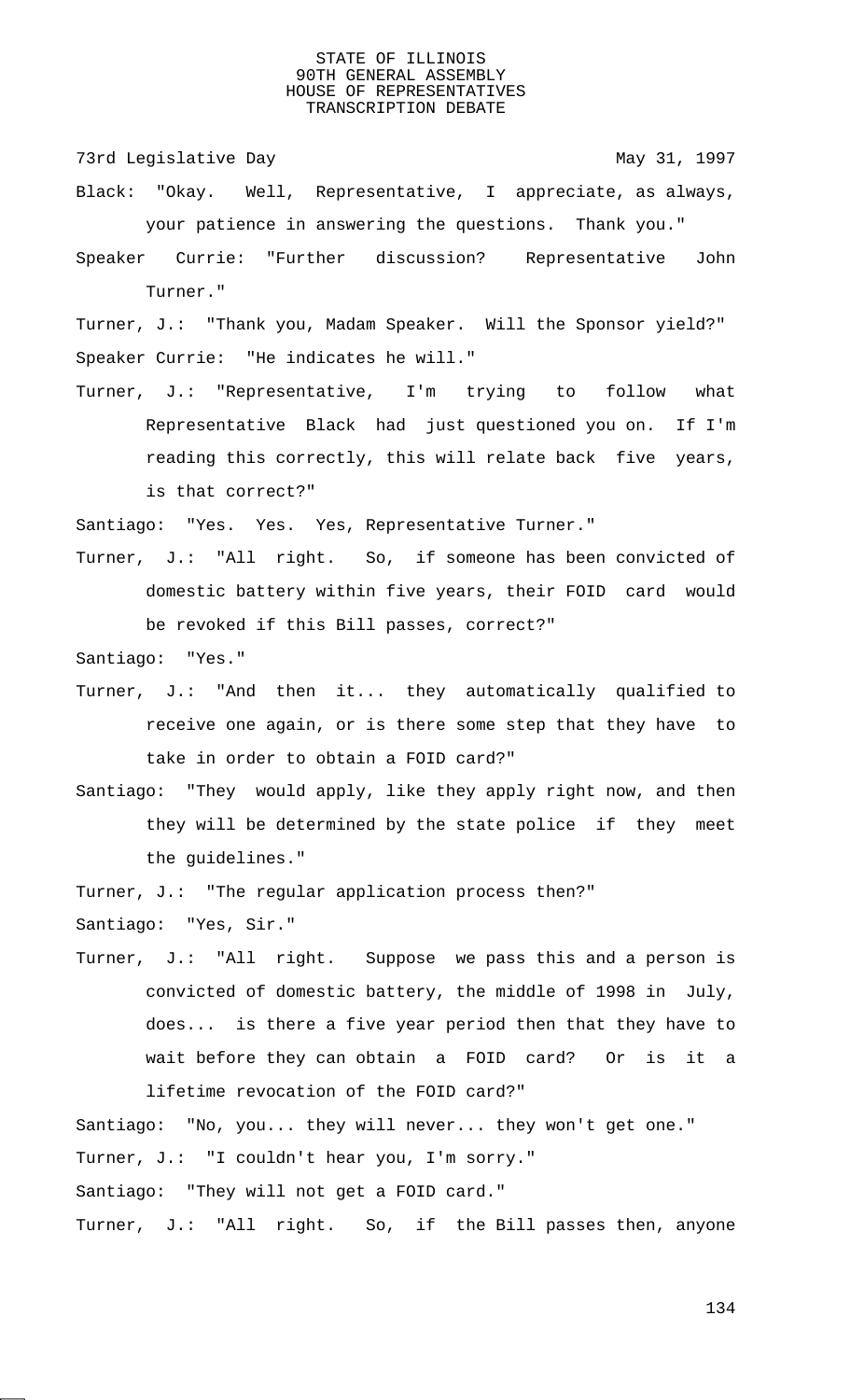73rd Legislative Day 1997

convicted of domestic battery, after the effective date of this Act, will no longer qualify for a FOID card for the rest of their life?"

Santiago: "Yes, Sir."

Turner, J.: "FOID card, just so everyone understands, does include... it's something that is necessary in order for a person to have in their possession a long gun, is that correct?"

Santiago: "Yes. Yes, Sir."

Turner, J.: "So, the FOID card requirement applies equally to a handgun as it does to a long gun? Is that... am I right?" Santiago: "That is my understanding, Sir."

- Turner, J.: "So, if we pass this, and the Governor signs it, then if a 19 year old, 18 year old, 20 year old, whatever, gets convicted next year of domestic battery, even by the time they reach 55 or 60 they will not be able to obtain a long gun to hunt with?"
- Santiago: "As I stated before, the objective is to prevent domestic violence and assume tolerated teenagers, we should not tolerate teenagers, senior citizens, or anyone."
- Turner, J.: "Well, let me just say that I certainly applaud you with that in mind and I agree. It's a terrible thing, domestic battery, domestic violence, we have to do all we can to pass laws so that those things don't happen in a domestic situation, I couldn't agree more with that. However, I think pointed out before, and I know at least from my reading you haven't addressed this problem, is that there are two forms of domestic battery in our current statutory scheme. One of those forms of domestic battery requires the defining of bodily harm. And clearly, if there has been bodily harm in a domestic situation, I think you're on the right track with your law. That person who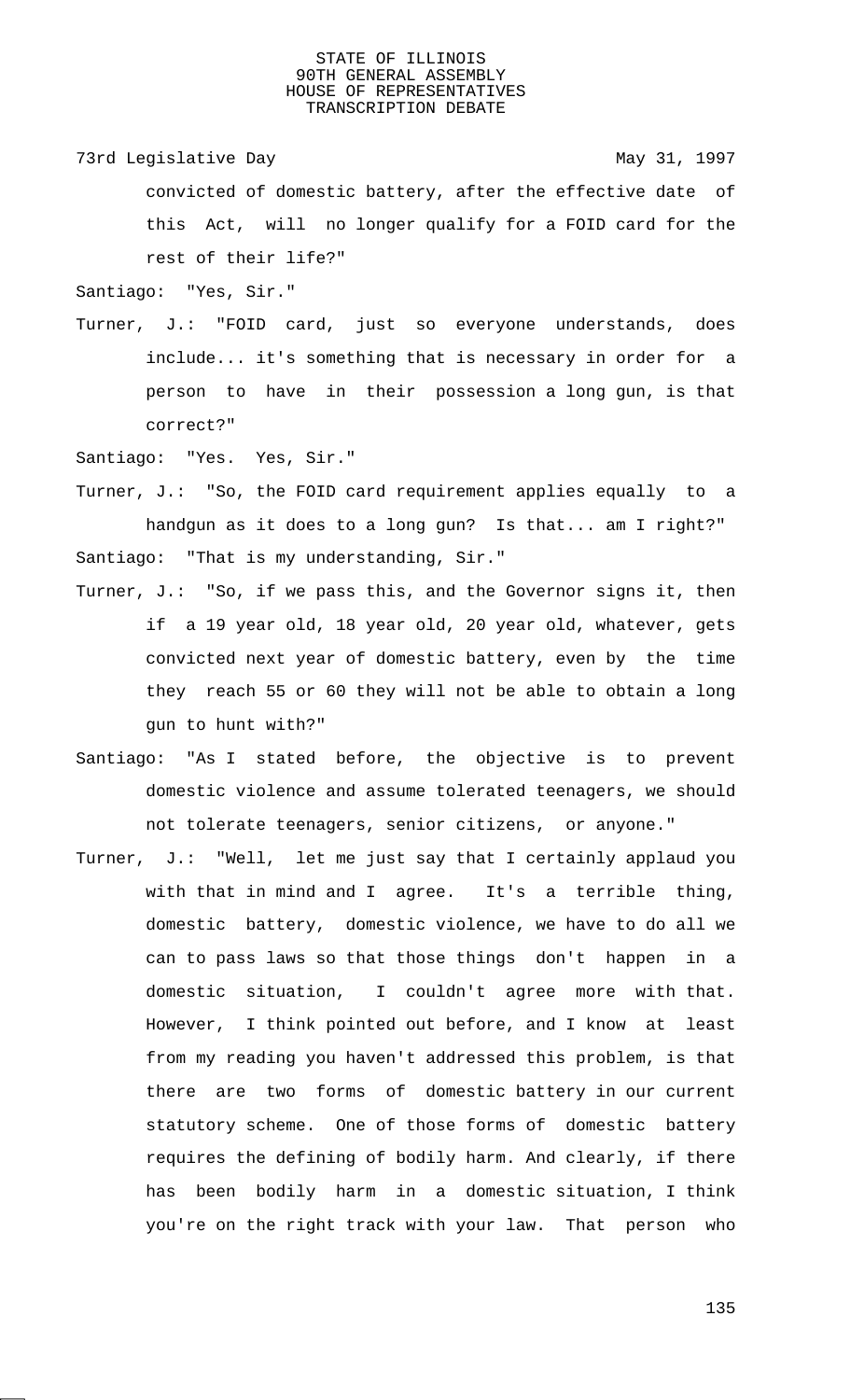# 73rd Legislative Day 1997

has committed bodily harm against the other individual in the domestic situation should not be allowed to possess a handgun or a long gun. But, and here, this gets to my question. The second way that domestic battery can occur in our state, is that if a person makes physical contact of an insulting or provoking nature. So, my question is, if a person is convicted of making physical contact of an insulting or provoking nature, but there is no bodily harm, whatsoever, involved, is that person, if convicted, going to be in a situation where they can never for the rest of their life obtain a FOID card?"

Santiago: "In that case, that would not be a battery."

- Turner, J.: "Are you... when you refer to domestic battery, are you not referring to our own Criminal Code, Chapter 725/12-3.2? Is that not the domestic battery we're talking about?"
- Santiago: "Hold on a minute. Let me check the statute. Representative Turner, in the Bill there is no reference to the Criminal Code. So, if you're reading the Criminal Code, I... the Bill does not reference that."
- Turner, J.: "Well, Representative, as I read the Bill and the Amendment taken together. If a person commits the offense of domestic battery: Number one, they cannot get supervision under our current scheme, therefore, they must receive a conviction. Number two, the domestic battery does not require any bodily harm, nor does it require a weapon. It only requires physical contact of an insulting nature. Is that the type of offense that your Bill refers to, which if committed, will not allow a person to ever obtain a FOID card for a long gun for the rest of their life? Even if committed at 18, 19, or 20, even by the time they reach 55 or 60, is this what we want to do? And does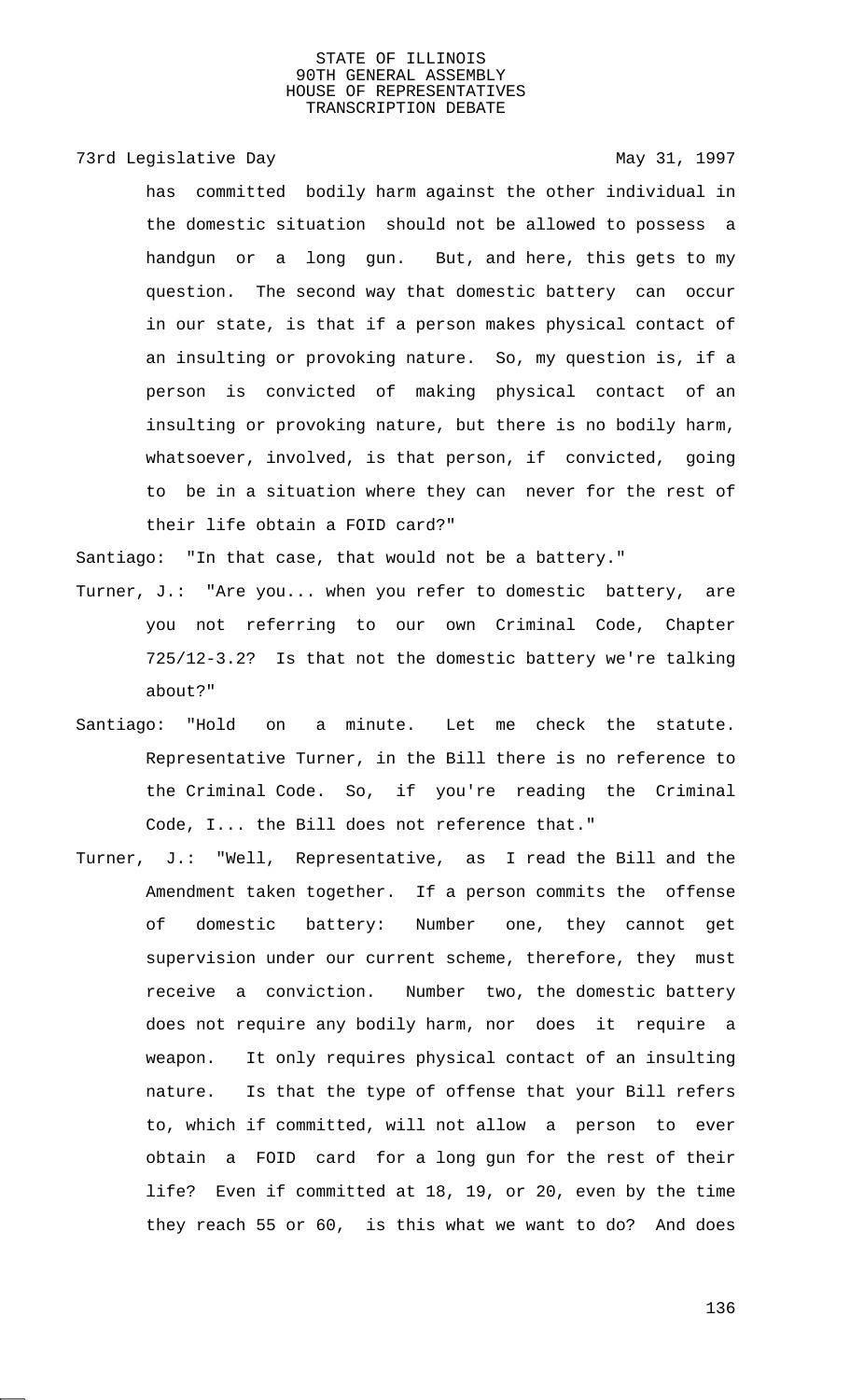73rd Legislative Day 1997

your Bill do that, because I think it does?"

- Santiago: "Well, if... if... I'm not an attorney, but if that's the definition of domestic battery, then the individual committed that offense. It's, you know, simple... very, you know,... logical."
- Turner, John: "Right, and I think... I agree with you. If a person commits battery in the sense that most people think about it, bodily harm, and we discussed this before when this Bill came up, if there's bodily harm involved, then you're right. This person should not have a gun, whether it be a hand gun or a long gun, but my question is, and I think that you are referring to the same domestic battery statute that's in our existing code, my question is, do we want this to apply in all situations, even those where the only contact is of an insulting or provoking nature? I think it goes too far. I don't think it should include provoking contact. It should include those situations where there is bodily harm. Do you disagree with that?"
- Santiago: "I strongly disagree, because I'm trying to get at the bottom line of preventing domestic violence, and if you abuse the woman in any way, I feel that you should not be allowed to carry or get a FOID card."
- Tenhouse: "Well, I don't disagree with that statement in and of itself, but clearly first of all, let me point out that this isn't... domestic battery works both ways. There are many domestic battery cases where the victim is the male and the aggressor is the female, probably not as many as the other way around but certainly those occur on a daily basis, as well. But the point is, let's face it, sometimes individuals are married at a rather young age, are 18 or 19 or 20, and it's not always the male who makes the physical contact of a provoking or insulting nature with the lady.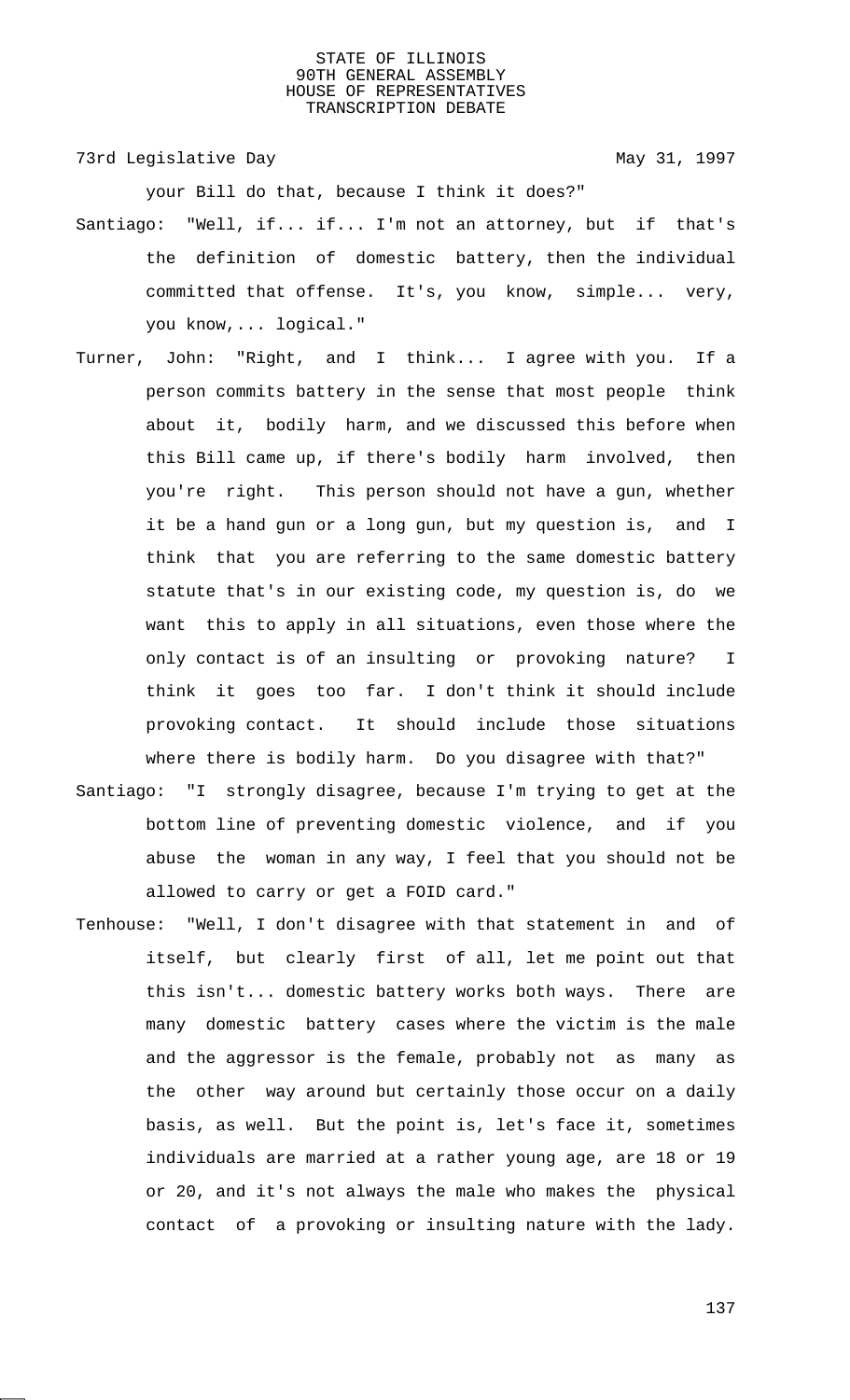# 73rd Legislative Day 1997

Sometimes, it's the other way around. Sometimes it's the wife that might provoke or insult the husband. But in either case, if they're 18 or 19 years old, they do this, if the police are called, and as in many jurisdictions now, once the police are called out in a domestic battery situation, they insist upon proceeding with their charges. In either case, whether the defendant is female or male, that individual, even if they're 18 or 19, under this Bill, will be barred from having a long gun for the rest of their life and it doesn't matter, as I understand it, because they're going to be deprived of getting a FOID card. And as I understand, it doesn't matter whether there is bodily harm involved at all."

- Santiago: "But, I think you're missing the point. The individual has to be convicted of the crime. The state police are not going to come into their homes and grab the teenager because he was accused of the crime. The individual has to be convicted of the crime. And if you're a teenager, a senior citizen, or anyone that abuses a woman, you should be convicted and you should not be... no one should give you that opportunity or that privilege to carry that FOID card."
- Turner: "Well, clearly I agree. If someone is charged, they have to be convicted. My point was, to the conviction. As I read the statute as it currently exists, frankly there's no mitigation or aggravation left in the statute. It can be provoking contact, it can be insulting contact, it can be bodily harm, but in no circumstance, can there ever be court supervision. So, in any circumstance where police officers are called, and where there is a prosecution there must be a conviction. And once there is a conviction, it makes no difference, whatsoever, whether there's bodily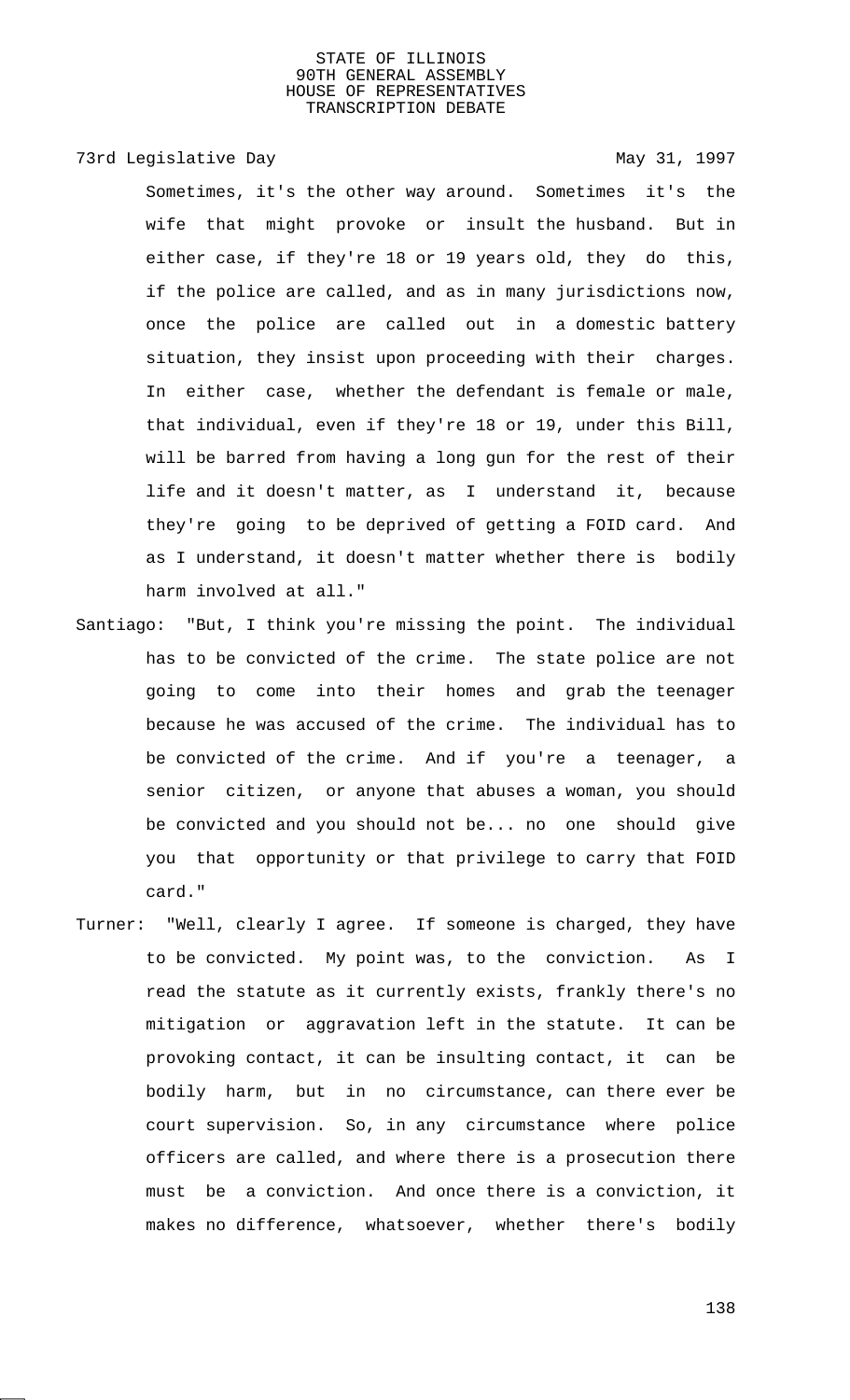73rd Legislative Day 1997

harm involved or whether it's simply provoking contact, the FOID card will be revoked for the life of that person. Is that correct? Is that the way it is under this Bill?"

Santiago: "Well, with all due respect to you, I think you should get real. And the police are not going to go arresting people all over town and because his girlfriend or his wife said, 'Well, you know, he assaulted me verbally.' Or in a lot of those cases, the police will come in, the social workers will come in, and intervene in that case. Now, if you're convicted of beating up that woman, you should be convicted."

Turner: "Absolutely."

Santiago: "You shouldn't have any privileges. And that's the intent of the Bill."

Turner: "I know that the intent of the Bill..."

Speaker Currie: "Representative..."

Tenhouse: "That's a great intent."

- Speaker Currie: "Representative Turner, would you kindly bring your remarks to a close. We have not had the timer on but I think had we done so, we would have been past 10 minutes at this point."
- Turner, John: "Ah, I don't think so. Why don't we turn it on now and I'd have another five minutes? I agree wholeheartedly, Representative. Your intent is perfect in this Bill. The problem is, it goes way beyond your intent. And I don't know if you said 'get real'. I'm telling you, I am getting real. What happens, no, police don't come to the home, what happens in a situation is that a fight occurs. The police get called, they might go out this week. They don't do anything. They talk to the young couple. Well, guess what? It happens again the following week. They go out, they don't do anything, they talk to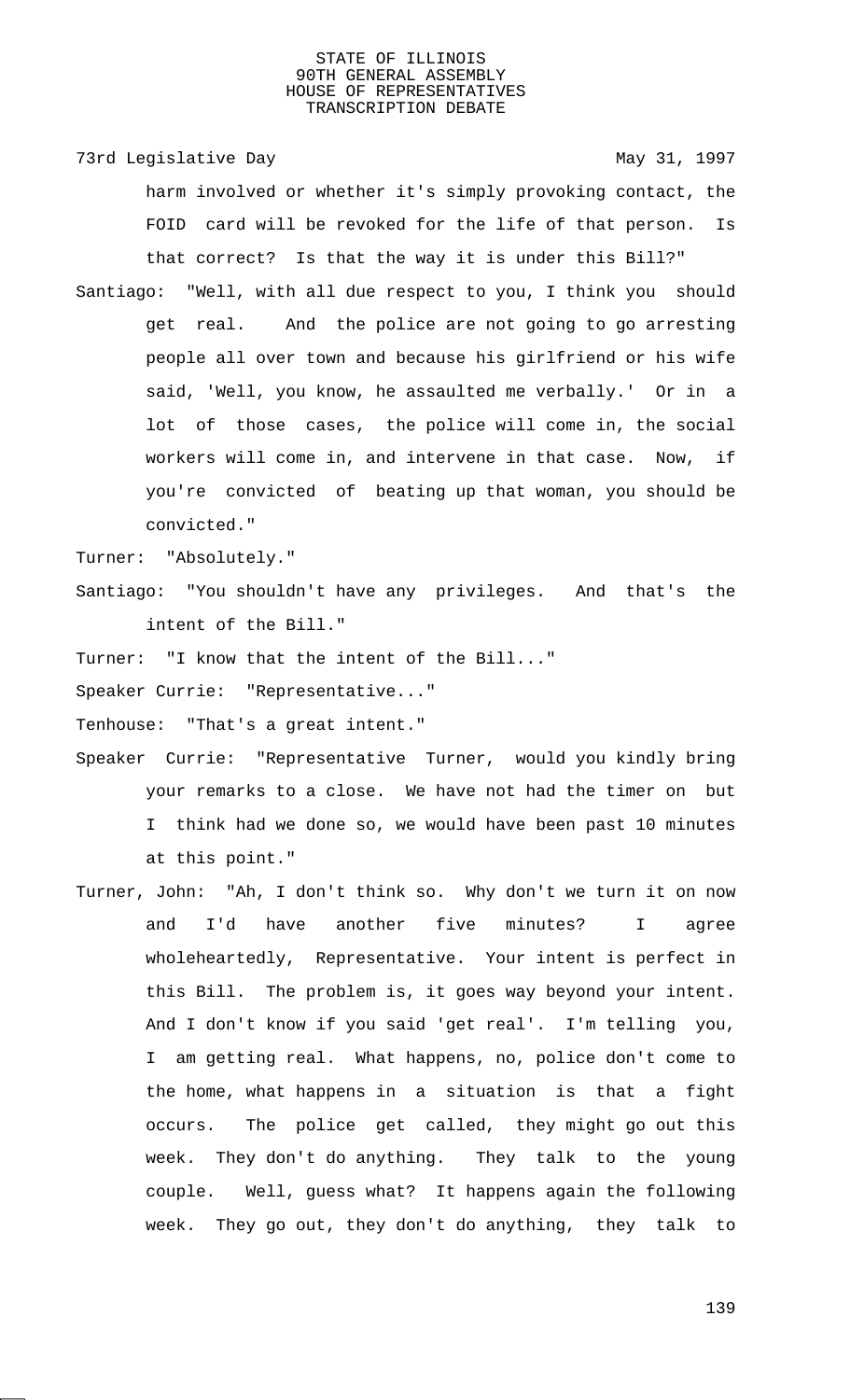# 73rd Legislative Day 1997

the young couple. About the third or fourth time they insist upon prosecuting. Now, there may not be any bodily harm involved, whatsoever, but under your Bill, if there's insulting contact and charges are pressed, and they many times are, after the second or third call, and the thing goes to court, there's got to be a conviction because there's no court supervision. All I'm saying is, you're applying this law, the very same to insulting and provoking contact as you are to the situation where there's bodily harm. And where there's bodily harm, I agree. Should be no weapons, FOID card should be revoked. But you go well past that. Again, I agree with your intent. I can't vote for your Bill. I don't think you should include insulting and provoking contact. I think you should limit this Bill to those situations where bodily harm is involved. You may recall that the Bill was originally done so that there had to be bodily harm and a weapon. And I think you've convinced me and I think you've convinced certainly everyone else that the weapon no longer has to be there. But I still think we at least ought to require the finding of probable cause, the charge must... the finding of bodily harm, the charge should be based upon bodily harm. I don't think you should include the insulting and provoking contact. I'm sure you're going to get plenty of votes for your Bill. I wish I could vote for it, but because I think it's too broad, well beyond your intent, I simply can't vote for it. I commend you for your efforts, though, thank you."

Santiago: "Well, I highly respect your opinion..." Speaker Currie: "Before we... that wasn't a question, so we'll go on with the discussion." Santiago: "Let's go."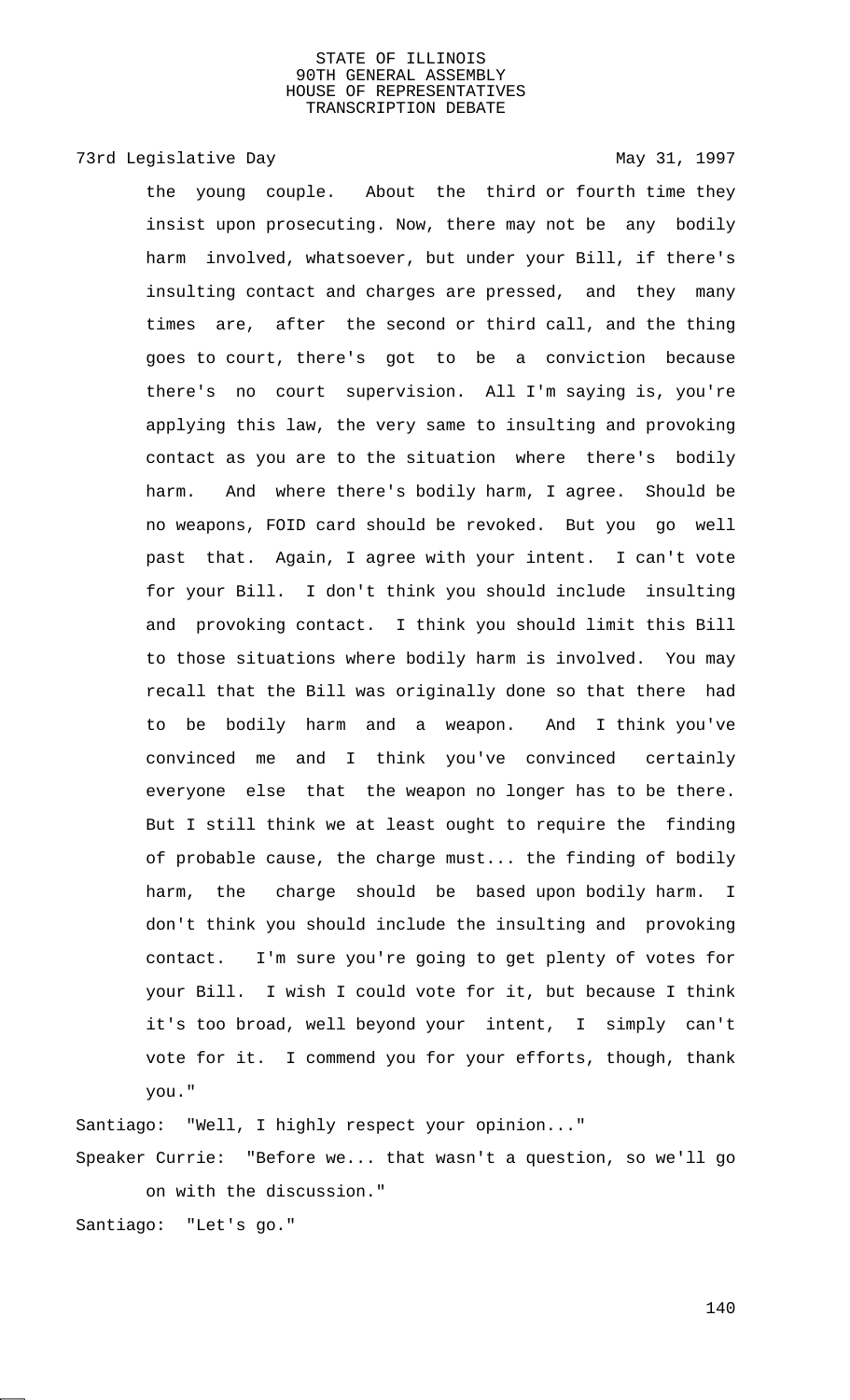73rd Legislative Day 1997

- Speaker Currie: "But before we do, the Chair wants to remind you that at 6:00, the Secretary of State, George Ryan, will have chicken and all the trimmings in his office for us and for staff and to sweeten the offer, the State Comptroller, Loleta Didrickson, has decided to provide dessert at that very same party. Further discussion? Representative Ronen. And the timer will be on."
- Ronen: "Thank you, Madam Speaker. And it is a pleasure to see you in the Chair. I was saying it was a pleasure to see you in the Chair and you can press your..."

Speaker Currie: "Thank you. Thank you."

Ronen: "...you can press your button from there and I don't have to reach over. It's very nice. I rise in strong support of Representative Santiago's legislation. He's done a tremendous job in fashioning this Bill and worked very hard to bring it to this point and I think we all owe him our support. This is a very important Bill. We're talking about a crime that affects too many women and too many people and it doesn't matter the gender. The Representative that spoke before is correct. When somebody is violent towards somebody else, we need to take strong action. When somebody has a violent nature, they shouldn't be allowed to have a gun, that just makes them more dangerous. This Bill addresses those issues and that problem, and I think for that reason we all ought to strongly support this Bill and support Representative Santiago. And I urge all my colleagues to vote 'aye'."

Speaker Currie: "Further discussion? Representative Cross." Cross: "Thank you, Speaker. I yield my time to Representative Turner."

Speaker Currie: "Thank you. Representative Turner has said it all. Further discussion? Representative Tenhouse. Also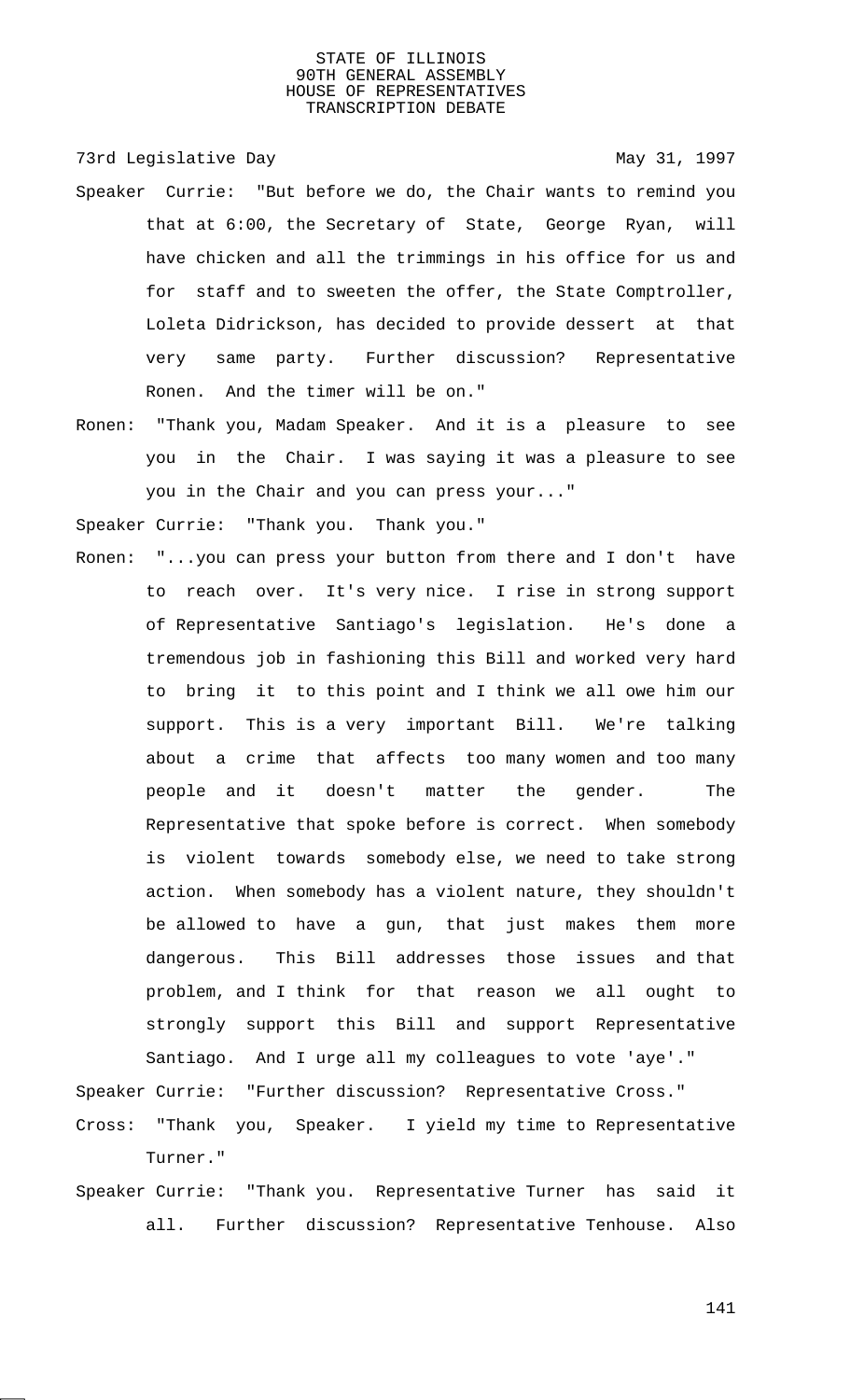73rd Legislative Day 1997

yielding. Further discussion? Representative Lindner." Lindner: "Yes. Thank you, Madam Speaker. Will the Sponsor yield?"

Speaker Currie: "He indicates he will."

- Lindner: "I have some of the same concerns as Representative Turner and I do applaud, I certainly applaud your intent in this. But, when you talk about domestic battery or a substantially similar offense in another jurisdiction, what is a substantially similar offense and could that be an Order of Protection? I'm wondering about the situation in a divorce situation when there is an Order of Protection and the domestic battery portion is marked on the Order of Protection, but the person just decides not to come in to contest the order, so there is a conviction. Would that apply in this case also?"
- Santiago: "This is... that is a commonly used phrase in all the statutes and all the Bills that we use here. On the issue of Order of Protection, if it is a battery, it is a violation of an Order of Protection."
- Lindner: "No, but I mean, in an Order of Protection, when an Order of Protection is first issued, sometimes, particularly in a divorce situation, the party accused is... does not come into court and contest the Order of Protection, and so the order stands as testified to by the person getting the Order of Protection, so if there is a box marked for domestic battery in that and somebody just doesn't come in to contest it, will that be this situation also? Would the person lose their FOID card?"
- Santiago: "Usually those Order of Protections are given in an emergency basis. And they usually have a time line of about two weeks so... and someone is given that opportunity of about two weeks to respond to that Order of Protection."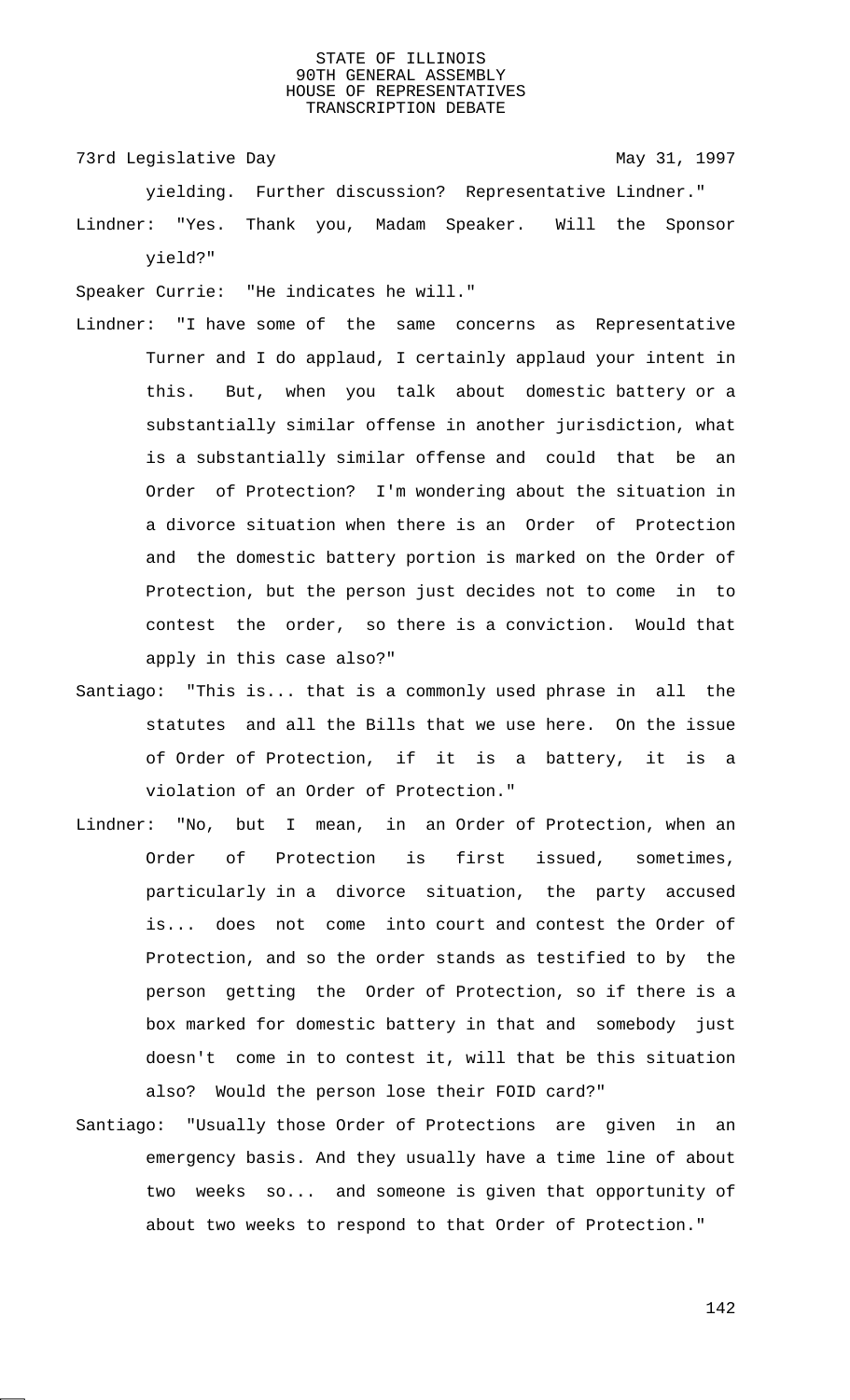73rd Legislative Day 1997

- Lindner: "But many times, my point is, that many times they don't. So, if they don't come in just because they don't want to bother or they are negotiating other things in the divorce case and that Order of Protection stands, but has never been really admitted to by the person, then would that person also lose his FOID card?"
- Santiago: "The individual has to be found in conviction of that Order of Protection. If the individual violated that Order of Protection, then the statute applies like any other statute."
- Lindner: "Okay, and you don't have a definition for a substantially similar offense in another jurisdiction?" Santiago: "I didn't hear your question."
- Lindner: "I said, and you do not have a definition for a substantially similar offense in another jurisdiction?"
- Santiago: "We don't have a definition, but I've been advised by the attorneys that is a commonly used phrase."

Lindner: "Okay, thank you Representative."

Speaker Currie: "Further discussion? Representative Fritchey."

Fritchey: "Speaker, I Move the Previous Question."

- Speaker Currie: "You're the last speaker, so Representative Santiago to close."
- Santiago: "Thank you, Madam Speaker. I ask everyone to really look at this Bill and if you're concerned about domestic violence, this is one of the first steps in trying to curtail that problem. What we're trying to do here is, to protect woman, to protect households, to protect children. And you can do whatever you want to do with the statute. Play around with the definition and do whatever you want to do, but the bottom line is, we must protect the household, and this affects mostly children. And this is a Bill to protect families. This same Bill passed the Senate 55 to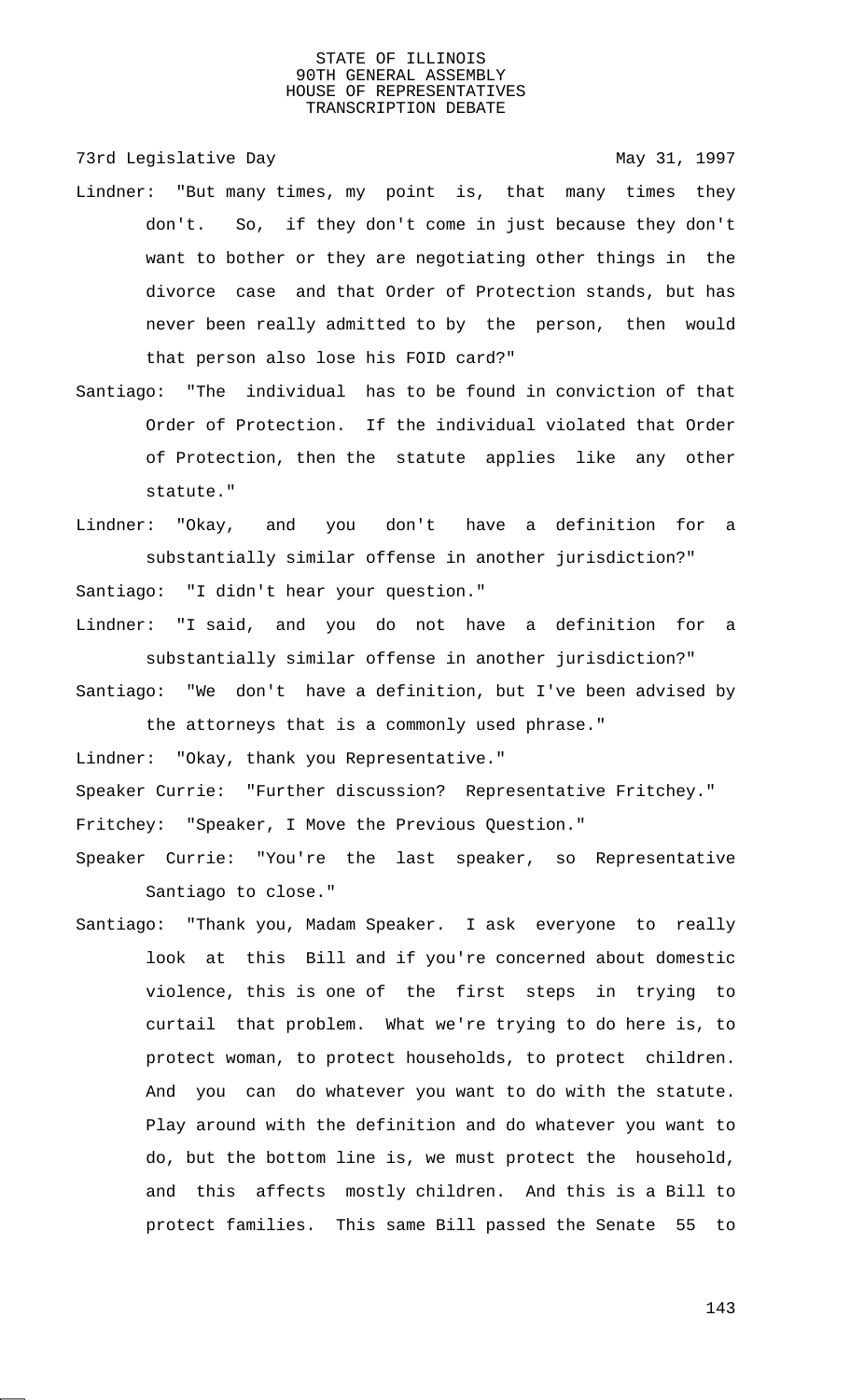73rd Legislative Day 1997

- 1. So I urge everyone here to please consider and vote 'yes' on this Bill. Thank you."
- Speaker Currie: "Representative Santiago moves adoption of the First Conference Committee Report on House Bill 127. And on that Motion, all in favor vote 'aye'; opposed vote 'no'. The voting is open. Have all voted who wish? Have all voted who wish? Have all voted who wish? Clerk, take the record. On this Motion, there are 92 voting 'aye', 22 voting 'no', 3 voting 'present', and the First Conference Committee Report on House Bill 127, is adopted. The Chair would like... Senate Bill 381, Representative Roskam."
- Roskam: "Thank you, Madam Speaker, Ladies and Gentlemen of the House. Senate Bill 381 is back. It is the frivolous lawsuit language as it relates to people incarcerated in the Department of Corrections. It overwhelmingly left the House. In addition it has language from the office of the State Appellate Defender which changes the competitive bidding process for backlog cases. Under the current program, private attorneys are allowed to bid to represent appellate defendants. There's been some problems with that, in that there has not been an adequate criminal appellate experience on the part of some of those attorneys, so Senate Amendment 1 which is now in this Bill, which is why it is here, would require that bidders have prior criminal appellate experience and submit satisfactory samples of their legal writing ability with their bids. And in addition, it will allow the office of the State Appellate Defender to limit bids to five cases at a time. I don't know of any opponents. I'll do my best to answer any questions."
- Speaker Currie: "Representative Roskam moves adoption of the First Conference Committee Report on Senate Bill 381, and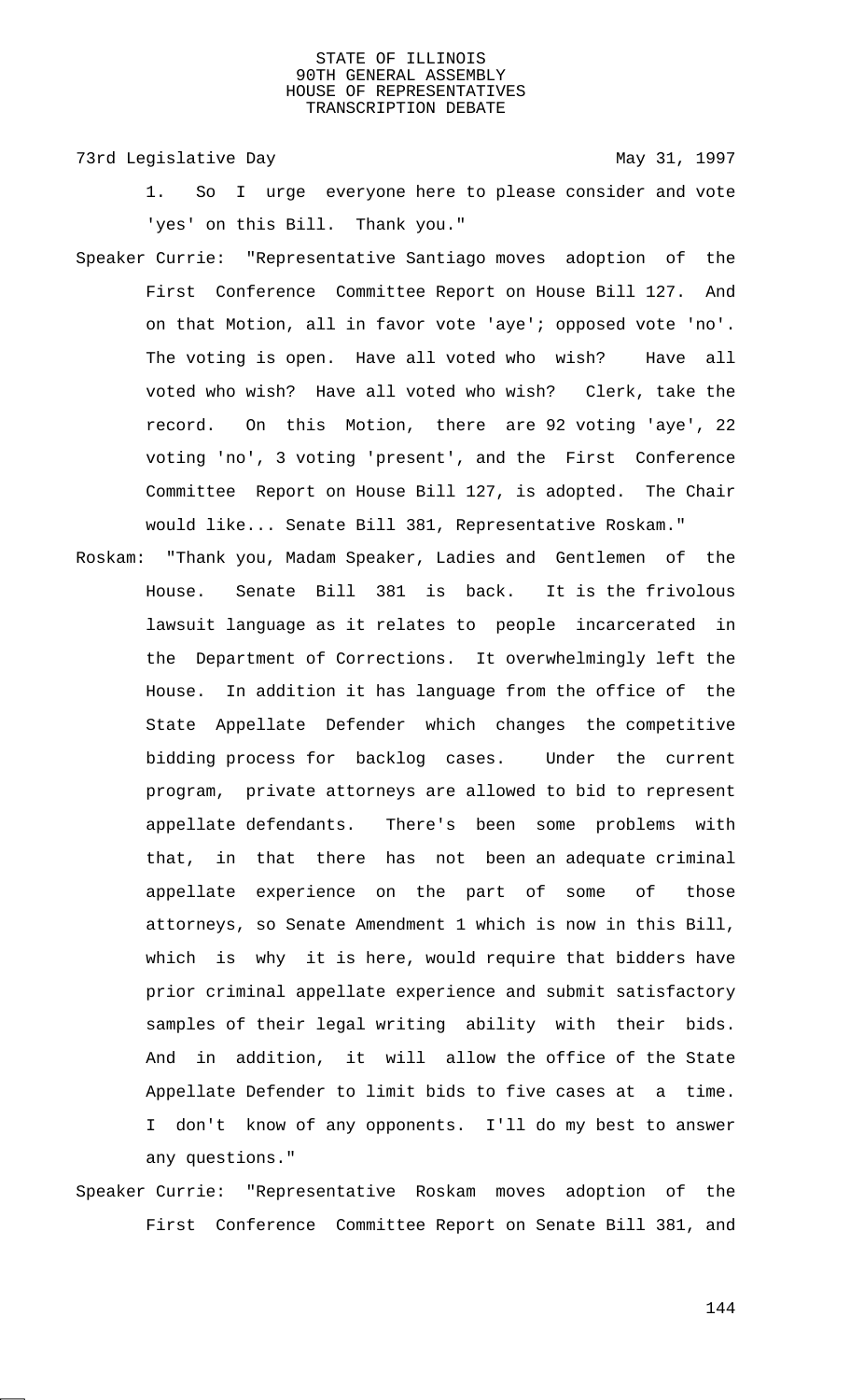# 73rd Legislative Day 1997

on that Motion, is there any discussion? Seeing none, the question is, 'Shall the House adopt the First Conference Committee Report?' All in favor vote 'aye'; opposed vote 'no'. The voting is open. Have all voted who wish? Have all voted who wish? Have all voted who wish? Clerk, please take the record. On this Motion, there are 116 voting 'aye', 0 voting 'no', 1 voting 'present', and the House does adopt the First Conference Committee Report on House Bill, sorry, Senate Bill 381. Senate Bill 603. Representative Saviano. Is Representative Saviano...Representative Saviano."

Saviano: "Thank you, Madam Speaker, Members of the House. Before I present the Bill, I would ask for a Point of Personal Privilege."

Speaker Currie: "State your point."

Saviano: "Thank you, Madam Chairman (Sic-Speaker). Five years ago I came down here as a freshman State Representative and was appointed as a Minority Spokesperson of the Registration and Regulation Committee. To be perfectly honest with you, at that time I didn't fully understand what that position was going to entail as far as holding up the Republican agenda in the Registration and Regulation Committee. Over the last five years I've learned a lot as a Member of that committee, and I can honestly tell you that most of the lessons I learned in that committee, I can attribute to the knowledge and expertise that a person has lent to me who will soon be retiring after over 20 years of dedicated service as a staff person on the House Republican Staff. She's been a great mentor to me on the Registration and Regulation Committee. She's kept me in line. Everyday I sit in that chair and I think the success of the committee over the last five years, 90% of it, has to be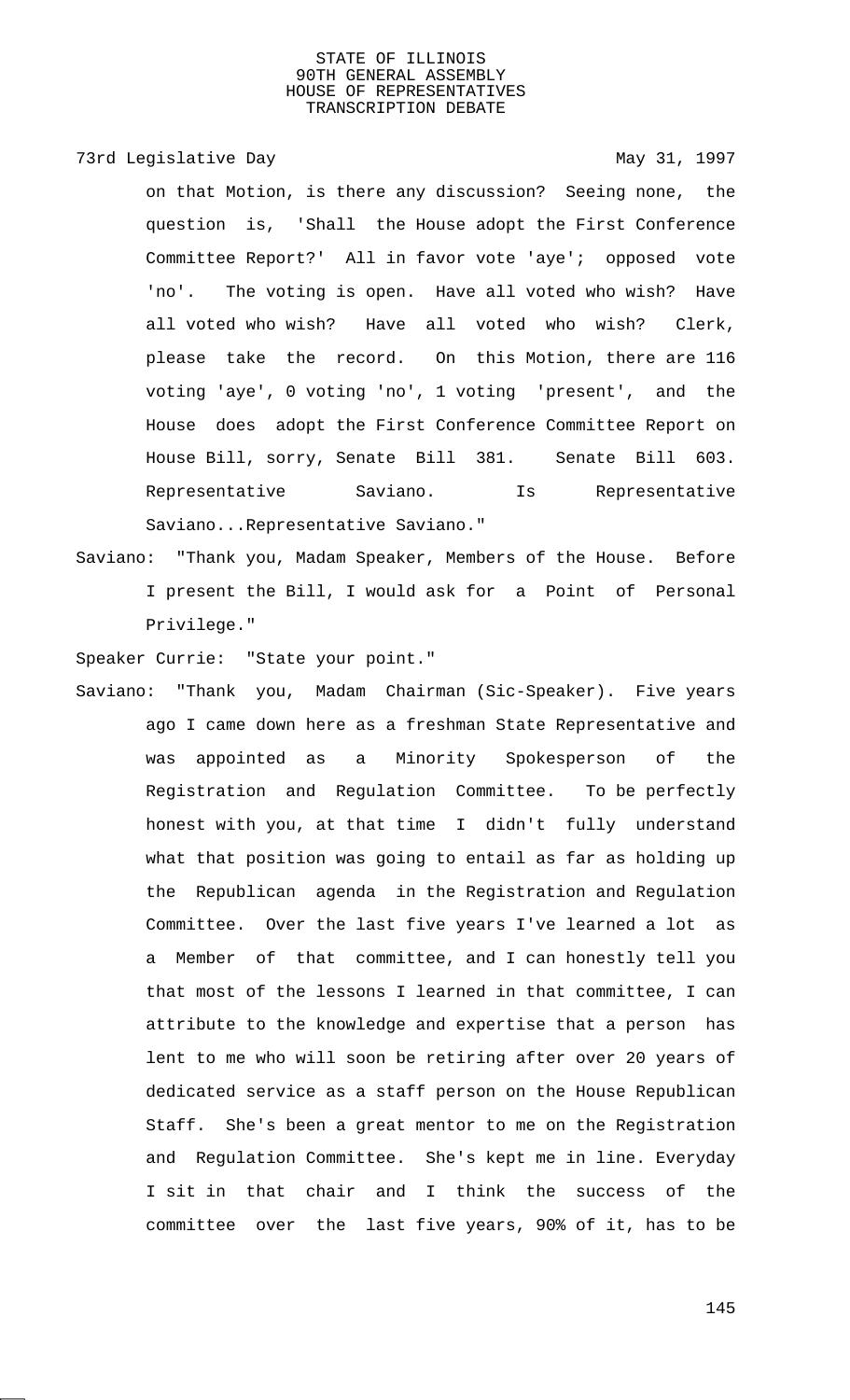73rd Legislative Day 1997 because of Mona Lamkin. This is her last Session. She'll be retiring in September and on behalf of the House, with your indulgence, we want to wish her well and many years of happiness and health in her retirement."

- Speaker Currie: "Thank you, Representative. And it seems on your Point of Personal Privilege there are some others who wish to join in these remarks. Representative Art Turner."
- Turner, A.: "Thank you, Madam Speaker and Ladies and Gentlemen of the Assembly. I, too, will miss Mona and we certainly wish her Godspeed, but I have one question. It appears that we're losing all the great staff. Is it something that was in Stroger's pension Bill or in the pension Bill that I carried? Because, if so, we can still have time to correct this. But, Mona, we wish you well and Godspeed again."

Speaker Currie: "Representative Stephens."

Stephens: "Madam Speaker, it is absolutely unbelievable, it's unconscionable. The Gentleman from Cook is trying to blame his voting record on one of the finer staff persons that have ever blessed us with their presence. You're not going to get away with it, Representative. She's a better woman than that. Your record stands for itself. Or whatever I tried to say."

Speaker Currie: "Representative Lopez."

Lopez: "Thank you, Madam Speaker. I rise on a Point of Personal Privilege."

Speaker Currie: "State your point."

Lopez: "I also served on the committee for five years and I really give Mona a lot of credit. As we've gone through the last few years, it's been years of very hard work. A lot of partisanship, a lot of fights back and forth, and I can honestly say that Mona never, never did get involved in any of those fights. And we will miss you greatly and I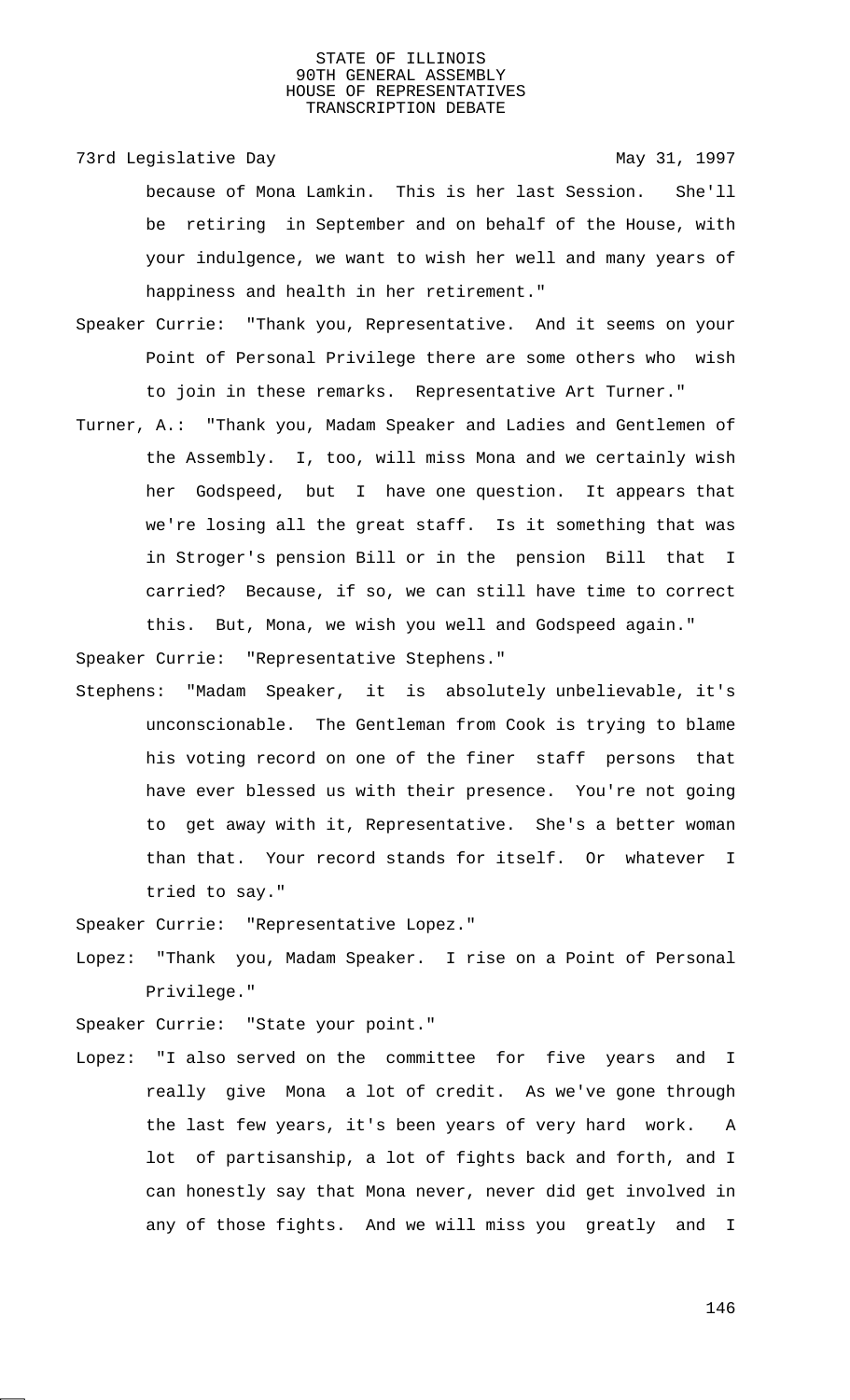73rd Legislative Day 1997

appreciate all the work that you have done to making sure that no matter what party you belong to, that our issues were brought up in committee, you treated us all equally. And that says a lot and is a big tribute to you, as a person, and as an individual. And thank you for all the good work and God bless you."

Speaker Currie: "Representative Black."

Black: "Thank you very much, Madam Speaker and Members of the House. I just rise to echo the remarks of everyone. You know, to staff on both sides of the aisle, when it gets hectic, when those elected officials get a little short of temper and a little short on knowledge sometimes, I just want to say, and I mean this sincerely, without staff this place would not function, or at least not function as well as it does. And without staff I'm not sure any of us could keep our sanity, particularly on the last day of Session. To Mona Lamkin, who I've worked with for many years, particularly on Cellular 911 Emergency with Representative Brunsvold, and we never could get that worked out, and then we had another problem on 911 locator from private switchboards, hour after hour, after hour in very contentious meetings. The woman never lost her cool, never lost her composure, worked hour after hour, after hour. We sometimes forget to say 'thank you'. Mona, thank you so much. Godspeed."

Speaker Currie: "Representative Kubik."

Kubik: "Thank you, Madam Speaker. We have a lot of people that go through this place and we have a lot of staff who have the opportunity to work for us, but there are just a few who rise to the top and who are just special, special people. There's special people on both sides of the aisle. They're known as people who understand an issue, understand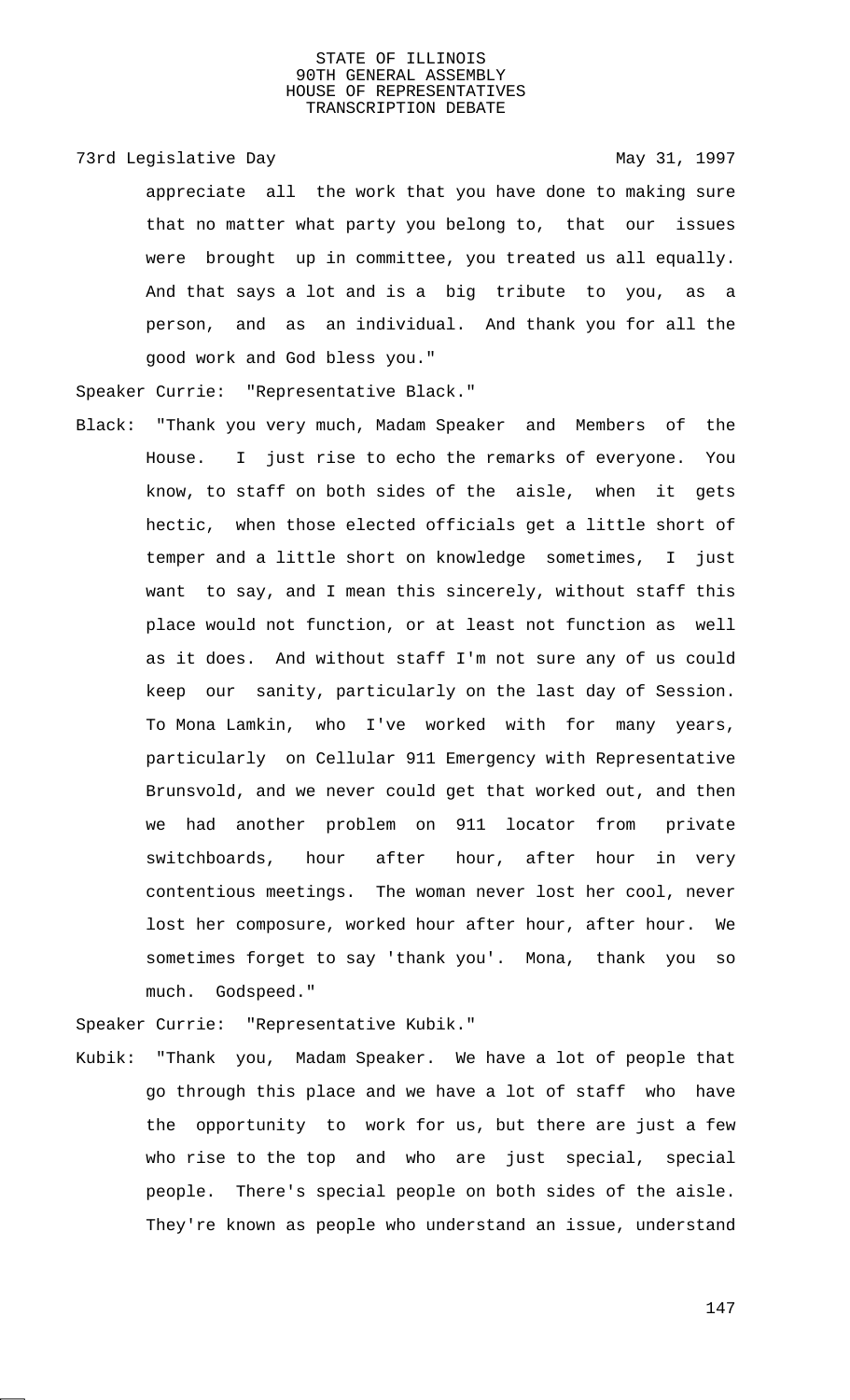## 73rd Legislative Day 1997

the implications of an issue and always are honest with Members on both sides of the aisle. Mona Lamkin is one of those people. She's a straight shooter, she knows her stuff, and you know what? She's one of the nicest, finest people I've ever had the opportunity to meet. We're going to miss you, Mona. You're a great lady. Thank you."

Speaker Currie: "Representative Flowers."

Flowers: "Thank you, Madam Speaker, Ladies and Gentlemen of the House. I, too, would like to echo the remarks of my colleagues. Mona, I just want to say to you, quite frankly, I'm going to miss your hugs and I love you, and may you just continue to have a prosperous and happy life. Thank you, Mona."

Speaker Currie: "Representative Deuchler."

Deuchler: "Thank you, Madam Speaker and Ladies and Gentlemen of the House. As the senior woman on this side of the aisle, I want to add my thanks. I came here in 1980 and I know that Mona Lamkin has just been a mentor to so many of our staff. When they had problems or questions, they always knew that her door was open, that she would welcome them and give them her advice and counsel. She drove long hours to get here and was always at her post, staying late, coming in early. And I just think this valiant lady deserves all the thanks of all of us. Thank you, Mona." Speaker Currie: "Representative Cowlishaw."

Cowlishaw: "Thank you very much, Madam Speaker. One of the first committees I ever served on here was Public Utilities, and I can remember being chagrined to discover that I had been given that assignment because I had absolutely no idea what the public utilities' laws of Illinois were. I soon discovered that that was one of the most difficult and complex set of issues that any committee here ever has to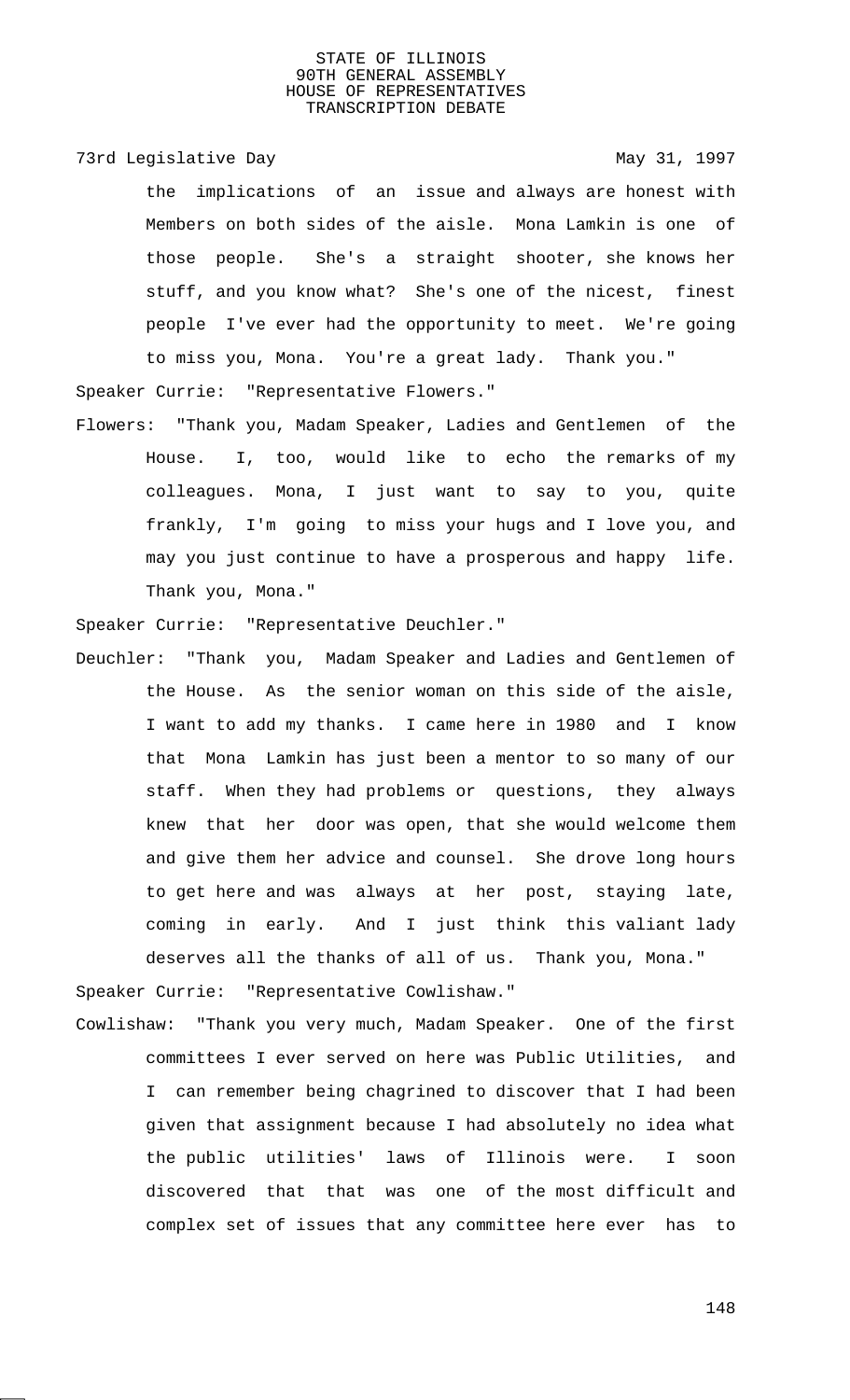73rd Legislative Day 1997

deal with. But I was soon reassured when I met Mona Lamkin, who I think was the very first staff person here with whom I ever really became very well acquainted. Here was someone who understood things thoroughly, who could express things so that you could understand them, who would admit when she didn't have enough information to let you know what you needed to know, who dealt evenhandedly and fairly with everybody, from the people who represented, and all of the special interests that surround public utilities, to those of us on the committee, and I might add, on both sides of the aisle. She has immense wisdom. She works very, very hard, but as others have already said, the thing I think most of us will remember the most about Mona is that she is simply a wonderful, pleasant, wonderfully nice person. A woman of worth. Thank you." Speaker Currie: "Representative Wojcik."

Wojcik: "Thank you, Madam Speaker and Members of the House. I would be remiss if I didn't stand up here and praise this fine lady. If it wasn't for her, many times I wouldn't know what my answers would be to certain problems we had, and we have been very, very close and bonded. And I can only say that she deserves the best, she's a beautiful, beautiful woman. And I can only echo the thank you's for both sides of the aisles for the staff and those we work with. But, Mona, God bless you and you know what? Now you can do that protein diet, no sweat."

Speaker Currie: "Representative Rutherford."

Rutherford: "Thank you, Madam Speaker. I join and echo with my colleagues in recognizing this outstanding individual. I've had the chance to get to know Mona since I've been in the General Assembly. Not having served with her directly on a committee, but there's been times when I've been here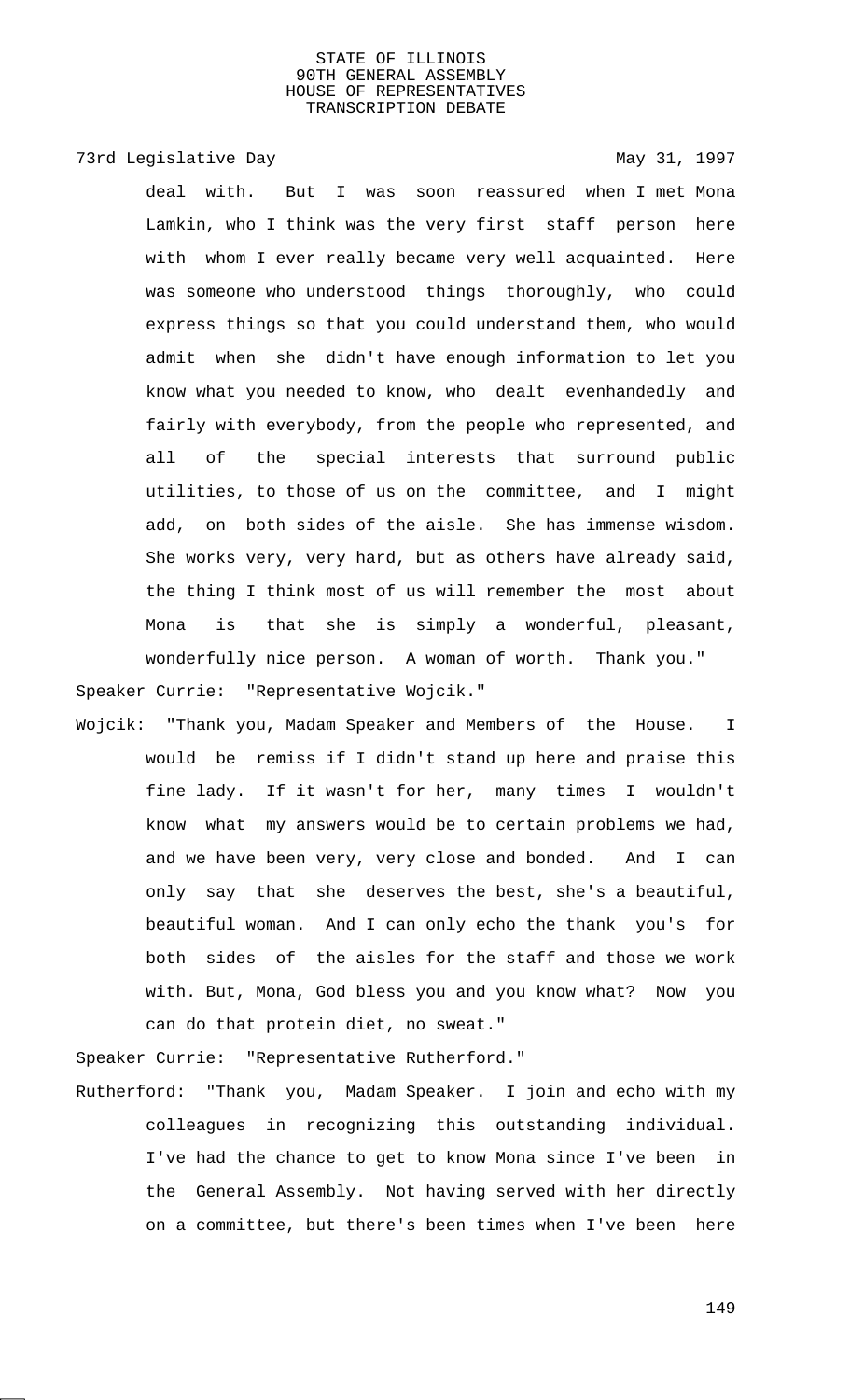# 73rd Legislative Day 1997

on the House Floor and she's come up to me with a Bill File and wanted to know if we could try to walk ourselves through this and try to get some of the debate clarified in some of those issues. And it's always comforting to know that when Mona is by your side it's going to be content, settled, substantive, and accurate. And to that extent, Mona, I want to just say thank you very much for all that you've been able to provide me and this Body and wish you all the very best in your retirement years."

- Speaker Currie: "The Chair joins in thanking Mona Lamkin for her help and her hard work, and in our best wishes for a happy and well deserved retirement. And now we're back to Representative Saviano on his Motion to adopt the Conference Committee Report on Senate Bill 603. Oops, sorry. Representative Daniels. Sorry."
- Daniels: "Well, Madam Speaker, Ladies and Gentlemen of the House. I started in Springfield in 1974 and not too long after that Mona Lamkin started in the Illinois House. Started working for George Ryan, who was the Minority Leader and then Speaker of the Illinois House. I inherited Mona's talents as a result of George having the wisdom to have her part of staff. And ever since then, I can tell you that we have been extremely pleased on our side of the aisle, to have somebody of the capability, the brightness, the intelligence, and the personality of a Mona Lamkin. She is, of course, the best of the best. She is an inspiration to all of us, not only in the Legislature, but also all of us that serve this process and every staff member. Mona, I can tell you that it's been my pleasure to work with you. We've been blessed to have you as part of our staff, you've made government operate and function, and you are what the people of Illinois should always hail as the best. So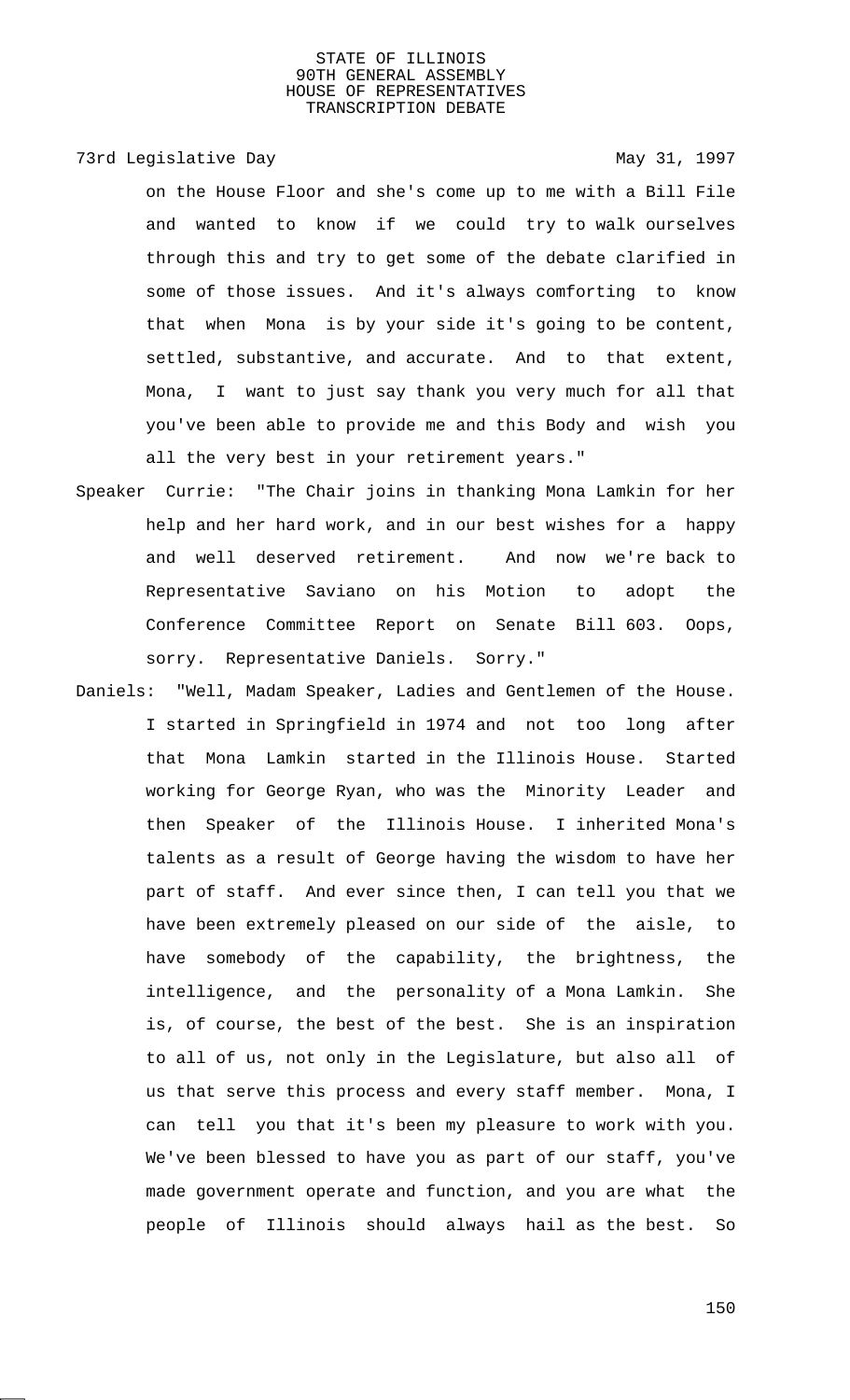73rd Legislative Day 1997

thank you for all you've done for Illinois, for all of its citizens and certainly for all of us here. God bless you, Mona. We'll miss you."

Speaker Currie: "Representative Daniels."

- Daniels: "Mona just said to me, 'Does this mean I have to go now?' I said, absolutely not, she can stay as long as she wants to stay, and you can come back if you want, anytime you want and teach us how to do things. Okay? All right. Why don't you just say hello to everybody?"
- Mona Lamkin: "I am speechless in a room full of people who know, very well, how to speak, but I want to thank you from the bottom of my heart. Thanks. I'll miss you all."
- Speaker Currie: "And now Representative Saviano on the Conference Committee Report."
- Saviano: "Thank you, Madam Speaker, Members of the House. Conference Committee Report #1 to Senate Bill 603, I need Mona here with me. This is an Agreed Bill which was worked out in regards to the Pharmacists Sunset Extension. This Bill passed out of the House on a vote of 112 to 5. The reason we went to Conference was to include a provision that permits pharmacists to store the prescription records by digital imaging and to add an immediate effective date. And I would make a Motion that we adopt the First Conference Committee Report to Senate Bill 603."
- Speaker Currie: "Representative Saviano has moved to adopt the First Conference Committee Report on Senate Bill 603, and on that Motion, is there any discussion? Seeing none, the question is, 'Shall the Motion be adopted?' All in favor vote 'aye'; opposed vote 'no'. The voting is open. Have all voted who wish? Have all voted who wish? Have all voted who wish? Clerk, take the record. On this Motion, there are 118 voting 'aye'; 0 voting 'no'; 0 voting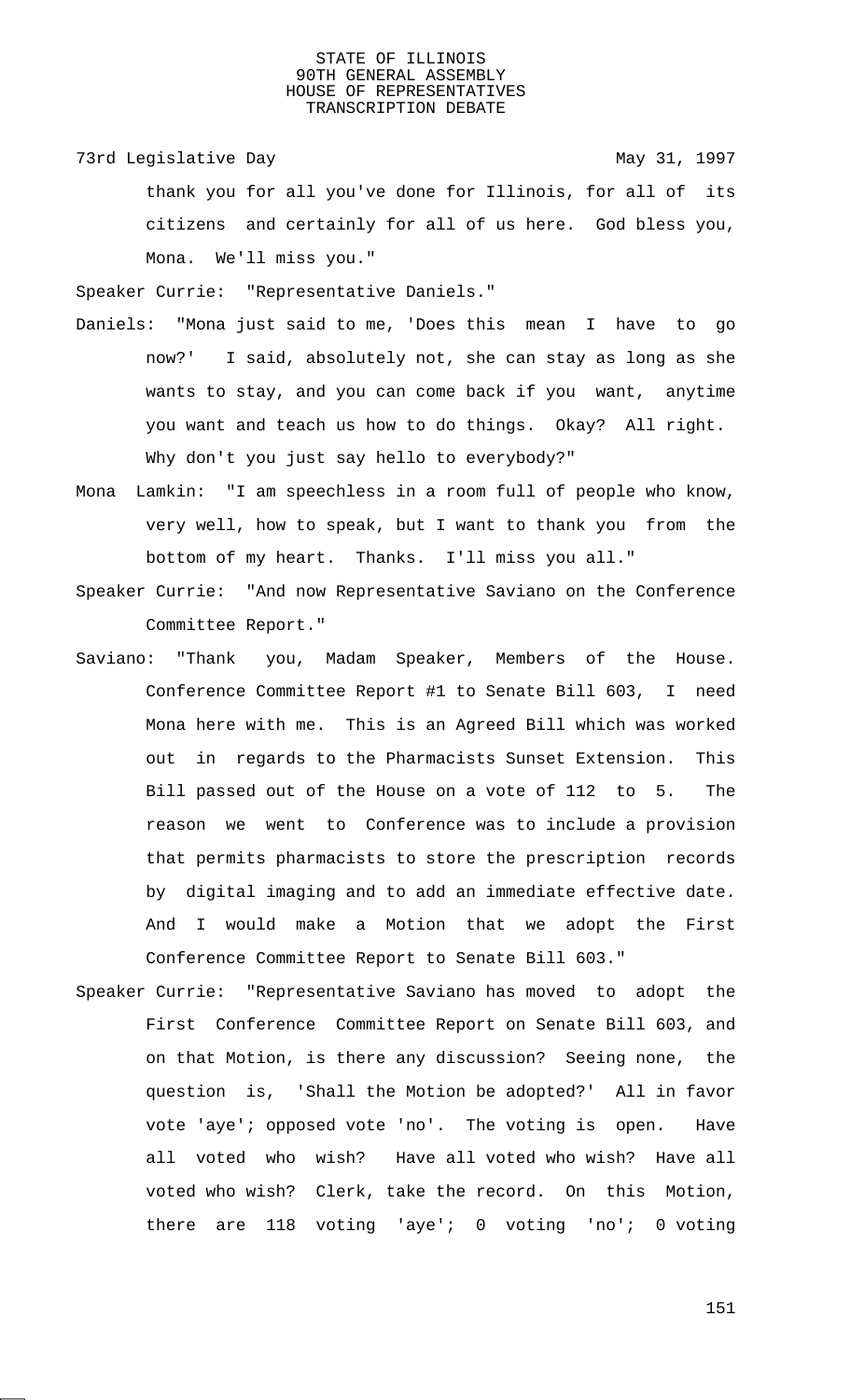73rd Legislative Day 1997

'present', and the House does adopt the First Conference Committee Report on Senate Bill 603. Senate Bill 680. Representative Bugielski."

- Bugielski: "Thank you, Madam Speaker, Members of the House. It's a pleasure to see Madam Speaker in the Chair. We finally have someone decent to look at rather these other guys that we had in here all year long. I move to adopt the First Conference Committee Report on Senate Bill 680. Six eighty passed out of here with the vote of 115 votes and this is where we were allowing local municipalities, school boards, and high schools... community college districts to accept payments by credit cards. One of the questions that was brought up last time when we had the Bill the first time was, Representative Black I know was concerned about whether or not local municipalities would be able to use this as a money maker. And we took that into consideration and in the Conference Committee Report we put caps on the payments that they would be able to charge for any of their fines or fees or payments that they were making. So, that was taken care of in this. It authorizes but does not require the local units of government and the community colleges to accept payments by credit card. And all we have done was made this... it was a good Bill to begin with, and with this Conference Committee, it makes it a much better Bill, and I ask that we adopt the First Conference Committee Report on Senate Bill 680."
- Speaker Currie: "Representative Bugielski moves adoption of the First Conference Committee Report on Senate Bill 680. Is there any discussion? Representative Parke."
- Parke: "Thank you, Mrs. Speaker (Sic-Madam). What was the process that was done in the Senate on this Bill that made it go into a Conference Committee?"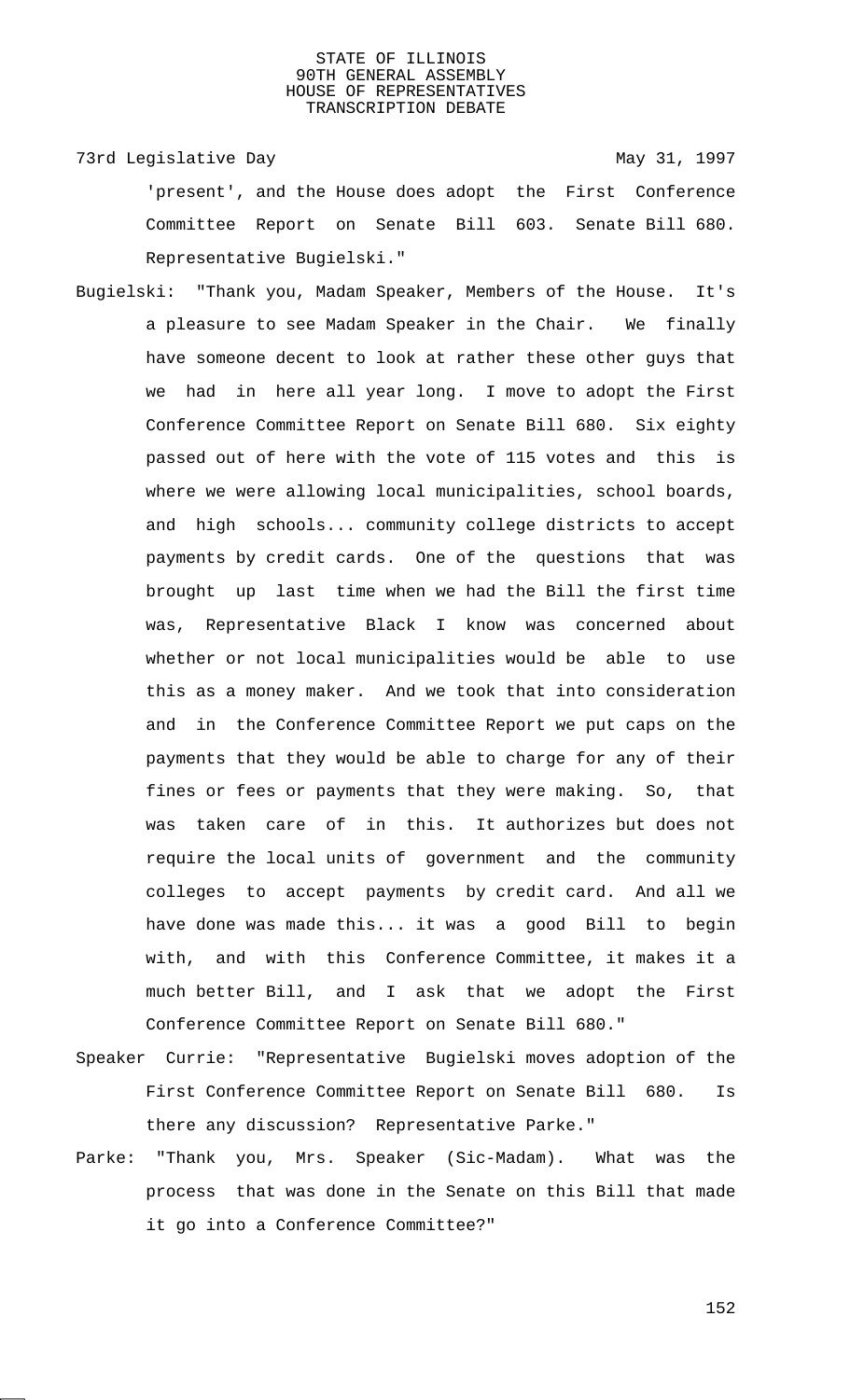73rd Legislative Day 1997

- Bugielski: "When the Bill came here it was a Shell Bill. I put the Amendments on for the payments, for them to accept the payments with a credit card. And with the concerns that we had before, we went into the Conference Committee to just change it. They did not accept our Amendment, the Amendment that was put on by the House, and what we did now is just incorporate, left the same Amendment there but incorporated the caps on fees in there."
- Parke: "As far as you know, is there any opposition from any group? If so, who?"
- Bugielski: "No one that I know of. It's supported by Dean Witter, American Express, United Counties' Council, the metro counties, the Illinois Municipal League, south suburban mayors and the County Treasurers' Association."

Parke: "So, no oppositions. Let's go."

Speaker Currie: "Further discussion? Representative Black."

- Black: "Thank you very much, Madam Speaker and Members of the House. I just simply rise to support the Gentleman's Motion and to applaud and thank him for getting the fee language in this Conference Committee, because my fear was that cities would add a 10 or 15% kicker to a transaction to take the discount rate into consideration on the credit cards. With this fee cap on it, this is an extremely good Bill, a very reasonable Bill, in an age of plastic. And I appreciate your tightening up the Bill. I hope we can all vote 'aye'."
- Speaker Currie: "On the Motion, all in favor signify by voting 'aye'; opposed vote 'no'. The voting is open. Have all voted who wish? Have all voted who wish? Clerk, please take the record. On this Motion, there are 116 voting 'aye'; 0 voting 'no'; 0 voting 'present', and the House does adopt the First Conference Committee Report to Senate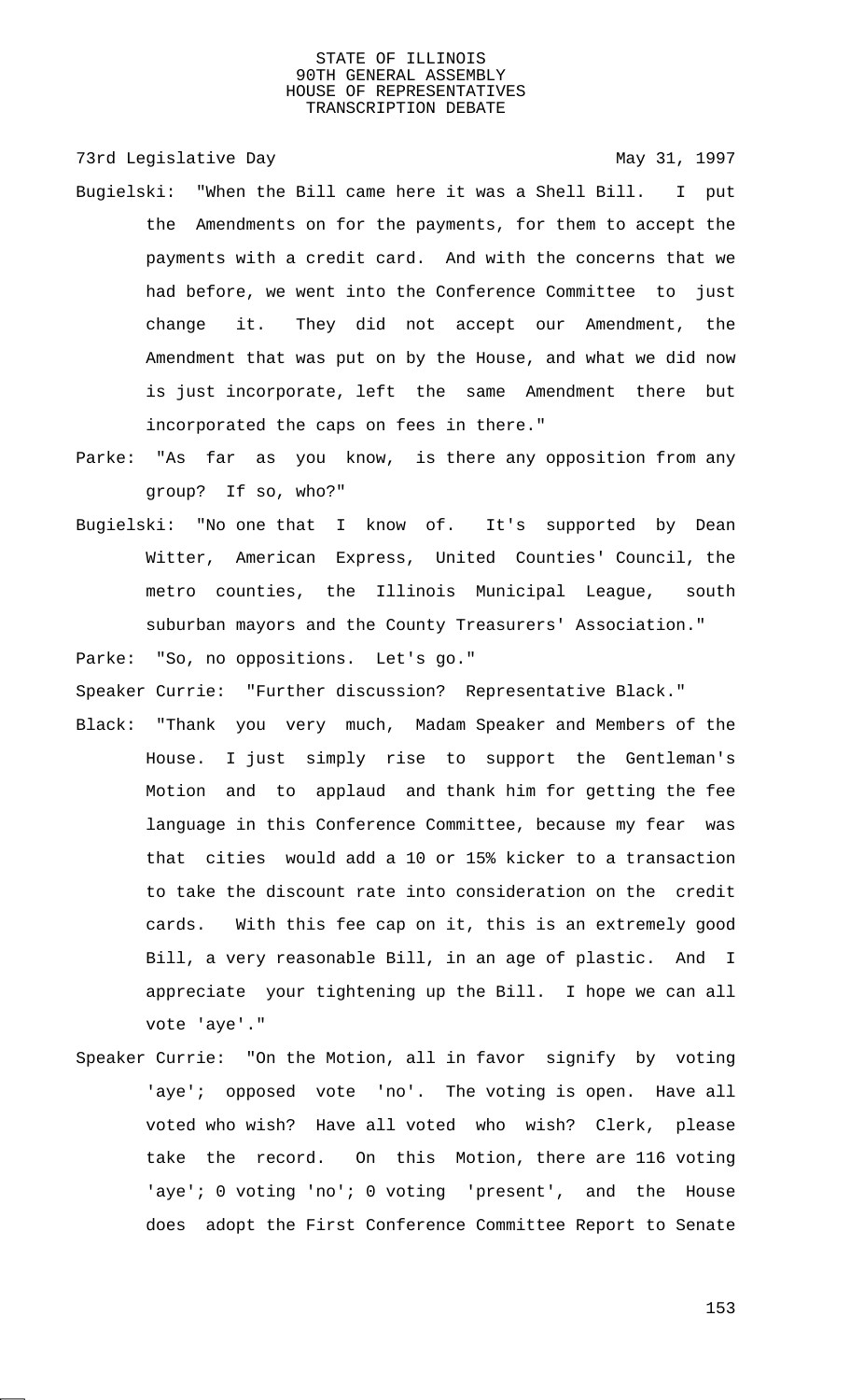- 73rd Legislative Day 1997 Bill 680. Senate Bill 806, Representative Santiago. Representative Kosel, for what reason do you rise?"
- Kosel: "On the last Bill, my switch malfunctioned. The green light should have been lit and I would like to be recorded as such."
- Speaker Currie: "The record will reflect that comment. Representative Santiago. House Bill 1254, Representative Scott."
- Scott: "Thank you, Madam Speaker, Ladies and Gentlemen of the House. House Bill 1254, Conference Committee Report to House Bill 1254, has three provisions in it. The first provision would amend the Child Passenger Protection Act to require that any person transporting a child 4 years of age to 15, must secure that child in either a restraint system or seat belt. That changes the current law from 6 years of age to 16. The second provision, is amending the Illinois Controlled Substances Act to increase the penalties for manufacture and attempted manufacture of methamphetamines. This is obviously a problem that is coming our way. It's started to infiltrate this area. It's an incredibly dangerous drug with very serious consequences and we want to try to stop this before it starts. And the third provision here is a restitution provision which says that the restitution payments must be made in as short of time as possible. It also will deem that the facts that were found to be by the court won't have changed unless there is some affirmative evidence to the contrary. And also that the probation can be extended or modified to allow people to pay for restitution. Those last two provisions you saw are provisions which have passed out of here nearly unanimously before and out of the Senate nearly unanimously before. The first provision was something that, although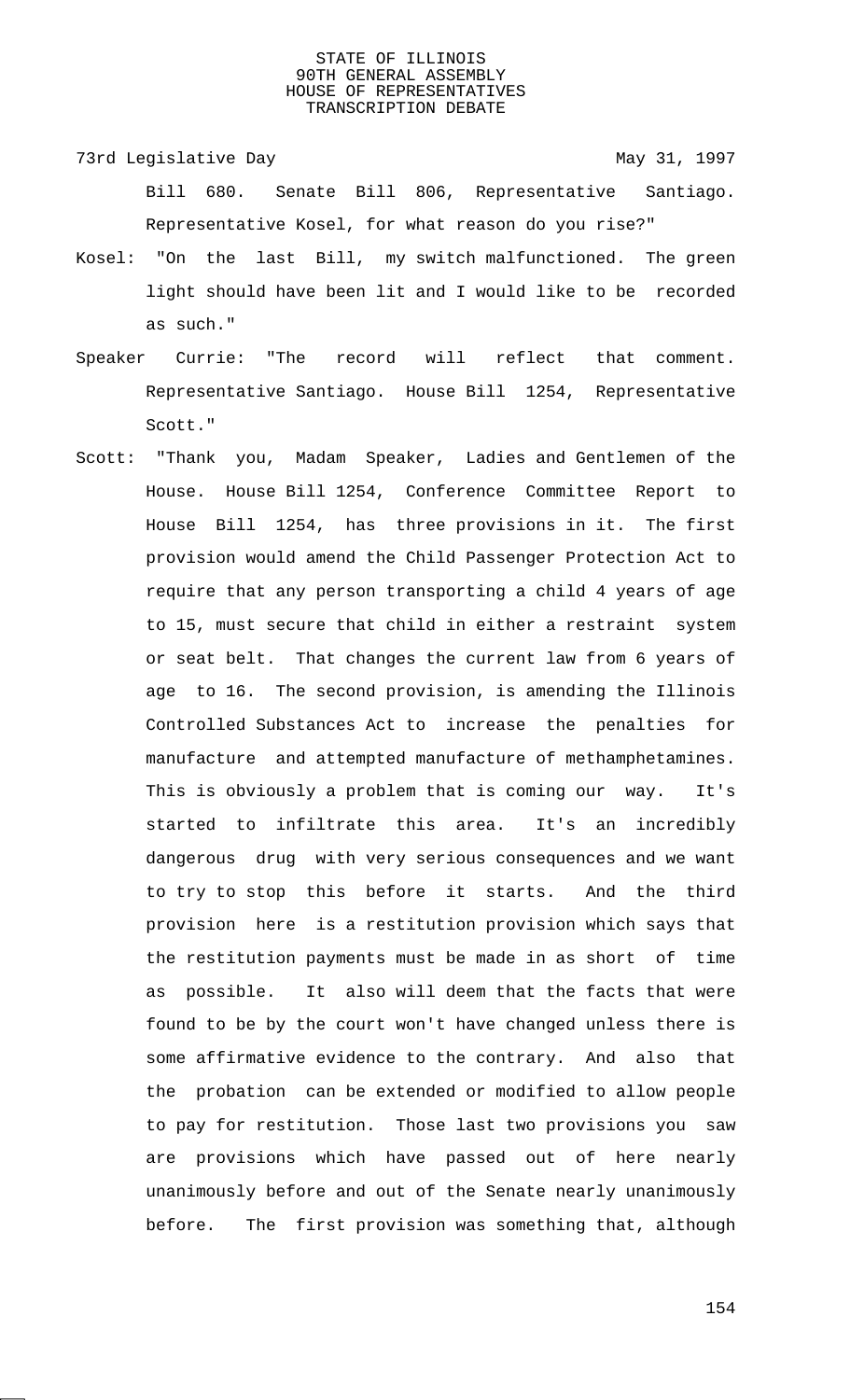73rd Legislative Day 1997

passed out of the Senate 53 to 3, was not successful in the House, but we're coming back for one more time."

- Speaker Currie: "Representative Scott moves to adopt the First Conference Committee Report on House Bill 1254, and on that Motion, Representative Black. The timer is on."
- Black: "Thank you very much, Madam Speaker. Will the Sponsor yield?"

Speaker Currie: "Indicates he will."

- Black: "Representative, is there some reason you're agreeing to adopt the contents of Senate Bill 166 in this Conference Committee?"
- Scott: "Was that the child restraint?"
- Black: "Yes."
- Scott: "Yeah. I think it's good law. It would be good law if we passed it. And if I could take 20 seconds and elaborate, Bill, why I think it is. The statistics that we see on the number of children that are killed every year who might have been saved had they been in a restraint system, leads me to think that this is something that its time has come. When we set the law back several years ago, I think it was set at an arbitrary level. I don't think we're really changing the composure of that particular law, we're just saying that we could save a lot more children if we enacted this particular law."
- Black: "Okay. Madam Speaker, to the Bill and Members of the House."

Speaker Currie: "To the Bill."

Black: "To the Conference Committee Report, I'm sorry. The underlying Bill that is included in this Conference Committee Report, failed to get 42 votes in this Chamber, not that long ago. Now if you want to go ahead and vote for this Conference Committee, that's fine, and the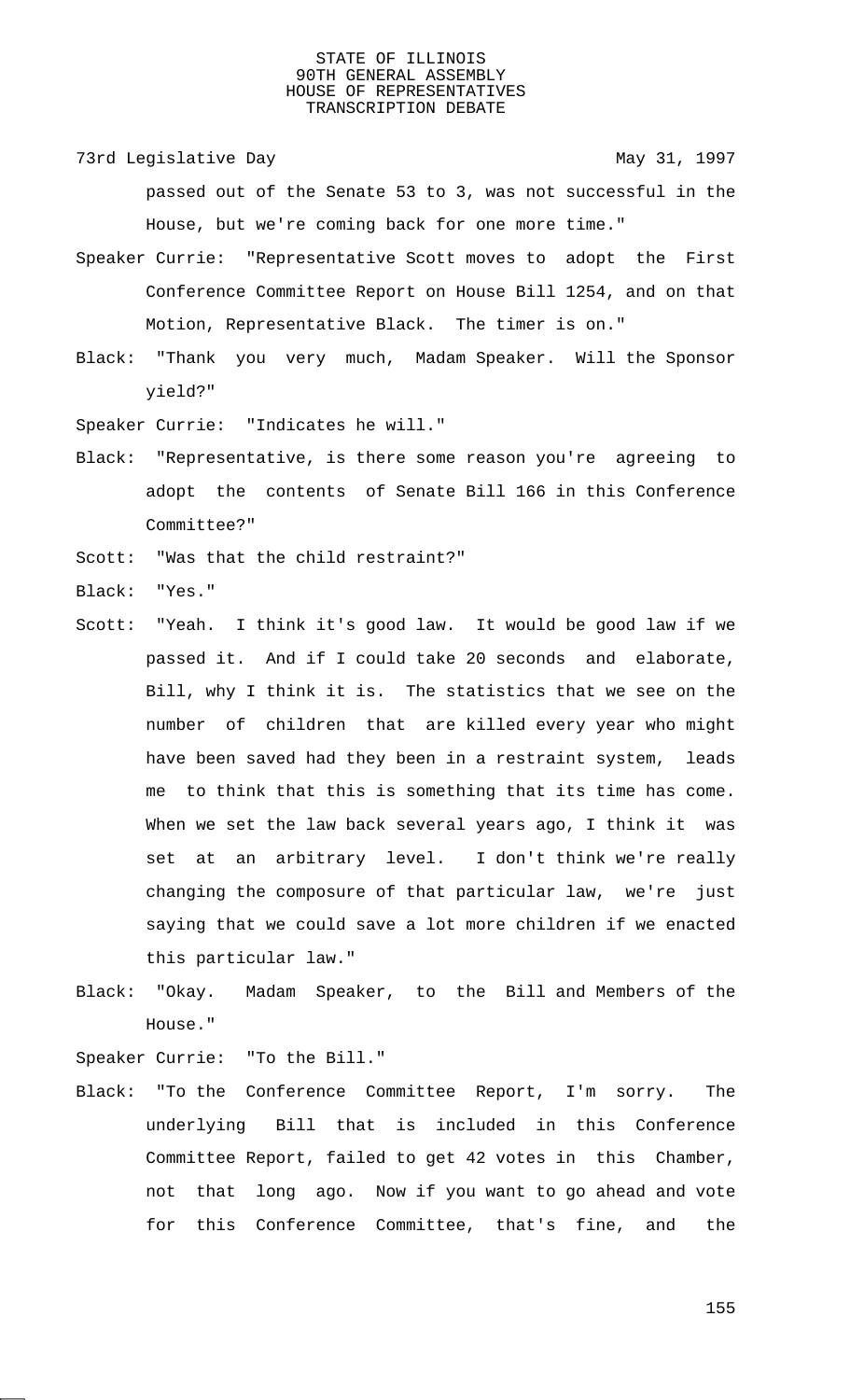73rd Legislative Day 1997

Gentleman is well intended and I think probably right. But at some point, people in my district say, 'Please let me make up a decision, let me make the decision if my children in the back seat of a car will wear a seat belt.' I still don't understand how this law is going to be enforced uniformly. If you've got vans, does it mean the back, back seat? If you've got a Chevy Suburban, does it mean the back, back, back seat? Or if you've got one of those little pickup trucks with a little bench seat, and there might not be seat belts, what happens then? At some point, let's let parents and people take responsibility for their own actions instead of legislating anybody under the age of 16, no matter where they're riding in a car or a van or a truck have to be buckled up in a seat belt. In older cars where they only have a lap belt, now we've got confusion. The National Traffic Safety Board said, 'Oh, that's dangerous. You don't want to wear just a lap belt, but in Illinois, you'll have no choice if this passes. I intend to vote 'no'. I would suggest you do so, as well."

- Speaker Currie: "Further discussion? Representative John Turner."
- Turner, John: "Thank you, Madam Speaker. Will the Gentleman yield?"

Speaker Currie: "He indicates he will. The timer is on."

Turner, John: "Representative, your explanation as to the Bill regarding the controlled substances and the restitution, certainly I agree with you on those provisions. My question, however, relates to what Mr. Black just talked about. As I understand it, your Bill will now require anyone between the ages of 6 and 16 years of age to be buckled in, is that correct?"

Scott: "Yes."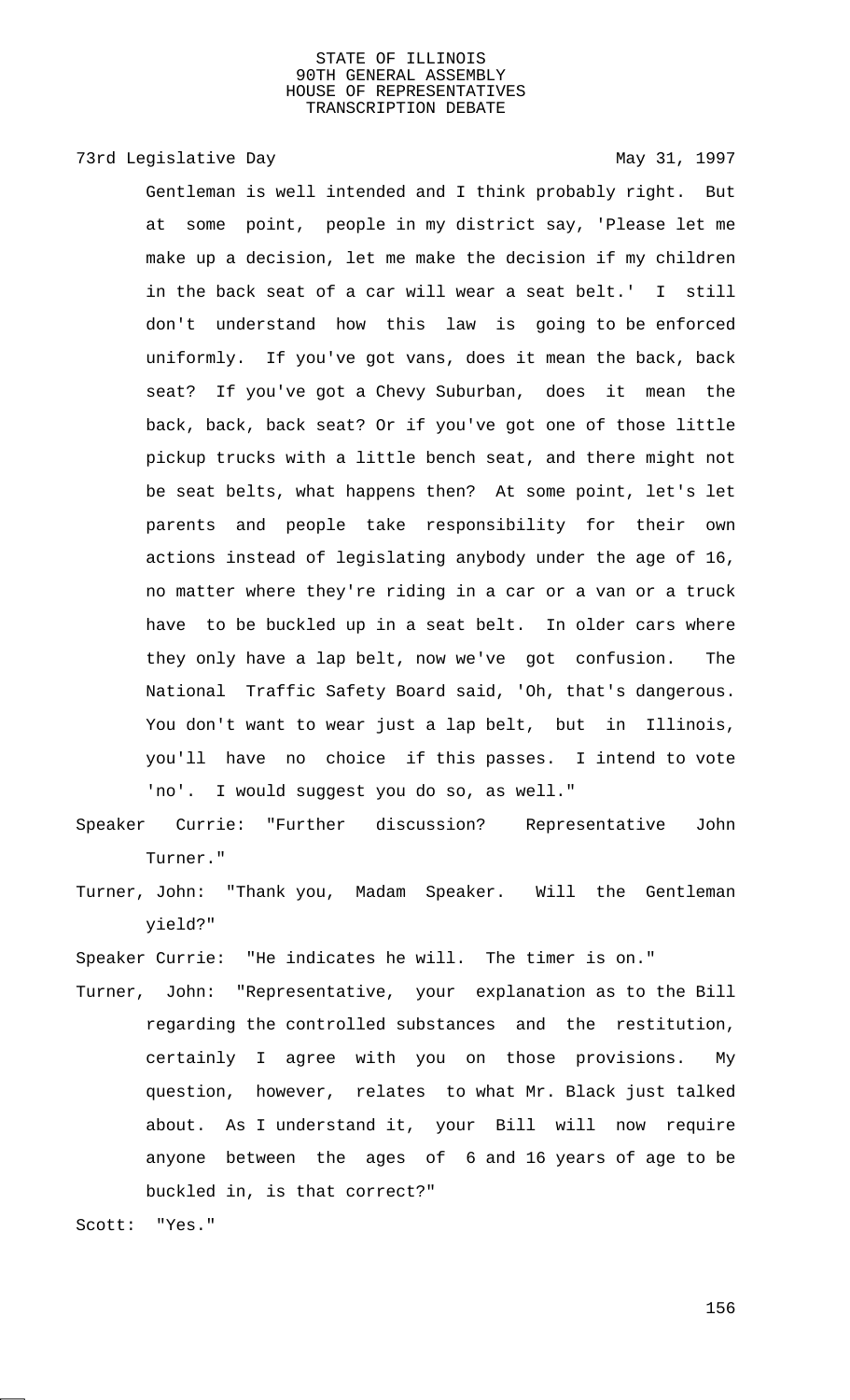73rd Legislative Day 1997

- Turner, John: "And it also will give a police officer probable cause to stop a motor vehicle if they spot someone who they believe is under 16 years of age in a vehicle who is not buckled in?"
- Scott: "Just the same way that right now, under the Child Safety Law, they can stop a vehicle if they think that there is someone that's under the age of 6 that isn't buckled in, yes."
- Turner, John: "How is a police officer going to know when they see a car drive by whether or not the individual they see not strapped in, is 15 or 16 years of age?"
- Scott: "They're not, Representative, but that's no different than stopping someone because you think they're violating curfew. We give police officers the ability to do that. It's no different than the probable cause that we have right now that allows police officers to stop cars because they think a child is under the age of 6. I mean, I don't know that it's anymore difficult to tell whether someone is 15 or 16 than it is to tell whether someone is 5 or 6."
- Turner, John: "Well, it sounds like you don't like the fact that they can stop them for these other things, so in other words, we're just going to have one more reason why a police officer can pull over a vehicle."
- Scott: "No, they can do it right now, Representative. The only thing we're changing is the age. They can do it right now."
- Turner, John: "If they see a 15 year old in the car is not strapped in..."

Scott: "No, no, no..."

- Turner, John: "...they can do it right now?
- Scott: "See, but, this has become a confusing point here. With the law right now, we get hung up in this definition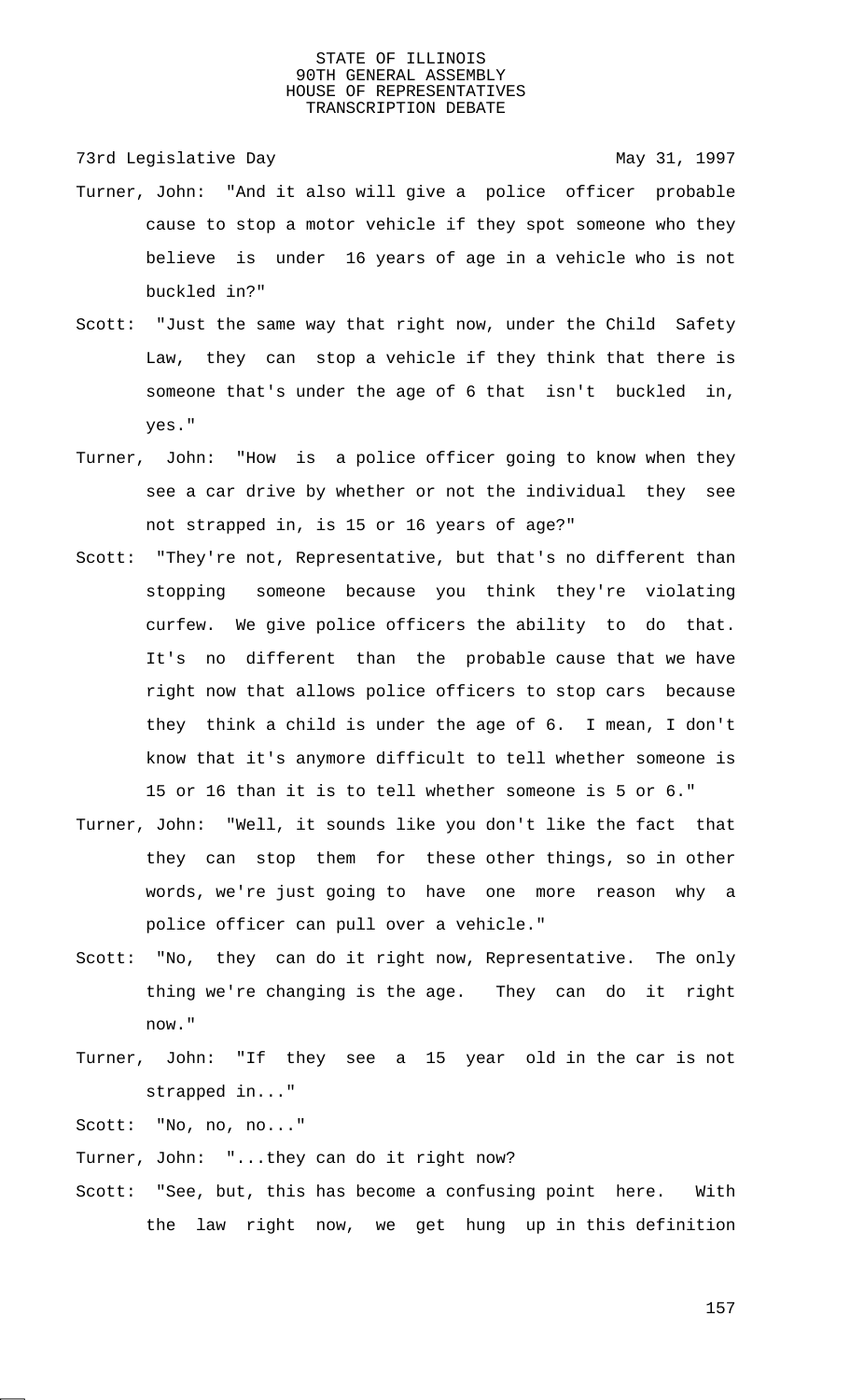# 73rd Legislative Day 1997

between primary and secondary enforcement of seat belts and for the driver or the front seat passenger, it's true that there's only secondary enforcement for that. They can't pull someone over for that. But for the Child Safety Restraint Law, a police officer can pull somebody over right now if he thinks that they're transporting someone who is under the age of 6 who's not properly restrained. The only thing we're changing in that is, we're changing the age from 6 to 16."

- Turner, John: "Well, I don't know if that really answers my question. How is a police officer to know whether or not the individual who they believe is not strapped in is 15 or 16 years of age?"
- Scott: "Well, I'll tell you. You were a state's attorney John, and I'm sure you prosecuted kids on curfew violations who were stopped by a police officer who looked at them, looked at his watch, looked at the young person and decided that they were someone who didn't look like they were old enough to be out at that time of night. It really isn't any different than that."
- Turner, John: "Well, I prosecuted a lot of individuals and in fact, we got a lot of prosecutions because a police officer may pull someone over because their license plate light is out or the tail light's out, or... I don't know what happened to the Bill where if you're driving 64 miles per hour in the left lane, I don't know what happened, I don't know if that's going to become law or not, but if we're going 64 miles per hour, we can stop them now."

Scott: "I think it went 66..."

Turner, John: "...66 miles per hour we can stop them now, so, we're going to add in one more thing. If every kid under 16 years of age isn't buckled in, they can be stopped.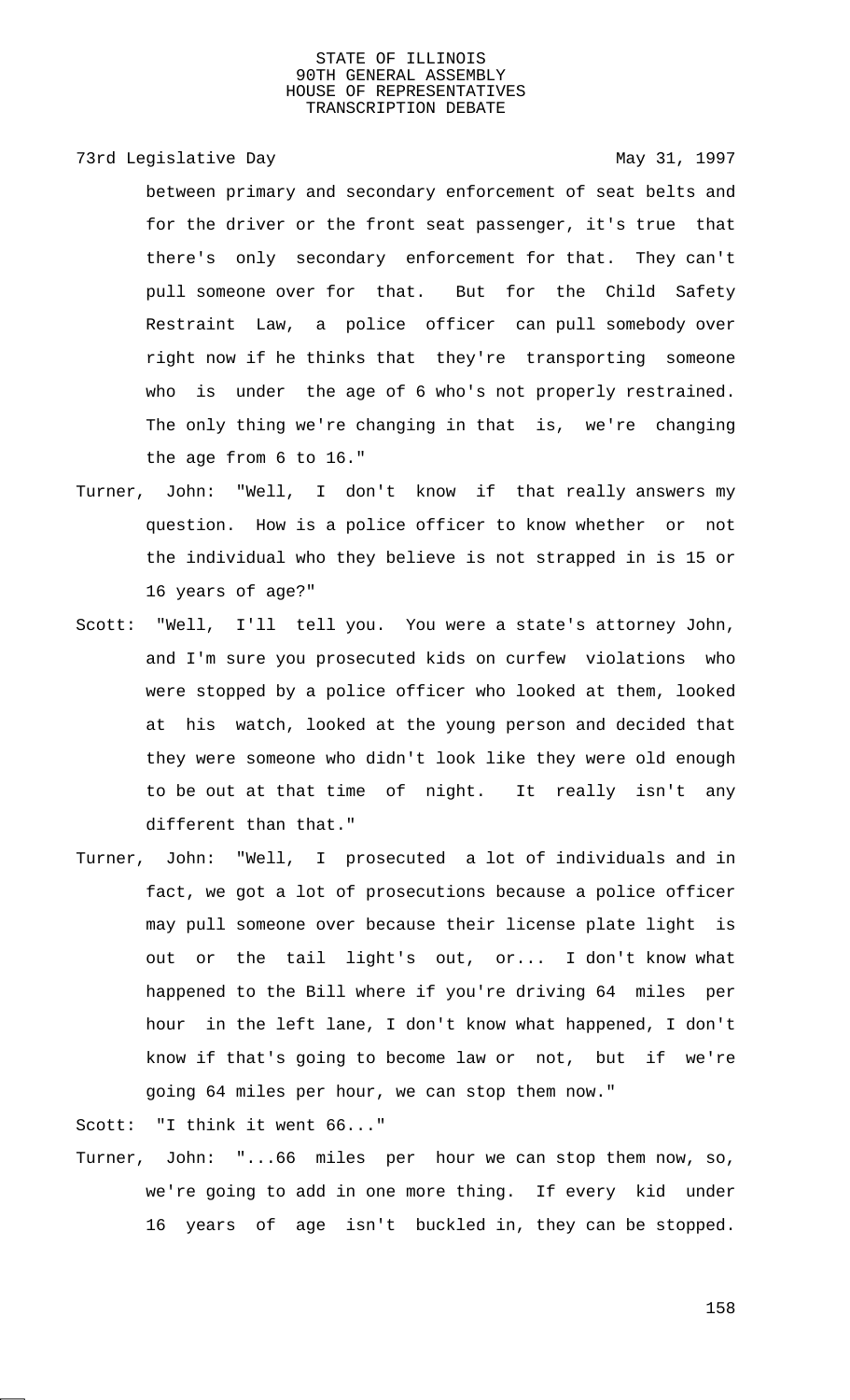- 73rd Legislative Day 1997 Well, what happens on those stops is, that once the stop is made, they can request permission to search. Do you agree with that?"
- Scott: "Sure, but if permission is denied by the driver to search, and the police officer doesn't have any other probable cause to go further, that's where it ends."
- Turner, John: "Yeah, and if permission is given, and many people don't understand they don't have to give permission for the police officer to make the search of the vehicle, if the search, in fact, shows some contraband or reveals some contraband, then, of course, it can lead to all kinds of multiple convictions."
- Scott: "Well, if you think it's a great idea that we allow people to drive around in cars with kids and contraband of multiple kinds, maybe you should vote 'no' on this. I happen to think that's probably a good thing that we can get rid of contraband from cars that are carrying children."
- Turner, John: "Well, let's not get personal about this. Of course I think it's a good idea for the police officers to take contraband off of the streets and out of the cars. I happen, however, to agree with what Representative Black said. At some point, we have to put a stop to this. At some point, we have to let people live in their houses, we have to let people drive in their vehicles, and the police officers and law enforcement, can't get involved in every single situation where somebody drives down the highway."
- Scott: "But this isn't the person, John. We've already regulated that. We've already said the person has to wear the seat belt, that's the driver of the car. We're talking about the person who doesn't have a choice, the child. We're talking about somebody who is under the age of 16 who's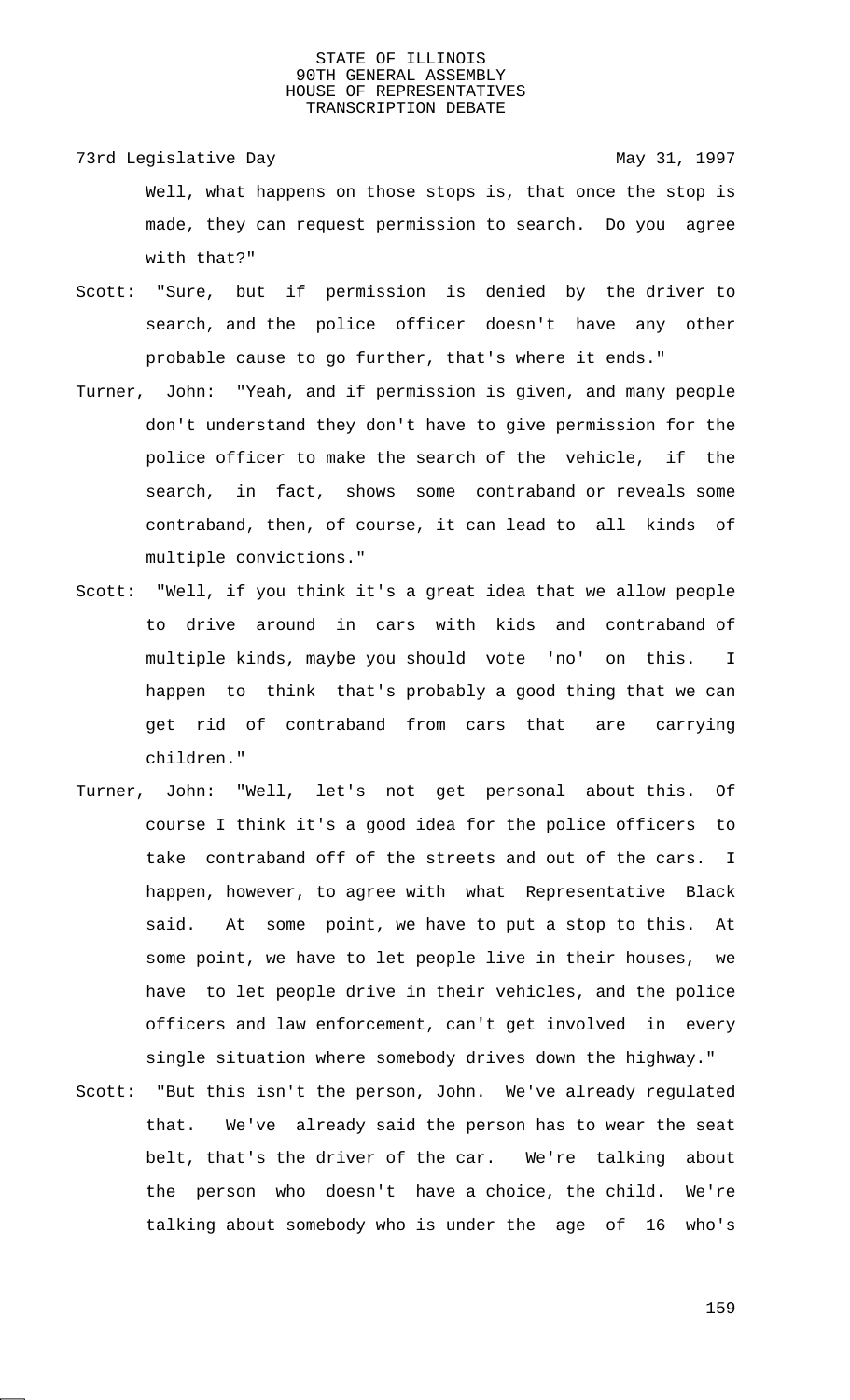73rd Legislative Day 1997 under the control of the person who is driving the car. They're not making the choice. We don't allow them to make choices in lots of areas. They're not making the choice here. Somebody is making it for them."

- Turner, John: "We're also talking about the person who has five or six kids and doesn't have enough seat belts in the back seat or the front seat to strap in all their kids, and how can they take them all if they want to go to the Dairy Queen to get some ice cream? How can they do that without violating the law?"
- Scott: "Well, John, they can do one of two things and if I can be allowed to answer his question, Madam Speaker. Thank you. They can do one of two things. As you heard in committee, Senator Cullerton who is testifying there, testified that they can get cars that will allow it. They can double up the seat belts and put two of the smaller children in one seat belt. The other thing that they can do, you know, we just passed a law here a couple of weeks ago, that says if a teenager is driving the car, if somebody under 21 is driving under the graduated license plan, this is already in effect. If they have young people in the car with them, they can only have as many people in that car as there are seat belts. So, I don't think it's too big of a stretch from something we just did in both Houses on the Governor's desk last week."
- Speaker Currie: "Representative Turner, we'll recognize you but you have used up your five minutes, so if you could be brief. Representative Turner, I know you'll do the right thing. Please continue with your remarks."

Turner, John: "I'm sorry, you said what Madam Speaker?"

Speaker Currie: "I said that you had used up five minutes and we will happily grant you a few more, because we all want to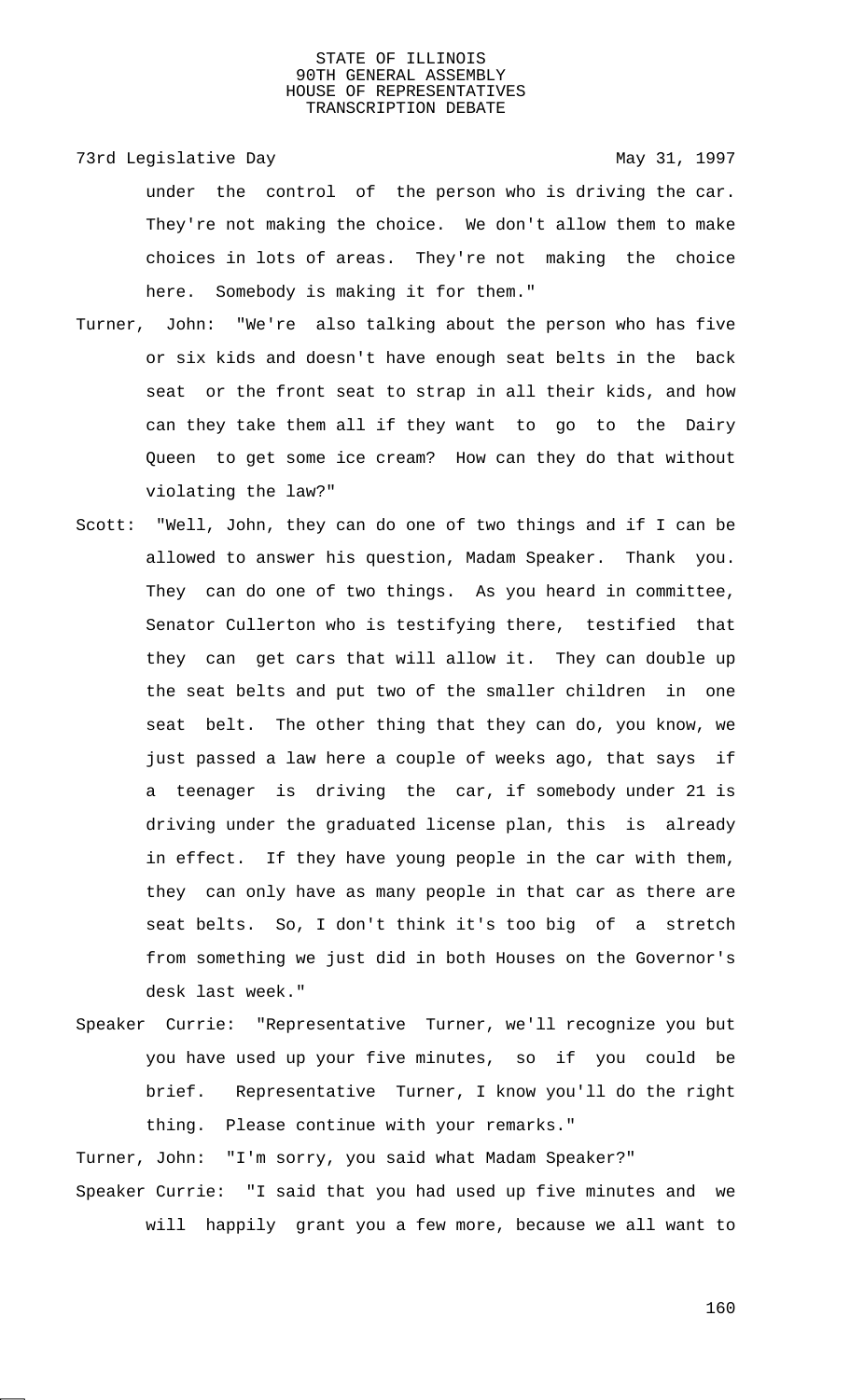73rd Legislative Day 1997

know your thoughts about this Bill, but I know that you will try to be concise."

Turner, John: "I appreciate that, Madam Speaker, and I've also noticed, as the day's gone on, we're not really that busy today, so we might as well just kill a little time and talk about this Bill I think in more detail. Well, Representative, in deference to others who may want to speak on this, and Speaker, I think you know that I'm opposed to the Bill. I'm not opposed to the concept of wearing seat belts, that's certainly a good idea. I'm not even opposed to having certain laws require the wearing of seat belts because I think that does promote safety and I think that it works to that extent. What I am opposed to is, getting so detailed in the Vehicle Code so that it almost makes it impossible to drive down the highway without violating some law. I also think that it's not always easy for parents to know whether the kids are buckled in, in the back or not. If they are in the back seat or even in the front seat, it's hard for them to always discern that. They may unbuckle the seat, they may therefore be violating the law. It's not clear. Maybe you can address this when I finish here, whether or not there are two or three children not buckled in, whether each one is in a violation and whether it could end up being a 75 or a 100 or a \$125 fine. I worry about that. I think each one of those would be convictions or could be convictions and could be charged. I think for that reason, even though the limit is set at \$25, that's too much. I am very concerned about the probable cause aspect of this. I don't think if you want to make this the law, that you should make it a condition that a person can be stopped if someone in the vehicle is under 16 and is not buckled up. I don't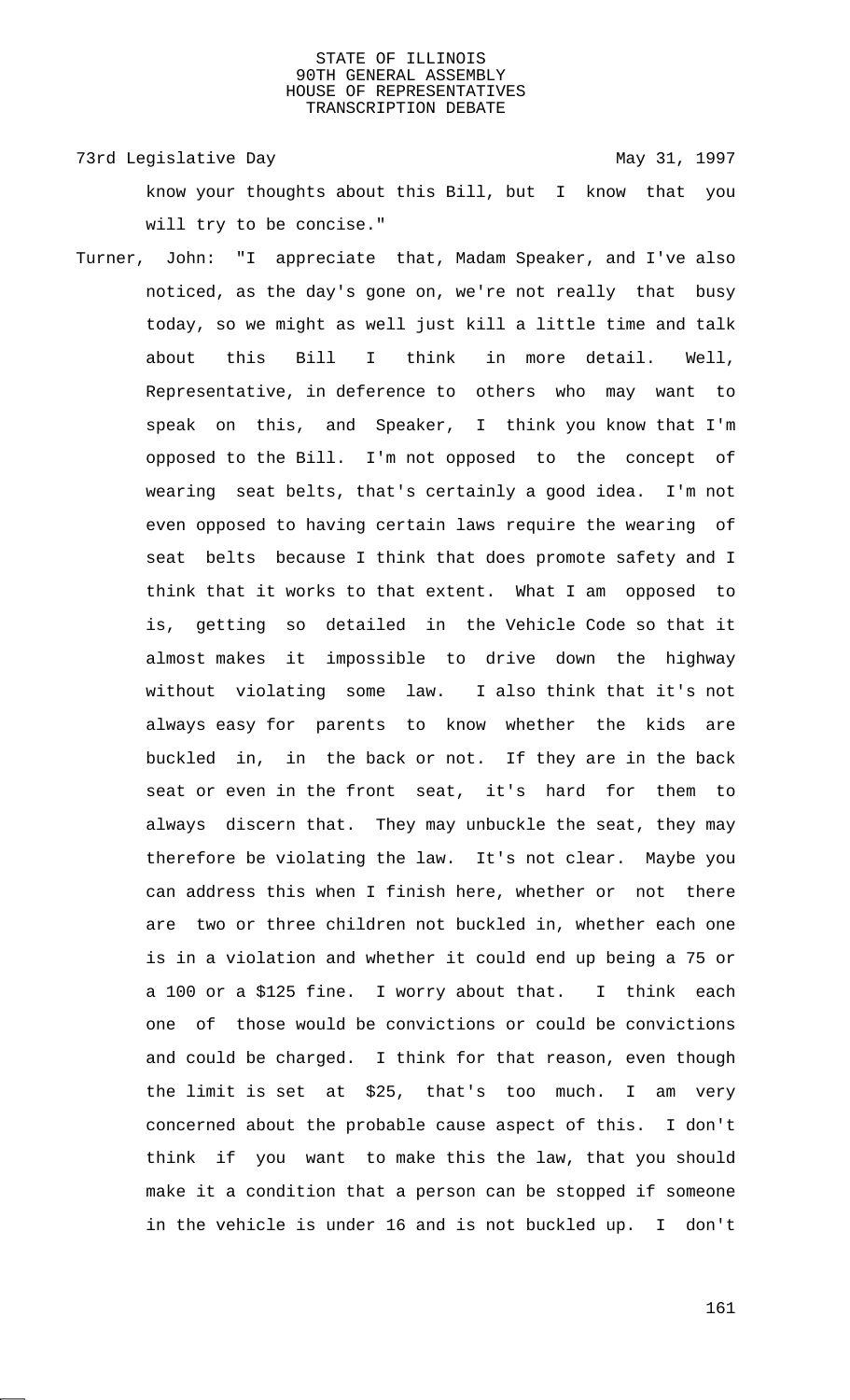# 73rd Legislative Day 1997

think it's reasonable to believe that police officers are going to be able to discern whether or not an individual is 16 or 15 years of age when they decide to make the stop. And for all those reasons, even though you have a good intent here, I can't support your Bill and I would just like to reiterate what Mr. Black said, that this very same measure had come to this House Floor before when it was on its own and not standing upon two other provisions as it is now in this Conference Committee Report. And when it did come before the Floor before, it failed and I think that he indicated it only got about 44 votes. I encourage a 'no' vote."

- Speaker Currie: "Further discussion? Representative Ronen. That's alright. Representative Erwin."
- Erwin: "Thank you, Speaker. I just rise in strong support of House Bill 1254. I think it's important. I think Representative Scott has made a number of these points, but I'm looking right now at the statistics from 1989 to 1994 from the National Center for Health Statistics on fatal accidents in Illinois among children. Thirty-six percent of all fatal accidents, all fatal accidents for children, are in motor vehicles. It's not poisonings, it's not falls, it's not even playing with firecrackers, it's not playing with other instruments that can be deadly, and surely there are many, many categories. Falls, drownings, poisonings, suffocations, fires, firearms, 36% by far the largest category of fatal accidents among children are in cars. Small children are like a missile as they go through the windshield of automobiles. We know that police officers in our state do not use or abuse the Seat Belt and Child Restraint Law to the extent that they are harassing motorists. We know this. But what we do know is, that by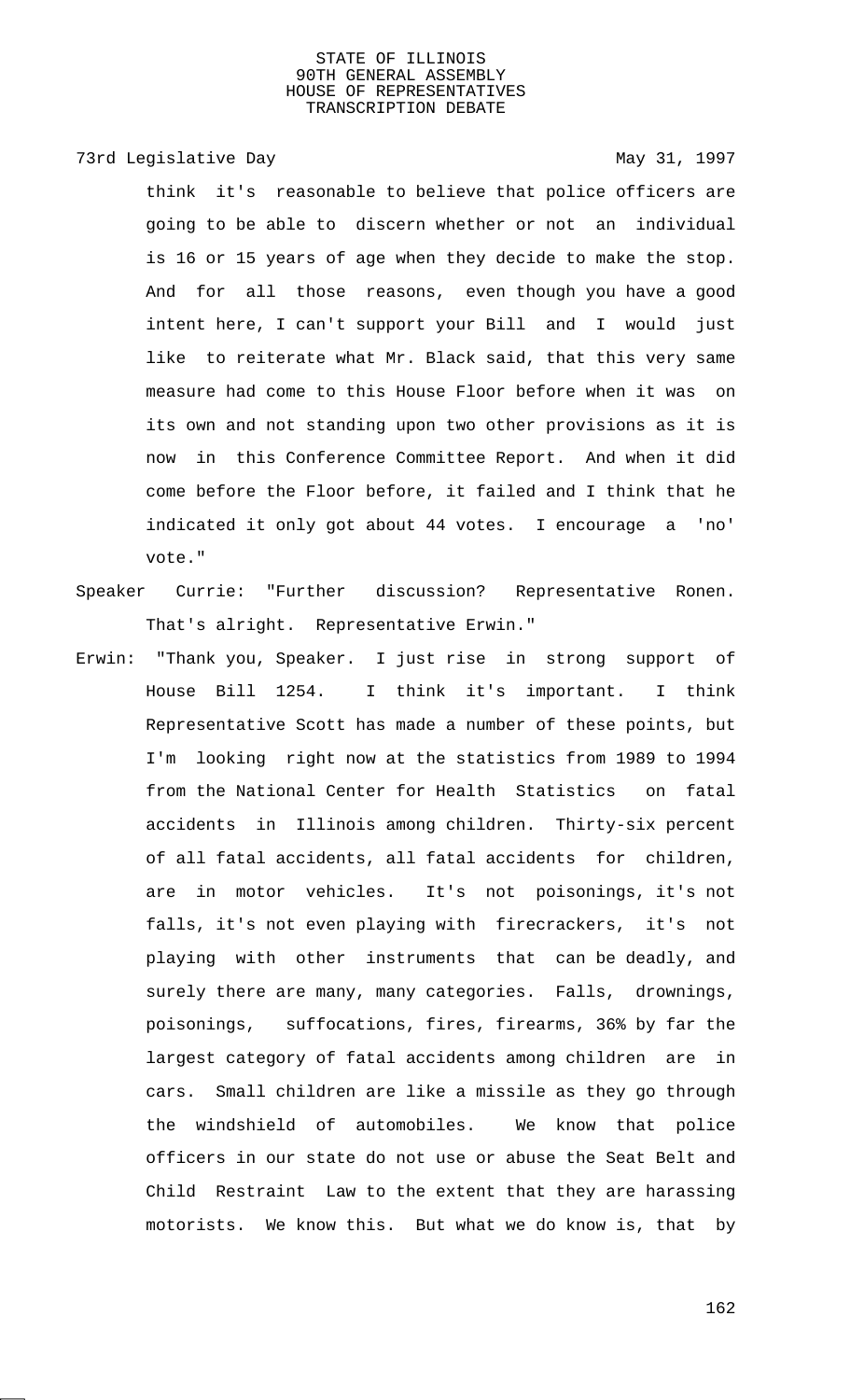73rd Legislative Day 1997

passage of the Child Restraints Law and passage of the Seat Belt Law, thousands of lives in this state have been saved. Let us use common sense. We have support by the insurance industry, every national safety council knows that this will save lives. Let's just use our heads about this and encourage kids to put on their seat belts and have adults responsible for the children that are in their vehicles. I strongly urge you to help save the lives of children who today might just not know that they ought to have their seat belt on in their car. Please vote 'aye'."

Speaker Currie: "Further discussion? Representative Cowlishaw." Cowlishaw: "Thank you very much, Madam Speaker. Will the Sponsor

yield?"

Scott: "Yes."

Speaker Currie: "He indicates he will."

Cowlishaw: "Thank you, Sir. I'd like to ask a question that has to do with members of my own family. Our son, John, and his wife, Jane, have four children."

Scott: "Okay."

Cowlishaw: "Four. The oldest of them is 11. They have a small passenger car that they use when Jane needs to go run an errand, go to the store, grocery store, whatever."

Scott: "Right."

Cowlishaw: "Part of the back seat is already taken up with an infant seat because one of these children is young enough to require an infant seat. Now, I don't know if you have children of your own or how many, but I will tell you that trying to drive a car and keep track of four children, one of whom is an infant and the other three of whom are very active, is quite an undertaking for anyone. Are you telling me that if one of those children takes off his or her seat belt, my daughter-in-law, Jane, might be fined \$25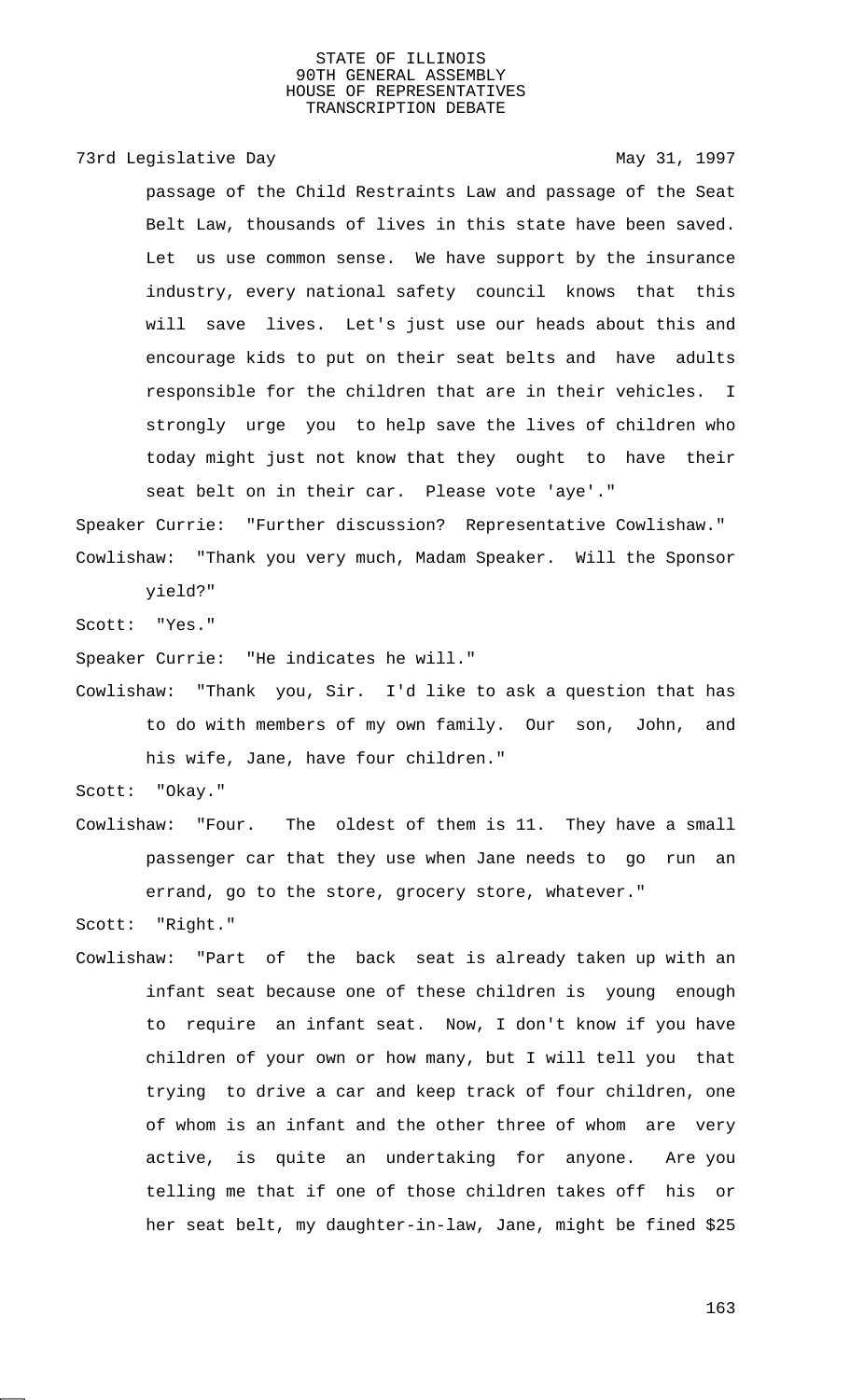73rd Legislative Day 1997

because she has four children and can't keep track of all four of them at the same time she's trying to drive a car?" Scott: "Well, there's a couple of responses to that. First of all, I don't have any children. Now the well and

esteemed..."

Cowlishaw: "Ah ha!"

Scott: "The esteemed Gentleman to my right, though, has five, who is working on this particular Bill so, between us we..." Cowlishaw: "Do you want to divide that up between you..."

Scott: "Well, we average 2 1/2 between us then, right."

Cowlishaw: "Okay, alright."

Scott: "In that particular case, first of all, I don't know how many infants you said that there were..."

Cowlishaw: "One."

- Scott: "...under the age of four. So, you've got one seat that is already taken up so you got three remaining children. They can do one of two things; they can either buckle up in front with the parent, or they can share in the back, two of them on one particular seat belt. They're small enough of such an age where they can probably make that work. Admittedly, it gets a little dicier if you've got four 16 year olds that you're trying to do that, but then perhaps the small family car may not be the right choice of vehicle in that particular case. I don't know."
- Cowlishaw: "Thank you very much for answering that question. My daughter, Jane, I'm sure will... daughter-in-law will be greatly reassured since she has four children that you're very thoughtful about how easy it's gonna be for her to try to drive the car around with the four children. To the Bill."

Speaker Currie: "To the Bill." Cowlishaw: "There are two excellent portions of this Bill, which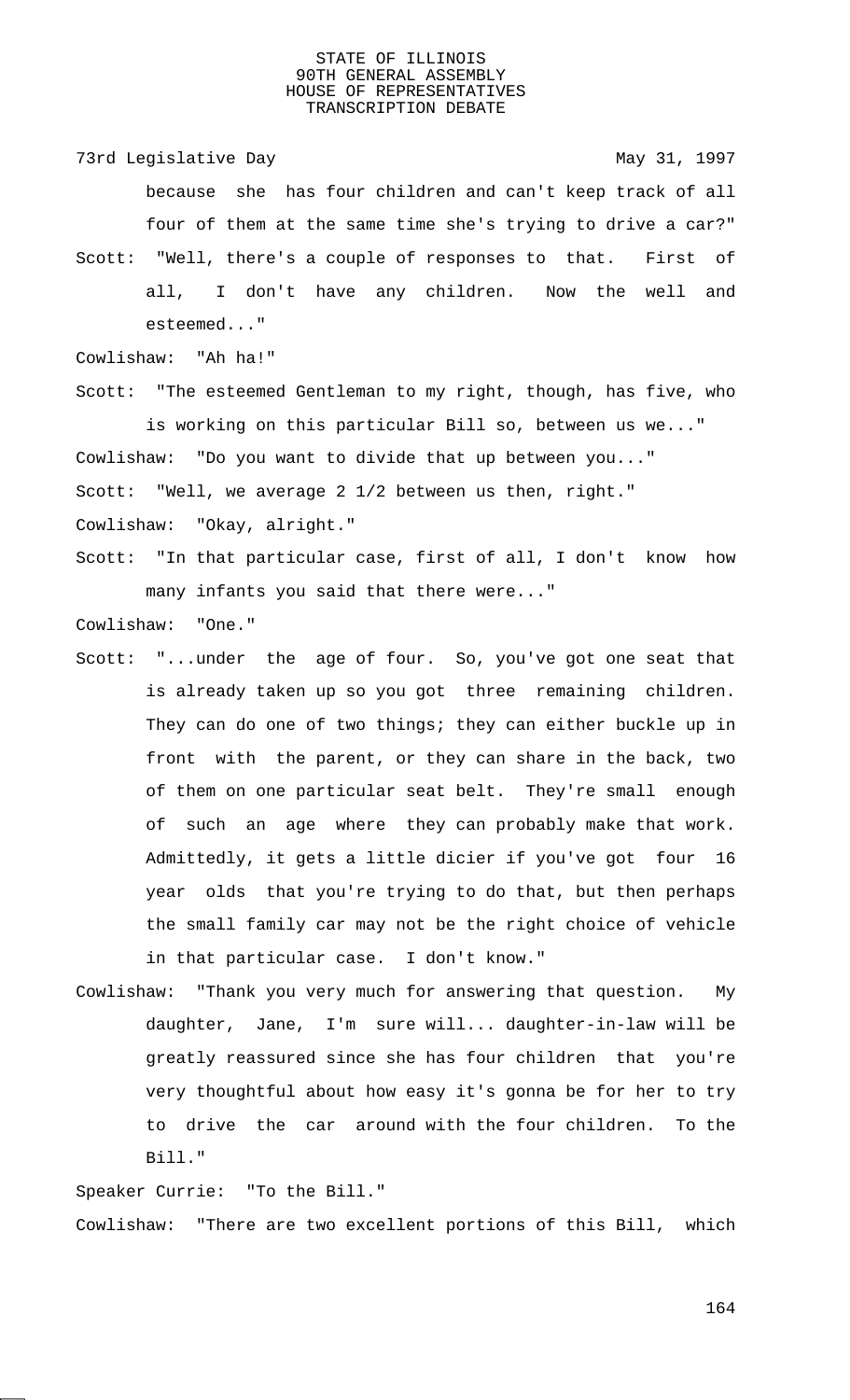73rd Legislative Day 1997

I do not believe any responsible Legislator would want to be recorded, voting 'no' on, and, certainly, I would not, however, this thing is preposterous. Consequently, although I very rarely ever vote 'present', in this case, I think that is the appropriate vote because there are some very good things in this Bill. But simply because of this very unreasonable provision, which my daughter-in-law does not like, I am going to vote 'present'."

Speaker Currie: "Clerk for an announcement."

- Clerk Rossi: "The Rules Committee will meet at 6:30 in the Speaker's Conference Room. Rules Committee, 6:30, Speaker's Conference Room."
- Speaker Currie: "Further discussion? Representative Black, I know you're not rising for a second time to speak on this Bill."
- Black: "Yes, thank you very much, Madam Speaker. On a Point of Personal Privilege. I owe Representative Scott and Senator Cullerton an apology. I can't take my words back, but I had... and I had forgotten, I've had a great week. I'd forgotten that I had told them that I wouldn't speak on the Bill. I did so out of some frustration. I apologize to both of them. As I said, I can't take the words back and I still intend to vote 'no', but I do apologize for my inadvertent failure to keep my word. That is something I pride myself on and I do apologize."
- Speaker Santiago: "Representative Santiago in the Chair. Representative Scott to close. And on that question, Representative Deering. On that question, Representative Durkin."

Durkin: "Will the Sponsor yield?" Speaker Santiago: "Yes, he indicates he will." Durkin: "Doug, I just want to ask the same questions I did back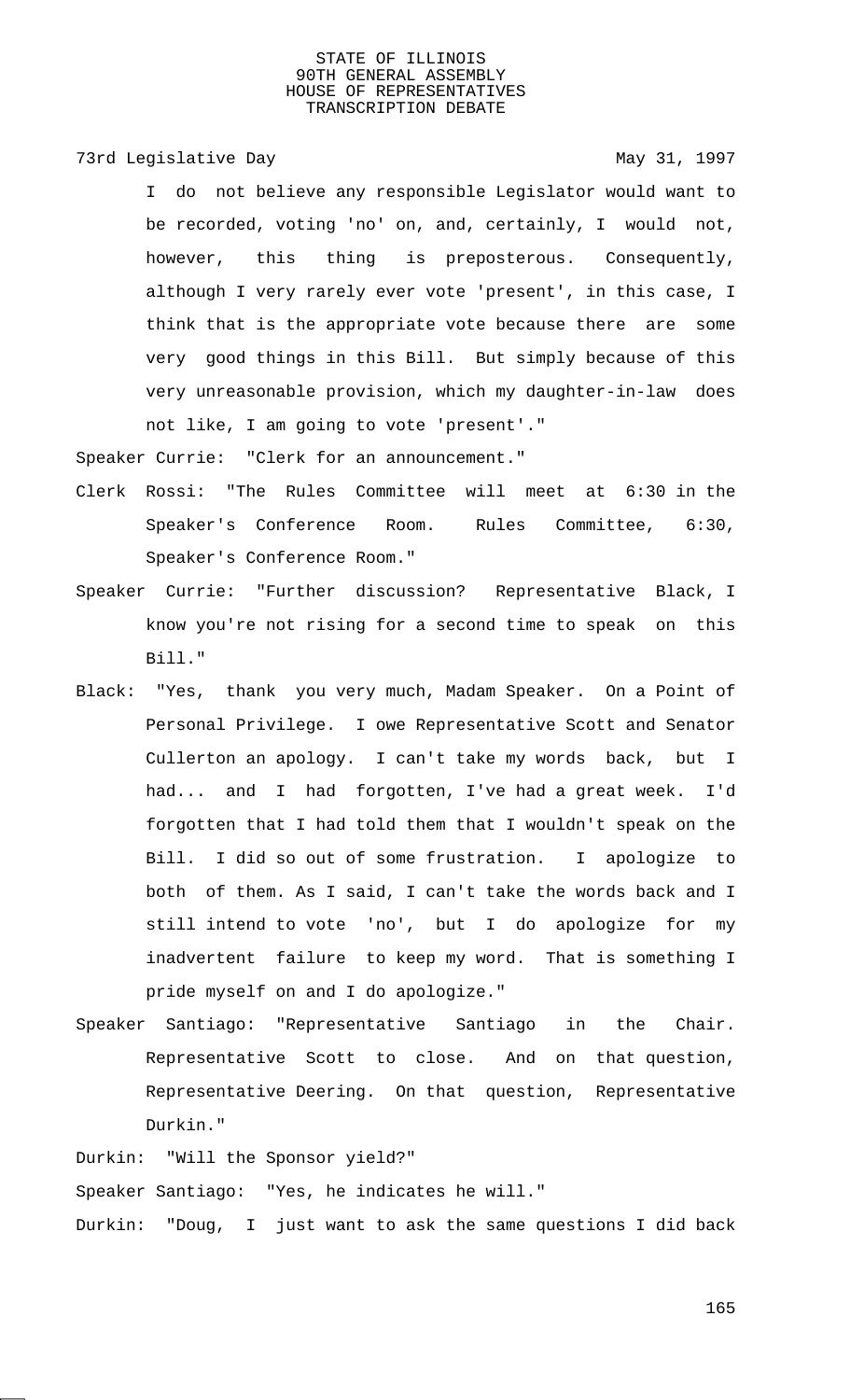73rd Legislative Day 1997

in committee because I did have concerns whether or not a wheelchair would constitute a restraint system? Is it the intent of this Bill that a wheelchair would be defined as a child restraint system?"

Scott: "And in committee, we answered that, that we weren't quite sure of that. There was a Bill that was attempting to clarify that some years back that didn't pass. The difficulty is, I would think for a person that is in a wheelchair, you'd want to be in a position where the chair would be in a position to be restrained or the person would be restrained in the chair because you'd have the same problem that you would have if a person was in the seat unbuckled, if they weren't. So, I would assume that the same... that either the chair itself or the person in the chair would have to have some kind of restraint. The law just says 'proper restraint system' is all the law says."

Durkin: "So I guess we could argue..."

Scott: "Or buckle."

Durkin: "Showing argument that the wheelchair could be a child restraint system, because I think I just..."

Scott: "Sure."

Durkin: "...brought up the concerns about the... I have a child who is handicapped and I put him in the back of a van..."

Scott: "Sure."

Durkin: "...the fact there's no seat belt, but the fact is, that could be arguably that is a child restraint system..."

Scott: "Absolutely."

Durkin: "...which would be a defense for this individual from being assessed with a fine, correct?"

Scott: "Yes. Absolutely."

Durkin: "Okay, let me ask a question about the methamphetamine. A real quick one."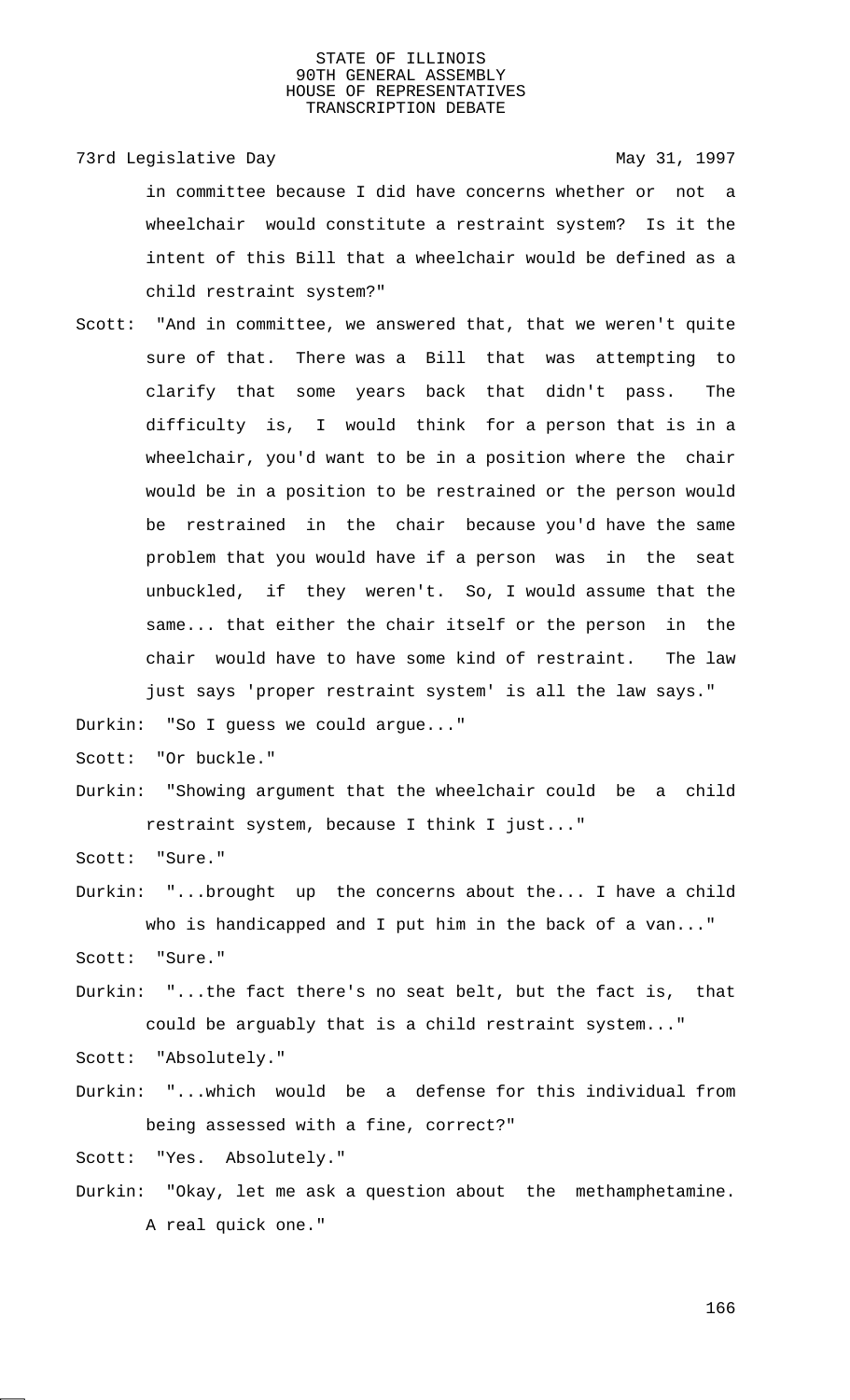73rd Legislative Day 1997

Scott: "Yes."

- Durkin: "If you look at page 7 of the Conference Committee Report, I'm just kind of curious what we mean by this. Line 23, it says, 'possesses any immediate precursor of methamphetamine or any other chemical compound that could be used to manufacture the methamphetamine or any salt or any optical isomer of methamphetamine with the intent to manufacture any substance containing methamphetamine.' That sounded very confusing and I think I repeated a lot of things, but what exactly are you trying to do with that provision? I think it's line 23 through... to 28."
- Scott: "Keep the chemical compounds... This is under the section of attempting to manufacture and so what you've got here is somebody who hasn't actually put it together, but has all of the pieces there, all of the chemical components that are necessary to do it."
- Durkin: "Do you think we might have a proof problem establishing the intent without an admission under these types of circumstances?"
- Scott: "Well, that's always a problem whenever you have an intent to manufacture under this or any other controlled substance statute. If a person has all the ingredients and the equipment to make it, you know, you've got to obviously try to establish in the jury's mind that next step, that this is what they meant to do. It's not really any different here than it would be for other controlled substance."
- Durkin: "Great, thank you very much. I have no further questions."
- Speaker Santiago: "The Gentleman from Winnebago, Representative Scott to close."
- Scott: "Thank you, Mr. Speaker and Members of the House. As... we've talked about, there are three provisions to this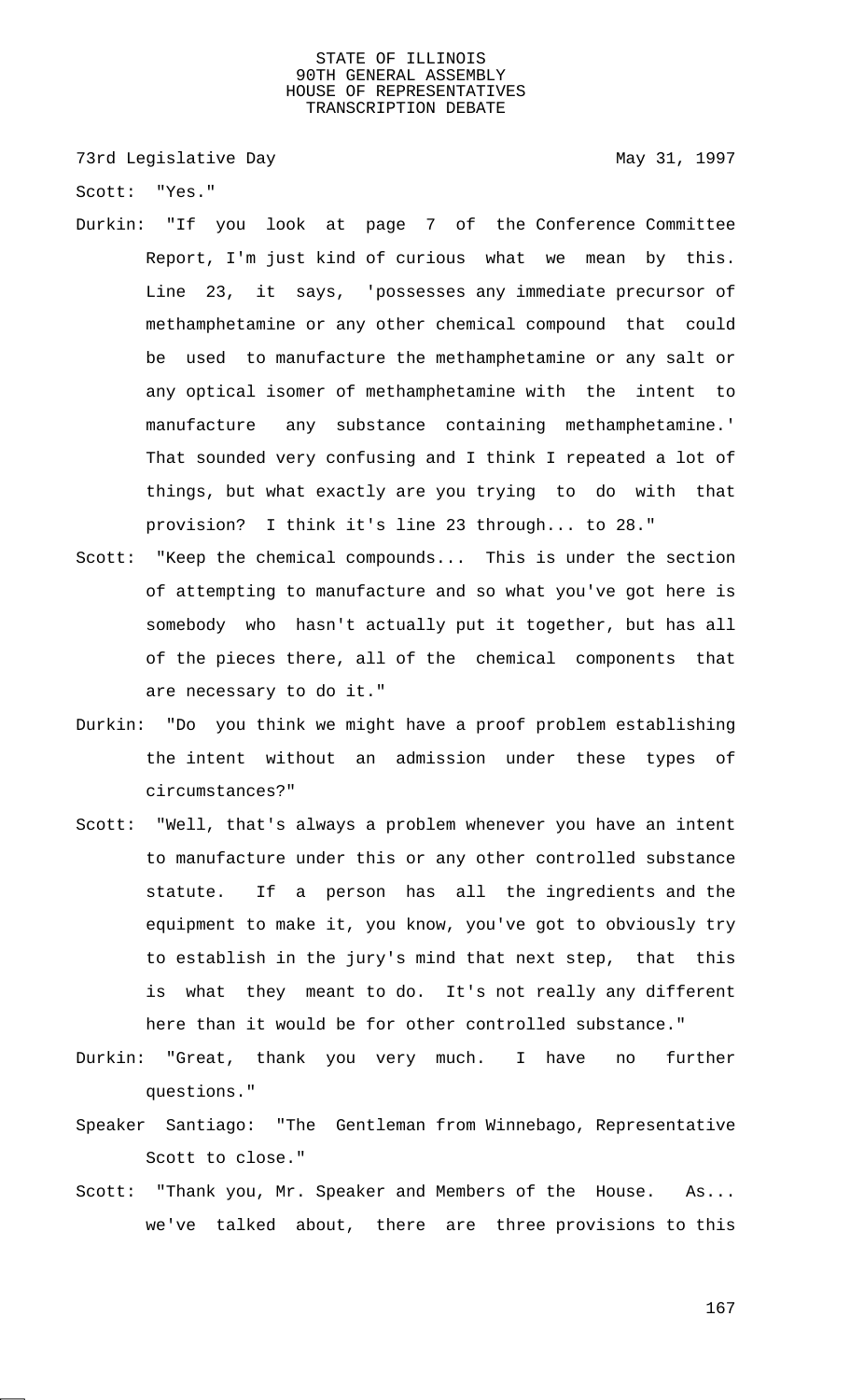# 73rd Legislative Day 1997

Bill. I'll deal with the two that are less controversial first. Obviously the methamphetamines is something that's coming here. We've all heard the horror stories about people that are on this particular drug that commit heinous crimes and what we're attempting to do here is stop the manufacturer. Let's go after the plants where this poison is being made in our society and try to rid that. The last provision, is a provision about restitution that I don't think anyone also has a problem with. Basically, says restitution shall be paid in the quickest period of time. Now with respect to the seat belts, and I appreciate very much the arguments of people that say we should get out of the car, and I appreciate the arguments of people who say that, 'Well, because of the type of car that I drive, I'm not going to be able to load all my kids in the car and drive down to the grocery store or drive to the Dairy Queen or whatever.' But, you know, there's a flip side to that and I heard some groaning when I said I didn't have any kids, but I don't think you have to have kids to appreciate that children aren't making the decision about whether or not to buckle themselves in. Most of the time, especially with smaller children, the parents are doing that. And I think that we've got an interest in making sure, just as we did when we passed the law, that said that children under 6 should be buckled in, that there isn't really any long stretch of the imagination to say that, that should also apply to children as they get a little bit older. The National Safety Council has said that in Illinois, of the 63 children who were fatally injured in car crashes that were ages 5 to 15, 81% were completely unbuckled. Now you can't use that and say, it would be wrong to use that statistic, and say all those children would have been saved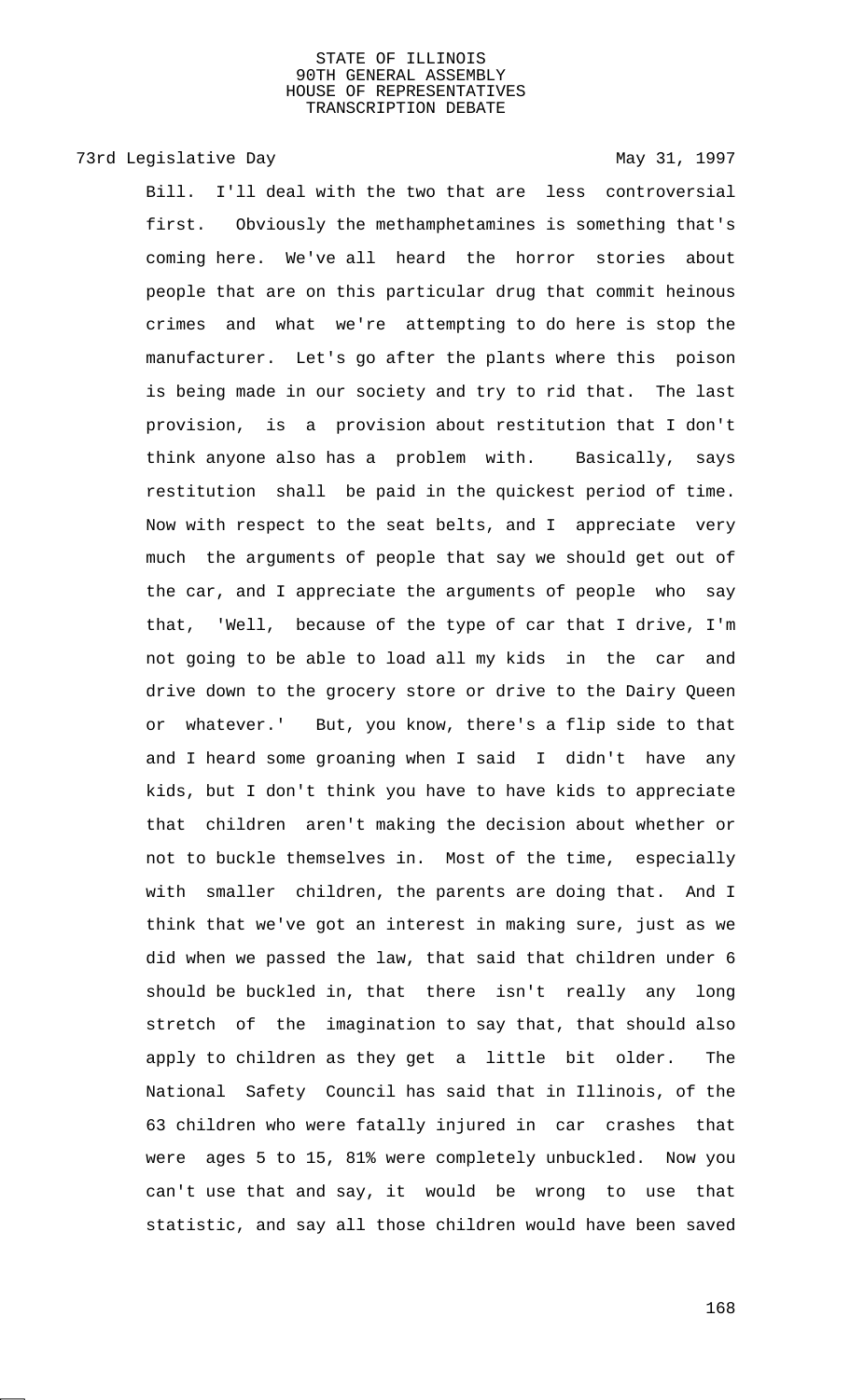# 73rd Legislative Day 1997

had they been buckled in or had a law like this been in effect. But it's not a very large stretch to say that a lot of them would have been saved, or a lot of them could have been saved by that. I'll just call your attention, I know most of you have this, but the Chicago Tribune in an editorial last week, talked about this particular loophole as being inexcusable. And saying that when the kids whose parents haven't taken the trouble to secure the children, the children, really in most cases, especially the smaller children, can or won't do anything about that. We think that this is something that will protect a great many children in this state. We pass laws all the time that talk about protecting children. This seems to be a fairly simple one, and for the potential danger of a \$25 fine for people who don't comply with this, it seems like a pretty small price to pay to drive up the seat belt usage and drive down the numbers of fatalities for children. The other two parts of this Bill are noncontroversial and very much needed and I would say that the first portion is very much needed as well, and I would ask for your support."

Speaker Santiago: "The question is, 'Shall the House adopt Conference Committee Report #1 to House Bill 1254?' All those in favor signify by voting 'aye'. This is final action. All those opposed signify by voting 'nay'. The voting is open. Have all voted who wish? Have all voted who wish? Have all voted who wish? Mr. Clerk, take the roll. On this question, there are 51 'yes'; 20 'no'; 46 voting 'present', and 1 not voting. The House fails to adopt Conference Committee Report #1 to House Bill 1254 and Representative Scott requests that a Second Conference Committee be appointed. Mr. Clerk, House Bill 1641. House Bill 1641, Representative Stroger."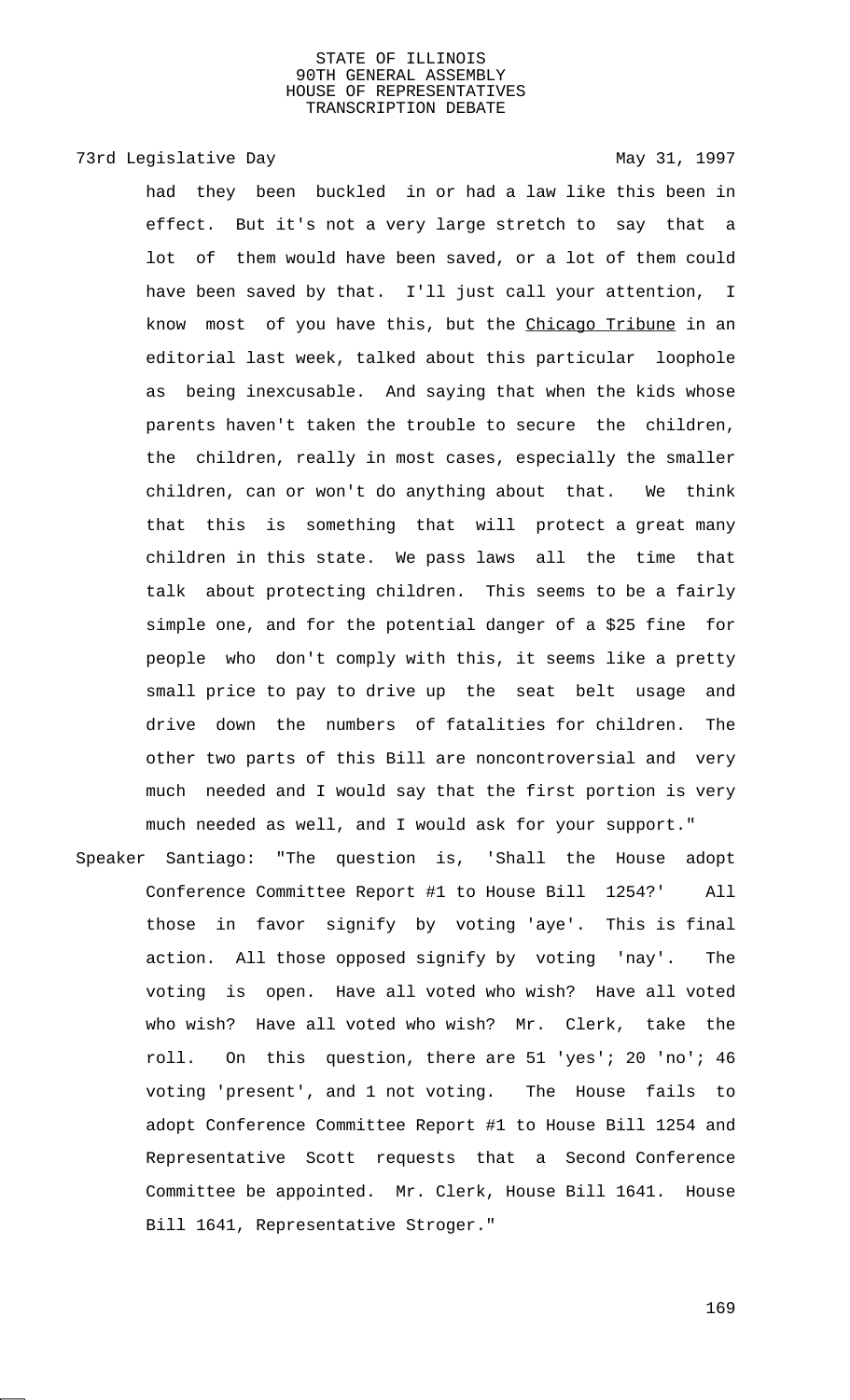73rd Legislative Day 1997

Stroger: "Thank you, Mr. Speaker. The First Conference Committee Report to House Bill 1641, would amend the Water Reclamation District Act by permit... the original Bill permitted the Board of Trustees to transfer appropriations between departments after March 1st instead of after the first half of the fiscal year. And also amended the Counties Code by permitting the sheriff to appoint two members to the Cook County Sheriff's Merit Board. And also allowed... renamed the executive director to director, a position which the Cook County Sheriff was authorized to appoint."

Speaker Santiago: "The Gentleman has moved..."

Stroger: "No, no, no, not yet. It also makes some changes to the Pension Code. It changes the City of Chicago early retirement plan. Amends the Chicago Municipal and Labor Articles. The parents' annuity for the parents of City of Chicago Police. The Cook County Pension Fund Investments. The purchase of Cook County Service Credit. The transfer of service credit from State Employees' Retirement System to Cook County Pension System. The special education district of Lake County to join the Illinois Municipal Retirement Fund. Employees of Illinois Development and Finance Authority to join the State Employees' Retirement System. The purchase of pension credit by district office employees of General Assembly Members. Extends the early retirement without discount program. The state universities' retirement system until the year 2002. And changes some state university retirement system administrative provisions. The Board of Examiner's employees to join state universities retirement system. University police officers and firefighters pensions to be based on last day's salary. Annual salary increases of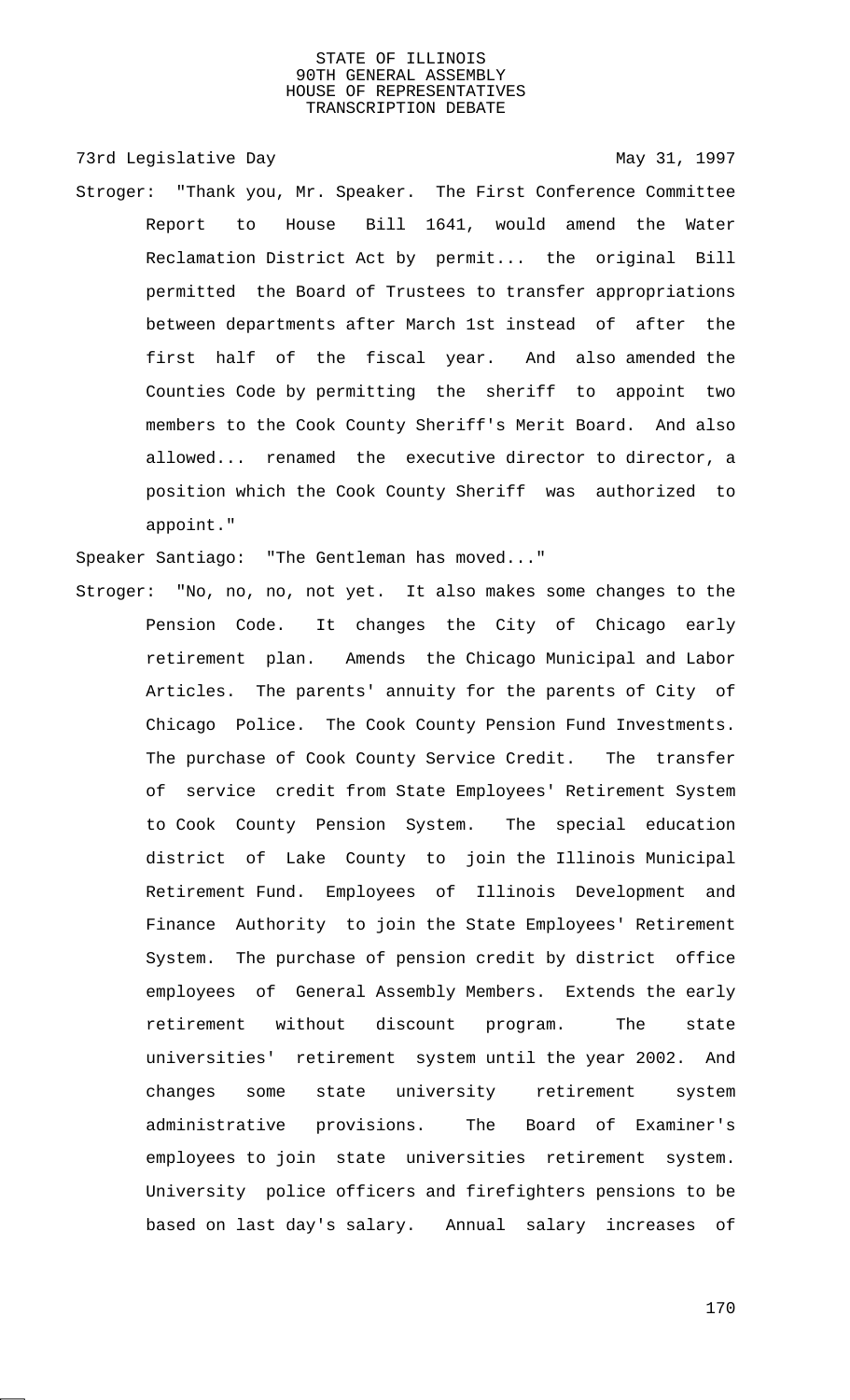73rd Legislative Day 1997

- more than 20% shall be disregarded, and computation of state universities' retirement pension. The Athletic Association employees can buy state university retirement system time. State officers may serve on the Teachers Retirement System Board. And deathbed remarriages of certain downstate teachers."
- Speaker Santiago: "The Gentleman has moved for the adoption of Conference Committee Report #1. On that question, is there any discussion? The Gentleman from Kendall, Representative Cross."

Cross: "Excuse me, Mr. Speaker. Inquiry of the Chair."

Speaker Santiago: "State your inquiry."

- Cross: "Did this Bill go to committee? Other than the Rules Committee. Could you... maybe we're misreading our computer, but it looks like this enormous Bill just popped out on the Floor today without going through committee. Maybe we're wrong."
- Speaker Santiago: "This Bill passed the Executive Committee on March 20, 1997."
- Cross: "Further Inquiry of the Chair. In its present form that we're about to debate on, is that the format in which it passed out of committee?"
- Speaker Santiago: "The LIS System indicates that it does not indicate in what form the Bill is..."
- Cross: "Pardon me."
- Speaker Santiago: "The LIS System does not indicate the form in which the Bill is..."
- Cross: "Mr. Speaker, with all due respect, could the Clerk advise us... it sure appears like this is a brand new Bill in substance, and it's the first time we've seen it. Could the Sponsor pull it out? Maybe we could look at it tomorrow or Monday."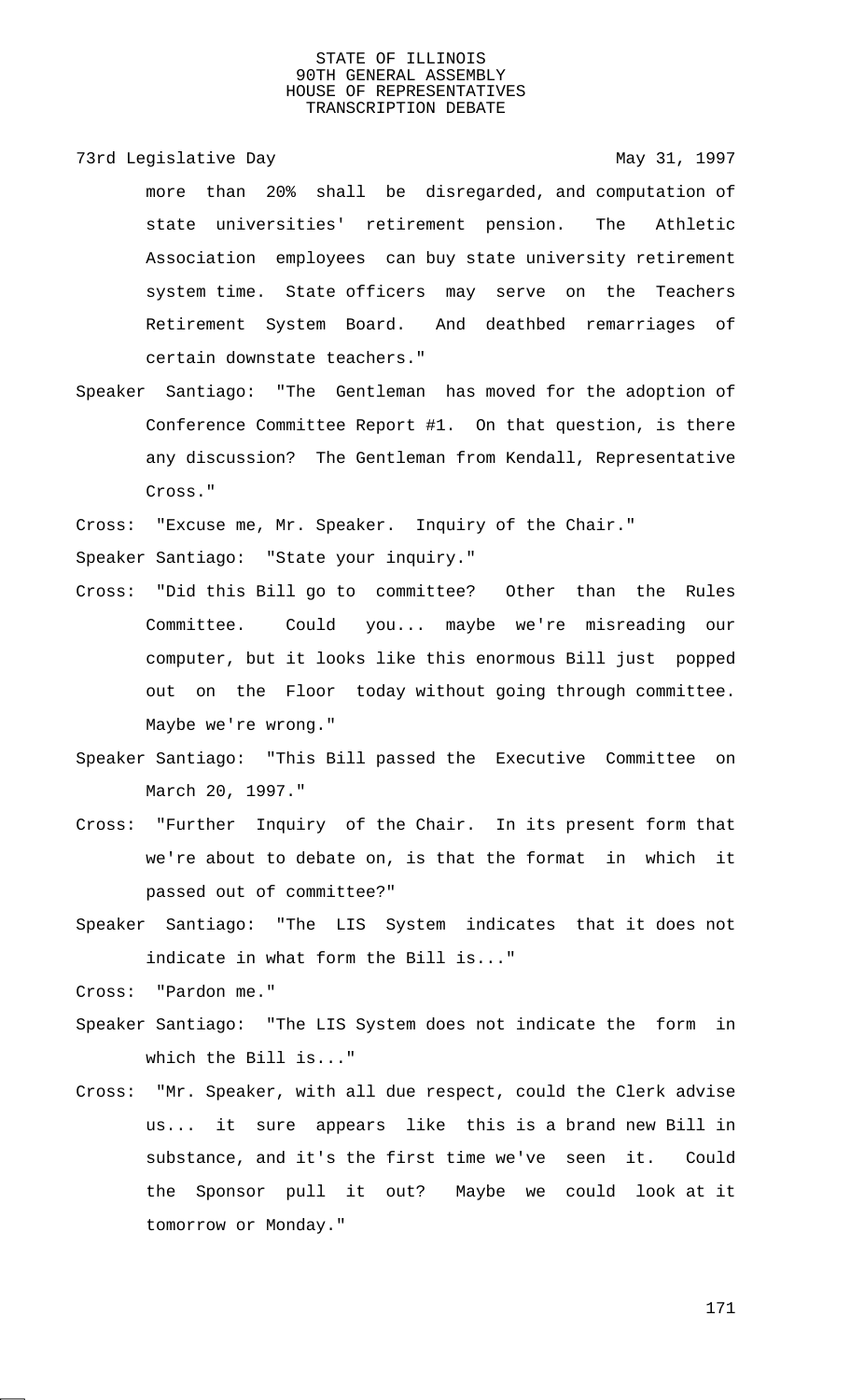73rd Legislative Day 1997

- Speaker Santiago: "He indicates that he wants the Bill acted upon right now."
- Cross: "Could we just... then can we get a verification that this is the first time we've seen this language? Is that accurate? Representative. Apparently the Clerk doesn't know... does anyone know if this is new or it's original language? I can't get an answer."

Speaker Santiago: "Representative Stroger."

- Stroger: "I believe this is the same language that was in before."
- Cross: "So there's absolutely nothing new from the March committee hearing? Is that accurate Representative?"

Speaker Santiago: "Representative Stroger."

- Stroger: "Are you asking me if this Pension Bill has been seen before?"
- Cross: "Yes. Where and when and by whom? I mean, it might have been seen by the Majority Leader, it might have been seen by the Speaker, but have any of us seen it?"
- Stroger: "About 95% of this... the provisions and the Pension Code had been considered by the House before and have been hung up in the Senate. No, they've gone to the Senate and been hung up there. And all of them have been approved by the Pension Laws Commission."

Speaker Santiago: "Representative Cross."

Cross: "Has any of it been defeated before Representative?"

- Stroger: "Not that I know... Hold on, hold on. This Bill provides no cost to the state and other Bills in which these provisions were in, had cost. So we took all the costs out and put them in this, so there would be no opposition."
- Cross: "Todd, I don't know, there may be wonderful things in here and I'm not suggesting yet that there are, or are not, but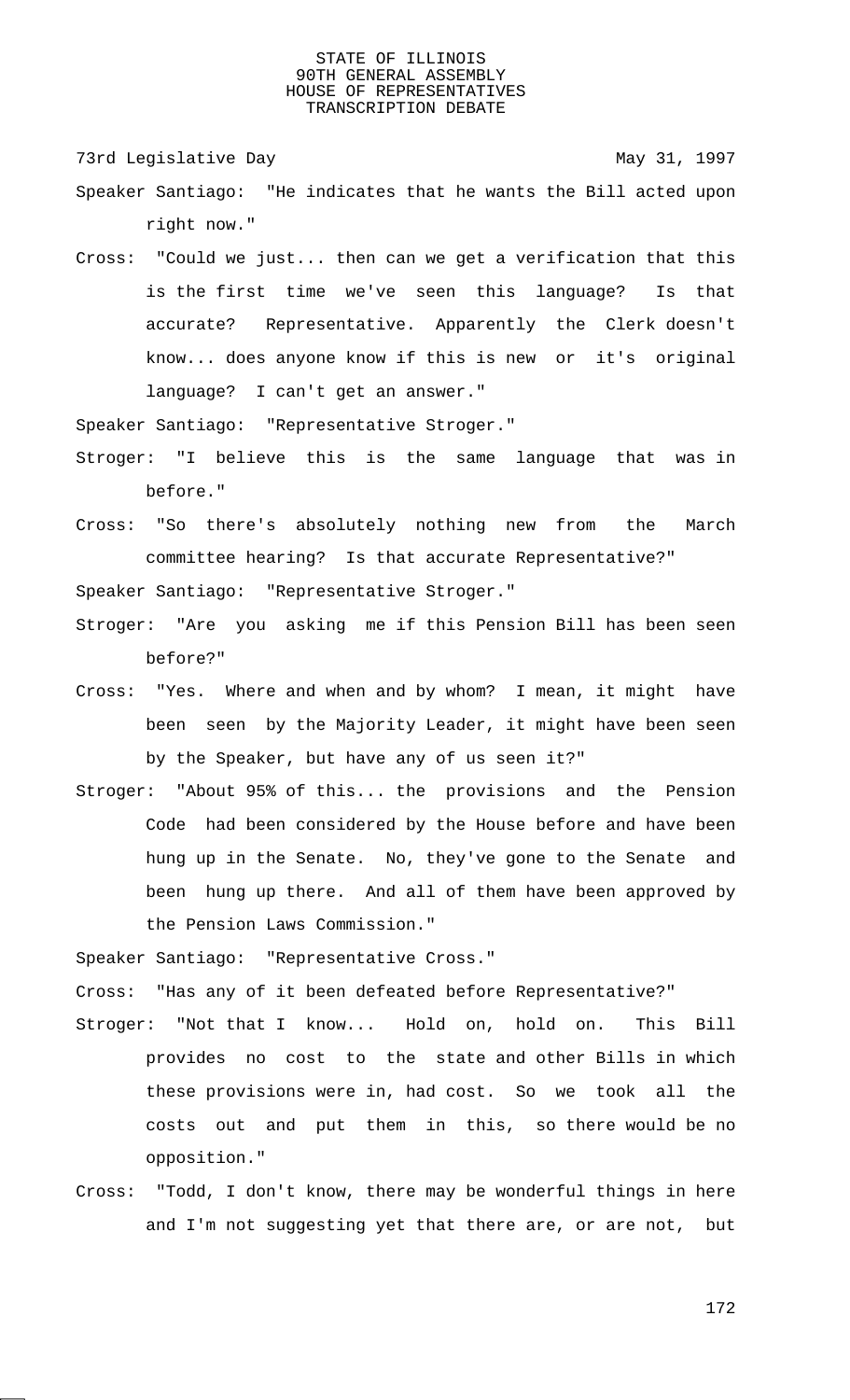73rd Legislative Day 1997

our concern is, that we are seeing it for the first time at 6:40 on Saturday night, a day or two before we leave here. And we're just trying to make sure there's been a fair hearing. Can you explain again one more time, what all is in here so we know then. I guess we're not going to go to committee on it. And then I'm going to yield my time to Representative Hoeft."

- Stroger: "Okay. The Bill makes changes to the City of Chicago Early Retirement Plan. Has been agreed to by the city. Employees who qualify for the early retirement incentive shall be entitled to five additional years of age and five additional years of service credit at the time of retirement. And it also makes... amendments to the Chicago Municipal and Labor Articles which are the same as... these changes make for an early retirement without discount to employees. Parents annuity for Chicago police officers. A change in the Cook County Pension Fund Investments. Allows them to invest in foreign securities. And modernizes accounting practices... valued at market value, instead of book value."
- Cross: "Okay. Thank you. I think I'm probably eligible for my pension now."

Stroger: "I haven't gotten very far."

Cross: "Thank you, Representative."

Speaker Santiago: "The Gentleman from Kane, Representative Hoeft."

Hoeft: "Thank you, Mr. Speaker, and will the Sponsor let me help?"

Stroger: "Yes, he will."

Hoeft: "Okay. Folks, this is 15 different Bills. Fifteen different Bills that we went through. Like most of the omnibus Bills that we get at the end, there's good and bad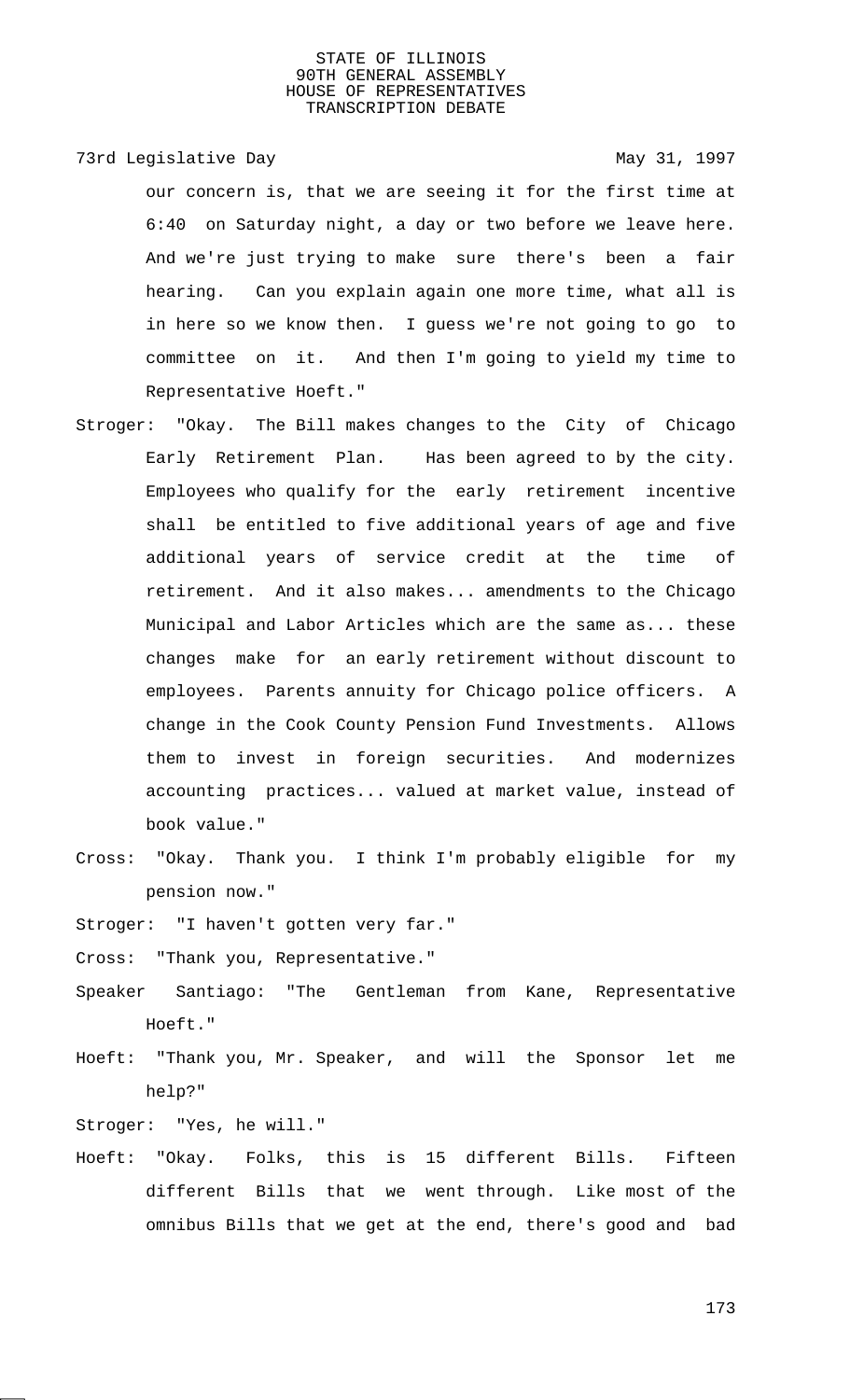# 73rd Legislative Day 1997

with this. A couple of these we voted down before. Most of these are technical in nature. There are some of these that do have fiscal impact with the state. There's one of these that was agreed upon by Cook County and will any affect Cook County. It has a \$700 million unfunded liability to it, but it's been negotiated. Most of this stuff is fairly technical in nature, that's why I did not want to have Todd to have to go through it because it is difficult. Again, my review of this shows 12 of the 15 of these Bills are good productive public policy, and three of them that I would have problems with. But that's the struggle we have when you put 15 of these together. I think the basic question everyone has is, why didn't this go to committee and why we didn't' have the rights to have a longer look at this? I intend to vote 'yes' for this because I think the majority of these are productive. That is my question to you, Sir."

Speaker Santiago: "Representative Parke."

Parke: "Thank you, Mr. Speaker, Ladies and Gentlemen of the House. The previous speaker pointed out that there's provisions in here from 15 other Bills. You need to take a good look at this and make sure that you're aware. There is a lot of provisions in here which have failed. There's Special Education District at Lake County from Senate Bill 677, which failed in the House on Third Reading. There's a Cook County Pension Fund, the expansion of authority in Senate Bill 667 which failed in the House on Third Reading. There's a book market value Bill aspect of 667 which failed on Third Reading in the House. Though there are some things in here that again, it's so hard to try and figure out everything that's in here, that makes it dangerous. If it's not being willing to have us see the light of day, I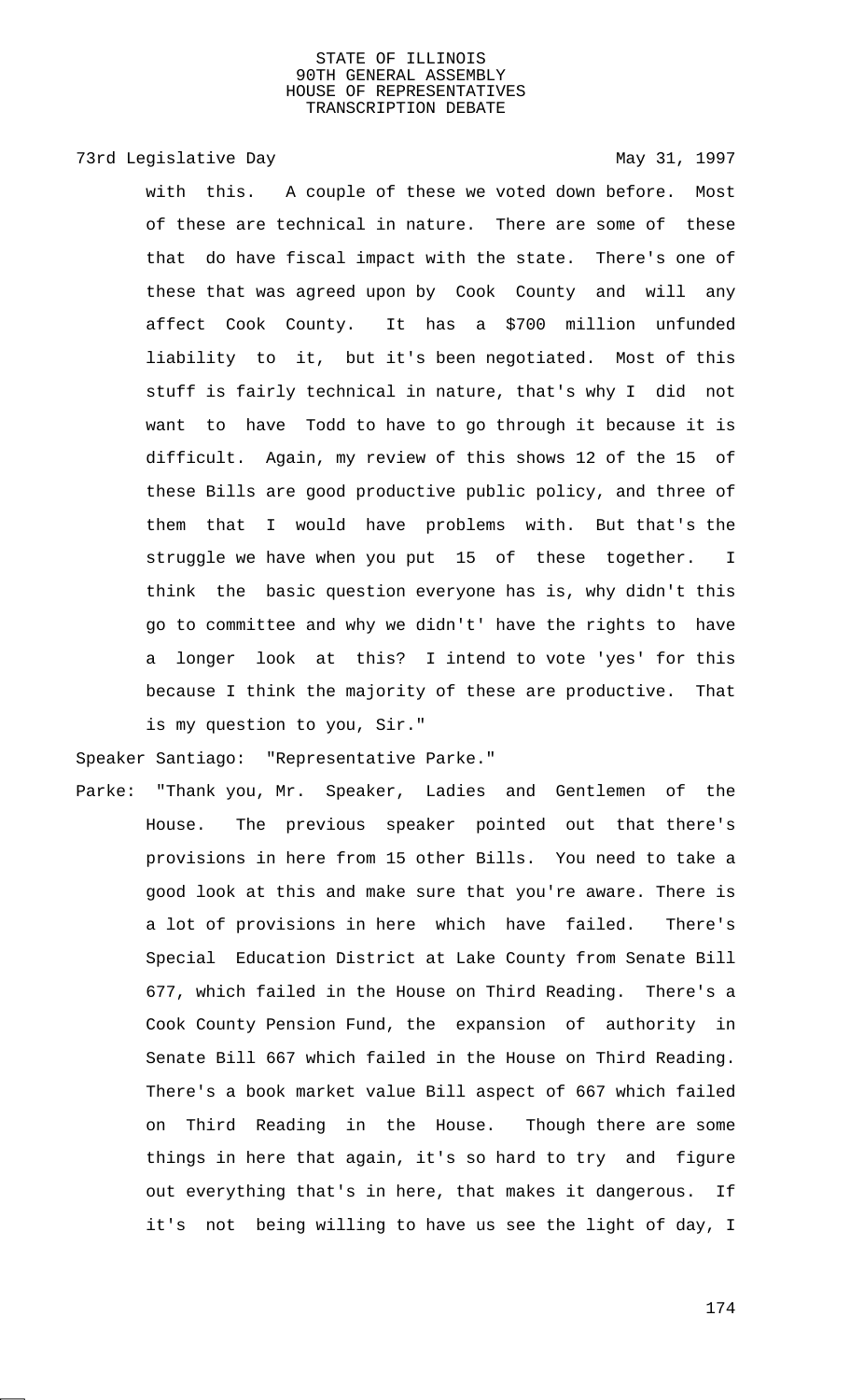# 73rd Legislative Day 1997

don't think we should vote for this. I think we should vote 'no' on it or 'present' and send it back. There is a provision in here that costs an increase of accrued liability of \$709 million and that is related to the Chicago Municipal and Chicago Laborers' Early Retirement Incentive. Yes, this does not directly affect the five state pension systems. Isn't that correct Mr... Representative Hoeft? Could you just nod your head? There is nothing in here that affects state pensions, these are all individual pensions, is that right? There's state pension information in here too, huh? There's an Illinois Development Finance Authority participation in SERS which again was part of 667, which failed in the House on Third Reading, also. Ladies and Gentlemen, I'm sure there's good things in here. I'm just trying to point out to you that since it was not... it did not go through the process that it ought to have, I think we should send a message to the Leaders and say that this is unacceptable. That those people who may be affected, ought to have time to look this over and so, my recommendation to you would be to vote 'no' or 'present' until they can spend some time to really define and do a real good analysis of what's in this Bill." Speaker Santiago: "The Gentleman from McHenry, Representative Skinner."

Skinner: "Representative, I'm intrigued by what is in Section 8.21, Exempt Mandate. Not withstanding Sections 6 and 8 of this Act, no reimbursement by the state is required for the implementation of any mandate created by this Amendatory Act of 1997. That usually means we're going to increase the cost to local government and we're saying, 'Nah, nah, na nah, nah, we don't care.' Can you tell me what cost is being increased for local government?"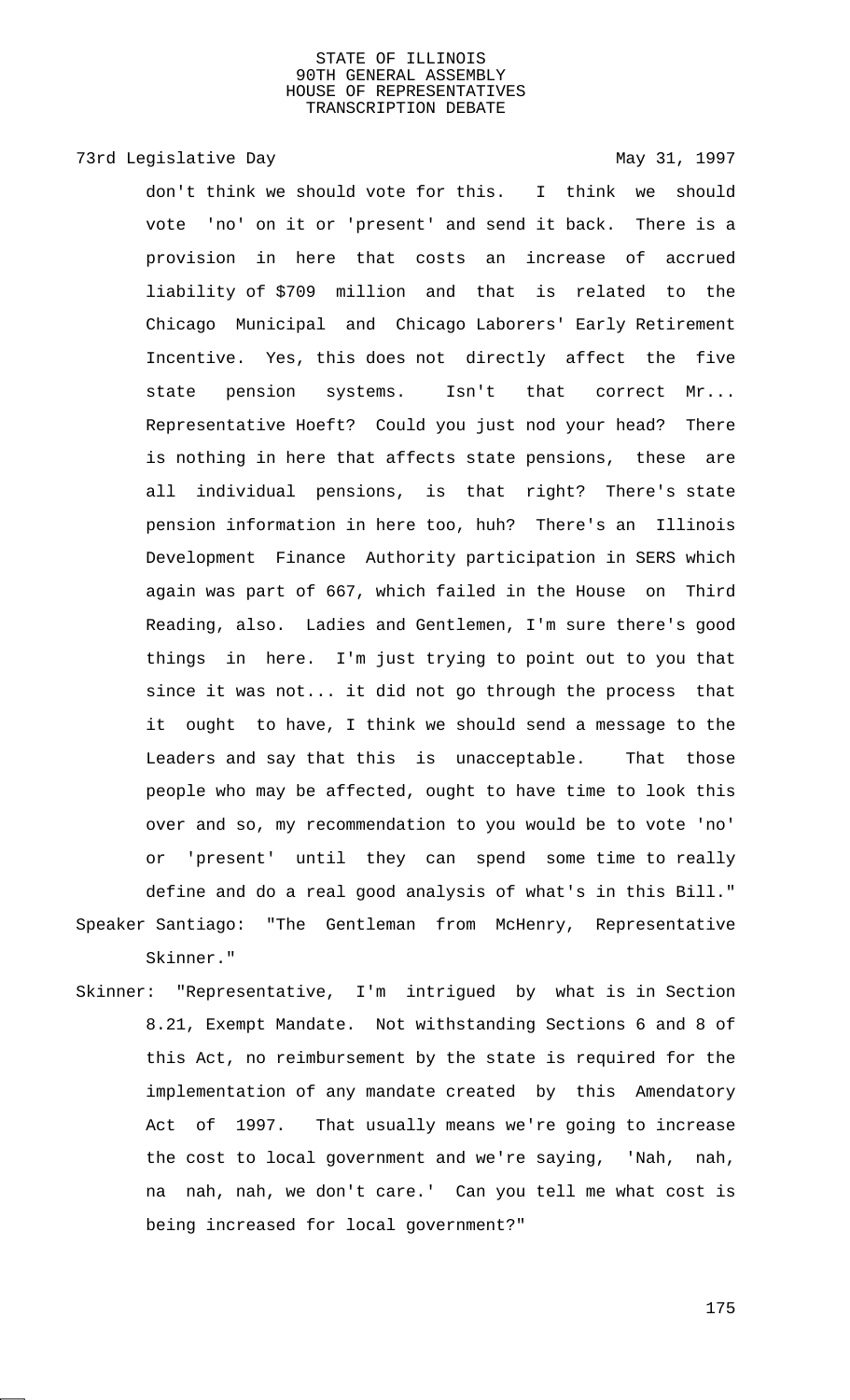73rd Legislative Day 1997

- Stroger: "Representative, any cost will be to the City of Chicago and the County of Cook, and these are costs that they have agreed to."
- Skinner: "Are there any increases in taxes without a referendum in this Bill? The short answer is, yes."
- Stroger: "Are you answering that for me or do you want me to answer that?"
- Skinner: "Is that the answer?"
- Stroger: "Do you want me to answer it?"
- Skinner: "Yes."
- Stroger: "One special education district in Lake County may be affected. And it's a request from Lake County."

Skinner: "But it will raise taxes without a referendum, correct?" Stroger: "I answered that."

- Skinner: "He said, yes. Thank you."
- Speaker Santiago: "Is there any further discussion? The Lady from Peoria, Representative Slone."
- Slone: "Thank you, Mr. Speaker. I would request that on the last vote, I accidentally hit my 'no' switch just before the buttons were locked and I would appreciate having it recorded that my intent was to vote 'yes'. Thank you."
- Speaker Santiago: "It will be noted. The Gentleman from Washington, Representative Deering."
- Deering: "Thank you, Mr. Speaker. Will the Sponsor yield?" Speaker Santiago: "He indicates he will."
- Deering: "Representative, is there any bonding or anything in this Bill?"
- Stroger: "There is an increase from 10 to \$20 million of SURS Bonding Authority."
- Deering: "I know some Metropolitan Water Reclamation Bills we had throughout the process that had extended the sunset on bonding. Is there anything of that language in this Bill?"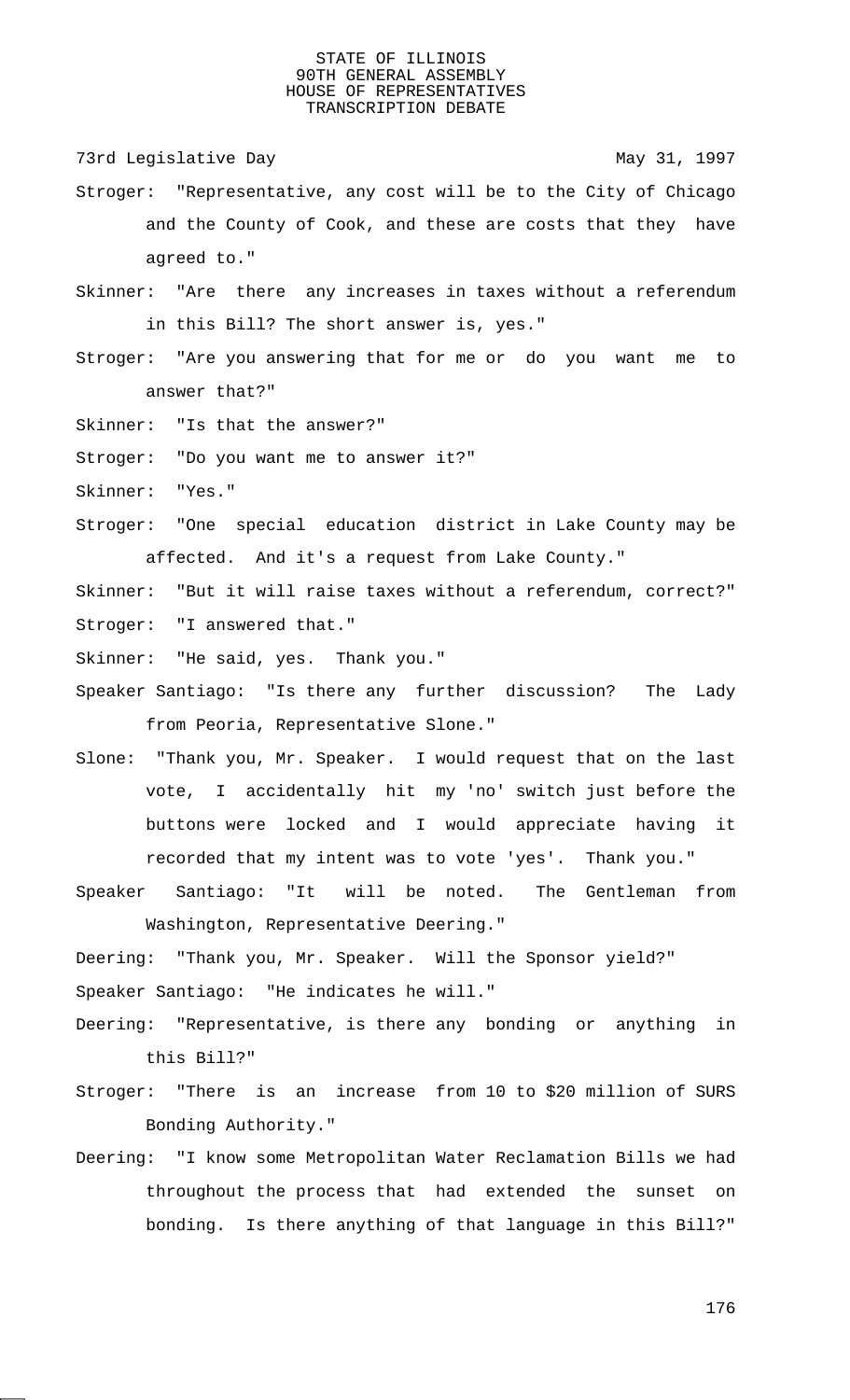73rd Legislative Day 1997

Stroger: "No."

Deering: "Okay. What about the increase in benefits for state employees, the 2.2. Is any of that legislation in this Bill?"

Stroger: "No."

Deering: "Thank you."

- Speaker Santiago: "Any further discussion? The Gentleman from Cook, Representative Murphy."
- Murphy: "Thank you, Mr. Speaker, Ladies and Gentlemen. I stand in strong support of Senate Bill 493. This Bill has been heard over and over again and the Pension and Laws Commission and the Committee Personnel and Pensions. There are a few things in this Bill that came out of House Bill 667 that was the very best in that particular Bill. This Bill, though, has been around since about March. We've been talking about it. It was held up in the Senate. We had nothing to do with that. So, I would request an 'aye' vote on this Bill. Thanks."
- Speaker Santiago: "Any further questions? The Gentleman from Cook, Representative Giles."

Giles: "Thank you, Mr. Speaker. I Move the Previous Question."

- Speaker Santiago: "You're the last speaker. Representative Stroger to close."
- Stroger: "This Bill has no cost to the state. It's agreed upon with the city and the county and I move for its adoption."
- Speaker Santiago: "The question is, 'Shall the House adopt Conference Committee Report #1 to House Bill 1641? This is final action. All those in favor please signify by voting 'aye'; all those opposed signify by voting 'nay'. The voting is open. Have all voted who wish? Have all voted who wish? Have all voted who wish? Mr. Clerk, take the record. On this question, there are 87 'yes'; 30 'no'; 0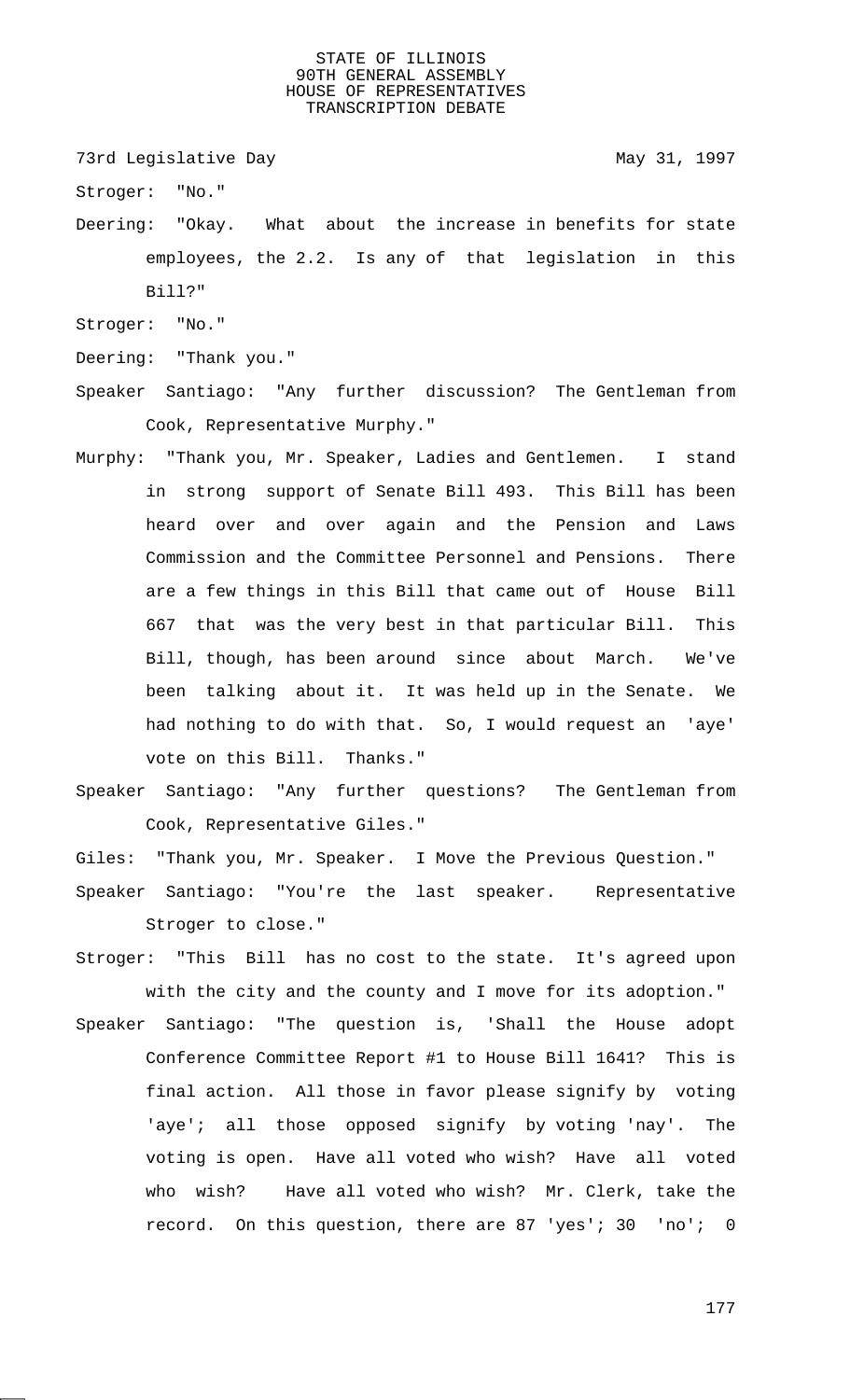- 73rd Legislative Day 1997 'present', 1 not voting. The House does adopt Conference Committee Report 1 to House Bill 1641, and this Bill, having received a Constitutional Majority, is hereby declared passed. Representative Persico, for what reason do you rise?"
- Persico: "Thank you, Mr. Speaker. I'm move to discharge from committee, Conference Committee Report #1 to House Bill 1887."
- Speaker Santiago: "Is there any objection? There being none, all those in favor signify by saying 'aye'; all those opposed. The 'ayes' have it. Representative Persico. For purposes of a Motion. Eighteen eighty-seven."
- Persico: "Yes. Mr. Speaker and Ladies and Gentlemen of the House. I refuse to accept Conference Committee Report #1 for House Bill 1887 and ask for a Second Conference Report."
- Speaker Santiago: "The Gentleman has moved to refuse to accept the First Conference Committee Report on House Bill 1887. All those in favor signify by saying 'aye'; all those against. The 'ayes' have it, and the Gentleman requests a Second Conference Committee be appointed."

Persico: "Thank you, Mr..."

Speaker Santiago: "Committee Reports."

Clerk Rossi: "Representative Currie, Chairman from the Committee on Rules, to which the following Conference Committee Reports were referred, action taken on May 31, 1997, reported the same back recommend: 'be adopted' Conference Committee Report #1 to House Bill 229; Conference Committee Report #1 to House Bill 1374; Conference Committee Report #1 to Senate Bill 473; Conference Committee Report #1 to Senate Bill 596; Conference Committee Report #2 to Senate Bill 730."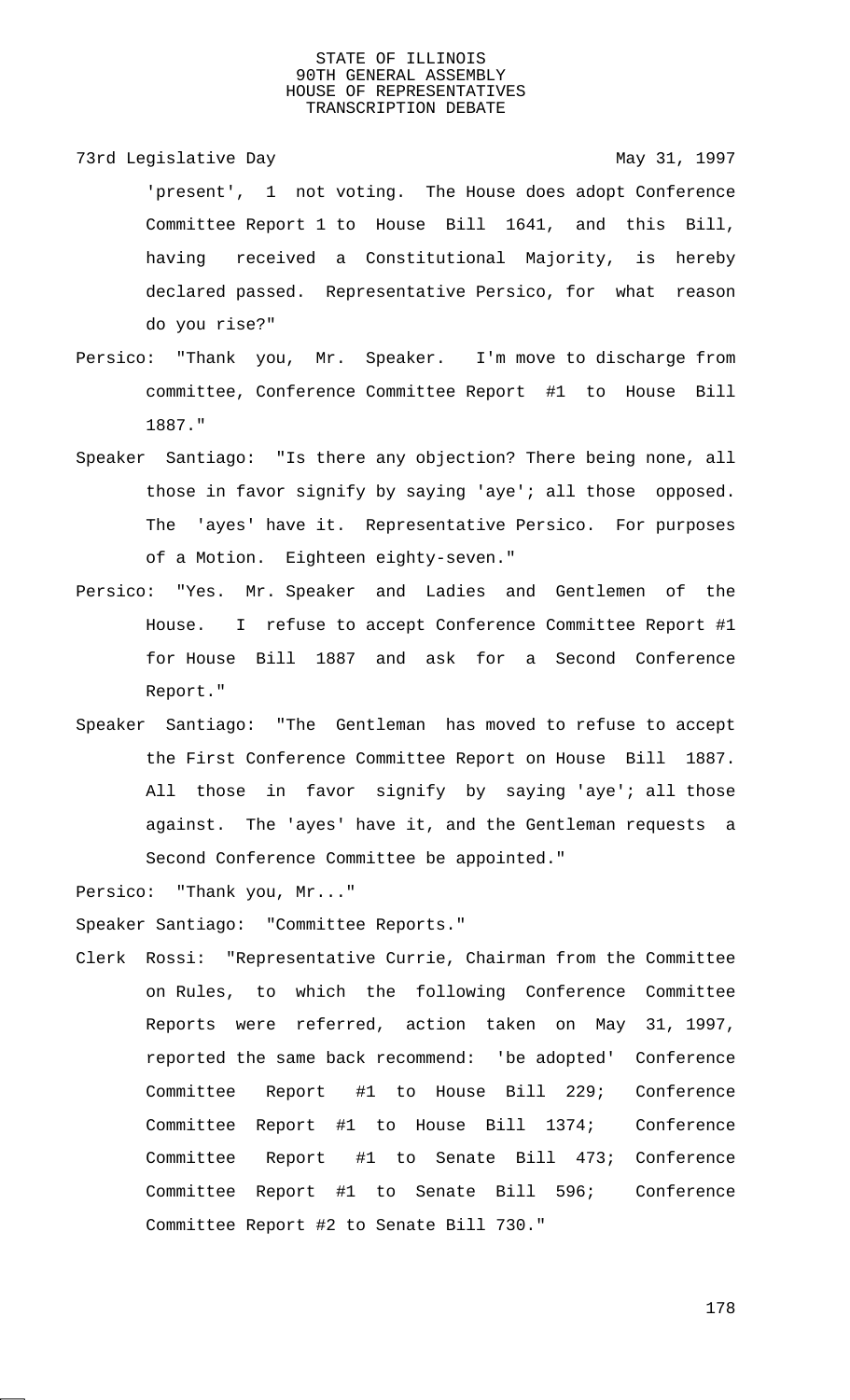73rd Legislative Day 1997

- Speaker Santiago: "The Gentleman from Kankakee, Representative Novak, for what reason do you rise?"
- Novak: "Thank you, Mr. Speaker. I rise for a Motion. I move to waive the appropriate posting requirements on House Resolution #161, so it can be heard for immediate consideration on the House Floor. Excuse me, excuse me, let me restate that. I move that we suspend the appropriate rules so we can have it discharged from committee pertaining to House Resolution 161."
- Speaker Santiago: "Representative Novak, can get you please take this out of the record for a moment? Out of the record. The Gentleman from Vermilion, Representative Black. House Bill 229. Senate Bill 317. Senate Bill 317. Representative Winters."
- Winters: "Thank you, Mr. Speaker, Ladies and Gentlemen of the House. Conference Committee Report #1 to Senate Bill 317, has seven particular parts to it. The first establishes a termination date for a Department of Public Aid and DASA program to deal with new recipients of welfare, asking them to go through a pilot project for alcohol or substance abuse treatment. Simply sets a termination date. Second provision, is an initiative of the Illinois Chiropractics Society. It ensures that Mediplan Plus enrollees will have access to chiropractors and osteopaths just as a normal person getting medicaid would. The third provision, prohibits managed care health... managed health care entities participating in the Mediplan Plus program from engaging in door to door and certain other marketing activities. The Department of Public Aid will have to approve those marketing plans. The fourth provision, is a initiative of several pharmaceutical companies. It ensures that HMO's which serve non-Mediplan Plus clients, will be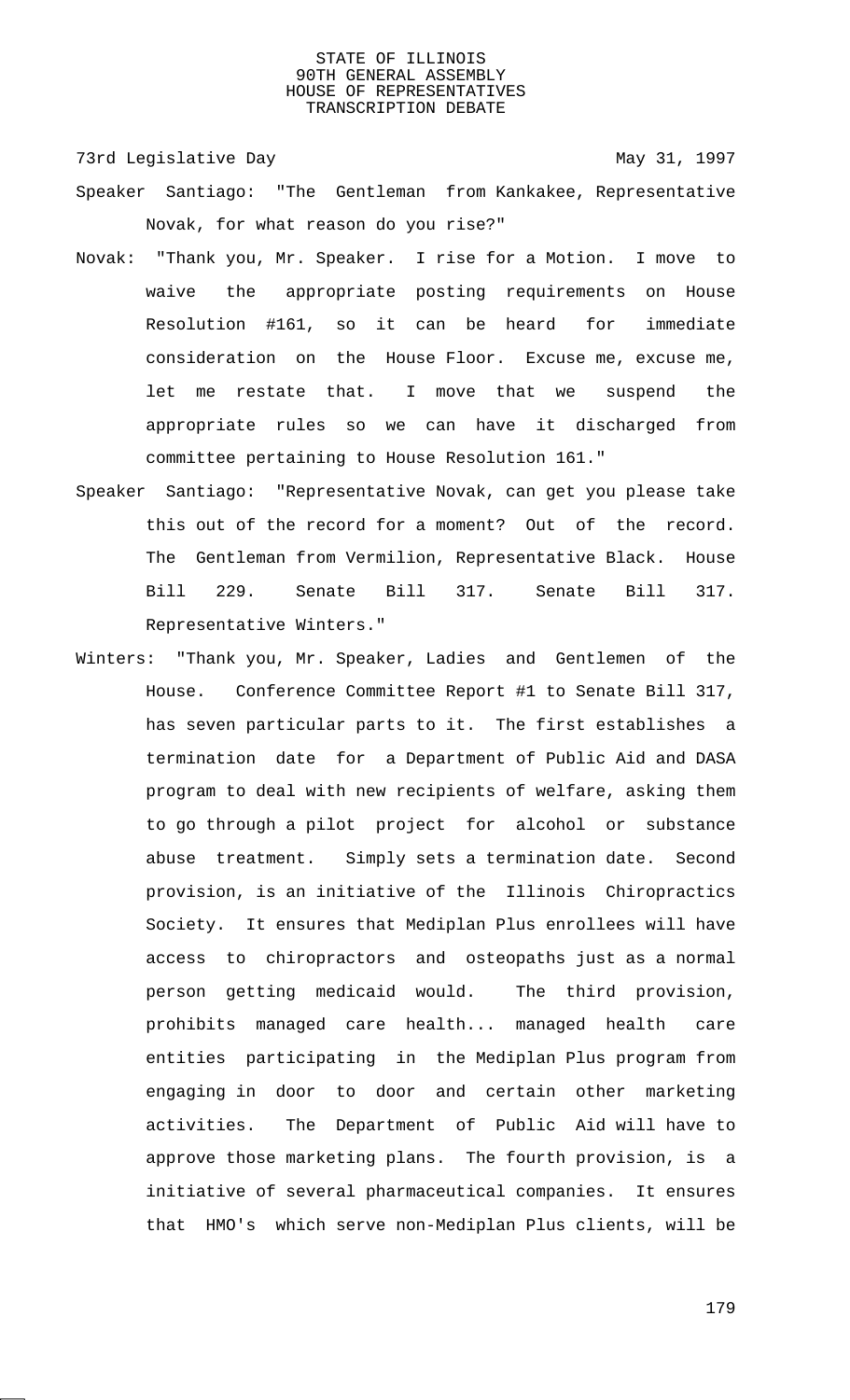# 73rd Legislative Day 1997

required to offer the same formulary of drugs that is offered to the Mediplan Plus clients. The fifth provision, is an initiative of Attorney General Jim Ryan. This makes it unlawful to defraud the state or mandated health plans in connection with the delivery of or payment for health care benefits. To directly or indirectly give or offer anything of value to health care officials. To falsify or conceal material facts in connection with the provision of health care or engage in any unfair deceptive marketing practices. It does set up criminal penalties. The sixth provision, is coming from Senate Bill 1035. This deals with an initiative of the Illinois Psychiatric Society. The Mental Health Code currently contains very detailed procedures for the involuntary admission of psychotropic medication. This particular Amendment will add to that admission of the electro-convulsive therapy under the same conditions as for psychotropic medication. The seventh and final provision, comes from House Bill 1184. It amends the Sexual Exploitation and Psychotherapy Act. Right now, a psychotherapist may lose their license if they are engaged in sexual activities or sexual exploitation of their patients. They can still, however, continue to practice as a therapist, not as a psychotherapist and this would extend the provisions of the current Act to those people. I would move its adoption."

Speaker Santiago: "The Gentleman has moved for the adoption of Conference Committee Report #1 to Senate Bill 317. And on that question, the Gentleman from Cook, Representative Parke."

Parke: "Thank you, Mr. Speaker, will the Sponsor yield?" Speaker Santiago: "He indicates he will."

Parke: "Representative, is the underlying Bill still there? Your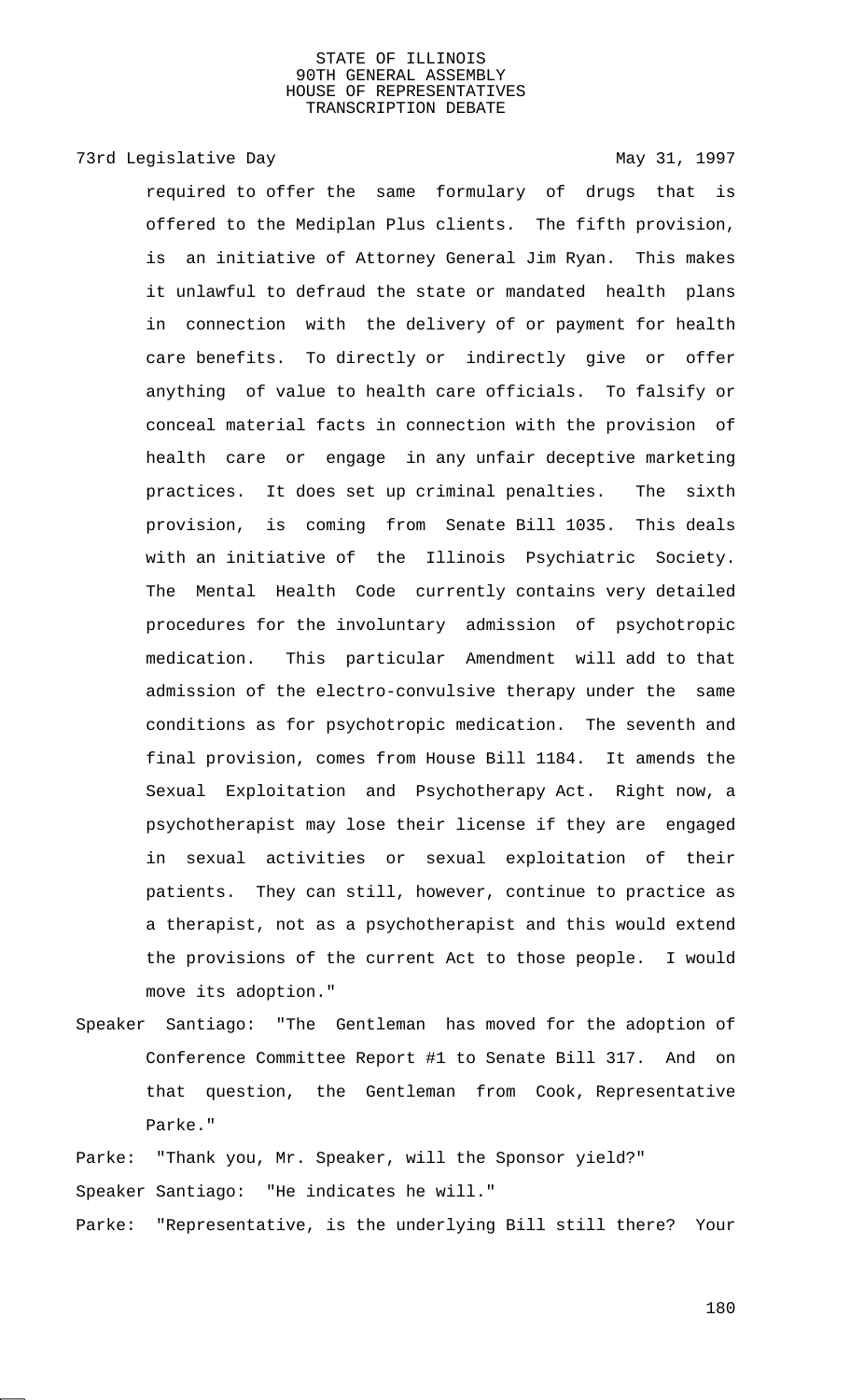73rd Legislative Day 1997 underlying that require clients of the Department of Public Aid and the Department of Human Services to... that this program would terminate January 1, 2000? Is that underlying Bill still there?"

Winters: "That is correct, it is."

Parke: "Next, it says in the first report, it still creates another pilot project... oh no, that's it. Is anybody opposed to the initiative of the Illinois Chiropractic Society? Do you know if that aspect is okay with anybody? Is there any opposition?"

Winters: "That has been agreed to by all parties."

Parke: "Next, it talks about... the next Section prohibits managed care health... managed health care entities to participate in the Mediplan Plus Program from engaging to door to door and certain other marketing activities. Is this just for that one managed care program?"

Winters: "Yes, yes, just for the Mediplan Plus."

Parke: "Is that acceptable to that managed care company?"

Winters: "Yes, it is."

Parke: "Do you know if anybody's opposed to that aspect of your Conference Committee?"

Winters: "I'm unaware of any opposition to that."

Parke: "Have the pharmaceutical companies in your next provision, Amendment 5 to 320, have the pharmaceutical companies in

Illinois, are they in support of that next Section?" Winters: "They certainly are. It's their own initiative." Parke: "The Attorney General Jim Ryan's provision in this, do you

know of any opposition to that part?" Winters: "There's none that I'm aware of." Parke: "I see you're increasing the penalties for certain Acts.

Is that good public policy? Is anybody opposing that?" Winters: "We want to prevent fraud in the Mediplan Plus, or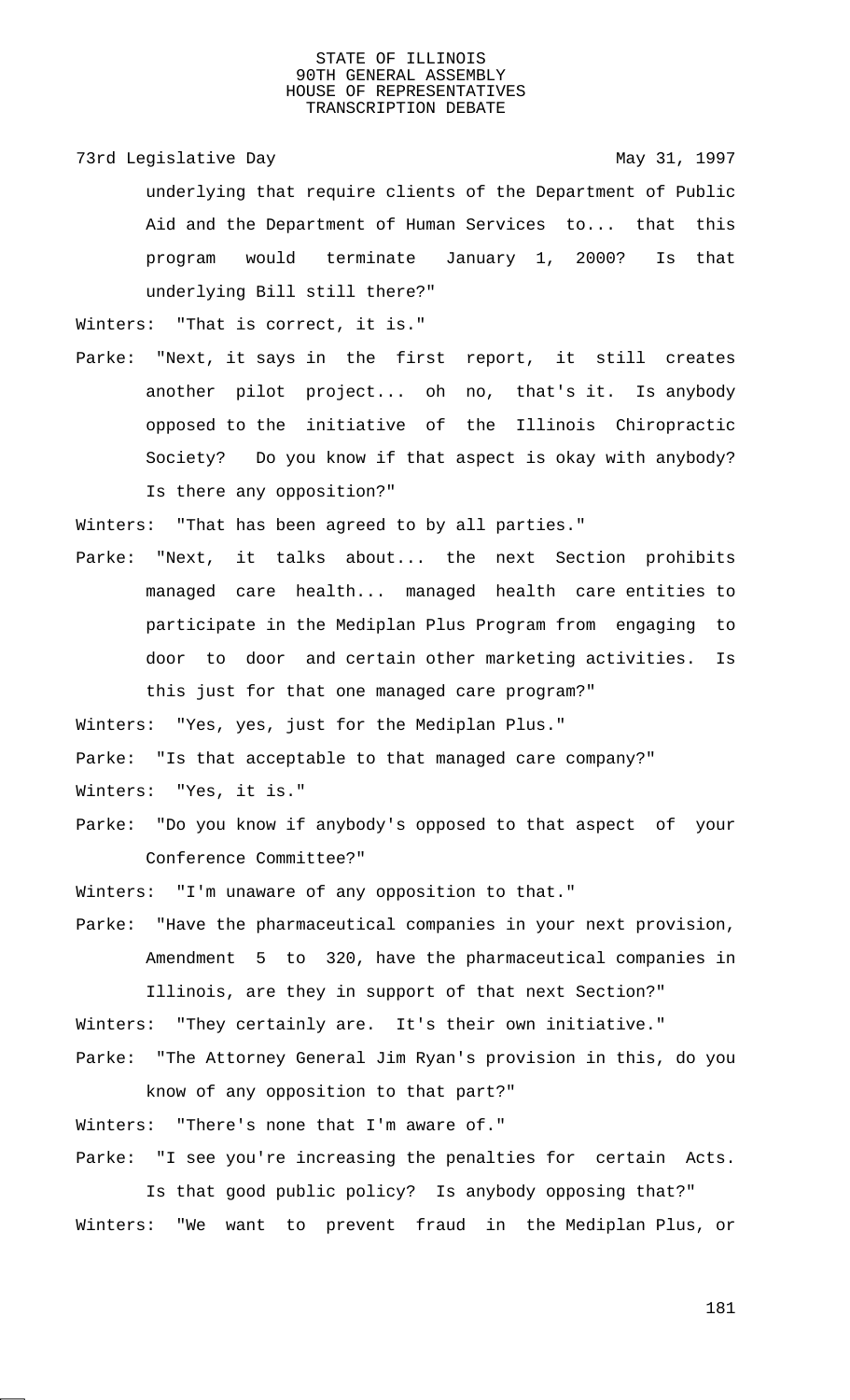- 73rd Legislative Day 1997 bribery of officials, and we felt that stiffer penalties were warranted."
- Parke: "Okay. The Senate Bill 1035 that is now incorporated is part of the Psychiatric Society. Is the Medical Society on board for that and the Mental Health and Disabilities, are all of them on board on this?"
- Winters: "Yes, they put in slips in committee in support."
- Parke: "Is this expanding the authority of Psychiatric Society? Are they taking on more responsibility than they've had previously?"
- Winters: "No, they're not."
- Parke: "And in the final House Bill 1148..."
- Winters: "1184, I believe."
- Parke: "You're correct. I am corrected. That is... does that expand any penalties?"
- Winters: "I believe it deals more with making sure that people who are licensed and have their license removed can then not just put out a shingle as a therapist, which is not a licensed activity. So we're trying to make sure that if somebody is exploiting a patient as a psychotherapist they lose their license. They can't just go into business as a therapist."
- Parke: "So that's sort of public protection to make sure that whoever is practicing this kind of a service is truly licensed?"
- Winters: "That's exactly correct. We want to make sure that they're not exploiting their patients."
- Parke: "Thank you. As the Conference Committee has been... came out of committee, was there any objections by anybody on this?"
- Winters: "Not one. Not one slip or vote against."
- Parke: "Seems like it's a good Conference Committee. Thank you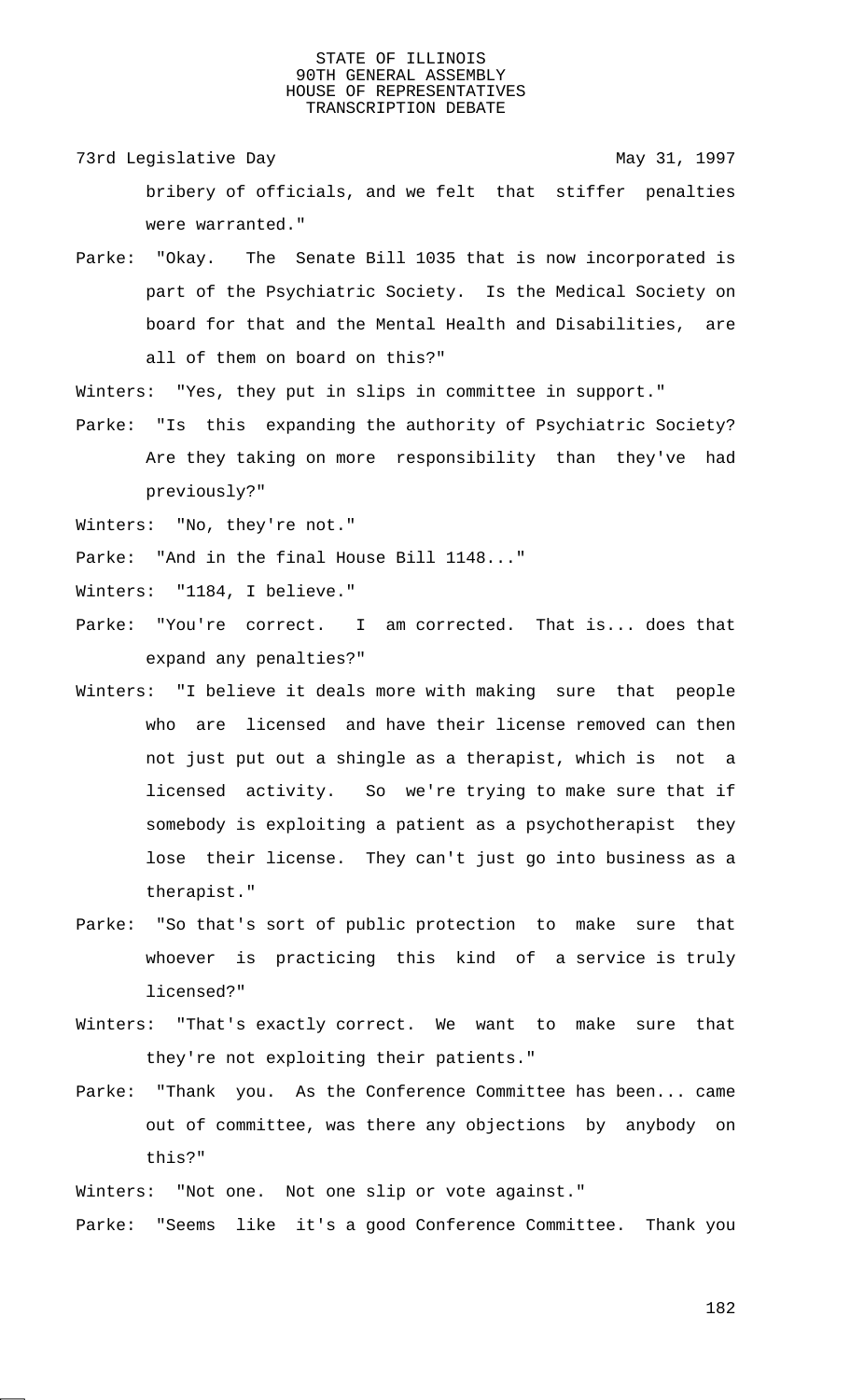73rd Legislative Day 1997

for the time."

Speaker Brunsvold: "Representative Brunsvold in the Chair. The Lady from Cook, Representative Schakowsky."

Schakowsky: "Thank you, Mr. Speaker. Will the Sponsor yield?" Speaker Brunsvold: "Sponsor yields."

Schakowsky: "On the issue of electro-convulsive therapy, Representative, we are basically rewriting the law here, as I understand it. Well, go ahead. You say not?"

- Winters: "Not really. What we're doing is right now people who are given a surrogate power over one of their kinfolk or they may be an attorney, right now they are able to deal with electroconvulsive...Excuse me. Right now they are able to act on the behalf of their... of their ward for psychotropic medication. And what this does, is expand those same powers to allow them to deal with electro-convulsive therapy which is evidently used in the same types of cases. It's an alternative method of treatment."
- Schakowsky: "Are there provisions for informed consent in this legislation?"

Winters: "There certainly are."

- Schakowsky: "And was this portion supported by groups like Equip for Equality or the Mental Health Association in Illinois and groups like that?"
- Winters: "Yes, the Mental Health Association is, along with the Psychiatric Society, the State Medical Society, DMHDD, the Chicago Bar and the Mandel Legal Clinic of Chicago."

Schakowsky: "The Mandel Legal Clinic is also supportive of this?" Winters: "Yes."

Schakowsky: "Okay. What are the implications of the pharmacy formulary portions here?"

Winters: "What that does is there is a certain list of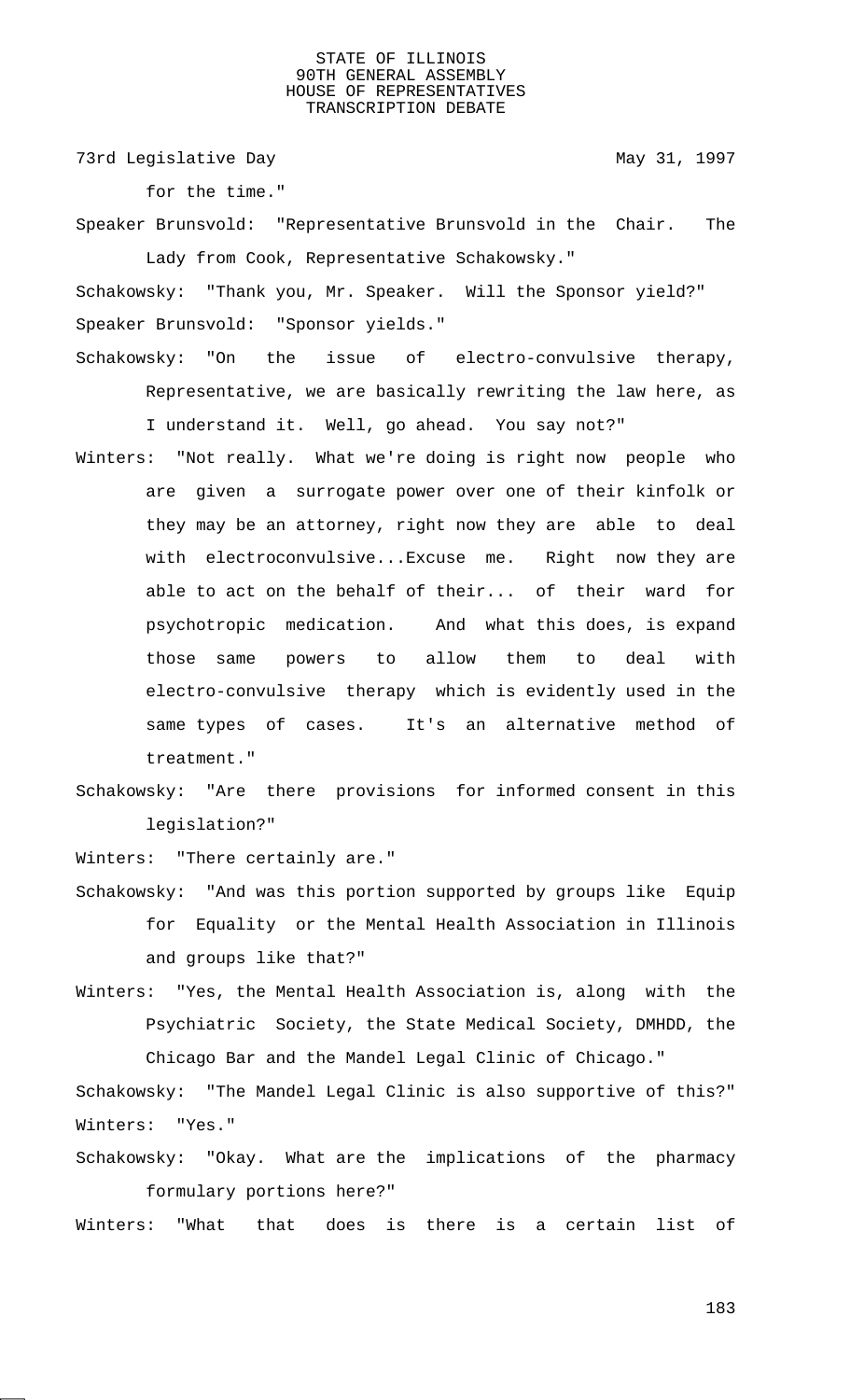73rd Legislative Day 1997

medications called a formulary that are allowed for the Mediplan Plus, has a formulary, and this expands that to HMO's that are serving non-Mediplan Plus, to make sure that they are not restricted any more than those who are being

Schakowsky: "So we're making sure that it is less restrictive rather than more?"

- Winters: "Right. We're making sure that the additional patients who are not served by Mediplan Plus have the same access to a list that has been developed over many different diseases and other medical treatments. Anything that is required to be there for Mediplan Plus will also be available to those that are not served by Mediplan Plus."
- Schakowsky: "My final question is, may I be a Cosponsor of your legislation with you?"

Winters: "Certainly."

Speaker Brunsvold: "The Gentleman from Vermilion, Mr. Black."

Black: "Thank you very much, Mr. Speaker. Will the Sponsor yield?"

Speaker Brunsvold: "Sponsor yields."

served by Mediplan Plus."

Black: "Representative, this Bill has already had 20 minutes more debate than it's worth, but I just want to ask you two questions. There are two House Bills in here that passed the House unanimously and were never released from Senate Rules. And so now the House Bills that passed here unanimously come back in a Conference Committee. Now, can you shed any light on why that happened?"

Winters: "No."

Black: "Well, I guess that's..."

Winters: "Not really."

Black: "...about as good of an answer as anything as what's going on in the Senate. Thank you."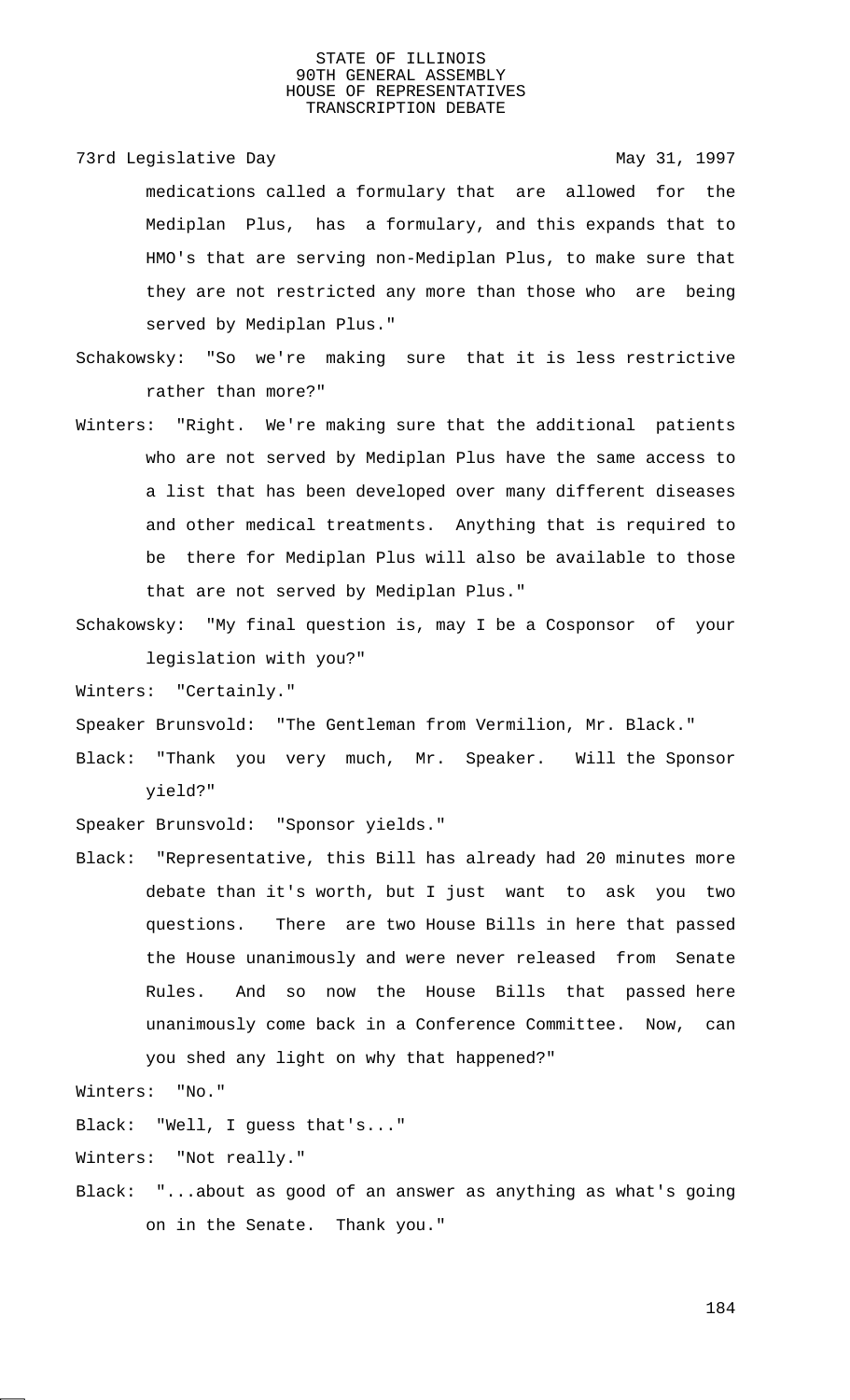73rd Legislative Day 1997

- Speaker Brunsvold: "Further discussion? The Gentleman from Winnebago to close, Mr. Winters."
- Winters: "I think this is a very comprehensive Bill that has a lot of excellent provisions in it and I'd urge its adoption."
- Speaker Brunsvold: "The question is, 'Shall the House adopt the First Conference Committee Report on Senate Bill 317?' This is final action. All in favor vote 'aye'; all opposed vote 'nay'. The voting is open. Have all voted who wish? Have all voted who wish? Have all voted who wish? Mr. Clerk, take the record. And on that question, there are 118 voting 'yes'; 0 voting 'no'; and 0 voting 'present.' And the House does adopt the First Conference Committee Report on Senate Bill 317. And this Bill, having received a Constitutional Majority, is hereby declared passed. Committee Reports."
- Clerk Rossi: "Representative Currie, Chairman from the Committee on Rules to which the following actions were... Motions were referred, action taken on May 31, 1997, reported the same back recommend 'be adopted' Motions to concur, Senate Amendment 3 to House Bill 204; referred to Second Reading, Senate Bill 1031."
- Speaker Brunsvold: "On Supplemental Calendar #3 appears Senate Bill 806. Mr. Santiago."
- Santiago: "Thank you, Mr. Speaker, Ladies and Gentlemen of the House. Conference Committee Report #1 to Senate Bill 806 amends the Unemployment Insurance Act to implement certain provisions of the welfare reform that are required of the Department of Employment Security. It also includes provisions recommended by Lieutenant Governor Kustra's task force that created the Directory of New Hires. The report adds two provisions: Number one, the first is sought by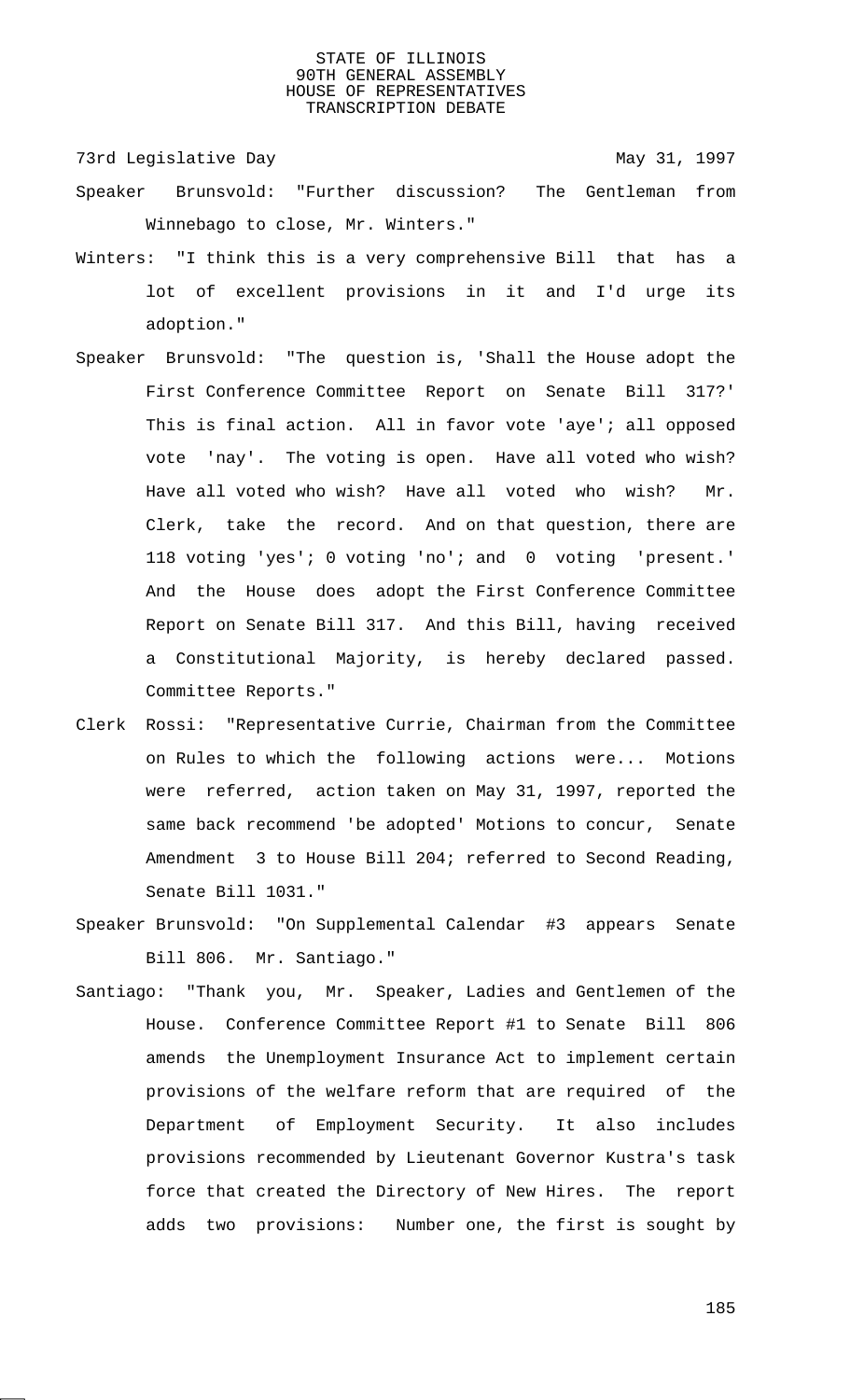## 73rd Legislative Day 1997

the American Payroll Association and would clarify that in instances where a worker was rehired by an employer after a layoff, that employer could simply re-report the worker as a new hire. The second provision is language sought by the Department of Employment Security and will clarify that employers may fax new hire reports to the department. The remaining provisions of the Bill were not an issue and therefore remain uneffective. I move for adoption of Conference Committee Report #1 and there's no opposition to this Conference Committee."

- Speaker Brunsvold: "The Gentleman's asked for the adoption of the First Conference Committee. On that, the Gentleman from Vermilion, Mr. Black."
- Black: "Yeah, thank you very much, Mr. Speaker. I have an Inquiry of the Chair."

Speaker Brunsvold: "State your request."

- Black: "The Sponsor of the Conference Committee Report and not blowing any smoke, I have the utmost respect for him, so let me just ask the Chair. No one on our side of the aisle was given a copy of the Conference Committee, we were not asked to sign the Conference Committee. It appears that it's a fine document, but could you explain to us why we were treated in that fashion?"
- Speaker Brunsvold: "I don't understand, Mr. Black. There are a number of individuals on your side of the aisle that are... that have the opportunity to sign that report."
- Black: "We were never... we were never given the opportunity to sign it or not sign it. We haven't even seen it."

Speaker Brunsvold: "Is it on your lap top?"

Black: "Yeah, it's on the lap top. But, I mean, the fact... the fact remains is that you circulated a Conference Committee that according to staff they didn't see and none of our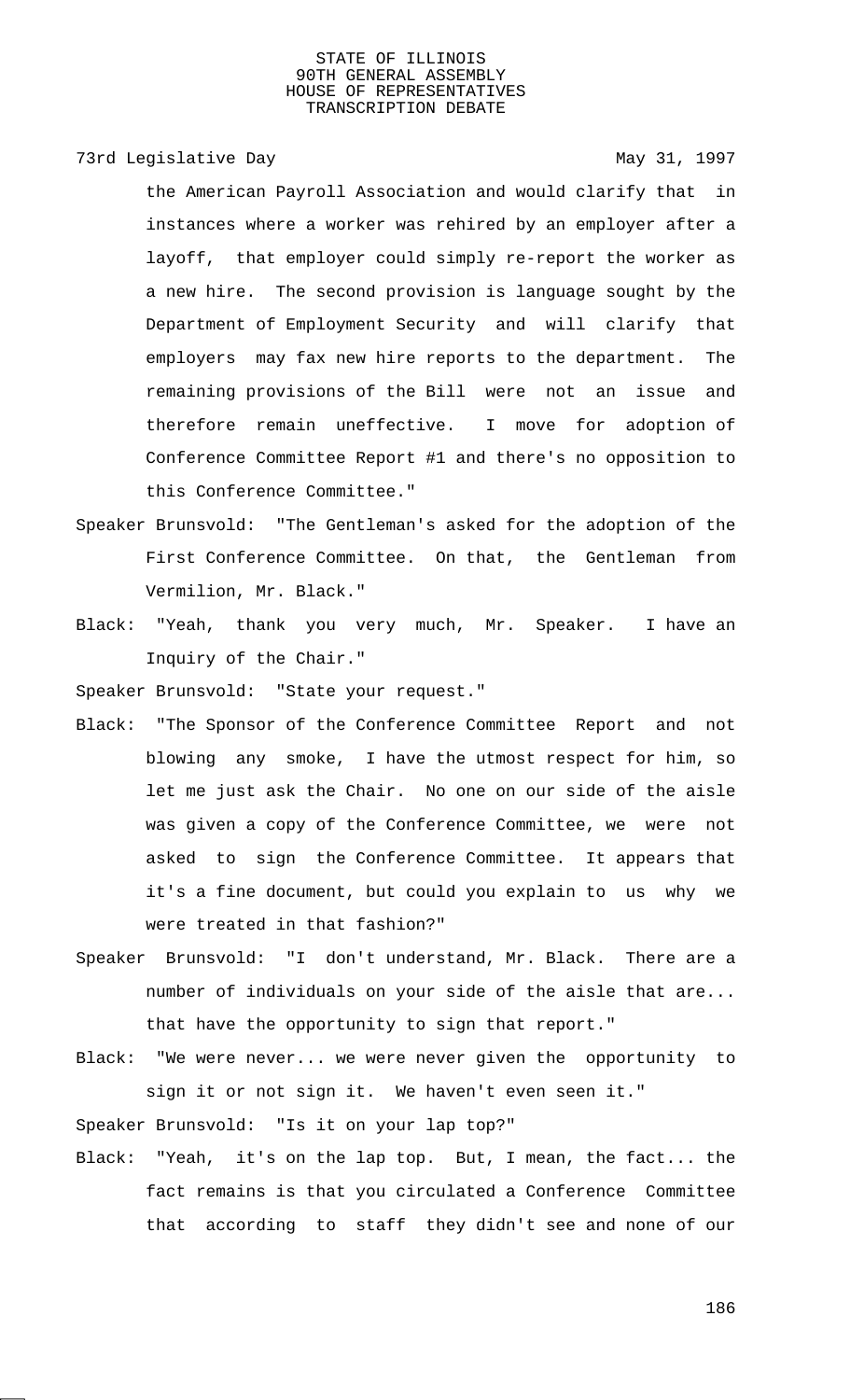73rd Legislative Day 1997 Members were offered an opportunity to sign it or not sign it. I don't think that's the way you want to do business. It isn't, in all due respect, it is not the way you have been doing business."

Santiago: "Mr. Speaker."

- Speaker Brunsvold: "Mr. Santiago, could you answer Mr. Black's question?"
- Santiago: "I was not aware that you did not see the report. If that's the case, I'm going to hold the Bill for a couple of minutes until you..."
- Black: "We would appreciate that. Let staff and the Members see it. I don't think we have any problem with the Bill, but we really have a problem with the process on this one."

Santiago: "I would be more than happy to..."

Black: "Thank you."

Santiago: "...take a copy of the report to you so that you can..."

Black: "All right. Thank you very much."

- Speaker Brunsvold: "Let the Chair commend the two Gentlemen for working out the problem, Mr. Black and Mr. Santiago. Thank you. Mr. Skinner. On Supplemental Calendar #5 appears Senate Bill 596. Mr. Scott."
- Scott: "Thank you, Mr. Speaker, and Ladies and Gentlemen of the House. I promise there are no seat belts on this particular piece of legislation. Senate Bill 596, the Conference Committee Report contains a number of different provisions. I'm going to run through them fairly quickly. I know... I should state up front, I know of no opposition to any of these provisions. Many of them are things that we've already previously voted on and passed with huge margins. Number one is an Open Meetings Act, which would have... is identical to House Bill... was identical to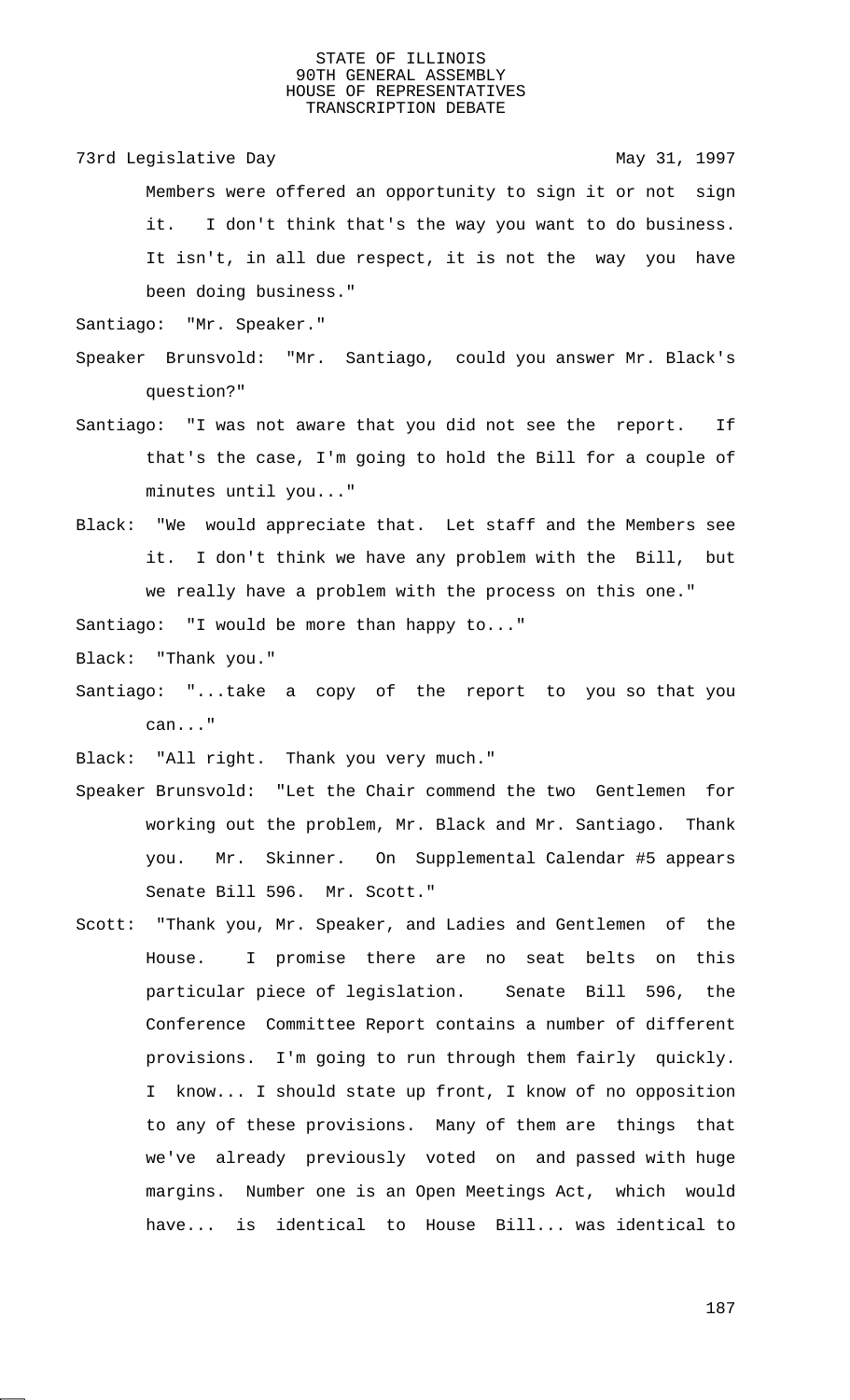73rd Legislative Day 1997

House Bill 795 which we passed 116 to 0. But it's been narrowed since then. Originally it started out as a tourism boards and civic or convention center boards would be under the definition of public body. Now we're using this to apply to one particular one in St. Clair County, I believe it is. It has had a tremendous difficulty in the last few weeks with some meetings and some decisions that they've made in private, so we're going to apply the Open Meetings Act to that particular group. There's a second provision, identical to House Bill 794, which passed out of the House 116 to 0, which deals with the dissolving of a public building commission which hasn't issued any bonds and has no indebtedness. Number three is a competitive bidding requirement, amending a Section of the Counties' Code, which requires counties to advertise for... the Section right now requires counties to advertise for bids for purchases in excess of \$10,000. This would eliminate that with respect to data purchasing equipment, software services and telecommunications interconnect equipment, software and services. There's a provision on here which is identical to House Amendment... part of House Amendment #1 to Senate Bill 596. The original portions of Senate... or House Amendment #1 to Senate Bill 596 are on here, dealing with the county administrative adjudication of ordinance violations and portions dealing with vacant residential real estate. There is a provision allowing for dangerous and unsafe buildings which was previously on House... Senate Bill 106. We put it on as an Amendment. We receded from that. We've made a couple changes to it to address the concerns that were on that particular piece. The secondhand and junk store regulation for counties, this was at the request of Peoria County, is on there with a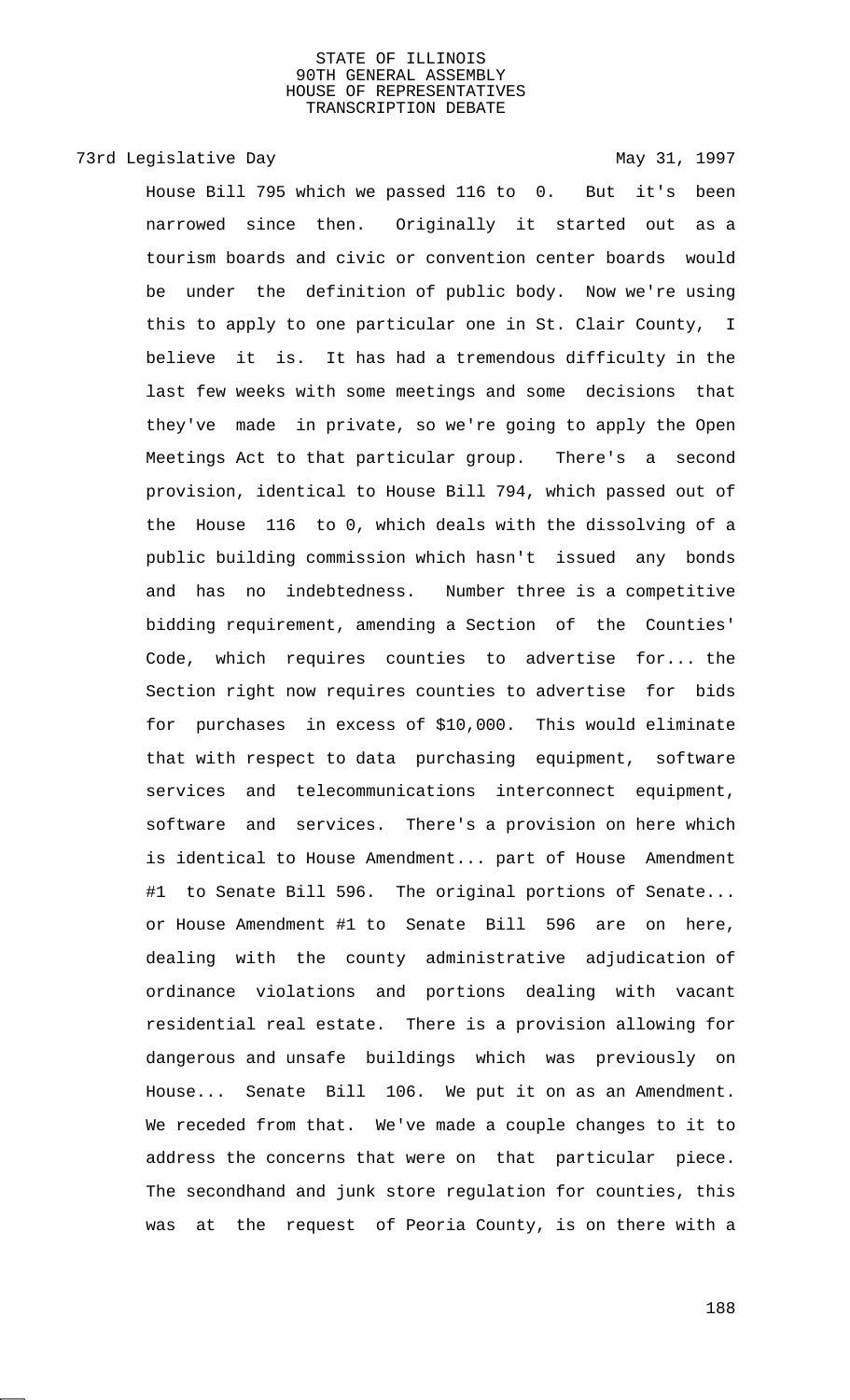# 73rd Legislative Day 1997

couple of changes. It took out the references to dismantle direct motor vehicles. That was at the request of the Secretary of State's Office. No longer authorizes counties to tax the businesses. It allows them to license, but not to tax. Changes the Township Code. Authorizes townships to contract with health maintenance organizations to provide primary health care. This was agreed to by the HMO Association and is trailer language to Senate Bill 307, which passed both Houses this Session. There is an authorization for long-term intergovernmental agreements which is really a clarification of existing law, asked for by the Village of Barrington. Allows salaries for water commissioners to go up to not more than \$2,000 a year. Currently, they can receive only \$1,000. And the last item regards overpayments to local governments. Allows for the authorization for language to be refunded, which is paid, that has been too much under the Public Aid Code. This has also passed both Houses on different Bills. I'd ask for the support of Conference Committee Report #1 to Senate Bill 596."

- Speaker Brunsvold: "On the Motion the Gentleman from Vermilion, Mr. Black."
- Black: "Thank you very much, Mr. Speaker. Will the Sponsor yield?"
- Scott: "Yes."
- Speaker Brunsvold: "The Sponsor yields."
- Black: "Representative, in the underlying Bill there was some regulatory language on secondhand stores. Is that still in the Bill?"
- Scott: "That's there. The changes that have been made to it are two. Number one, we don't allow them, the counties, to tax those businesses anymore. That was in the original Bill.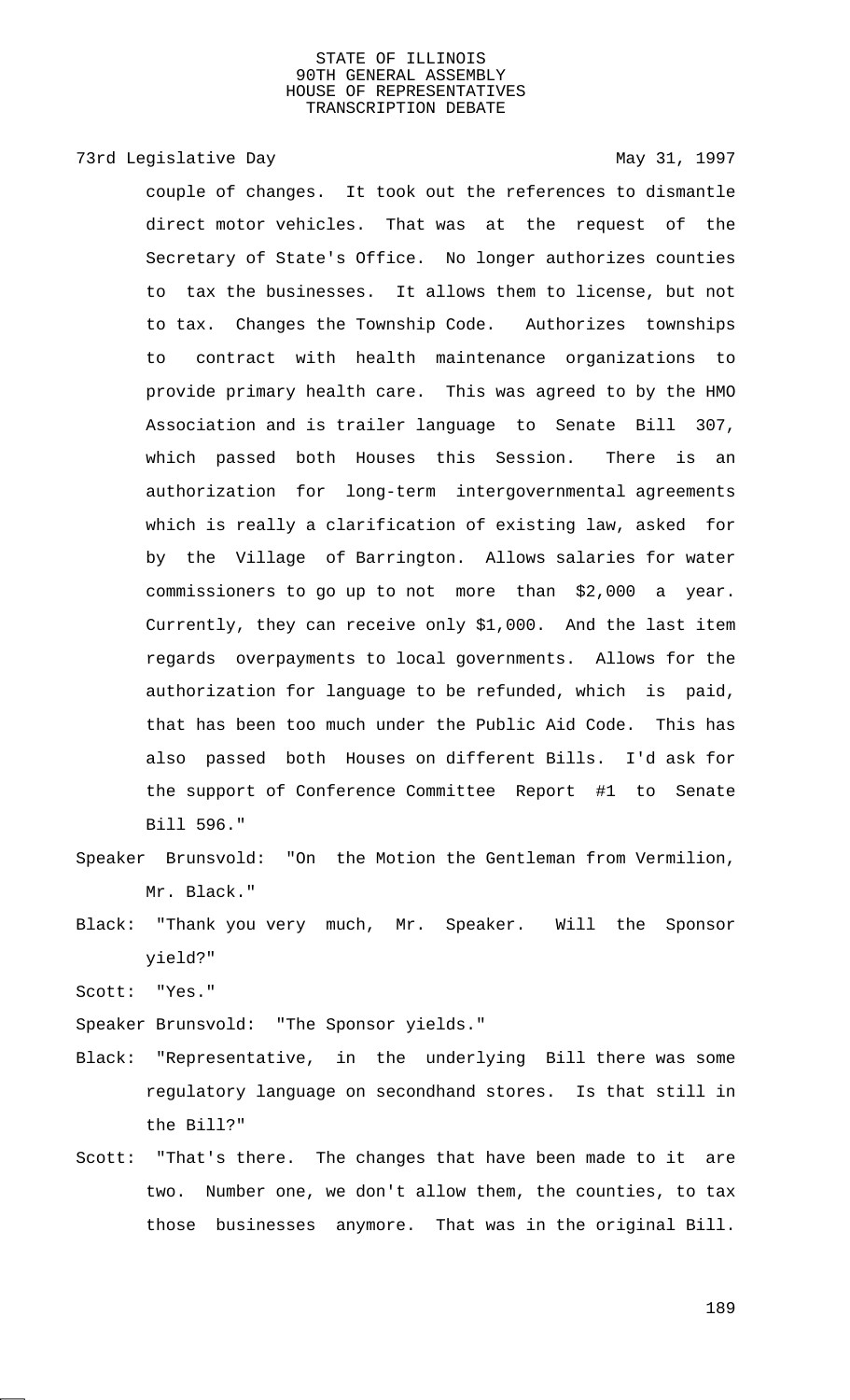73rd Legislative Day 1997

It's not in the Conference Committee Report. The second provision which was taken out, was a provision that would allow the regulation including auto parts and other things. We've taken that out because that's the exclusive domain of the Secretary of State's Office under a different part of the statutes, so we've made that reference."

- Black: "Okay. I notice you're changing the Illinois Open Meetings Act and I'm certainly no expert. I usually defer to Representative Kubik on changes to the Illinois Open Meetings Act. It just seems to me that this may be a... the language that's in here is so narrowly drafted by putting a population limit to a tourism board that, that would appear to me to be special interest legislation that may well be challenged."
- Scott: "Well, I don't think so and I especially don't think so because I think they're... It may be challenged and of course that can always happen, but I don't think it'd be successful, especially... I think there's a special public interest involved in here that Mr. Holbrook can also speak to, but we've got the genesis for this, and the reason Representative Holbrook brought the original Bill that this has been narrowed down to, was specifically for a problem in one particular location that has already experienced some difficulties with some of the decisions that they've made. So, I think the public policy provisions that are good for that would probably override and I might agree with you. I might think it should be broader than that. In fact, all of us voted for it to be broader than that the first time. But I think in the interest of trying to get this passed and correct the problem we know exists, I think this is probably a good compromise."

Black: "That underlying House Bill that Representative Holbrook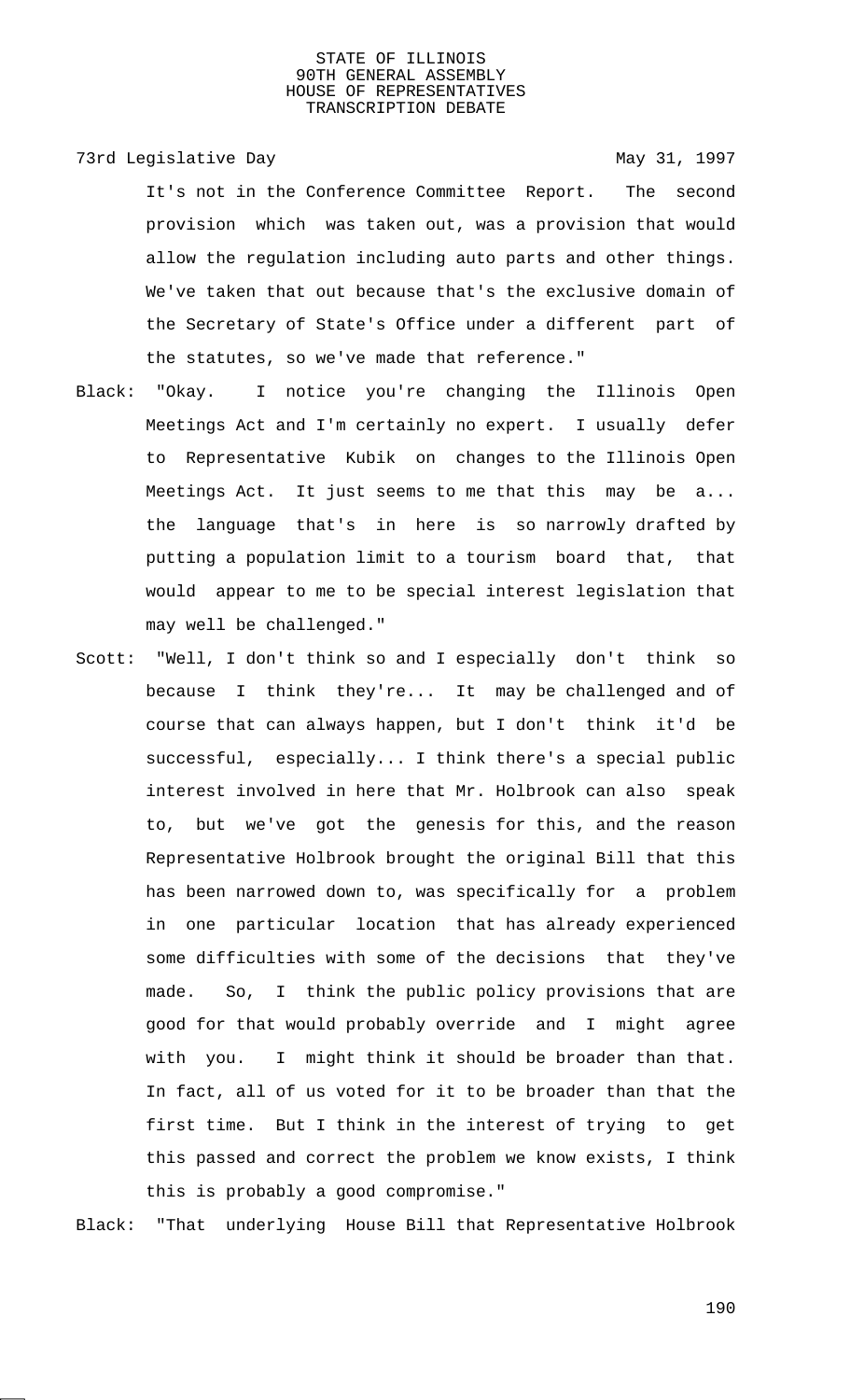73rd Legislative Day 1997 had, I don't remember the vote. I don't even know if it came to a vote. But I wondered if the Illinois Press Association had opposed that measure."

Scott: "Which one was that?"

- Black: "I think it was House Bill 795 that would have exempted tourism boards, tourism committees from the Open Meetings Act."
- Scott: "No, exactly the opposite, Representative Black. It brought them into the Open Meetings Act and the Press Association was fully supportive of that."

Black: "Okay."

- Scott: "They're not currently under the Open Meetings Act even though they receive a lot of public money. They're really not a unit of local government. They're really not a public body for purposes of the Open Meetings Act. That's why you need this change today."
- Black: "Okay, I see it."
- Scott: "I put one in."
- Black: "Thank you. So the only one then that would be covered under the Open Meetings Act, if this Conference Committee is approved, would be the one in St. Clair County."

Scott: "Right. The one that's experienced some difficulties."

Black: "All right. The water commissioner's salary increase is permissive in the Bill."

Scott: "Yes."

Black: "And I'm just not familiar with that title. Is that a township office or certain cities, municipalities, have a water commissioner? I'm just not familiar with that title."

Scott: "It's in the Municipal Code, Representative."

Black: "Okay. And that is purely permissive?"

Scott: "Yes."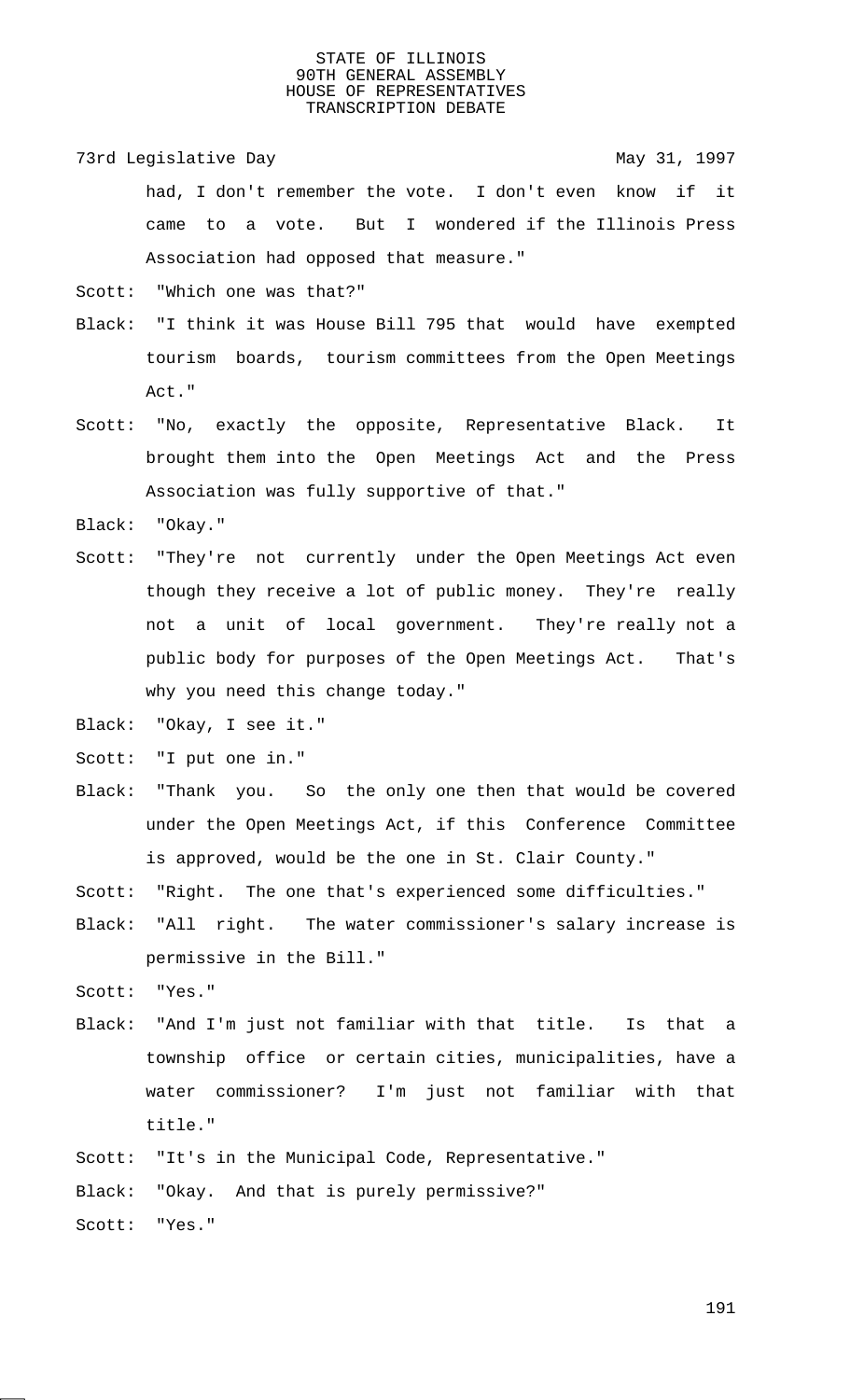73rd Legislative Day 1997

Black: "All right. Thank you very much, Representative."

- Speaker Brunsvold: "Further discussion? Seeing none, the Gentleman from Winnebago to close. Mr. Scott."
- Scott: "Thank you, Mr. Speaker, Members of the House. Again, a lot of provisions, most of which we've seen somewhere else before and none of which I know that has any opposition and I would ask for your support."
- Speaker Brunsvold: "Question is, 'Shall the House adopt the First Conference Committee Report to Senate Bill 596?' This is final action. All in favor vote 'aye'; opposed vote 'nay'. The voting is open. Have all voted who wish? Have all voted who wish? Have all voted who wish? Mr. Clerk, take the record. And on that question, there are 91 voting 'yes'; 25 voting 'no'; 0 voting 'present.' And the House does adopt the First Conference Committee Report to Senate Bill 596. And this Bill, having received a Constitutional Majority, is hereby declared passed. Return to Supplemental Calendar #3 and Senate Bill 806. Mr. Santiago."
- Santiago: "Thank you, Mr. Speaker, and Ladies and Gentlemen of the House. We had a little problem with this Bill tonight. We have cleared the problems and we're ready to go. This Conference Committee Report adds two provisions. The first was sought by the American Payroll Association and will clarify that in instances where a worker was rehired by the employer after a layoff, that employer could simply re-report the worker as a new hire. The second provision addition is language sought by the Department of Employment Security and will clarify that employers may fax new hire reports to the department. The remaining provisions of the Bill were not at issue and therefore remain unaffected. I move for adoption of Senate Bill... or Conference Committee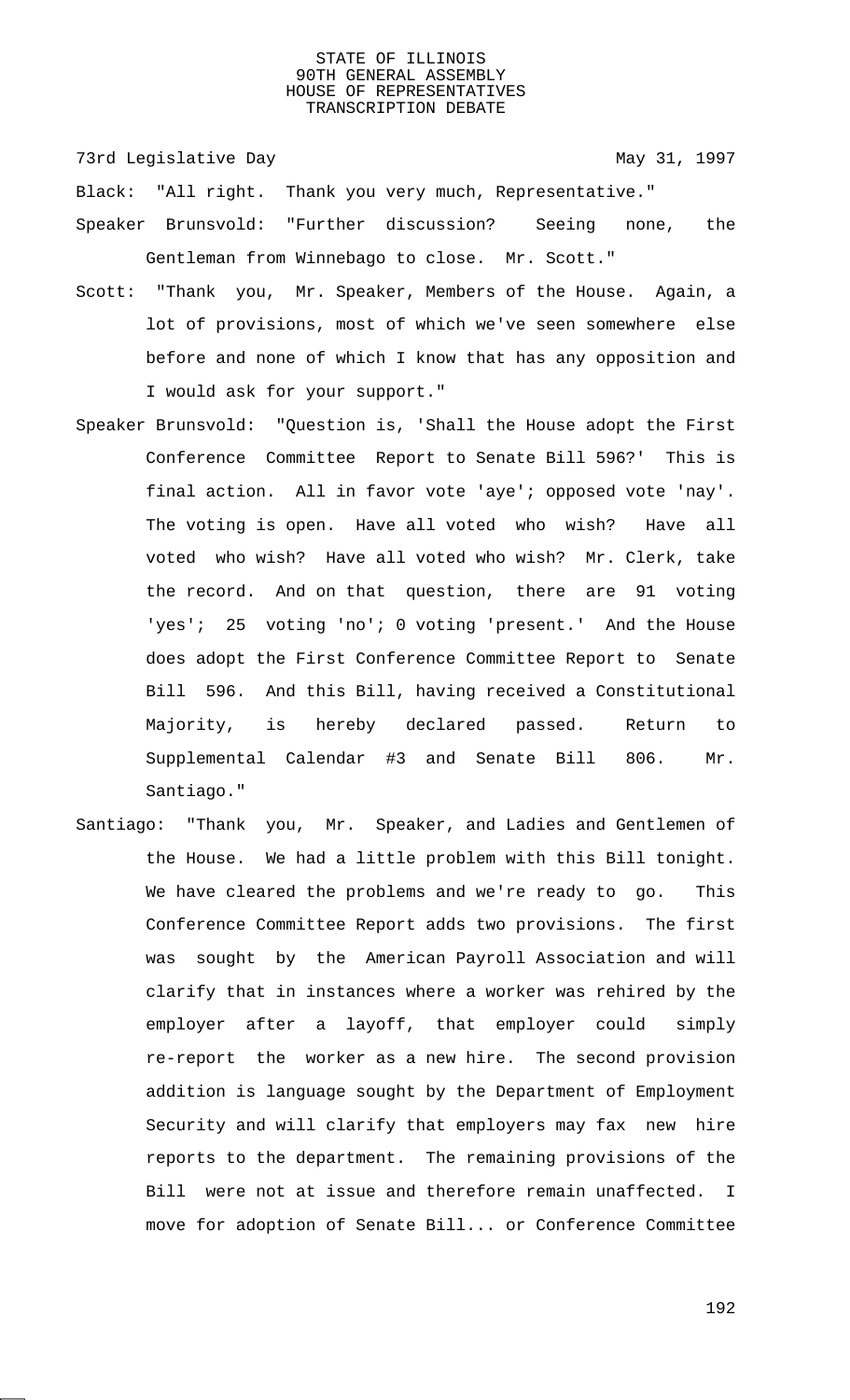73rd Legislative Day 1997

Report #1 to Senate Bill 806."

- Speaker Brunsvold: "The Gentleman has moved for the adoption of the Conference Committee. On that, Mr. Black."
- Black: "Thank you very much, Mr. Speaker. I just wish to thank Representative Santiago. It's not often on the last day of Session that you can get somebody to take something out of the record, work out a misunderstanding. We appreciate it. We stand in support."
- Speaker Brunsvold: "Thank you, Mr. Black. Further discussion? Question is 'Shall... question is, 'Shall the House adopt the First Conference Committee Report on Senate Bill 806?' This is final action. All in favor vote 'aye'; opposed vote 'no'. The voting is open. Have all voted who wish? Have all voted who wish? Have all voted who wish? Mr. Clerk, take the record. And on this question, there are 118 voting 'yes'; 0 voting 'no'; and 0 voting 'present' and the House does adopt the First Conference Committee Report on Senate Bill 806. And this Bill, having received a Constitutional Majority, is hereby declared passed."

Clerk Rossi: "Supplemental Calendar #6 is being distributed."

- Speaker Brunsvold: "Senate Bill 465, Mr. Clerk. Supplemental Calendar #6. Mr. Meyer. Representative Jim Meyer. Out of the record. On Supplemental Calendar #6 appears House Bill 1699. Mr. Jones. John Jones."
- Jones, J.: "Thank you, Mr. Speaker. I would just make a Motion that we refuse to confer with Conference Committee Report #1."
- Speaker Brunsvold: "The Gentleman has moved to refuse Conference Committee #1. All in favor say 'aye'; opposed 'nay'. The 'ayes' have it and the House does refuse to accept the Conference Committee Report #1. The Gentleman has asked that a Second Conference Committee be appointed."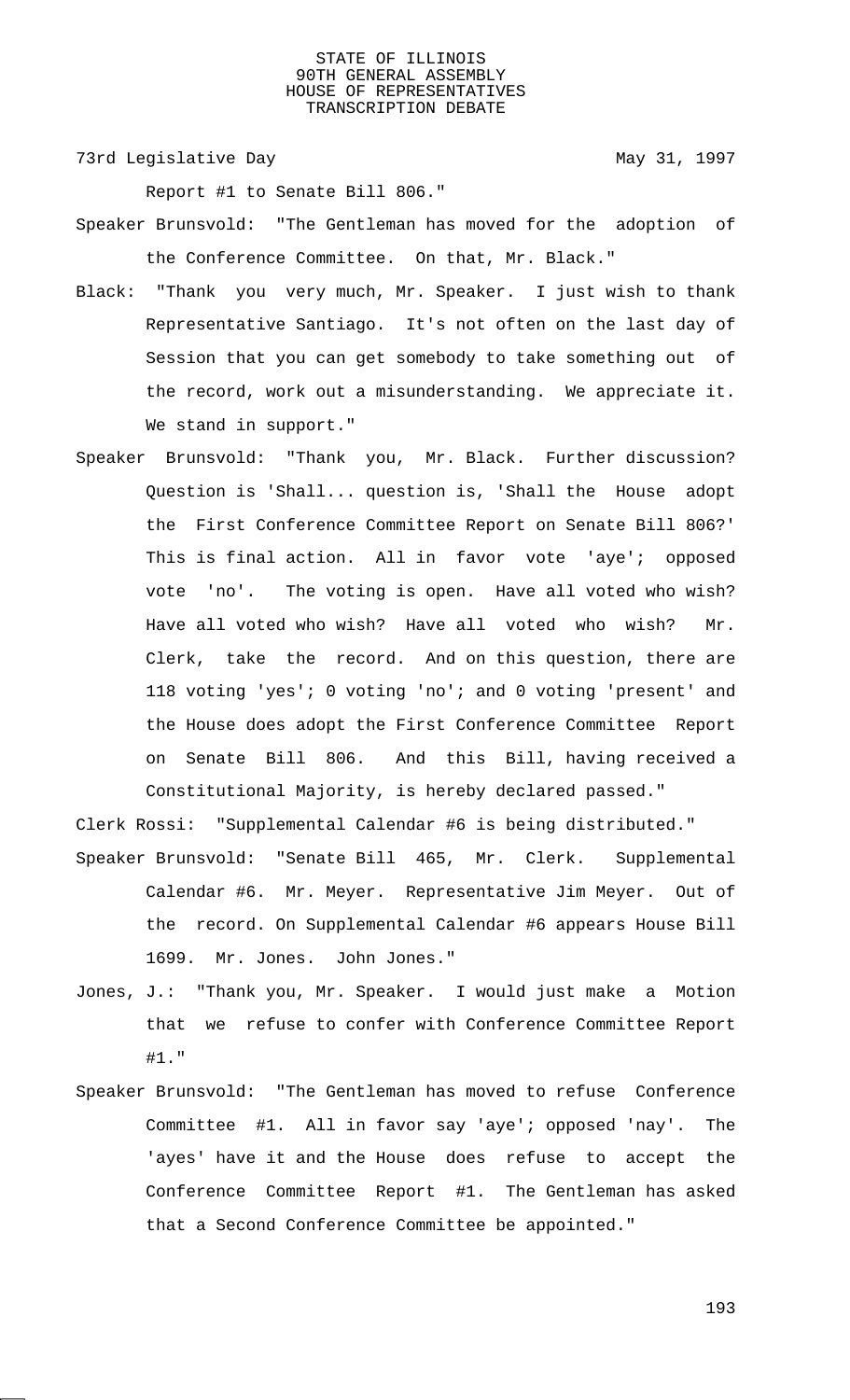73rd Legislative Day 1997

Jones, J.: "Yes, Mr. Speaker. Thank you."

- Speaker Brunsvold: "On Supplemental Calendar #5 appears Senate Bill 730. Mr. Wait. Representative Wait on Second Conference Committee Report."
- Wait: "Thank you, Mr. Speaker, Ladies and Gentlemen of the House. Yes, this is Senate Bill 730 that we heard earlier today. As you recall this was one that Representative Black had some problems with. We have ironed that out. In fact, we took that issue out that there was some problems with. So now we're only dealing with the tourism signs. We're dealing with the UPS issue so they won't be taxed on forms that they buy themselves and, finally, on clarifying the document fees on an installment loan. Be happy to answer any questions."
- Speaker Brunsvold: "The Gentleman has moved for the adoption of the Second Conference Committee Report and on that the Gentleman from Vermilion, Mr. Black."
- Black: "Yes, thank you very much, Mr. Speaker and Members of the House. I rise in support of the Gentleman's Motion. The particularly onerous Section of the Bill, trying to clear up a definition of a tow truck for a vehicle salvage operator in my district, that horrible language that the Senate just could not stomach, that's been removed. So, I'm glad that I can stand up and help Representative Turner and Representative Wait go ahead and move this and accept the Conference Committee Report and we'll work on the auto recycler language at a later date."
- Speaker Brunsvold: "On the question, the Gentleman from Effingham, Mr. Hartke."

Hartke: "Will the Sponsor yield?"

Speaker Brunsvold: "Sponsor yields."

Hartke: "Mr. Wait, did I understand you to say that all the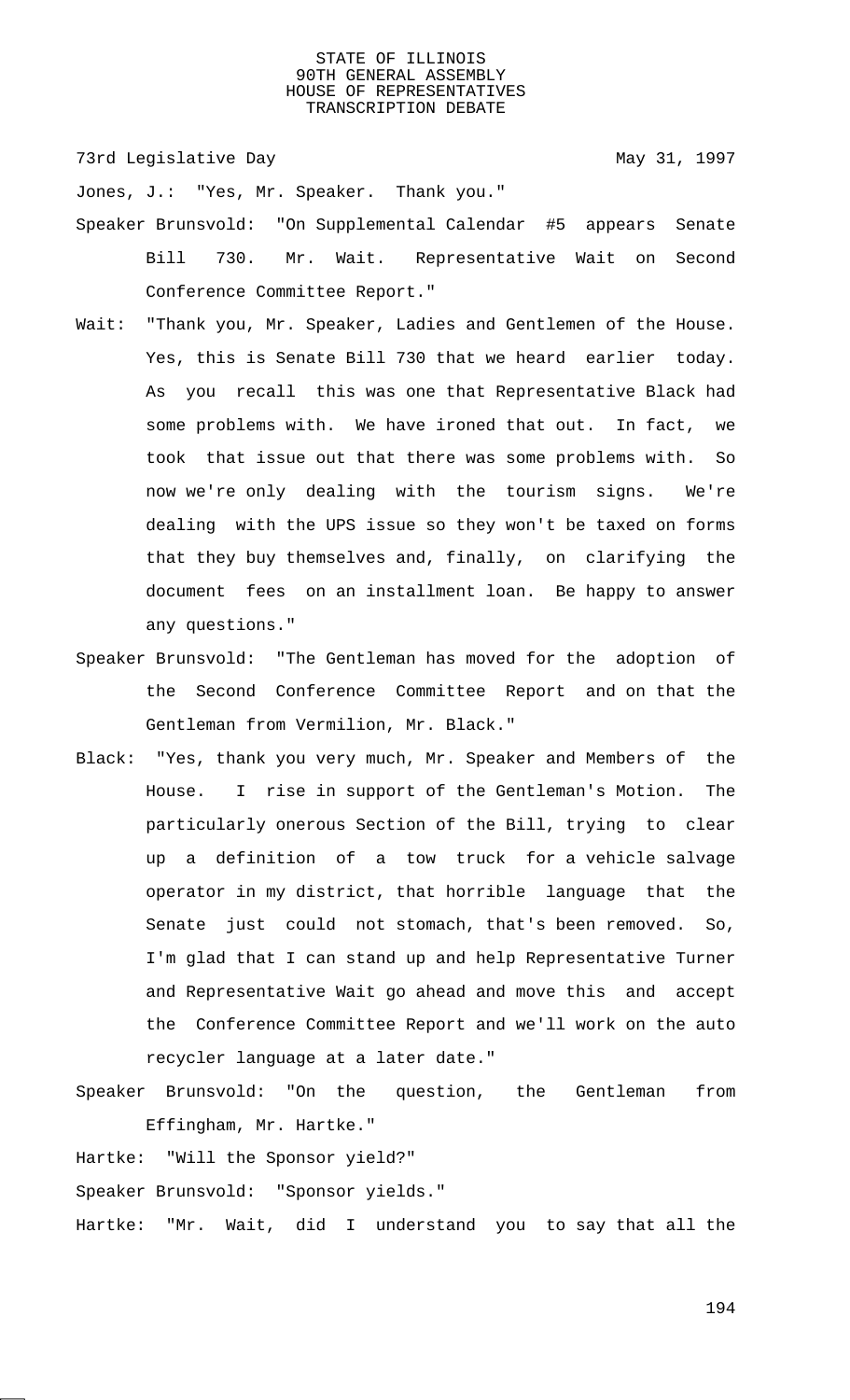73rd Legislative Day 1997

signed... signing information about counties and townships and directional signs are still in the Conference Committee Report #2?"

Wait: "Yes, it is."

- Hartke: "I stand in support of this legislation. I think it's probably not as good as it was before when it had Representative Black's tow truck definition in, but I'm going to support your Bill. Thank you very much."
- Speaker Brunsvold: "Further discussion? The Lady from DuPage, Representative Biggert."
- Biggert: "Thank you. Mr. Speaker, Point of Personal Privilege. I'd like to..."

Speaker Brunsvold: "Proceed."

- Biggert: "...recognize that a former State Representative Flo Ciarlo is here walking around hugging people."
- Speaker Brunsvold: "Welcome back, Flo. On the question, the Gentleman from Cook, Mr. Art Turner. Mr. Turner."
- Turner, A.: "Thank you, Mr. Speaker and Ladies and Gentlemen of the Assembly. I do rise in support of Senate Bill 730, but I would also like to make certain - parliamentary inquiry. I'm informed that the Bill is not in the computer at this point. I just want to make certain that all Members are clear."

Speaker Brunsvold: "Mr. Clerk, is it on our electronic marvel?"

Turner, A.: "I think that the explanation given by the Sponsor, Representative Wait, certainly is an accurate one. I do support all of the content that's in the legislation as Representative Black moved. He took out an excellent piece regarding the tow truck operation and I certainly look forward to supporting him in the future on that. But I do want Members to know that the Bill may not, in fact, be on the computer at this time, but with their indulgence, I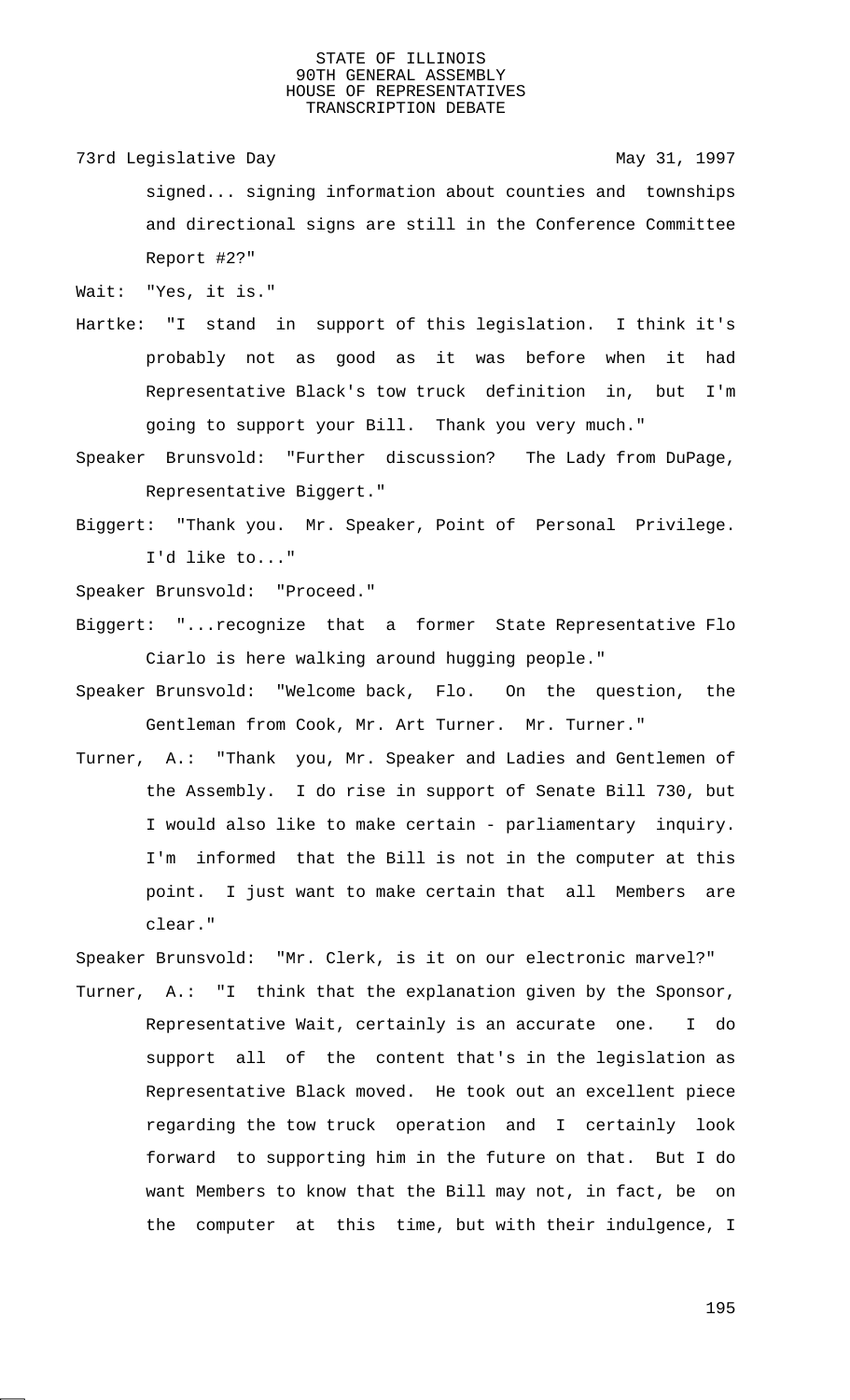- 73rd Legislative Day 1997 think that we should be able to move forward with the legislation today and I would urge an 'aye' vote on the adoption of Conference Committee #2."
- Speaker Brunsvold: "Thank you, Mr. Turner. The Clerk indicates that it is on the laptops. The Members may have to download to pick up the..."
- Turner, A.: "Okay."
- Speaker Brunsvold: "...report."
- Turner, A.: "Well, the only change is the change that Representative Black spoke of and I think with that in mind, Members can vote for it."
- Speaker Brunsvold: "Further discussion? Mr. Turner, the Chair is in error. #1 is on there, #2 is not on there. Mr. Wait, we'd like to take the Bill out of the record till it appears on the lap tops."
- Wait: "That'll be fine. Thank you."
- Speaker Brunsvold: "Thank you, Mr. Wait. On Supplemental Calendar #4 appears Senate Bill 469. Mr. Skinner."
- Skinner: "Mr. Speaker, I'm tempted to suggest that we return to the days of yesteryear. This is exactly the same language that we passed last time. The Senate did not accept the Amendment that AFSCME drew up. This is a Bill that has to do with 9-1-1 operators not being allowed to strike if it's in an intergovernmental compact. It passed unanimously last time. It's endorsed by the AFL-CIO and AFSCME at this point and I would ask for your support again. Perhaps this time the Senate will figure out that it's a good Bill."
- Speaker Brunsvold: "Mr. Skinner has asked for the adoption of the Conference Committee Report. Is there any discussion? Seeing none, the question is, 'Shall the House adopt the First Conference Committee Report on Senate Bill 469?' This is final action. All in favor vote 'aye'; opposed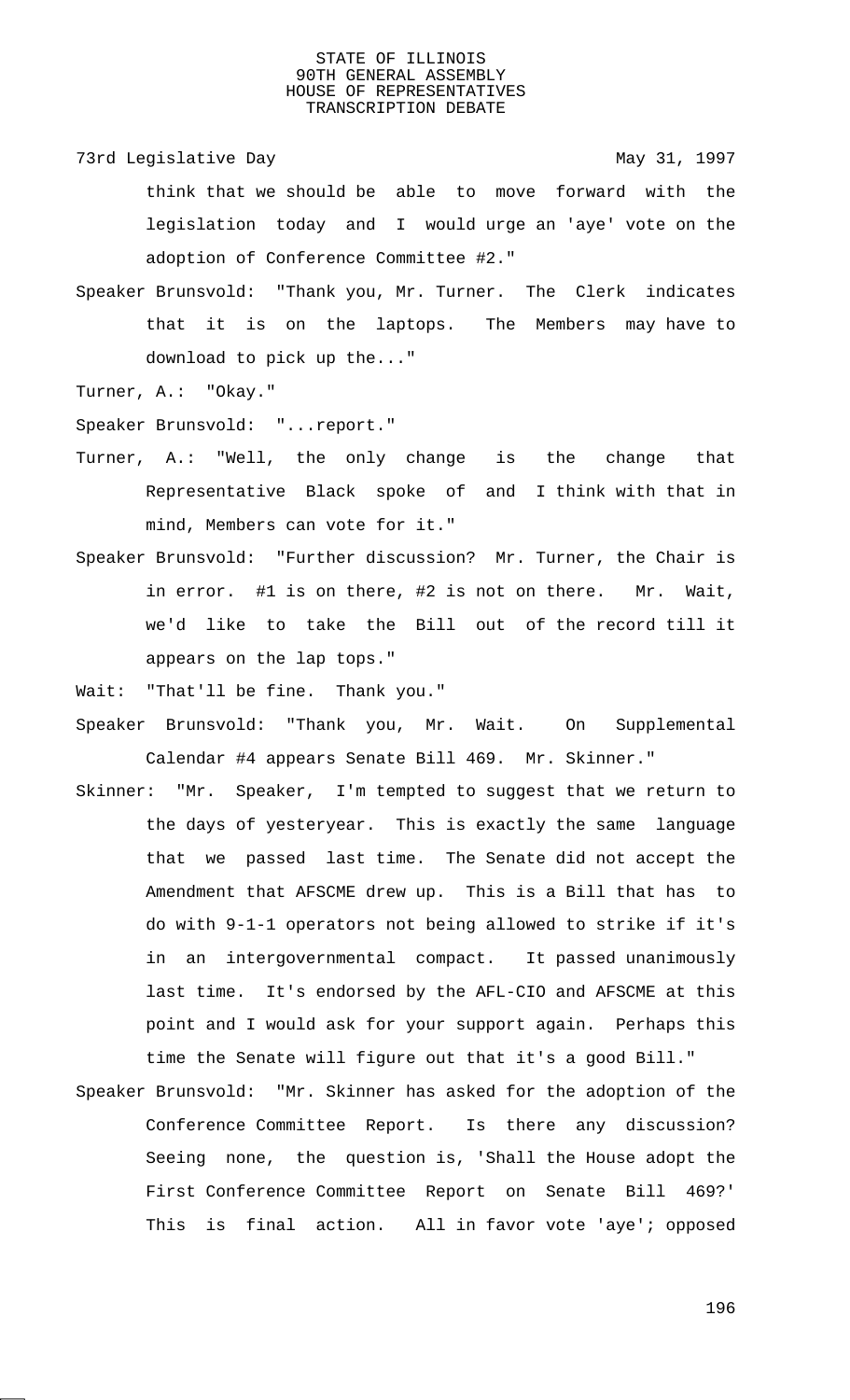## 73rd Legislative Day 1997

vote 'no'. The voting is open. Have all voted who wish? Have all voted who wish? Have all voted who wish? Mr. Clerk, take the record. And on that question, there are 118 voting 'yes'; 0 voting 'no'; and 0 voting 'present' and the House does adopt the First Conference Committee Report on Senate Bill 469. And this Bill, having received a Constitutional Majority, is hereby declared passed. On Supplemental #6 is House Bill 204. Mr. Churchill. Out of the record."

- Clerk Bolin: "Introduction of House Resolutions. House Resolution 201, offered by Representative Eileen Lyons; House Resolution 200, offered by Representative Bergman; House Resolution 202, offered by Representative Currie; and Senate Joint Resolution #34, offered by Representative Monique Davis. Committee Reports. Representative Currie, Chairman from the Committee on Rules to which the following measures were referred, action taken on May 31st, 1997, reported the same back with the following recommendations: Recommended 'be adopted', Motions to concur with Senate Amendments 1, 3 and 4 to House Bill 110; Motion to concur with Senate Amendment #1 to House Bill 1707, 'be adopted' Floor Amendment #3 to Senate Bill 860."
- Speaker Brunsvold: "On Supplemental #5 appears Senate Bill 730. Mr. Wait."
- Wait: "Yes, thank you Ladies and Gentlemen of the House, Mr. Speaker. Yes, hopefully the third time is the charm. This is the same Bill we've been discussing. I guess it's finally downloaded. This deals with the tourism sign. Allows them strictly permissive. Also allows for the UPS clear up so they don't pay twice in taxes on the documents, and also clarifies documentation fee. Be happy to answer any questions."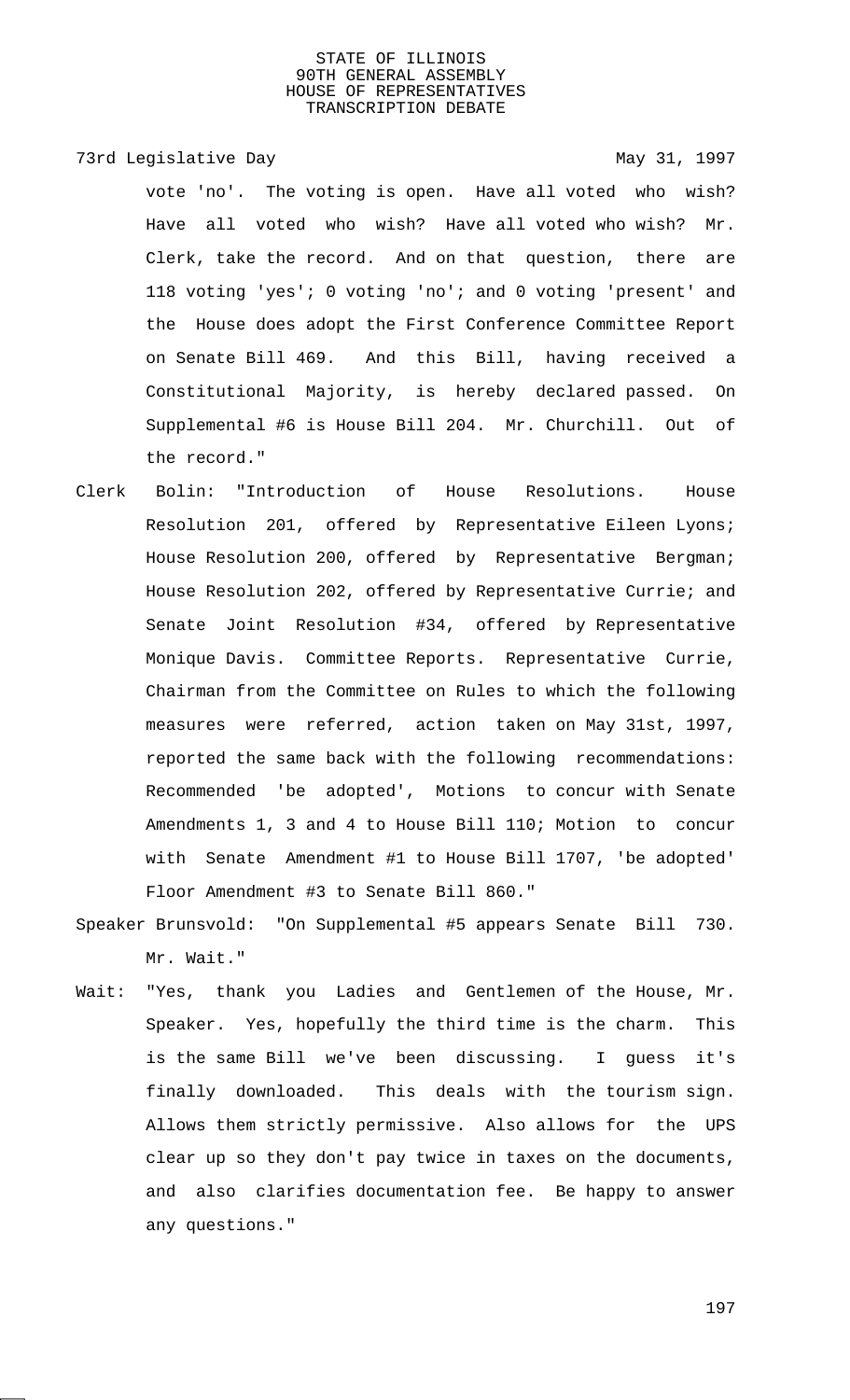73rd Legislative Day 1997 Speaker Brunsvold: "Seeing no discussion, the question is, 'Shall the House adopt the Second Conference Committee Report to Senate Bill 730?' This is final action. All in favor vote 'aye'; all opposed vote 'no'. The voting is open. Have all voted who wish? Have all voted who wish? Have all voted who wish? Mr. Clerk, take the record. On that question, there are 114 voting 'yes'; 3 voting 'no'; 0 voting 'present' and the House does adopt the Second Conference Committee Report to Senate Bill 730; and this Bill, having received a Constitutional Majority, is hereby declared passed. On Supplemental Calendar #6 appears House Bill... Senate Bill 465. Mr. Meyer."

- Meyer: "Thank you, Mr. Speaker, Ladies and Gentlemen of the House. I move to refuse to accept the First Conference Committee Report and I request that a Second Conference Committee be appointed."
- Speaker Brunsvold: "The Gentleman has moved to refuse to accept the First Conference Committee Report. All in favor say 'aye'; opposed 'nay'. The 'ayes' have it and the House does refuse to accept the First Conference Committee Report and the Gentleman has asked for a Second Conference Committee. Mr. Clerk, Rules."
- Clerk Bolin: "Representative Currie, Chairman from the Committee on Rules to which the following measures were referred, action taken on May 31st, 1997, reported the same back with the following recommendations: Recommended 'be adopted, Motion to concur with Senate Amendments 1 and 2 to House Bill 282."
- Speaker Brunsvold: "On Supplemental Calendar #5 appears House Bill 229. Representative Currie."
- Currie: "Thank you, Speaker and Members of the House. I move to adopt the First Conference Committee Report on House Bill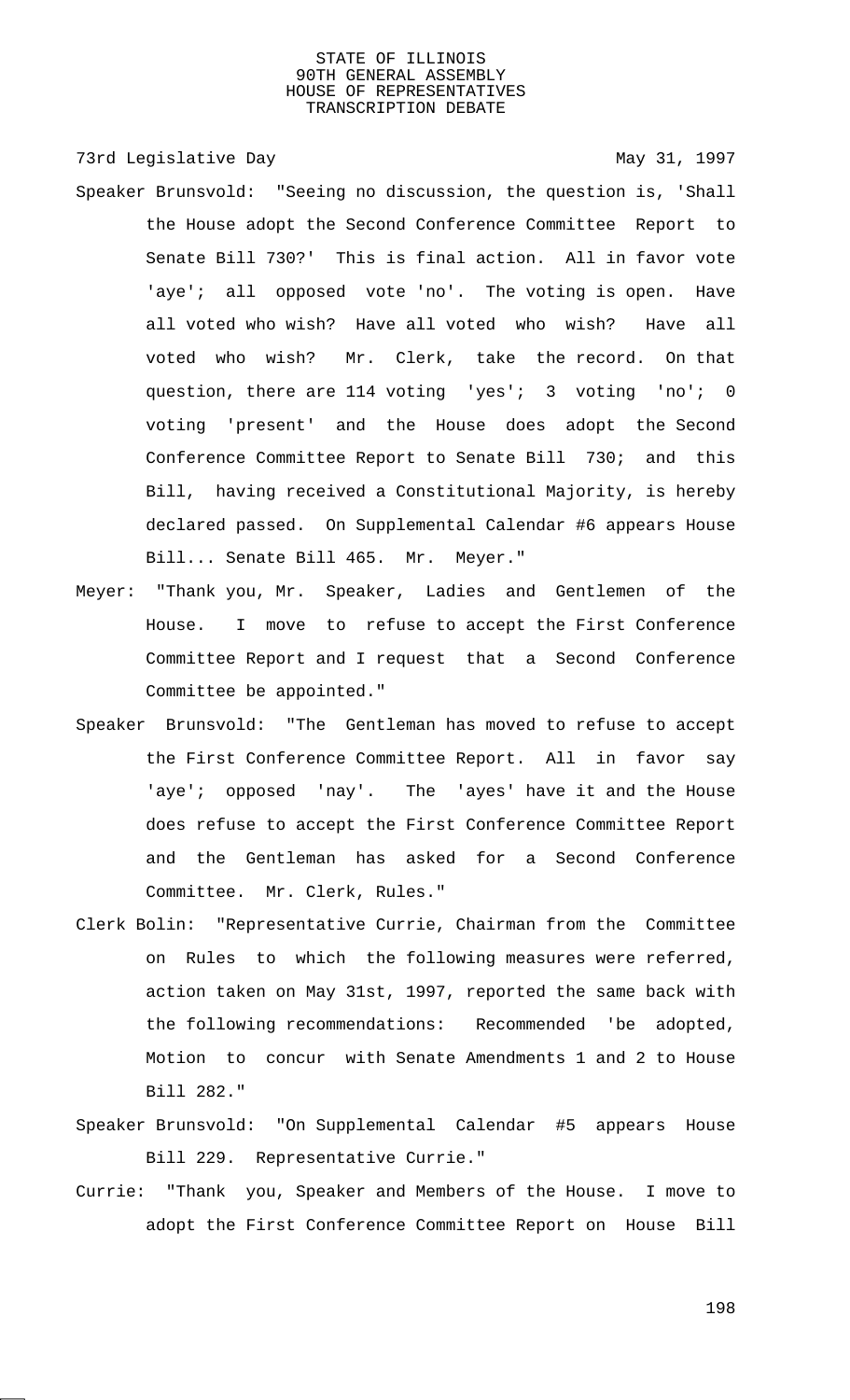## 73rd Legislative Day 1997

- 229. The Bill, as it left us, provided that we could be charged for congratulatory Resolutions, the kind that we are accustomed to filing to celebrate marriages, special events in peoples lives and special activities of organizations and that measure is intact in this Conference Committee Report. In addition, the Conference Committee Report provides for a \$10,000 increase in the district office allotment and gives flexibility to the Legislature in buying paper so that not all of it must go through the Department of Central Management Services. Our needs are varied, depending upon the time of year and this flexibility, I think, will help make sure that we always have enough of the yellow, the blue and the pink papers that clutter up our desks. I'd be happy to answer your questions and would appreciate your support for this Conference Committee Report."
- Speaker Brunsvold: "And on the question, the Lady from Cook, Representative Mulligan."
- Mulligan: "Thank you, Mr. Speaker. This is not yet on our computers or at least it's not on mine. I'm updating now to find out if it is, but it's not here. Do you have it?"
- Currie: "It certainly is on our computers, so perhaps it's time to update yours, Representative."
- Mulligan: "I'm sorry. I'm updating mine now. Somebody tells me it is over here."
- Speaker Brunsvold: "Further discussion? Seeing none, the question is, 'Shall the House adopt the First Conference Committee on House Bill 229?' This is final action. All in favor vote 'aye'; all opposed vote 'nay'. The voting is open. Have all voted who wish? Have all voted who wish? Have all voted who wish? Have all voted who wish? Have all voted who wish? Have all voted who wish? Have all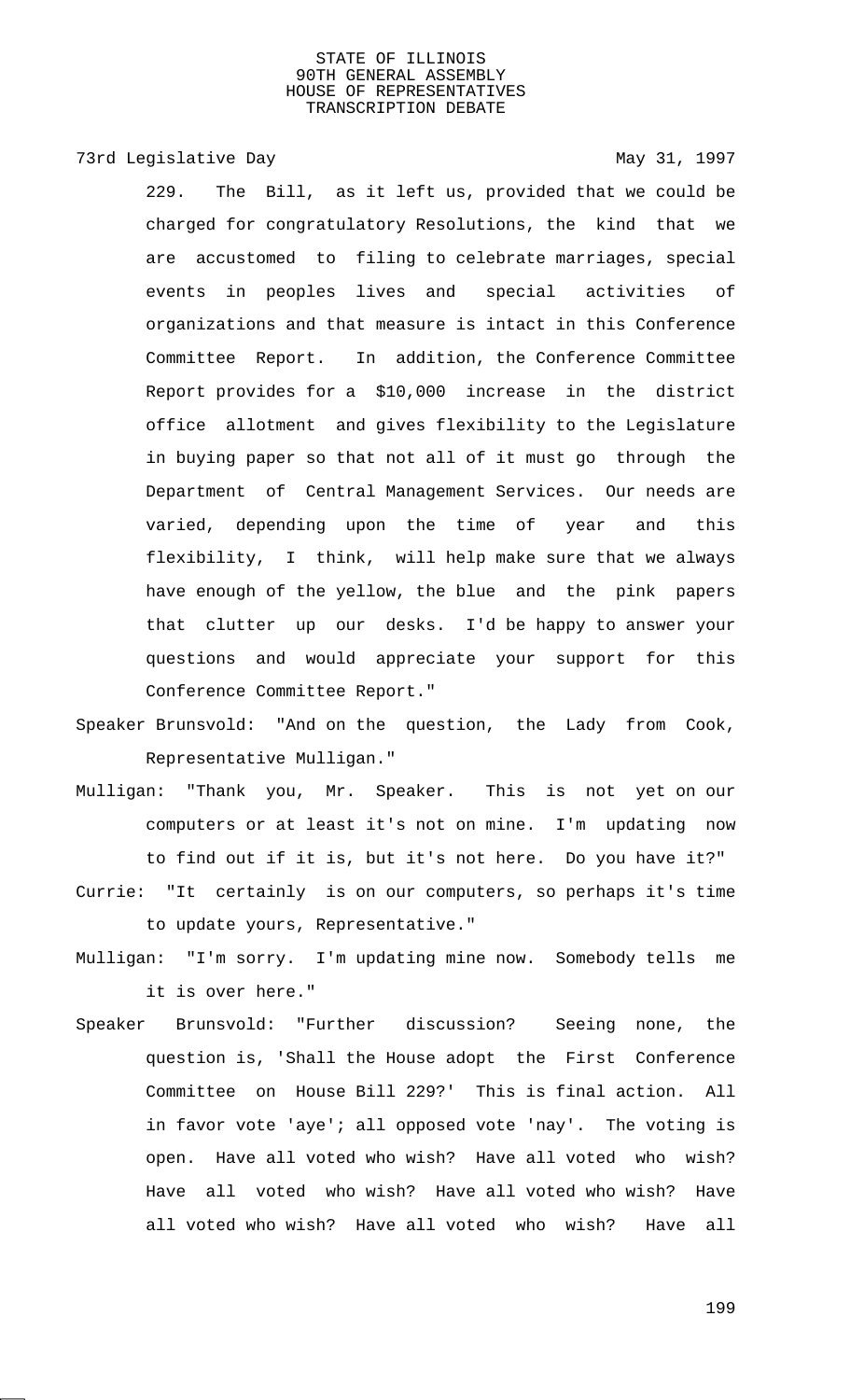73rd Legislative Day 1997

voted who wish? Mr. Clerk, take the record. And on that question, there are 62 voting 'yes'; 55 voting 'no'; 0 voting 'present' and this Bill... and the House does adopt the First Conference Committee Report on House Bill 229; and this Bill, having received a Constitutional Majority, is hereby declared passed. The Gentleman from Cook, Mr. Acevedo. What reason do you rise?"

- Acevedo: "Mr. Speaker, on the last Bill my button was pressed 'yes'. I'd like to put on record a vote 'no'."
- Speaker Brunsvold: "Thank you. It'll be so recorded. On Supplemental Calendar #5 appears House Bill 1374. The Gentleman from Cook, Mr. Capparelli."
- Capparelli: "Thank you, Mr. Speaker. 1374 was originally my Bill. I turned it over to Skippy Saviano and I refer to him to explain the Bill."
- Speaker Brunsvold: "The Gentleman yields to the Gentleman from Cook, Representative Saviano."
- Saviano: "Thank you, Mr. Speaker, Members of the House. Conference Committee Report #1 to House Bill 1374 is... has a few different provisions in it. Number one, it allows quick-take for the Village of Elmwood Park for a period of three years for the northwest corner of North Avenue and Harlem and the southwest corner of Harlem Avenue and Armitage. All of this is commercial properties. We also have in here is the transfer of property for the Village of Oak Brook, which was suggested by the DuPage Mayors and Managers Conference. What that provision provides is that the Village of Oak Brook is interested in preventing a property owner from disconnecting from the municipality for an unusual land use. And I would make a Motion to adopt the First Conference Committee Report to House Bill 1374." Speaker Brunsvold: "The Gentleman has asked for the adoption and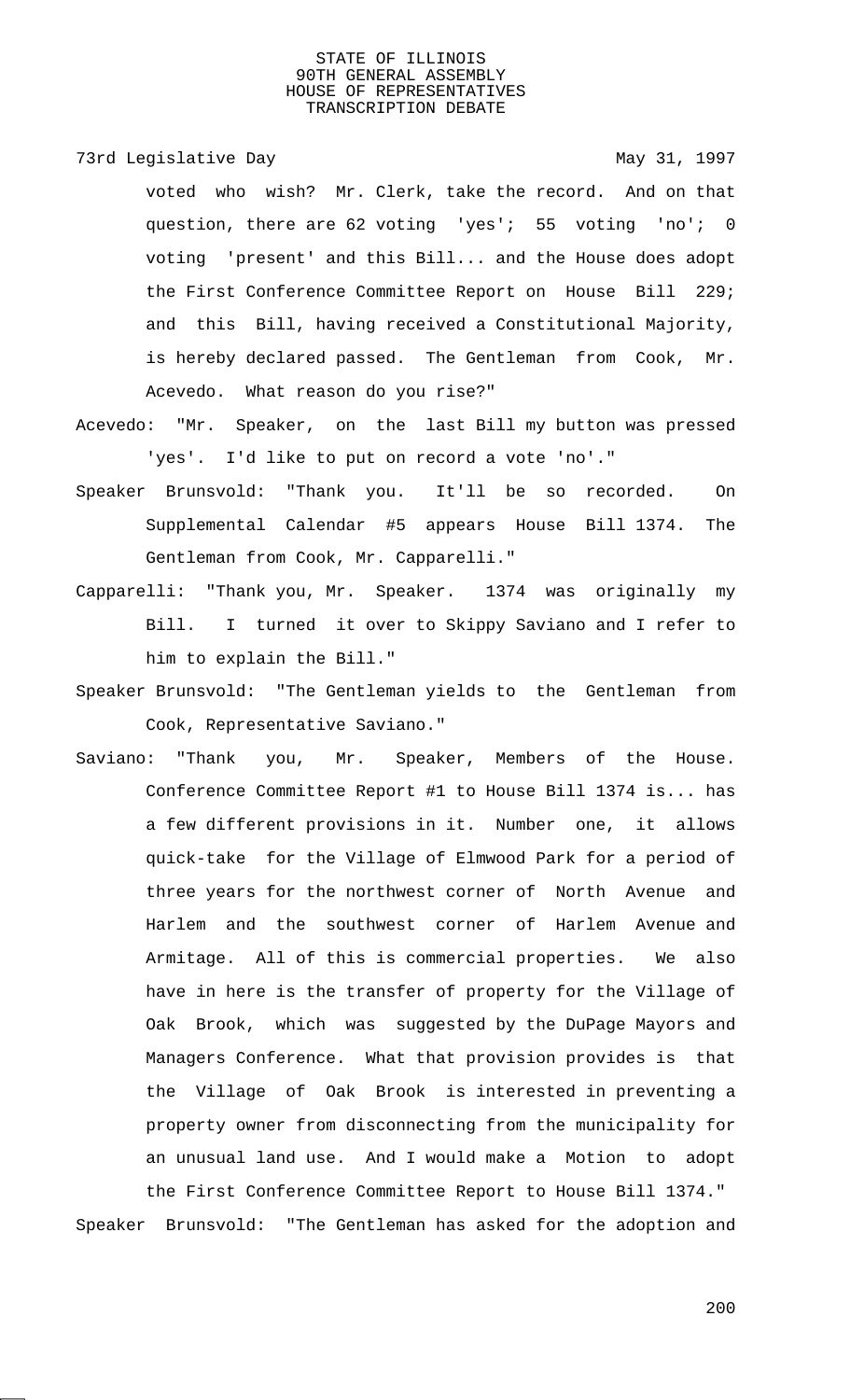73rd Legislative Day 1997

on that the Gentleman from Cook, Mr. Parke."

Parke: "Thank you, Mr. Speaker, Ladies and Gentlemen of the House. I would like to respectfully point out to you that the Illinois Realtors' Association is adamantly opposed to this Conference Committee. This disconnection is not necessary. This Bill was defeated in the Senate Local Governments Elections Committee and also on March 4th, the Senate Bill 687 was defeated in the House Local Government Committee. Currently, for there are six standards that must be met on disconnection. The territory must contain 20 or more acres. The territory must be located on the border of the municipal. If disconnected, it does not result in the isolation of any part of the municipality quorum of the remainder of the municipality. If disconnection, the owner must prove to the court that the growth prospects and the planning zoning ordinances, if any, and the municipality will not be unreasonable and disruptive. The owner must show that no substantial disruption will result in existing municipal service facilities and, finally, the sixth requirement that is already in place. The owner must show that the municipality will not be unduly harmed through the loss of tax revenue. Ladies and Gentleman, this is not necessary. This aspect that the realtors oppose is strongly opposed by them and they would ask that you respectfully defeat Conference Committee in House Bill 1374."

Speaker Brunsvold: "Further discussion?"

Saviano: "Mr. Speaker."

Speaker Brunsvold: "Mr. Saviano."

Saviano: "Yes, it's interesting that the Illinois Realtors are adamantly against this because they never contacted me on the language. This language was inserted by Senator Walsh.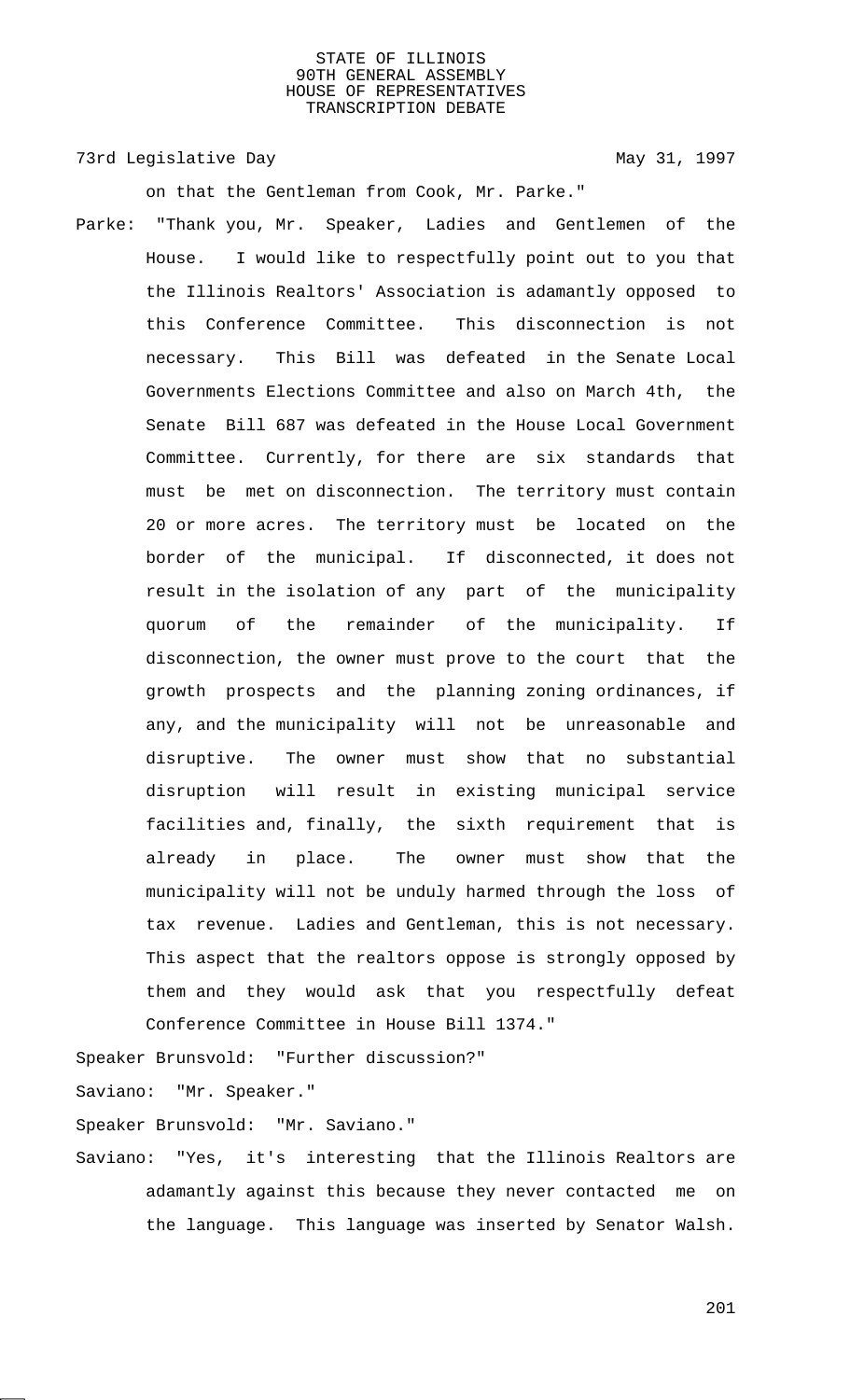73rd Legislative Day 1997

It's in his district and also Representative Durkin. There's another provision in here which was put in for Representative O'Brien and I would defer to her to explain the provisions of that language."

- Speaker Brunsvold: "Mr. Saviano has deferred to Representative O'Brien to explain a portion of the Conference Committee Report."
- O'Brien: "A portion of the House Committee Report is exactly the same as Amendment #1 to Senate Bill 106, which we previously passed out of here, which would allow the County of Grundy to enter into a TIF agreement with Alliance Pipeline for the creation of an economic development package that would create... would be a hundred million dollar investment. The language is very tightly written so it applies only to Grundy County. There's a sunset provision - if they don't enter into this agreement, that in 20 months would fail and all the taxing bodies, the school districts, everyone is in agreement to this."

Speaker Brunsvold: "Further discussion? Mr. Saviano to close." Saviano: "Also, Mr. Speaker, we have a provision in here for Representative Hassert which would assist the Joliet Junior College area and I would ask that the House adopt the First Conference Committee Report to House Bill 1374."

Speaker Brunsvold: "The question is, 'Shall the House adopt the First Conference Committee to House Bill 1374?' This is final action. All in favor vote 'aye'; all opposed vote 'no'. The voting is open. Have all voted who wish? Have all voted who wish? Have all voted who wish? Record yourself. Have all voted who wish? Have all voted who wish? Have all voted who wish? Mr. Clerk, take the record. And on this question, there are 54 voting 'yes'; 59 voting 'no'; 5 voting 'present' and the House does not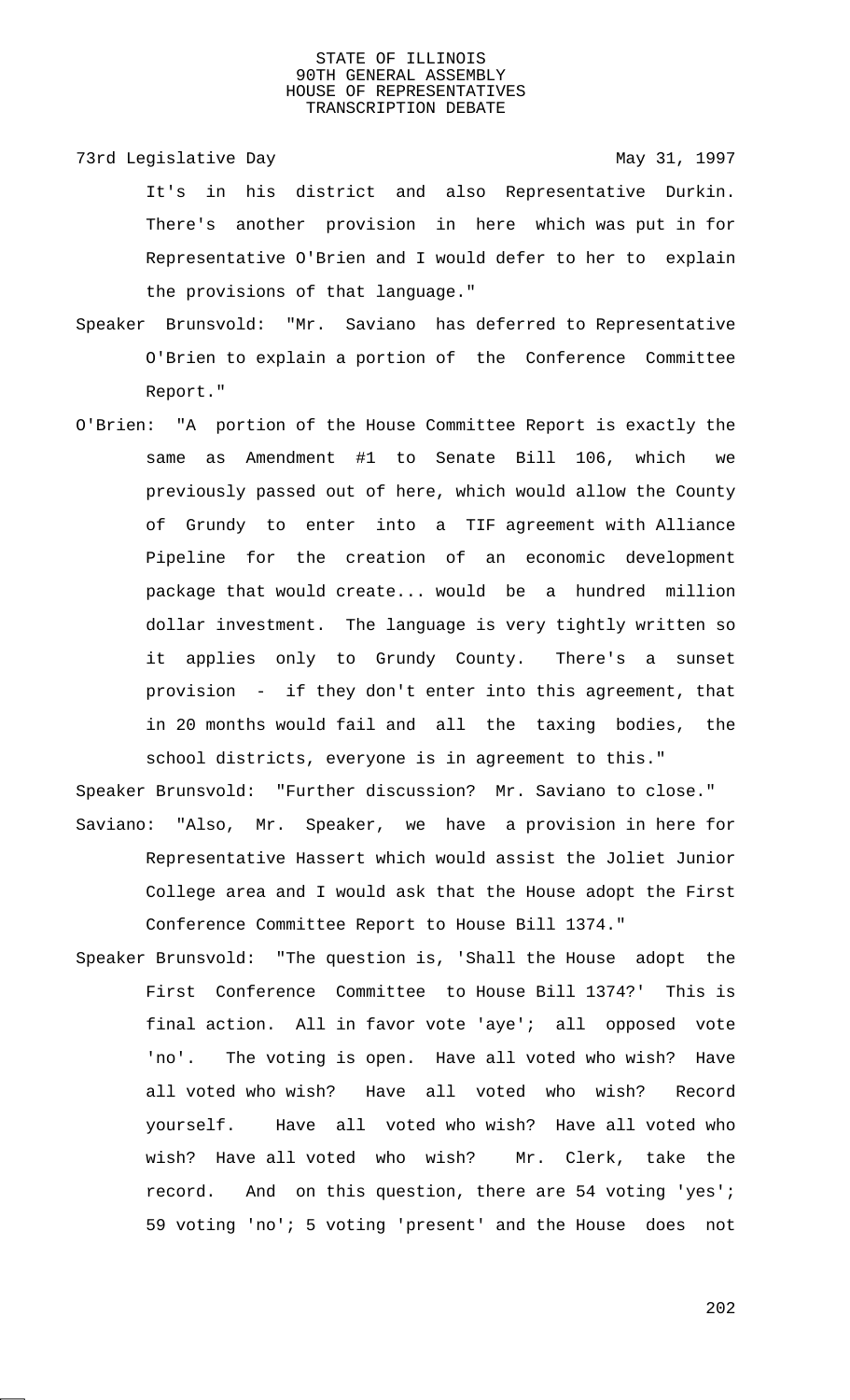- 73rd Legislative Day 1997 adopt the First Conference Committee Report on House Bill 1374. Mr. Saviano. Mr. Saviano desires a Second Conference Committee be appointed. Senate Bill 473. Mr. Scott."
- Scott: "Thank you, Mr. Speaker, Ladies and Gentlemen of the House. Senate Bill 473, the Conference Committee Report, I would seek approval of it. It would add six judges throughout the State of Illinois. There is a judge in the fifth circuit in Vermilion County, one in the seventeenth circuit at large and that's Winnebago and Boone County. The eighteenth circuit at large which is DuPage. The nineteenth circuit who is a resident and comes from Lake County. Cook County in the third sub-circuit and the Cook County Juvenile Court. And I would ask approval of this Conference Committee Report."
- Speaker Brunsvold: "The Gentleman has asked for the adoption of the Conference Committee Report. Is there any discussion? The Gentleman from Logan, Mr. John Turner."

Turner, J.: "Thank you. Will the Sponsor yield?"

Speaker Brunsvold: "The Sponsor yields."

Turner, J.: "How many judges are we talking about, Representative?"

Scott: "Six, John."

- Turner, J.: "I don't have any documents nor is my computer on right now. Are you talking about circuit judges?"
- Scott: "Yes. In one case it's a... the only difference from that is in Cook there's a sub-circuit judge in one of the sub-circuits and then there's a juvenile court judge. The other four... fifth, which is a resident of Vermilion County, the nineteenth a resident of Lake and two circuits at large, the seventeenth which is Winnebago and Boone and the eighteenth which is DuPage."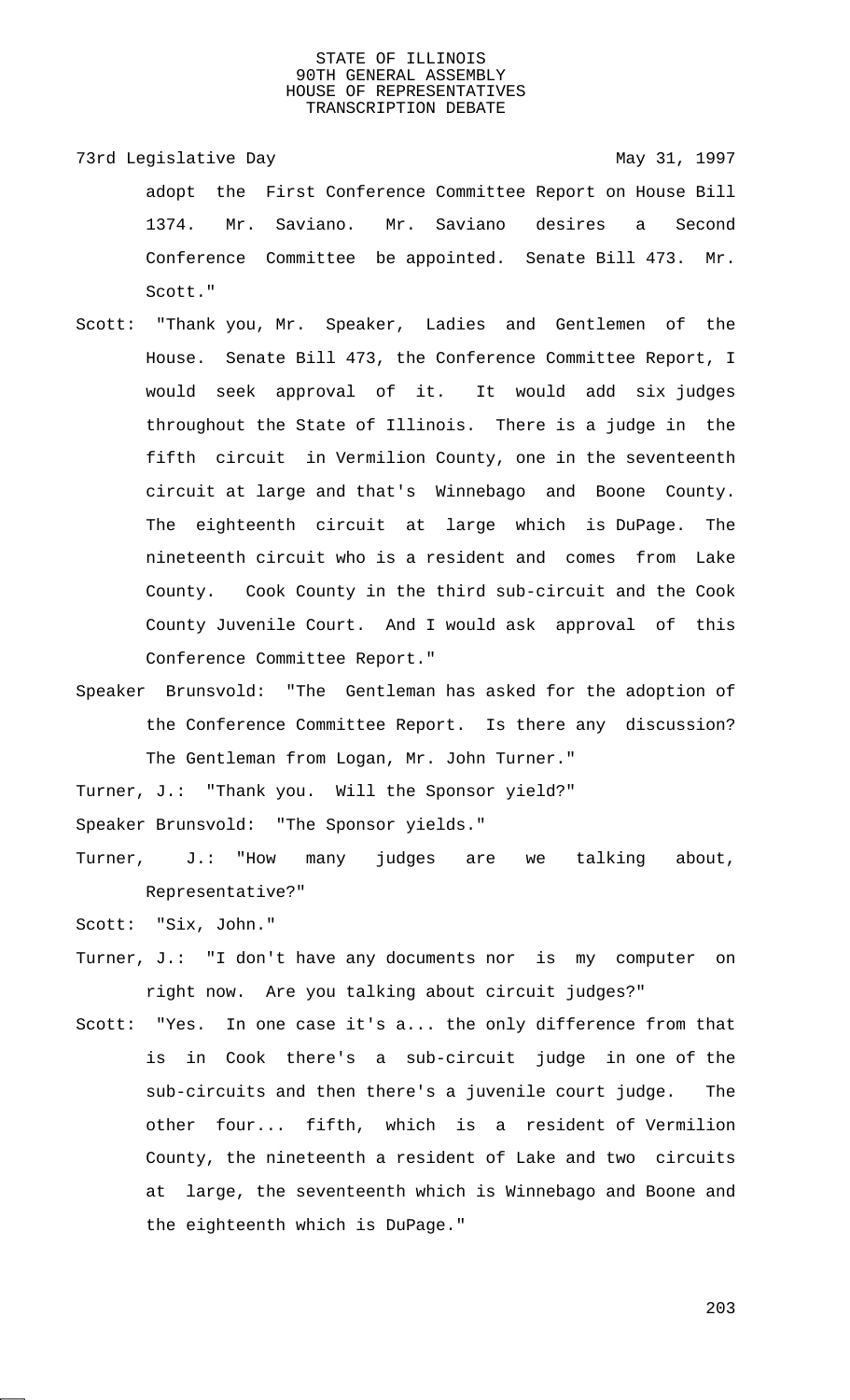73rd Legislative Day 1997

- Turner, J.: "I assume that those circuits must need judges because of the workload, but why did we pick those particular circuits, why are we adding judges to them?"
- Scott: "Well, we start as, you know, with these kinds of Bills. You've seen them before. We've saw them before. Started off with one judge. It started off with the seventeenth judicial circuit which is the circuit that I represent part of. Representatives Wait and Winters also represent part of that. That was specifically because of the workload. Representatives Black and Churchill came to me with similar requests that were very reasonable in terms of the workload that was required and then similar requests were made after it left this Chamber with those three judges on it. We also added another one here for Cook County Juvenile, which is very important because not only is the workload high, but we're also making changes to the Juvenile Court Act which might necessitate another judge. The other two were added in the Conference Committee Report between the negotiation between the House and the Senate."
- Turner, J.: "Is it too late to get a judge for the eleventh circuit on this Bill?"
- Scott: "I think so at this stage, but I'd be glad to help you out if the numbers bear it up at a later time."
- Turner, J.: "Well, speaking of numbers, how much do the circuit judges get paid?"
- Scott: "I don't know that figure exactly, John. I'm sure somebody around here does, but I don't know that exactly."
- Turner, J.: "Do you know if it's uniform for Cook County versus downstate?"

Scott: "Pardon me."

Turner, J.: "Do you know if they're paid the same in Cook County as they are in downstate counties? And by downstate I'm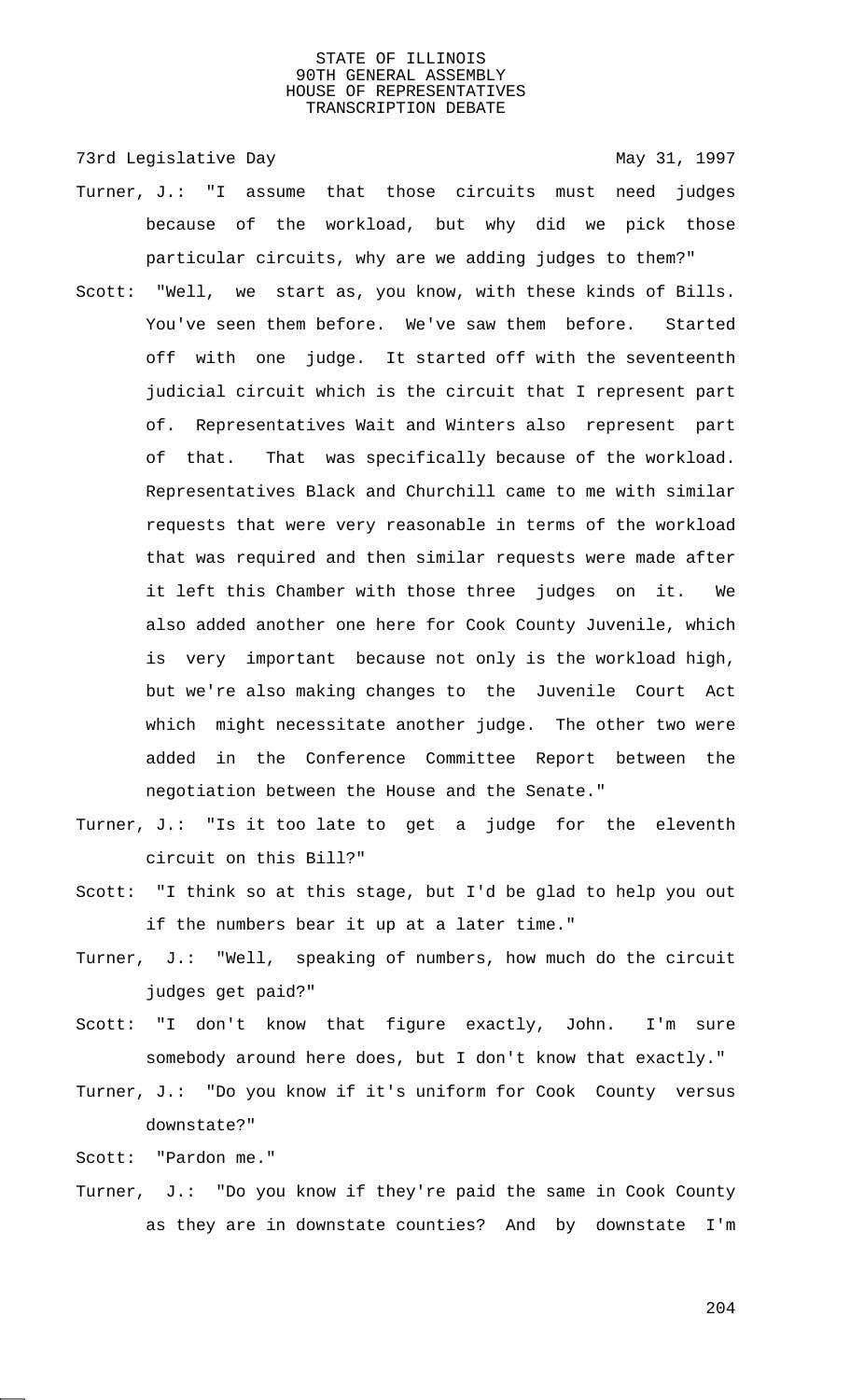73rd Legislative Day 1997

saying anything below Cook County."

- Scott: "I think they are... I think they are, but I'm not sure about that."
- Turner, J.: "And you don't have any idea what the sal... you can't even give me a guesstimate whether it'd be 50,000, 150, or 550? Any idea?"
- Scott: "More than the first and less than the second and that's shared. There's a county portion that they have to pick up and then the rest is picked up by the state. The total cost that we saw originally, I believe it adds, and again, these are round numbers and I don't want to say it for sure, but I believe judges are somewhat a little bit less than a \$100,000 per judge."
- Turner, J.: "I don't know either. I was thinking circuit courts or judges made between 105 and \$110,000."

Scott: "That could be right."

- Turner, J.: "You've suggested that the counties pick up some of that, but I believe that the portion picked up by the county is something like 3,000, \$5,000. Isn't that about all?"
- Scott: "It's very small. The lion's share is picked up by the state, so I think you're looking at... The way we looked at it originally, John, when we had one judge on it and we got an impact note, it looked like it was heading right in the neighborhood of \$100,000. So you can multiply that by the number."
- Turner, J.: "What's the fiscal impact to the state?"
- Scott: "Well, I believe it'd be about \$600,000 if you multiply the per judge cost times six."
- Turner, J.: "I'm having a hard time hearing. Did you say \$600,000 and that would be on an annual basis, correct?" Scott: "Yes."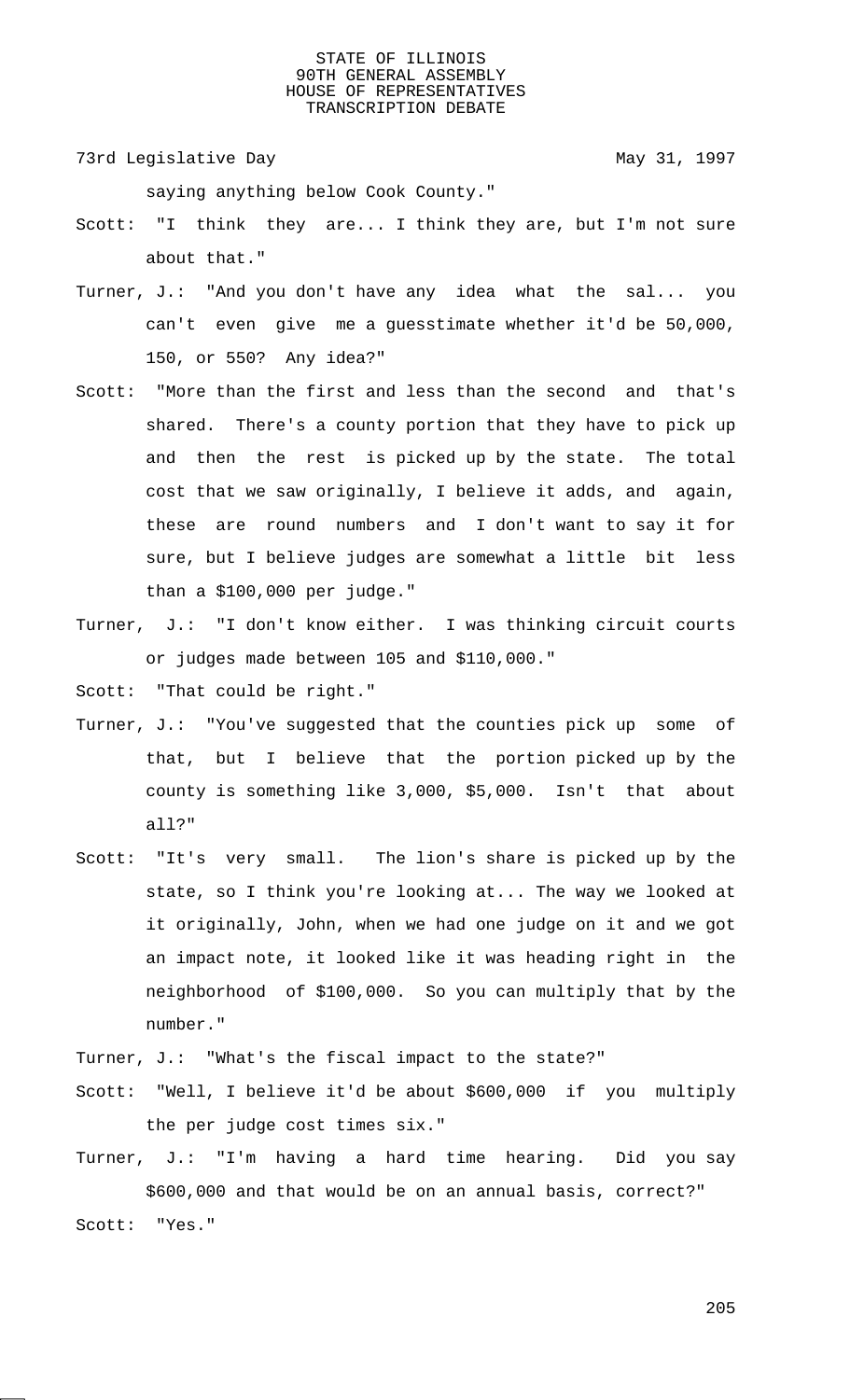73rd Legislative Day 1997

- Turner, J.: "Now, Representative, did you have ambition to be a circuit judge or perhaps appointed to associate judge at some point in your career?"
- Scott: "Absolutely not. You know what's interesting about this? The kind of guy I am, John? This is elected on... and the one in my circuit is elected on a two county basis, and when you add in Boone County, even if I had ambitions, there's not much chance that was going to happen for me anyway."
- Turner, J.: "I think you'd look pretty good in a robe. How about the Gentleman to your immediate left there? Is his ambition to be a judge and if so, do either of you have a conflict in voting for this?"
- Scott: "You mean Representative Scully?"
- Turner, J.: "Actually I was referring to the Gentleman standing up, Representative Dart."
- Scott: "I believe he said it depends on how the vote on the tax increase goes."
- Turner, J.: "I see. On a more serious note and this is my last question. From what part of the budget does... do we pay the \$600,000 annually? Do you know that?"
- Scott: "I think it comes from the Administrative Office of the Courts. The whole court system is under one particular budget. Does that take anything away then from probation?" Scott: "No."
- Turner, J.: "Because I think that's funded from the same part of the budget."
- Scott: "No, I don't believe it does, and again, this is going to go downstairs and too, and if the Governor thinks there's a fiscal impact bigger than what we can afford, I'm sure we may be seeing this again."

Turner, J.: "And I'm sure next year if we find that other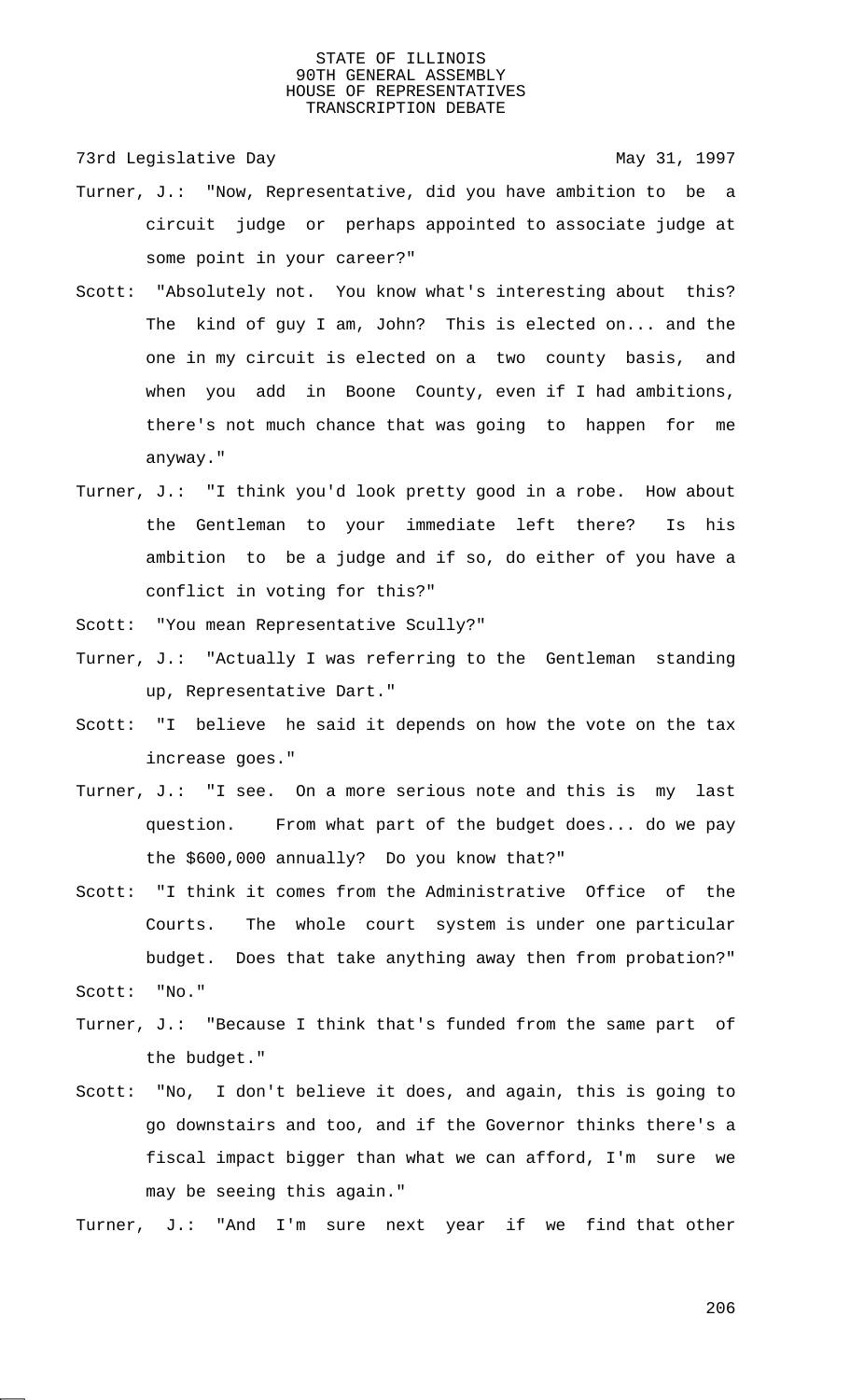73rd Legislative Day 1997 circuits need additional judges and you get the requisite number of votes on this you'll be glad to support any other circuit that needs a judge?"

- Scott: "Well, again, as I said John, if I see the numbers that say in terms of the workload and the caseload and, you know it kind of makes sense in a way. On a serious note, we passed a lot of laws and we force a lot of cases into court and we do a lot of things with mandatory sentencing which force more cases to go to trial, it makes sense somewhere down the road that you've got to add the court personnel to back that up."
- Turner, J.: "Well, certainly if we keep expanding that Vehicle Code we'll need many, many judges and by the way, I think you'd look nice in a robe."
- Scott: "I think most of those associates handle the \$25.00 fines, though."
- Speaker Brunsvold: "Further discussion? The Gentleman from Vermilion, Mr. Black."
- Black: "Thank you very much, Mr. Speaker and Ladies and Gentlemen of the House. I rise to support the Gentleman's Motion to adopt the First Conference Committee Report. I wish to thank him for working with people on both sides of the aisle. I don't think there's a judge in here in this Bill that isn't needed or necessary. Now the ultimate arbiter of that, as Representative Scott has said, will be on the second floor. But I know the judge in here in my circuit that needs to be a resident judge of my home county, we have 60 percent of the caseload and only three judges out of a total of 11. I mean, that's just not very efficient. It isn't very... it isn't conducive to reducing the backlog of cases. We have a prison in my county which clogs the court system with all kinds of ridiculous lawsuits, but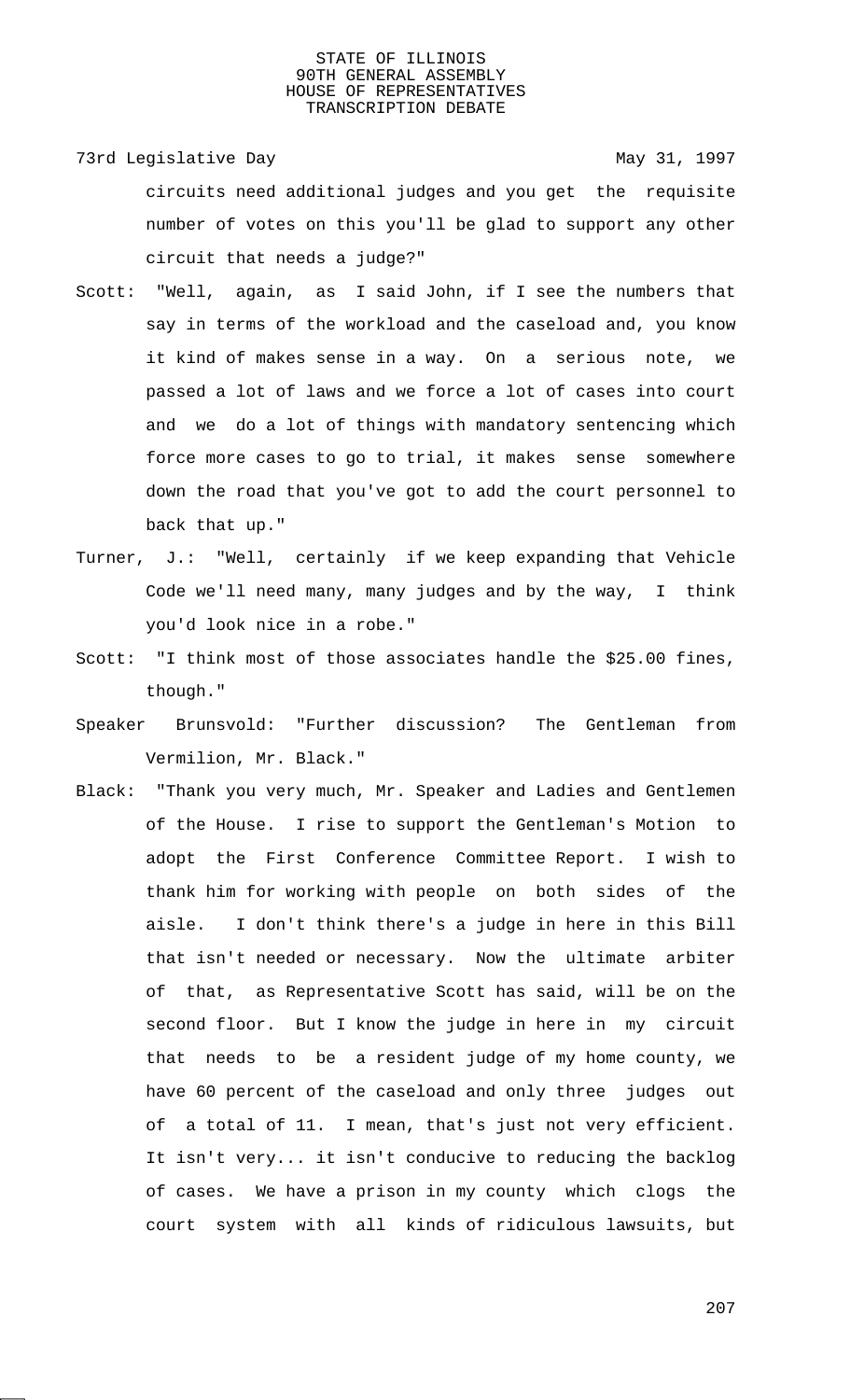- 73rd Legislative Day 1997 they still have to be taken care of. I don't think there's a superfluous judge in here, but again, if you're nervous about it, the final arbiter will be the Governor. I urge an 'aye' vote."
- Speaker Brunsvold: "Further discussion? Seeing none the Gentleman from Winnebago to close, Mr. Scott."
- Scott: "Thank you, Mr. Speaker. I think Representative Black said it very well, these judges are needed by a lot of what we do and the case loads are proving that up. These are areas that have shown a definite need for these particular judges. I know in our area we've got a tremendous increase in the caseload and this judge is very necessary and I would ask for your support."
- Speaker Brunsvold: "The question is, 'Shall the House adopt the First Conference Committee Report to Senate Bill 473?' This is final action. All in favor vote 'aye'; all opposed vote 'no'. The voting is open. Have all voted who wish? Have all voted who wish? Have all voted who wish? Mr. Clerk, take the record. On that question, there are 112 voting 'yes'; 4 voting 'no'; 1 voting 'present' and the House does adopt the First Conference Committee Report to Senate Bill 473. And this Bill, having received a Constitutional Majority, is hereby declared passed. On Supplemental Calendar #7 on Concurrences appears House Bill 110. Mr. Poe. Mr. Poe."

Poe: "Mr. Speaker, I move to concur with all three Amendments."

- Speaker Brunsvold: "Would you care to explain all three Amendments, Sir?"
- Poe: "Yes, Sir. Mr. Speaker and Ladies and Gentlemen of the House, this is the Bill that's been agreed to by the Governor and AFSCME through negotiations and it's went through the Pension Laws Committee and it's also passed the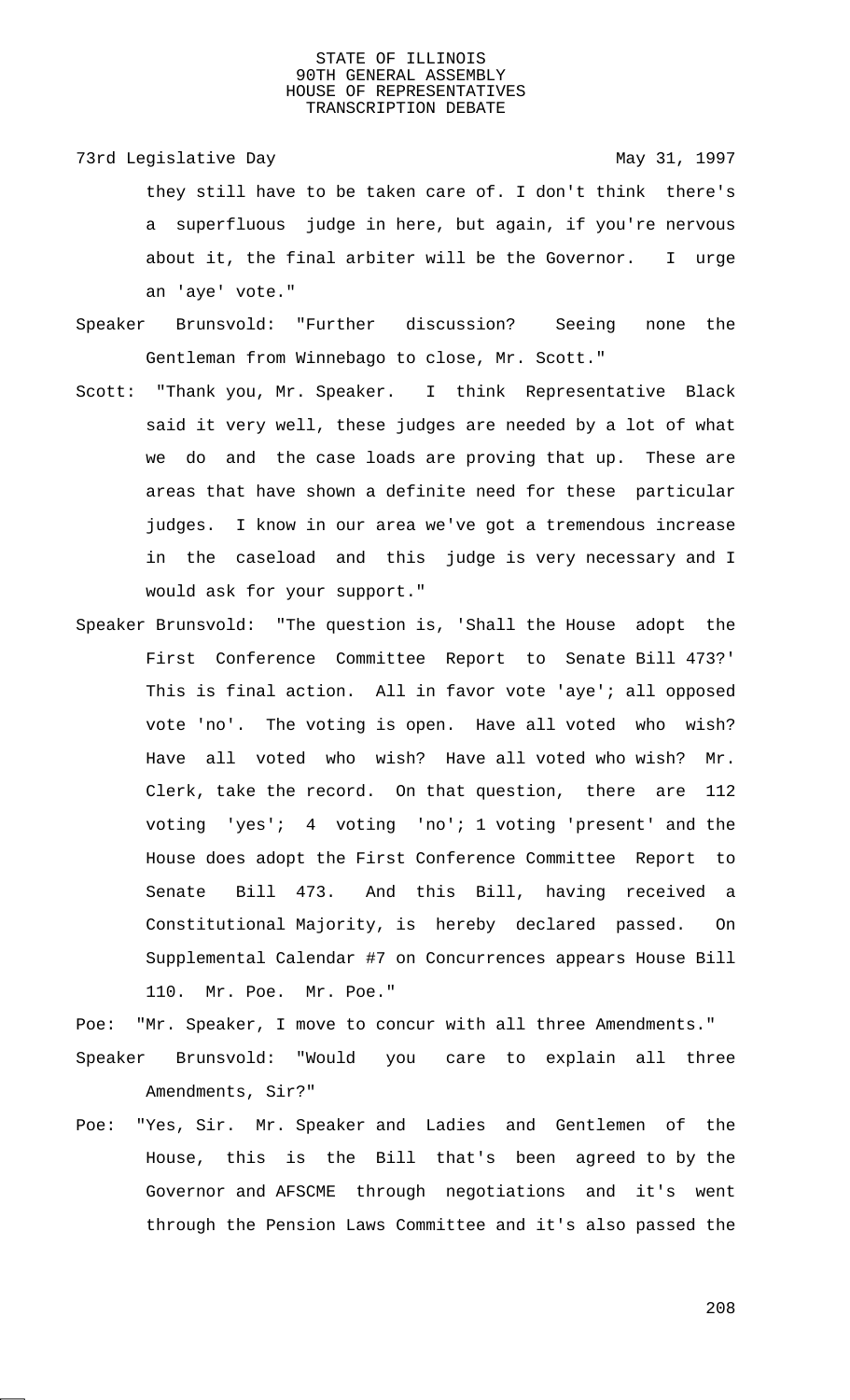# 73rd Legislative Day 1997

Senate 58 to 0. The Senate Amendment #1 deals with the state retirement for state employees and this affects the flat rate of 1.67 with the people that's on social security, and this covers 97 percent of the state employees. Three percent are under the old formula which would be a 2.2 and it deals with the sick days. And what that means is their accumulated sick days they have at this time, they get paid for will be done in January 1, 1998 and they will be able to continue to keep those days for their time of service. The insurance program has been changed in the main Bill. After eight years they will receive 40% of their insurance and they will receive 5% a year after that. Employees under the alternate pension and formula plan, which is state police, prison officers, will be on the last day of service. The new formula increase in the pension is about 55% of the average state worker who retires at the age of 65, 23 years of service, and an average annual salary of \$32,305. That benefit will go from \$670 per month to \$1034. One way that this Bill is going to be paid for is the state employees are going to forego a cost of living adjustment the first year in the contract. They will receive 3% of their COLA the second and third year. Also SERS has long time wanted a 30 years and out and this is going to be phased in over five years and at the end of five years there's a sunset so we can take a look at that. They will also be under the flat 2.2 for each year of service. The accumulated six (sic-sick) days will work the same way as state employees and also the insurance program will work the same way that we explained in the state employees. There's another - Amendment #3 just makes a technical in the certification in retired health insurance premiums. This is a technical change and #4 is some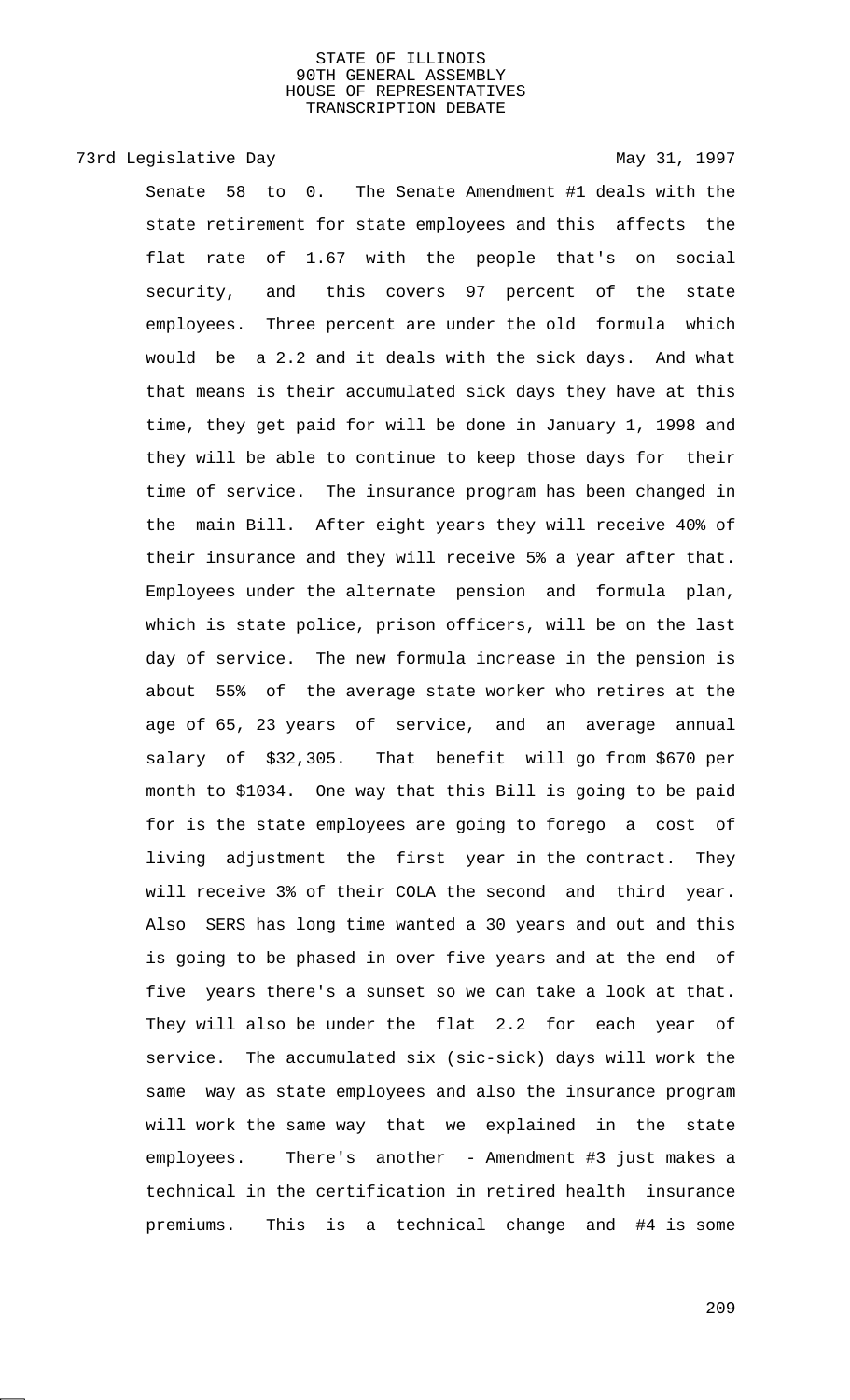- 73rd Legislative Day 1997 administrative changes. Mr. Speaker, I'll answer any questions."
- Speaker Brunsvold: "The Gentleman has moved for concurrence in Senate Amendments 1, 3 and 4. And on that, is there any discussion? The Chair is turning on the timer. The Gentleman from Vermilion, Mr. Black."
- Black: "Thank you very much, Mr. Speaker. Will the Sponsor yield?"

Speaker Brunsvold: "The Sponsor yields."

- Black: "Representative, is this the agreed pension language between the... between AFSCME and the Governor and CMS?" Poe: "Yes, Sir."
- Black: "Is the... do you anticipate that the money will be there in the budget and with your contribution schedule that this will not put an undue burden on the pension system?"

Poe: "Yes, Sir, that's the intent."

Black: "Do you know of any opposition to the Bill?"

Poe: "No. Sir."

Black: "Thank you. Thank you, Mr. Speaker, Members of the House. To the Bill."

Speaker Brunsvold: "Proceed."

Black: "I would simply submit Representative Poe has tried to do this for at least the last two or three years. The State Employees' Retirement System Pension is a disgrace. It has not had any Amendments or in... or anything added to it in more than two decades. It's ridiculous. You can work for the State of Illinois for 25 years and draw a pension, if you're lucky, of about \$600 a month. It's long past time. It's overdue. It should have been done two years ago and it got loaded down like a Christmas tree. This is a good Bill. It's a negotiated Bill. It takes some of the onerous provisions on sick leave pay out and other things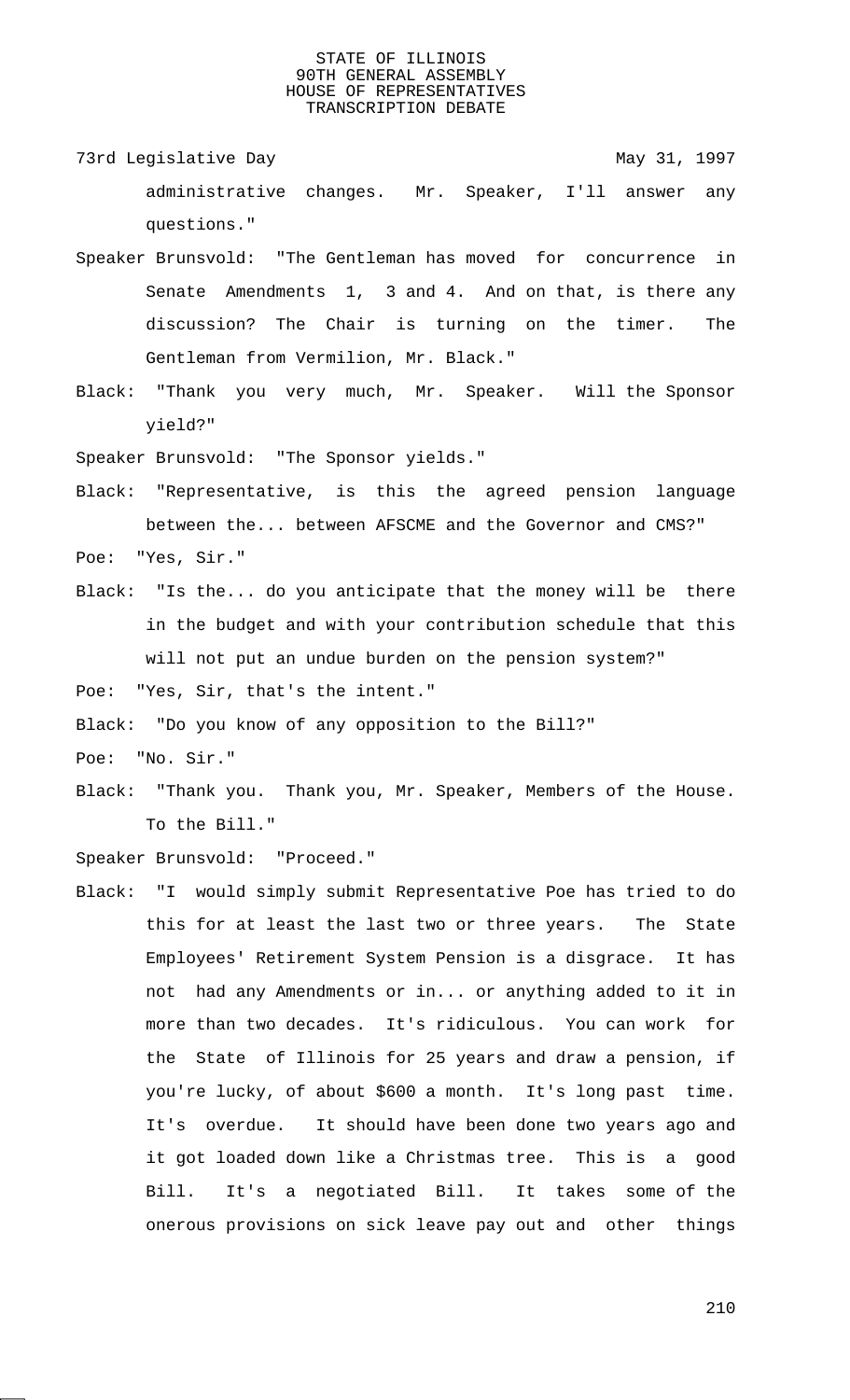73rd Legislative Day 1997

of that nature that some of us in this Chamber have been concerned about for a number of years. I congratulate the Sponsor. I hope we vote 'aye'."

Speaker Brunsvold: "The Gentleman from Kane, Mr. Hoeft."

- Hoeft: "I think this is a key vote for us to look at our workers in the state and say thank you. We have one of the very worst pension systems for our workers. This is the opportunity for us all to put 118 votes up there and say, 'Thank you for your contribution. You deserve better and now we've finally been able to give it to you.' This is a good Bill, and I would suggest strongly that we all endorse it with our votes. Let's go 'green'."
- Speaker Brunsvold: "The Gentleman from Jefferson, Representative Jones."
- Jones, J.: "Thank you, Mr. Speaker. I just rise in strong support of this Bill. As Representative Black and Representative Hoeft have said, Representative Poe is to be commended on the job he's been doing for the last three years on the state pension programs. It's long overdue and as Representative Hoeft said, there ought to be 118 'yes' votes on this and I would just strongly urge an 'aye' vote for the people that have given so much to this state."
- Speaker Brunsvold: "The Lady from Sangamon, Representative Klingler."
- Klingler: "Thank you very much, Mr. Speaker. I rise in strong support of this Bill. First of all, I would like to thank the Governor's office and I would like to thank the..."
- Speaker Brunsvold: "Excuse me, Representative Klingler. Mr. Poe."
- Poe: "Yes, Mr. Speaker, I'd like to take this out of the record for about 20 minutes. Your legal staff hasn't had a time to look at it and then we'll bring it right back."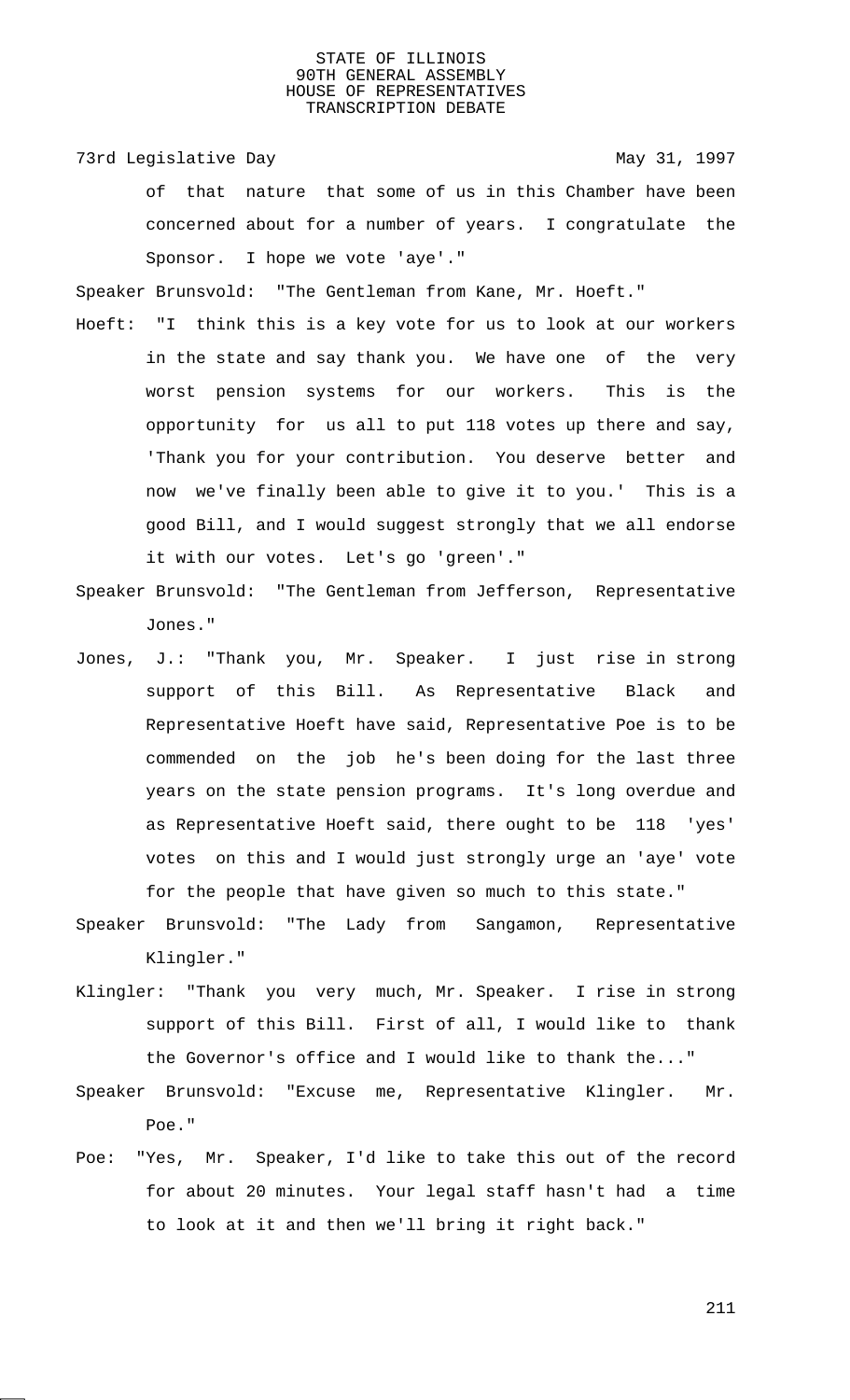73rd Legislative Day 1997 Speaker Brunsvold: "Mr. Poe, yes, we will do that, and Representative Klingler we'll come back to you on the first one on debate when we come back. Take the Bill out of the record. On Supplemental #7 appears House Bill 282. Mr. Woolard."

- Woolard: "Thank you, Mr. Speaker and Ladies and Gentlemen of the House. I'd like to concur in Senate Amendments 1 and 2 to House Bill 282. Both of these Bills passed through the House, one was sponsored by Representative Moffitt, the other by Representative Bost. Their text, both tax credits. Tax credits. What we're talking about is taking the renewable source that we have, soybeans and corn in the state and making biodegradable products and giving them an incentive to utilize in this state. I think this can be a great economic incentive and can be something... can be a very positive economic benefit to the state. The second one is a similar issue dealing with pollution control devices and this was passed by Representative Bost. Both of these Bills received in excess of 111 votes on the House Floor. I would encourage each and every one of you to support us on this issue."
- Speaker Brunsvold: "The Gentleman has asked for the concurrence in Senate Amendments #1 and 2. Is there any discussion? Seeing none, the question is, 'Shall the House concur in Senate Amendments 1 and 2 to House Bill 282?' This is final action. All in favor vote 'aye'; all opposed vote 'no'. The voting is open. Have all voted who wish? Have all voted who wish? Have all voted who wish? Mr. Clerk, take the record. And on that question, there are 116 voting 'yes'; 0 voting 'no'; and 0 voting 'present' and the House does concur in Senate Amendments #1 and 2 to House Bill 282. And this Bill, having received a Constitutional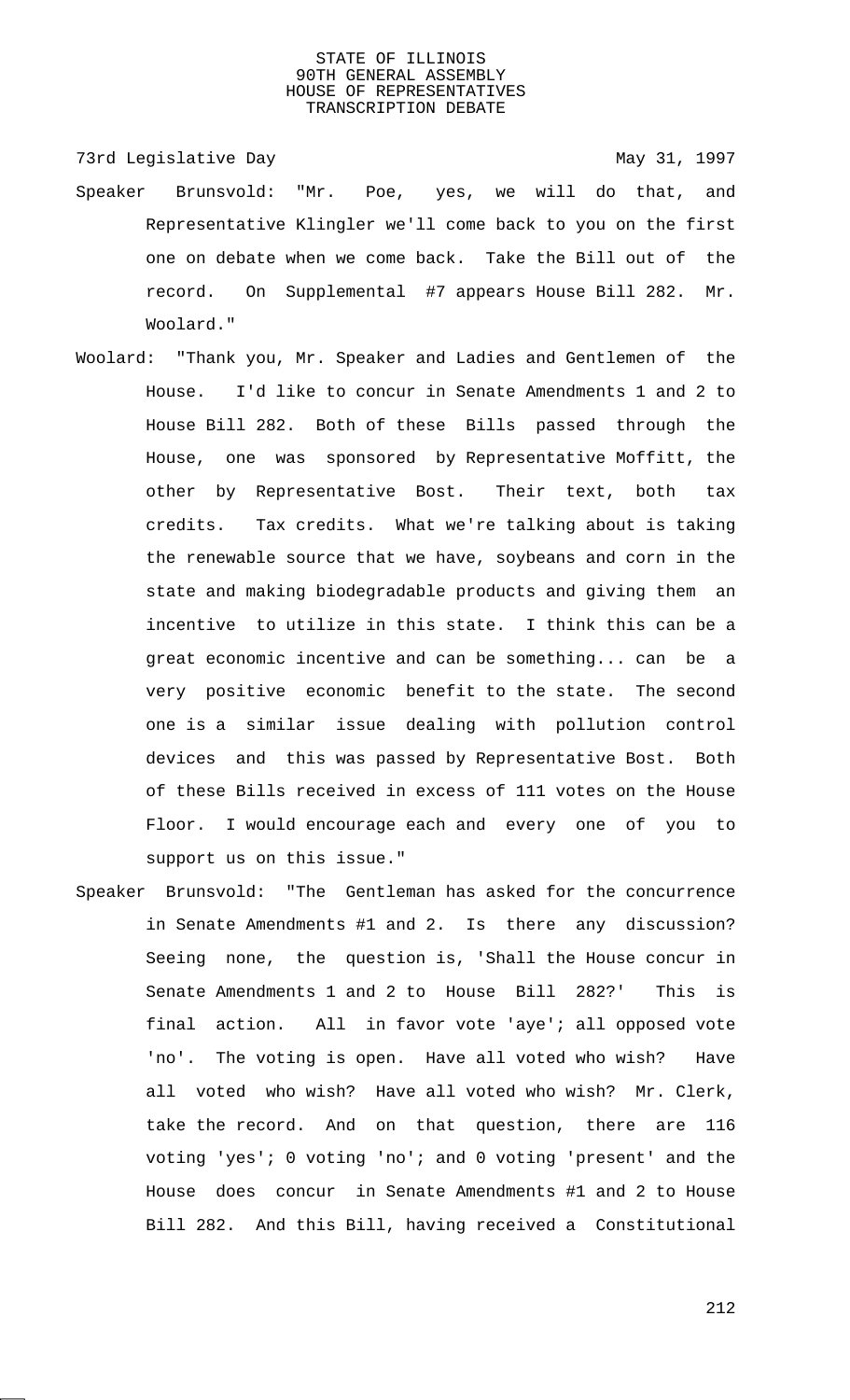73rd Legislative Day 1997

Majority, is hereby declared passed."

- Clerk Rossi: "Committee Reports. Representative Currie, Chairman from the Committee on Rules, to which the following Conference Committee Reports were referred, action taken on May 31, 1997, reported the same back, recommend 'be adopted' Conference Committee Report #1 to House Bill 353; Conference Committee Report #1 to House Bill 2161 and Conference Committee Report #2 to Senate Bill 789."
- Speaker Brunsvold: "The Gentleman from Washington, Representative Deering, for a Motion."
- Deering: "Thank you, Mr. Speaker. Having voted on the prevailing side of House Bill 1374, the Conference Committee Report, I move to reconsider the vote."
- Speaker Brunsvold: "The Gentleman has moved to reconsider the vote on House Bill 1374. All in favor say 'aye'; opposed 'nay'. The 'ayes' have it and the vote shall be reconsidered on House Bill 1374. Represen... The Lady from Cook, Representative Silva, for what reason do you rise?"
- Silva: "I was away from my seat on Bill 382 and my intent was to vote 'yes'."
- Speaker Brunsvold: "It will be so recorded, Representative. The House has reconsidered the vote on 1374. Mr. Saviano."
- Saviano: "Thank you, Mr. Speaker, Members of the House. I think there was some misunderstandings on the last vote and I would like to reconsider the vote. I know my colleague there is going to say the realtors are adamantly opposed to the provision in there for Oak Brook. I now have Senator Walsh here to do some reinforcement work for me. But, truly, we have not heard from them. I know it says in the analysis they're against it. This is a very, very important project in the Village of Oak Brook. We have other provisions in here very important to various Members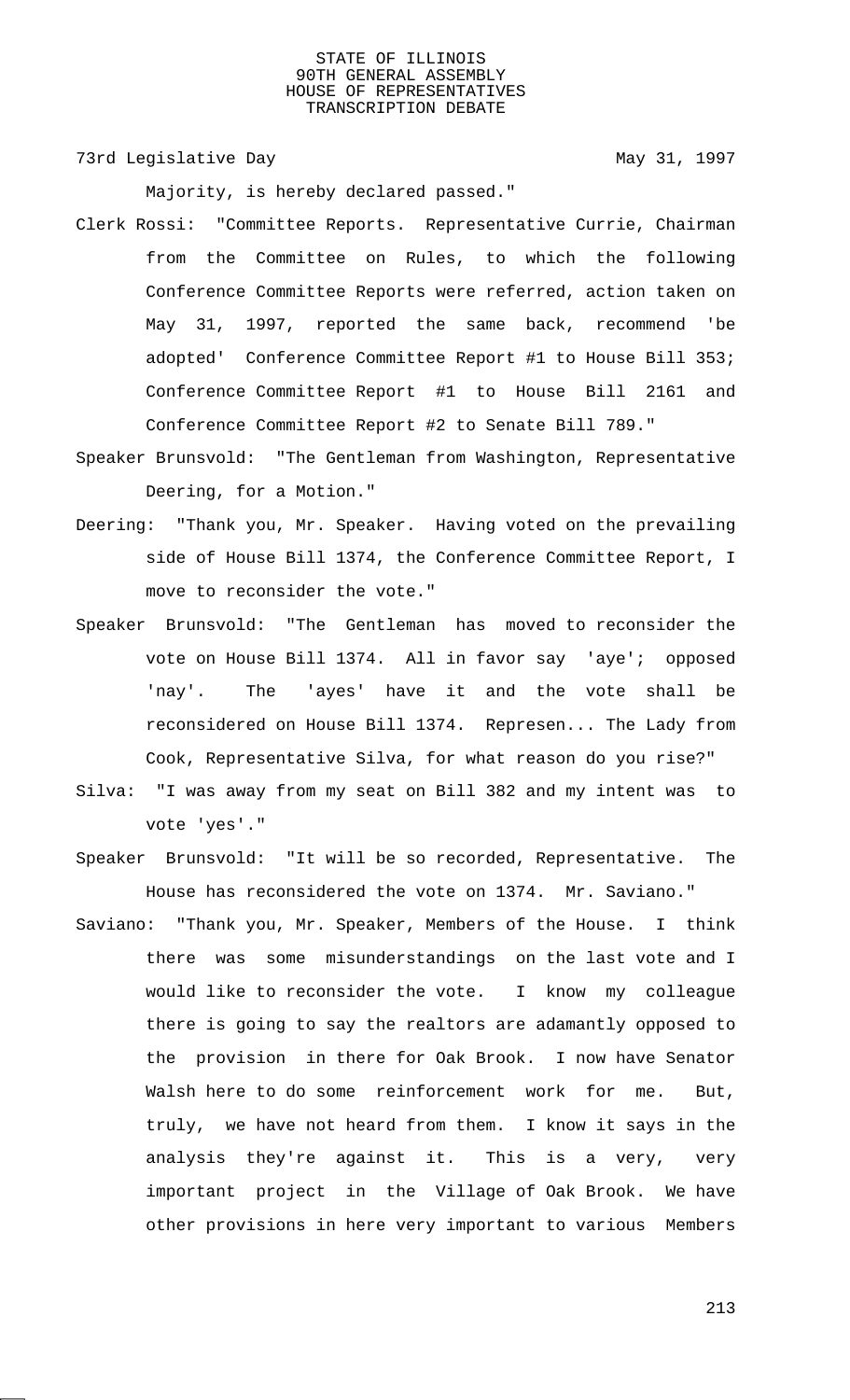73rd Legislative Day 1997 of this Chamber and I would ask that we concur, reconsider and adopt the Conference Committee #1 to House Bill 1374." Speaker Brunsvold: "And on that question, is there any discussion? The Gentleman from Cook, Mr. Durkin."

- Durkin: "Thank you, Mr. Speaker. I represent Oak Brook and I concur with Representative Saviano, this is a very important project for him. But I believe there have been some misconceptions about this Bill because this is not something which will allow the municipality to unilaterally make. Eventually it has to be approved by the Circuit Court. So, if it's a question of government and a municipality coming in and acting in a egregious manner, it's not so. I mean, there action is not final. So, I believe, that the bite that some people think is coming out of this Bill is just not there. I would really appreciate your support in this Bill."
- Speaker Brunsvold: "Further discussion? The Gentleman from Cook, Mr. Parke."
- Parke: "Thank you, Mr. Speaker, Ladies and Gentlemen of the House. There's no misunderstanding on this Bill. This Bill is not necessary. If they want... that there is underlying things in this, take this Conference Committee back, take out this provision that the realtors are so strongly against and let the Bill go. You'll solve that problem. It's very easy. Don't think that you're bound to it. They can do that. An addition on this Bill is not necessary. The disconnection has lots of reasons why, under the current law, is acceptable. Now, if they want to work out some kind of compromise with the realtors, let them meet with them, let them solve it. This ought not to be something that we are just trying to shove down their throat. That's what they're doing, they're shoving it down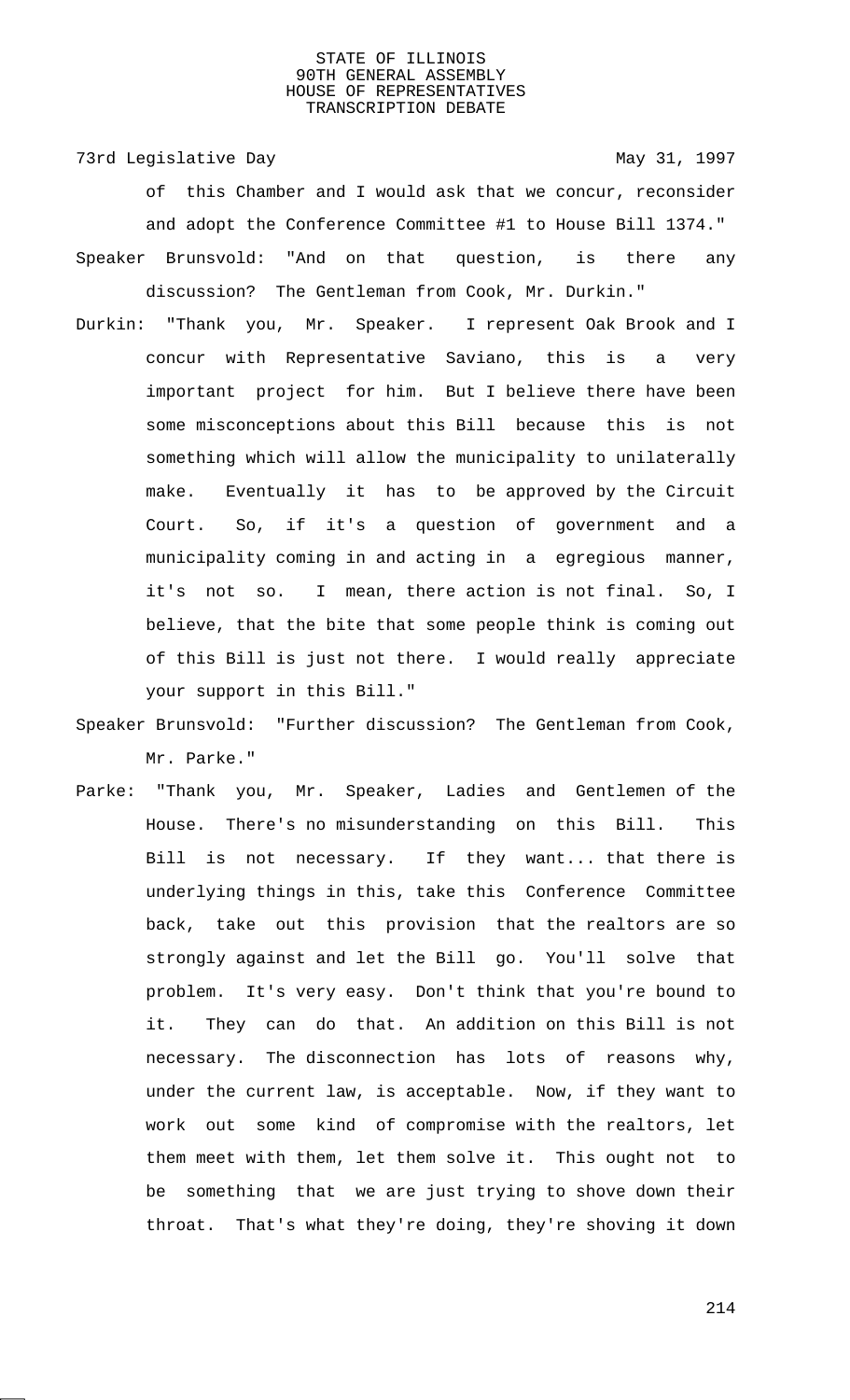73rd Legislative Day 1997 the throat of the realtors. This is wrong, this ought not to be done. Ladies and Gentlemen, I would ask you to stay with the vote and vote 'no' on this. Let them draw another Conference Committee and come up with a better solution to this plan, not blatant politics."

- Speaker Brunsvold: "Further discussion? The Gentleman from Vermilion, Mr. Black."
- Black: "Thank you very much, Mr. Speaker. I have an Inquiry of the Chair."

Speaker Brunsvold: "State your request."

- Black: "Pursuant to Rule 65 of the House Rules, the Rules are silent on whether a Motion to reconsider, that requires a majority to pass. It obviously states it requires a majority to be reconsidered. Now you moved rather quickly. I think practice dictates that you should have had a Roll Call on that. A voice vote does not clearly say that a majority - I mean, it's up to the Chair, I understand that and the language is silent, but I really think, pursuant to Rule 65, that, that Motion to reconsider should have been a Roll Call and it would have required a majority just as it would have to pass the Bill, to move a Motion to reconsider. I'll accept the ruling of the Chair because the language is silent, but I believe it's generally been the practice that we have a Roll Call on a Motion to reconsider."
- Speaker Brunsvold: "Thank you, Mr. Black. Mr. Parke, you have did... to have spoken in debate. Mr. Parke."
- Parke: "Inquiry. When you asked 'yes' or 'no' I was the only Member in the Chamber that said 'no'. Nobody said 'yes'. So, quite frankly, if you go to the voice call, I was the only one that said 'no'. Oh, please, please. I was the only one that said 'no'."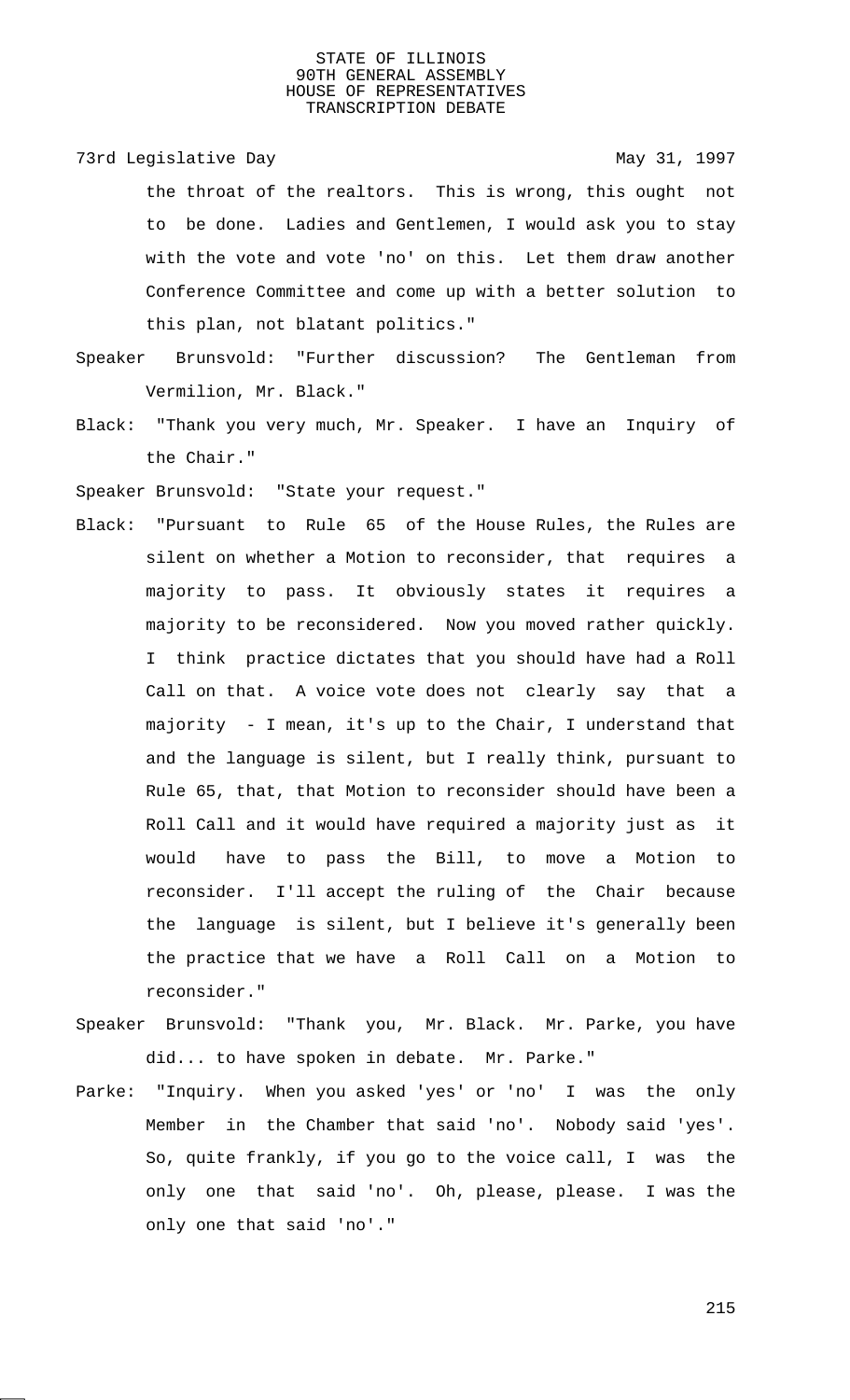73rd Legislative Day 1997

- Speaker Brunsvold: "Thank you, Mr. Parke. The Gentleman from Madison, Mr. Stephens."
- Stephens: "Well, that's just not true. I said 'no'. So two of us, and if it hasn't been requested already, I would... should this Bill get the requisite number of votes, I would request a verification. And for all the reasons that we voted it down before, we should vote it down again."
- Speaker Brunsvold: "Verification has been requested on the Bill. Mr. Saviano to close."
- Saviano: "Thank you, Mr. Speaker. I appreciate the Chamber's indulgence on the Motion to reconsider and also on the second Roll Call. This is important to the Members who have things in their districts that need to be done and I would appreciate a favorable vote. Thank you."
- Speaker Brunsvold: "The question is, 'Shall the House adopt the First Conference Committee Report to House Bill 1374?' All... This is final action. All in favor say 'aye'... vote 'aye'; all opposed vote 'no'. Voting is open. Have all voted who wish? Have all voted who wish? Have all voted who wish? Mr. Clerk, take the record. On that question, there's 71 voting 'yes'; 45 voting; 'no' and Mr. Stephens has requested a verification. Mr. Stephens."
- Stephens: "I just wanted to see how Representative Parke voted. Let me see. I guess I'll not persist in my request."
- Speaker Brunsvold: "Thank you, Mr. Stephens. There are 71 voting 'yes', 45 voting 'no' and 0 voting 'present' and the House... Mr.. Lang."
- Lang: "Thank you, Mr. Speaker. Let the record reflect that I would have voted 'aye' if I wasn't up the center aisle."
- Speaker Brunsvold: "Thank you, Mr. Lang. There are 71 voting 'yes', 45 voting 'no', 0 voting 'present' and the House does adopt the First Conference Committee Report for House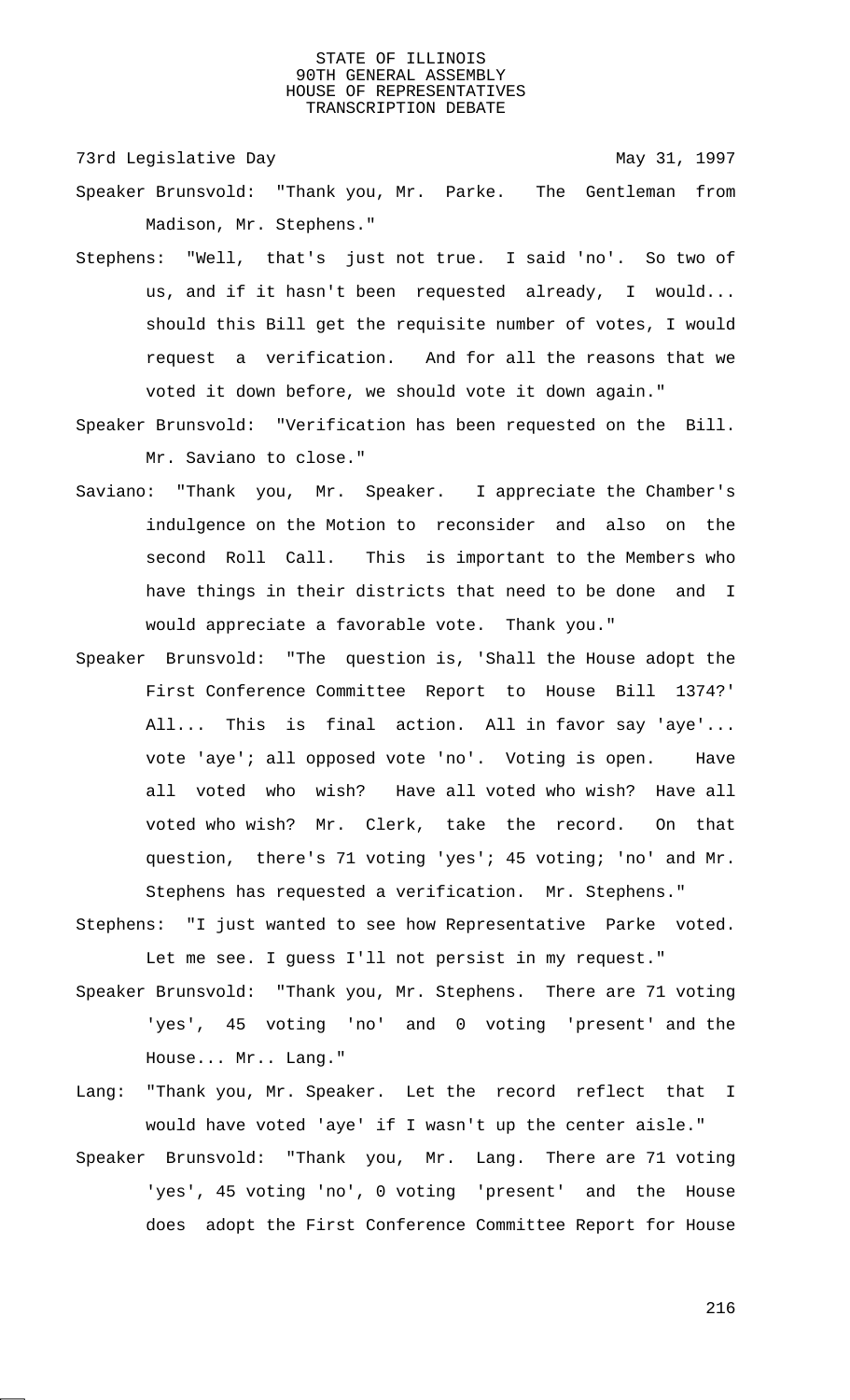- 73rd Legislative Day 1997 Bill 1374. This Bill, having received a Constitutional Majority, is hereby declared passed. Mr. Cross, for what reason do you rise?"
- Cross: "Thank you, Mr. Speaker. If the record would reflect that on House Bill 1374 I would have voted 'yes'. I was out looking for the new Education Bill. Couldn't find it. But I would have voted 'yes' if I'd been in here."
- Speaker Brunsvold: "Thank you, Mr. Cross. On Supplemental Calendar #6 appears House Bill 204. Mr. Churchill. Out of the record."

Clerk Rossi: "Supplemental Calendar #8 is being distributed." Speaker Brunsvold: "Mr. Granberg in the Chair." Speaker Granberg: "Supplemental Calendar #8. House Bill 353,

Representative Lindner."

Lindner: "Thank you, Mr. Speaker."

Speaker Granberg: "Proceed."

Lindner: "House Bill 353 originally started out for my little township of Big Rock to allow them to be able to vote on whether they want to be incorporated or not and that it's drafted specifically for that. There's several other things for other Members on this Bill. One for Representative Tenhouse, which is... defines public safety in the Counties Code - not limited to firefighting, police, medical, ambulance or other emergency services. There's also something requested by the House and Senate Democrats to allow a separate township attorney to represent the Highway Commissioner. There's also something for Representative Clayton to amend the Municipal Code concerning sewage systems and adjacent municipalities access to other jurisdictions. There's also something for the City of Lockport requested by Representative Hassert to clarify that there may be intergovernmental agreements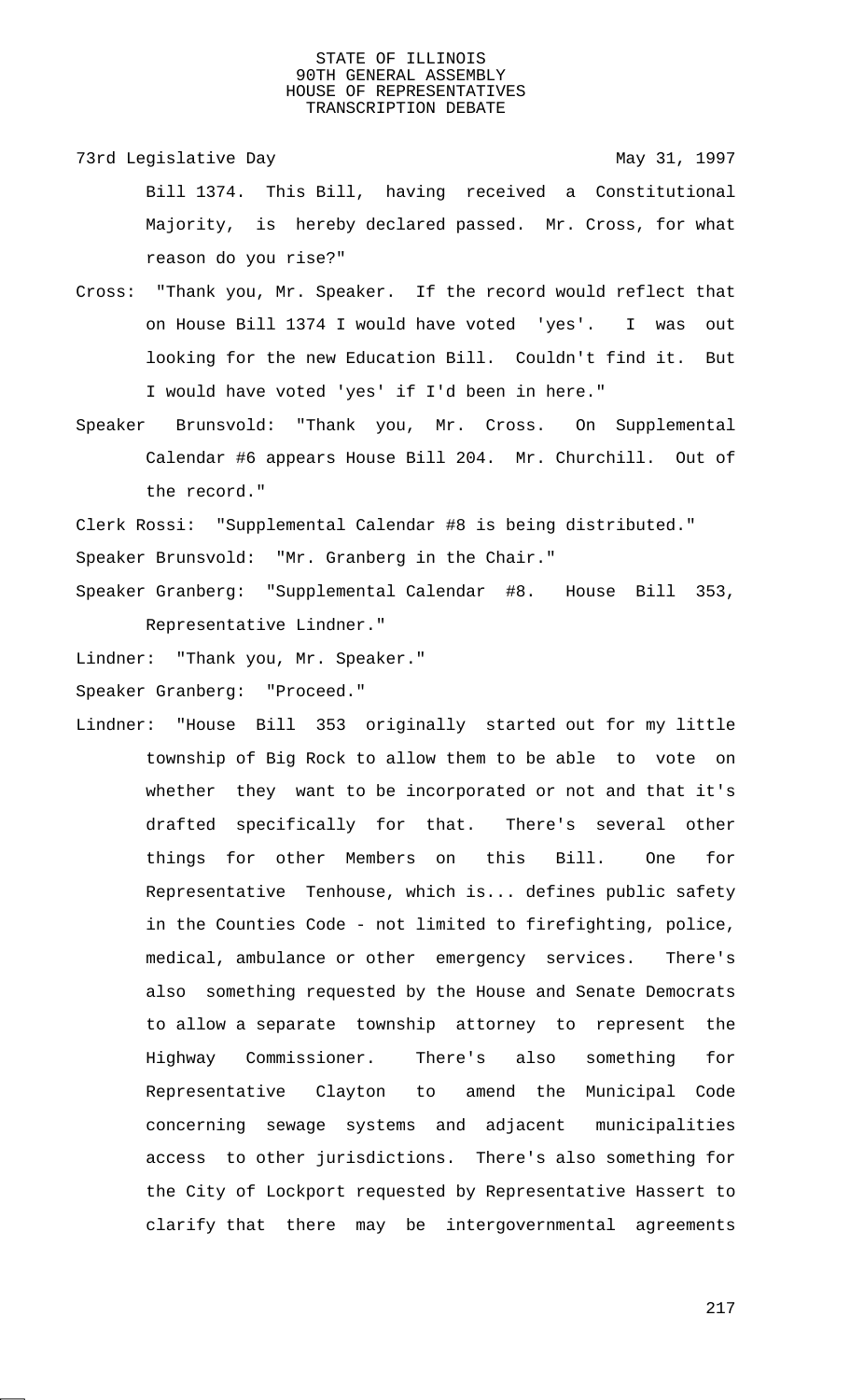73rd Legislative Day 1997

between municipality and sanitary sewer districts. And then, finally, there's something for Representative Noland. Poor Representative Noland doesn't have enough people in his county of Piatt County and they need to be able to appoint people to the Board of Commissioners of the Forest Preserve instead of elect them. That's all."

- Speaker Granberg: "The Lady moves for the adoption of House... Conference Committee to House Bill 353. On that is there any discussion? There being no one seeking recognition, all in favor of the adoption of the Conference Committee Report shall vote 'aye'; all opposed shall vote 'nay'. The voting is open. Have all voted who wish? Have all voted who wish? Kosel, 'aye'. Have all voted who wish? Mr. Clerk, take the record. On this question, 118 voting 'yes'; 0 voting 'no'; and 0 voting 'present'. The House adopts the First Conference Committee Report to House Bill 353. The Gentleman from Cook, Mr. Morrow."
- Morrow: "Thank you, Mr. Speaker. With the hour closing nearer and nearer to midnight and we've got a couple of major issues that we need to deal with, I think it's time that we get a move on. I know that no one's going home tonight. At least I hope they won't be trying to make that long ride home. But we've been doing this for five months now and I think it's time to get the Members out of here. So if you could find out where the Budget Bill is and the Welfare Reform Bill and let's... let's set us free for the summer." Speaker Granberg: "Mr. Morrow, I agree. The Gentleman from

Kendall, Mr. Cross."

Cross: "Well, two things, Mr. Speaker. One, I'd like to yield my time to Representative Morrow again and I know he's out looking for some Bills. Charles, if you'd like to use these binoculars, my friend, please come and get them."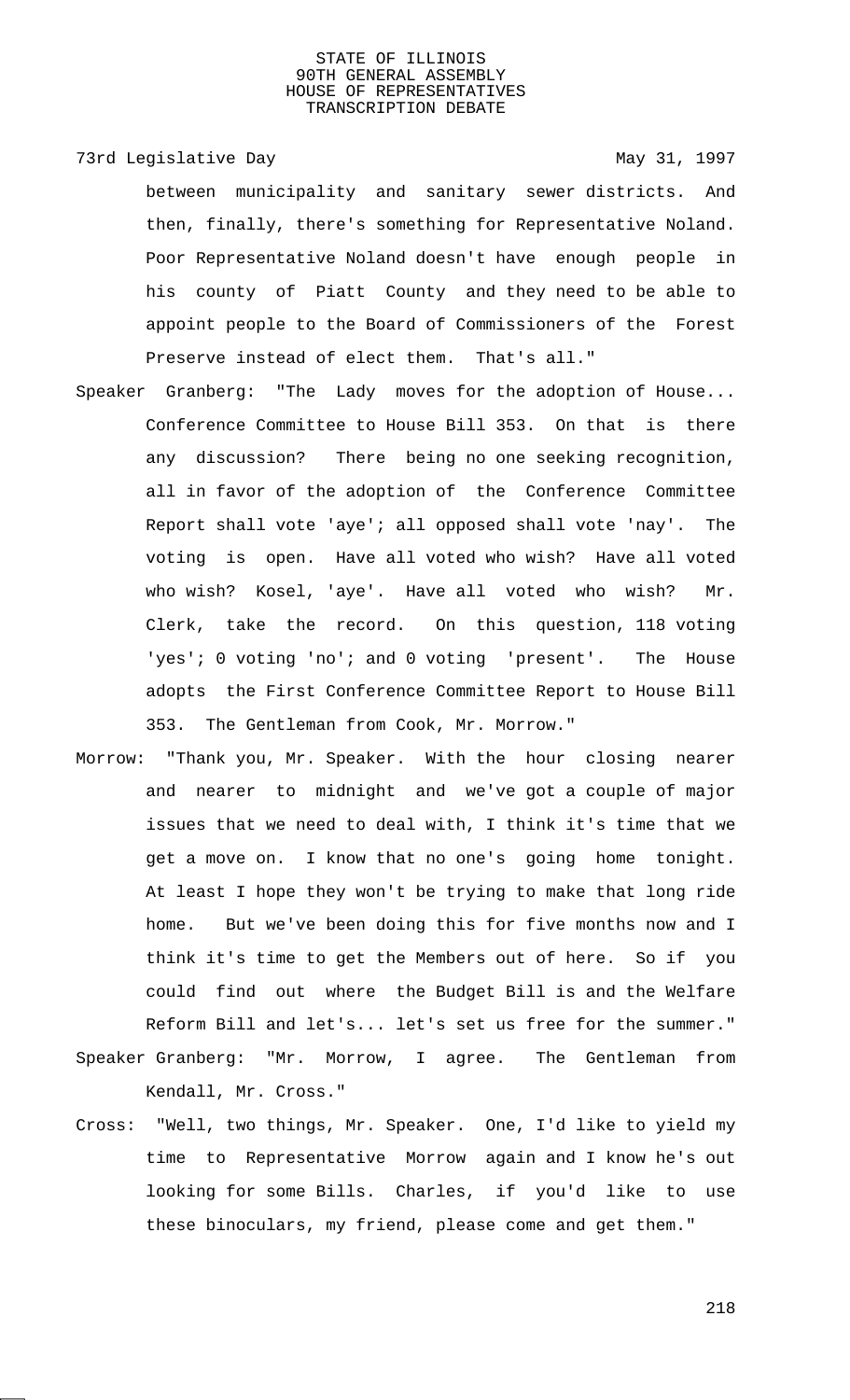73rd Legislative Day 1997

- Morrow: "No, I don't want to use the binoculars, I just want the Bills to be brought up on the board and let's vote 'yeah' or 'nay' and get the hell out of here."
- Cross: "Yeah, we agree."
- Speaker Granberg: "Mr. Clerk, House Bill 860. Senate Bill 860. Read the Bill, Mr. Clerk."
- Clerk Bolin: "Senate Bill 860. The Bill has been read a second time, previously. Amendment #1 was adopted in committee. Floor Amendment #3, offered by Representative Art Turner, has been approved for consideration."

Speaker Granberg: "The Gentleman from Cook, Mr. Turner."

- Turner, A.: "Thank you, Mr. Speaker, Ladies and Gentlemen of the Assembly. Senate Bill 860, Amendment #3, simply... well, it's a duplication of House Bill 494 that we sent out of here with a Roll Call vote of 115 to 0. But what it does is it's a, what I call a state employee's Bill and what it does is it guarantees that state employees will get a 30 day notice before any layoff; and it also provides for a worker assistance and worker relocation in the event that a layoff is to take place. And I move for the adoption of Amendment #3 to Senate Bill 860."
- Speaker Granberg: "The Gentleman moves for the adoption on the Amendment. Is there any discussion? There being no discussion all in favor shall say 'aye'; all opposed shall say 'nay'. The 'ayes' have it. The Amendment's adopted. Mr. Clerk, further Amendments?"

Clerk Bolin: "No further Amendments."

Speaker Granberg: "Third Reading. Read the Bill. Mr. Turner."

Turner, A.: "Mr. Speaker, I was wondering if we could delete Amendment... take it back to Second Reading before we move it and table Amendment #1? Amendment #3 becomes the Bill or became the Bill, or will become the Bill, and this way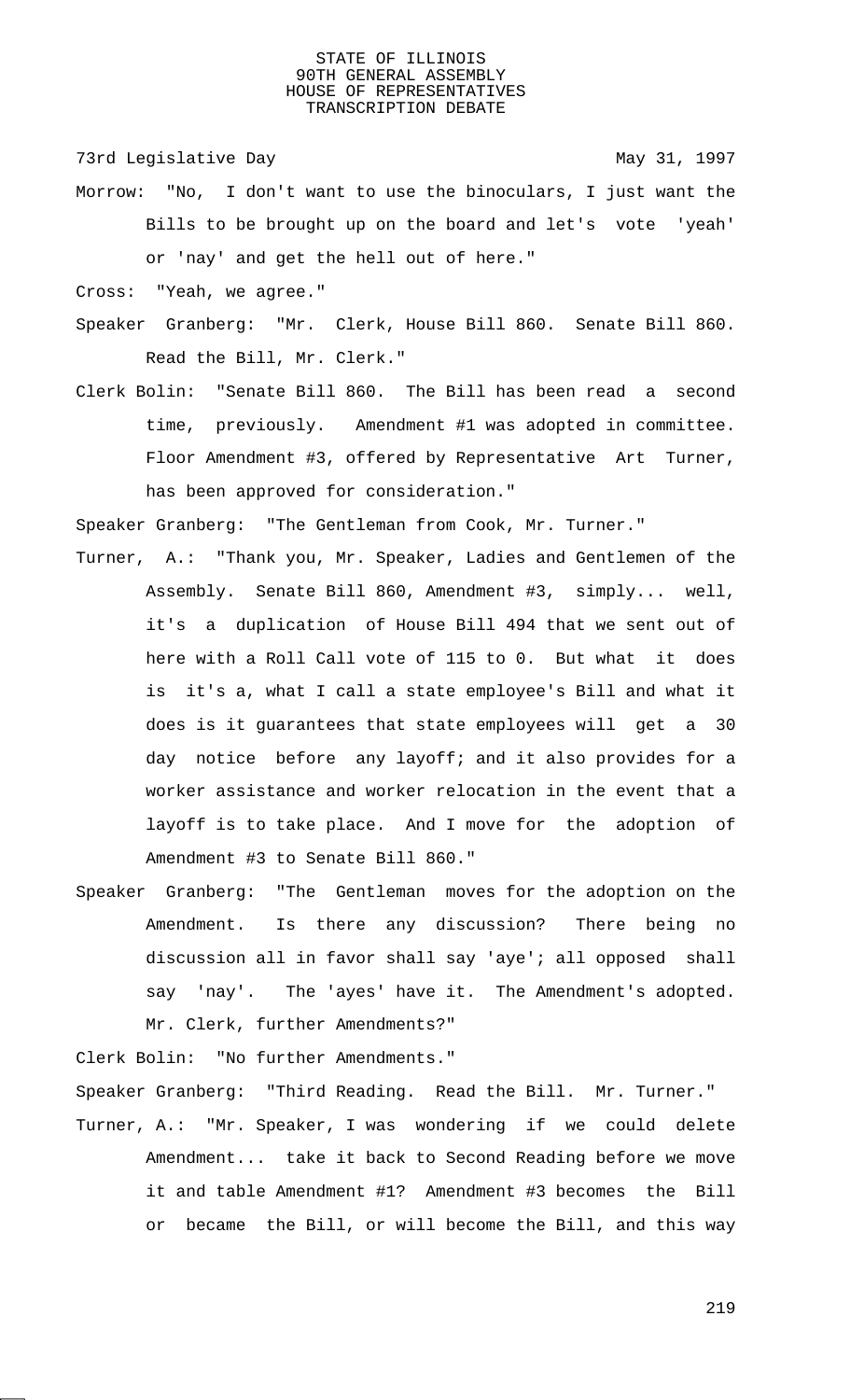73rd Legislative Day 1997

we only send one Amendment over to the Senate? You know, they're working real hard over there."

Speaker Granberg: "Mr. Clerk..."

Turner, A.: "I don't want to lose them or confuse them."

Speaker Granberg: "I think you already did."

Turner, A.: "If we could drop Amendment 1."

- Speaker Granberg: "I think you already did, Mr. Turner. Mr. Clerk, what was the Amendment that was just adopted to the Bill? What was the number of that Amendment?"
- Clerk Bolin: "Amendment #1 was adopted in committee and Floor Amendment #3 was just adopted to the Bill."
- Speaker Granberg: "Floor Amendment #3 become the Bill? Mr. Turner, was that your intention?"
- Turner, A.: "Right. Floor Amendment #3, I just explained and I just move for the adoption of Amendment #3."
- Speaker Granberg: "Mr. Turner, we already adopted the Amendments."
- Turner, A.: "Okay. Mr. Speaker, first of all, I'd like to bring the Bill back to Second Reading."

Speaker Granberg: "Mr. Clerk, return the Bill to Second."

- Turner, A.: "Mr. Speaker, now I'd make a Motion that we table Amendment #1."
- Speaker Granberg: "The Gentleman moves to table Amendment #1. On that question, is there any discussion? The Gentleman from Madison, Mr. Stephens."
- Stephens: "Well, Mr. Speaker, just to clarify. The... I am in support of the Gentleman's Motion, but there are questions on our side of the aisle that are springing up as we speak about how can you do this... how can he do this to your Bill? There's been no paperwork filed. I am in agreement. Any Motions that the Gentleman makes moving the Bill back or forth, I stand in support of and am in agreement to the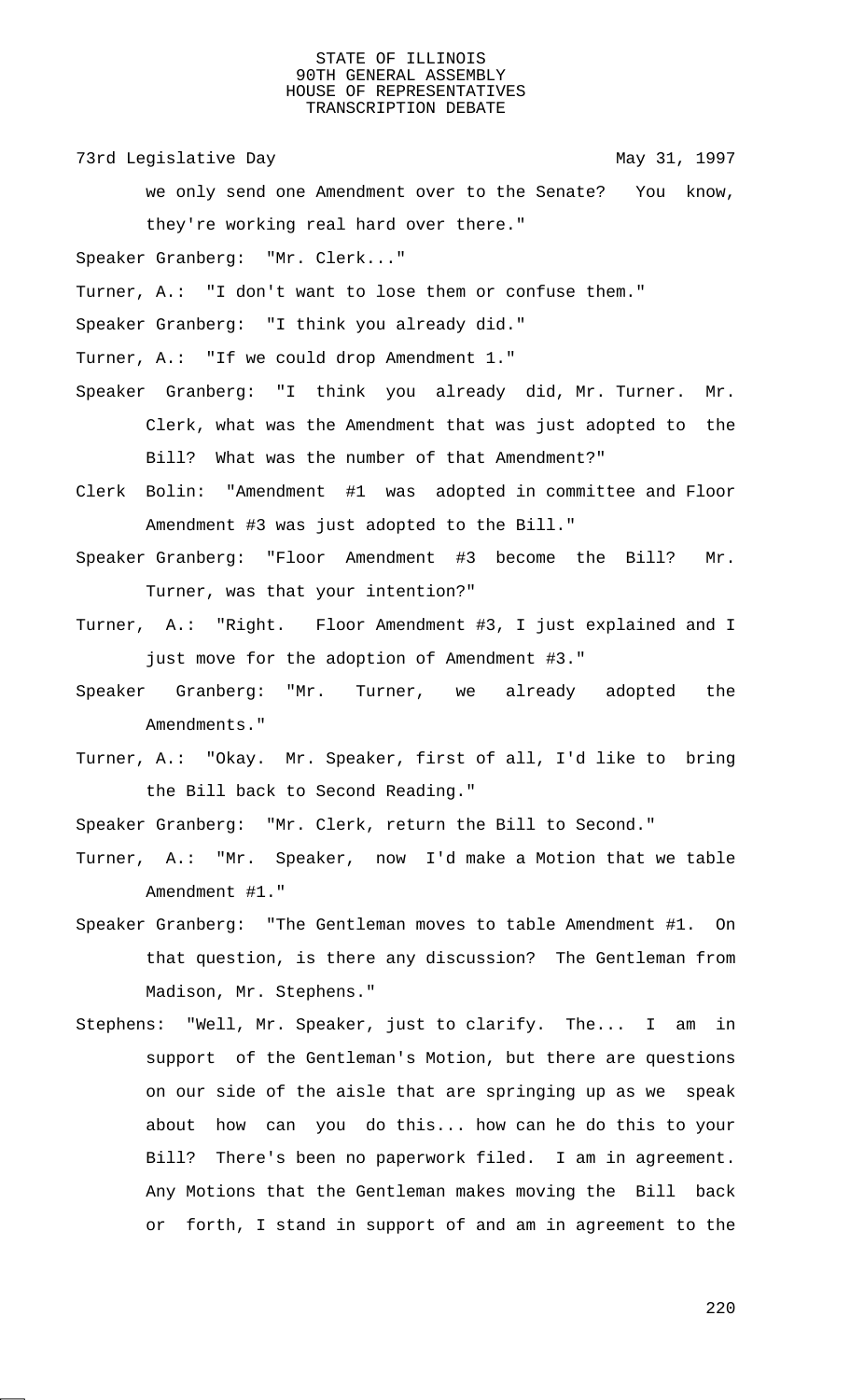73rd Legislative Day 1997

language that he wishes to add to Senate Bill 860."

Speaker Granberg: "Thank you, Mr. Stephens. Mr. Turner now moves..."

Turner, A.: "To table Amendment #1."

- Speaker Granberg: "With the consideration of Mr. Stephens to table Amendment #1. On that, is there any discussion? There being none, the Gentleman moves for the tabling of Amendment #1. All in favor shall say 'aye'; all opposed shall say 'nay'. The 'ayes' have it. The Amendment's tabled. Further Amendments. Third Reading. Read the Bill."
- Clerk Bolin: "Senate Bill 860, a Bill for an Act to amend the Illinois Public Aid Code. Third Reading of this Senate Bill."
- Speaker Granberg: "The Gentleman from Madison, Representative Stephens."
- Stephens: "Thank you, Mr. Speaker. I'll yield the floor to the Representative from Cook, Representative Turner."

Speaker Granberg: "The Gentleman from Cook, Mr. Turner."

- Turner, A.: "For the fifth time this Session, Mr. Speaker, again this Bill is what I call a Bill for state employees. What it does is it provides that any... before any employee is layed off, that he will be given a 30 day notice. It also provides that worker relocation and transitional assistance regarding job training would be made available to those layed off employees. This is an Amendment that was drafted by CMS and the Department of Human Rights. The administration suggested that we put it on Senate Bill 860 and I move for the adoption of House Bill... no, Senate Bill 860."
- Speaker Granberg: "The Gentleman moves for the passage of the Bill. On that question, is there any discussion? No one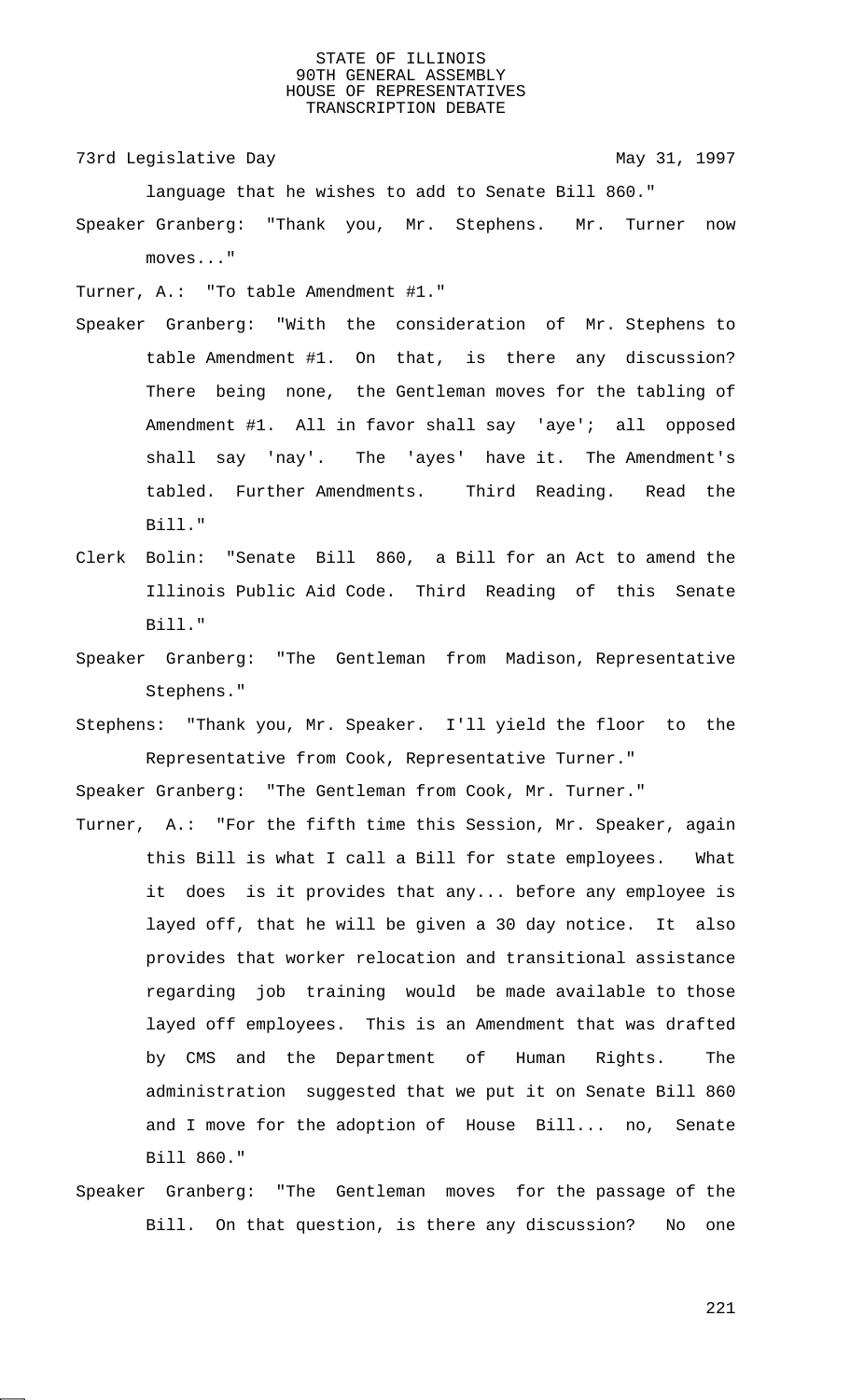- 73rd Legislative Day 1997 seeking recognition, all in favor... The Gentleman from Vermilion, Representative Black."
- Black: "Thank you, Mr. Speaker. Did you have your hand over the lights?"
- Speaker Granberg: "I had my hand trying to protect my face from someone with a water pistol."
- Black: "I'm shocked and appalled that anyone would do that to the Speaker."

Speaker Granberg: "You're a pretty good shot."

Black: "Thank you. I thought so. Would you... would the Sponsor of this fine Amendment yield?"

Speaker Granberg: "Absolutely."

- Black: "Representative Turner, is the Amendment in response to... ah, I don't even want to ask you that. Is there any opposition to the Amendment?"
- Turner, A.: "Not in this Chamber, I hope. No, there's no... no one..."
- Black: "Surely you does... what not insinuating..."
- Turner, A.: "There's no opposition to this, no."
- Black: "...that there would be any opposition across the rotunda?"
- Turner, A.: "Representative, as you know regarding tow trucks and other things of interest, you never know. But at this point it's my understanding that all misinterpretations of this legislation have been worked out."
- Black: "Okay."
- Turner, A.: "And we're all on board. CMS is on board, Human Rights is on board, the Governor's Office is on board and we're trying to do what we can to take care of those layed off state employees and hopefully there won't be any."

Black: "Is CMS on board?"

Turner, A.: "CMS is on board. In fact, this is CMS's Amendment."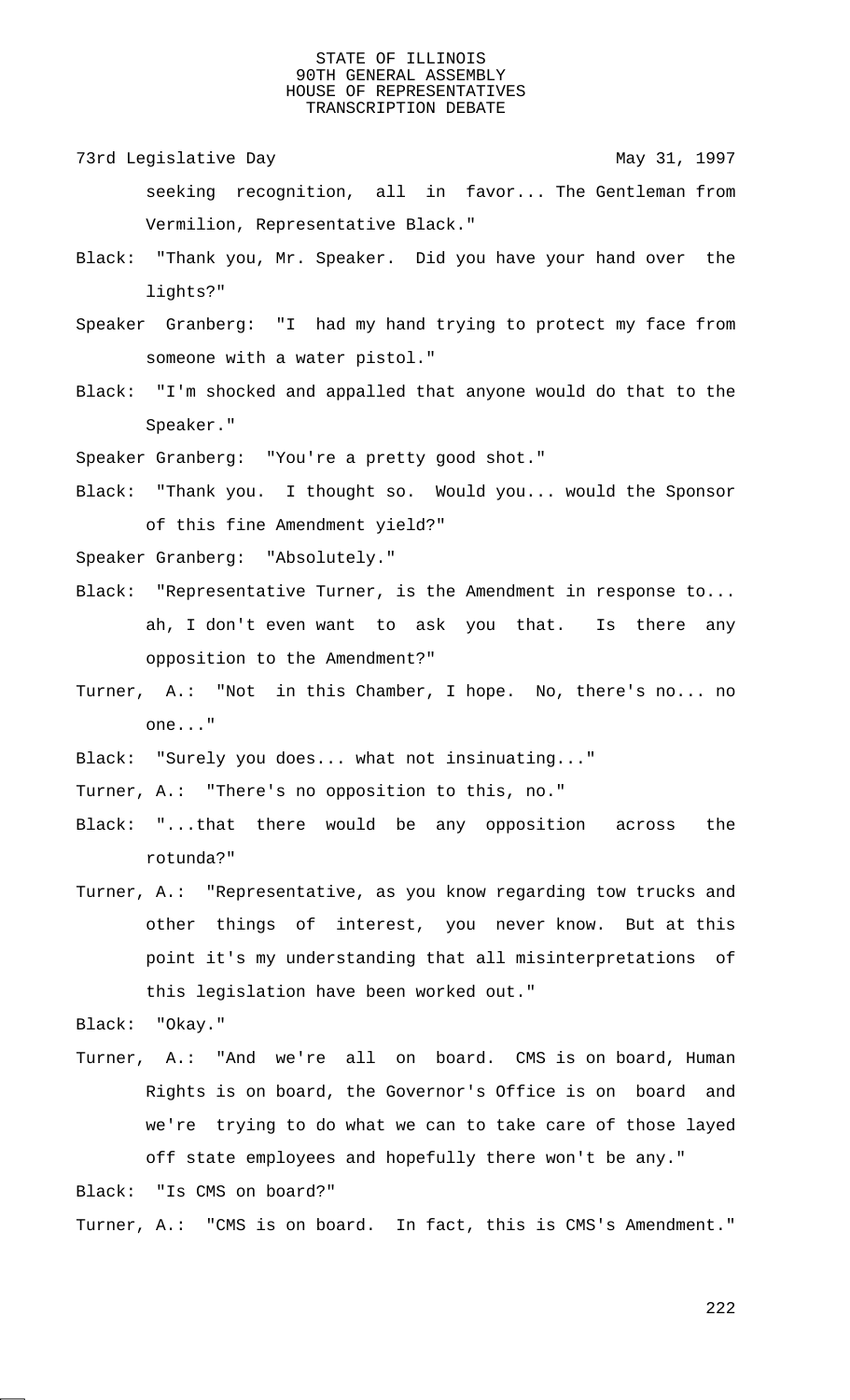73rd Legislative Day 1997

- Black: "Okay. Is Representative Stephens okay with your Amendment?"
- Turner, A.: "Representative Stephens has been very supportive of this Amendment and..."

Black: "Well, he's a very supportive fellow."

Turner, A.: "...I want to thank the fine man."

- Black: "In fact, your Amendment becomes the Bill. Is that correct?"
- Turner, A.: "Absolutely correct."
- Black: "Well, it probably should be a Stephens Turner Bill, then."
- Turner, A.: "That's not a bad combination, especially on this legislation here."
- Black: "All right. Okay."
- Turner, A.: "That's like second base and third base, we've got the infield covered."
- Black: "Kind of like the Cub's middle infield, right?"
- Turner, A.: "Well, the Cubs..."
- Black: "All right."
- Turner, A.: "Cub/Card combination."
- Black: "Representative, I appreciate you answering the questions. It appears you have everything worked out and I congratulate you on that, because I really didn't think you could get this one worked out, but you did. So..."
- Turner, A.: "Representative, I'll show you this T-shirt later tonight. It's been a tough go, let me tell you."

Black: "Okay."

- Turner, A.: "Okay."
- Black: "Well, I congratulate you on getting it worked out and I stand ready to vote 'present' on the Bill. No, I mean 'yes'."

Speaker Granberg: "Nothing further? The Gentleman moves for the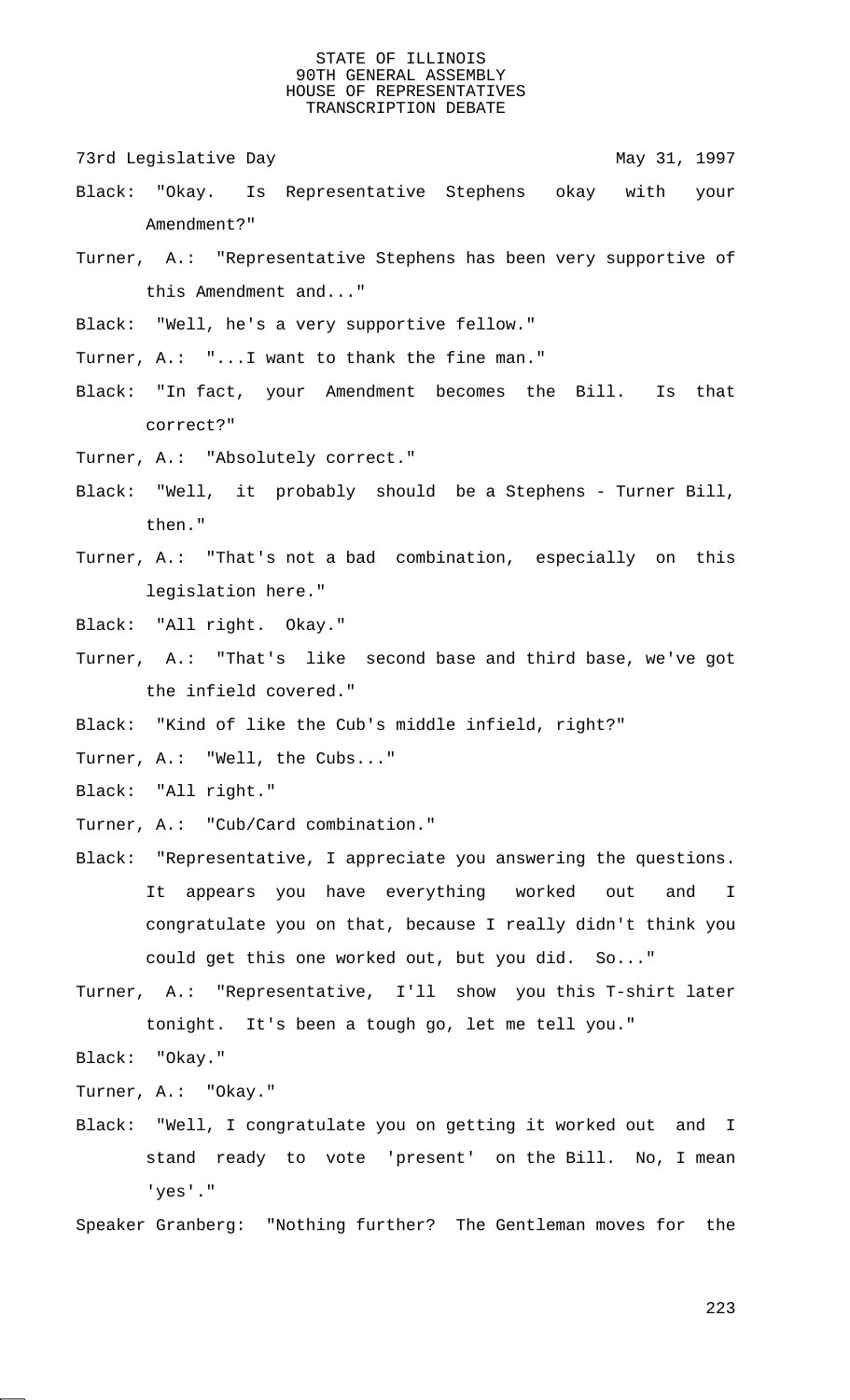# 73rd Legislative Day 1997

passage of House Bill... Senate Bill 860. All in favor shall vote 'aye'; all opposed shall vote 'nay'. The voting is open. Have all voted who wish? Have all voted who wish? Have all voted who wish? Mr. Clerk, take the record. On this question 118 voting 'aye', 0 voting 'nay', 0 voting 'present'. Senate Bill 860, having received the Constitutional Majority, is hereby declared passed. On Supplemental #8 appears House Bill 2161. Mr. Scott, the Gentleman from Winnebago."

Scott: "Thank you, Mr. Speaker, Ladies and Gentlemen of the House. I would ask for support on Conference Committee Report #1 to House Bill 2161. This contains a number of provisions that I don't believe are controversial at all. House Bill 2161, when it left the House chamber, had a simple provision on it that would require that when sanitary districts are going to forcibly annex somebody, that they provide them notice. That is still on this Bill through the Conference Committee Report. The Senate added two different Amendments to the Bill. Number... Senate Amendment #1 would add language to the Sanitary District Acts of both 1917 and 1936, saying that if a sanitary district acquires real property by condemnation, it may not sell or lease any portion of that property. In other words, if they get it through a court process of condemnation, they've got to hang onto it. Senate Amendment #2 generally authorizes boards of trustees of sanitary districts to contract to reimburse persons who paid for a sewer to be built if that sewer benefits properties owned by persons other than those persons who paid for it to be built. Again, this is just a reimbursement clause. Actually a good clause protecting consumers and landowners who happen to be near projects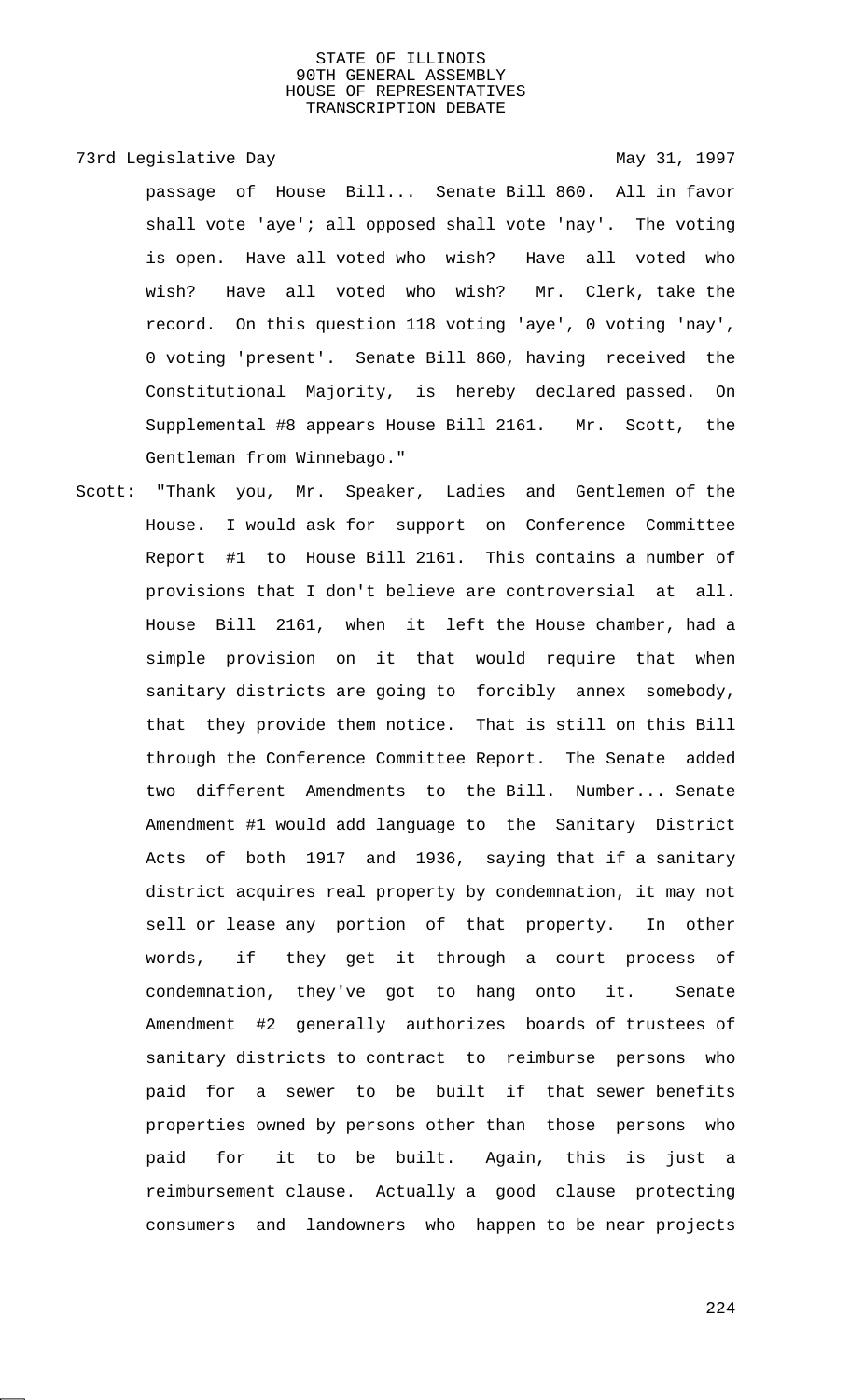# 73rd Legislative Day 1997

that are built by sanitary districts. There is additional language which has been added to this which is really clean up language suggested by the Home Builder's Association of Illinois. It's originally Senate Bills 919 and 920. What they do is clean up language that from a Bill that passed during the last Session of the General Assembly which provides for bonding requirement options for units of local government who require a builder/developer to provide financial insurance for the completion of subdivision work. This would allow an irrevocable letter of credit from a financial institution or a different surety which is deemed acceptable by the county or municipality as a third security option. And there's another technical clean up language to that that applies to public construction bonds which basically does the same thing as the last provision that I described. And, again, I don't believe there's... don't believe there's any opposition to this Bill that I've heard of and I would appreciate your support."

- Speaker Granberg: "The Gentleman from Winnebago moves for the adoption of Conference Committee Report #1 to House Bill 2161. On that, is there any discussion? The Gentleman from Vermilion, Mr. Black."
- Black: "Thank you very much, Mr. Speaker. Will the Sponsor yield?"

Speaker Granberg: "Yes."

- Scott: "Yes."
- Black: "Doug, I have one question and that... and I really don't understand this, so if you could explain it to me."

Scott: "Okay."

Black: "There is a section in Senate Amendment #2 that says, I assume it means the sanitary district, can levy a tax on those who choose to hook up to a sewer system built with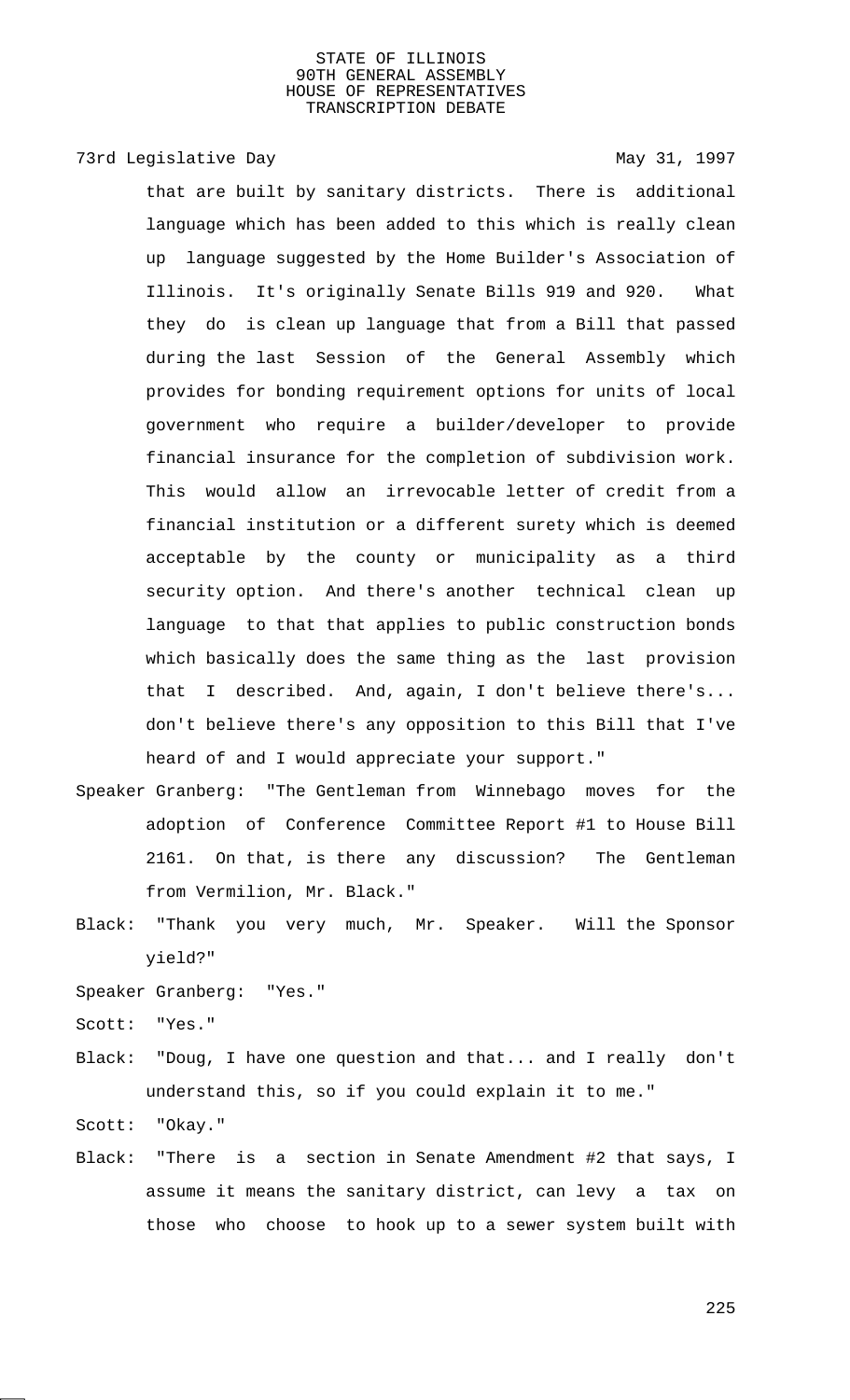- 73rd Legislative Day 1997 private funds, and I really don't understand that at all. I mean, if a subdivision constructed its own sewage system, why is the sanitary district seeking language that provides for a tax on those who would then choose to hook up to that?"
- Scott: "To them, if they take that particular system over and it becomes part of their system, then they're allowed to reimburse the developers for the cost that they had in building it. This happens quite frequently, where a private developer will build the particular..."
- Black: "Oh, okay. Okay, yeah."
- Scott: "...portions of the system and then it'll become part of the sanitary district itself. This just allows..."
- Black: "Alright. What I wasn't seeing is that only if the sanitary district takes over the entire sewer line."
- Scott: "Yeah, otherwise they're not.. they don't have any jurisdiction over it."
- Black: "Alright. Not just go in and tell the home owner, guess what, we're going to levy a tax on a private sewer hook up."
- Scott: "Right."
- Black: "So, if they take over the system, then sure, okay."
- Scott: "If it's a private system... if it's a private system, it doesn't have anything to do with them. It's only if they take it over..."
- Black: "Okay."
- Scott: "...this then becomes their..."
- Black: "Then they would be treated the same as every other resident on the sanitary system..."
- Scott: "Right, because if the sanitary district built it, they're going to charge the customer..."
- Black: "Okay, sure."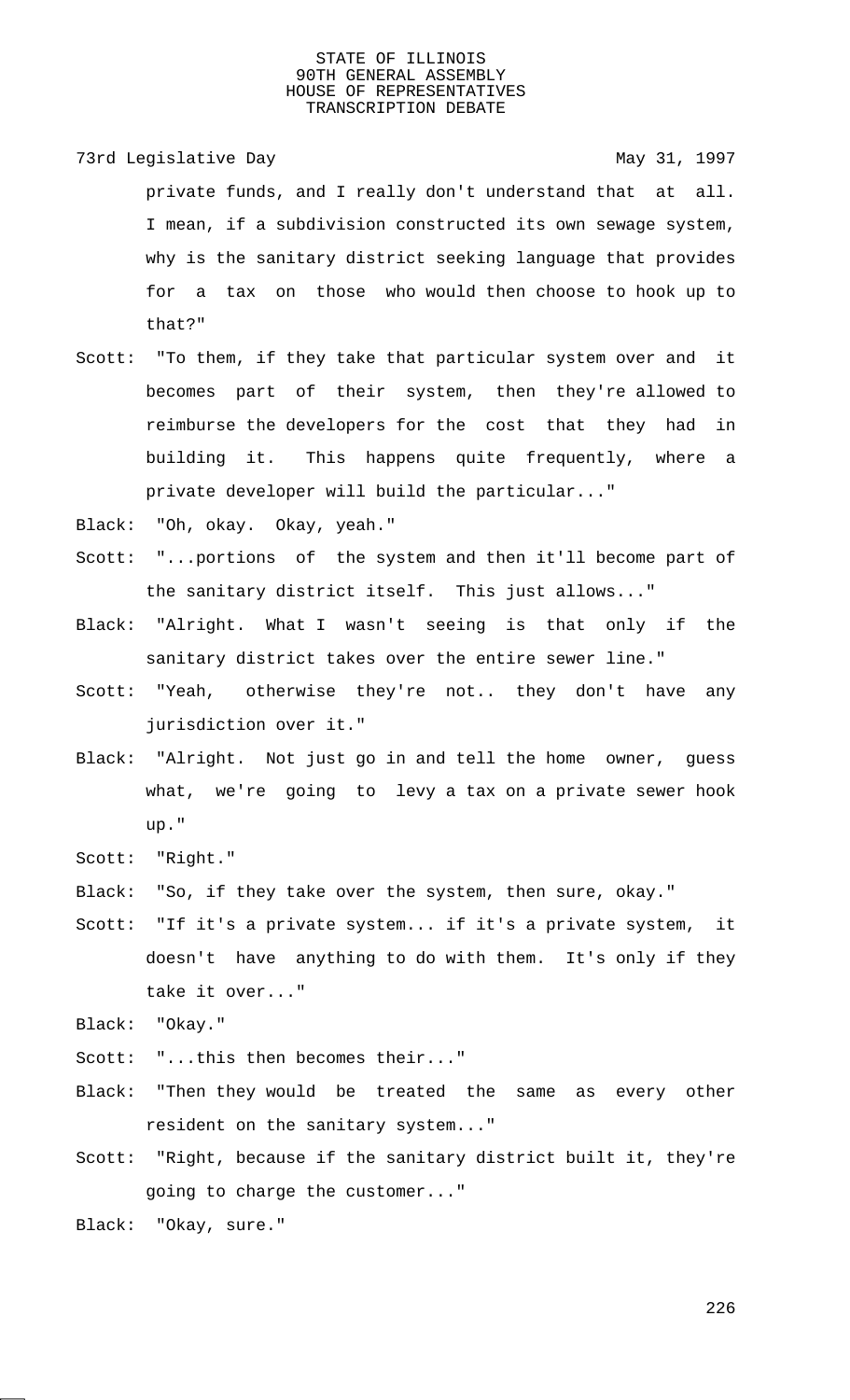73rd Legislative Day 1997

Scott: "...for the cost of building the system."

Black: "Okay, I see now. Thank you."

Speaker Granberg: "Anything further? The Gentleman from Kendall, Mr. Cross."

Cross: "Thanks, Mr. Speaker. Will the Sponsor yield?"

Scott: "Yes."

- Cross: "Representative, are the portions that you... I assume they're still in here where they, in the event the sanitary district condemns property, they cannot... they can't get rid of it. Is that still in here?"
- Scott: "Yes, it is. And, that's been agreed to by the waste water agency association."
- Cross: "I'll... I guess I'm being a little selfish here, protective of my area but I, I'm thinking of situation where the sanitary district purchased some land and I don't believe condemned it and they, for a treatment center, they found out down the road or it appears that maybe they're not going to want to use that property for the treatment center. I was referring to an area in our area where the sanitary district acquired some property and, as I said, I don't believe it was condemned, but they acquired the property and then realized after quite a bit of opposition that maybe that wasn't the best place to put a treatment center. Does that land remain... become useless after that?"
- Scott: "No, if fact, under this, because it was acquired through an 'arms length' purchase and wasn't part of the condemnation, then this Bill wouldn't apply to them. There were some people in the Senate who, the Senate put this Amendment on, this was their Amendment #1, there were some people in the Senate who wanted that language to be broader to comply with any kind of acquisition that a sanitary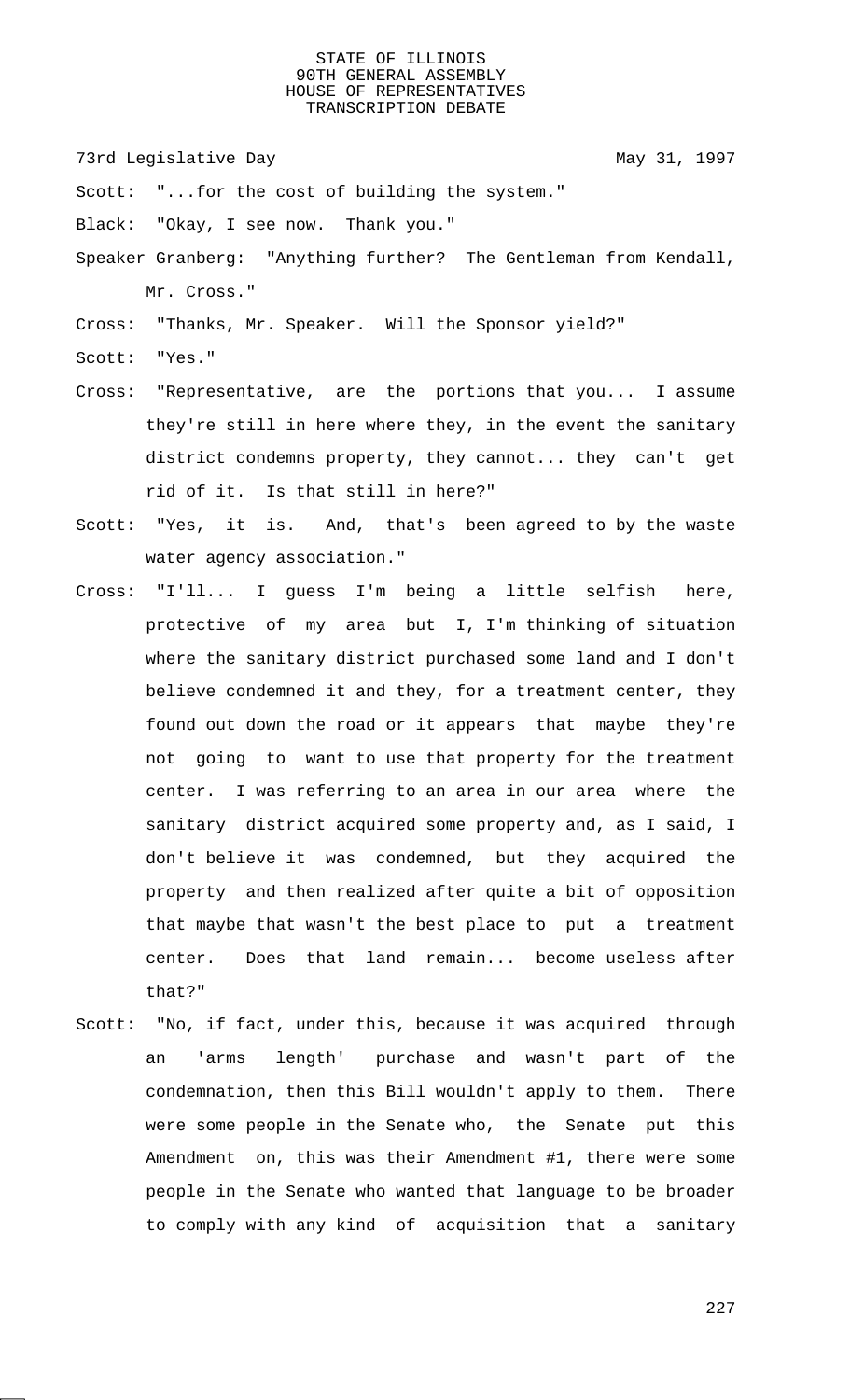- 73rd Legislative Day 1997 district might have. But, this is only for the condemnation. Only for the proceedings that go all the way through the court process where land is forcibly taken from somebody, not having to do with 'arms length' purchases."
- Cross: "Yeah, I understand the difference, Doug, and I don't mean to be cute but, for whatever reason. Let's say the condemnation..."
- Speaker Granberg: "Mr. Cross, we don't have to worry about that." Cross: "What?"
- Scott: "Being cute."
- Cross: "Alright."
- Scott: "That was the Speaker, that wasn't me, Tom."
- Cross: "Alright, I'll ask for a verification then and if this gets the requisite number of votes... Doug, what if... what if, for whatever reason, the sanitary district says halfway through the condemnation proceedings, after they've acquired 'X' number or 'X' amount of land that this isn't the best place for us to build our treatment center and we decide we're going to back out of the program? Why can't they sell the land back to the people they condemned the property of?"
- Scott: "Well, I guess the feeling here is, and I think what it's trying to avoid, Tom, and again, this is something that came on from the Senate, but I think the situation they're trying to avoid is, any public body, and in this case we happen to be talking about the sanitary districts, but the same philosophy would apply to any unit of Local Government, if you're going to acquire property through condemnation and you're going to go through the court process, you shouldn't be able to turn right around and sell it again back to a developer or somebody else who's going to do something else. You should keep it for the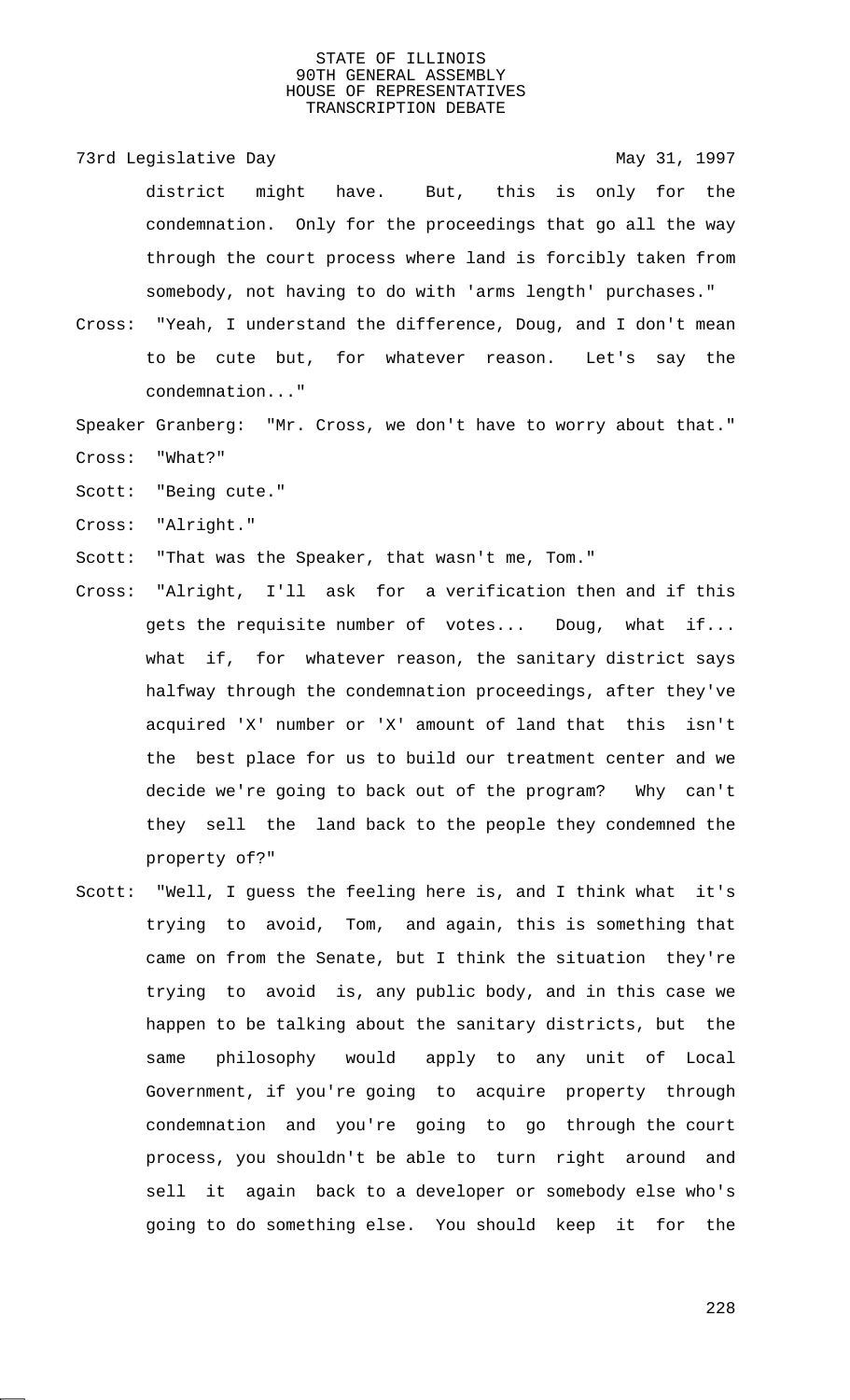73rd Legislative Day 1997

public purpose, which is the stated purpose of the ordinance of why you're going to acquire property through condemnation. And the only... and the only thing I can say also in response to that is that, first of all, condemnations happen very, very seldom with sanitary districts and I think the reason why they're willing to sign off on this language is because this is something that doesn't go on very often."

Speaker Granberg: "Mr. Scott. Mr. Scott... Mr. Stephens, for what reason do you rise, Sir?"

- Stephens: "On a point of personal privilege. Something was spilled back here. We need a janitor right away. Miss Cray... Bill Black went by, spilled a big cup of something all over. It's terrible. We need security and a janitor back here, right away."
- Speaker Granberg: "I'm sure Mr. Johnson will be very appreciative. Mr. Scott."
- Scott: "I was just saying that in talking to my own local sanitary district, I asked them that very question when the Amendment came on, I said, 'What do you think?' And he said, 'Well, there's a couple of things. First of all, we acquire property through condemnation very, very seldom. Most of the things happen through arms length agreements. And the second thing is that if they do acquire by condemnation, it's done with an express purpose of a ordinance where they've got to have the public purpose set out, and they don't do those things lightly, they do that pursuant to a plan.'"
- Cross: "Can you think of any other Governmental body, and maybe I just don't know but, that we would lock in, in a similar situation or are right now, are prohibited from using land in a different way once it's condemned for the original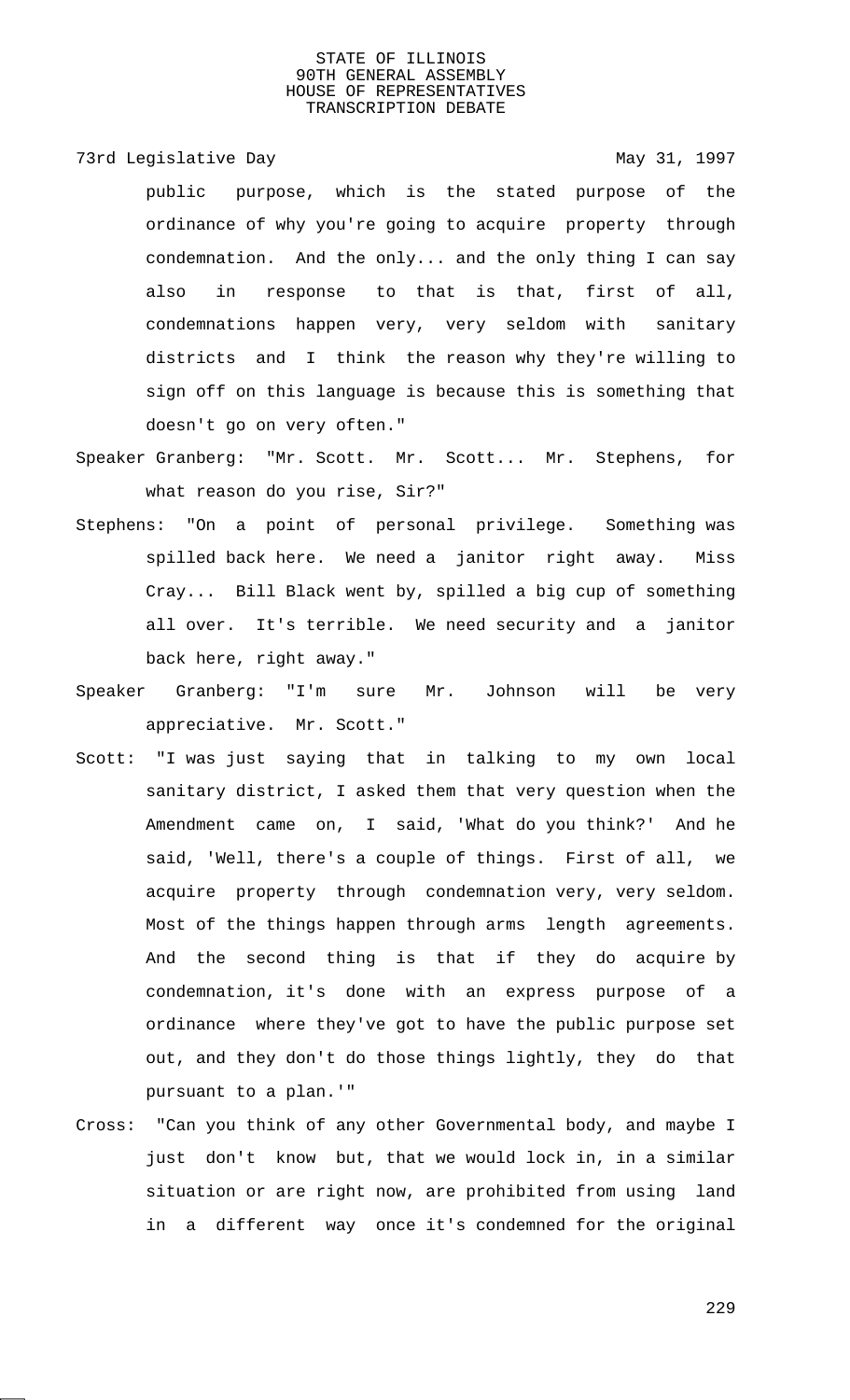73rd Legislative Day 1997

purpose?"

- Scott: "I think... I think they're, and I don't know this for sure, Tom, it's not true of municipalities and it's not true of counties. It may be true in some of the building commission language. There may be some provisions like that."
- Cross: "It's not true with IDOT that I know of, is it?"
- Scott: "No, no. But again, you know the, some of the... I may not agree with... I may not think it's perfect in that form. I may think it might be better if you said 10 years or 20 years you should have to keep it. But again, the purpose behind it is to keep these entities of government from, and I guess there have been some problems some places, which gave rise to this Amendment in the Senate, where the sanitary district has acquired the land and then turned right around and sold it off to somebody else. In other words, they weren't using condemnation for the purpose that it was designed for."
- Cross: "I guess my concern, Doug, is your sanitary district elected or appointed?"

Scott: "They're appointed."

Cross: "Don't we... Aren't we taking away some authority and power to those people we trust to be on sanitary districts by saying..."

Scott: "Yep."

Cross: "...'Look, we're going to trust your judgement. You've analyzed this situation.' For whatever reason, you may make a change, and maybe for the better, and now we're going to force them to keep some land and maybe, make the wrong decision because of what we're passing here."

Scott: "Well..."

Cross: "And, I understand the situation, the potential situation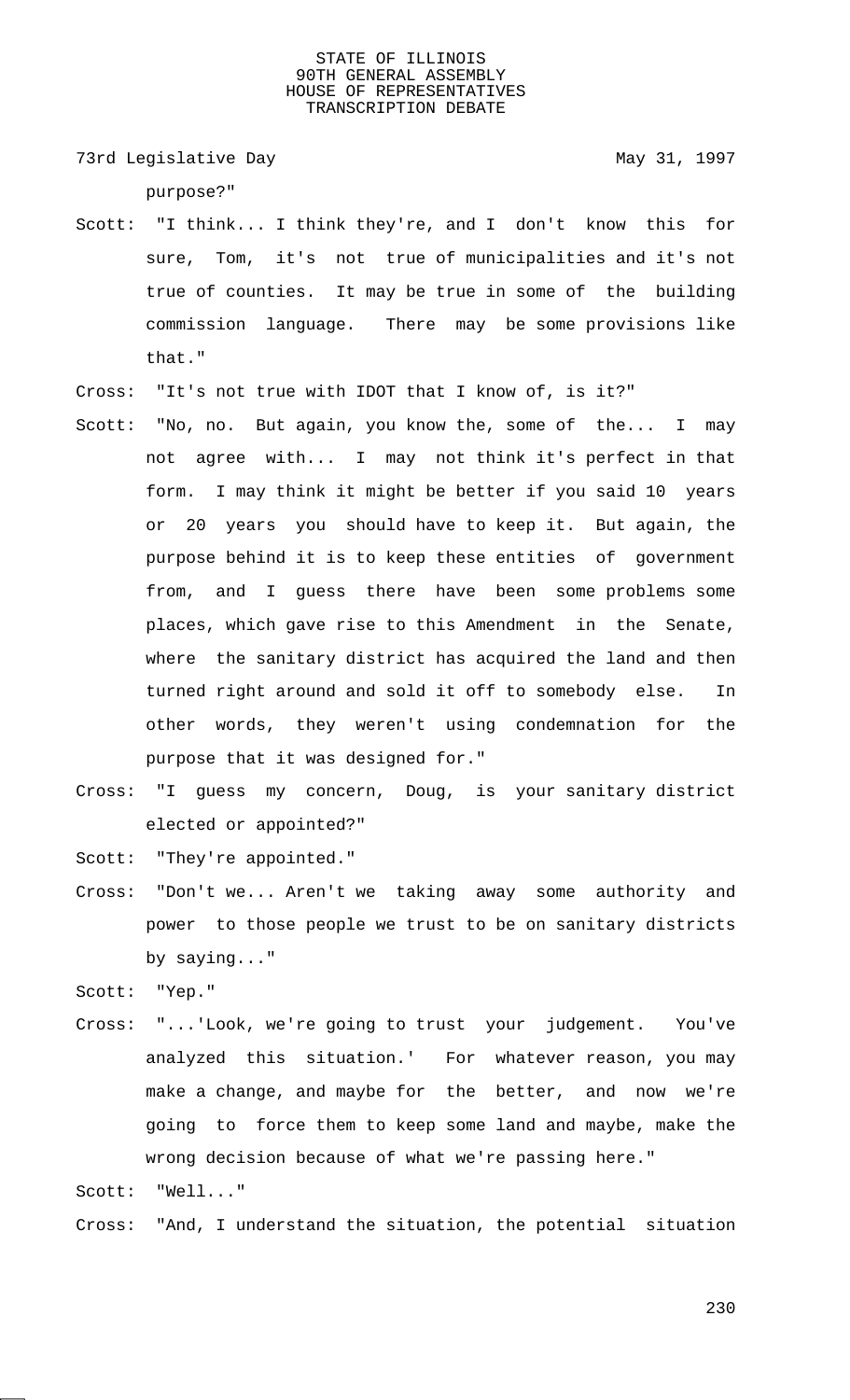73rd Legislative Day 1997 you're describing and I can see the problems, but I think we're locking the hands of sanitary districts, or any form of Government if we did this by saying you've got to do this or you have to do that and we're taking away their authority."

- Scott: "Well, there's two things. One is, if they were against it, I'd probably agree with you, but they're not against this particular provision so they obviously don't think it's that onerous or they would be actively fighting this particular provision. And the other part of it is, you know, condemnation we treat pretty specially around here for a lot of reasons and we should because it's in essence, a forcible taking of someone's land. And the only reason that we allow that to happen, is because there's a public purpose or a greater public good that we think deserves that land to be able to be taken. So here, what we're saying is that if that's the case and we're going to take someone's private property, that it should be used for the purposes that we took it for in the first place."
- Cross: "Well, once again, I go back, and I guess I'm concerned about setting this public policy. The sanitary district acknowledges the problem they have or for whatever reason they think they've made a mistake, they can't even sell it back to the owner of the property they've condemned and I think... I really do think... and I don't know that I disagree with what you're trying to do, you know, for our own situations in our respective districts, but from a public policy standpoint, I think we may be putting ourselves in a real box. I'm going to take a stronger look... or a look at the Bill and I don't want to monopolize time, I'm sure there's some other good Bills coming up tonight but, I just have some serious concerns.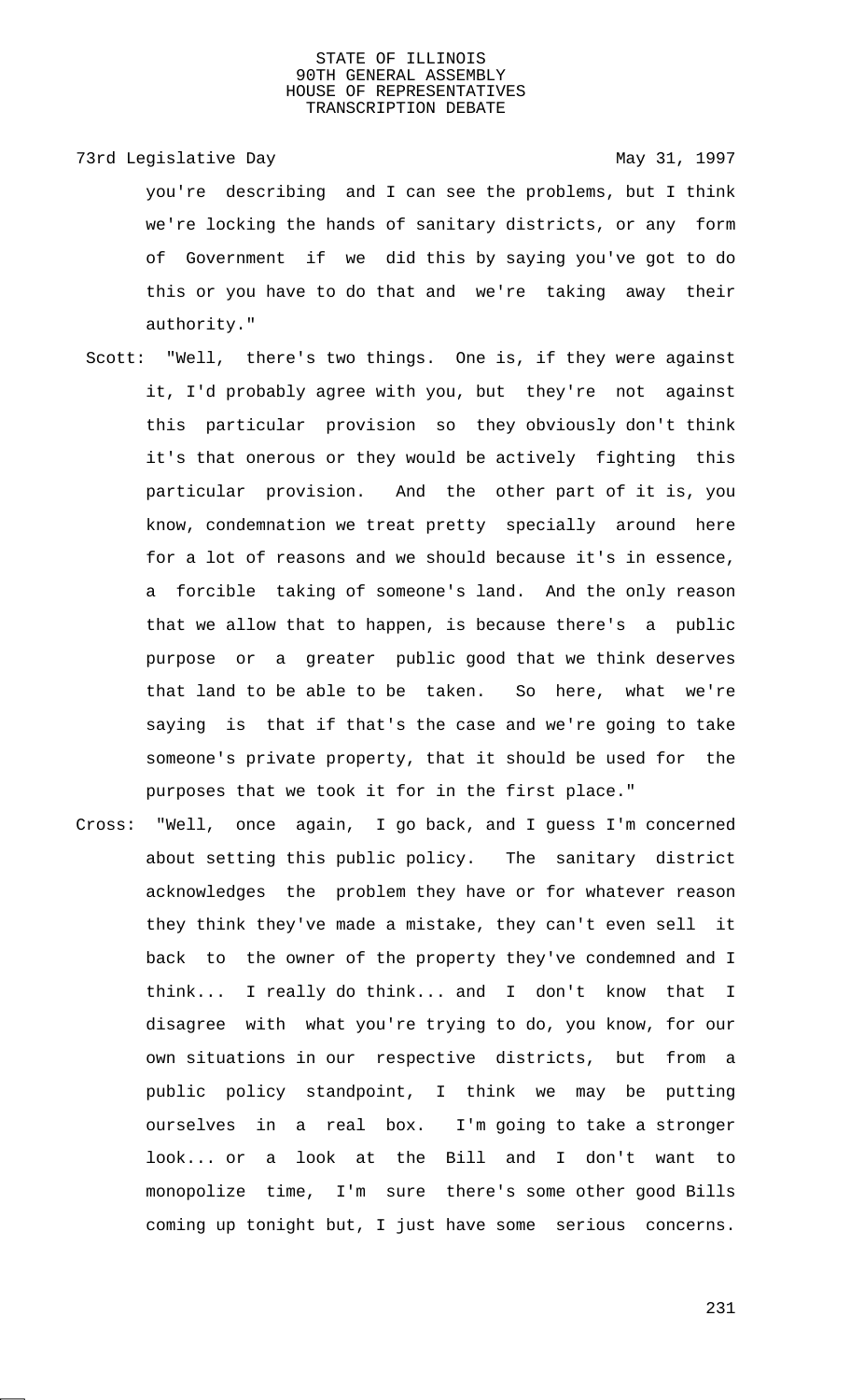73rd Legislative Day 1997

Thank you. Thank you."

Speaker Granberg: "The Gentleman from Kankakee, Mr. Novak."

Novak: "Thank you, Mr. Speaker. Will the Sponsor yield?"

- Scott: "Yes."
- Speaker Granberg: "Indicates he will."
- Novak: "Representative Scott, does this affect all current sanitary districts that have been created by, either by statute or by referendum?"

Scott: "Nineteen seventeen and nineteen thirty-six districts."

Novak: "Oh, just from 1917 to 1930's?"

- Scott: "No, they're two different sanitary district Acts. Some created... virtually, all sanitary districts in the state, but not, I don't believe it affects the Metropolitan District in Chicago, but it affects everybody else."
- Novak: "Okay well, a few years ago, I created a Eastern-Will County Sanitary District by statute and so, this would impact them, correct?"
- Scott: "Yeah, because I believe, and I don't know this specifically, but I believe when you did that, you probably made reference back, created it under one of the..."

Novak: "The 1917 statute, I believe."

Scott: "Right."

Novak: "Okay, thank you."

Speaker Granberg: "Seeing no one seeking recognition, the Gentleman moves for the adoption of House Conference Committee Report #1, House Bill 2161. All in favor shall vote 'aye'; all opposed shall vote 'nay'. The voting is open. Have all voted who wish? Have all voted who wish? Have all voted who wish? Mr. Clerk, take the record. On this question, 85 voting 'yes', 31 voting 'no' and none voting 'present'. First Conference Committee Report to House Bill 2161, having received the Constitutional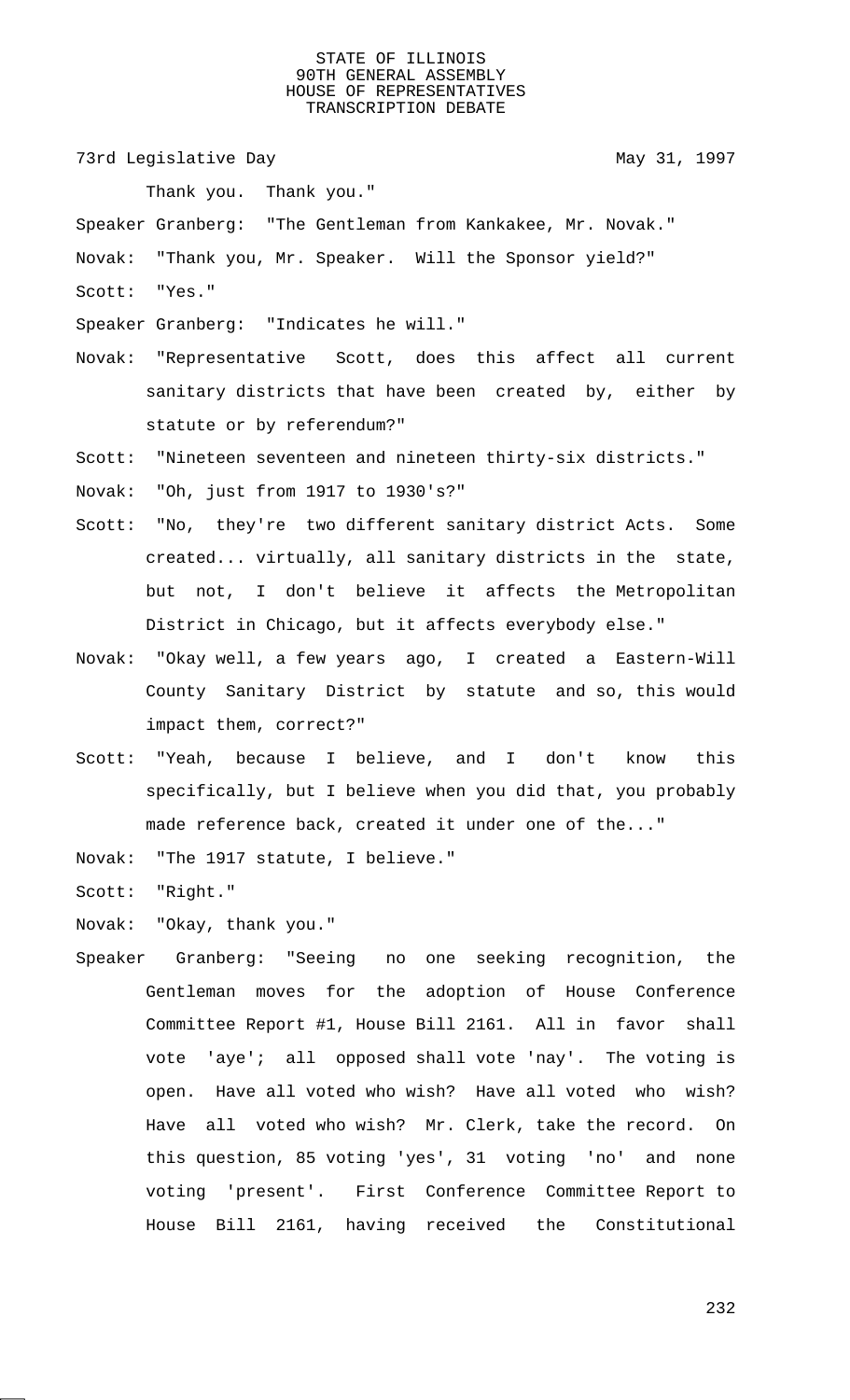73rd Legislative Day 1997 Majority, is hereby declared passed. Senate Bill 8 (sic-9), Mr. Clerk. Senate Bill 9. Is the Gentleman in the Chamber? Out of the record. House Bill 110, Mr. Poe." Poe: "Yeah, Mr. Speaker, I introduced this Bill earlier. Just quickly, we made a Motion to concur with Amendments 1, 3, and 4. This Bill, is a Bill that's been negotiated over time. It's an agreement between the Governor and AFSME Union. It's been through the Pension Laws Commission and everybody is recommended, as I know, there's no

- proponents(sic-opponents) and at this time, would answer anymore questions that was... people was wanting to ask questions earlier."
- Speaker Granberg: "The Gentleman from Kankakee, Mr. Novak on the motion."

Novak: "Yes... Thank you, Mr. Speaker. Will the Sponsor yield?" Speaker Granberg: "Indicates he will. Proceed."

Novak: "Representative Poe, did I hear you correctly when you said there are no proponents? Or did you say there are no opponents?"

Poe: "I hope I said, opponents."

Novak: "I thought you said there are no proponents to this Bill."

- Scott: "Oh, I hope not. No, there's 90,000 proponents out there, I know."
- Novak: "Oh okay, I see some people in the audience here that have a vested interest in this Bill. I've got a couple of questions for... What is the hit on the state budget on this thing? You know, how long does it go for, over how many years?"
- Poe: "Are you referring to the state universities or the state employees?"
- Novak: "Well, let's talk about the State Employees since they make up the largest, I think, segment of this legislation."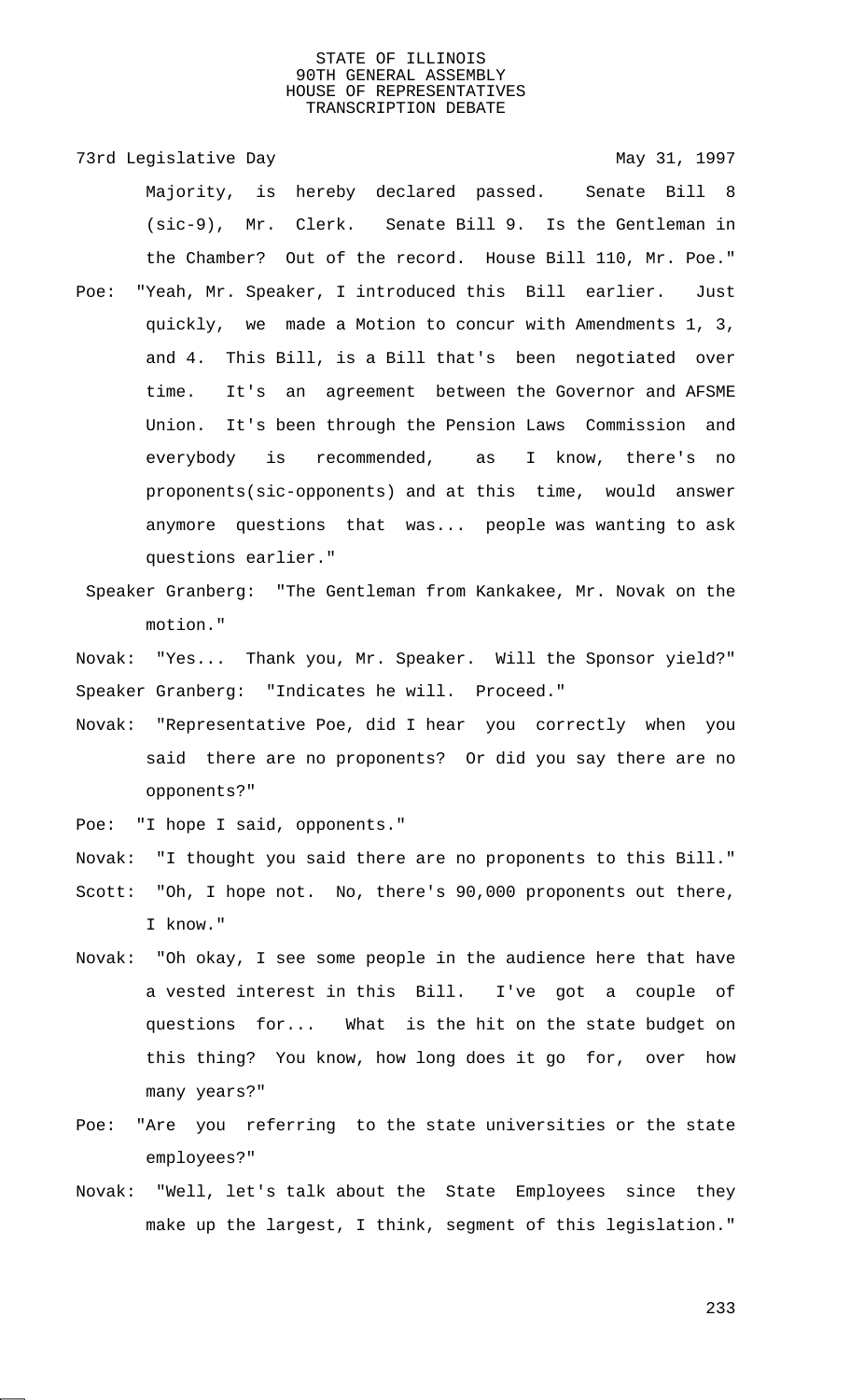73rd Legislative Day 1997

Poe: "The first year, there's going to be a net savings to the State of Illinois of about 4 million dollars and then it ramps up."

Novak: "Mr. Poe..."

Poe: "Yes."

Novak: "I know a significant part of this Bill as far as financing these changes in the pension plan was through the negotiations between AFSME and the Governor's office, is that correct?"

Poe: "Yes, that's correct."

- Novak: "Okay, and I understand, as well, is that in those negotiations the union... the AFSME representatives said, 'We would rather have improvements in our pension system in lieu of a 3% across the board increase.' Is that correct?"
- Poe: "Yes. In a three year contract, the first year there would be... the 3% Cola would go toward their retirement."
- Novak: "Okay, and how does... increases is the percentage by which the AFSME employees' pensions are improved? Can you give me a percentage? Does this improve their payout by 50% or 40% or..."
- Poe: "Yes, Sir. Representative, the new formula gives about a 55% increase to the average state worker who retires at age 65 with 23 years of service and an annual income of \$32,305 dollars. Currently, they would receive about \$670 dollars a month, and that would go up to \$1034 dollars a month."
- Novak: "Okay and that... Would this be fazed in over a couple of years or..? Let's say the Governor signed the Bill tomorrow and it became effective July 1, when would this... when would this worker, that you just cited as an example, realize these improvements in his or her pension?"

Poe: "Yeah, those benefits would take effect July 1, 1998." Novak: "July 1, so there's a year?"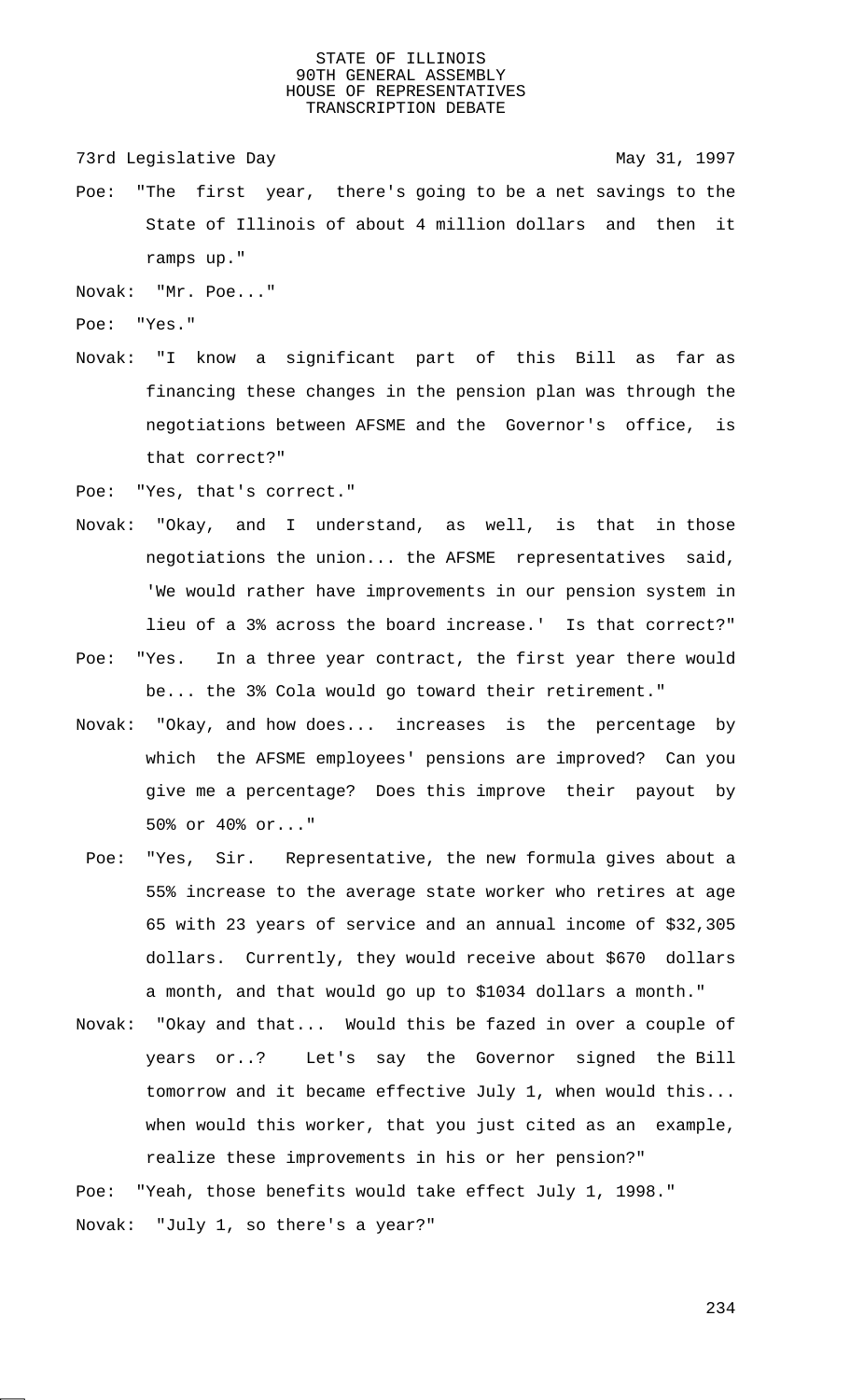73rd Legislative Day 1997

Poe: "I'm sorry, January 1, 1998. Sorry."

- Novak: "Okay, that's alright. January 1, 1998. Okay, another question about the accumulated sick time. We know that this has been a bone of contention with various parties. So, could you just tell everyone, once again, what does this do to the current policy for AFSME employees dealing with accumulated sick time?"
- Poe: "Yeah, currently, accumulated sick leave when an employee retires, they are paid on half of the days they've accumulated. After January 1, 1998, a current state employee will be able to save those days that they have accumulated and will be paid for. From that day forward, those days won't be in the accumulation for being paid a lump sum."
- Novak: "Well, will the sick time policy then be eliminated for state employees?"

Poe: "No, Sir. It'll go on the same as it has been..."

Novak: "Will they still accumulate a half a day or a full day a month, or however it is based upon their time?"

Poe: "Yes, Sir. Yes, Sir."

Novak: "Okay, thank you."

- Speaker Granberg: "The Lady from Cook, Representative Schakowsky."
- Schakowsky: "Thank you, Mr. Speaker, and Ladies and Gentlemen of the House. I want to congratulate the Sponsors of this legislation and all those who worked so hard to bring this about. And, as we go home to our districts and tell the state employees that live there, how much we did for them and how much we appreciate them, I think it's also very, very important that we acknowledge how we got here today. And, it seems to me that as important as all of us and you may have been, it's also important to acknowledge that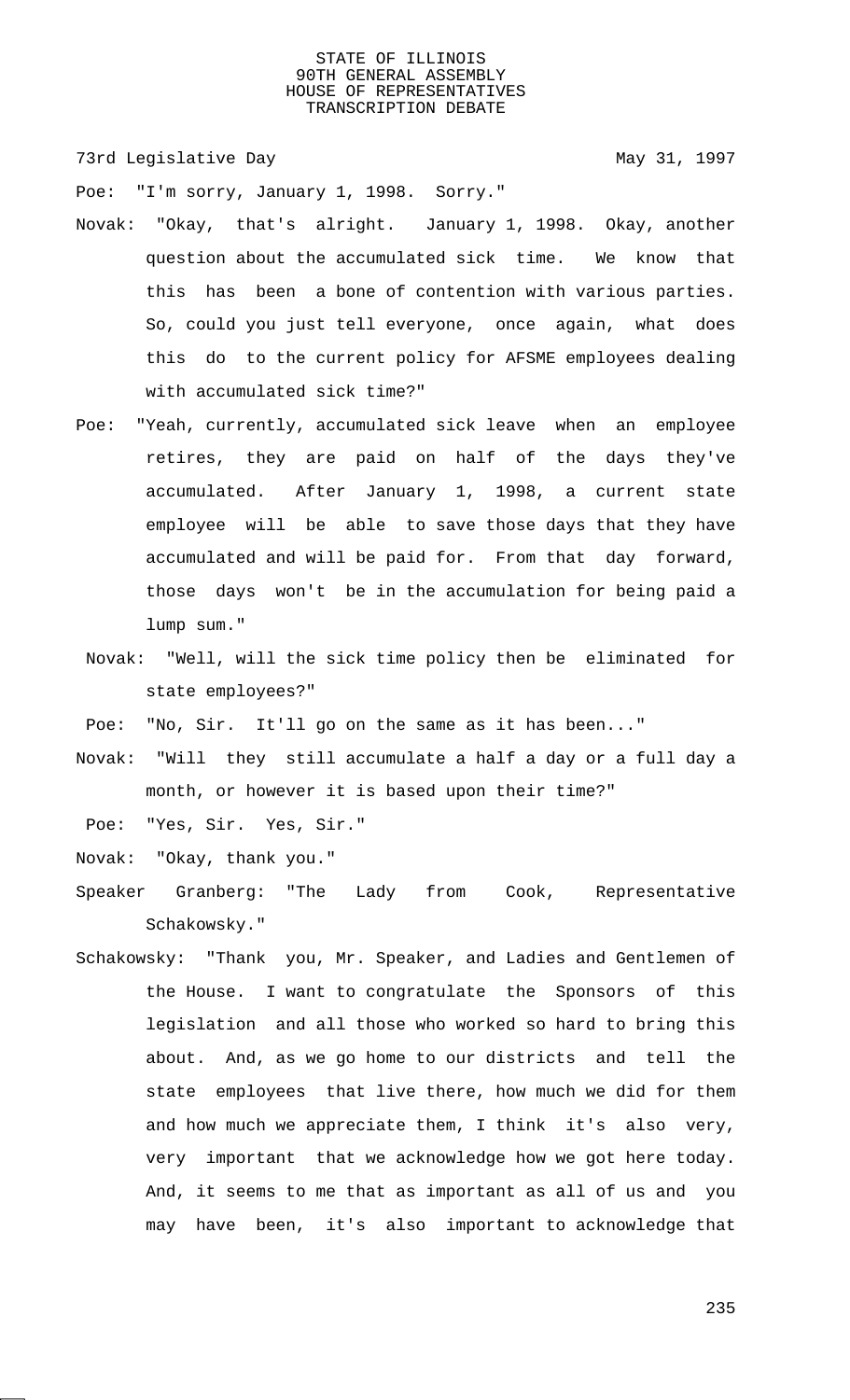# 73rd Legislative Day 1997

the... that organized labor, that the state employees themselves who sat at the table with the collective bargaining process, sat as workers with the administration, working out all of the details, spending the hours that it took, crunching all the numbers, compromising when they needed to, pushing forward when they saw an opportunity, and it is they who should also be congratulated and should congratulate themselves for today, bringing forth a piece of legislation that is going to provide some dignity to state workers when they retire, going to provide a substantial increase in their benefits that they so sorely need and so well-deserved. So, I think that it's... that this Bill, we ought to be thanking AFSME and all of the members of organized labor who participated in bringing us here today. Thank you, very much."

Speaker Granberg: "The Lady from Sangamon, Representative Klingler."

Klingler: "Thank you, Mr. Speaker. I also, want to congratulate the representatives of AFSME and the representatives of the Governor's office for the long hours that they spent in negotiations on working out this Bill. I remember a couple of weeks ago, I talked to both sides and they were very discouraged. It seemed like things were starting to fall apart, that it wasn't going to happen and that really made me very discouraged and upset because I remember two years ago when it fell three votes short and how upset the people were in this area and throughout the state from the fact the Bill came so close. And, I did not want to have one more Session pass and say, 'Well, we came close, but we couldn't do it.' I think we also must thank the individual state employees because I can tell you that they have been extremely persistent and not giving up and contacting, not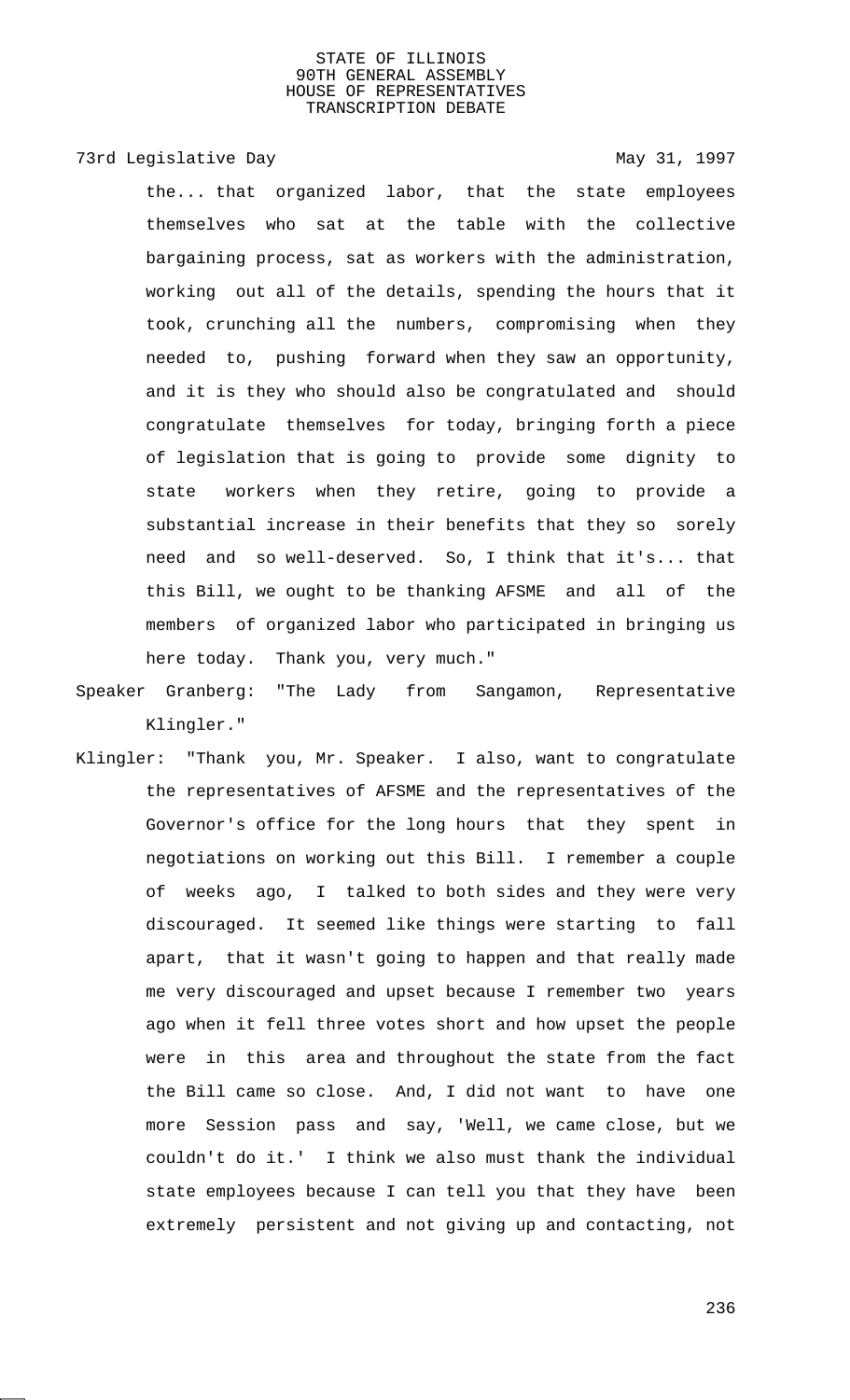# 73rd Legislative Day 1997

only their legislators, but legislators throughout the state and the Governor's Office about how important this Bill was to them. I'd like to emphasize that this Bill, even though it increases the average pension by 55%, still does not make us the top in the country. Instead, it takes us from 49th or 50th in the state for pension level to 26th in the nation. So, in fact, with all this work, we're at the average but I think this was a good compromise. It could provide a livable level for the employees who retire after so many years of service and I would certainly hope that everyone in this Chamber would support it. Thank you."

- Speaker Granberg: "The Gentleman from Effingham, Representative Hartke."
- Hartke: "Thank you very much, Mr. Speaker. Will the Sponsor yield?"

Speaker Granberg: "Indicates he will."

- Hartke: "Well, Representative Poe, in your earlier... one of the earlier Bills, there was mention of an increase for those state employees who had retired already. Does this Bill contain any kind of increase for the pensioners of the State?"
- Poe: "I couldn't hear you, really. Are you talking about retirees?"

Hartke: "Yes."

- Poe: "That wasn't negotiated in the Bill that AFSME and the Governor approved and it didn't go through the Pension Laws Commission so, no, this doesn't apply to them."
- Hartke: "So, this is no part of the ... Those individuals who are retired from the State of Illinois will not get a cost of living increase on their pensions that they're now receiving?"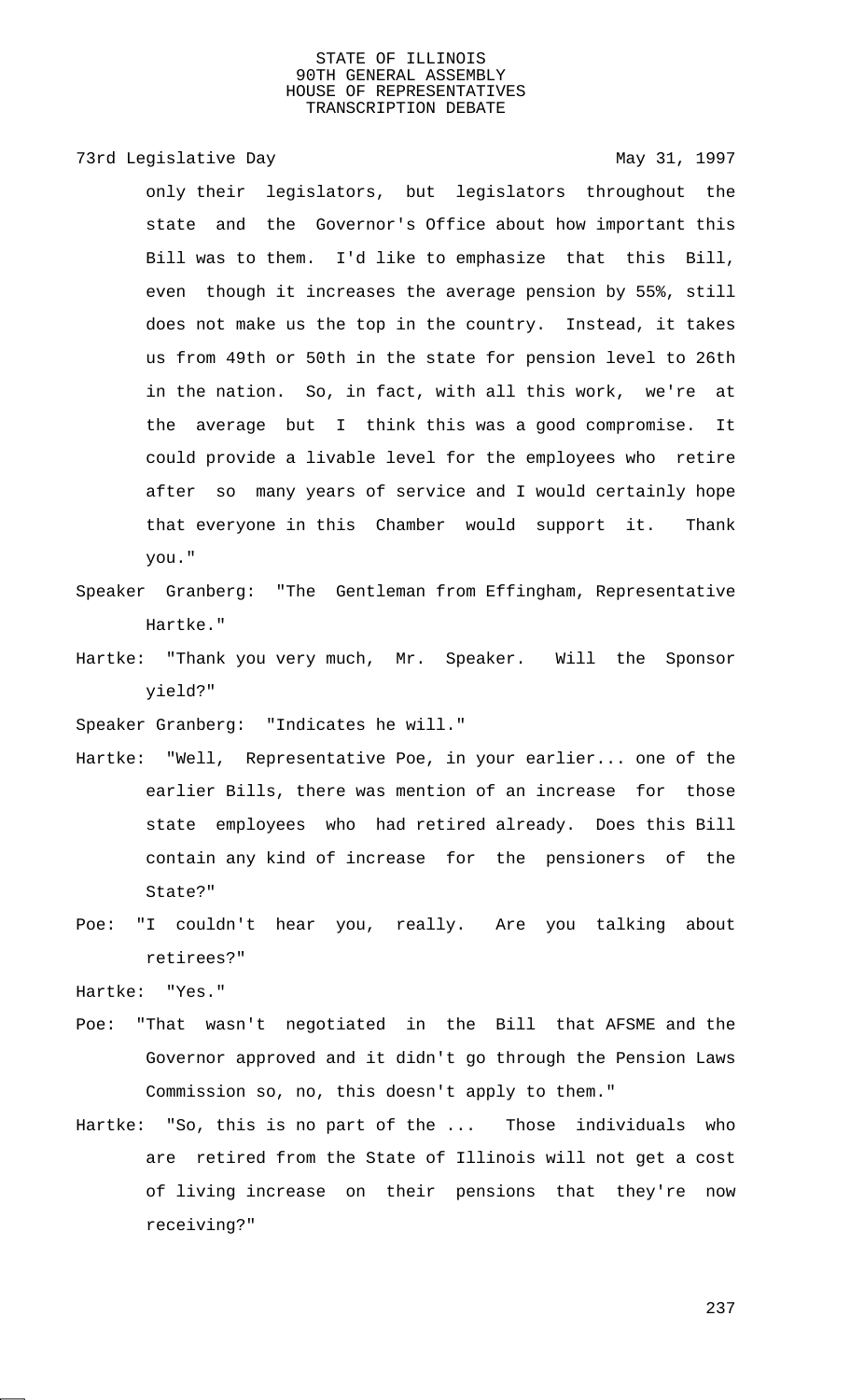73rd Legislative Day 1997

- Poe: "Not at this time, Representative, but I'll be glad to work with you. I think that's something we need to work on in Veto Session or next spring."
- Hartke: "Okay, thank you. Well, you know, it's... To the Bill. It's a good idea and I'm going to support this piece of legislation, however, I think we're leaving those individuals who have retired already and worked for a smaller salary probably years ago and they're living on a smaller pension. Like many of our senior citizens, without that cost of living increase, they're going to have a hard time making it and I think we better look at that in the future."
- Speaker Granberg: "The Gentleman from Sangamon, Representative Poe to close. I'm sorry, Mr. Rutherford, the Gentleman from Livingston."
- Rutherford: "Thank you, Mr. Speaker. I do appreciate it. I did get my light on a little late, but I do want to participate because there was a number of hearings that were held around, at least my geographic area, because I have such a large district by our organization, the AFSME Union. There was a number of members from both the correctional centers, the developmental centers and the Universities and I think it's important that the employees participated... I'm sorry, there must be crickets in the room. ... participated in sharing with their elected Representatives what their position is on this and I do stand commending Representative Poe and Representative Klingler and the others on this Bill, to be able to bring about a consensus between our organized labor unions within the state and the administration. So, I do stand in support of the legislation."

Speaker Granberg: "Thank you. The Gentleman from Sangamon,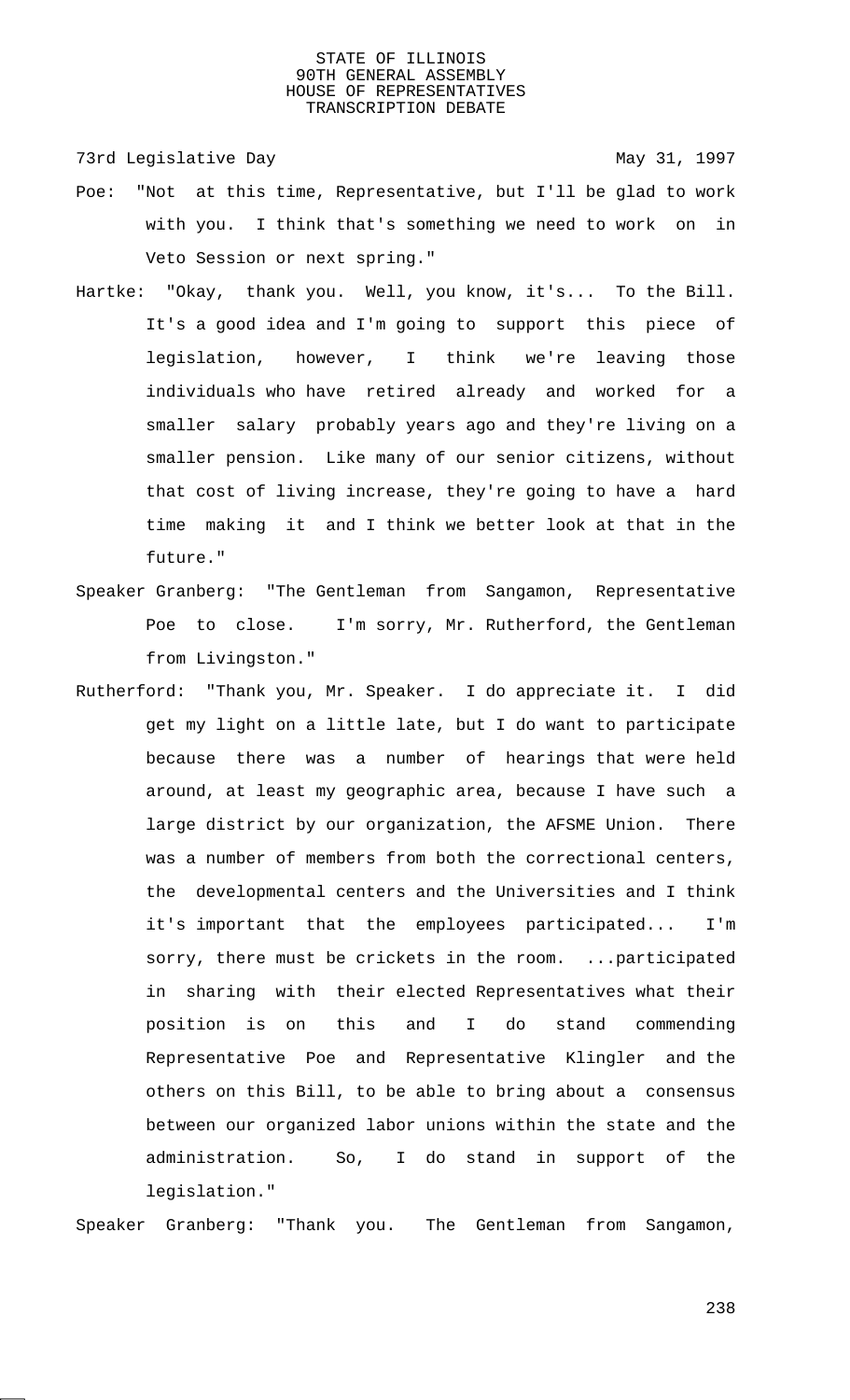73rd Legislative Day 1997

Representative Poe, to close."

Poe: "Yes, Mr. Speaker, it's been since 1971 since the State of Illinois has acted on a Pension Bill and I think we have a great chance tonight. The employees are long over due. Again, I want to thank AFSCME and the Governor's Office for working diligently on this Bill and the Pension Laws Commission for approving it and the Senate for passing it over to us. I'd ask for a favorable vote."

Speaker Granberg: "Mr. Clerk, announcement?"

- Clerk Rossi: "The House Rules Committee is meeting in the Speaker's Conference Room."
- Speaker Granberg: "The Gentleman now moves that the House concur in Senate Amendment 1, 3, and 4 to House Bill 110. All in favor shall vote 'aye'; all opposed shall vote 'nay'. The voting is open. Have all voted who wish? Representative O'Brien votes 'aye'. Have all voted who wish? Have all voted who wish? Mr. Clerk, take the record. On this question... On this question, 118 voting 'yes'; 0 voting 'no'; none voting 'present'. The House concurs in Senate Amendment 1, 3, and 4 to House Bill 110, and House Bill 110 is declared passed. Senate Bill 789, Mr. Clerk."
- Dart: "Thank you, Mr. Speaker, Members of the House. I move that we adopt the First Conference Committee Report to Senate Bill 789. What this would do is it would, we'd agreed to go along with the Bill as it originally was introduced which dealt with the time line for pain and restitution. That was provisions that went out of here, I think it 118 to nothing, and it adds provision which is long overdue which we've been working on for approximately four years, to attempt to bring children back into the State of Illinois, who are abused and neglected children who we presently ship all around the country. These are children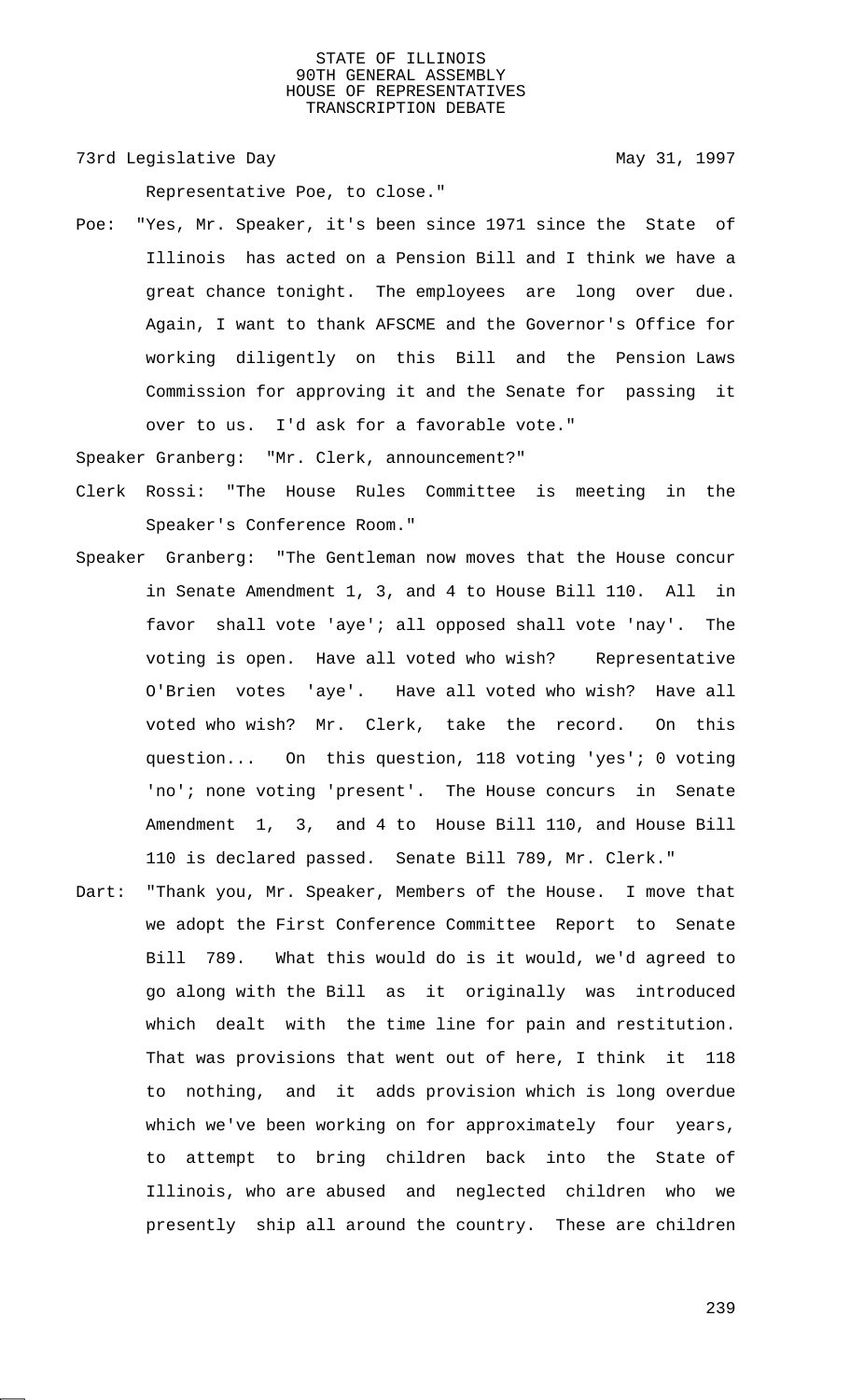# 73rd Legislative Day 1997

who have done nothing wrong themselves but due to things that have been done to them, they're now problematic children who need secure treatment facilities. This is a measure that is supported by virtually, I don't know of any opposition, actually, supported by all the major child care associations, the Department of Children Family Services, and we've been talking with the counties as of late, too, and the counties now are believing that they are in support of this, as well. As I mentioned, we don't know of any opposition at all. This is something that's long overdue. We have approximately 350 to 400 children out of state. This is an effort to bring our children back into this state where they can be better monitored and taken care of and I would move for the adoption of the First Conference Committee. I'd be happy to answer any questions."

Speaker Granberg: "The Gentleman moves for the adoption of House... of the Conference Committee Report to Senate Bill 789. On that issue, the Gentleman from Kendall, Mr. Cross."

Cross: "Thank you, Mr. Speaker. Will the Sponsor yield?"

Speaker Granberg: "Proceed."

- Cross: "Representative, with respect to the 'look out' language, hypothetically speaking of course..."
- Dart: "That's not in here."
- Cross: "It's gone?"
- Dart: "It's gone. This Bill only contains the restitution provisions and the child care provisions."
- Cross: "So, if we were at an after Session party and someone yelled, 'Here come the police'..."
- Dart: "You'd have to find another Bill to have that fun with."
- Cross: "Hey, Bucky the Clown, or hey, Skip, look out. That's all out of here?"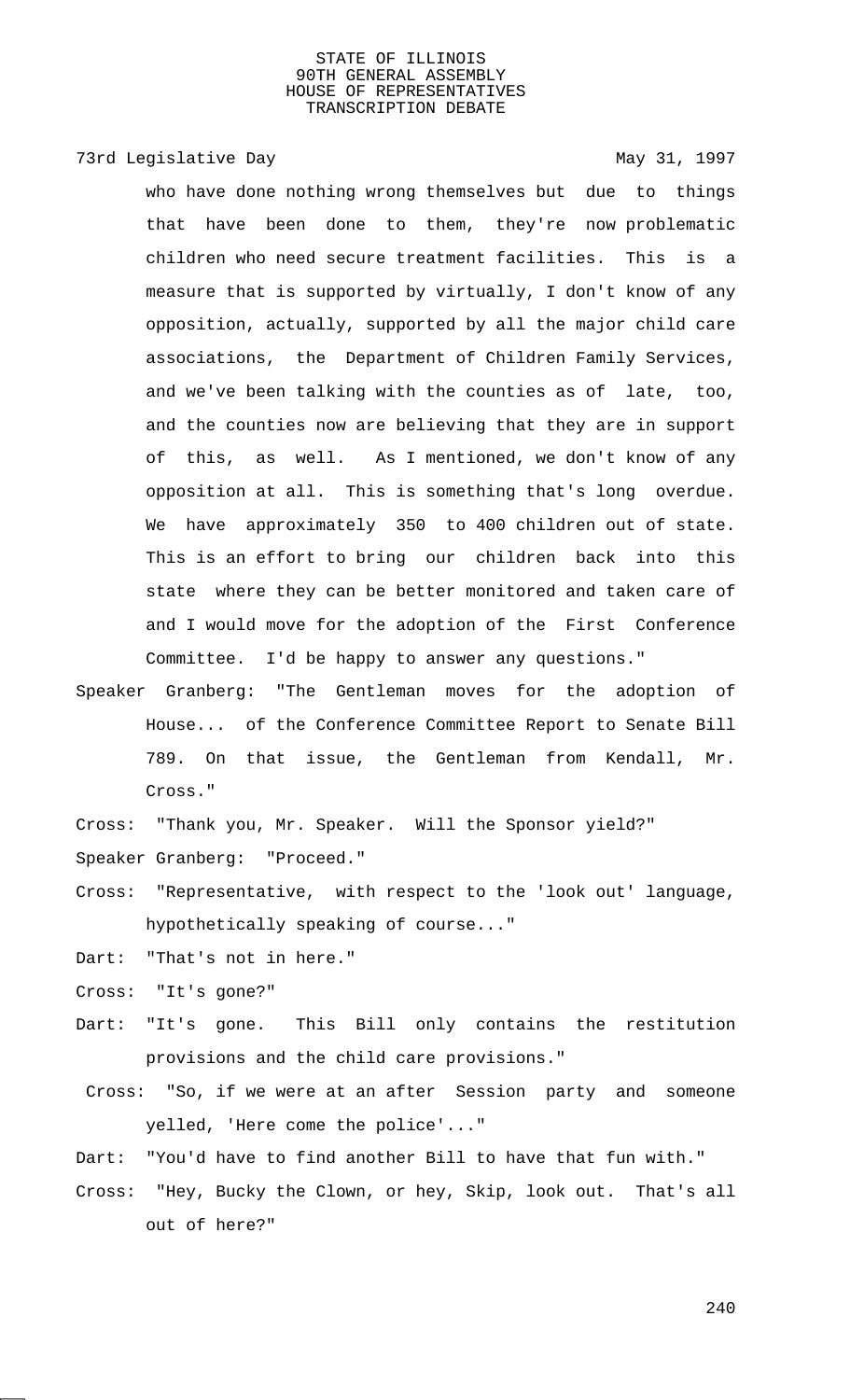73rd Legislative Day 1997

- Dart: "Yeah, maybe we can get a Conference Committee on that one, if you want."
- Cross: "Hey, here comes Frank O'Neil. So, that doesn't apply?"
- Dart: "If it is Frank, you might want to have a Bill like that."
- Cross: "Good point."
- Dart: "'Because we'd want some warning."
- Cross: "I'm not aware with your Amendments of any opposition. DCFS is okay with your language?"
- Dart: "Yeah, they helped us with the language, actually."
- Cross: "You've done a good job all Session of bringing DCFS closer to you."
- Dart: "One big, happy family."
- Cross: "Is that Director Dart or..."
- Dart: "No, I won't be taking that one. Though, after that tax vote, Tom, I might be looking for a job."
- Cross: "You might have a better shot at it than some of us, but... In fact, I know you do. So, at this point, no one... no opposition, Tom?"
- Dart: "No. None that I'm aware of."
- Cross: "Alright. Well, Director, thank you for working together on this Bill and it sure looks like a good Bill and good luck in your new endeavors. I vote 'yes'."

Dart: "Thank you."

Speaker Granberg: "The Gentle... The Lady from Cook, Representative Davis."

Davis, M.: "Thank you, Mr. Speaker. Will the Sponsor yield?" Speaker Granberg: "Proceed."

- Davis, M.: "Okay. Representative, I think before we were in opposition because the public defender was opposed to your legislation. Is the public defender still opposed or..."
- Dart: "No, they were opposed to Amendment #2 and I think it was 3, I'm not even sure. But, the provisions that they were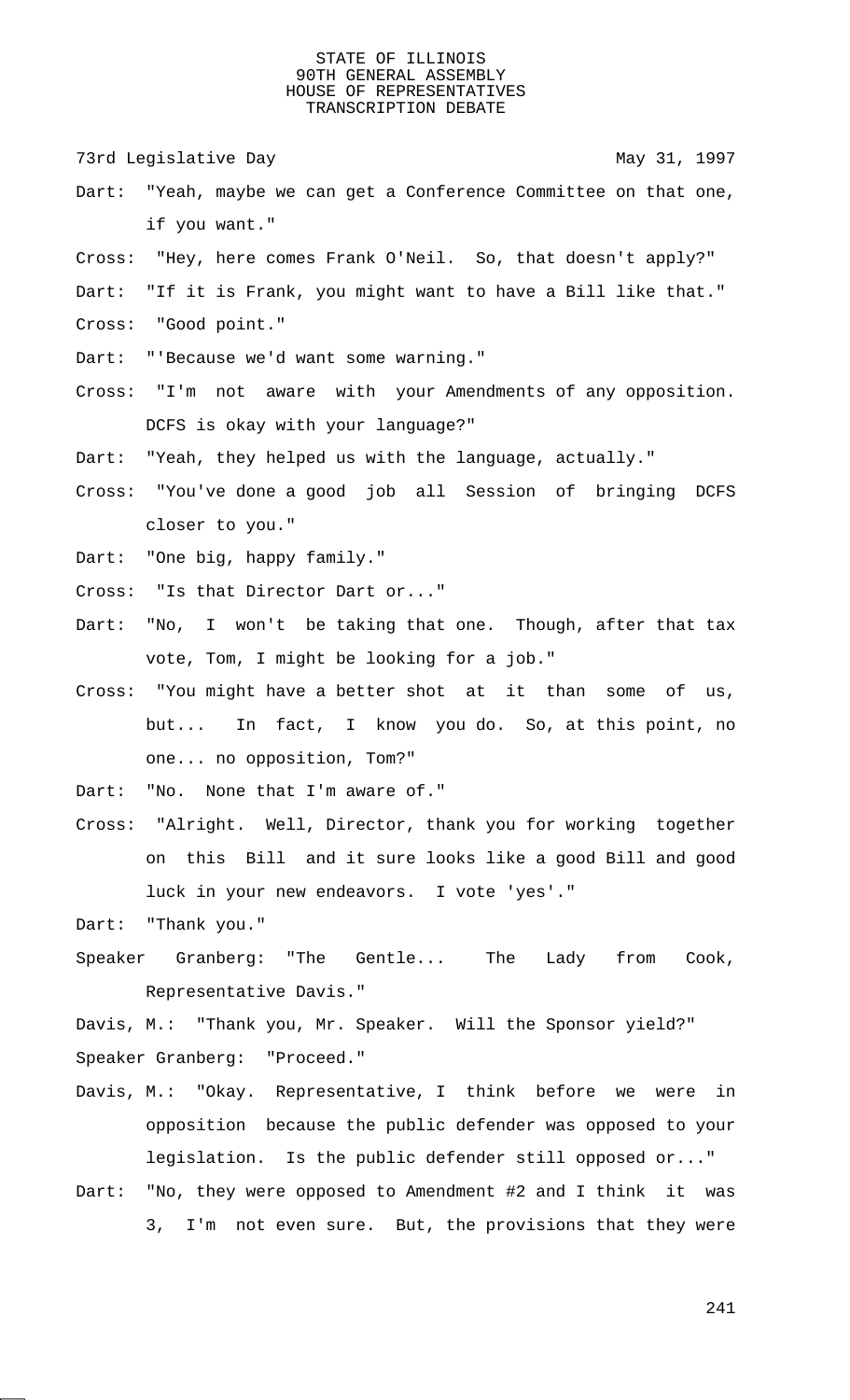73rd Legislative Day 1997 opposed to are long gone. They're not contained in this Bill. They don't have any... I know of no opposition to the rest of the Bill because it really does not impact them that I'm aware of."

- Davis, M.: "Could you tell us exactly what is does, because it isn't on our computers and we don't have a copy?"
- Dart: "Sure. Sure. Sure. What it does is... what the Bill originally did in its original form is in the Bill still, which deals with restitution, paying back that on a timely basis. As I said, that went out, I believe, 118 to nothing. Nobody had any problems with that. The 'look out' provisions, which the public defenders office talked about, are not in this Bill anymore and the other provisions deal with secured facilities for abused, neglected children. Presently, we're shipping all of those children out of state. In an effort to bring them back in, we had to make changes in the law here which would allow the department to have these kids in secured facilities here. And the prime reason is (a) it would save us money as far as transporting, but more importantly, when you're dealing with these type of children, as far as having their parents, the ability to visit them and stuff, it's next to impossible to do when these kids are in Texas, Arizona, Wisconsin..."
- Davis, M.: "But, where are they going to put them when they bring them back? Where will they be?"
- Dart: "Different child care agencies and I have been in conversations with who were supportive of this, say that they say that they are capable and will, in fact, be able to put together the places for these kids. They don't see any problem with that at all."

Davis, M.: "Alright. I appreciate your explanation,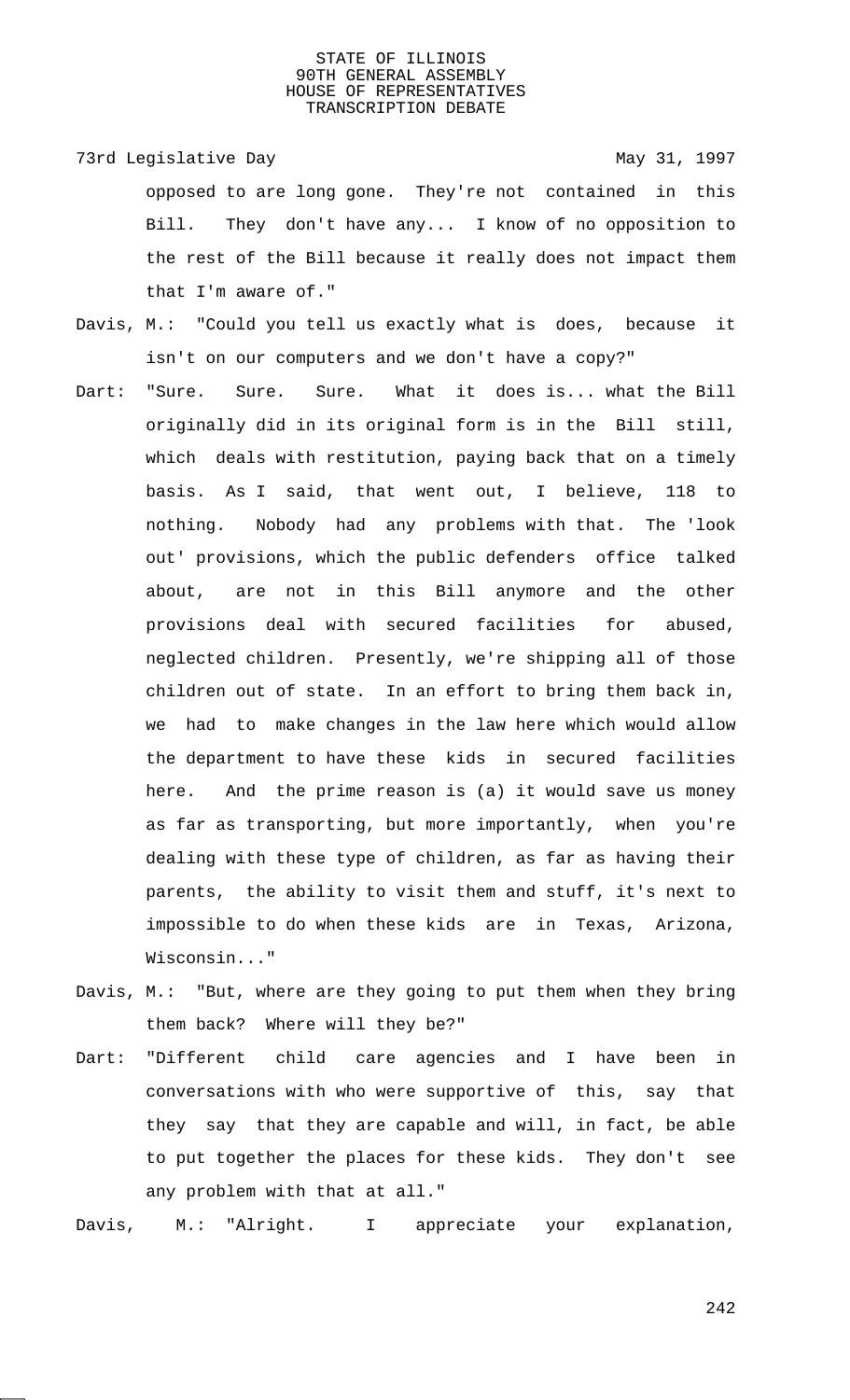73rd Legislative Day 1997

Representative. Thank you, very much."

Dart: "Sure. Thank you."

- Speaker Granberg: "The Gentleman moves for the adoption of House..."
- Dart: "Hey, Kurt."

Speaker Granberg: "Mr. Dart."

- Dart: "Thank you. I just wanted to... for purpose of legislative intent, as I mentioned, this deals with DCFS wards and make it clear that this is for... secure facilities, not meant in any way to substitute for the alternative, the States Metropolitan Children and all Adolescent Service Center operated by the Department of Mental Health. That facility serves young people who have serious psychiatric problems that are normally responsive to intensive therapeutic intervention. There's a need for that. This is something completely different and I just wanted to put that on record, as well, and I'd appreciate support."
- Speaker Granberg: "Rep... He was going to close, Representative Lindner. Do you have a question? Proceed, proceed."
- Lindner: "No. Yeah, thank you, Mr. Speaker. I just wanted to rise in support of everything that Representative Dart has said. I had a Bill two years ago that required DCFS to do a study of this and decide if we needed state secure care facilities and I'm glad that this is finally getting done and I commend the Gentleman for his work on this."

Dart: "Thank you."

Speaker Granberg: "Thank you. The Gentleman moves for the adoption of the First Conference Committee Report to Senate Bill 789. All in favor shall vote 'aye'; all opposed shall vote 'nay'. The voting is open. Have all voted who wish? Have all voted who wish? Have all voted who wish? Mr.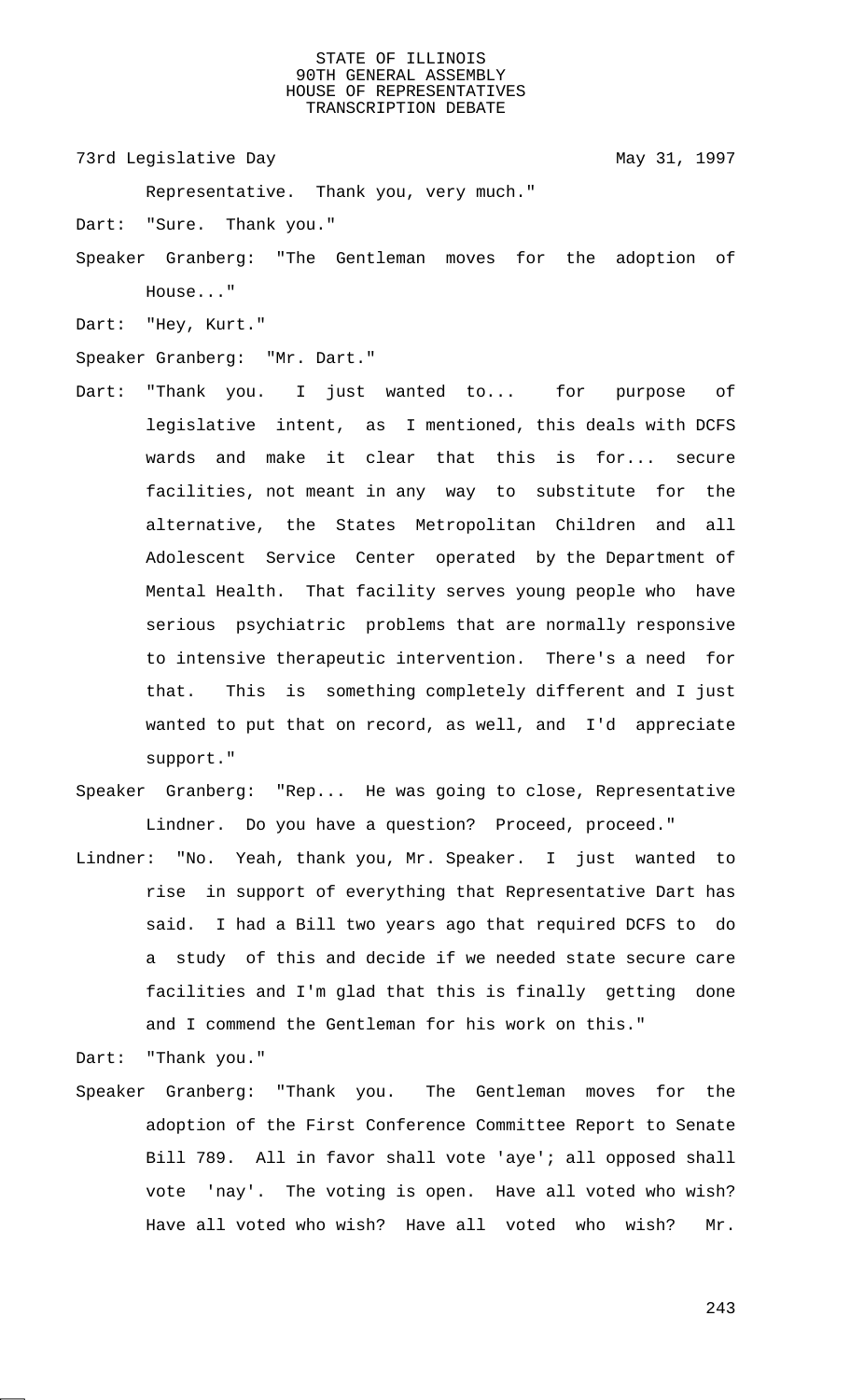73rd Legislative Day 1997

Clerk, take the record. On this question, 118 voting 'aye'; 0 voting 'nay'; 0 voting 'present'. The First Conference Committee Report having received the Constitutional Majority, is hereby declared adopted, and Senate Bill 789 is hereby declared passed. Representative Churchill moves that the House refuse to recede from House Amendments 1 and 2, to Senate Bill 797, and the House requests a Conference Committee Report. All in favor shall vote... say 'aye'; all opposed shall say 'nay'. The 'ayes' have it. House refuses to recede from House Amendments 1 and 2, and a Conference Committee shall be appointed. Committee Reports."

Clerk Rossi: "Representative Currie, chairman from the Committee on Rules, to which the following items were referred, action taken on May 31, 1997, reported the same back, 'recommend be adopted,' Conference Committee Report #1 to House Bill 581, Conference Committee Report #2 to House Bill 1887, and Floor Amendments 2 and 3 to Senate Bill 747."

Speaker Granberg: "Mr. Clerk, Senate Bill 9."

- Clerk Rossi: "Senate Bill 9. A Bill for an Act in relation to harassing and obscene communications. Third Reading of this Senate Bill."
- Speaker Granberg: "The Gentleman from Cook, Mr. Burke. Excuse me, Mr. Burke. The Gentleman from Cook, Mr. McKeon. For what reason do you rise, Sir?"
- McKeon: "Mr. Speaker, I'd like to speak to the Bill at the first opportunity, but I had my name removed from this Bill as a Cosponsor. Please, remove it from the board."

Speaker Granberg: "Thank you, Sir. Mr. Burke."

Burke: "Thank you, Speaker. I believe that the Body understands the nature of Senate Bill 9, or maybe I should say the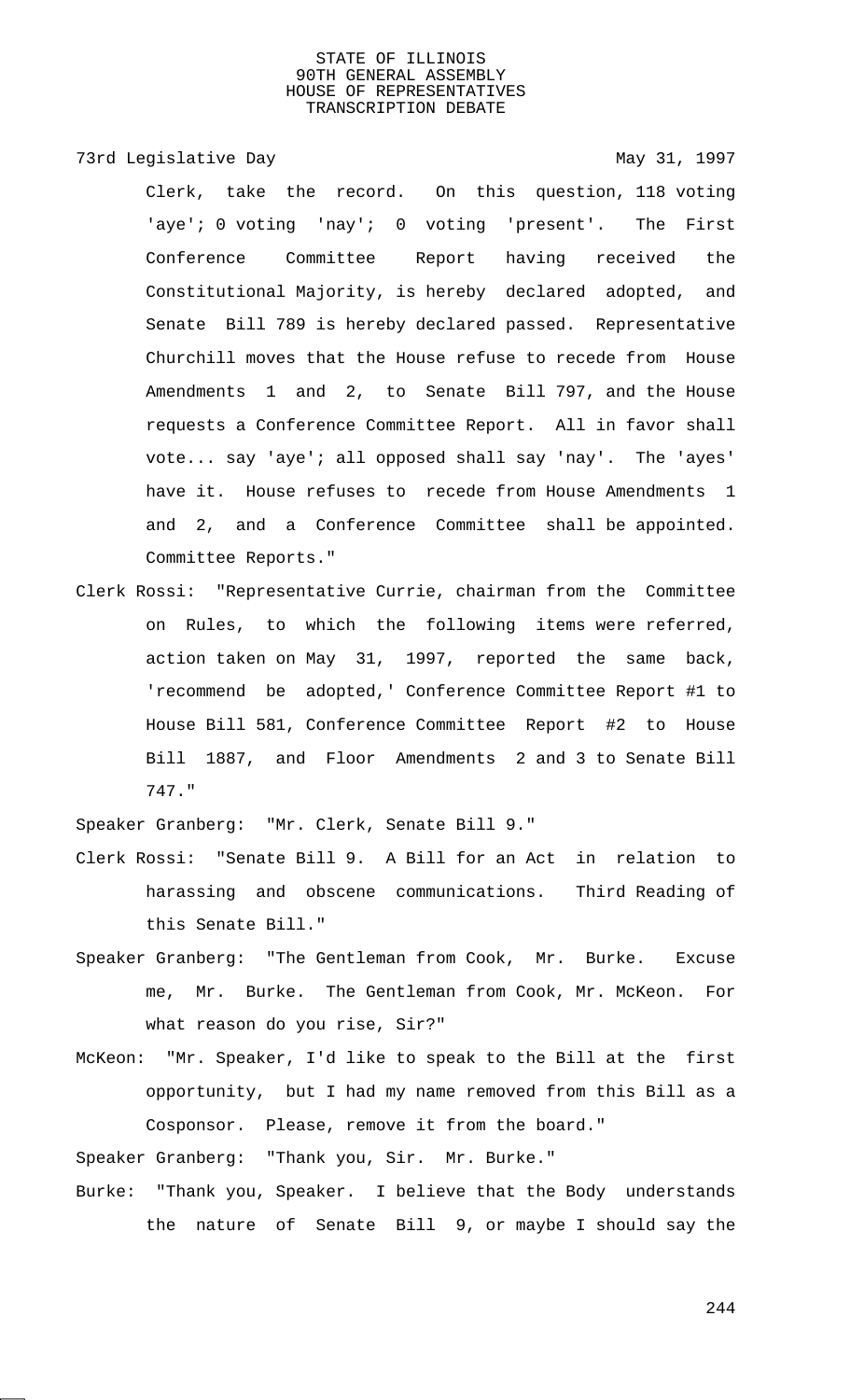# 73rd Legislative Day 1997

original nature. This Bill has gone through a metamorphosis. As per Amendment #3 to the Bill, I will explain the section that I was concerned with that began my involvement with the Attorney General's Office. Again, for the Members' information, this Bill would amend the Obscene Telephone Act changing its name now to include the use of electronic devices for communication of harassing or threatening messages. And, basically, in our age of modern technology, this is something that indeed, our society should have to protect our people from this type of harassment, particularly in the event of a domestic violence situation. And I will be available for any questions."

- Speaker Granberg: "The Gentleman moves for the passage of Senate Bill 9. On that issue, the Gentleman from Cook, Representative McKeon."
- McKeon: "Mr. Speaker, Ladies and Gentlemen of the House, I move to table the Motion for passage on Senate Bill 9, request a Roll Call, and a parliamentary ruling. Mr. Speaker, the Motion is to Table the Motion, request a parliamentary ruling."
- Speaker Granberg: "Mr. McKeon, we'll take questions on the Bill and we'll get back to you on your Motion."
- McKeon: "Mr. Speaker, the Motion is on the floor. I expect you to return it."
- Speaker Granberg: "Thank you, Sir. I understand. The Gentleman from Cook, Mr. Fritchey."
- Fritchey: "Thank you, Mr. Speaker. Will the Sponsor yield?" Speaker Granberg: "He indicates he will. Proceed."
- Fritchey: "I just want to say, for the record, I have nothing but the utmost respect for the Sponsor of the Bill, as a friend and as the Sponsor of this legislation. I made my comments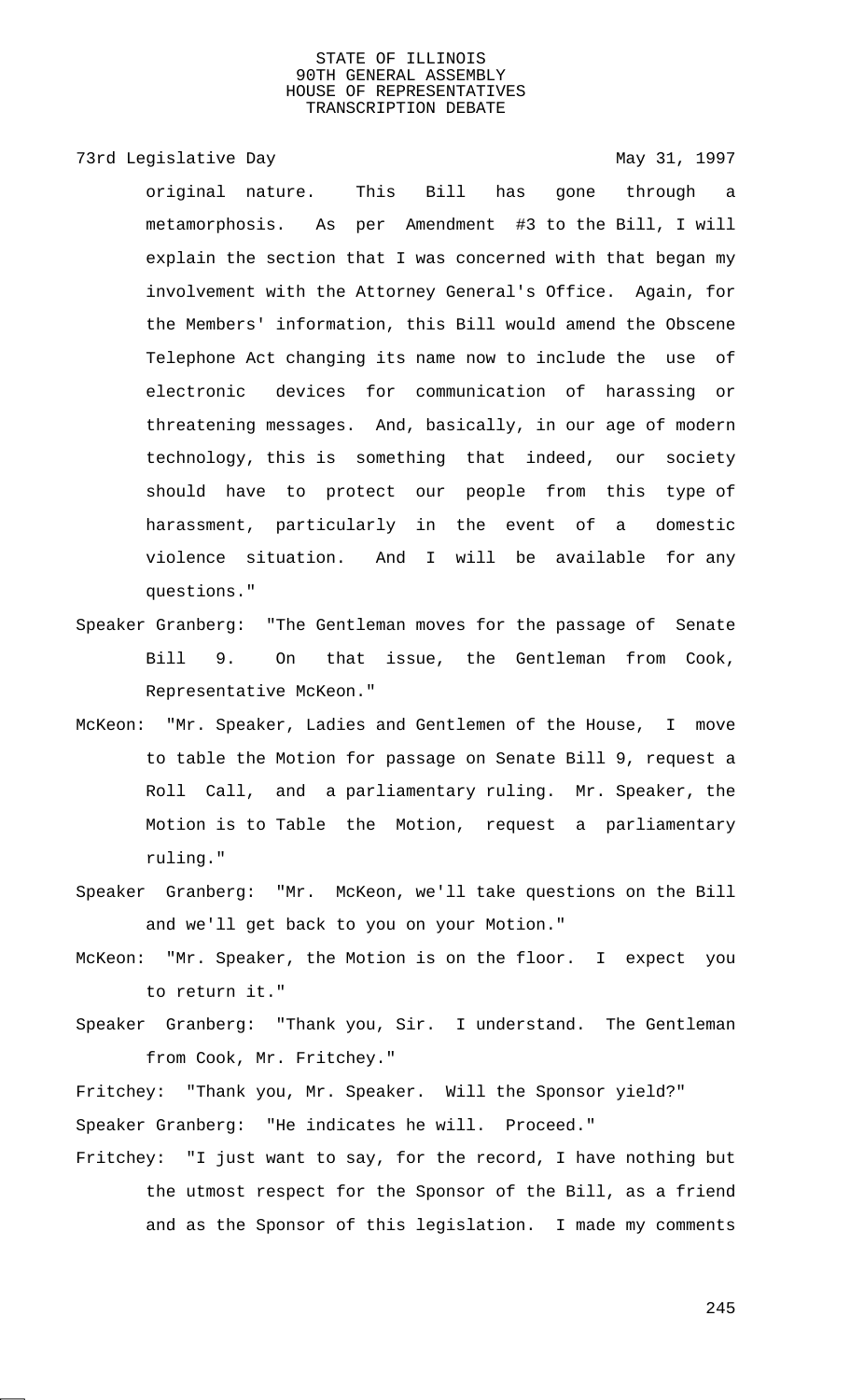73rd Legislative Day 1997

and my position very clear on what was Floor Amendment 3 to this Bill. While I would very much be eager to vote in favor of the underlying Bill, I intend on voting 'no' because of Floor Amendment 3 and would urge others to do so, as well. Thank you."

Speaker Granberg: "The Lady from Lake, Representative Moore."

- Moore, A.: "Mr. Speaker, the Motion to table was on the Floor, taking precedence over any other debate that might be occurring. It is not a debatable Motion and should be ruled upon by the Chair, and acted on by the Body."
- Speaker Granberg: "Thank you, Representative. The Lady from Cook, Representative Schakowsky."
- Schakowsky: "I have a parliamentary inquiry. There was a Motion made to table and I'd like a ruling on that Motion."
- Speaker Granberg: "We will get to you directly, Representative Schakowsky. Certainly, we will answer that question."

Schakowsky: "Okay."

Speaker Granberg: "Representative Schakowsky."

Schakowsky: "Then to the Bill. You know, it's really too bad that Amendment #3 is on this Bill, because the underlying Bill does address a very important problem that I think many of us would like to support. But what we have here, is really a very dangerous broadening, an inappropriate broadening of the definition of obscene. We talked about that before. We've talked about it if it deals with an interest in nudity. I mean, come on, Ladies and Gentlemen, this is not something that we should be making as a criteria for deciding what is prurient interest. This is, I would imagine, it's clearly unconstitutional but worse than that, we are setting a ridiculous precedent in this House by talking about things that should not be in obscenity legislation. We want to be able to define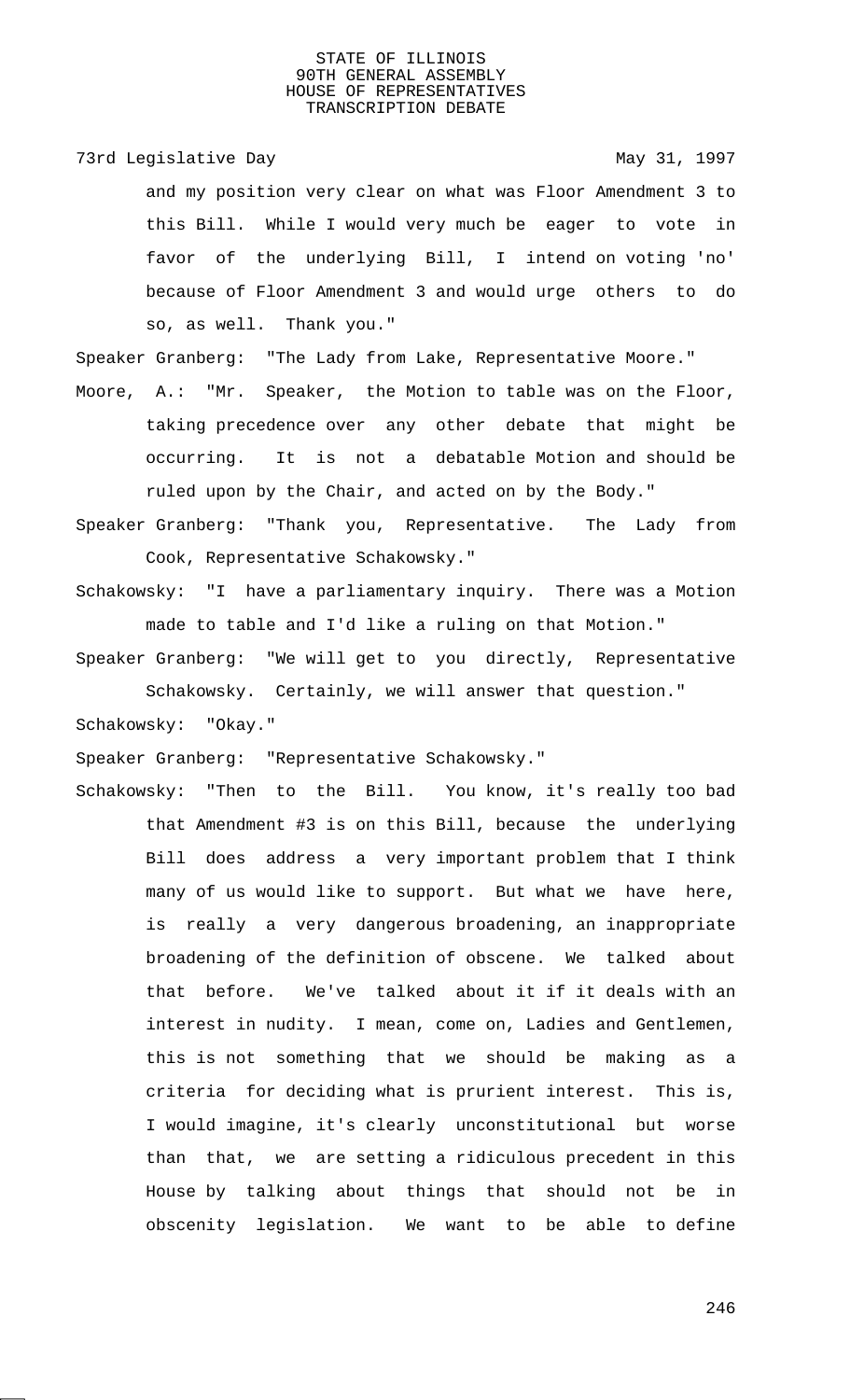## 73rd Legislative Day 1997

obscenity, we want to have the three pronged standard to decide what it is, but we destroy one of those standards if we add something ridiculous to it that almost any kind of literature, or any kind of magazine, a Sears catalog could qualify as something obscene if it raised somebody's interest in nudity, an erotic interest in nudity. So I would really urge you to reject this legislation. It makes a mockery of the whole question of protecting our children, of the issue... the important issue of obscenity, and is really ridiculous. I urge an 'aye' vote, a 'no' vote. Sorry, 'no' vote."

- Speaker Granberg: "The Gentleman from Vermilion, Representative Black."
- Black: "Mr. Speaker, a parliamentary inquiry."

Speaker Granberg: "State your inquiry, Sir."

- Black: "Yes, I... Evidently, there's been a Motion to table and I'm not comfortable moving forward. That's not a debatable Motion. It's not an amendable Motion, and I don't think anybody wants to vote on anything until we know what the vote is on. If the vote is going to be on the Motion to table, the Chair needs to let us know. And I really am not comfortable with debating a Bill if, in fact, the Bill... I don't know what the Motion was. Was it to table the Bill or table the Amendment?"
- Speaker Granberg: "I think it was a Motion to table the Motion. Mr. McKeon, could you restate your Motion, Sir?"
- McKeon: "My Motion is to table the Motion to approve Senate Bill 9. I request a Roll Call Vote and a ruling from the Parliamentarian."
- Black: "Mr. Chairman, regardless of how I might vote on the Bill, I rise to support the Gentleman pursuant to Rule 60. I think you must act on his Motion to table. I think he has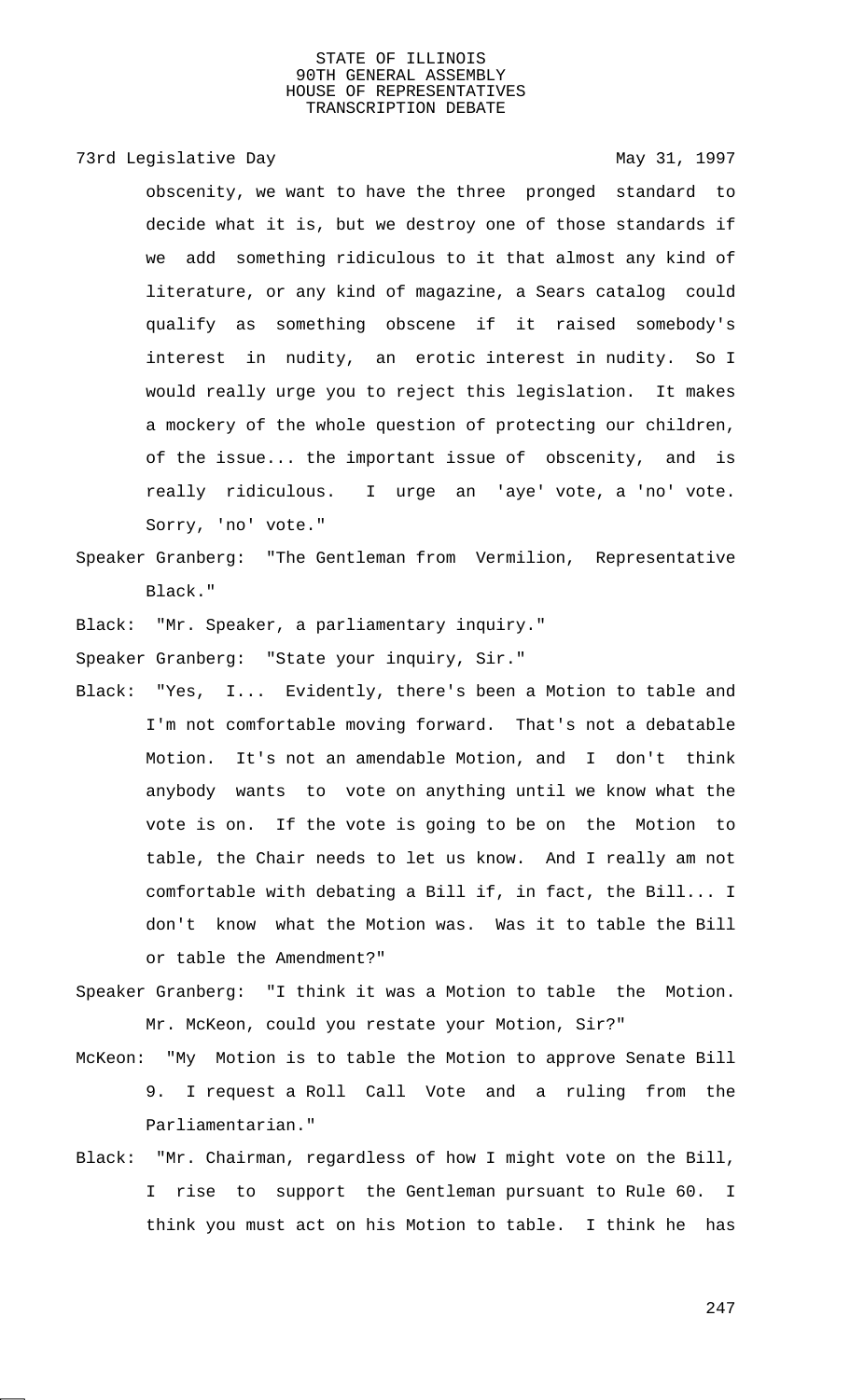73rd Legislative Day 1997

made it in a timely fashion. It would appear to me to be in order, and I think for any Member who would make such a Motion, we, at least I, stand in support of the Gentleman's Motion. I think you need to proceed with the Motion to table."

- Speaker Granberg: "Thank you, Mr. Black. Mr. Black, the Chair is... McKeon, the Chair is prepared to rule. The Motion is out of order based on Robert's Rules of Order, that it is not appropriate at this time because the intention, according to Robert... We'll let the Parliamentarian explain the ruling, Mr. McKeon. He wants to earn his money. I was going to, but he has to justify his salary."
- Parliamentarian Kasper: "Representative McKeon, House Rule 60 (b) does not indicate in which instances a Motion to lay on the table is in order and which instances it is not. Pursuant to our House Rules we, therefore, are reliant upon Robert's Rules of Order. Robert's Rules of Order, Section 17 provide that, quote, 'The Motion to lay on the table is out of order if the evident intent is to kill or avoid dealing with the measure,' close quote. It is the Chair's interpretation that, that is the intention of your Motion, therefore the Motion is out of order."

Speaker Granberg: "Mr. McKeon."

McKeon: "Thank you, Mr. Speaker. To the Bill."

Speaker Granberg: "Proceed, Sir."

McKeon: "This Bill, with Amendments 1 and 2, is a very good Bill. It was discussed, debated, not only in Judiciary II, but here on the Floor. Amendment 3 raises profound and serious Constitutional issues. The manner in which Amendment 3 has been handled in this House raises serious and profound procedural issues in this House, in how another Member of this House, or Bills in this House can be handled in a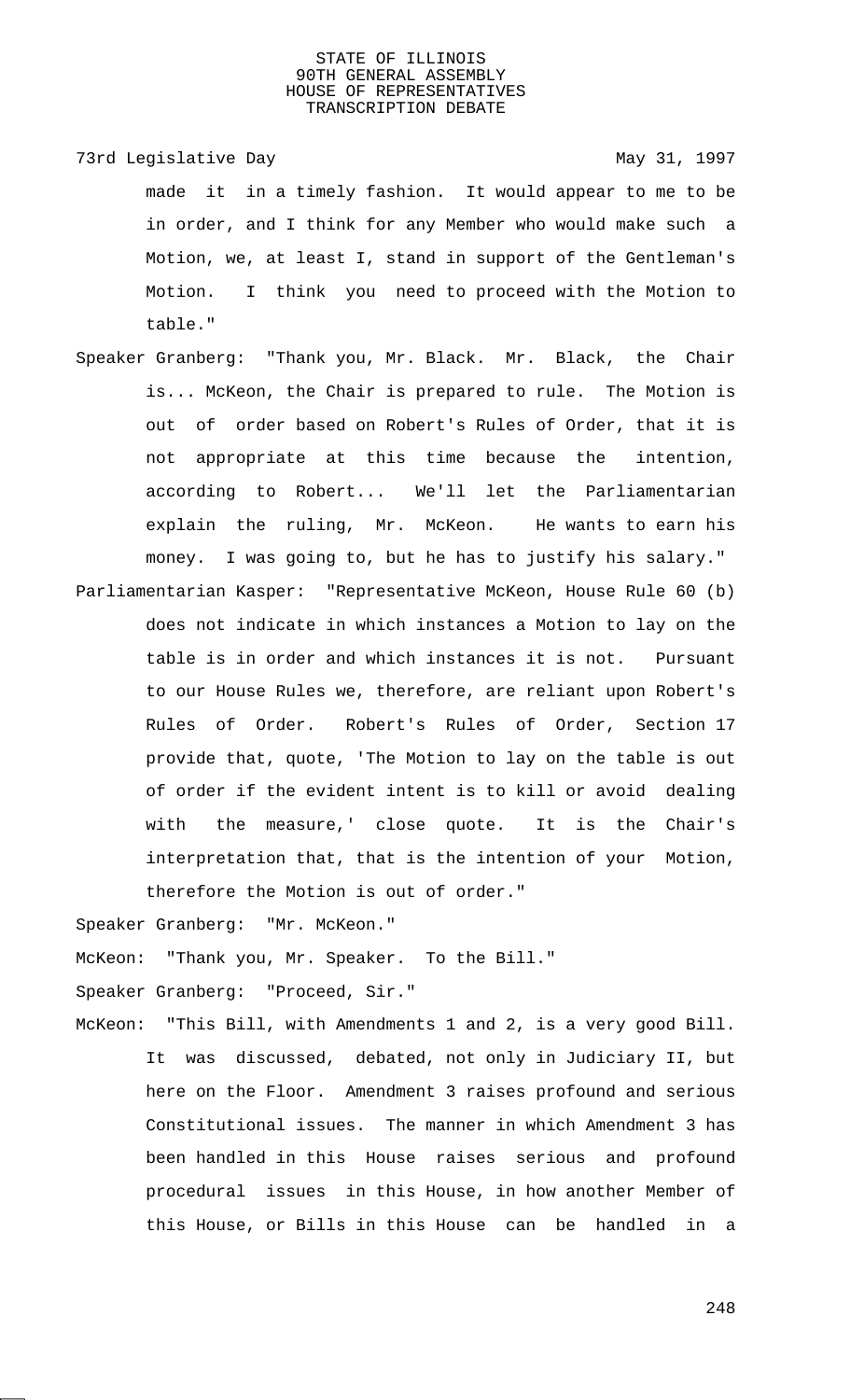73rd Legislative Day 1997 roughshod, sultry manner. The manner in which this Bill has been handled is obscene and offensive in and of itself. I urge a 'no' vote on this Bill. It is unconstitutional. You have taken an oath to support the Constitution of the State of Illinois and the United States, and this Bill is egregiously, obscenely unconstitutional. Vote 'no'."

- Speaker Granberg: "The Lady from Cook, Representative Mulligan." Mulligan: "Mr. Speaker, I'd like to make a Motion to overrule the last ruling. I'd like to overrule the Chair on that last..."
- Speaker Granberg: "Representative Mulligan, that Motion was made by Mr. McKeon. He did not object to the ruling. Your Motion now is out of order. So, if you'd like to proceed." Mulligan: "But, I'd like to make the Motion that he made again,
	- and I'd like to hear the ruling again. I Motion to table this Bill."
- Speaker Granberg: "That Motion was already made. That was addressed by the..."

Mulligan: "Then I move to divide the question."

- Speaker Granberg: "Representative Kubik, the Gentleman from Cook."
- Kubik: "Thank you, Mr. Speaker, Ladies and Gentlemen of the House. I rise in opposition to this Bill, not because of anything that's really in it, but more because of the way that this Bill was handled. I think Mr. McKeon makes some excellent points. What we have here is a major change in Constitutional Law. This could be unconstitutional. As the Gentleman points out, it never went to committee. It was never reviewed by a committee. We didn't have people come in and testify as to the ramifications of this Bill. We shipped this Bill to the Floor. I might add, at the time that we debated the Amendment, it was not on our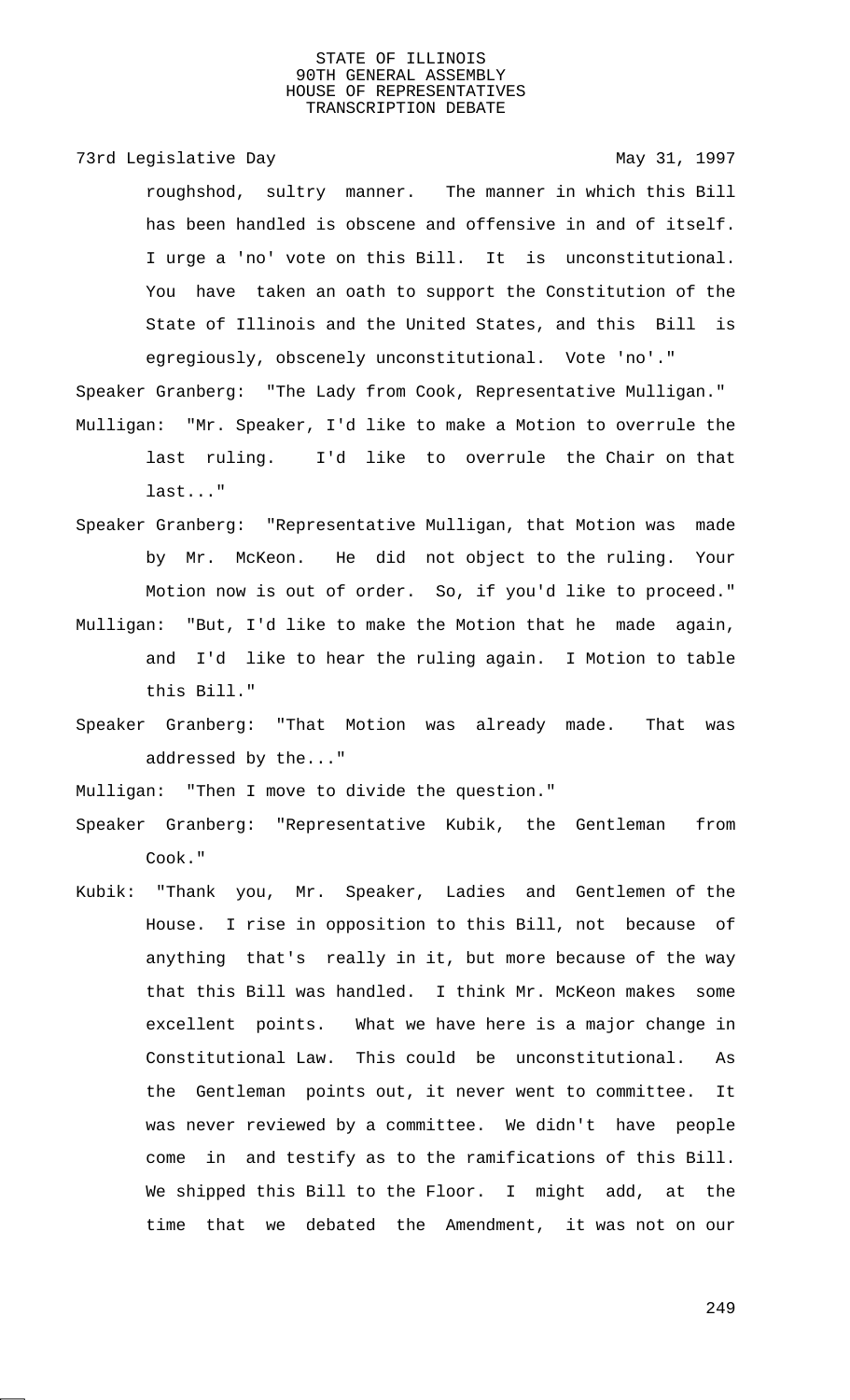73rd Legislative Day 1997

computers and many of us didn't have a copy of the Amendment. This Bill is going to have some very serious repercussions, and so, my... I don't know if I'm for or against this Bill, because I haven't been able to look at this Bill carefully and study the issues around it. The Sponsor, Mr. Phelps, of the Amendment, made some very, very good points; however, the opposition did, as well. But the point I'm trying to make is that this Bill was handled in the wrong manner, and an important issue like this to be thrown out on to the Floor without any committee action, without any committee debate, without any testimony is just outrageous. We ought to vote 'present' on this Bill, not because of any of the provisions in it, simply because we really don't know what this Bill is going to do. We really don't know what this Bill, the impact that this Bill is going to have. So, I would urge a 'no' or 'present' vote on Senate Bill 9."

Speaker Granberg: "Thank you. The Gentleman from Cook, Representative McKeon."

McKeon: "Thank you, Mr. Speaker. Thanks to the previous speaker. This is absolutely a question about how this House is run and managed. It is a question about how our substantive Bills are debated and deliberated in this Body. We should not be forced to vote on an extremely important issues with profound Constitutional questions that require careful and deliberative debate and review prior to bringing a Bill to this Floor. I join with my colleague, Representative Kubik. If you can't vote 'no' for this Bill, vote 'present'. Send a message to the Leadership that we will not be run roughshod over in parliamentary maneuvering and Rule Committee antics to get a Bill to the Floor. This is no way to conduct the business of this House. Vote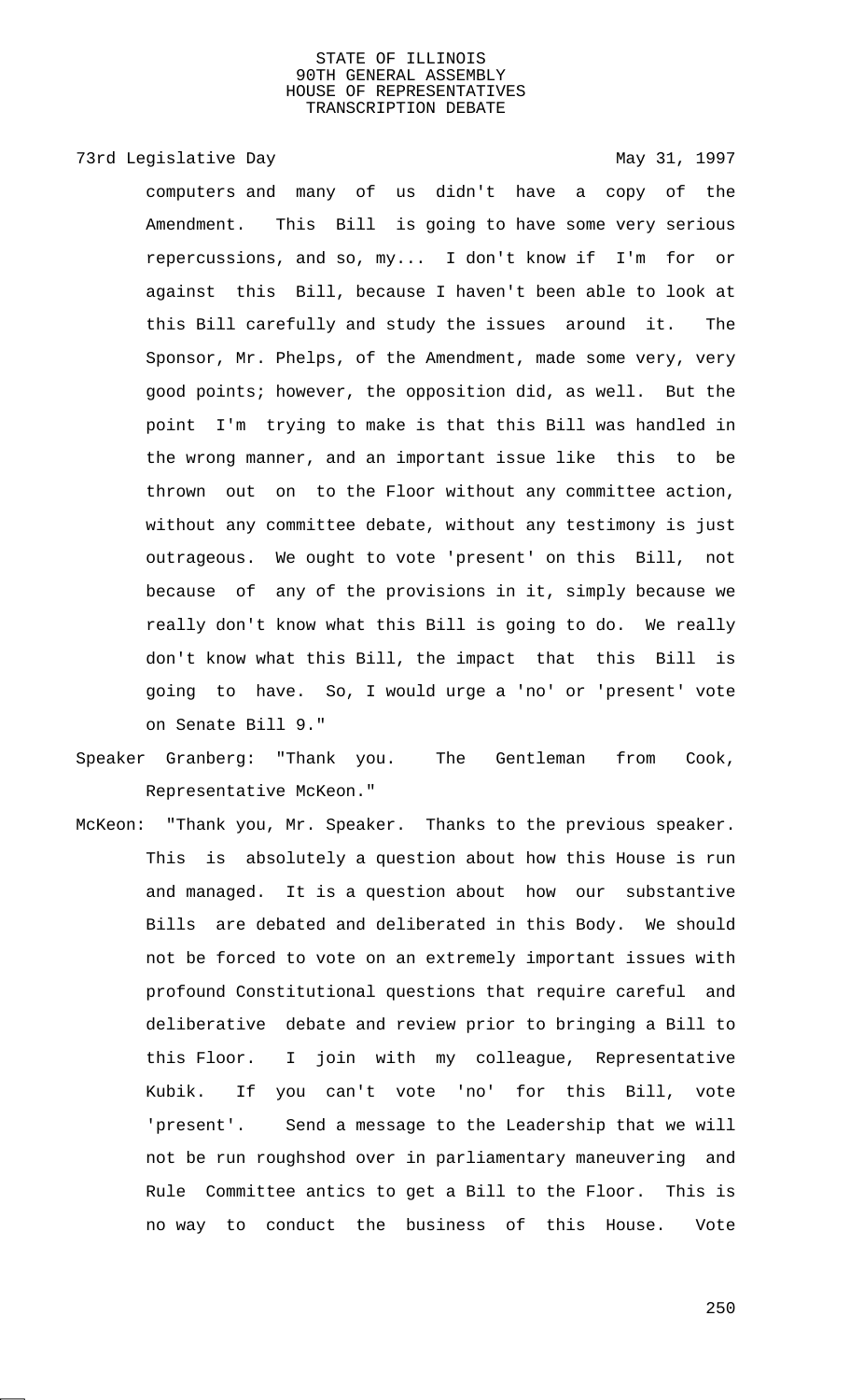73rd Legislative Day 1997

'present'. Vote 'no'."

Speaker Granberg: "The Gentleman from Cook, Mr. Burke." Burke: "Speaker, take this Bill out of the record."

- Speaker Granberg: "Mr. Clerk, take the Bill out of the record. Senate Bill 1031, Mr. Clerk. Supplemental Calendar #6."
- Clerk Rossi: "Senate Bill 1031. The Bill has been read a second time, previously. Amendment #1 was adopted in Committee. No Motions have been filed, no Floor Amendments."

Speaker Granberg: "The Gentleman from Logan, Mr. Turner."

Turner, J.: "Thank you, Mr. Speaker. The Bill essentially adopts several of the recommendations made by the Weights and Measure Task Force and specifically relating to the use of portable scales. The Bill would allow for a 2000 pound variance for weighing vehicles on portable scales. It requires State, County, Municipal employees who operate the scales to be trained by the Illinois Law Enforcement Training Standards Board and finally, it eliminates the requirement of dual permits on roadways where there is shared jurisdiction. I'd be glad to answer any questions." Speaker Granberg: "Mr. Clerk. Mr. Clerk."

Clerk Rossi: "Senate Bill 1031. A Bill for an Act amending the Illinois Vehicle Code. Third Reading of this Senate Bill." Speaker Granberg: "Thank you. The Gentleman from Logan moves for the passage of Senate Bill 1031. On that question, no one seeking recognition? Mr. Turner, do you wish to close?" Turner, J.: "I ask for an 'aye' vote."

Speaker Granberg: "Thank you. All in favor of the Gentleman's Motions, shall vote 'aye'; all opposed shall vote 'nay'. The voting is open. Have all voted who wish? Have all voted who wish? Have all voted who wish? Mr. Clerk, take the record. On this question, 104 voting 'yes'; 13 voting 'no'; 0 voting 'present'. Senate Bill 1031, having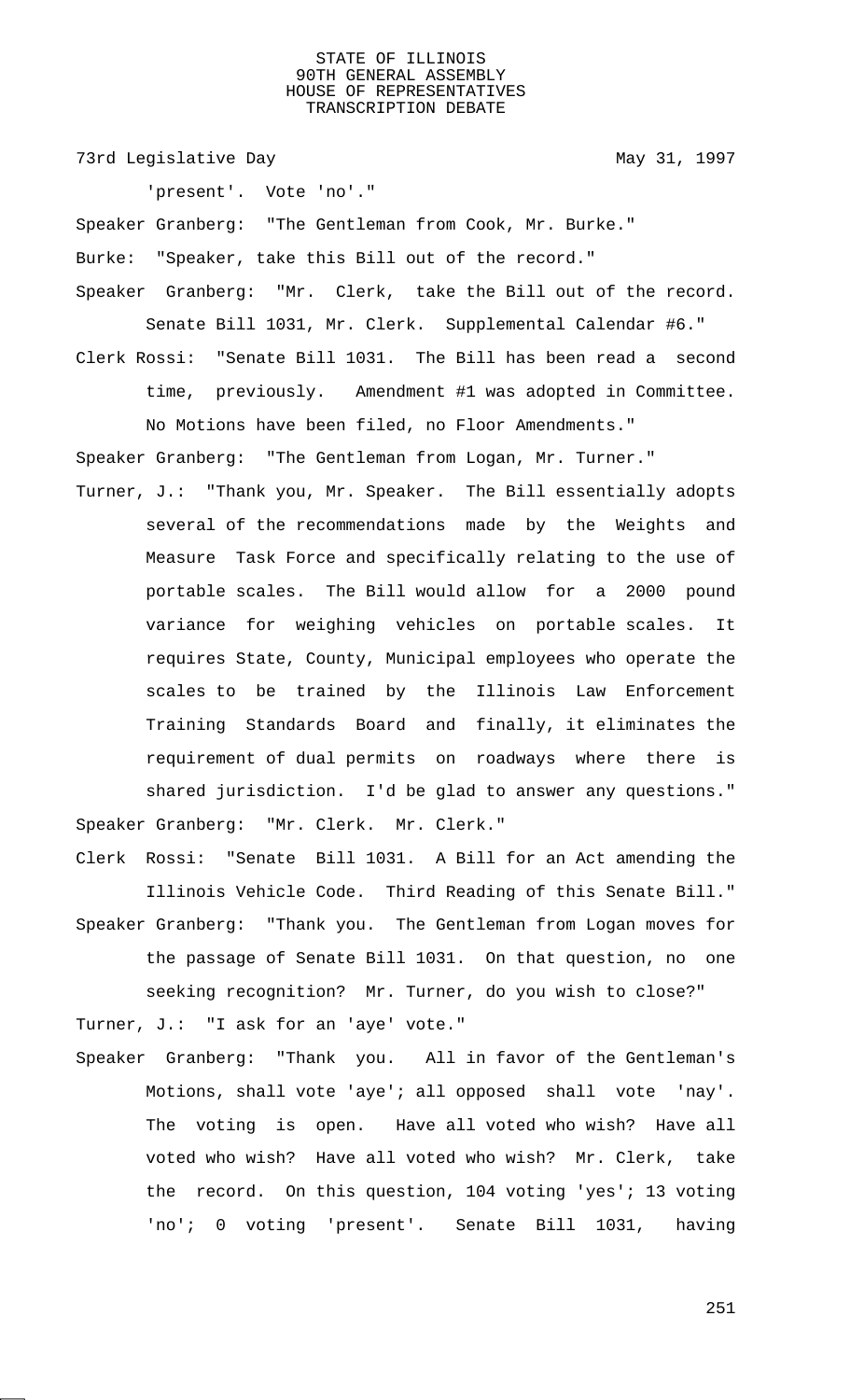73rd Legislative Day 1997

received the Constitutional Majority, is hereby declared passed. Senate Bill 1887... Excuse me, the Gentleman from St. Clair, Mr. Holbrook, for what reason do you rise? Senate Bill 1887. On House Calendar, Supplemental #9, House Bill 1887. The Gentleman from Dupage, Mr. Persico."

Persico: "Thank you, Mr. Speaker and Ladies and Gentlemen of the House. I move... it should be adopt... Conference Committee Report #2, though, not #1."

Speaker Granberg: "The Gentleman moves for the adoption of First Con... Second Conference Committee Report to House Bill 1887. On that question, is there any discussion? No one seeking recognition, all in favor of the adoption shall vote 'aye'; all opposed shall vote 'nay'. The voting is open. Have all voted who wish? Have all voted who wish? Have all voted who wish? Mr. Clerk, take the record. On this question, 112 voting 'yes'; 2...3 voting 'no'; 1 voting 'present'. House Bill 1887, having received the Constitutional Majority, the Conference Committee Report is adopted and the Bill is declared passed. The Gentleman from Rock Island, Mr. Boland. For what reason do you rise? House Bill 581. Mr. Leitch? David, do you wish to call that Bill?"

Leitch: "Yeah."

Speaker Granberg: "Proceed, Sir."

Leitch: "Thank you very much, Mr. Speaker. This is a series of issues which I'm not aware of any opposition to, which many of which were already passed in the chamber and got lost in the Senate. The first part of it, amends the senior citizen assessment freeze home set exemption. It clarifies that downstate assessors can do what is done in Cook County and would issue a certificate of errors in the case that there have been problems with seniors filing their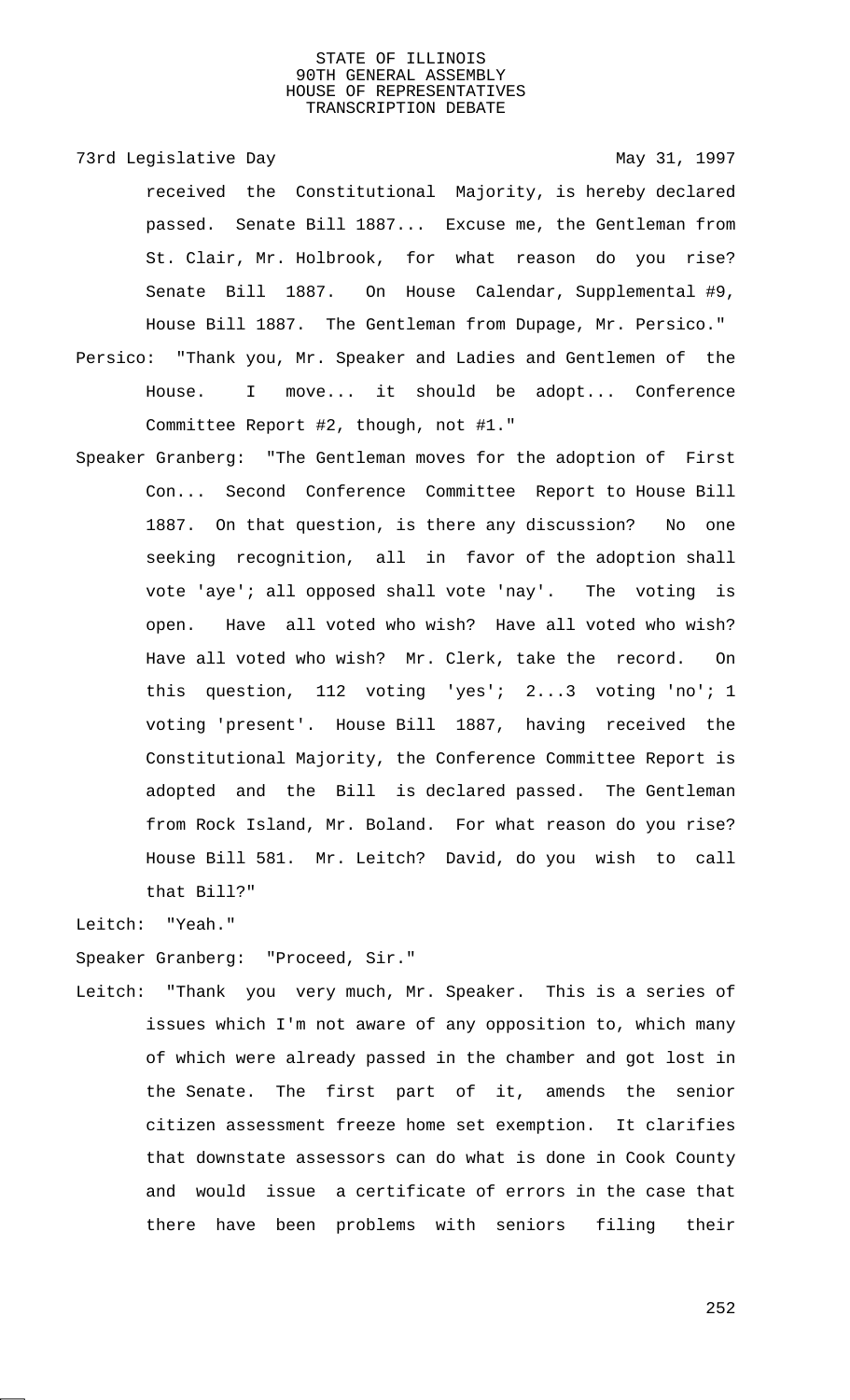73rd Legislative Day 1997

exemptions. The second part was a Bill that I had earlier, which got lost in the Senate, but it addresses the vegetated filter strips to help prevent erosion in farmland and it's part of the plan to save the Illinois River and it's very good and was unanimously approved here. The third part of it, provides that... was formerly House Bill 20. Representative Black and Novak had that, also. Passed out of here unanimously, which provides that in all counties, except Cook, homestead property shall retain it's homestead exemption for the year in which it is sold and permits the chief county assessment officer to require the new owner of the homestead property to apply for the homestead exemption in the following assessment year. The fourth thing in here, is the Senior Citizens' Real Estate Tax Deferral Act which expands this to disabled individuals. The fifth thing amends the retailers' occupation tax for horticultural poly houses and hoop houses and clarifies that, that should be considered farm machinery. That was House Bill 521, which passed here 115 to nothing. Amendment 6, is formerly Representative Deering's Bill which passed the House here 116 to nothing. The seventh part is another unanimous Bill which amends the Retailers Occupation Act to exempt from tangible... taxation tangible personal property sold to a common courier and the final one, exempts the deadline for the Jobs Impact Committee to submit a report regarding the use and effectiveness of tax credits and tax prep and dependent care from June 30 of '97, to June 30 of '98, and I would ask for its approval."

Speaker Granberg: "The Gentleman moves for the adoption of the First Conference Committee Report. On that question, the Gentleman from Cook, Mr. Parke."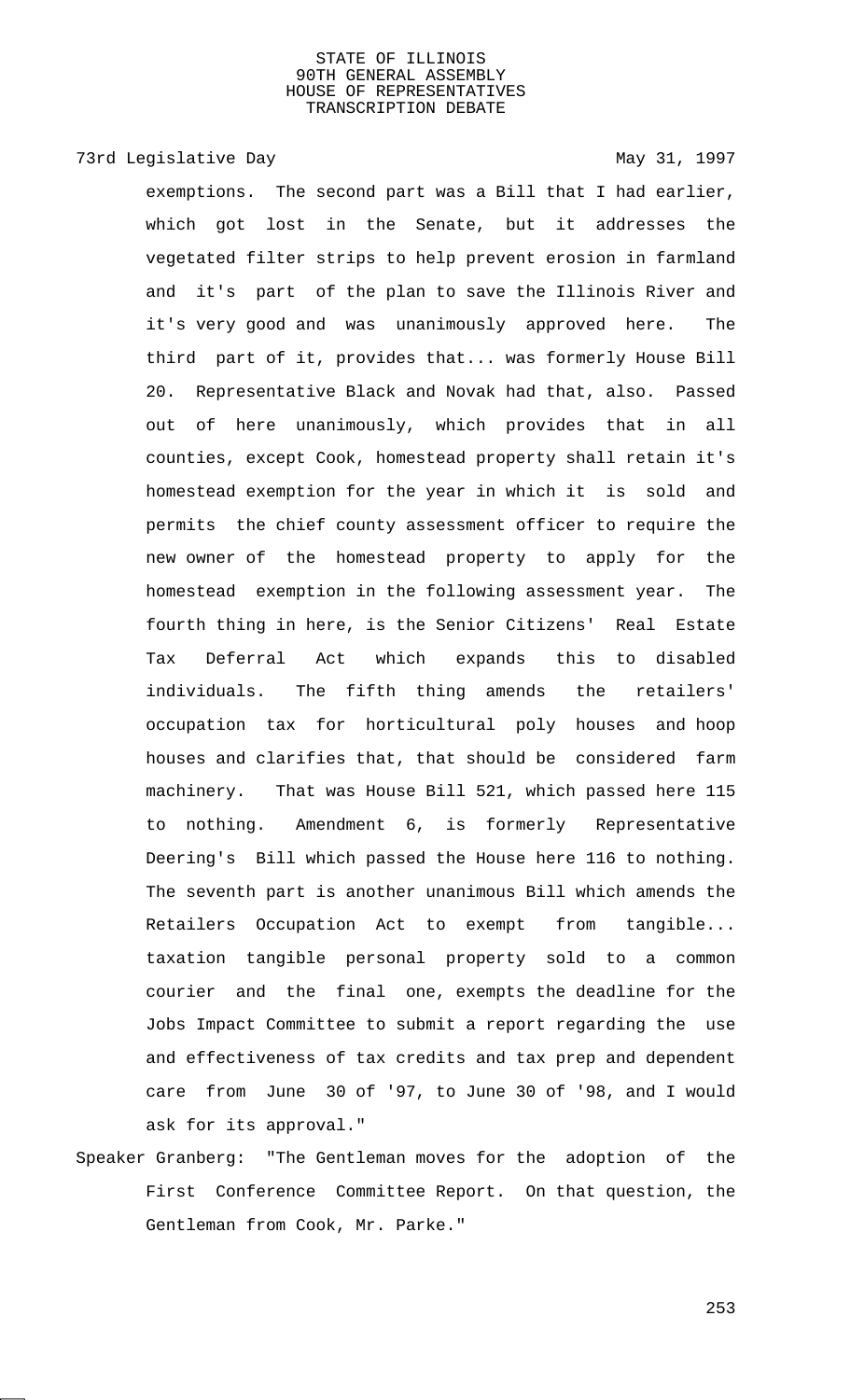73rd Legislative Day 1997

Parke: "Thank you, Mr. Speaker. Will the Sponsor yield?" Speaker Granberg: "Proceed, Sir."

Parke: "Representative, is the Department of Revenue still opposed to certain segments of your Bill?"

Leitch: "I'm sorry, Sir, I can't hear you."

- Parke: "Is the Department of Revenue still opposed to parts of this Conference Committee?"
- Leitch: "Not that I'm aware of. Are they? Yes, they are. They are opposed to #4, which I read, which expands the Senior Citizens' Real Estate Tax Deferral Program to disabled individuals and they are also, I thought they had turned neutral, but apparently they are now opposed to the provision for the nursery men which clarifies that poly houses and hoop houses, which are used for growing plants, are in the farm machinery exemptery."
- Parke: "Isn't this going to cost the State of Illinois \$700 thousand?"

Leitch: "Probably."

- Parke: "Also, isn't the Illinois Municipal League opposed?"
- Leitch: "To which part, Terry?"
- Parke: "To the Local Government Distribution Fund. Isn't there concern they have about that aspect of it?"
- Leitch: "Yes, they were originally opposed to the hoop house provision."
- Parke: "This is supported by a large segment of the business community, though, isn't it?"
- Leitch: "Yes, it is and, I might add that, the last two parts of this Bill are requested by the Department of Revenue. They want those two."
- Parke: "So, there's... for the information of the Body, there is some tax involved in here, that it is favorable to business and that, overall, there are some opposition to it, but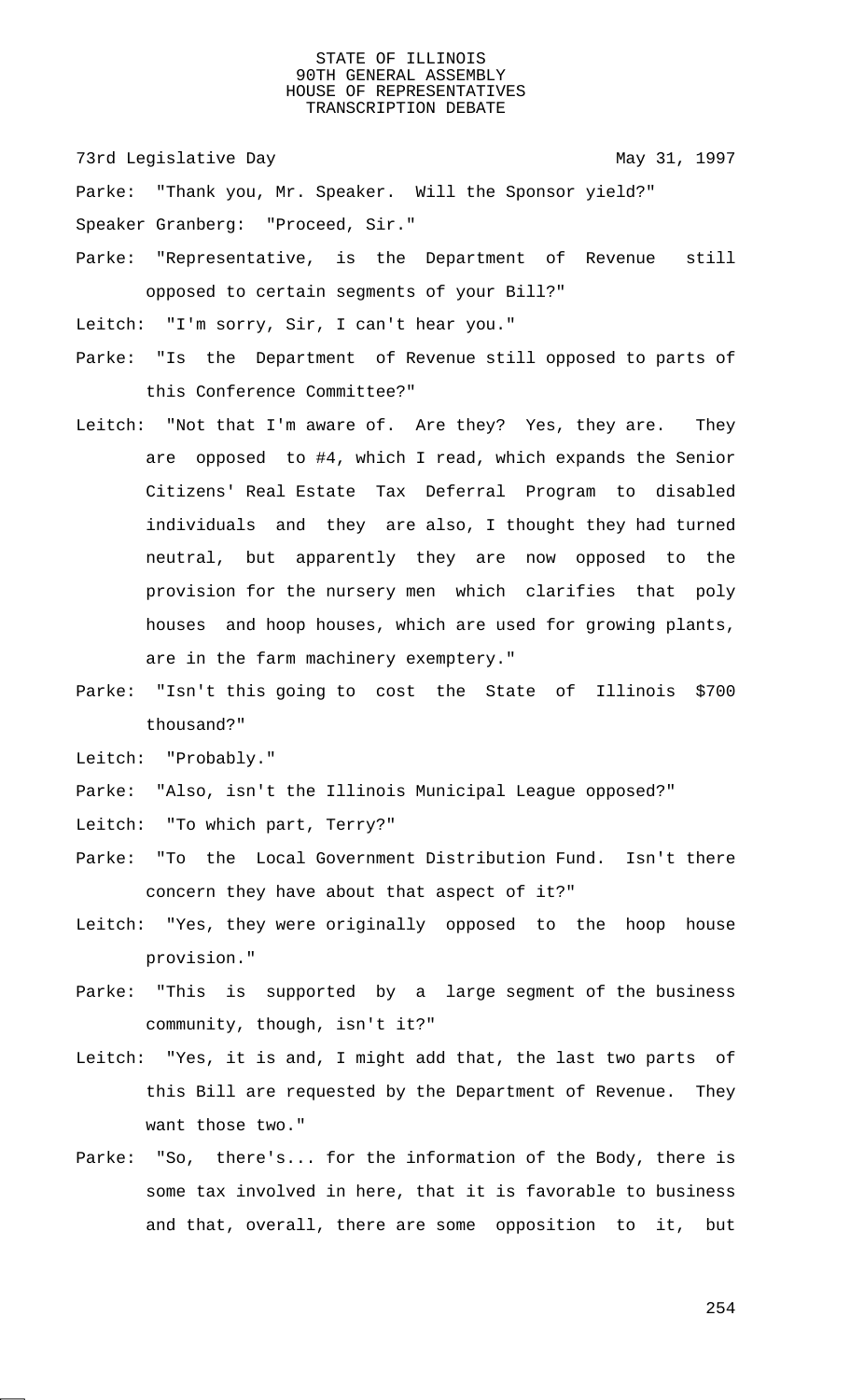73rd Legislative Day 1997

it's got a lot of stuff in it that is positive and that people want. So, I guess, the Body will have to consider which is better for them and decide on their own, but I think it's a very large Conference Committee and people ought to know that there's pros and cons to it."

Leitch: "Yes, I would emphasize that there are no tax increases. There are some tax benefits and that this is a Bill which I do not believe is controversial, but I put it together to accommodate the Members in the chamber who have requested that this be done and it's simply a courtesy to them to put this together."

Speaker Granberg: "The Gentleman from Kankakee, Mr. Novak."

Novak: "Yes, Mr. Speaker, will the Sponsor yield?"

Speaker Granberg: "Proceed."

Novak: "Representative Leitch, I know..."

- Leitch: "You're Bill is in... You're great Bill is in here, Phil."
- Novak: "No, I understand that. Thank you very much but, Representative, I know there was a lot of noise going on and I couldn't hear you too well. Is there anything in here about electric utility deregulation?"
- Leitch: "Only as they relate to hoop houses. No, no, that's a joke."

Novak: "Okay."

Leitch: "No, Sir, there is not."

Novak: "Okay. Well listen, let's talk a little bit about this DHL business that you're trying to get. You're attempting to lure or entice this corporation into Peoria, is that it?"

Leitch: "Yes, but that is no longer in this Bill."

Novak: "Oh, it is no longer in the Bill?"

Leitch: "No, we already have sent another Bill to the Governor's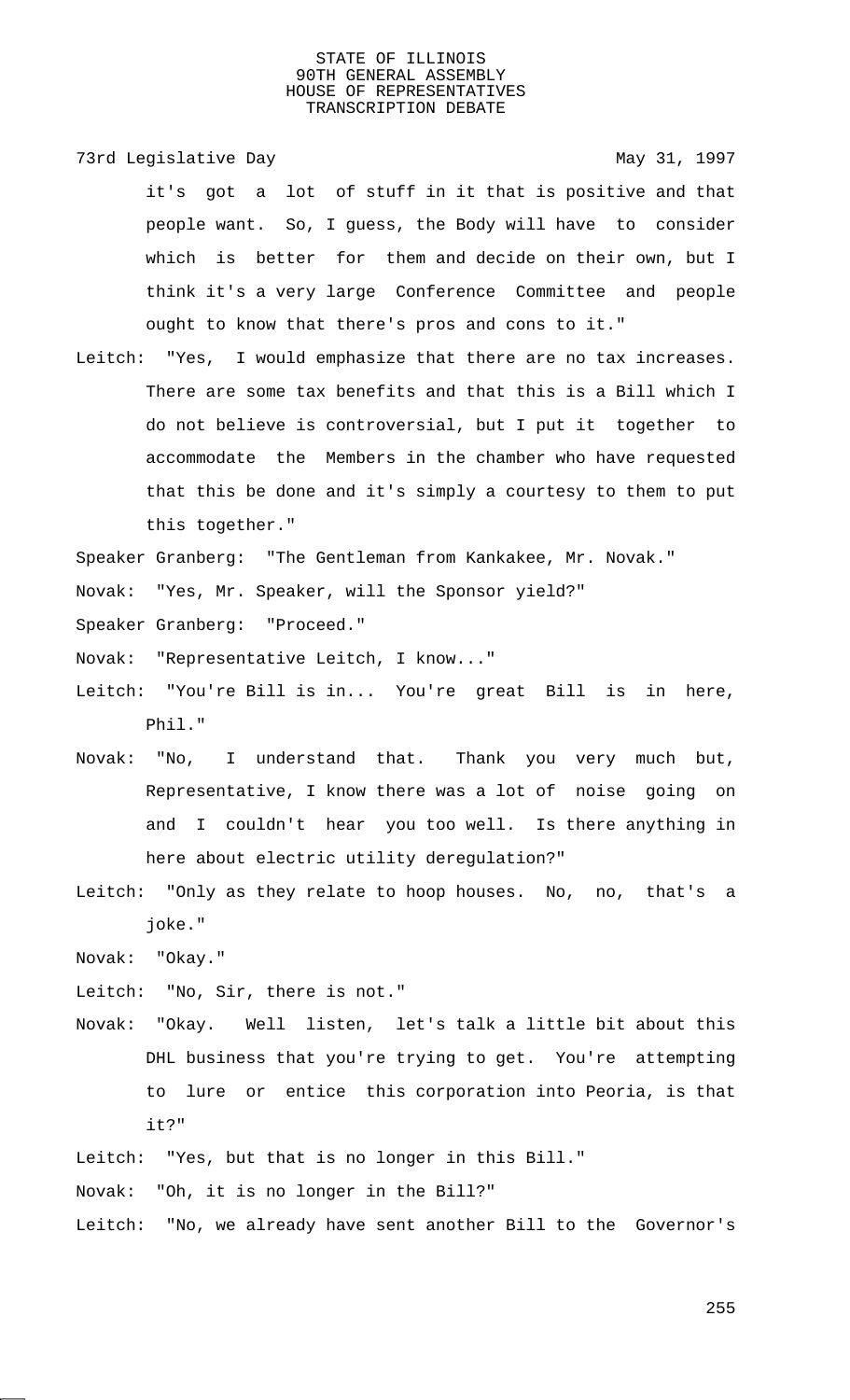73rd Legislative Day 1997

desk and the contents of this Bill, which were originally the same thing, have been stripped in order to accommodate Members, such as yourself, who have had very good pieces of legislation that got hung up in the Senate."

- Novak: "Are there any provisions in this Bill dealing with the enterprise zone tax abatements or tax incentives?"
- Leitch: "No, I would have just loved to have slipped my TIF Bill... my TIF reform Bill into this but sadly, the Senate has already stomped that to death for yet another year and we'll have to try again next year."
- Novak: "Okay, thank you."
- Speaker Granberg: "Thank you. The Gentleman from Kendall, Mr. Cross."
- Cross: "Mr. Speaker, I move the previous question."
- Speaker Granberg: "The Gentleman from Peoria, Mr. Leitch, moves that the House adopt the First Conference Committee Report to House Bill 581. All in favor shall vote 'aye'; all opposed shall vote 'nay'. The voting is open. Have all voted who wish? Have all voted who wish? Have all voted who wish? Mr. Clerk, take the record. On this question, 101 voting 'yes'; 16 voting 'no'; 0 voting 'present'. The House adopts the First Conference Committee Report to House Bill 581. The Bill is declared passed. House Bill... Senate Bill 747, page three of the Calendar."
- Clerk Bolin: "Senate Bill 747. The Bill's been read a second time, previously. Floor Amendment #2, offered by Representative Schoenberg, has been approved for consideration."

Speaker Granberg: "The Gentleman from Cook, Mr. Schoenberg." Schoenberg: "Thank you, Mr. Speaker, Ladies and Gentlemen of the House. Before I proceed, I'd like to ask the Clerk if he could add the following Cosponsors to the board.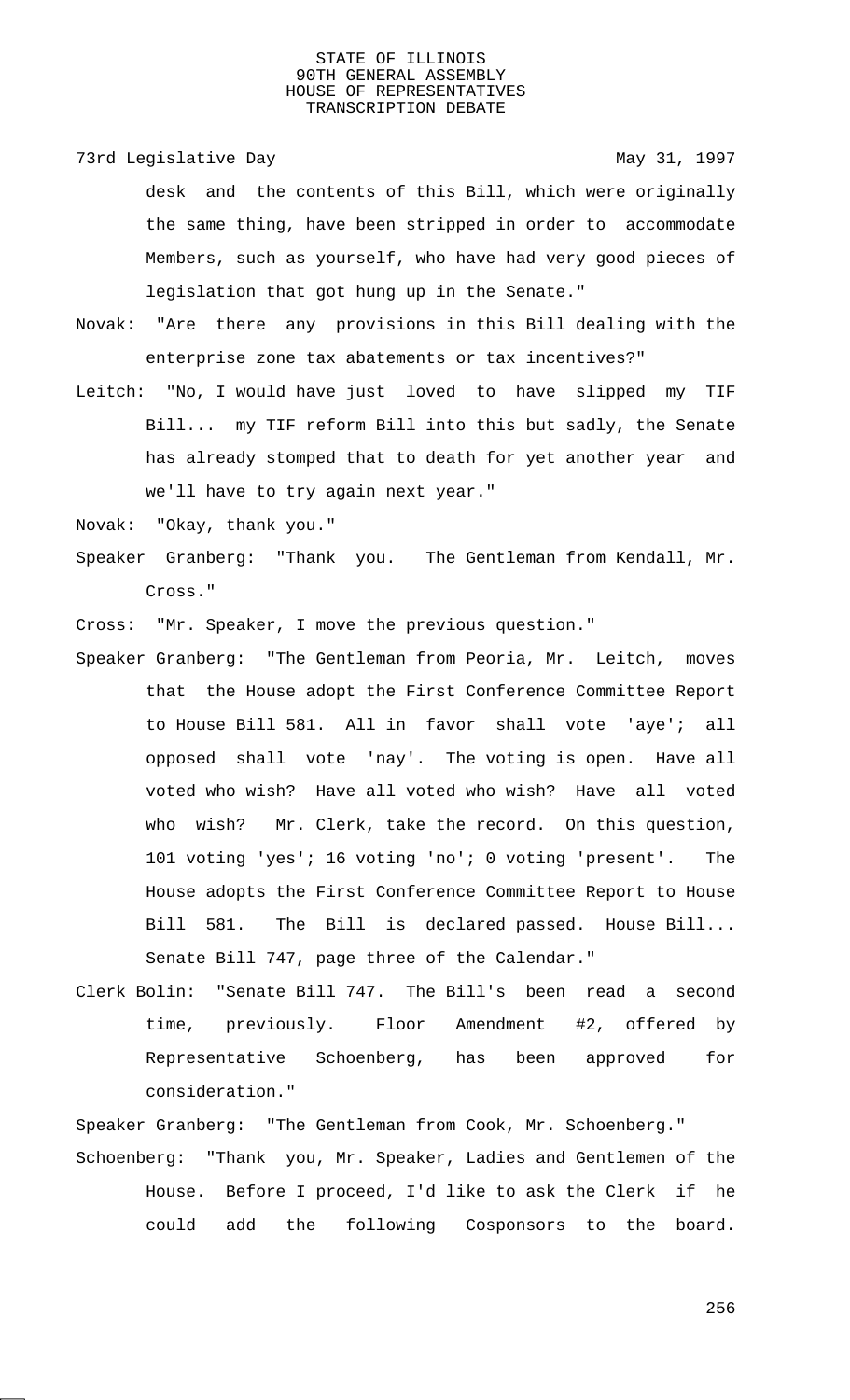## 73rd Legislative Day 1997

Representatives Gash, Lou Jones, Mary Flowers and Tom Dart, and if we had a sixth slot, the Speaker, Mr. Granberg would be on this, as well. Amendment #2 to Senate Bill 747 addresses some outstanding issues which we have discussed at great lengths, both in Committee and on this House Floor with relation to certificates of participation which are financing mechanisms for a lease purchase agreements for real property and personal property, as well as issues relating to state leases. As many of you are aware, there is currently litigation pending in the Cook County Courts and it's our sincere hope that with resolution of this legislation and other agreed upon things... other agreed upon items with the administration, that we can bring final resolution to this issue once and for all. Floor Amendment #2 addresses two items. The first is certificates of participation. These financing mechanisms, the first half of the Amendment sets the parameters for these financing mechanisms, provides an accountability standard which includes the Auditor General and extends down to the individual chair and spokespeople of the Appropriations Committees. It also enables the Bureau of the Budget to treat certificates like general obligation bonds with respect to refinancing them. As part of the agreement that's been reached with the administration, when this Bill does become law, the administration has agreed to refinance 1992 issuances of certificates of participation, which will provide immediate savings for the taxpayers of Illinois of just under \$1 million and potentially more in the near future. The second half of the Bill relates to state lease reforms which are agreed upon with the administration, with CMS. I'm pleased that we finally have come to some closure on this issue and I'm happy to answer any questions that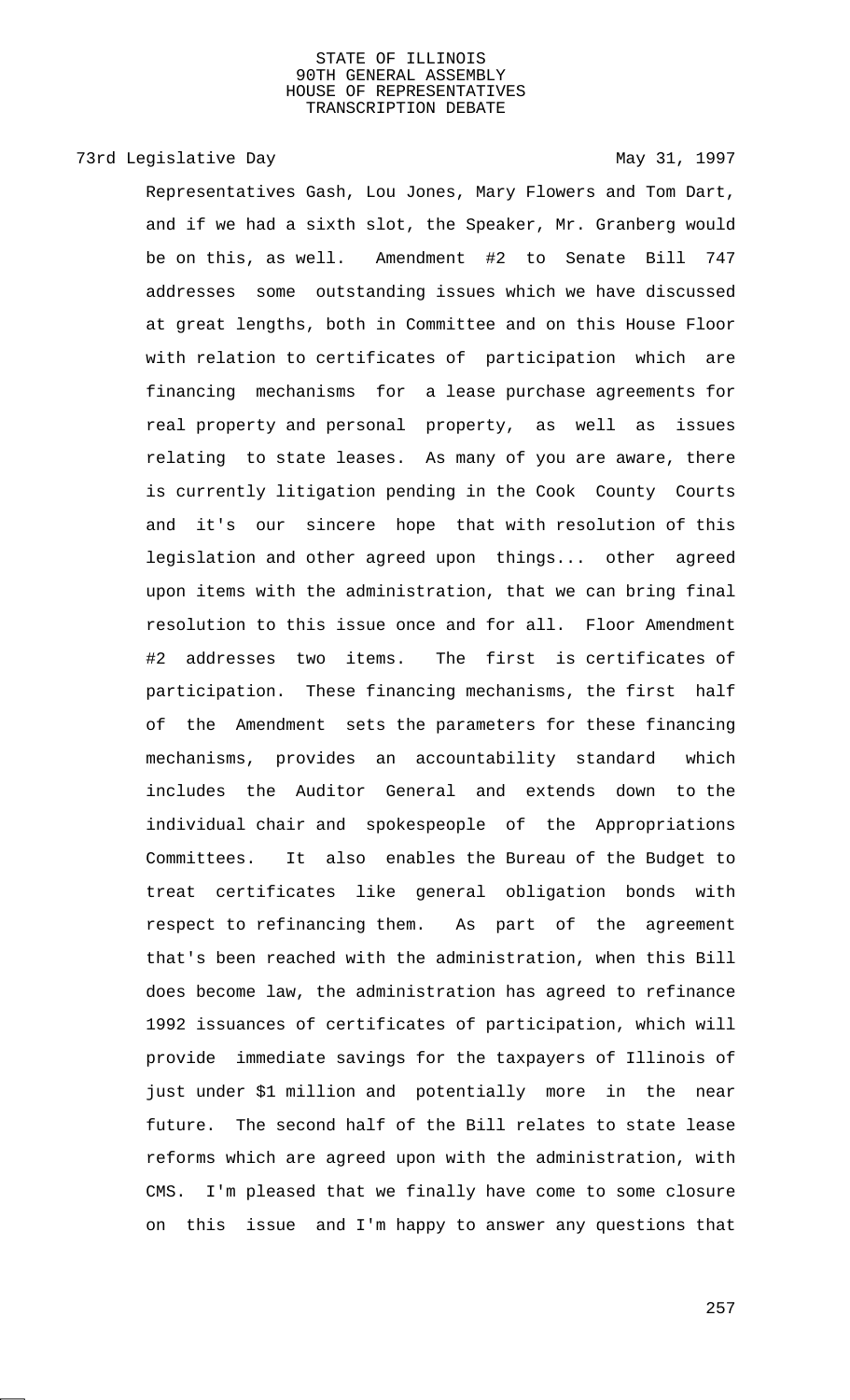73rd Legislative Day 1997

you might have."

- Speaker Granberg: "The Gentleman moves for the adoption of Floor Amendment #2. On that question, the Gentleman from Kendall, Mr. Cross."
- Cross: "Mr. Speaker, perhaps it might be better and save some time, to yield to Representative Biggins. Bob, if that's appropriate."

Speaker Granberg: "The Gentleman from Dupage, Mr. Biggins."

Biggins: "Thank you, Mr. Speaker, and thank you, Representative Cross. The Sponsor... Would the Sponsor yield to a few questions, please?"

Speaker Granberg: "Proceed."

- Biggins: "Sponsor, friend, would you tell me what the position is of the Office of the Governor on this Bill?"
- Schoenberg: "Thank you for asking that question. This is essential for all of the Members to know. The Office of the Governor has been extremely forthcoming and accommodating and has worked very hard along with Central Management Services and those individuals which I named earlier. I'm proud and pleased to say, the Governor's Office supports the Bill wholeheartedly."
- Biggins: "And, is the Central Management Services Department on board?"

Schoenberg: "Yes, they are."

Biggins: "Okay then, I rise in support of this Bill and Representative Schoenberg and I have worked very closely and very hard for this Bill over the last several months and we're glad that he's finally resolved it within the offices of the Governor and the Central Management Services. So, I would urge everyone to vote 'aye'."

Speaker Granberg: "The Gentleman from Cook, Mr. Giles." Giles: "Thank you, Mr. Speaker. On my computer here, I'm seeming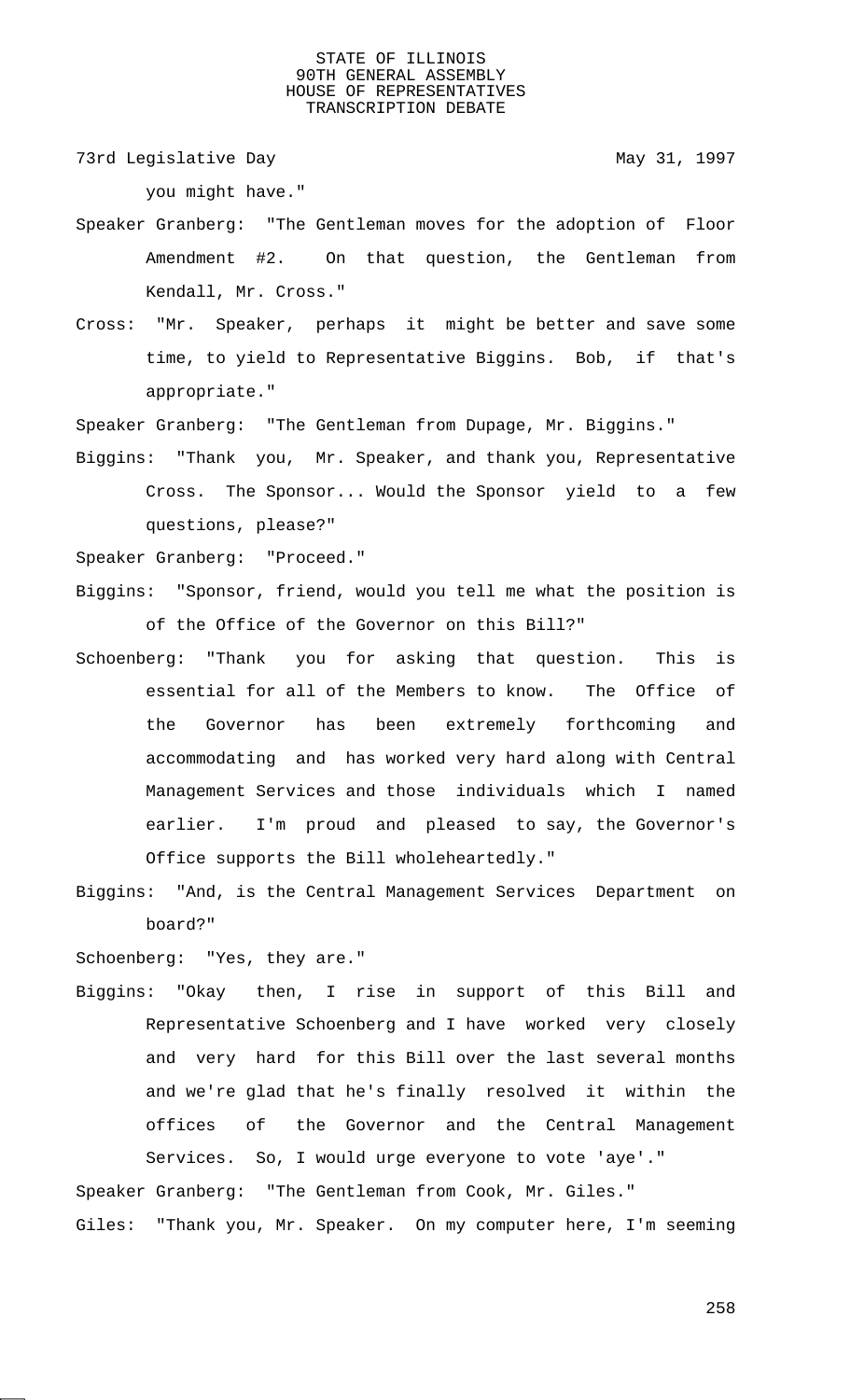73rd Legislative Day 1997

- to have some difficulty. I don't see Amendment #2 nor Amendment #1 on my computer. I would just like to know if anybody else sees the Amendment on their computers?"
- Speaker Granberg: "The Clerk informs me that it is on the computer, Representative Giles."
- Giles: "Mr. Speaker, I have downloaded on my computer. I still don't see it."
- Speaker Granberg: "We'll have someone..."

Giles: "It's not on there."

- Speaker Granberg: "We'll have someone proceed to your desk. The Gentleman from Kendall, Mr. Cross."
- Cross: "Mr. Speaker, apparently on this side of the aisle, our computers are lacking the Amendment, as well, would it... Oh, we have it now? Apparently, some on this side don't have it, would it be possible for the Sponsor to hold this Bill, maybe until tomorrow or Monday and then maybe we could even go to committee on this Bill, do something different? I'm sure we can support the Bill if we do it maybe tomorrow or Monday, Representative."
- Schoenberg: "Mr. Cross, I believe all you have to do is download the Amendment on your computer. I can tell you also, Mr. Cross, that the Governor's office is very anxiously awaiting the anticipated passage of this so that the Senate can indeed concur with the Amendments and these larger issues can be put to rest once and for all."
- Cross: "The Governor's office would like us all to vote 'yes' on this Bill?"

Schoenberg: "Yes."

Cross: "Oh, okay. Thank you. We didn't know that. Appreciate the help."

Speaker Granberg: "The Gentleman from McHenry, Mr. Skinner." Skinner: "I wonder if the Sponsor could tell me if I really heard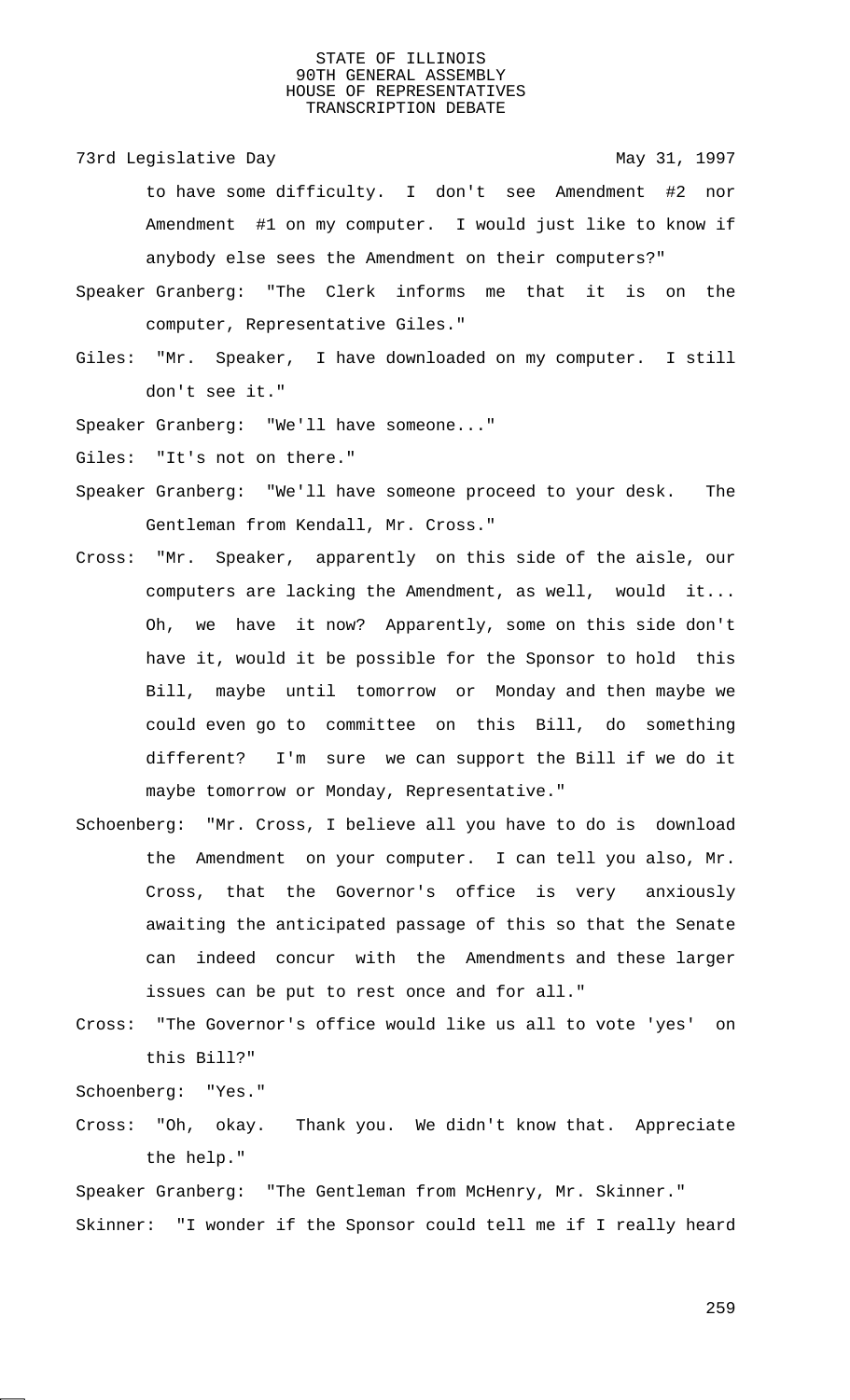73rd Legislative Day 1997

what he said correctly? He's supporting CMS's selling participation certificates or something like that?"

Schoenberg: "Mr. Skinner, as you well know, initially, we felt that there was... that there were not sufficient safeguards for the use of certificates of participation in the areas of real property. In fact, as you also know, that ultimately resulted in the individuals which I named earlier, my colleagues, joining me in litigation on the Constitutionality of this issue. The language which we see before us, does indeed permit the use of certificates of participation but, under considerably narrower parameters. Provides a standard of accountability, which has not existed further and third and finally, enables the Bureau of the Budget, when the financial climate is favorable, to refinance certificates of participation very much the way we enable the Bureau of the Budget to refinance general obligation bonds. As part of the commitment on the entire issue, the administration has pledged to refinance a 1992 issuance, which would immediately see a savings for us of slightly under \$900 thousand and the potential for us to save millions more down the road should the situation be more favorable."

Skinner: "So, the answer is, yes."

Schoenberg: "Yes."

- Skinner: "What's going to happen during the next Session when you're not chairman of an Appropriations Committee? You won't be able to get these little pieces of paper that the administration's going to send to the Appropriations Committee chairman?"
- Schoenberg: "The notifications... the notifications do go to the respective leaders. I felt that it was very important that the Majority and Minority Members heading up committees not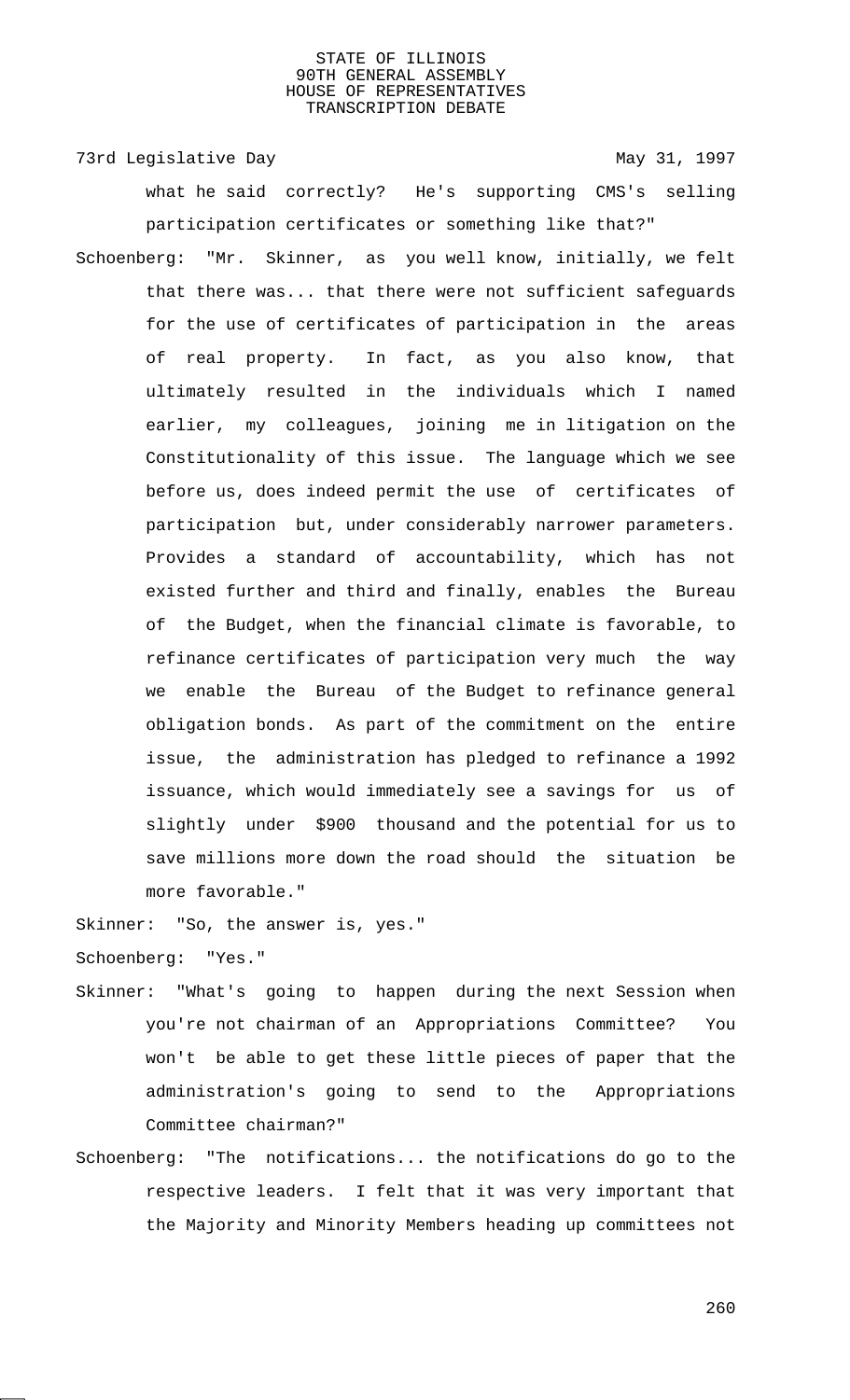- 73rd Legislative Day 1997 be solely reliant upon their leadership in notifying them so, this is a way to make sure that everybody's in the loop."
- Skinner: "So, you trust Bob Biggins to give you the paper if he gets it?"
- Schoenberg: "I'm questioning your premise that I won't be chairman of this committee, Sir, but in that unlikely event, I trust Bob Biggins as I trust the administration to sign this Bill."
- Skinner: "Is there a maximum amount that you're giving them or do they just have a total blank check?"
- Schoenberg: "No, the current statute does indeed set a threshold for certificates of participation on real property."
- Skinner: "Well, could you give us a figure..."
- Schoenberg: "And, we don't alter that. That current threshold I believe, Sir, is \$125 million."
- Skinner: "A hundred and twenty five million dollars?"

Schoenberg: "That's correct."

- Skinner: "Now, if I remember your crusade as it started, you were arguing that these should be bonds that would be approved by the General Assembly. You seem to have retreated somewhat?"
- Schoenberg: "In the course of negotiations with the administration, it's been our position that what we wish to do was provide greater accountability and limit the use of these instruments considerably, and, more importantly, because certificates of participation, because they are lease purchase arrangements, are inherently more expensive because they are not backed by the full faith in credit estate and thus, have to be insured that when the circum... that we enable the Bureau of the Budget to refinance them during times when interest rates are more favorable, such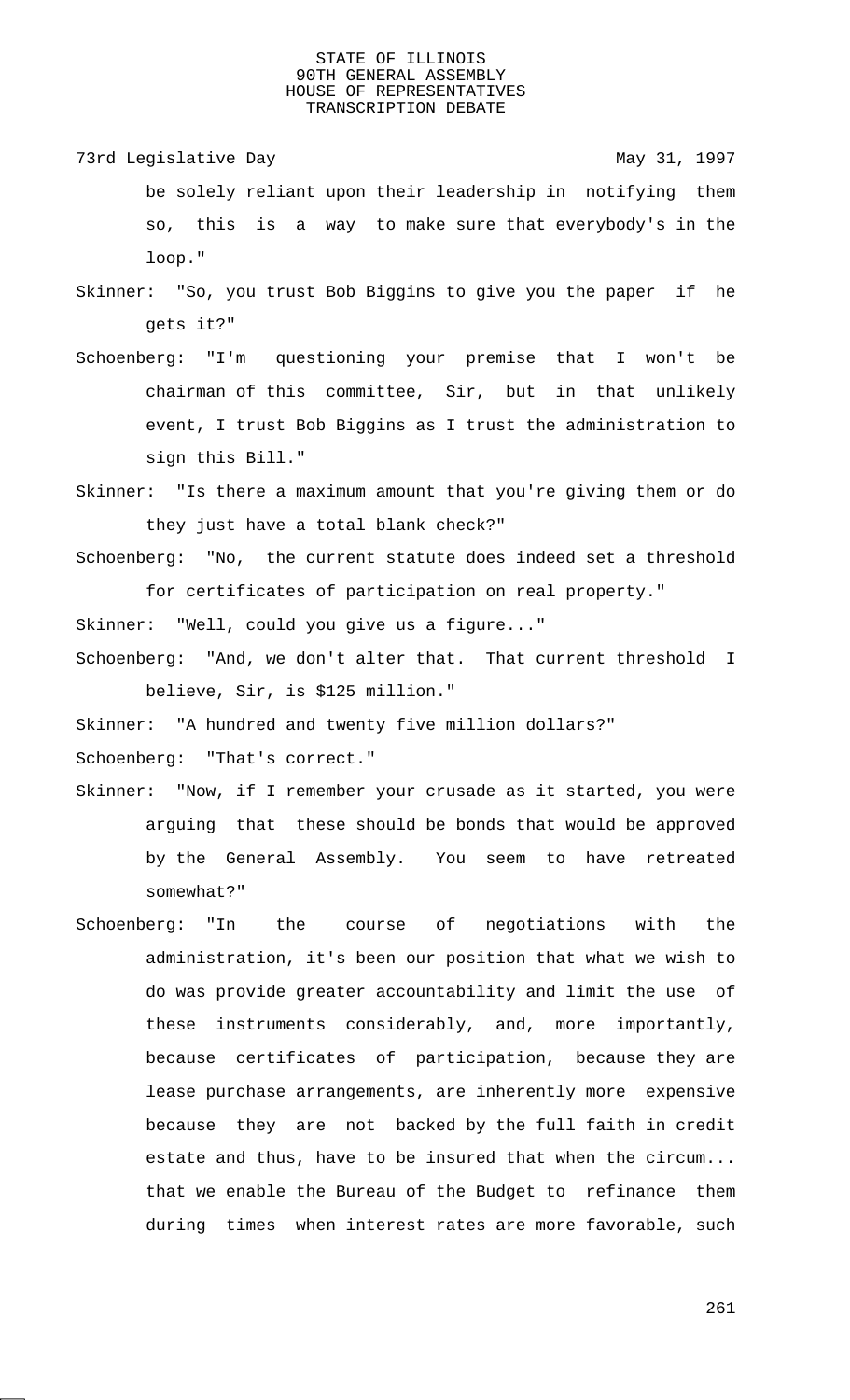73rd Legislative Day 1997

as today."

- Skinner: "Well, Representative, I would have followed you and Ted Lechowitz to the wall on this issue, but if you think this compromise is good enough, I'll be happy to support it."
- Schoenberg: "Mr. Skinner, I just also want to tell you that as part of our agreement, the Senate has agreed to extend the deadline on House Bill 1481, which was the procurement Bill that we passed out of the House and we're not that far apart on language that will ultimately result in us considering a comprehensive procurement reform measure in the fall Veto Session."
- Speaker Granberg: "Anything further? The Gentleman moves that Floor Amendment #2 be adopted to the Bill. All in favor shall vote 'aye'; all opposed shall vote 'nay'. The voting is open. Have all voted who wish? Have all voted who wish? Mr. Clerk, take the record. On this question, 116 voting 'yes'; 0 voting 'no'; 1 voting 'present'. Floor Amendment #2 is adopted to the Bill. Read the Bill. Further Amendments?"
- Clerk Rossi: "Floor Amendment #3, offered by Representative Schoenberg."

Speaker Granberg: "The Gentleman from Cook, Mr. Schoenberg."

- Schoenberg: "Mr. Speaker, Ladies and Gentleman of the House, this technical amendment and drafting, a word was omitted. The word 'also' was omitted with respect to putting these things on the internet and I move for adoption, Floor Amendment #3."
- Speaker Granberg: "The Gentleman moves for the adoption of Floor Amendment #3. All in favor shall vote 'aye'; all opposed shall vote 'nay'. The voting is open. Have all voted who wish? Have all voted who wish? Have all voted who wish? Mr. Bost... On this question, 116 voting 'yes'; 0 voting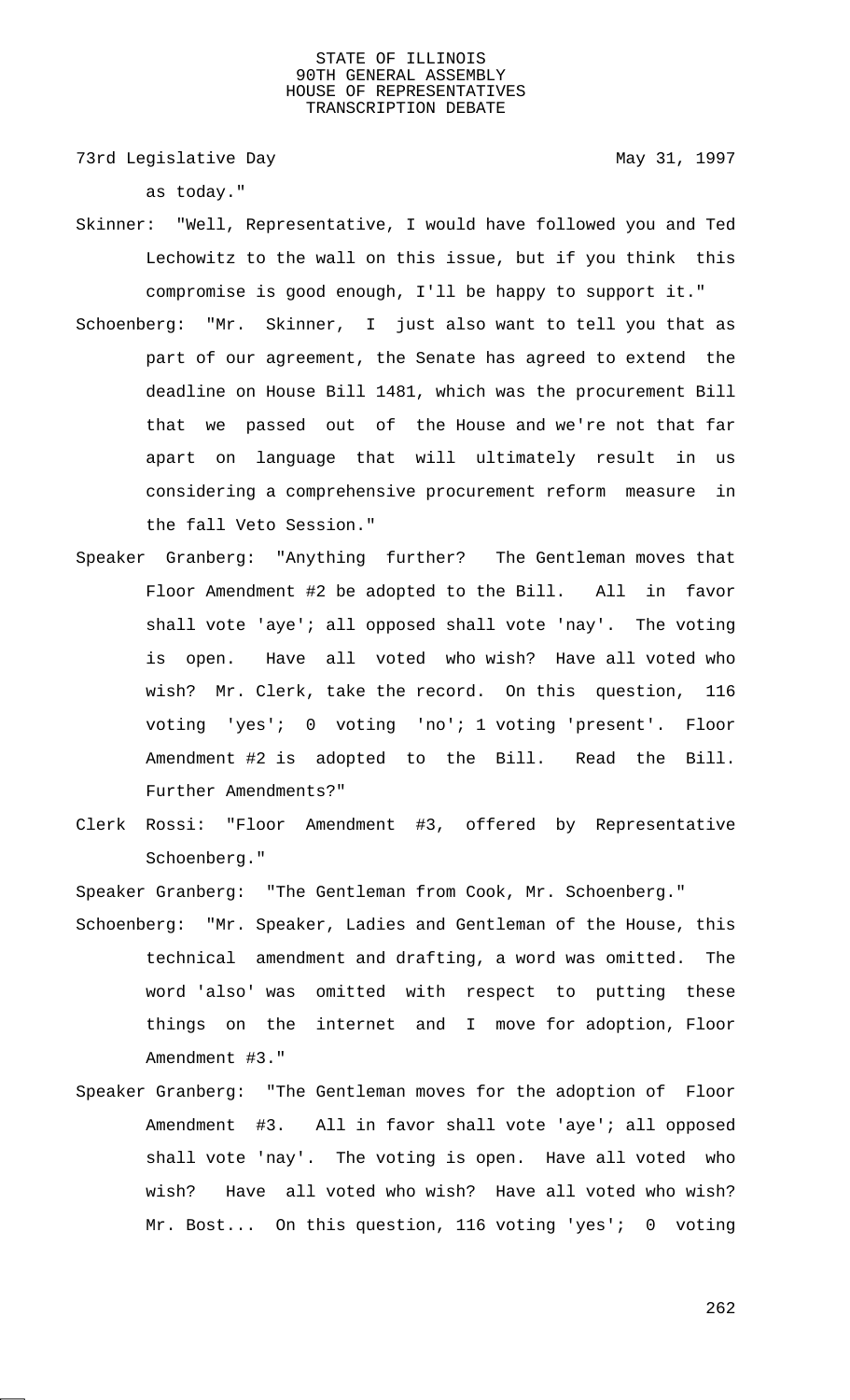73rd Legislative Day 1997

'no'...117 voting 'yes'; 0 voting 'no'; 1 voting 'present'. Floor Amendment #3 is adopted. Mr. Clerk, read the Bill." Clerk Rossi: "Senate Bill 747. A Bill for an Act amending the State Finance Act. Third Reading of this Senate Bill."

- Speaker Granberg: "The Gentleman from Cook, Mr. Schoenberg." Schoenberg: "Thank you, Mr. Speaker, Ladies and Gentlemen of the House. You've already heard the contents of the Bill. I'm happy to answer any questions but I'd encourage you, I believe we've answered most of the questions and I'd urge you to vote for the Bill and send it to the Senate so they can bring closure to this issue tonight."
- Speaker Granberg: "The Gentleman from Cook moves for the passage of Senate Bill 747. All in favor shall vote 'aye'; all opposed shall vote 'nay'. The voting is open. Have all voted who wish? Have all voted who wish? Have all voted who wish? Representative Saviano. Have all voted who wish? Mr. Clerk, take the record. On this question, 116 voting 'yes'; 0 voting 'no'; 1 voting 'present'. Senate Bill 747, having received the Constitutional Majority, is hereby declared passed. Senate Bill 9. The Gentleman from... The Gentleman from Saline, Representative Phelps."
- Phelps: "Thank you, Mr. Speaker. Ladies and Gentlemen of the House, before I make a Motion to take action, I'd like to say a few words. Many of us come to this Body because of trying to help constituents with problems, helping our district for economic reasons and many of those issues are near and dear to our heart and we ask colleagues to help us with those, and I think those are more priority and more practical reasons, but when it comes to philosophical principled issues, what you feel down in your gut and your heart, I hope that transcends for the most part, part as an activity. You know what? I don't even want a Bill of this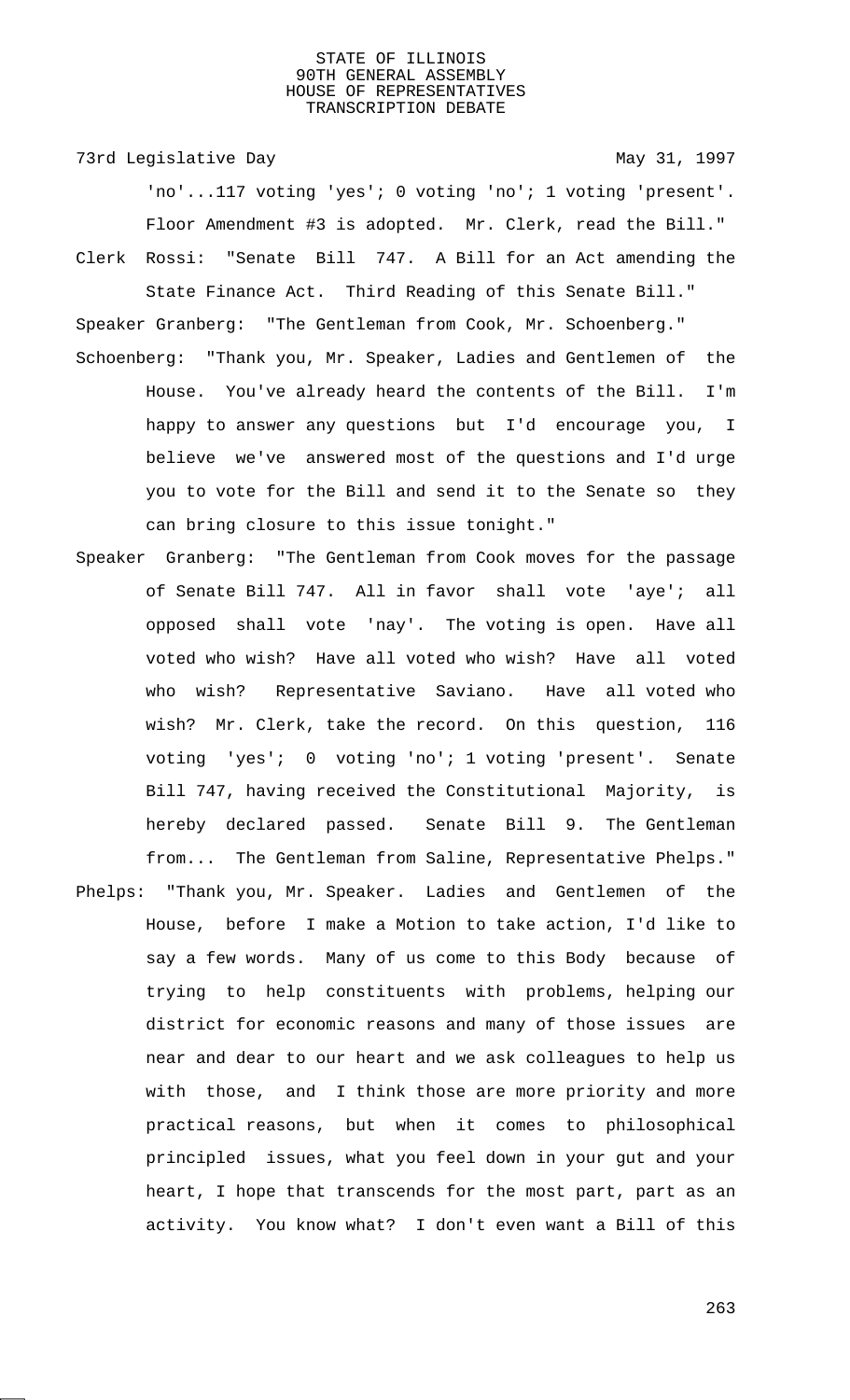## 73rd Legislative Day 1997

principle, a situation the way I feel about this issue and how it's affecting Illinois. Many of you have your heads in the sand on this and I'm telling you, we're going to have a generation that reaps the benefits that's pitiful if we do not get a hold on our society. However, if someone thinks that I would want to come through some parliamentary manuevering to try to take this issue and cram it down your throats, you've got to believe it or you don't. Issues that matter to us don't go away and I'll be back again with this issue in maybe some other form. I thought this was a reasonable compromise opposed... as compared to House Bill 245. They got 58 votes here, earlier in the spring. And, yes, I respect any Member of the General Assembly that stands up and voices their opinion on how they feel about themselves on issues and the life style that they might lead and I think I heard Representative McKeon voice that a couple three weeks ago, in his situation on his Bill. I respect that and I think I was quiet about that, but believe me, I don't even want to be part of a parliamentary maneuvering that you think I'm trying to force a principle issue, a strong belief in front of you. I move to withdraw the Amendment 3 from this Bill and thank Representative Burke for his courtesy."

- Speaker Granberg: "Mr. Clerk, return the Bill to Second Reading. The Gentleman moves to table Amendment #3 to Senate Bill 9. On that question... Mr. McKeon."
- McKeon: "Mr. Speaker, and would you request the Clerk to put my name back on the board?"

Speaker Granberg: "Acknowledged."

McKeon: "Mr. Clerk. ... Representative Phelps, but I find I must react to his commitment to principle in terms of my commitment to principle and I'm sure that the commitment to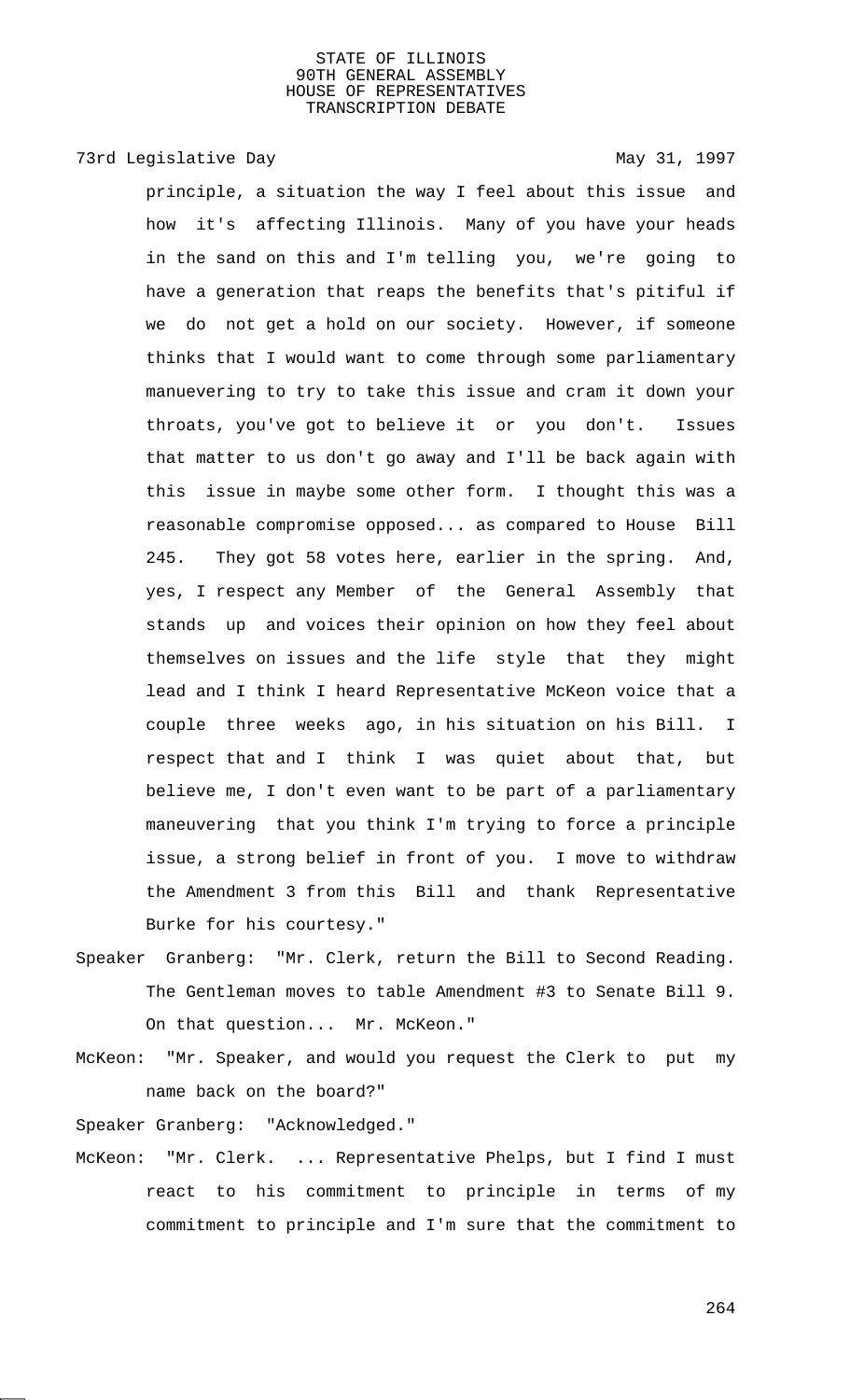# 73rd Legislative Day 1997

principle of many of my colleagues. I appreciate the concern with which Representative Phelps is trying to address through this Amendment and I will be there with him and for him to work out an appropriate and Constitutional Bill or Amendment to deal with those issues because I share his concern, but I will not be used for a pawn, whether it was the intent of Representative Phelps, and I do not believe that is was, to maneuver an Amendment of this magnitude and this importance, dealing with fundamental Constitutional issues at the twelfth hour of this Assembly. And, we should all resent that kind of tactic, whoever is responsible for it and I have no reason to believe that Representative Phelps was. I will work with him on this issue. I will work with him to address these issues in his community and his principles, but I will not abandon the principles of the Constitution of this State, the first Amendment of this Nation and I urge you to support this Bill, Senate Bill 9 with Amendments 1 and 2. It is a good Bill. That's why I'm a Sponsor on this Bill and I urge an 'aye, yes'."

- Speaker Granberg: "The Gentleman moves to table Floor Amendment #3. All in favor shall say 'aye'; all opposed shall say 'nay'. The 'ayes' have it. The Amendment is tabled. Third Reading. The Gentleman from Cook, Mr. Burke."
- Burke: "Thank you, Speaker. I, too, hold my colleague, Representative Phelps in the highest regard and I appreciate the sincerity of his earlier remarks. This has been quite a wrangle and I must tell the Body that the Attorney General's office and I, in fact, have worked very hard on this legislation. We believe that is has been negotiated to the point where all parties who had a previous concern, including Members of this Body who sat in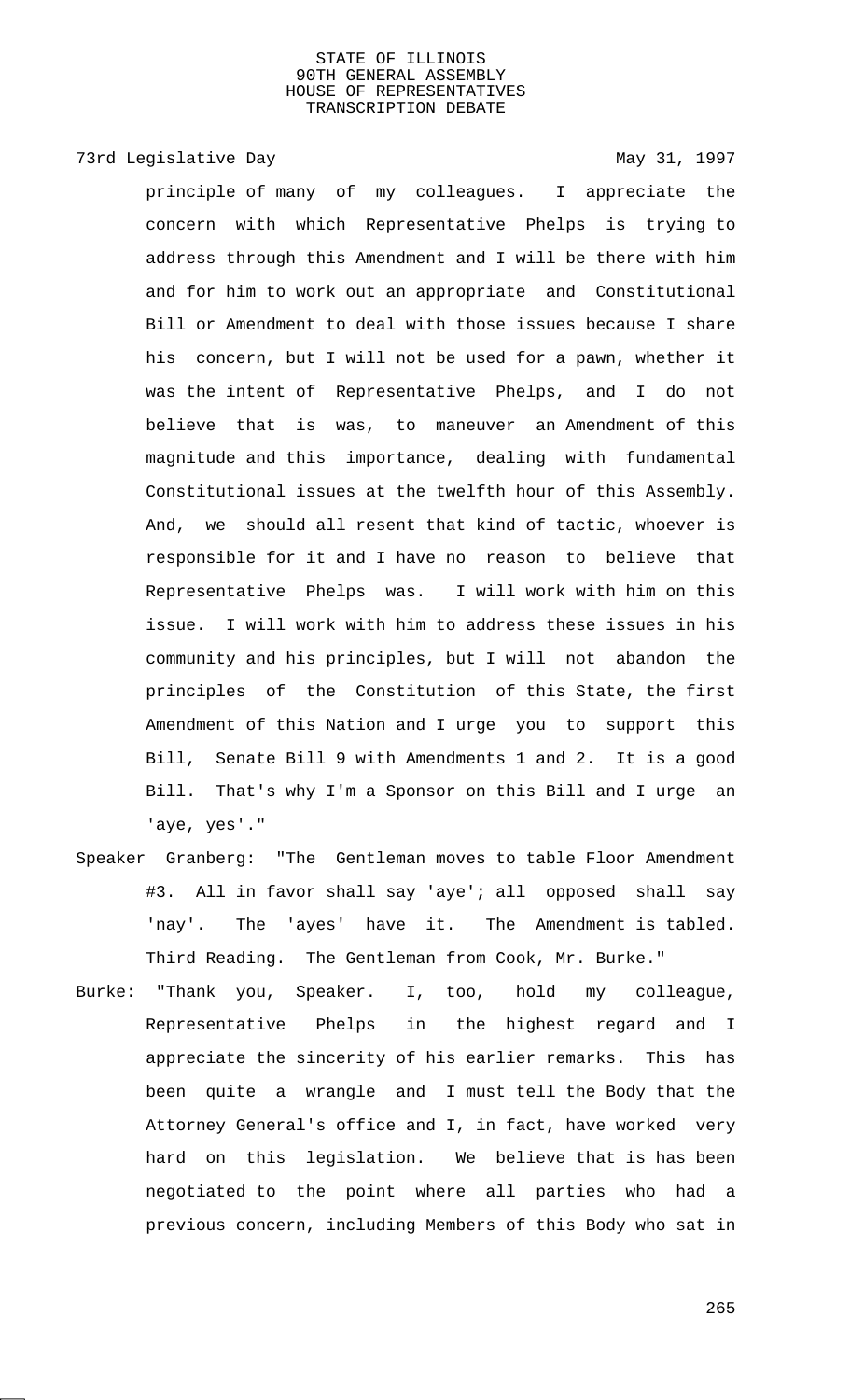73rd Legislative Day 1997

the Judiciary Committee, that we have come to a Bill that is appropriate, that is important for this society, and as we have said in earlier discussion, we are confronted with a new age in communications. Electronics has risen to the point where people can indeed begin to invade our homes and our lives through means of electronic devices. The Attorney General and his consideration of this legislation has moved that we now include those devices and amend the obscene phone call Bill that already existed and I would certainly at this point in time, understanding that this Bill has been debated to the fullest extent, ask for the Body's favorable consideration."

- Speaker Granberg: "The Gentleman moves for the passage of the Bill. On that question, the Lady from Cook, Representative Schakowsky."
- Schakowsky: "Mr. Speaker, I rise in support of Senate Bill 9. I just want to... I just want to thank Representative Phelps. You know, we've all had Bills that we care a lot about and his Amendment that he withdrew got 79 votes earlier and if that Bill with his Amendment had come to a vote, it would have passed and for him to acknowledge the concerns that were raised and because he did not want to be in a position to manipulate our rules in order... and I don't think he did... to even be accused or appear to, to take his Bill... his Amendment out of the record, I think is something extraordinary in this Body and I just want to acknowledge and thank him for that."
- Speaker Granberg: "The Gentleman moves for the passage of the Bill. All in favor shall vote 'aye'; all opposed shall vote 'nay'. The voting is open. Have all voted who wish? Have all voted who wish? Have all voted who wish? Mr. Clerk, take the record. On this question, 117 voting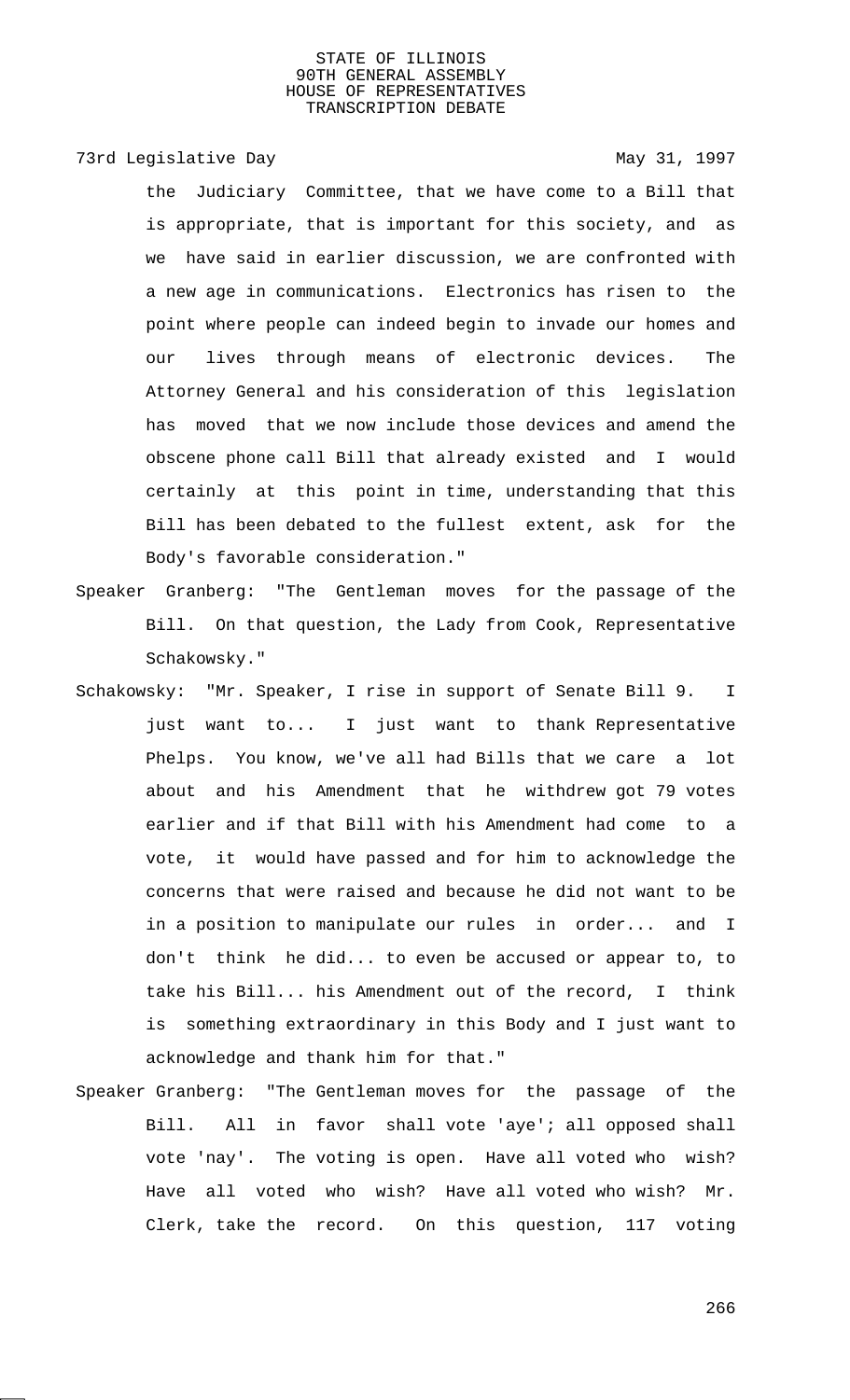73rd Legislative Day 1997

'yes'; 0 voting 'no'; 0 voting 'present'. Senate Bill 9, having received the Constitutional Majority, is hereby declared passed. Ladies and Gentlemen, for purpose of announcement. The General Service Appropriation Committee will be meeting at 10:25. The House will stand at ease until the hour of 10:45."

Clerk Rossi: "Rules Committee is meeting in the Speaker's Conference Room."

Speaker Madigan: "The House shall come to order. Speaker Madigan in the Chair. Mr. Clerk, do you have anything?"

Clerk Rossi: "No, Mr. Speaker."

Speaker Madigan: "The Chair recognizes Mr. Tenhouse."

- Tenhouse: "Thank you, Mr. Speaker. The Republicans would request a conference in Room 118."
- Speaker Madigan: "Right. The conference is granted for the Republicans. The Democrats will remain on the Floor. The Budget Bill will be called at 11:30 so I regret to tell you, we must move with dispatch and we want to thank you in advance for your cooperation, but the Budget Bill will be called at 11:30. Thank you."
- Clerk Rossi: "...Chairman from the Committee on Rules to which the following Joint Action Motions and Conference Committee Reports were referred. Action taken on May 31, 1997. Reported the same back, 'recommend be adopted'. Conference Committee Report #1 to House Bill 1197, Conference Committee Report #2 to Senate Bill 465, Conference Committee Report #1 to Senate Bill 1129."
- Speaker Madigan: "The Clerk shall distribute a Supplemental Calendar."
- Clerk Rossi: "Supplemental Calendars 10 and 11 are being distributed. The House Rules Committee will meet at 11:45 in the Speaker's Conference Room. The Rules Committee will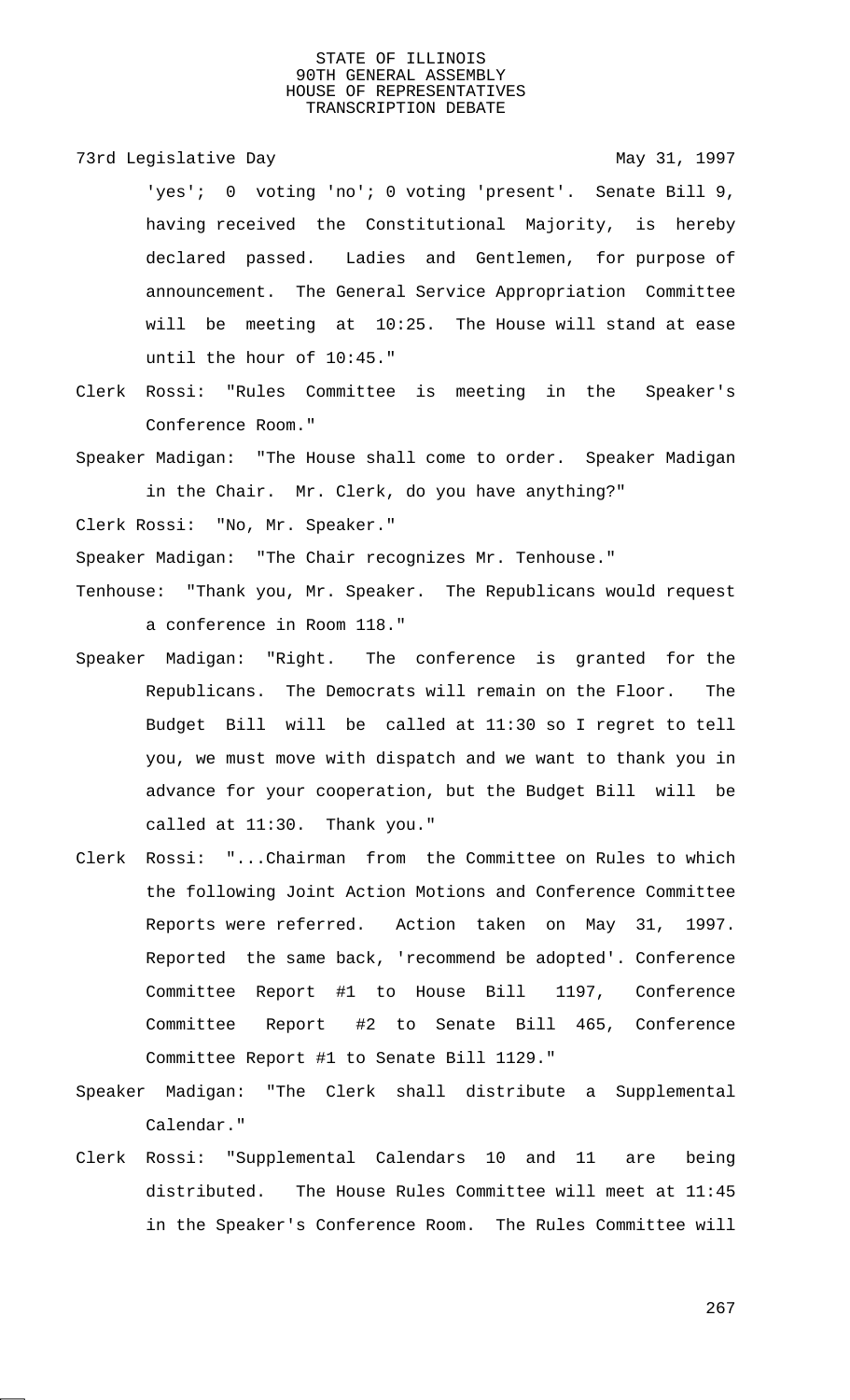73rd Legislative Day 1997

meet at 11:45 in the Speaker's Conference Room."

- Speaker Madigan: "On Supplemental Calendar #11, there appears Senate Bill 1129. Mr. Clerk, has this Bill been read three times?"
- Clerk Rossi: "Yes, the Bill has been read three times and is on the order of Conference Committee Reports."

Speaker Madigan: "Mr. Black, did you wish to address the Body?" Black: "Mr. Speaker, I assume you're ready to go to business?" Speaker Madigan: "Look on this side."

Black: "Yes, I assume you're ready to go to an order of business?"

Speaker Madigan: "We are, Sir."

- Black: "Well, we'll be requesting a verification should this get the requisite number to pass."
- Speaker Madigan: "Sure. Ladies and Gentlemen, we're prepared to move to consideration of the Budget Bill for the next fiscal year. It's Senate Bill 1129. The Bill has been read three times and on the question, the Chair recognizes Mr. Hannig. The Chair wishes to announce that we will take the vote before midnight. Mr. Hannig."
- Hannig: "Yes, thank you, Mr. Speaker and Members of the House. For those of you who are going to say they haven't seen this document, let me just simply start by saying that 99.5% of what is in this budget document is what the Governor spoke to us about when he came to this chamber and made his budget address in March. We have met in a bipartisan fashion and worked with the Bureau of the Budget in an effort to make this budget a better document. And let me just briefly talk about some of the highlights that I feel make this budget a better budget than what the Governor introduced. It has \$330 million of new money for schools, the single largest increase in K through 12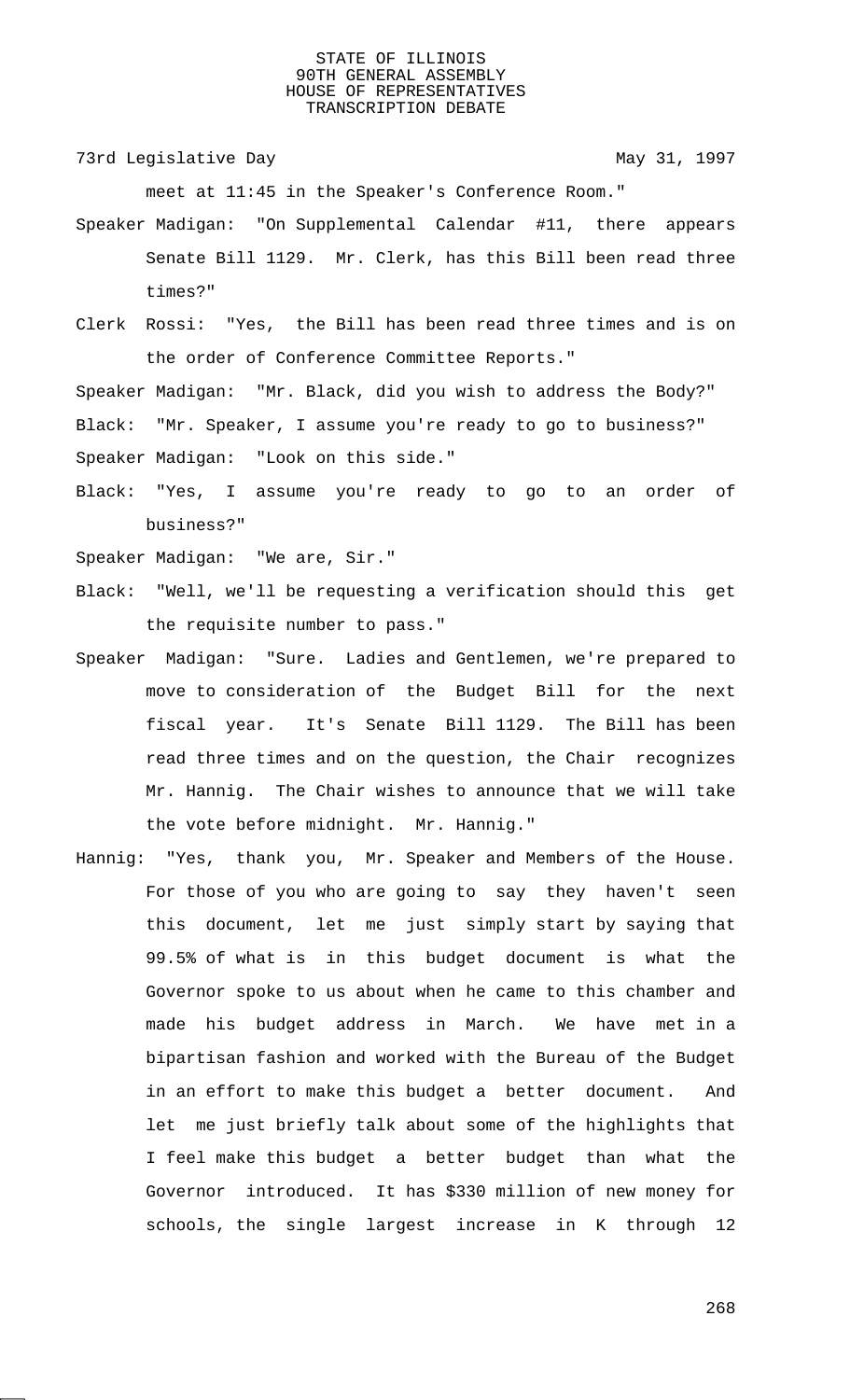# 73rd Legislative Day 1997

without a tax increase. It has a new program for bringing the lowest school districts up for addressing poverty districts, poor districts, and would bring them to 38 70. It continues the hold harmless for those school districts which might otherwise lose under no changes. It provides for the Governor's proposal in technology. In the new Department of Human Services, we have monies for day care at \$103 million, a 37% increase. At the Department of Corrections, we were able to add 50 new guards over and above what the Governor had requested. We provided for 5.2 more million dollars for senior citizens than in the Governor's budget for the community care programs. And we were able to finance these, in part, by working with the Bureau of the Budget in an effort to make \$44 million in administrative cuts in this budget, so that is the changes that we have made to make the document that the Governor gave us several months ago a better document. It's time now for us to adopt that budget, and I move for passage of this Bill."

- Speaker Madigan: "Mr. Hannig has completed his explanation. Any discussion? There being no discussion, the question is, 'Shall the Bill pass?' All those in favor signify by voting 'aye'; all those opposed by voting 'no'. Have all voted who wish? Have all voted who wish? Have all voted who wish? Have all voted who wish? One person is not voting. The Clerk shall take the record. On this question, there are 116 'ayes', 2 people voting 'no'. This Bill, having received a Constitutional Majority, is hereby declared passed. And the Chair wishes to thank everybody for their cooperation. Thank you very much. Mr. Black."
- Black: "Yes, Mr. Speaker, as I had requested a verification, I withdraw that."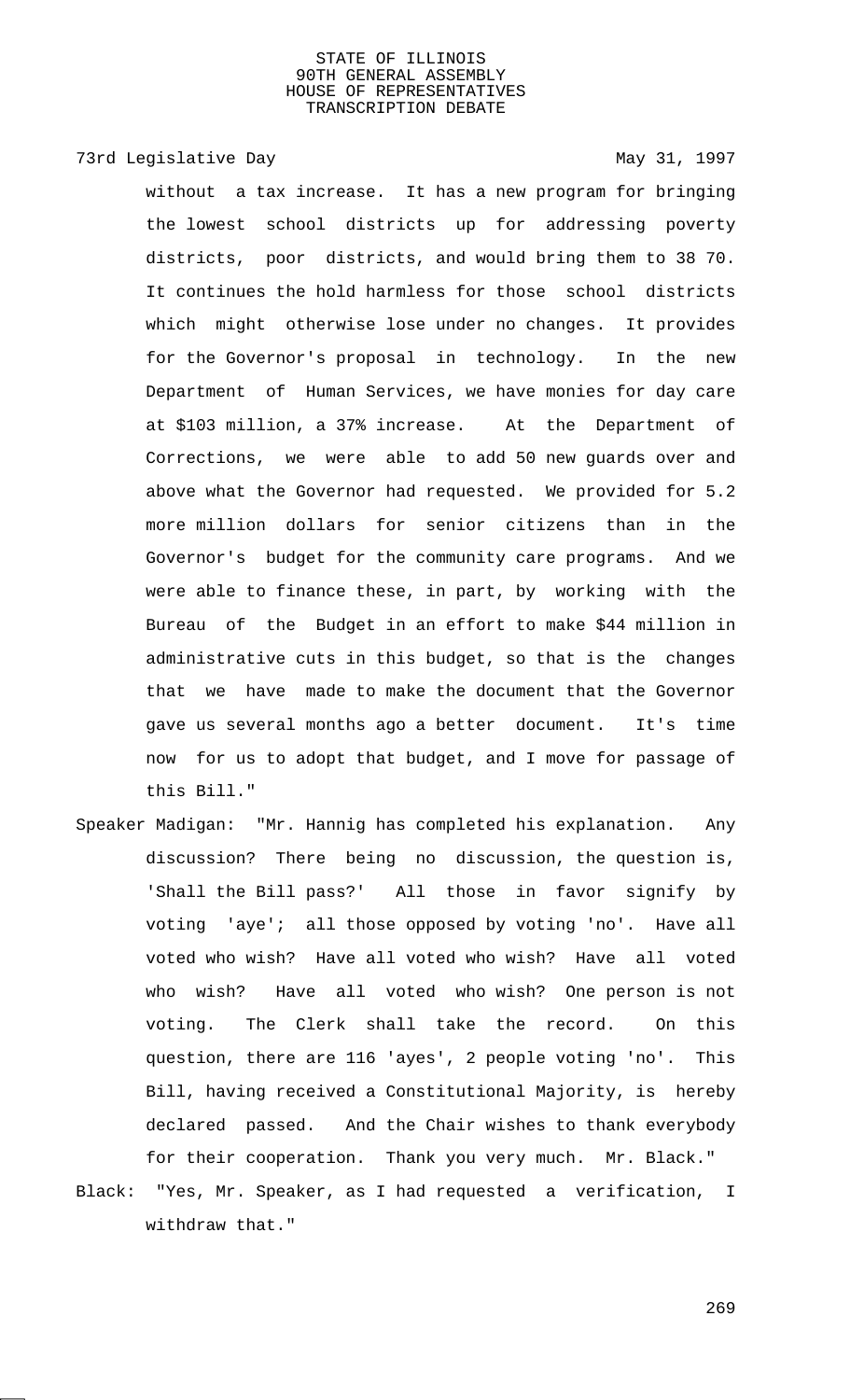73rd Legislative Day 1997

- Speaker Madigan: "Thank you, Sir. Mr. Clerk, for an announcement."
- Clerk Rossi: "The Rules Committee is meeting immediately in the Speaker's Conference Room. The Rules Committee is meeting immediately in the Speaker's Conference Room. Supplemental Calendars 12 and 13 are being distributed. Committee Reports. Representative Currie, Chairman from the Committee on Rules, to which the following Conference Committee Reports were referred, action taken on May 31, 1997, reported the same back: recommend 'be adopted' Conference Committee Report #1 to House Bill 1171; Conference Committee Report #1 to Senate Bill 797; and Conference Committee Report #1 to Senate Bill 1101."
- Speaker Madigan: "On Supplemental Calendar #12, there appears Senate Bill 1101. Mr. Clerk, has this Bill been read three times? Senate Bill 1101."
- Clerk Rossi: "The Bill has been read three times and is on the Order of Conference Committee Reports."

Speaker Madigan: "Mr. Hannig."

- Hannig: "Yes, thank you, Mr. Speaker and Members of the House. This is a... This is the substantive, companion Bill to the Budget Bill that we just passed. It was drafted by the Governor's Bureau of the Budget. It is needed in order to make all the spending proposals that we just adopted, work, and I move for the adoption."
- Speaker Madigan: "The Gentleman moves for the adoption of the Conference Report. And on that question, the Chair recognizes Mr. Ryder."
- Ryder: "Representative... Mr. Speaker, would he yield for questions, please?"

Speaker Madigan: "The Sponsor yields."

Ryder: "Representative, I apologize. I have not had an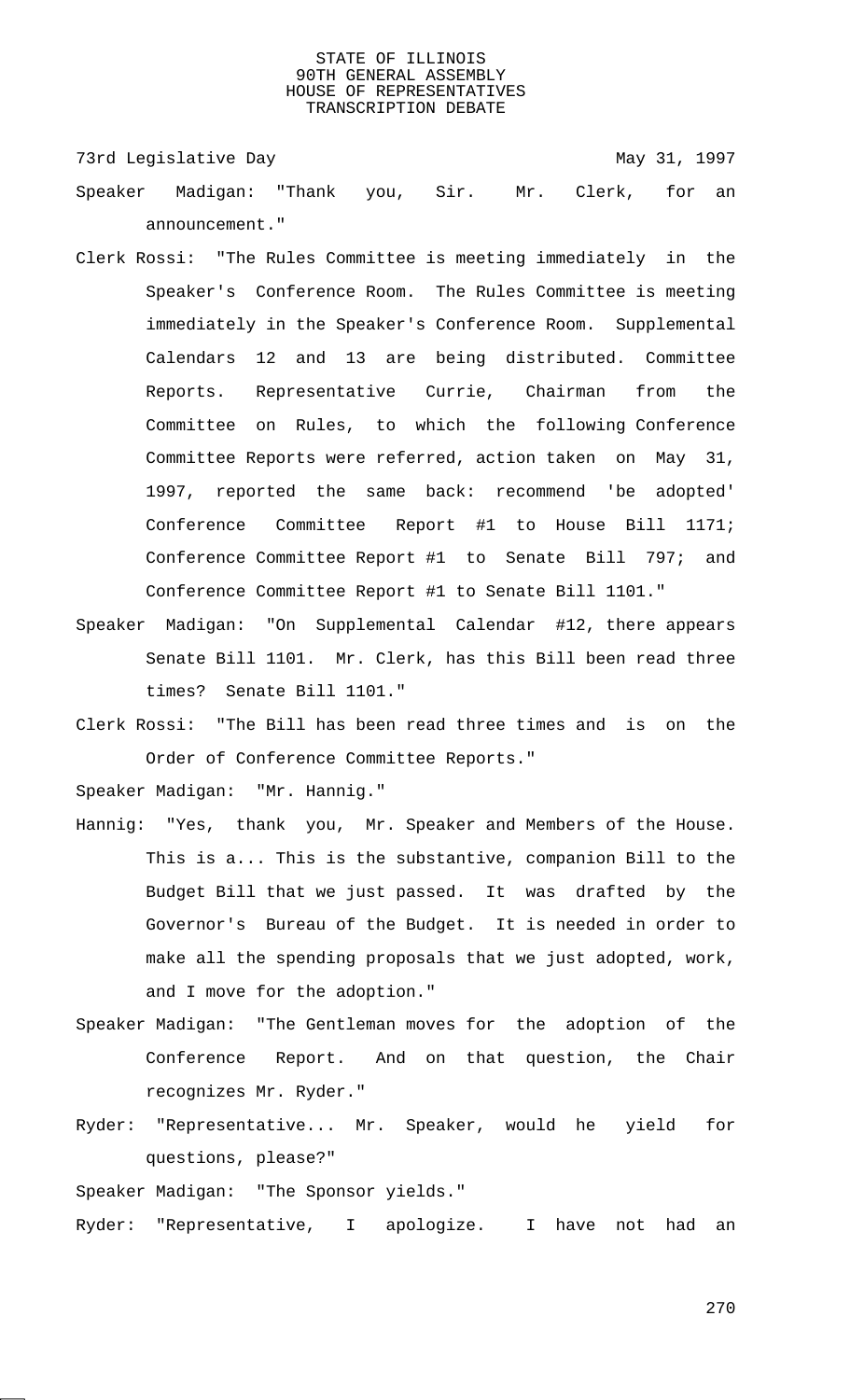- 73rd Legislative Day 1997 opportunity to examine the Bill, so I wish to ask, if I may, can you give me some highlights of what this Bill contains?"
- Hannig: "I'm sorry, Representative Ryder. What was your question?"
- Ryder: "I'm sorry. I said I just need some highlights of what's in the Bill."
- Hannig: "Well, as you know, this is prepared by the Bureau of the Budget in an effort to make the underlying Budget Bill that we just passed work."
- Ryder: "Well then, let me ask you these questions..."
- Hannig: "It had for example... It had for example the statutory continuation of the hold harmless language for schools. It had language for the new Department of Public Health... the Department of Human Services. I need my glasses, Representative, and they make their transition from the Department of Public Aid..."

Ryder: "Thank you. Does this..."

Hannig: "Yes, Representative."

- Ryder: "I apologize. Does this establish a foundation level in the appropriation for elementary and secondary education in the State of Illinois?"
- Hannig: "Yes, that is correct, Representative, and that's a very important point, and I appreciate your bringing it to my attention."
- Ryder: "And, are there any other provisions, other than in education, that are part of this Bill?"
- Hannig: "For example, this would provide that two additional items that had previously been off budget would now be on budget, which I think gives us this... gives this Body some additional oversight. It provides for language for the Liquor Control Commission. It does a number of things that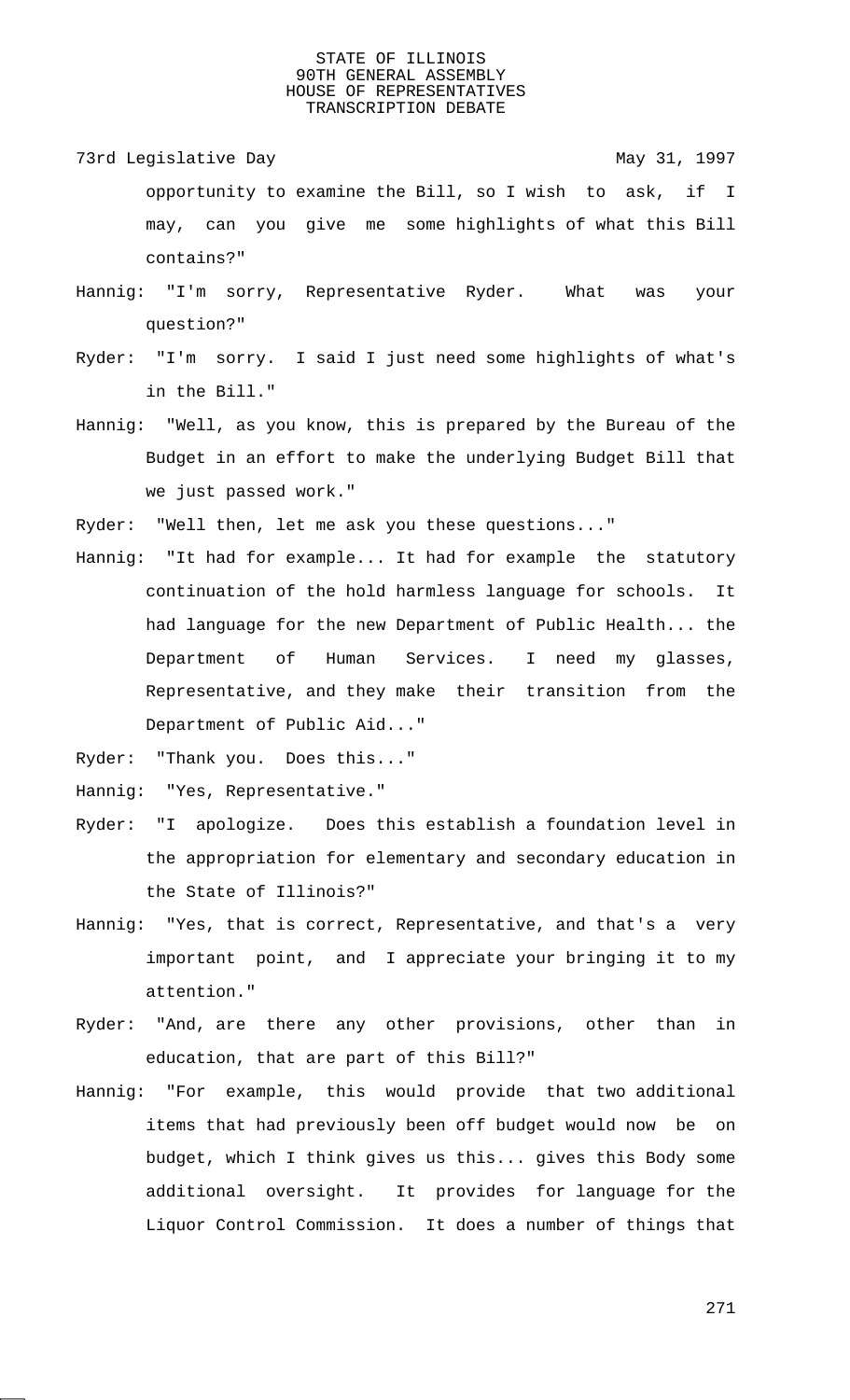73rd Legislative Day 1997

quite honestly aren't maybe the most exciting items that we like to talk about in this chamber, but it certainly makes the budget that we just passed - work."

- Ryder: "Representative, is it fair to say that the budget that we just passed would not be able to work. We would not be able to spend the money for education: elementary, secondary, higher education for the other departments, unless we pass this Bill. Is that a fair statement?"
- Hannig: "Yes, it would certainly hamstring the Bureau of the Budget and their efforts to do what we want them to do in the last Bill that we just passed."

Ryder: "Thank you for your explanation. Thank you, Mr. Speaker." Speaker Madigan: "Mr. Parke."

Parke: "Thank you, Mr. Speaker. Will the Sponsor yield?"

Speaker Madigan: "The Sponsor yields."

Parke: "One quick... Is a bonding authority for the higher elementary bonding programs in this Bill?"

Hannig: "No, there is none in this Bill, Representative."

- Parke: "Is there planning to have another Bill for the bonding for the higher..."
- Hannig: "There is a Bond Bill that Representative Rutherford, I think, will be presenting to us at a later time. That's on the Supplemental Calendar, House Bill 1171."

Parke: "A later time means tonight though."

Hannig: "It would be my hope that we could pass that. We certainly support Representative Rutherford and the Governor's efforts to pass a Bond Bill before we go home." Parke: "Thank you."

Speaker Madigan: "Mr. Skinner."

Skinner: "Mr. Speaker, I've just downloaded my computer and I can't find this Amendment."

Speaker Madigan: "You're not the only one. You're not the only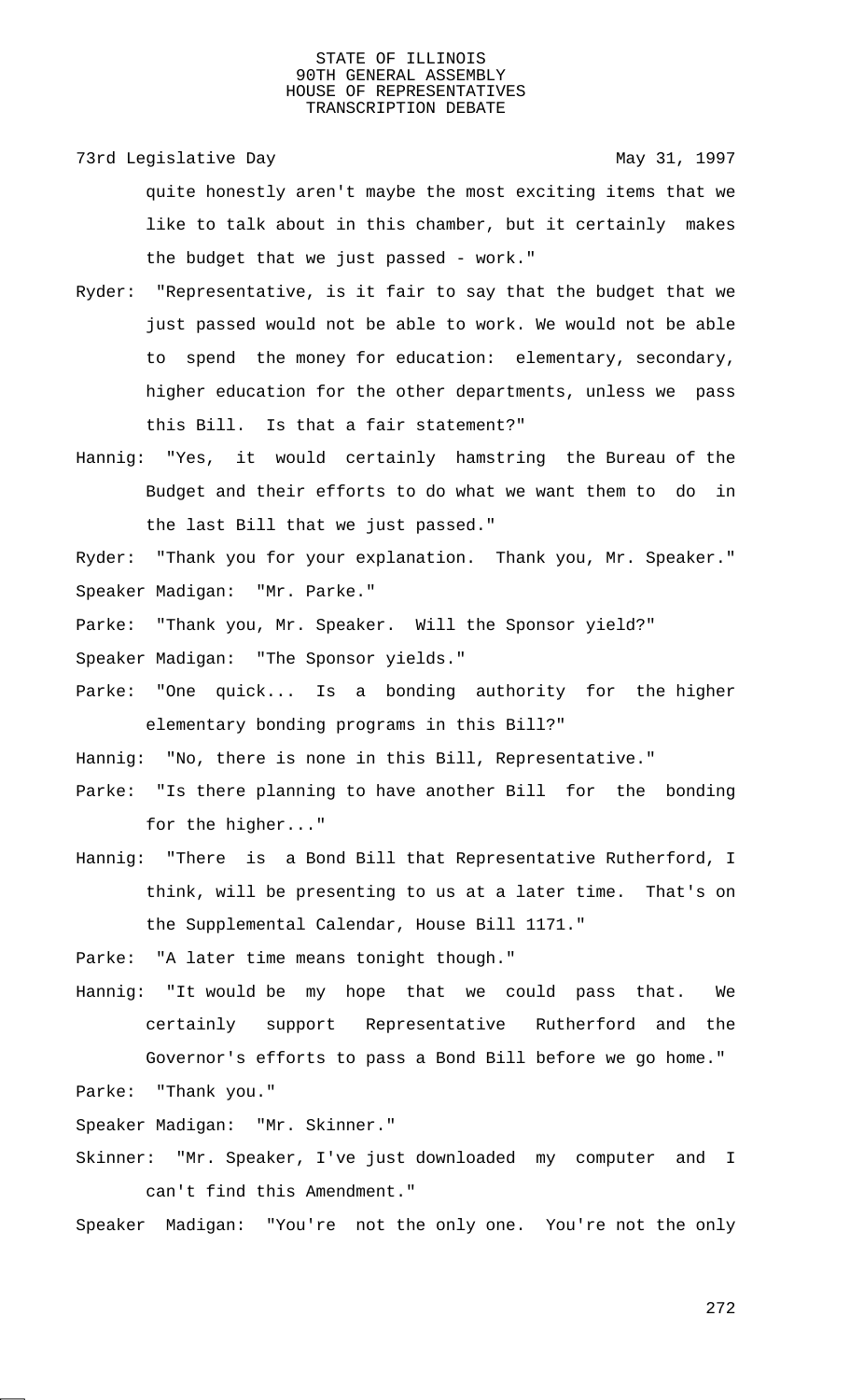73rd Legislative Day 1997

one."

Skinner: "Is there an..."

Speaker Madigan: "So did you want to speak to the Bill? Several Members have indicated that they'd like to have your views on the merits of the Bill."

Skinner: "Well, if I knew what the contents were, I'd be happy to give them. Don't we have some rule that says there has to be a piece of paper someplace before we vote on it?"

Speaker Madigan: "Yes, we do."

Skinner: "For an hour? Is it that good a budget reconciliation Bill that we can get 71 votes on it?"

Speaker Madigan: "Mr. Moffitt. Mr. Moffitt."

Moffitt: "Thank you, Mr. Speaker. Inquiry of the Sponsor... If he'd yield?"

Speaker Madigan: "The Sponsor yields."

- Moffitt: "Representative, referring to the budget and then the implementation, that was a pretty fast process there. Would you still take questions, since we're implementing the budget on direct impact, on funding for schools? We've received a lot of questions for cost of living, for community based agencies. Since we're implementing the budget, would you comment on dealing with those?"
- Hannig: "Well, Representative, this is the substantive companion to the budget that the Bureau of the Budget has prepared in order to make it so that they can most easily implement the budget that we just passed. It deals with the Department of Public Aid and makes some changes there and deals with the Department of Human Services. It has, as I said, the Department of Corrections will have some additional funds that will be appropriated now. The State Police will have to appropriate their Asset Forfeiture Fund now, which is something that our House Committee came to that conclusion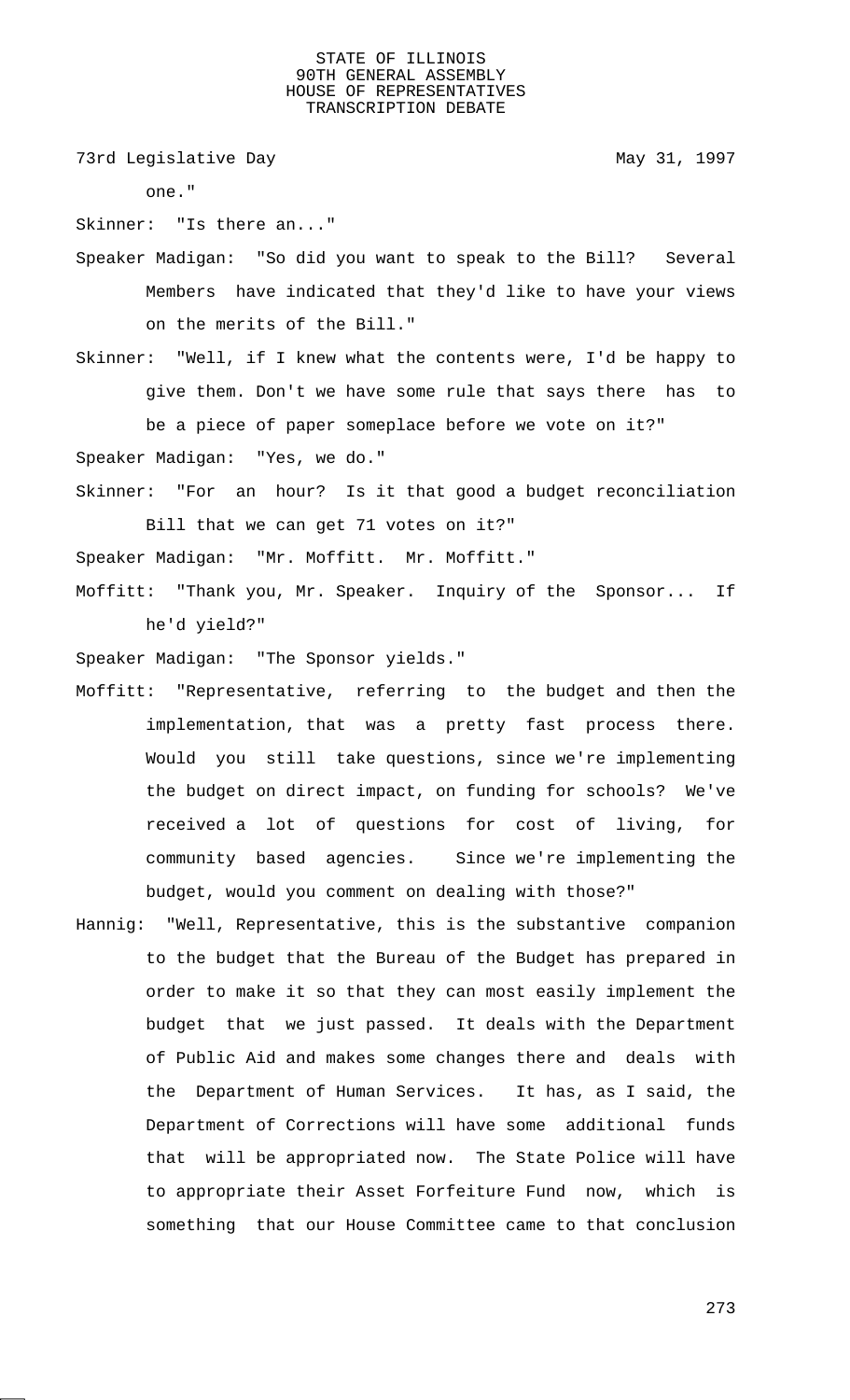73rd Legislative Day 1997

and that became part of this proposal. So, it has the hold harmless language for our schools in this, and it authorizes a supplemental general state aid payment in this language. It has language so that we can provide for those on SSI who are disqualified from the program at the federal level, that they could be picked up at the state level. And that's by agreement with the Bureau. So that's the kind of things that we have in this proposal, Representative."

Moffitt: "You mentioned the hold harmless on schools. Is that correct?"

Hannig: "Yes, that is correct."

- Moffitt: "What number of schools are winners and what numbers are losers in this? Could you just comment in general on that or give us a summary?"
- Hannig: "Representative, I don't know the exact number, but I do know that we put about \$31.7 million into the budget to make sure that all school districts get at least as much as they did last year in general state aid."
- Moffitt: "And then on the issue of the COLA's for community based organizations."
- Hannig: "Representative, that is not in this Bill."
- Moffitt: "Would you be willing to comment at this time on that though? I know we're under time constraints..."
- Hannig: "It is not in this Bill and it's not in the Budget Bill." Moffitt: "And were you not in favor of putting that in?"
- Hannig: "Representative, the Bureau of the Budget worked very closely with a number of Members of both Houses in an effort to try to reach this consensus, and it is simply not in... it is not in the budget. And frankly on this Bill, it would not be in here anyway."
- Moffitt: "Yeah, I realize that part, but I just... the three minutes that we were on the budget, it... the..."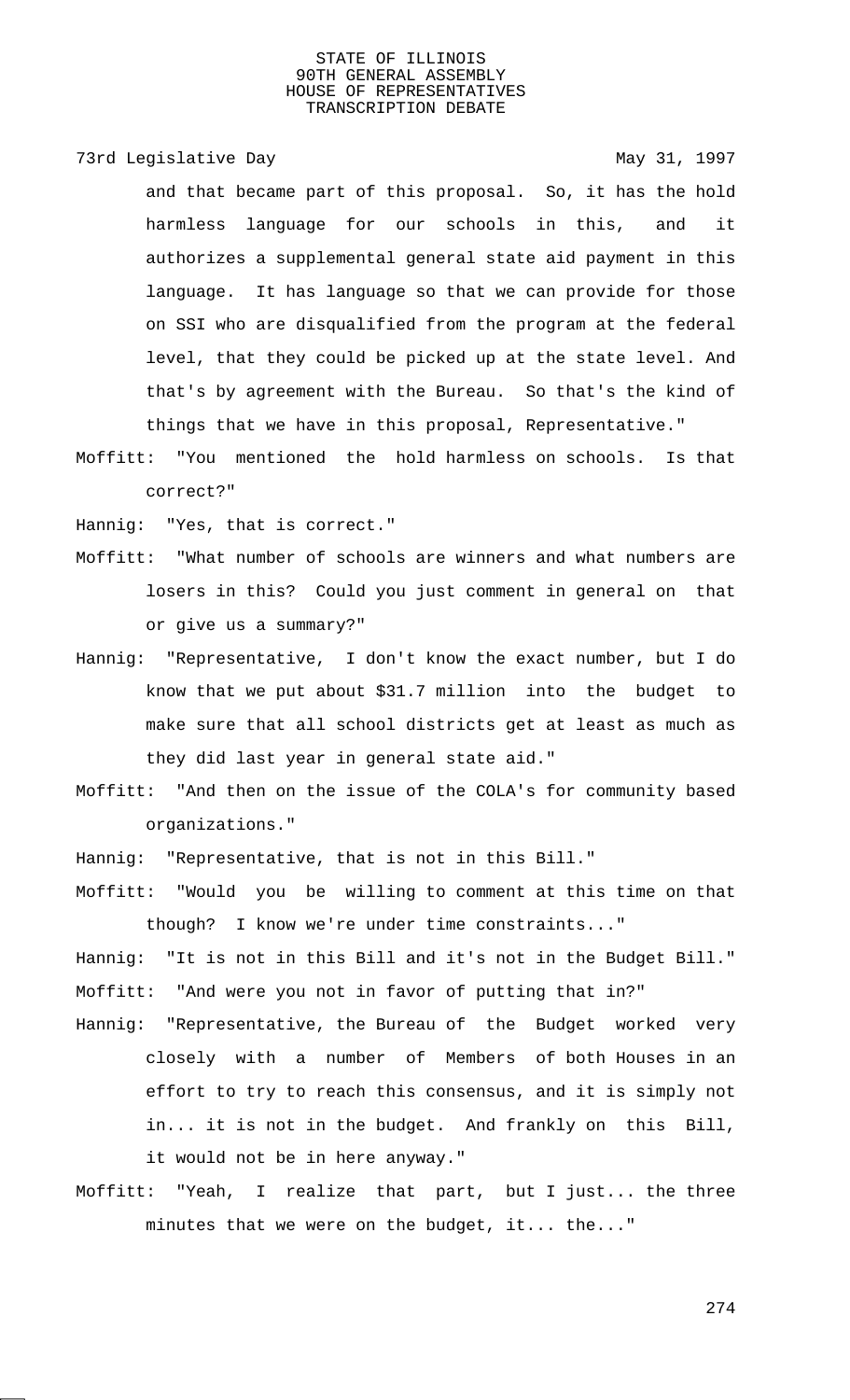73rd Legislative Day 1997

Hannig: "As I said, Representative, 99.5% of what was in the budget that we passed was in there on day one when the Governor came and gave us his budget address. And if you were in any of the appropriation hearings or if you were listening or studying the budget as we went along, what you saw today was no stranger."

Moffitt: "Thank you, Representative." Speaker Madigan: "Mr. Morrow."

- Morrow: "Thank you, Mr. Speaker, Ladies and Gentlemen of the House. I rise to support Senate Bill 101 (sic - 1101). And I rise to support this Bill because in my committee dealing with public safety, when we brought the Director of State Police before our committee and we had a hearing on his drug funds, we found out that there was no legislative oversight on those funds. And I want to commend Representative Cal Skinner. I also want to commend my staff and I want to commend the Bureau of the Budget for coming up with some language that in the future, we will have oversight on all narcotic funds within the agency of the State Police."
- Speaker Madigan: "Ladies and Gentlemen, we have been waiting for this item to be put into the system, and it's still not up in the system, so we're going to take it out of the record momentarily and go to Supplemental Calendar #10, Senate Bill 465, by Mr. Meyer. Senate Bill 465. Mr. Meyer."
- Meyer: "Thank you, Mr. Speaker. Senate Bill 465, I move to adopt the Second Conference Committee Report. In explanation for that, what we've done, we've basically taken the Bill back to its original form, which passed out of the House with, I don't believe, any opposition. There's also a Conference Committee Report included in there that had passed out of the House already unanimously. It was included as a part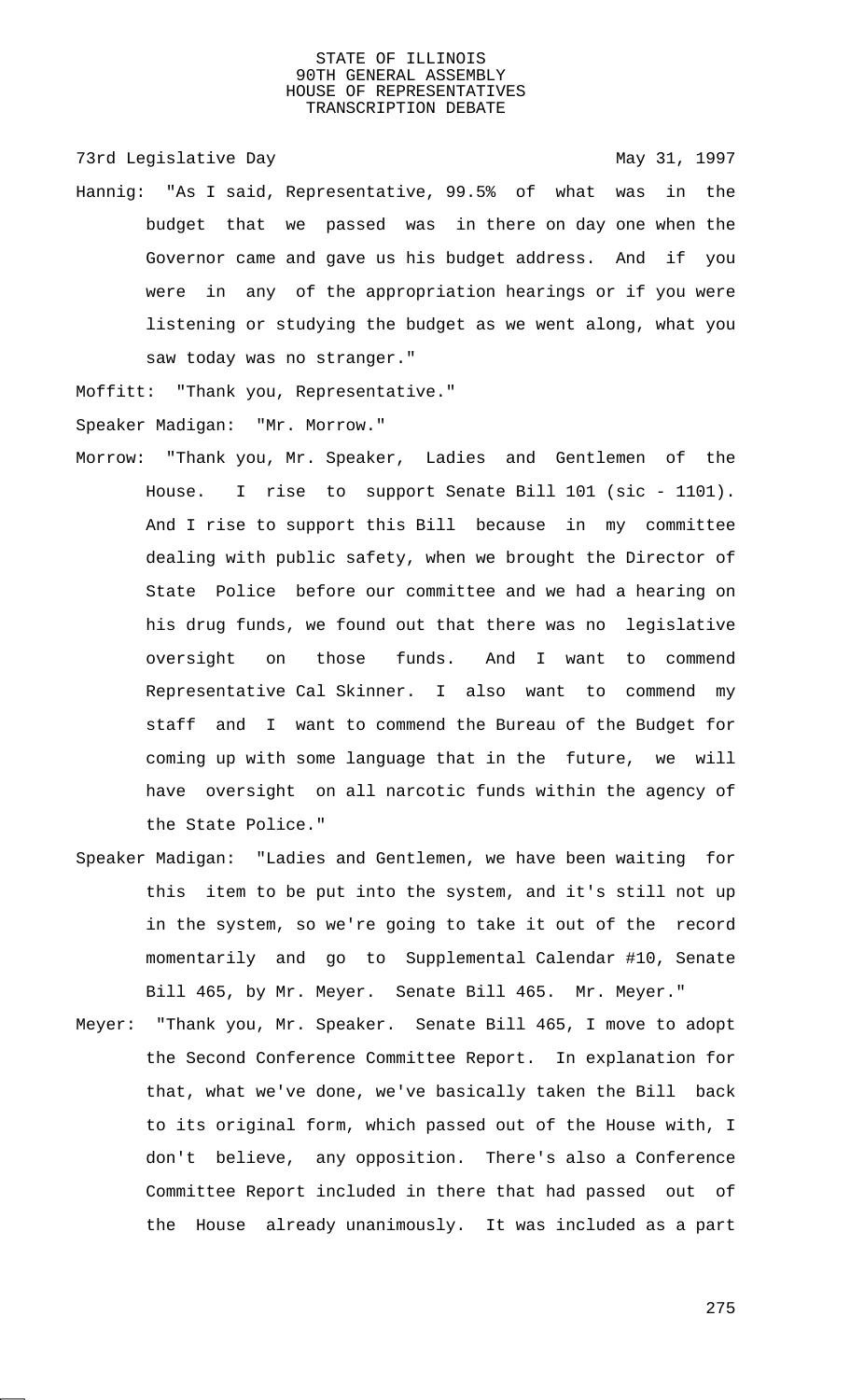- 73rd Legislative Day 1997 of this; and therefore, we left it in. It's been passed unanimously by both Houses, and believe is sent to the Governor, so there's no opposition to this Bill that I know of."
- Speaker Madigan: "The Gentleman moves for the adoption of the Conference Report. There being no discussion, the question is, 'Shall this Bill pass?' Those in favor signify by voting 'aye'; those opposed by voting 'no'. This Bill will require 71 votes. Have all voted who wish? Have all voted who wish? Have all voted who wish? Have all voted who wish? The Clerk shall take the record. On this question, there are 117 people voting 'aye', 0 voting 'no'. This Bill, having received a... This Bill, having received a Super Constitutional Majority, is hereby declared passed. On the Order of Supplemental Calendar #6... Mr. Poe. Mr. Poe. Poe."
- Poe: "Yeah, okay. Yeah, Mr. Speaker, I'd like to have been recorded as a 'yes' on that last vote."
- Speaker Madigan: "Okay, let the record reflect that request. On the Order of Supplemental Calendar #6, on the Order of Concurrence, there appears House Bill 204. Mr. Churchill."
- Churchill: "Thank you, Mr. Speaker, Ladies and Gentlemen of the House. This is the first of two Bills in the Welfare Reform Package. This is a Bill that Representative Krause has worked on extensively, and I would like to have her present it."

Speaker Madigan: "Mr. Churchill. Representative Krause."

Krause: "Thank you, Mr. Speaker. I would like to move to adopt and concur in the Conference Committee, and that is on Senate Amendment #3, which becomes the Bill. And this is to implement that part of the Federal Welfare Reform for the Temporary Assistance to Needy Families commonly called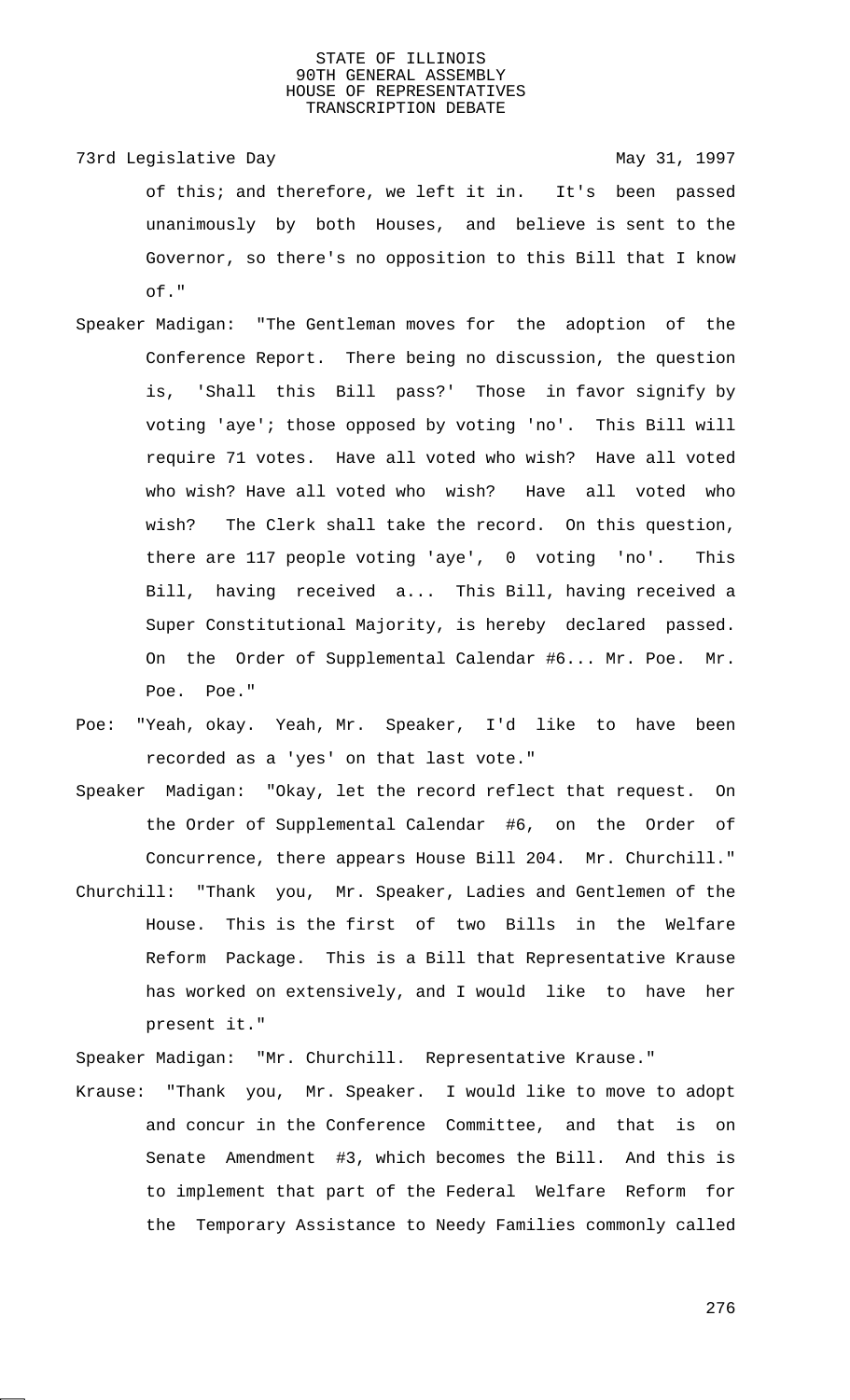## 73rd Legislative Day 1997

TANF. As you recall, under the Federal Welfare Reform, there is both the TANF section and the child support. House Bill 204 relates to the TANF. Very briefly, the provisions here in implementing the Federal Welfare Reform, which must be implemented by July 1 of this year, covers several provisions. One, as it relates to the child care. This Amendment establishes a one-tier system and treats welfare population and working poor in the same manner. This legislation also relates to coverage for felons, all Class X and Class I felons are banned. The others, though, are for two years, unless they are enrolled in a drug control program. There is agreement as far as what's commonly called displacement language. In addition, the emergency rule-making is in effect until June 1, 1999, and thereafter, it is repealed. There is provisions as far as the domestic violence requiring the Department of Public Aid to screen for domestic violence. The eligibility requirements are specifically laid out in the Act, and only benefits can be reduced if their case loads are more than five percent. I would be pleased to answer any questions and ask for support to concur in the Senate Amendment."

Speaker Madigan: "Representative Schakowsky."

Schakowsky: "Thank you, Mr. Speaker. Will the Sponsor yield?" Speaker Madigan: "The Sponsor yields."

Schakowsky: "I just wanted to ask you about the displacement language. Is this language that the AFL-CIO has agreed to?"

Krause: "It is, yes, this is their language as they suggested and has been put into the Amendment."

Schakowsky: "Thank you very much."

Speaker Madigan: "Representative Schakowsky, have you finished? Okay. Mr. Pugh. Representative Pugh."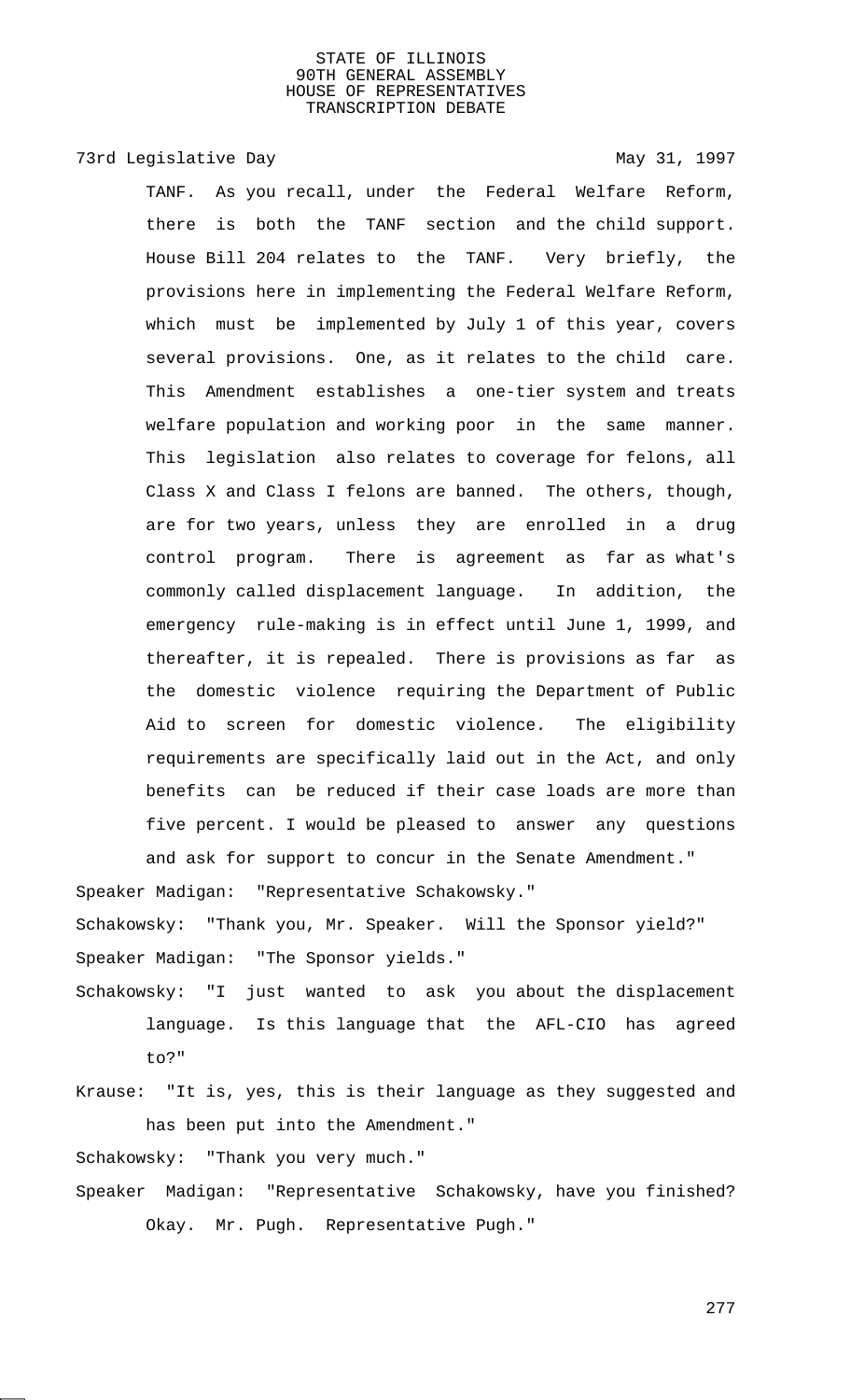73rd Legislative Day 1997

- Pugh: "Thank you, thank you, Mr. Speaker. To the Bill. This piece of legislation is the blueprint of several months of wrangling and negotiations. This Bill is as good as it gets. This piece of legislation will allow the new Department of Human Services the discretion to develop a program that will fit into the federal guidelines. We are encouraging the department to continue with this blueprint to ensure that the people of the State of Illinois I serve and that they will be able to successfully move from welfare to work and achieve self..."
- Speaker Madigan: "Please give your attention to Mr. Pugh. Mr. Pugh."
- Pugh: "This legislation does not guarantee anybody anything, but it opens and offers opportunities for a system that has been failed throughout the years. As we all know, welfare, as it once was, will be no more. And we're placing this new personal responsibility and work opportunity Act in the hands of a capable administrator that we are assured will take care of the business. And I urge an 'aye' vote."
- Speaker Madigan: "Representative Krause, to close. Excuse me, Representative Krause. Mr. Biggins. Mr. Biggins."
- Biggins: "Yes, thank you, thank you very much, Mr. Speaker. I'd like to ask the Sponsor a question. Will the Sponsor yield?"

Speaker Madigan: "The Sponsor yields."

Biggins: "Representative, is there anything about cloning in this Bill?"

Krause: "Nothing at all."

- Biggins: "Didn't you have a Bill about cloning earlier in this Session?"
- Krause: "That is correct, but it never got to the House Floor." Biggins: "It never got to the House Floor?"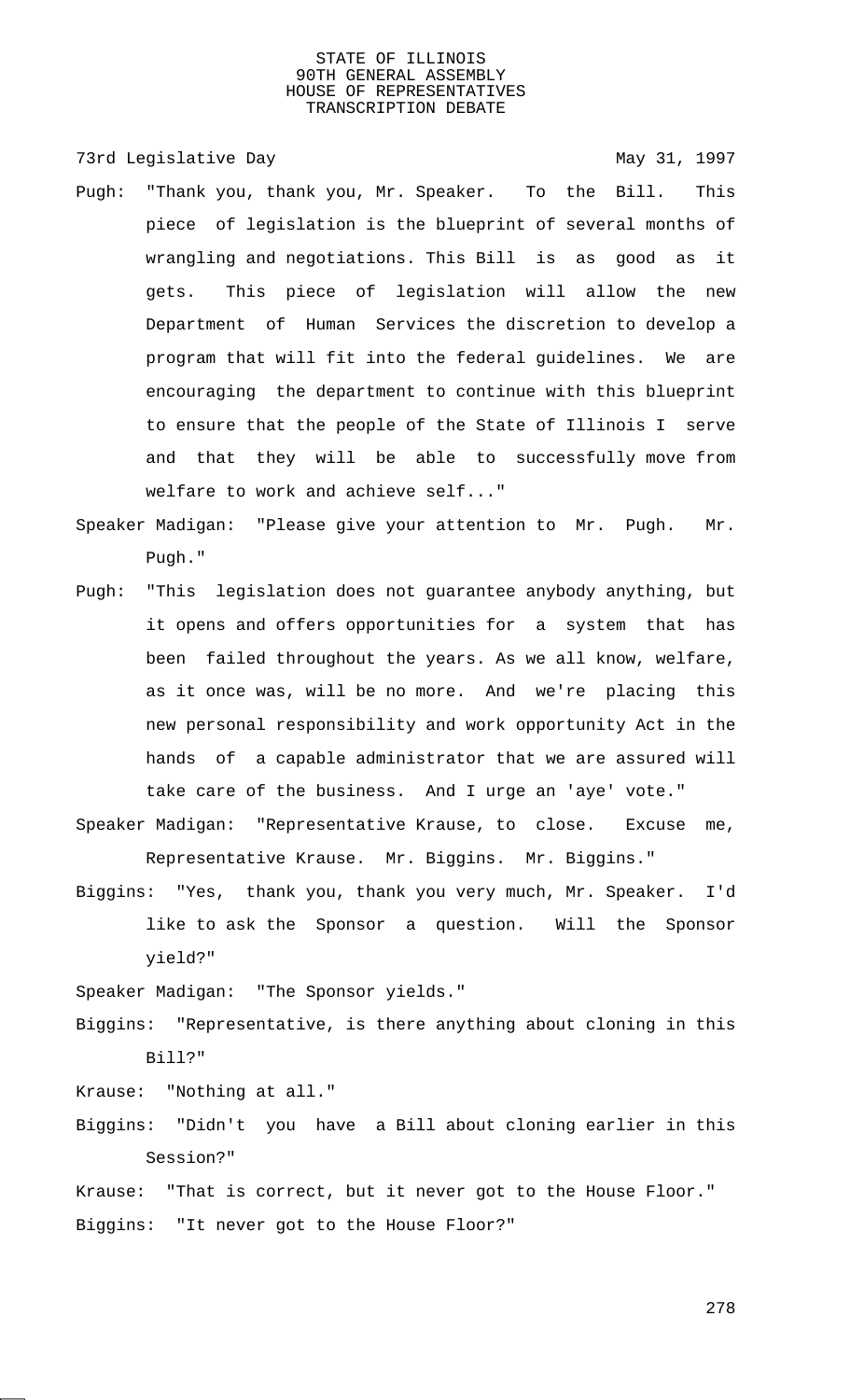73rd Legislative Day 1997

Krause: "Yes."

Biggins: "Are you for that procedure or are you against it, if I may ask?"

Krause: "I was in support of the legislation."

Biggins: "Well, I would have been with you because when I first heard about cloning, I was so mad, I was nearly beside myself, so thank you very much."

Krause: "Thank you. He had to get that in, he just had to." Speaker Madigan: "Representative Krause, to close."

- Krause: "Thank you. I ask for support of the House and that you concur in Senate Amendment #3."
- Speaker Madigan: "Those in favor of the adoption of the Amendment signify by voting 'aye'; those opposed by voting 'no'. Have all voted who wish? Have all voted who wish? Have all voted who wish? Have all voted who wish? The Clerk shall take the record. On this question, there are 112 people voting 'aye'; 5 people voting 'no'. This Amendment, having received a Super Constitutional Majority, is hereby adopted and the Bill is hereby declared passed. On the Order of Supplemental Calendar #7, there appears House Bill 1707, Mr. Winters. Mr. Winters."

Winters: "Mr. Speaker..."

Speaker Madigan: "Mr. Winters."

Winters: "The sponsorship has been transferred to Representative Churchill."

Speaker Madigan: "The Chair recognizes Mr. Churchill."

Churchill: "Thank you, Mr. Speaker. I do believe the board is wrong. It's probably Churchill, Krause, Mulligan, Ryder, and then I believe that there are additional Cosponsors from your side of the aisle that are on there. This is the second part of welfare reform, and it's the part that Representative Mulligan has been working on, and she's the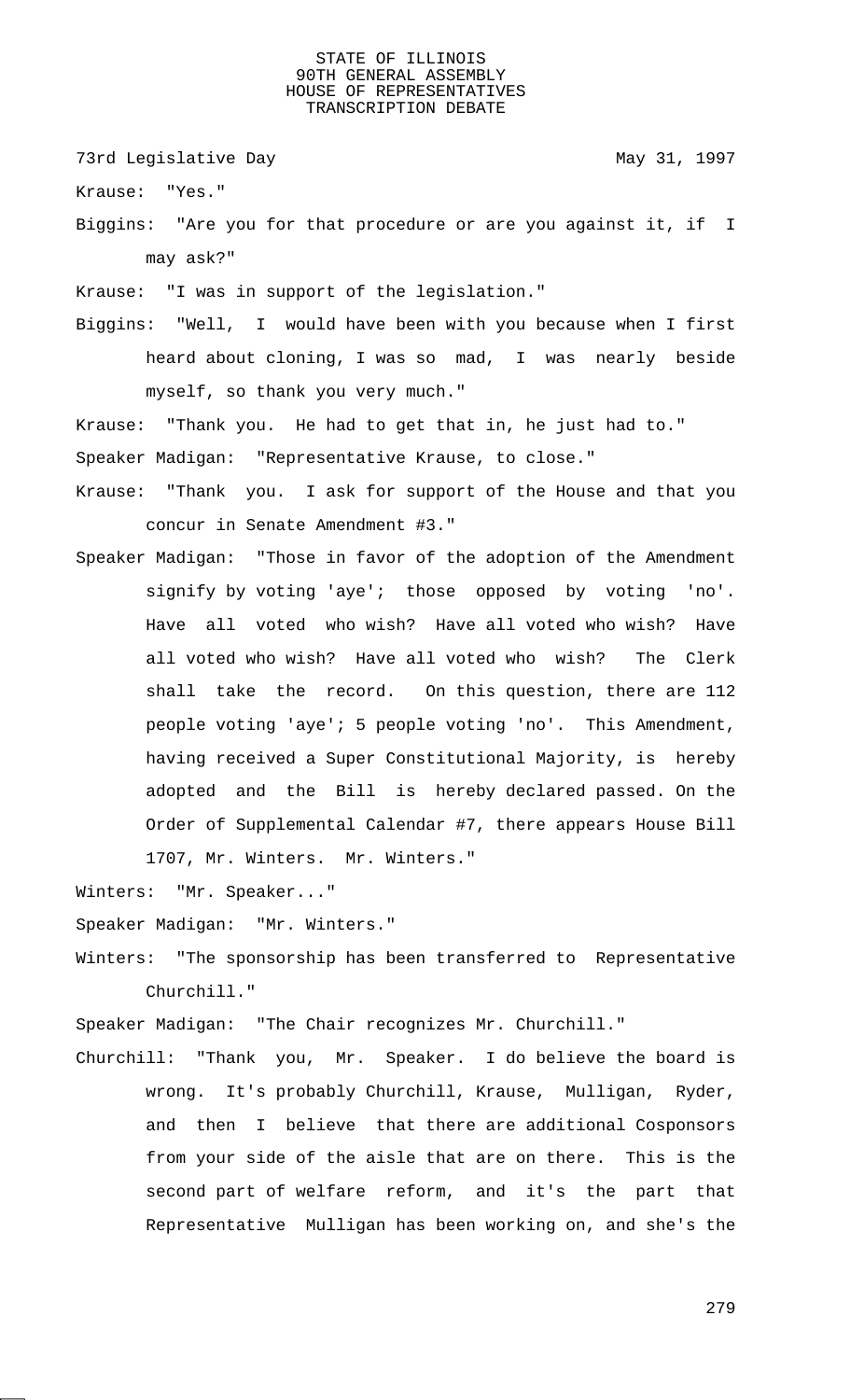73rd Legislative Day 1997

expert. I'm going to have her explain the Bill to you. Mr. Speaker, Mr. Speaker, at some point, though, I do need to ask a question of legislative intent of Representative Mulligan, so if you would come back to me for that. I'd appreciate it."

Speaker Madigan: "Yes, Sir. Representative Mulligan. Mulligan." Mulligan: "Thank you, Mr. Speaker. House Bill 1701 (sic - 1707), Senate Amendment #1, which becomes the Bill, this language reflects an agreement between the Department of Public Aid and the banking and insurance industry to implement the child support enforcement provisions required by federal welfare reform, the Personal Responsibility and Work Opportunity Reconciliation Act of 1996. Banking and insurance groups initially opposed the Governor's proposal for data exchange, because they were not going to be compensated. But now, we're providing the information and confidentiality. This has been taken care of and it's been worked out. This Amendment incorporates various provisions: paternity establishment, expedited administrative procedures, liens and financial institution data matches, income withholding, void of fraudulent transfers, license revocations suspended, collection of social security numbers, enforcement of orders for health care coverage, work requirements for persons owing past due support, locator information from interstate network leads, administrative enforcement in interstate cases. It eliminates from the original proposal, universal state circuit clerks release of information, state case registry and state disbursement unit. The last two do not need to be in effect until October 1st, 1998, and we feel that that can be addressed in the Veto Session. The other two, it's hard to tell whether they will ever get in. The clerks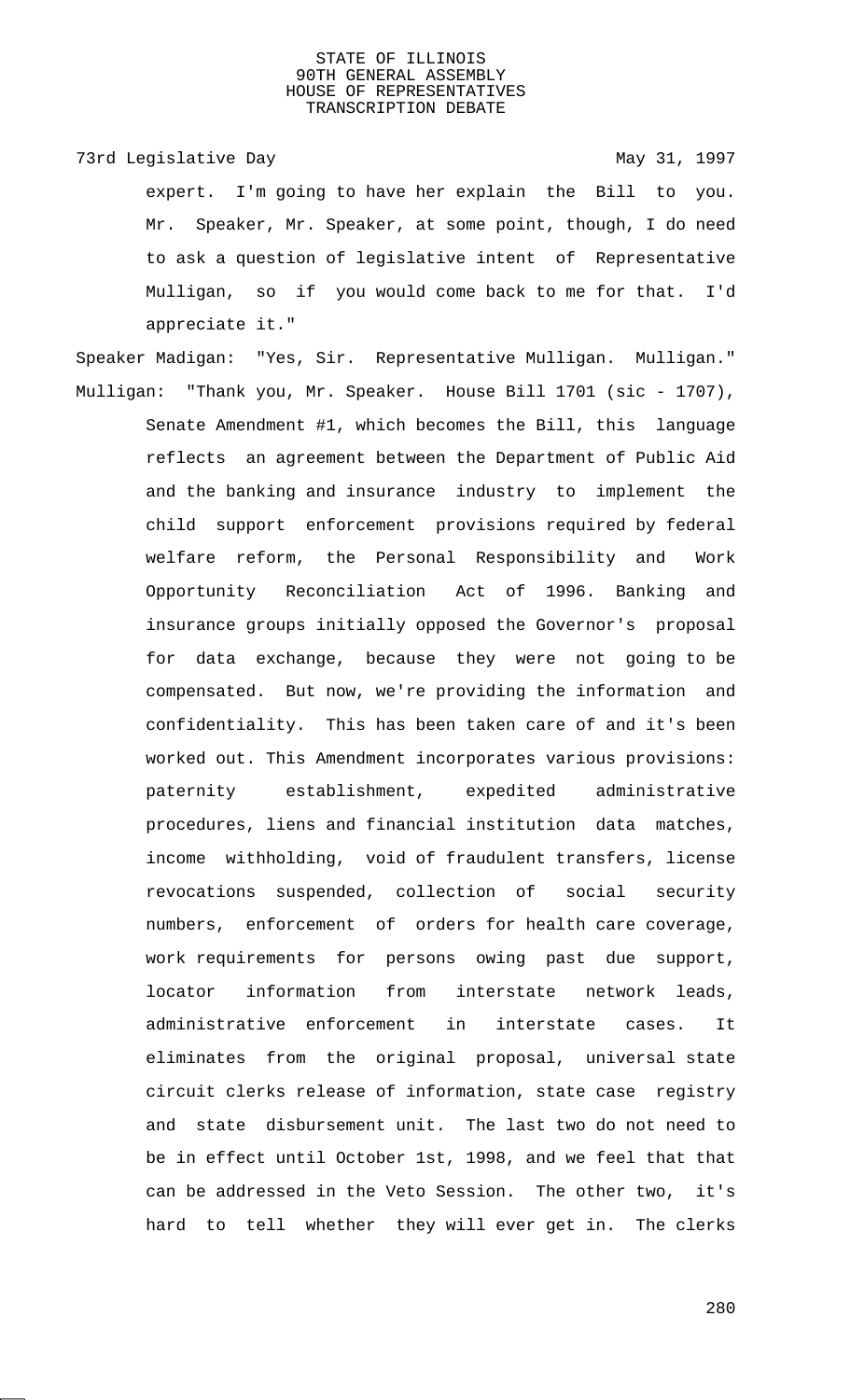73rd Legislative Day 1997

need to be negotiated with a little more for planning purposes. And I'd be ready to answer any questions." Speaker Madigan: "The Chair recognizes Mr. Churchill."

Churchill: "Thank you, Mr. Speaker. For a legislative intent. Representative Mulligan, does the Department of Public Aid intend to retain information provided by financial institutions that does not involve a person owing past due child support?"

Speaker Madigan: "Mulligan."

Mulligan: "No, Representative, only information that is to be used for the enforcement of child support. In cases in the Department's Child Support Program will be retained by the department. All other information will be returned to the financial institutions. This procedure will be provided for by rule."

Speaker Madigan: "Alright, the Chair recognizes Mr. Pugh."

- Pugh: "Thank you, Mr. Speaker. Will the Sponsor yield for a question? Representative Mulligan, does this provide for a portion, a larger portion of the child support dollars to be reimbursed to the recipient?"
- Mulligan: "No, Repre... No, we're trying to increase collections per the Federal Government's mandate by this."
- Pugh: "This is all... this is all this does... increase the collection process."

Mulligan: "Right."

Pugh: "And there's only this one Amendment... to the Bill?"

Mulligan: "Yes, it's the only Amendment."

Pugh: "Thank you. I... I have..."

Speaker Madigan: "Mr. Pugh, are you finished?"

Pugh: "Yes, Sir, I have no further questions."

Speaker Madigan: "Yeah, thank you. Mr. Rutherford."

Rutherford: "Thank you. Thank you, Mr. Speaker. For the purpose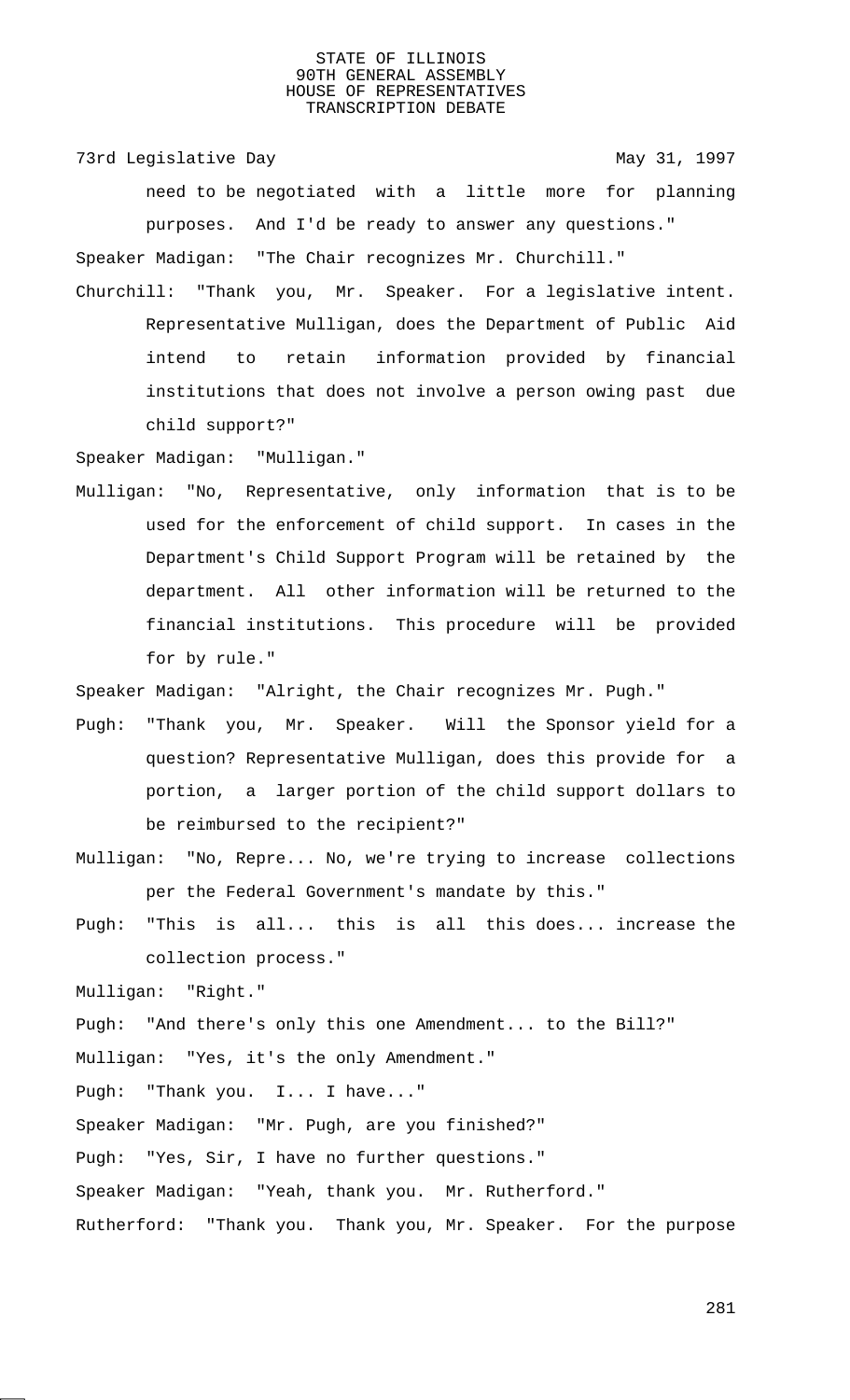73rd Legislative Day 1997 of legislative intent, I'd like to ask if under this legislation, will the Department of Public Aid have the authority to place liens on personal property, such as vehicles?"

Mulligan: "Yes, Representative, they will." Rutherford: "Alright, then in that case, does the department have

- the intent to exercise that authority?"
- Mulligan: "No, the department has indicated that it does not intend to exercise that authority until all parties involved or interested in the placing of the liens against personal property agree on language to fairly and equitably exercise such authority. Under this legislation, the department will also have the authority, like creditors currently have, to pursue repossession of such property. This will be the method by which the department intends to seek the liquidation... to liquidate such property to satisfy payment of past due child support."
- Rutherford: "Just, does Representative Churchill concur with all that legislative intent as well? He does. Thank you very much, Mr. Speaker."

Speaker Madigan: "Representative Mulligan, to close."

- Mulligan: "Thank you, Mr. Speaker. Ladies and Gentlemen, we need to enforce this... pass this Amendment in order to comply with the federal regulations put forth to collect child support under the new Federal Welfare Act. I would ask for a favorable vote."
- Speaker Madigan: "The Lady moves for the adoption. Excuse me, the Lady moves to concur in the Senate Amendment. Those in favor of the Motion to concur on the Amendment vote 'aye'; those opposed vote 'no'. This is final action. Have all voted who wish? This is a Motion to concur in the Senate Amendment. This is final action. Have all voted who wish?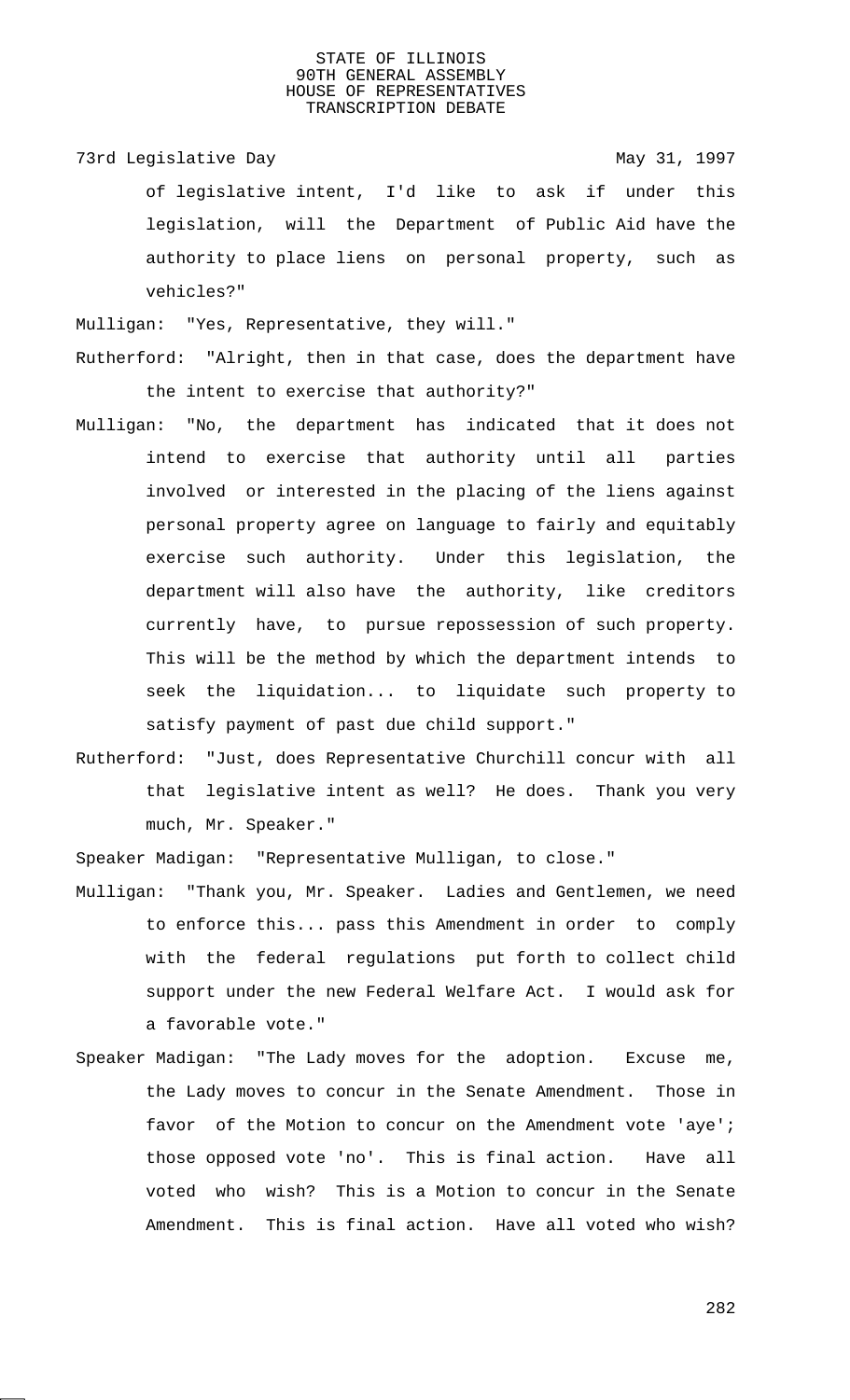73rd Legislative Day 1997 Have all voted who wish? The Clerk shall take the record. On this question, there are 117 people voting 'aye', 0 voting 'no'. This Bill, having received a Three-Fifths Constitutional Majority, is hereby declared passed. Supplemental Calendar #12, Senate Bill 1101. Mr. Hannig. Mr. Hannig. Mr. Hannig, Senate Bill 1101. 1101. I believe this is the Budget Implementation Bill."

- Hannig: "Yes, yes, thank you, Mr. Speaker and Members of the House. This is the Budget Implementation Act that I began to address earlier. It's a substantive companion to the Budget Bill that we already passed. There is nothing in there that is controversial. And I move for passage."
- Speaker Madigan: "The Gentleman moves for the adoption of the Conference Report. The Chair recognizes Mr. Skinner."
- Skinner: "Mr. Speaker, I wonder if the Gentleman could answer a couple of questions. With regard to the new fund that is set up with the Department of Corrections, my staff can find nothing appropriated to this new fund or from this new fund, that is. Does that mean no money may spent... may be spent from this new fund until there is a supplemental appropriation?"
- Hannig: "Well, Representative, this Bill creates the authority... or requires that this fund in the future be on budget and it creates it. So the next year, we will look at it in our budget proposals in your committee."
- Skinner: "Then it means that all collections from inmates' reimbursements of payments under Workers' Compensation, although goodness knows why an inmate would be getting workers' compensation, and commissions from inmate collect call telephone systems, all of that revenue will be put into this fund, and none of it may be spent until it is appropriated. Is that correct?"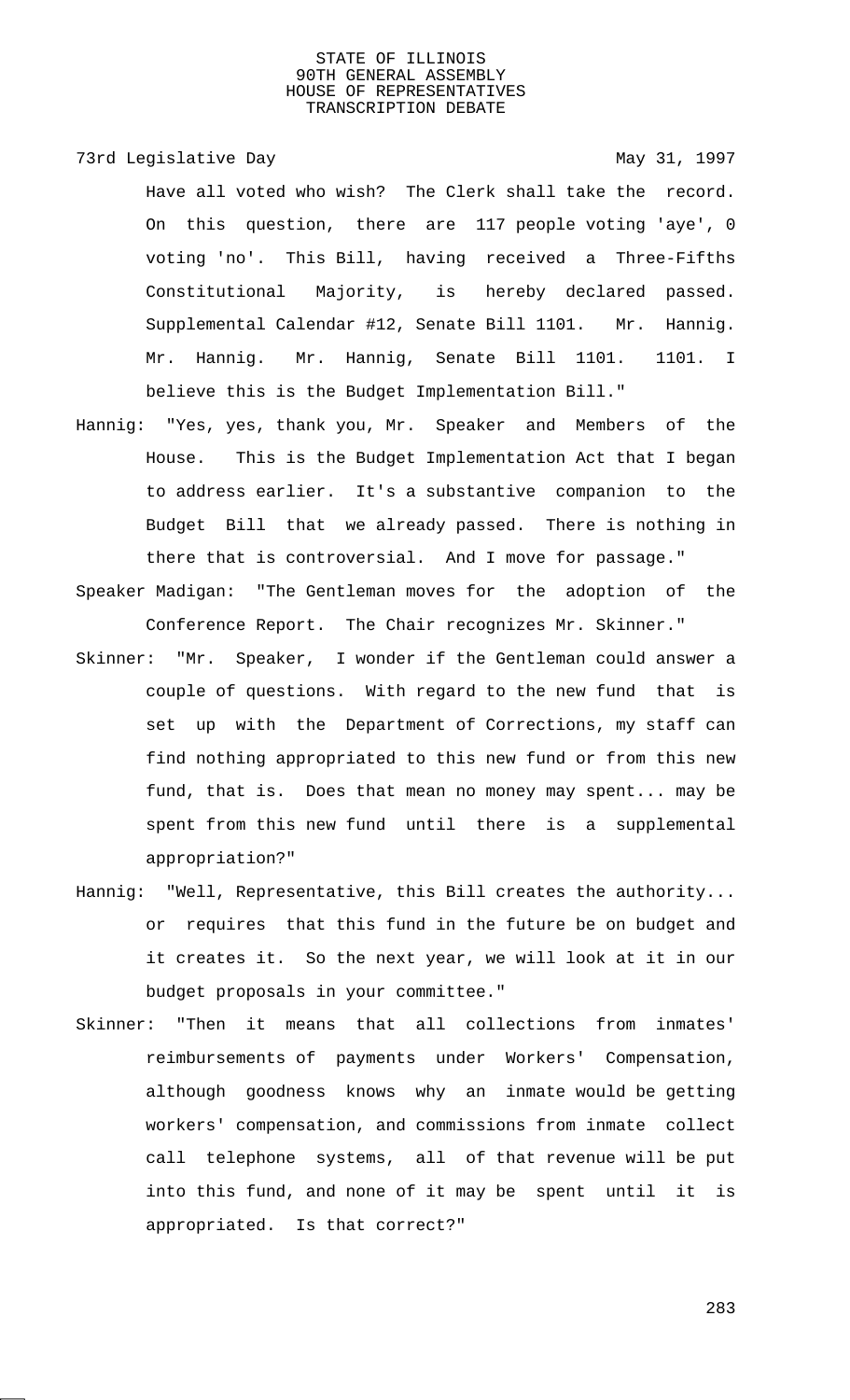73rd Legislative Day 1997

- Hannig: "That is correct, Representative. It will now be on budget for you and the Members of the committee to view and ask the director about."
- Skinner: "You're talking just like Ted Lechowicz; I like the sound more and more. Payments to non-citizens on page 45. How much is this estimated to cost per year?"
- Hannig: "There's \$10 million in the budget, Representative. And this is an agreement that the Bureau of the Budget signed onto and amended language just today."
- Skinner: "Okay."
- Hannig: "It would provide for those people who are on SSI that are in the country and who, because of the federal change, have to go through the redetermination process while they are being redetermined, and should they fail to be redetermined eligible for SSI, the State of Illinois and the Bureau has agreed that we will provide the benefits for them. It is a limited population and a declining population."
- Skinner: "Are we holding those people who... Were their sponsors at all financially responsible?"
- Hannig: "Only these people who are legally in the country as of the, I believe August 22nd date of last year when the federal law took effect, are in this population. They are generally senior citizens. And again, it's a declining population and a limited population."
- Skinner: "Well, Representative, you haven't answered my question. Everyone who immigrates to the United States has to have a sponsor. That sponsor, it seems to me, should be held financially responsible."
- Hannig: "Representative, these are people who have immigrated to the United States before last year. And frankly, I'm not quite sure about the federal laws that determine that. All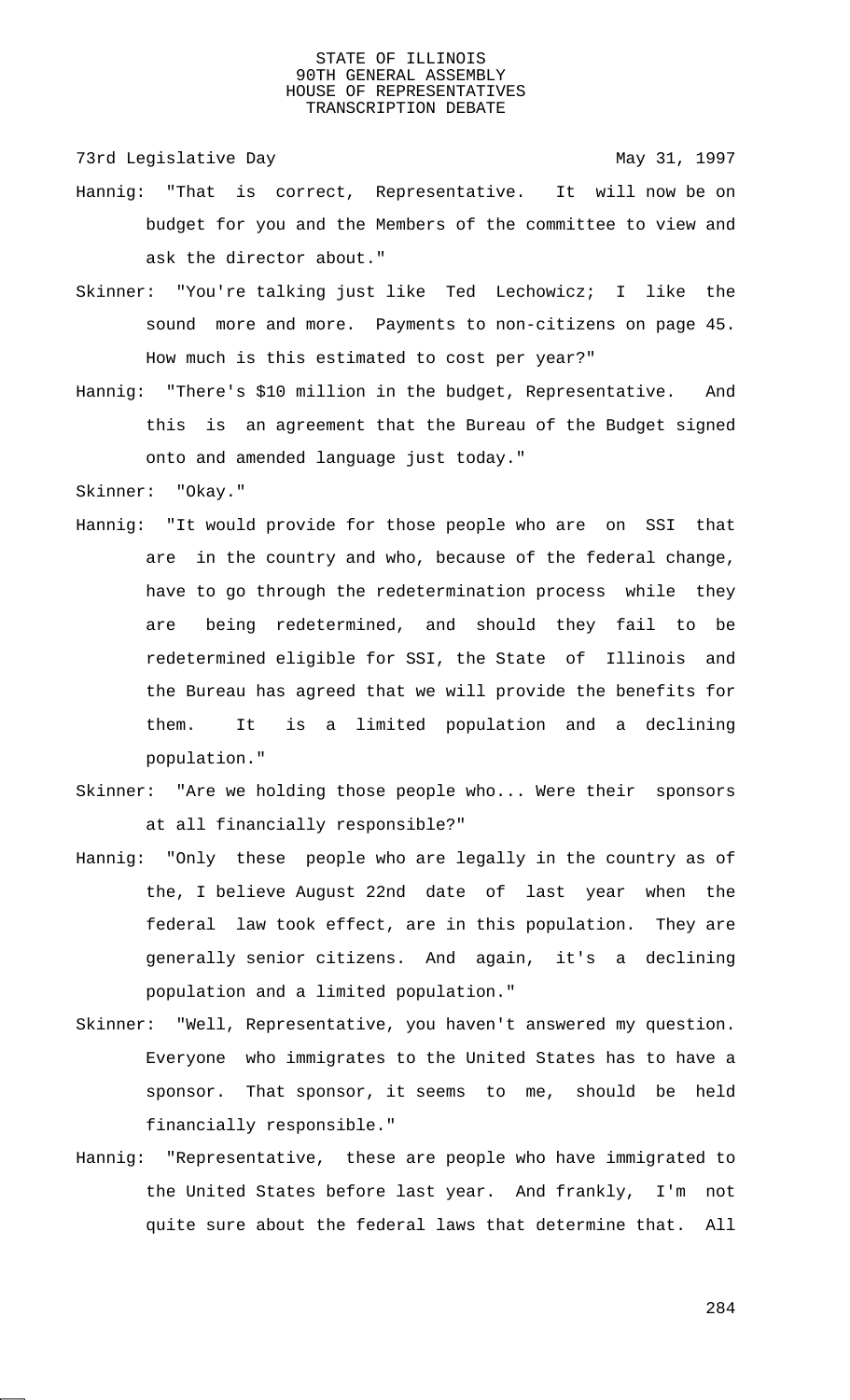73rd Legislative Day 1997

I can tell you is that under the new federal law that I'm aware of, they have to go through a redetermination process. And, the state has agreed that we will provide them with benefits, if the Federal Government doesn't, during the process of redetermination and should they be found ineligible by the Feds. It's about a \$10 million item. But that's in the budget."

- Skinner: "It seems to me... It seems to me if somebody brought their parent into this country, that, that son or daughter should be responsible for his parent."
- Hannig: "We're just trying to provide some help to a elderly, senior population of people who are finding that the change in the federal law could... yeah, could very well create a financial hardship for them. And again, it's a \$10 million item and it's a declining population. The Governor has agreed to fund it."
- Skinner: "Representative, I hear your repetitive answer, but I don't hear a satisfactory answer, and that would... The satisfactory answer would be..."
- Hannig: "We're not changing... We're not changing any conditions on sponsorship, Representative. I don't know what those conditions are, but this Bill does not address them at all."
- Skinner: "Well, I see Secretary designate or confirm Peters in the room. I can assure Mr. Peters that we will be at... Mr. Peters. Howard. Paging Howard Peters. Next year, you're going to give away this money to immigrants, this \$10 million, and you're going to set the rules for this. And if there is a way that you can get responsible relatives or responsible sponsors to reimburse the department, I surely will be asking why you haven't done it. On page... Oh, on page 54, there seems to have been a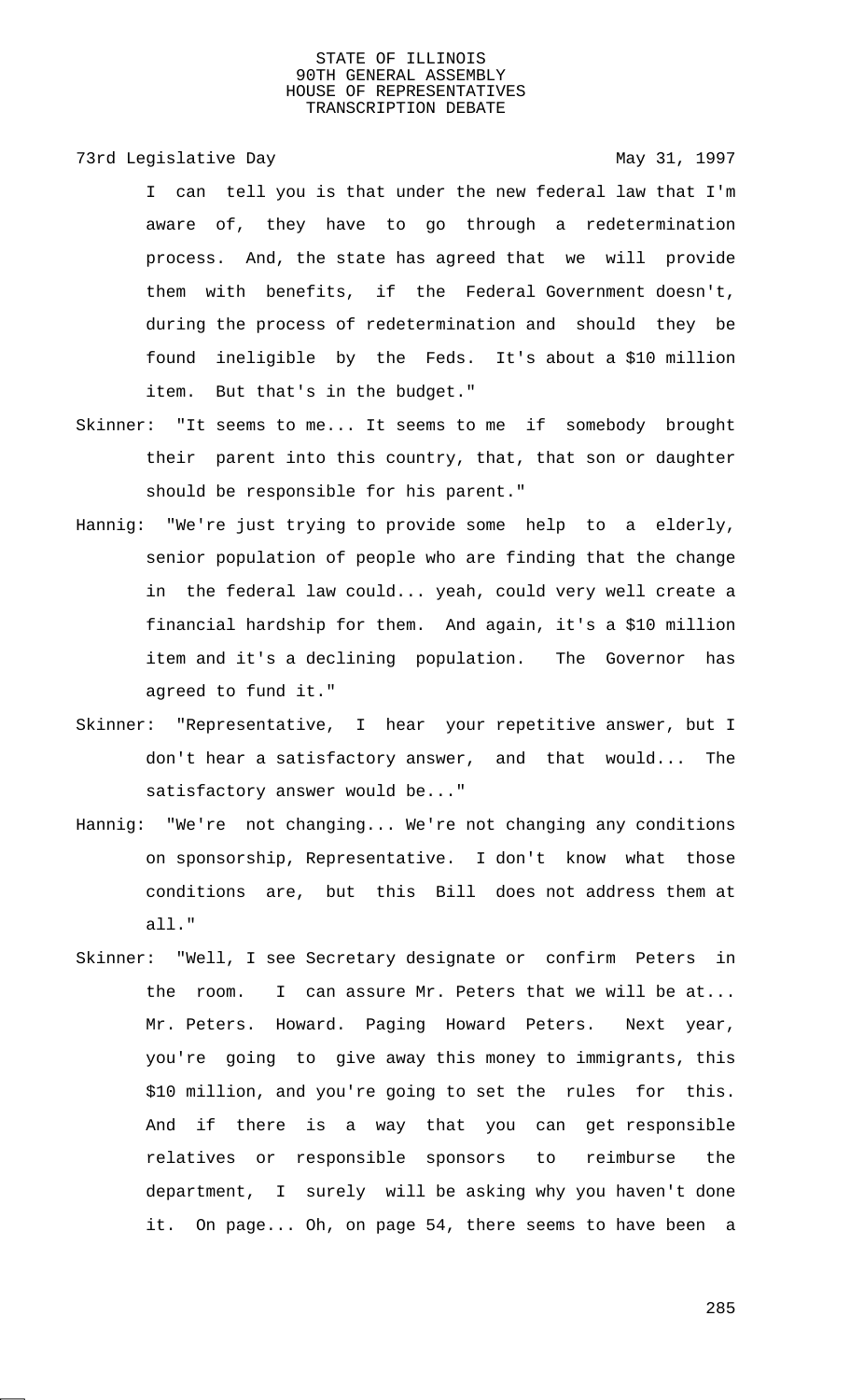73rd Legislative Day 1997 permanent entitlement created for children's hospitals by the elimination of the words, 'and before July 1st, 1997'. At whose initiative was this? And how much is it going to cost?"

Hannig: "I think that our staff... Our staff believes that this is just the rate freeze on hospitals."

Skinner: "I'm sorry, I can't hear you."

Hannig: "Our staff believes that this is the rate freeze for hospitals, and it's just the language that continues that rate freeze. Now I could be mistaken, Representative. The language was developed by the Bureau of the Budget. Could you tell us what line that was at? We'll look at in the Bill."

Skinner: "Seventeen. Line 17..."

Hannig: "What page?"

- Skinner: "...page 54. The Illinois Department shall reimburse children's hospitals. And it seems to me a reimbursement was going to end on July 1st, 1997, and now it doesn't appear it's ever going to end. Maybe it didn't make your analysis."
- Hannig: "This says that we're going to reimburse those hospitals at the rates that were in effect on June of 1995. In effect, it's a rate freeze."
- Skinner: "Thank you for clarifying that. And that's all. Thank you."

Speaker Madigan: "Representative Monique Davis."

Davis, M.: "Thank you, Mr. Speaker. Will the Sponsor yield?"

Speaker Madigan: "The Sponsor yields."

- Davis, M.: "Mr. Hannig, is there anything in here for AIDS prevention?"
- Hannig: "Representative, this is not a... This is not the budget. This is a budget implementation. It's substantive language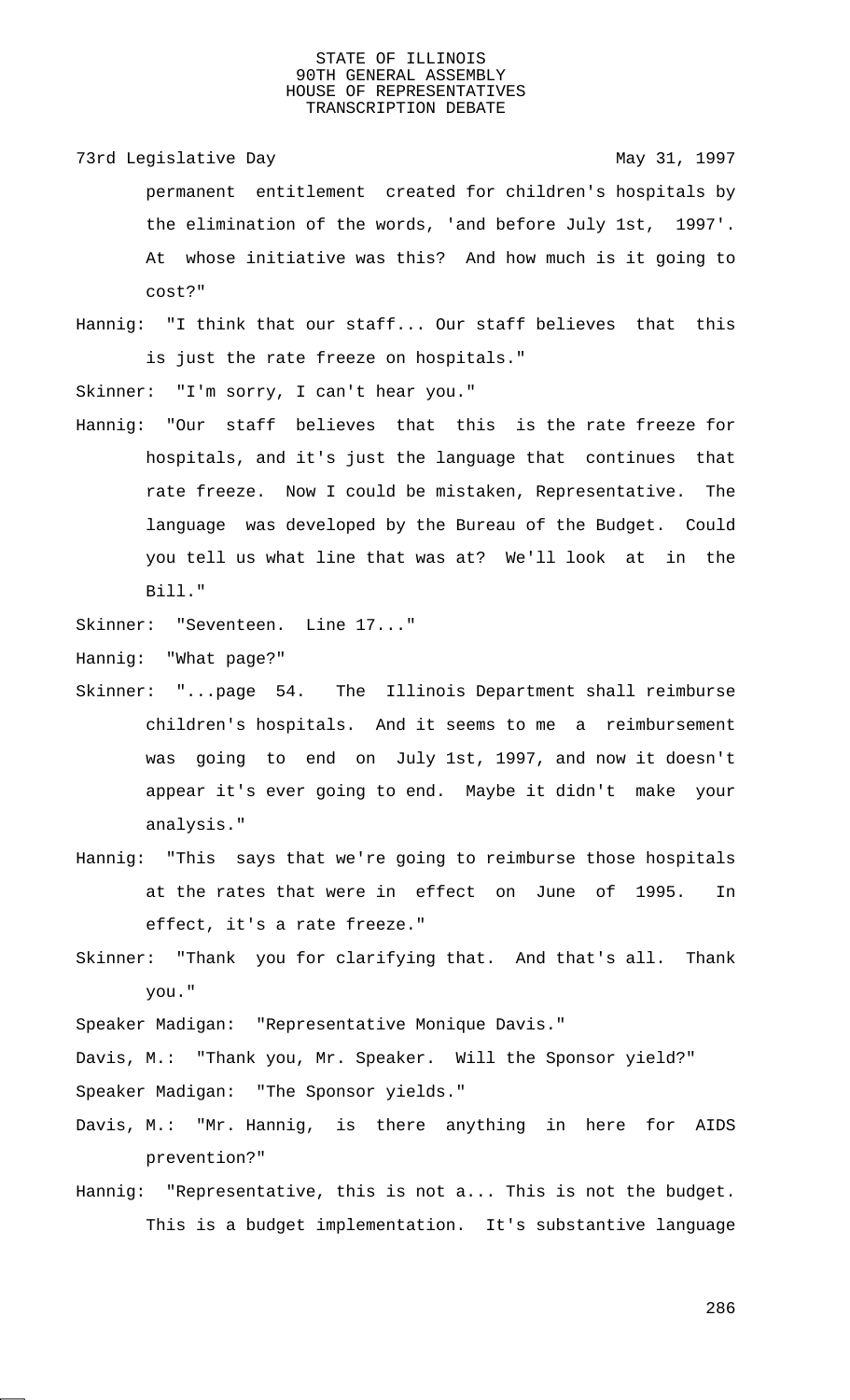73rd Legislative Day 1997

that helps the budget that we already passed operate."

Davis, M.: "Mr. Hannig, is there anything in the language substantive in reference to the prevention of AIDS in the State of Illinois?"

Hannig: "There's nothing in this Bill that addresses that."

Davis, M.: "Is there anything in any of the other Bills?"

- Hannig: "I think that there was funding for AIDS prevention, along with other things, in the Budget Bill that we passed, Representative, but... but this Bill... Yeah, there's at least 2 million in the Public Health budget that we passed, Representative, but this is the budget implementation. It's a substantive Bill, not a spending Bill."
- Davis, M.: "Is there anything in this substantive language in reference to diabetes?"

Hannig: "Not in this substantive language."

- Davis, M.: "Is there anything in this in reference to osteoporosis?"
- Hannig: "Not in this substantive Bill. There are references to those items, I believe, in the budget, but not in this Bill."
- Davis, M.: "Is there anything in here in reference to job training?"
- Hannig: "Representative, there is money in the budget for job training, but there is no references to job training in this Bill."

Speaker Madigan: "Mr. Hannig, to close."

- Hannig: "Yes, just again, this is a companion, substantive Bill to allow the language that we have in the spending Bill that we passed to work most easily. It's been brought to us by the Bureau of the Budget, and I recommend passage."
- Speaker Madigan: "The Gentleman moves for the adoption of the Conference Report. Those in favor signify by voting 'aye';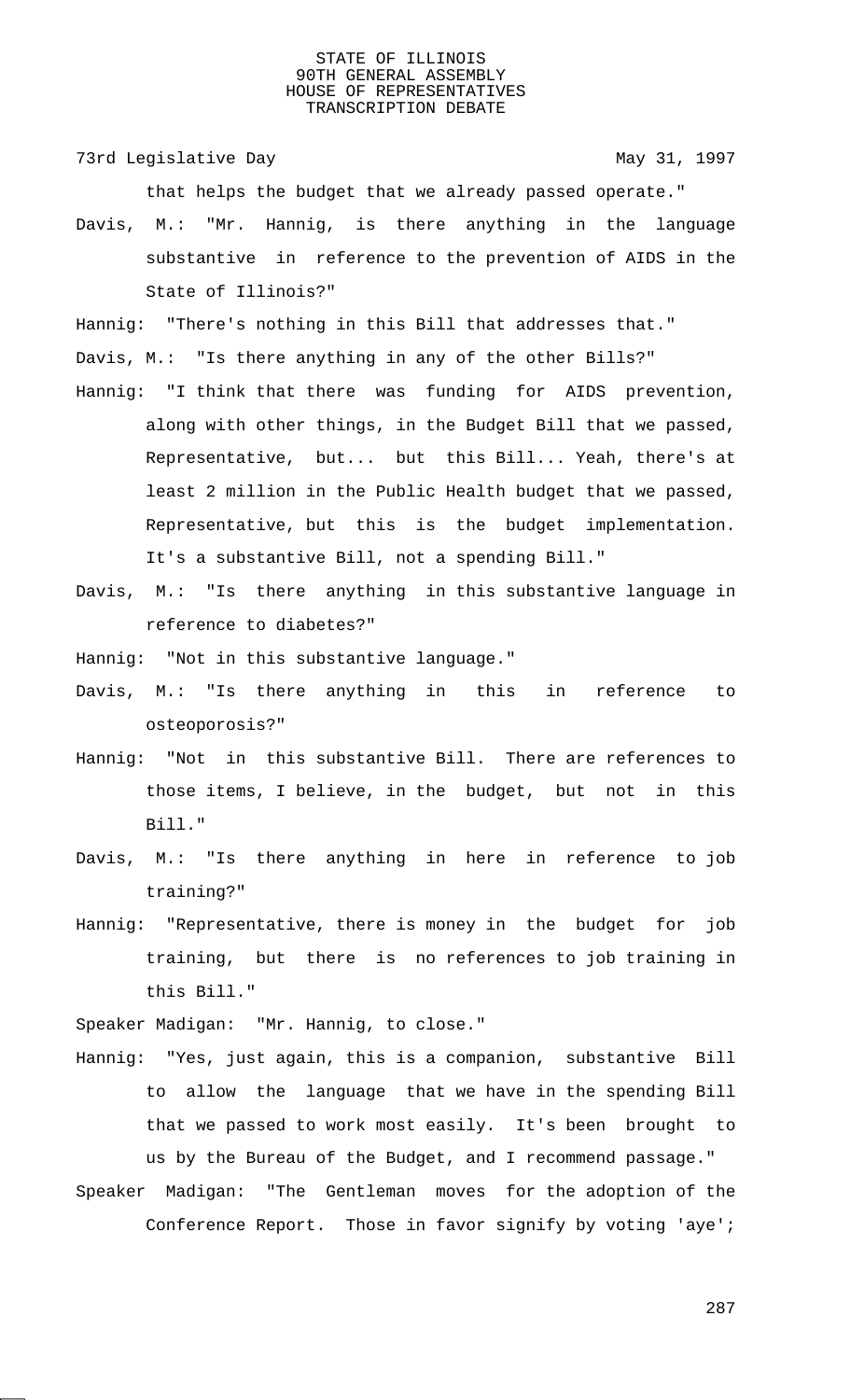73rd Legislative Day 1997

those opposed by voting 'no'. Have all voted who wish? Have all voted who wish? The Clerk shall take the record. On this question, there are 117 'ayes', 1 person voting 'no'. This Motion, having received a Three-Fifths Constitutional Majority, is adopted and the Bill is hereby declared passed. On Supplemental Calendar #14, there appears Senate Bill 797. Mr. Churchill."

Churchill: "Thank you, Mr. Speaker and Ladies and Gentlemen of the House. Senate Bill 797 does three things. First of all, it repeals the Meigs Field Bill that was passed by a previous Legislature. Second thing it does is to create a Retrocession Act for O'Hare. And the third thing it does to create a Users Advisers Committee for Meigs Field. I'd be happy to answer any questions, if anybody has any."

Speaker Madigan: "Mr. Parke."

Parke: "Thank you, Mr. Speaker. Will the Sponsor yield?"

Speaker Madigan: "The Sponsor yields."

- Parke: "Representative, is there anything in here on a third airport or any kind of an initiative for a third airport?" Churchill: "No."
- Parke: "This only affects Meigs. And what is the purpose and the need for this Meigs Bill?"
- Churchill: "We passed the Bill last year, in the last Legislative Session, which would have taken over Meigs Field. This repeals that Bill."

Parke: "I thought we already passed something to do that."

Churchill: "Yeah, we did. This is the Bill. It went to the Senate, it got amended, it came back. It's the same Bill." Parke: "Thank you."

Speaker Madigan: "Mr. Churchill, to close."

Churchill: "Please vote 'aye'."

Speaker Madigan: "The Gentleman moves for the adoption of the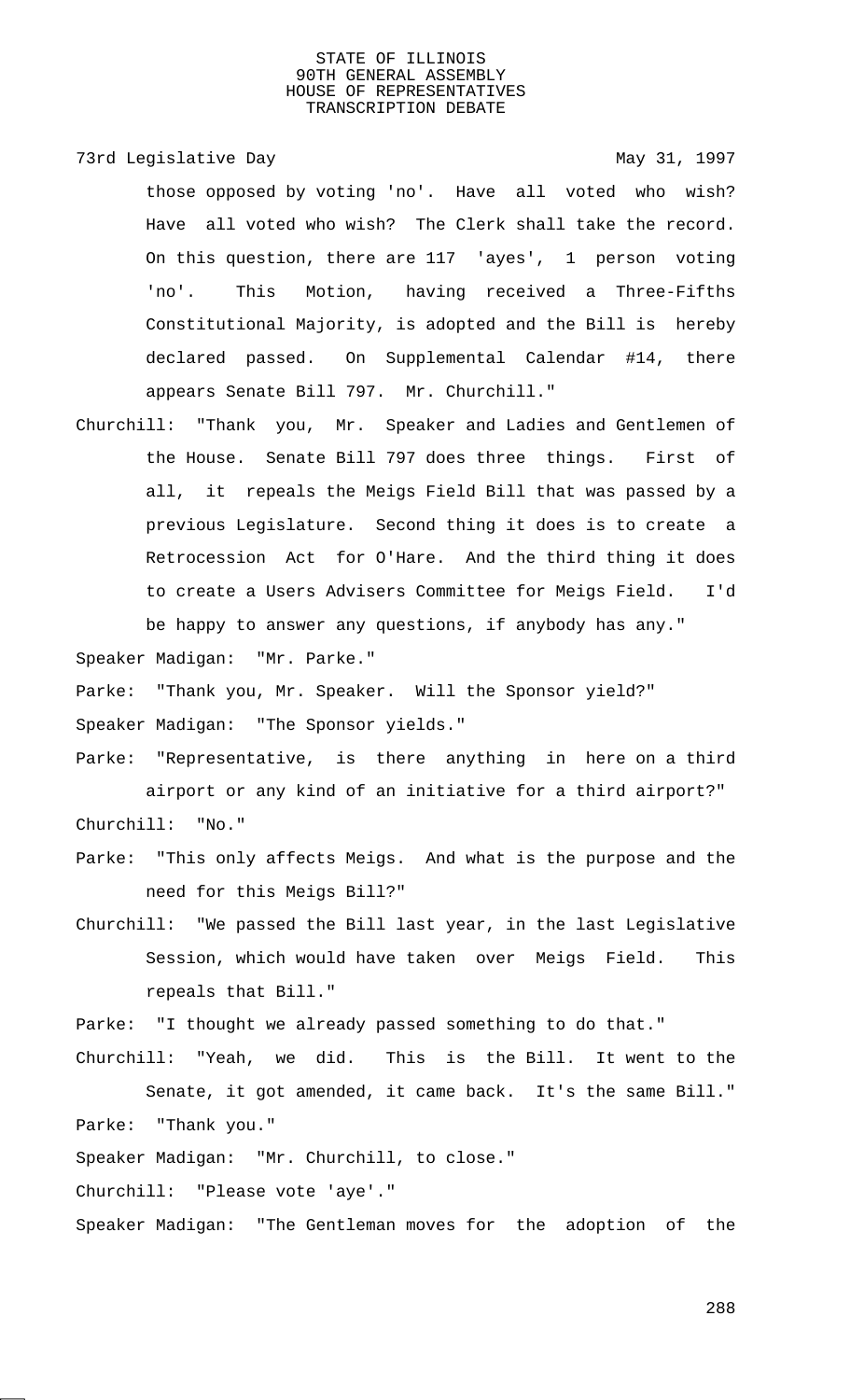## 73rd Legislative Day 1997

Conference Report. Those in favor signify by voting 'aye'; those opposed by voting 'no'. Have all voted who wish? Have all voted who wish? Have all voted who wish? Have all voted who wish? The Clerk shall take the record. On this question, there are 116 people voting 'aye', 2 people voting 'no'. This Conference Report, having received a Three-Fifths Constitutional Majority, is hereby declared passed. On Supplemental Calendar #13, there appears House Bill 1171. Mr. Rutherford. Mr. Rutherford."

Rutherford: "Thank you, Mr. Speaker. I'm bringing to you House Bill 1171, which is the bond authorization for \$177 million, raising the bond... This whole program is really a maintenance program coming to bring the infrastructure support for our existing facilities. There are not a great deal of new projects in here, and I'd ask for your favorable support."

Speaker Madigan: "Mr. Skinner."

Skinner: "Well, Mr. Speaker, there's \$425 thousand in here that could be saved. It's a roof for the Department of Central Management Services maintenance garage on Ash Street. Now why do I say it can be saved? It's because the operation ought to be closed. When I was in remission from my political life and ensconced in the bureaucracy of Central Management Services, I did a study on how efficient our state employees were at repairing motor vehicles. In short, they aren't! The garage on Ash had a... It was a rare mechanic who could make book rate - book rate! A good mechanic ought to be able to make twice book rate. Every mechanical job has a number of minutes or hours that it takes to fix in a car. Our employees, their CMS employees, rarely could make seven and a half hours of book rate a year, excuse me, a day. I think this ought to be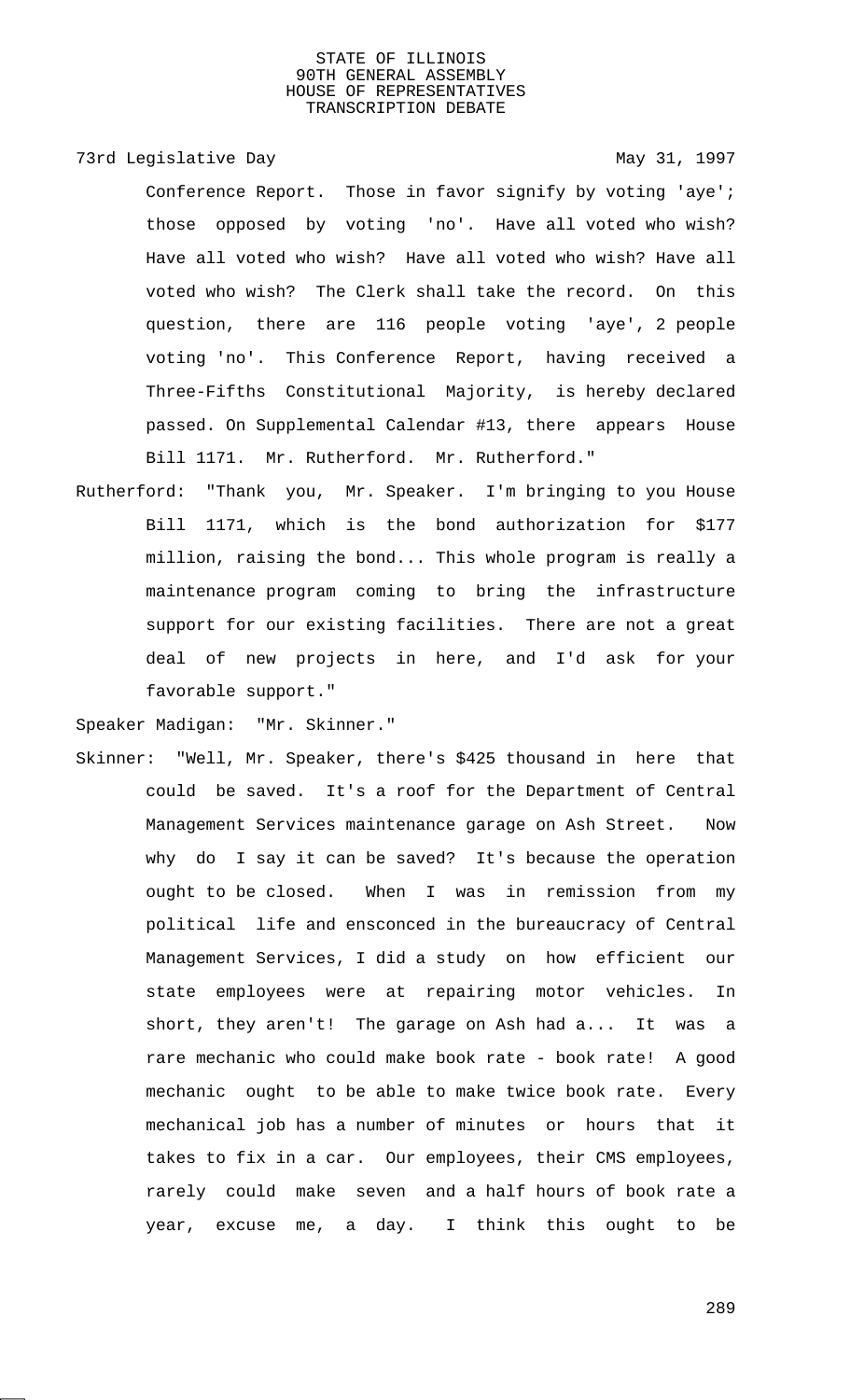73rd Legislative Day 1997

privatized, and if you put a roof on it, it's going to be there forever."

Speaker Madigan: "Mr. Skinner, have you finished?"

- Skinner: "I had an afterthought. Or maybe we could just improve the building and sell it."
- Speaker Madigan: "Thank you, Mr. Skinner. Is there any further discussion? There being no further discussion, the Chair recognizes Mr. Rutherford to close."
- Rutherford: "Thank you, Mr. Speaker. This has been a cooperative effort between the Governor's Office cooperating with Representative Hannig and the Democratic side of the aisle to go for a maintenance program or a bond authorization. I appreciate a favorable Roll Call. Thank you."
- Speaker Madigan: "Those in favor of the adoption of the Conference Report vote 'aye'; those opposed vote 'no'. Have all voted who wish? Have all voted who wish? Have all voted who wish? The Clerk shall take the record. On this question, there are 115 people voting 'aye', 1 person voting 'no'. The Conference Report, having received a Three-Fifths Constitutional Majority, is hereby declared passed. On Supplemental Calendar #10, there appears House Bill 1197. Representative Younge."
- Younge: "Thank you, Mr. Speaker. House Bill 1197 is the Illinois Community College Board Bill, which authorizes the Community College Board to pay the outstanding debts for abolished state community college. Amendment... Senate Amendment #1 provides that the Imprest Fund and the Clearing... Grants Clearing Fund shall be put into the General Revenue Fund. I move for the adoption of the First Conference Committee Report."
- Speaker Madigan: "The Lady moves for the adoption of the Conference Report. The Chair recognizes Mr. Parke."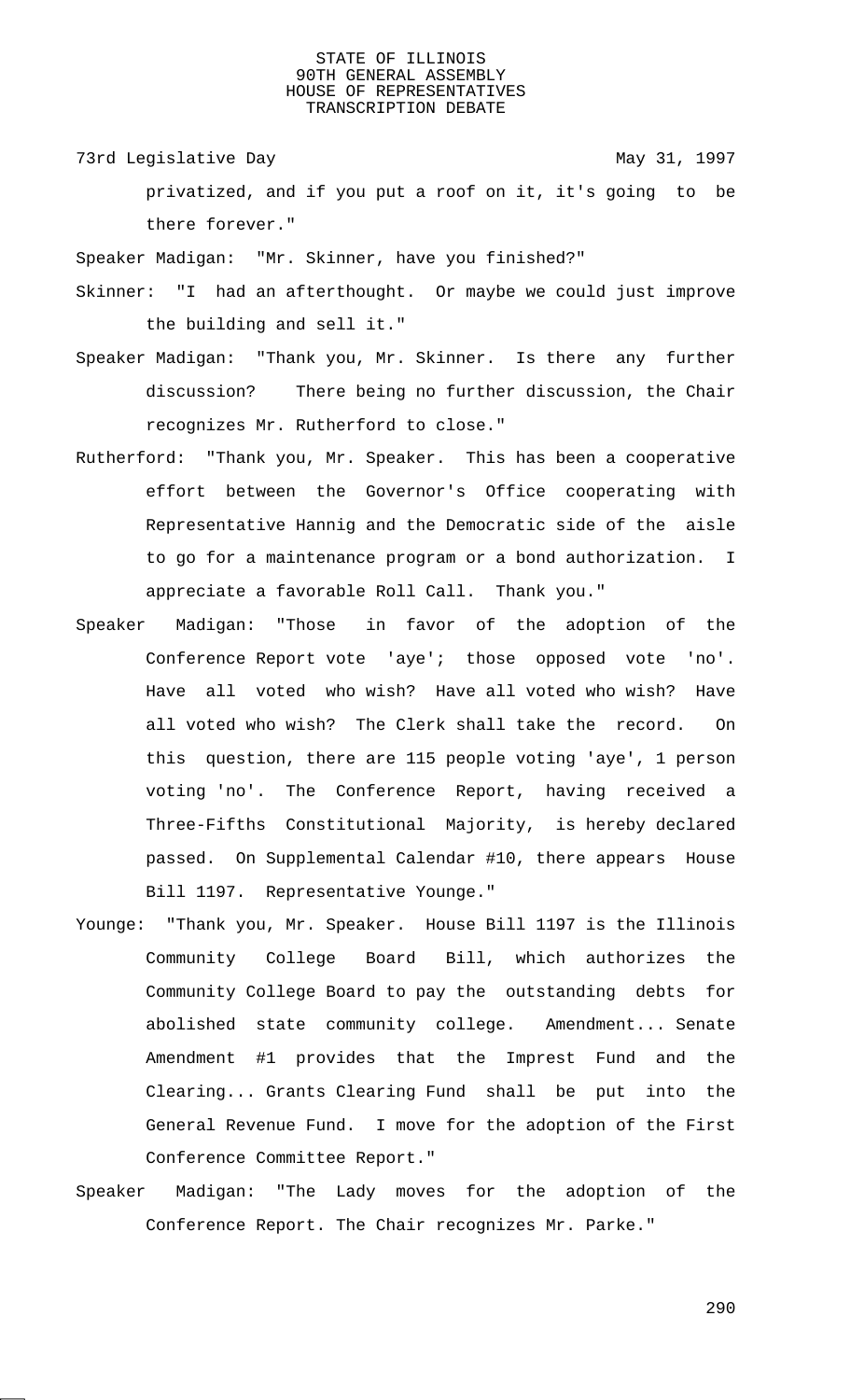73rd Legislative Day 1997

Parke: "Thank you, Mr. Speaker. Will the Sponsor yield?"

Speaker Madigan: "The Sponsor yields."

Parke: "Representative, we've already passed this once, haven't we?"

Younge: "Yes."

Parke: "How come the Senate did whatever they did to it?"

Younge: "To clarify which accounts would go to the General Revenue Fund."

Parke: "Mr. Speaker, I cannot hear her answer."

- Speaker Madigan: "Yes, could the Membership please give their attention to Representative Younge. Ladies and Gentlemen, could you give your attention to Representative Younge. Representative, could you repeat your answer?"
- Younge: "Yes. The purpose of Senate Amendment #1 is to clarify which accounts go to the General Revenue Fund, the Imprest Fund, the Grants Fund. Those funds should go directly into the General Revenue Fund of the state."
- Parke: "Is the... Is there taxpayer money? Could it be used for the payment?"

Younge: "The purpose of this..."

Parke: "And if so, how much?"

Younge: "There were certain funds left over in various accounts of state community college. Those funds are being transferred back, so that the bills, the outstanding bills of the demolished college, can be paid, Representative."

Parke: "Do we have any idea how much that will be?"

Younge: "I think it's somewhere in the neighborhood of a couple hundred thousand dollars. I'm not sure, really."

Parke: "A \$100 thousand?"

Younge: "Yeah."

Parke: "Thank you, Mr. Speaker."

Speaker Madigan: "The Lady moves for the adoption of the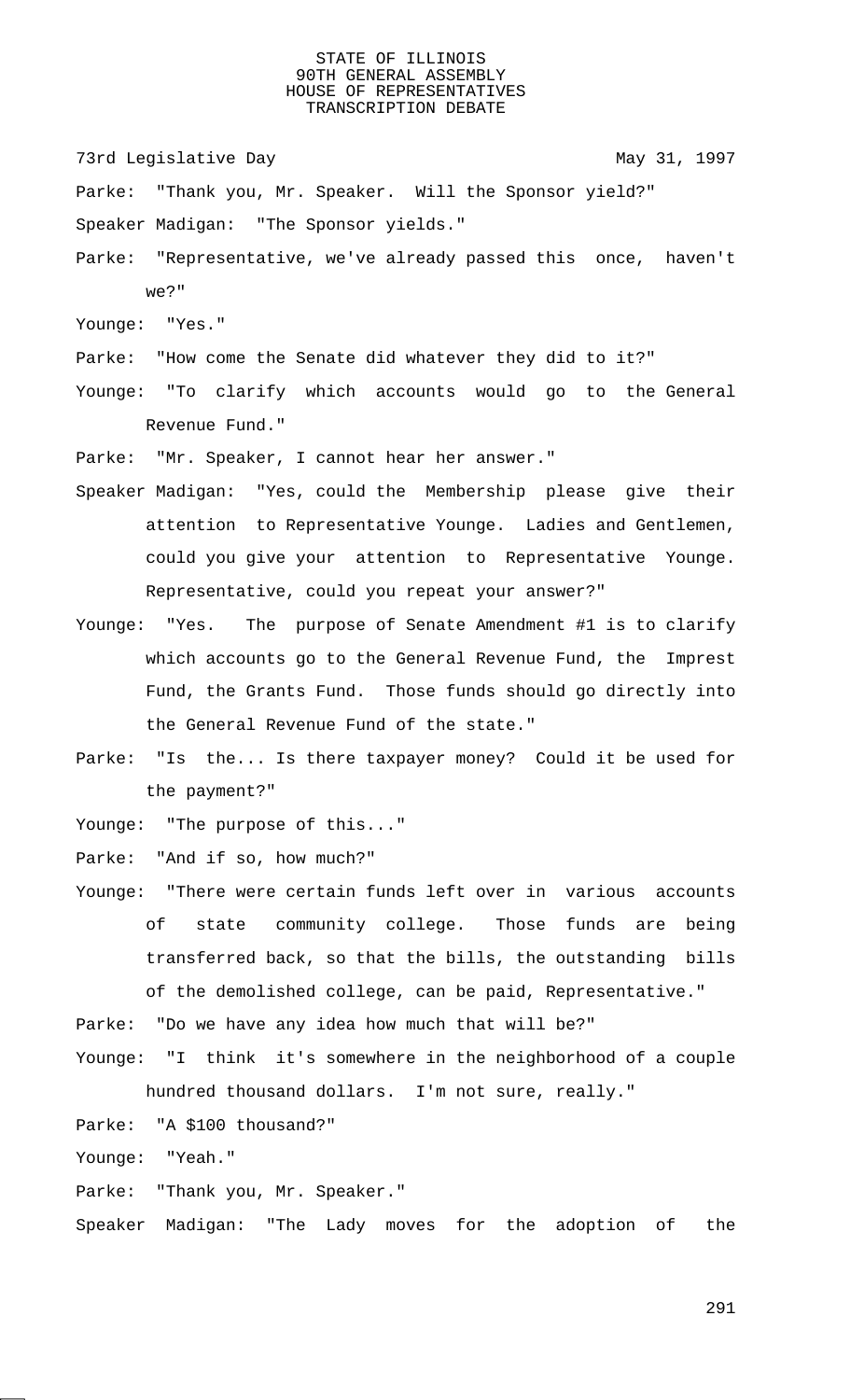## 73rd Legislative Day 1997

Conference Report. Those in favor signify by voting 'aye'; those opposed by voting 'no'. Have all voted who wish? Have all voted who wish? Have all voted who wish? Have all voted who wish? Have all voted who wish? The Clerk shall take the record. On this question, there are 117 people voting 'aye', 0 voting 'no'. This Motion, having received a Three-Fifths Constitutional Majority, is adopted and the Conference... and the Bill is hereby declared passed. Ladies and Gentlemen, we have a special guest with us tonight. He is the guest of Representative Sara Feigenholtz. His name is David Cangelosi and he is a member of the Lyric Opera in Chicago. And he has some entertainment to provide for us at this time. So, David."

- David Cangelosi: "We actually... I actually need everyone's help on this. It's a great way to close this evening, I think, if we're near the end. (Sings: Oh beautiful, for spacious skies, for amber waves of grain. For purple mountains majesty, above the fruited plain. America, America, God shed His grace on thee. And crowned Thy good with brotherhood from sea to shining sea.) God bless you."
- Clerk Rossi: "The House Rules Committee is meeting immediately in the Speaker's Conference Room."
- Speaker Madigan: "Representative Currie. Representative Currie. Mr. Clerk, read the Resolution."
- Clerk Rossi: "House Joint Resolution 31, offered by Representative Currie. BE IT RESOLVED BY THE HOUSE OF REPRESENTATIVES OF THE 90TH GENERAL ASSEMBLY OF THE STATE OF ILLINOIS, THE SENATE CONCURRING HEREIN, that when the House of Representatives adjourns on Sunday, June 1, 1997, it stands adjourned until Thursday, October 16, 1997, in Perfunctory Session. And when it adjourns on that day, it stands adjourned until Tuesday, October 28, 1997. And when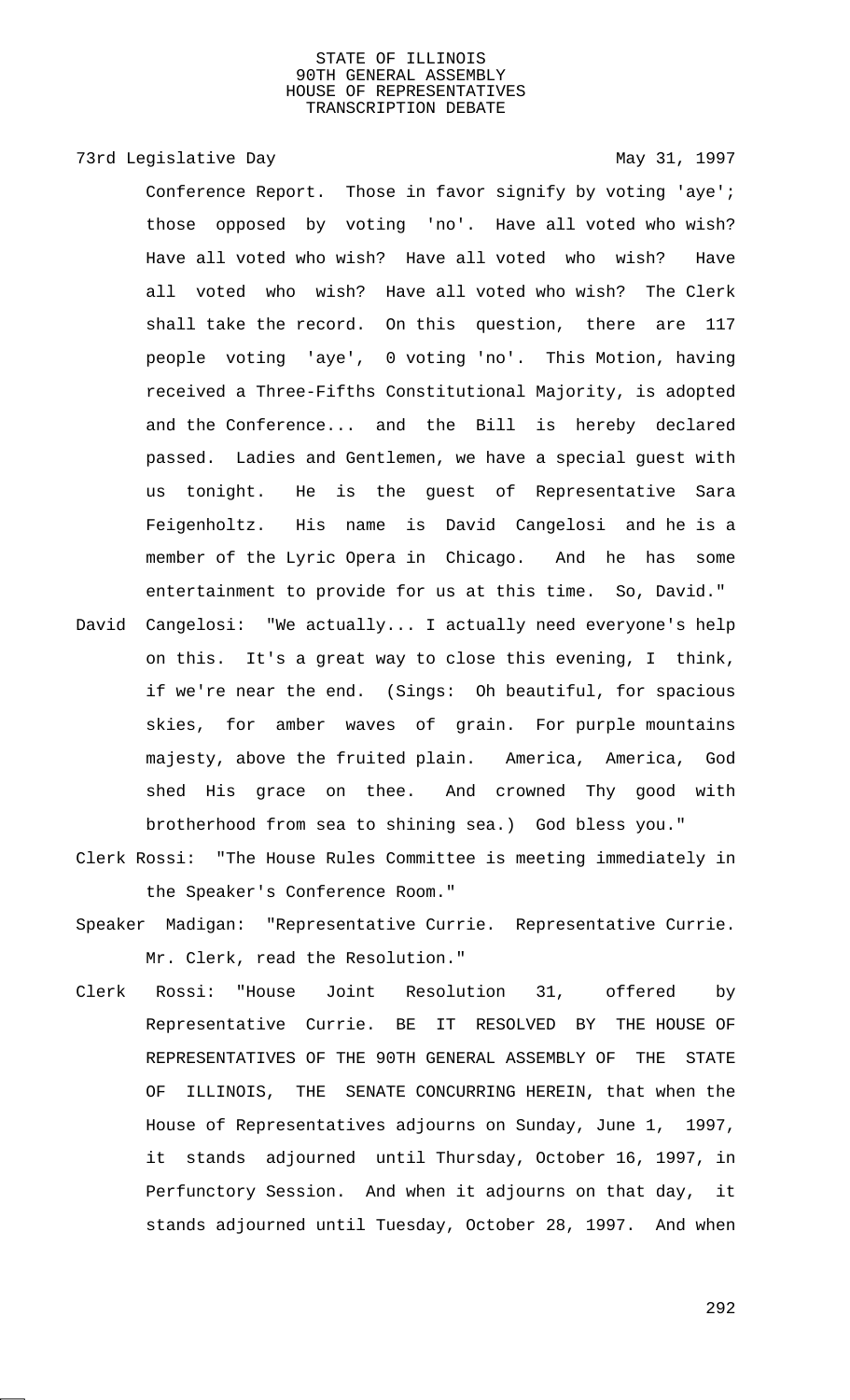73rd Legislative Day 1997 the Senate adjourns on Sunday, June 1, 1997, it stands adjourned until Thursday, October 16, 1997. And when it adjourns on that day, it stands adjourned until Tuesday, October 28, 1997."

Speaker Madigan: "Representative Currie."

Currie: "Move adoption of the House Joint Resolution 31."

- Speaker Madigan: "The Lady moves for the adoption of the Resolution. Those in favor say 'aye'; those opposed say 'no'. The 'ayes' have it. The Resolution is adopted. There are more matters to be considered. Don't go away, please. The Members of the Rules Committee should go to the Speaker's Conference Room immediately. The Members of the Rules Committee, please go to the Conference Room immediately. Ladies and Gentlemen, Ladies and Gentlemen, would you give your attention to Representative Daniels. Mr. Daniels."
- Daniels: "Mr. Speaker, Ladies and Gentlemen of the House, this is really the last day for one of the Members here that has announced her retirement to our disappointment. But we certainly want to wish Representative Ann Hughes the best of everything. For those of us in the Republican side, she has been truly in many cases an inspiration. A hard-working person, a small business woman here in Illinois, going back to help run the family business. She family farms says Bill Black. We've got to make sure that's brought out there, and, Ann, you know ever since I first met you, I've been admiring all the good work that you've done and your stability and your intellect and your governmental service that you brought to the General Assembly. Also, the many, many areas of background that you brought to the General Assembly when you first joined here in 1992. We're going to miss you, but you know once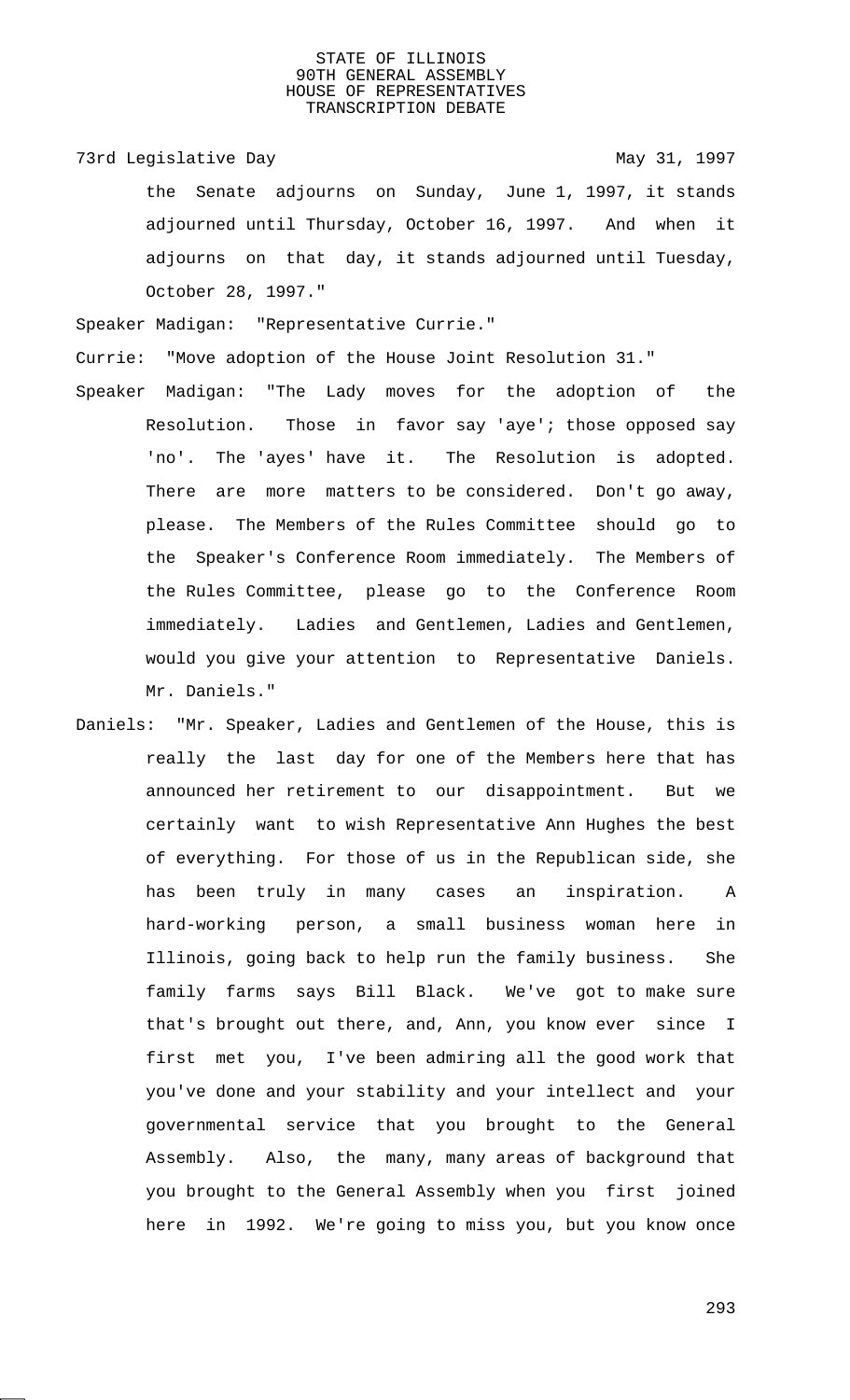## 73rd Legislative Day 1997

you're a Member of this Body, you're always a Member of the Body. So we hope you'll remember to come back and visit us. Make sure you stay in touch with us. And, of course, you'll be a constituent of the General Assembly, so you can write your letters, too, and let us know what to do. But would you please all join me in wishing Ann Hughes the best of everything."

Speaker Madigan: "Representative Hughes."

Hughes: "Thank you, Mr. Speaker. I'd just like to take this opportunity, the last one I'll have I think here at this microphone, to say thank you to each and everyone of you here for making my experience here one that has been tremendous in every way, very rewarding. This is a great place to work; a lot of good friendships have been made here. I hope they're not going to end tonight, but thank you all, not only the colleagues here on the floor, but the staff that are here, that have helped us do the job that we've come here to do. So I wish you all the very best as you continue the good work that is taking place here. And don't hesitate to call me if I can be of assistance. Thank you very much, every one of you."

Speaker Madigan: "Mr. Leitch."

Leitch: "Thank you, Mr. Speaker. I, too, would just like to add my word of farewell. Ann Hughes is one of the most gracious ladies that we will ever want to meet, let alone have the privilege of serving with. It's a very special loss for me because since I've been off the floor so much this Session, she has been voting my switch, and I won't have anyone to blame anymore for any record. But actually, we'll all miss her very, very much and again, it's a real honor to serve with you, Ann."

Speaker Madigan: "Representative Currie. Representative Currie.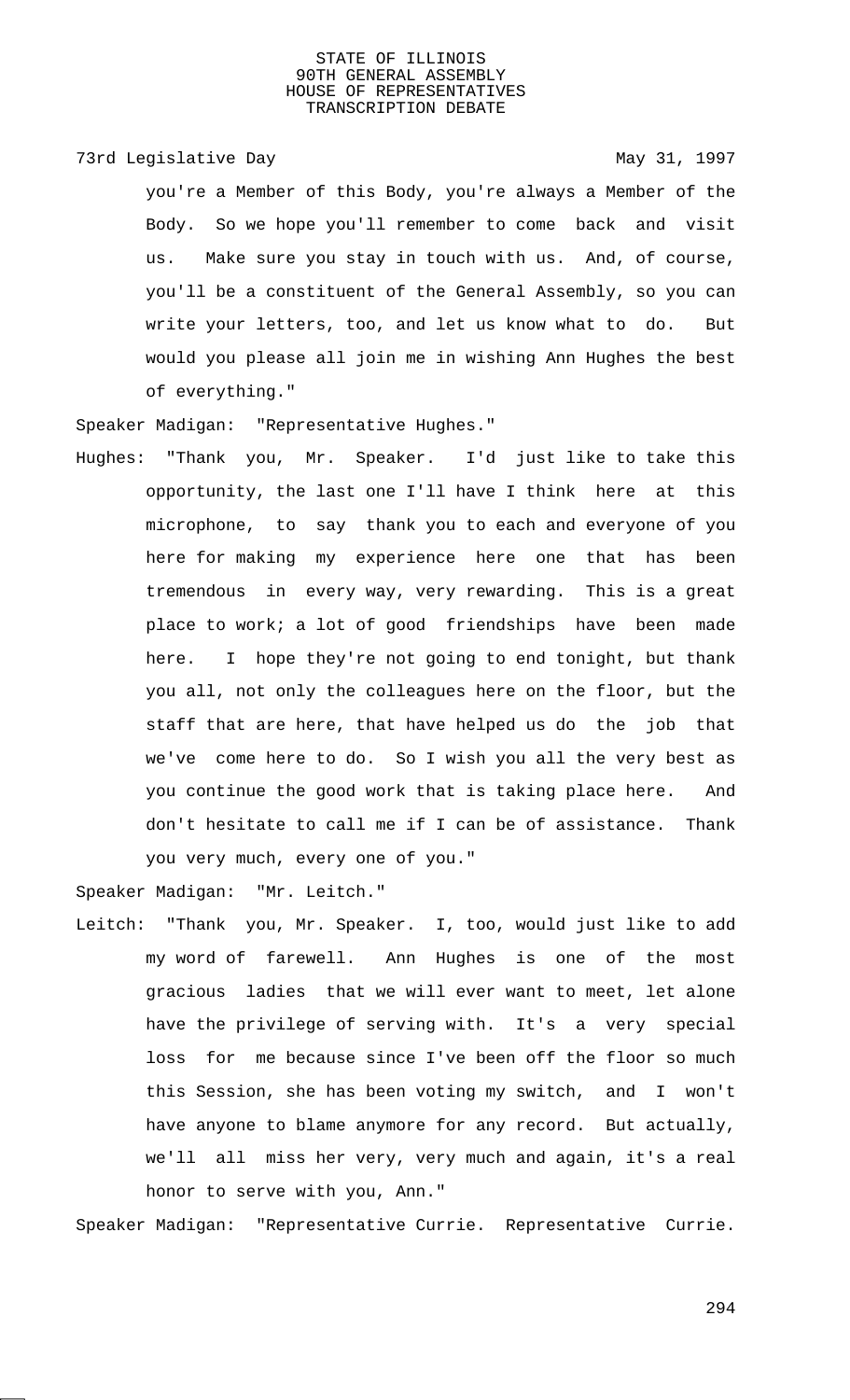73rd Legislative Day 1997 Barbara Currie. Representative Currie, did you wish to..." Currie: "Thank you, Speaker. Representative Kubik and I have filed House Resolution 202. We're not going to read the Resolution, but it is a Resolution we introduced in honor of a favorite staffer, favorite on both sides of the aisle, who is leaving this Assembly after many years of good, hard and extremely helpful work. And now that we've released Resolutions, now that we know that we can pay for them when we introduce them, you'll all have a chance to look at it. The staffer, of course, is Ron Levin, who has worked with our Revenue Committee forever, who plans to leave soon his job with this Assembly, who will be very much missed by those of us who deal in the revenue trade. We're delighted that he's going to stay in Springfield, so whenever we have a question, we plan to phone him and ask for a quick answer. He is the kind of person who has kept us all solid and sound. He not only knows what these mystical, confusing, detailed Bills filled with words like, 'algorithms' do, but he tells us which are the ones that are right. So, he's a great guy, a good pal. He has a wonderful sense of humor, and I know many join me in wishing him a happy retirement and thanking him for all of his help to us."

Speaker Madigan: "Mr. Morrow."

Morrow: "Thank you, Mr. Speaker, Ladies and Gentlemen of the House. I rise on a Point of Personal Privilege. In the gallery behind the podium, there's a couple who I would like to congratulate for their wedding that is coming up this summer. She was on my staff until she got a better job. Lisa Clemmons and Sean Stott with the AFL-CIO, a wonderful couple and congratulations to your wedding this summer."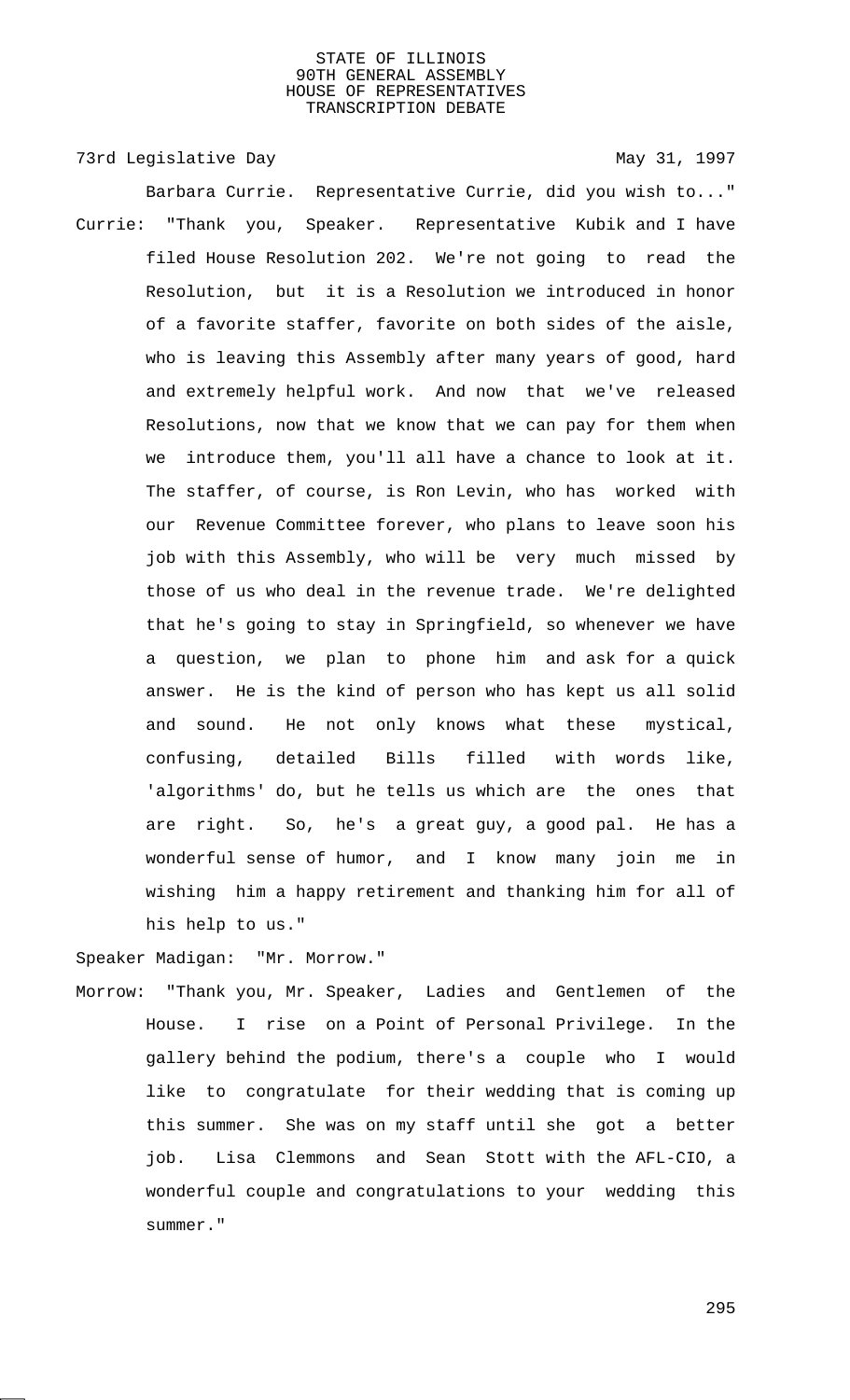73rd Legislative Day 1997

Speaker Madigan: "Mr. Clerk, Mr. Clerk."

Clerk Rossi: "Representative Currie, Chairman from the Committee on Rules, to which the following Conference Committee Report was referred, action taken on June 1st, 1997, reported the same back: recommend 'be adopted' Conference Committee Report #1 to House Bill 1450. Supplemental Calendar #15 is being distributed."

Speaker Madigan: "Representative Schakowsky."

- Schakowsky: "Thank you, Mr. Speaker. I would like to announce that the House Labor and Commerce Committee meeting scheduled for Monday is cancelled."
- Speaker Madigan: "Representative Schakowsky, could you advise us as to the next meeting of COWL? Many of us are interested. Supplemental Calendar #15, House Bill 1450, Mr. Rutherford."
- Rutherford: "Thank you, Mr. Speaker. The Conference Committee to 1450 puts it back in the original form in which we passed it from the House. They changed from the immediate effective date. This is for the Illinois Development Finance Authority for the bond authorization raised by \$2 million, of which 900 million is for Environmental Facility Finance and I'd appreciate a favorable Roll Call."
- Speaker Madigan: "The Gentleman moves for the adoption of the Conference Report. There being no discussion, the question is, 'Shall this Report be adopted?' Those in favor signify by voting 'aye'; those opposed by voting 'no'. Have all voted who wish? Have all voted who wish? Have all voted who wish? Have all voted who wish? The Clerk shall take the record. On this question, there are 115 'ayes', 0 voting 'no'. This Report, having received a Three-Fifths Constitutional Majority, is hereby declared adopted. Mr. Clerk. Mr. Clerk, there are... there's a list of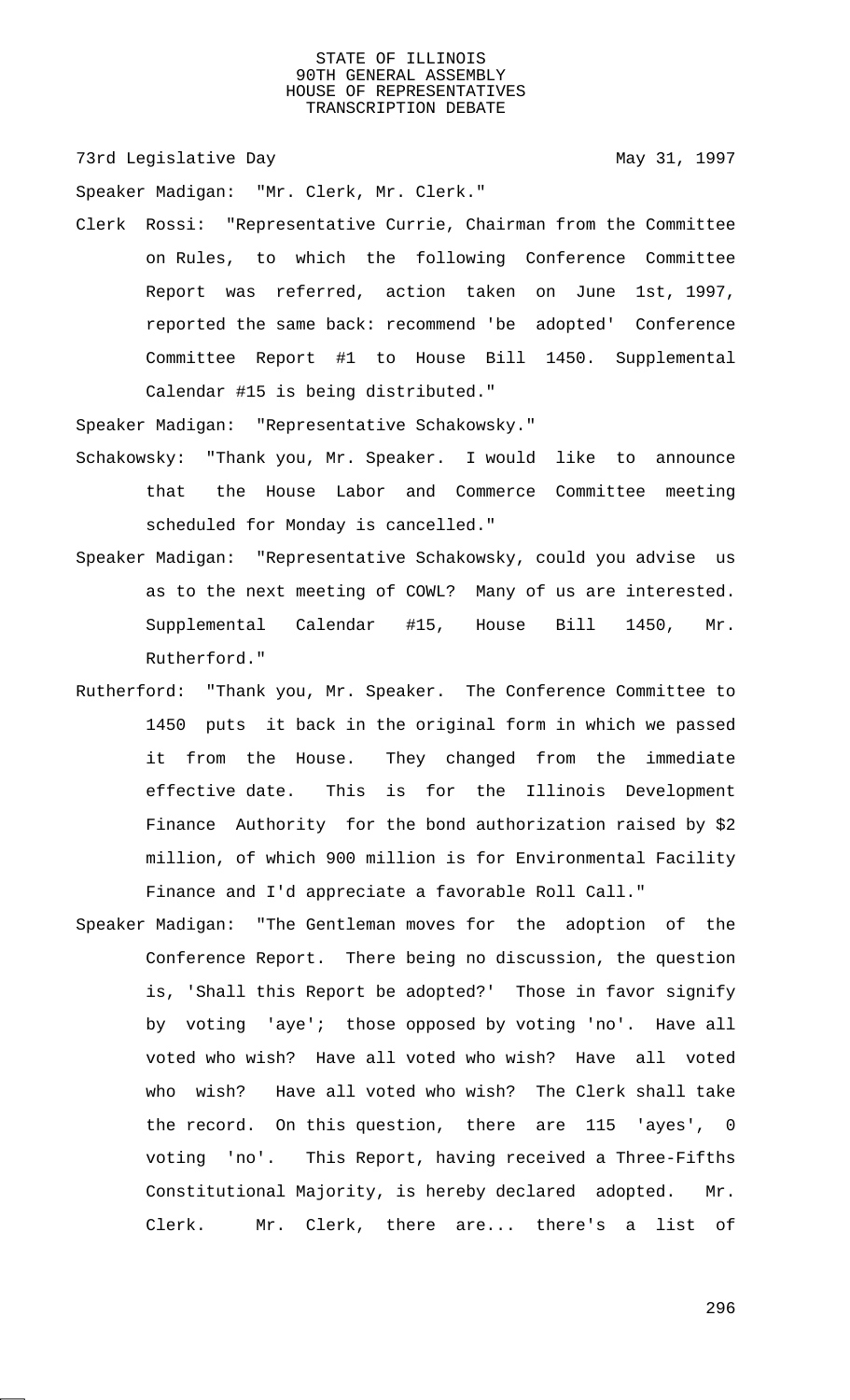Resolutions, and if you could read the numbers on the

73rd Legislative Day 1997

Resolutions, Mr. Clerk. These are Agreed Resolutions." Clerk Rossi: "Agreed Resolutions. House Resolution #5, offered by Representative Pankau; House Resolution #7, offered by Representative Steve Davis; House Resolution #11, offered by Representative Granberg; House Resolution #14, offered by Representative Andrea Moore; House Resolution #15, offered by Representative Pankau; House Resolution #18, offered by Representative Daniels; House Resolution #19, offered by Representative Brosnahan; House Resolution #20, offered by Representative Lou Jones; House Resolution 23, offered by Representative Granberg; House Resolution 24, offered by Representative Tim Johnson; House Resolution 25, offered by Representative Mautino; House Resolution 27, offered by Representative Acevedo; House Resolution 28, offered by Representative Lopez; House Resolution 30, offered by Representative Dart; House Resolution 33, offered by Representative Schakowsky; House Resolution 34, offered by Representative Granberg; House Resolution 35, offered by Representative Granberg; House Resolution 36, offered by Granberg; House Resolution 37, offered by Granberg; House Resolution 38, offered by Granberg; House Resolution 39, offered by Representative Granberg; House Resolution 40, offered by Representative Zickus; House Resolution 41, offered by Representative Morrow; House Resolution 42, offered by Representative Hartke; House Resolution 43, offered by Representative Granberg; House Resolution 44, offered by Representative Erwin; House Resolution 45 and 46, offered by Representative Morrow; House Resolution 47, offered by Representative Gash; House Resolution 48, offered by Representative Feigenholtz; House Resolution 50, offered by Representative Bugielski; House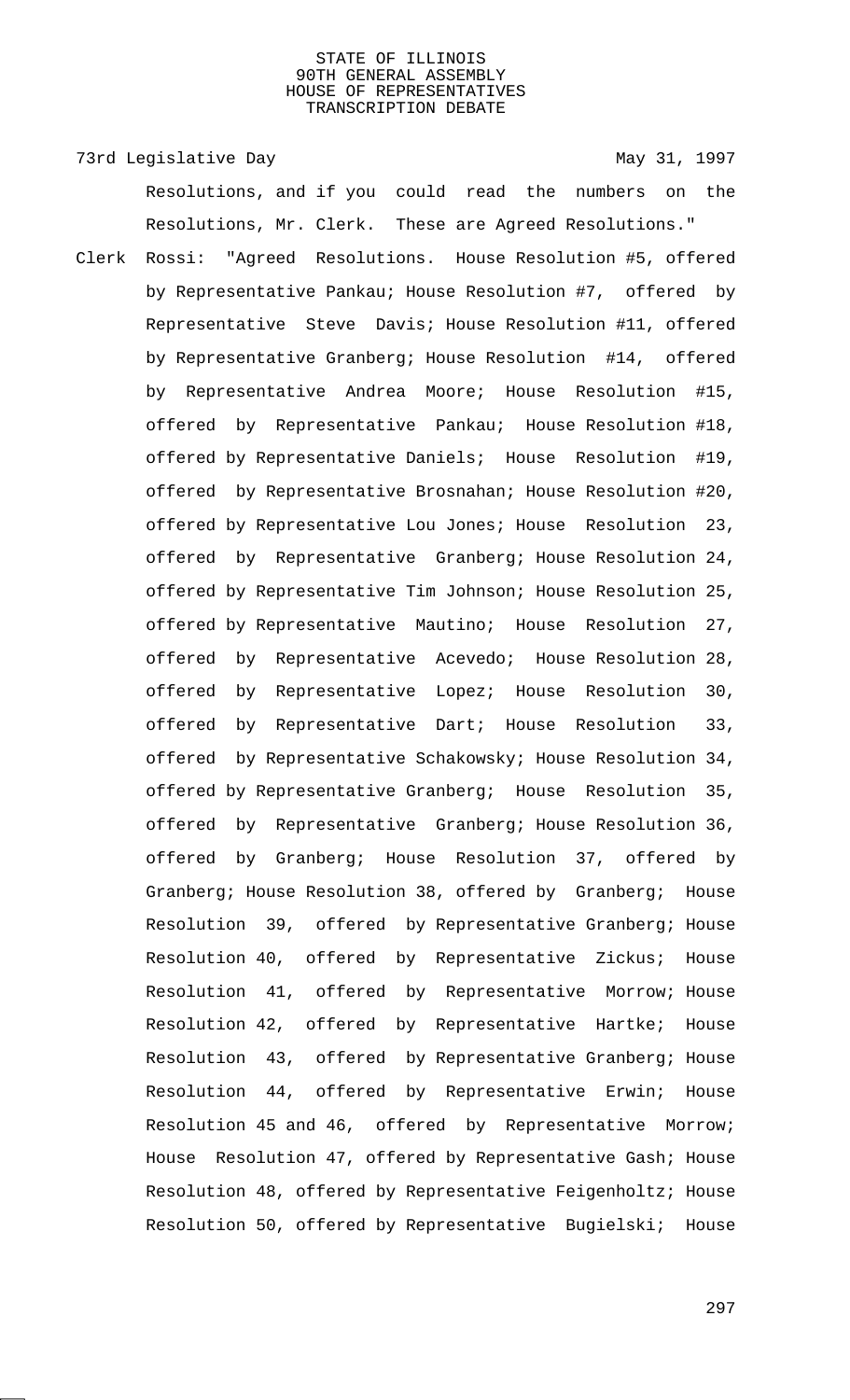## 73rd Legislative Day 1997

Resolution 52, offered by Representative Cowlishaw; House Resolution 54, offered by Representative Hannig; House Resolution 55, offered by Representative Flowers; House Resolution 56, offered by Representative Granberg; House Resolution 57, offered by Representative Brosnahan; House Resolution 58, offered by Representative Fritchey; House Resolution 63, offered by Representative Woolard; House Resolution 64, offered by Representative Giglio; House Resolution 66, offered by Representative Giles; House Resolution 68, offered by Speaker Madigan; House Resolution 69, offered by Representative John Turner; House Resolution 70, offered by Representative Flowers; House Resolution 71, offered by Representative Zickus; House Resolution 72, offered by Representative Zickus; House Resolution 73, offered by Representative Granberg; House Resolution 79, offered by Representative Morrow; House Resolution 80, offered by Representative McAuliffe; House Resolution 81, offered by Representative Capparelli; House Resolution 82, offered by Representative Giglio; House Resolution 84, offered by Representative Julie Curry; House Resolution 85, offered by Representative Younge; House Resolution 86, offered by Representative Julie Curry; House Resolution 87, offered by Representative Monique Davis; House Resolution 88, offered by Representative Biggert; House Resolution 90, offered by Representative Giglio; House Resolution 92, offered by Representative Schakowsky; House Resolution 93, offered by Representative Currie; House Resolution 94, offered by Representative Mulligan; House Resolution 95, offered by Representative Slone; House Resolution 97, offered by Representative McAuliffe; House Resolution 99, offered by Representative Lou Jones; House Resolution 100, offered by Representative Tom Johnson; House Resolution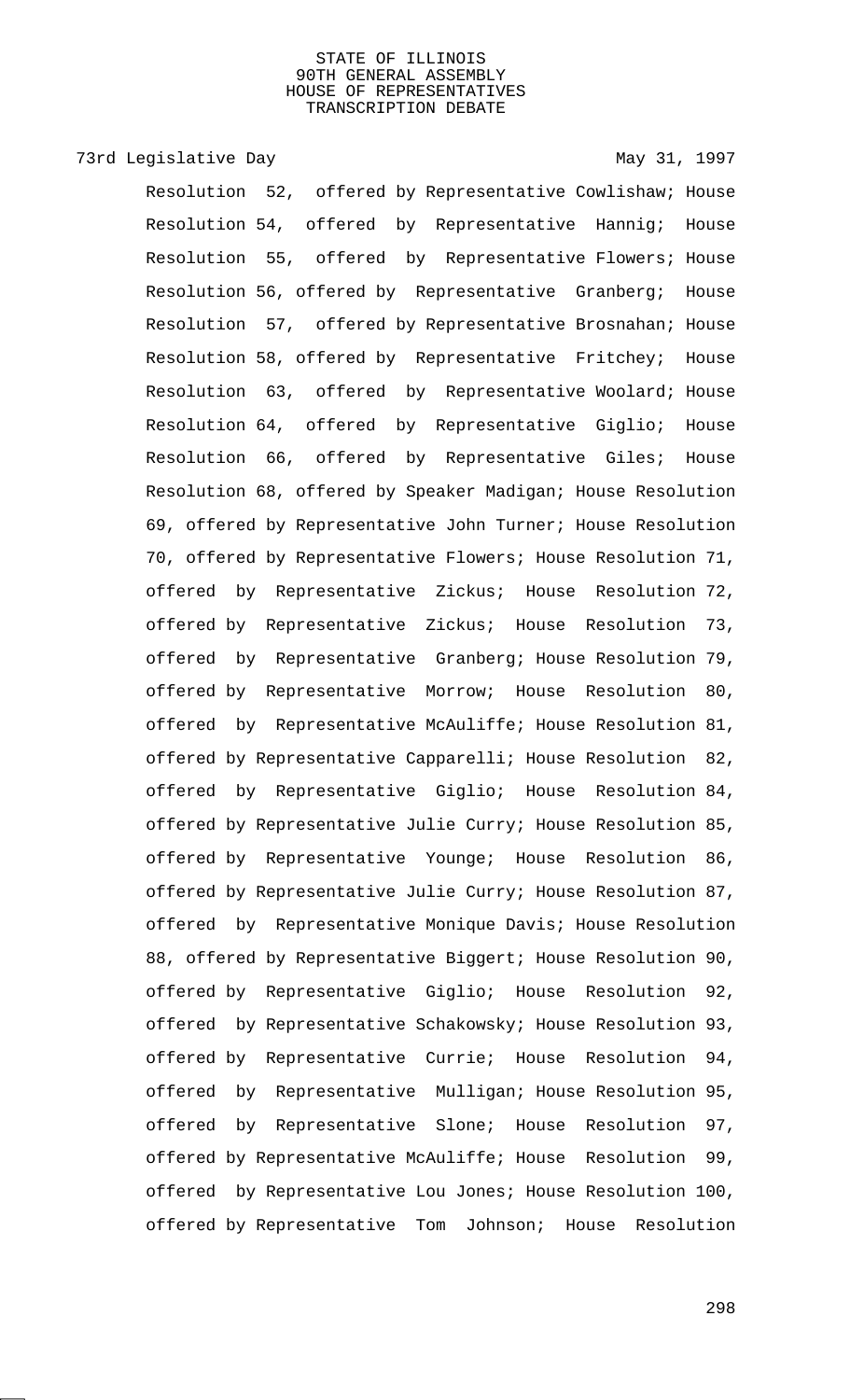# 73rd Legislative Day 1997

101, offered by Representative Tom Johnson; House Resolution 103, offered by Representative Wood; House Resolution 104, offered by Representative Giles; House Resolution 105, offered by Repre... Speaker Madigan; House Resolution 106, offered by Representative Morrow; House Resolution 107, offered by Representative Schoenberg; House Resolution 108, offered by Representative Persico; House Resolution 109, offered by Representative O'Brien; House Resolution 111, offered by Representative Granberg; House Resolutions 114 and 15 (115), offered by Representative Kosel; House Resolution 16 (116), offered by Representative Stephens; House Resolution 117, offered by Representative Ronen; House Resolution 118, offered by Representative Kosel; House Resolution 119, offered by Representative Giles; House Resolution 120, offered by Representative Ronen; House Resolution 122, offered by Representative Flowers; House Resolution 123, offered by Representative Giglio; House Resolution 124, offered by Representative Noland; House Resolution 126, offered by Representative Gash; House Resolutions 127 and 128, offered by Representative Brosnahan; House Resolution 130, offered by Representative Gash; House Resolution 131, offered by Representative Giglio; House Resolutions 132 and 133, offered by Representative Morrow; House Resolution 135, offered by Representative Lopez; House Resolution 136, offered by Representative Morrow; House Resolutions 137 and 138, offered by Representative Currie; House Resolution 139, offered by Representative Morrow; House Resolution 140, offered by Representative Dart; 141 by Representative Capparelli; 142 by Representative Parke; 143 by Art Turner; 144 by Representative Giglio; 145 by Representative Dart; 146 by Representative Dart; 147 by Representative Joe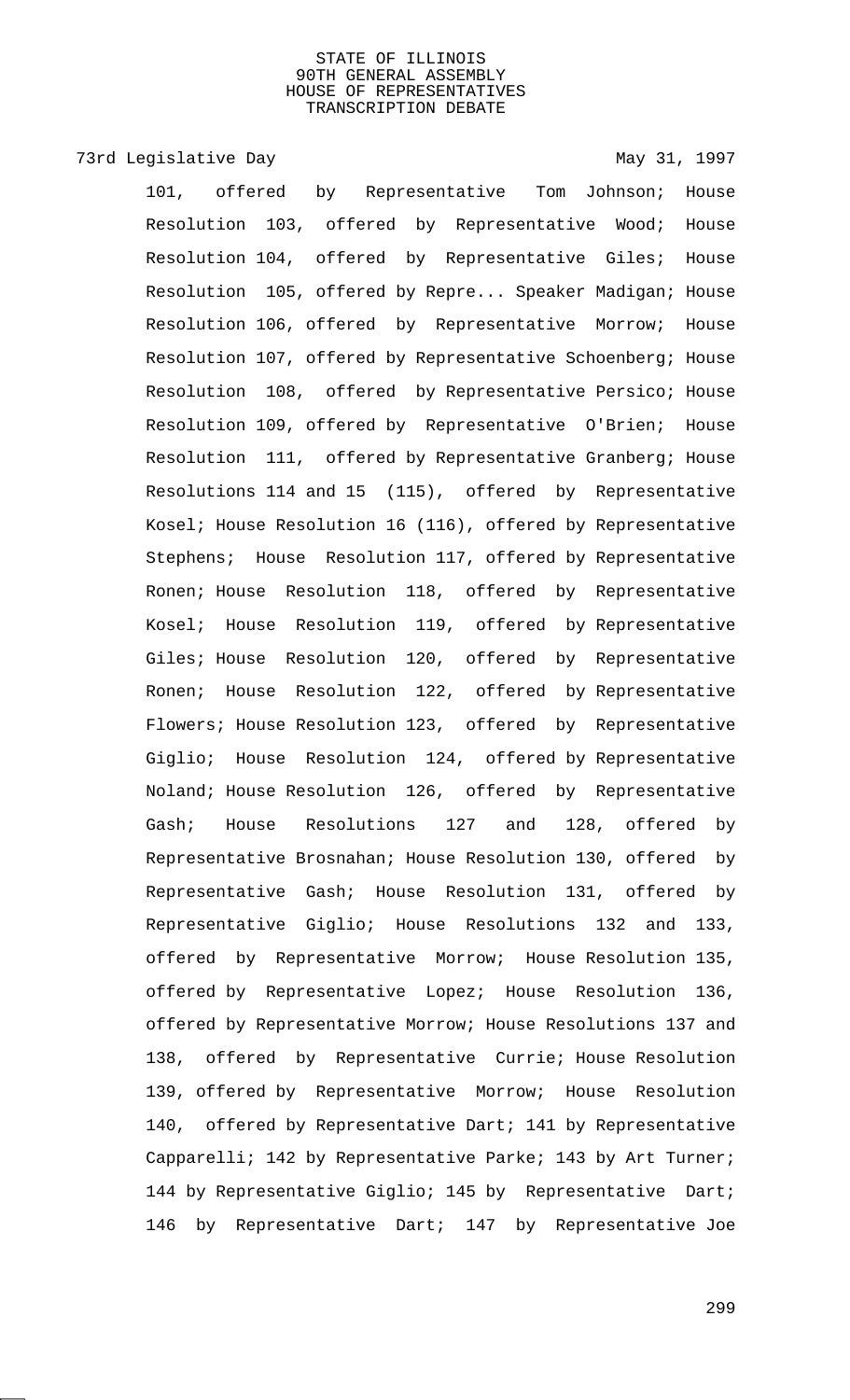## 73rd Legislative Day 1997

Lyons; Repre... House Resolution 150 by Representative John Jones; House Resolution 151 by Representative Younge; House Resolution 152 by Representative Black; 153 by Cowlishaw; 154 by Schakowsky; 156 by Eileen Lyons; 157 and 158 by Representative Acevedo; House Resolution 160 by Dart; House Resolution 162, 163, 164 and 165 by Representative Granberg; House Resolution 167 by Representative McKeon; 168, 169 by McCarthy; 170 by Parke; 171, 172, 173, 177 by Representative Giglio; House Resolution 178 by Representative Phelps; 179 by Representative Daniels; 180 and 181 by Representative Novak; 182 by Representative McCarthy; 184 by Representative Schoenberg; 185 by Representative Morrow; 186 by Representative Younge; 188 by Representative Art Turner; 189 by Representative Erwin; 190 by Representative Giles; 191 by Representative Mautino; 192 by Representative McKeon; 193 by... and 194 by Representative Feigenholtz; 195 by Representative Dart; 196 by Giglio; 198 by Speaker Madigan; 199 by Representative McKeon; 200 by Representative Bergman; 201 by Representative Eileen Lyons; and 202 by Representative Barbara Currie; House Joint Resolution 9, offered by Representative Granberg; 10 by Representative Ryder; 11 by Speaker Madigan; 21 by Representative Capparelli; Senate Joint Resolutions 32 by Julie Curry and 34 by Monique Davis."

- Speaker Madigan: "Representative Currie. Representative Currie, for a Motion."
- Currie: "Thank you, Speaker. I move adoption of the Resolutions, House Joint and Senate."
- Madigan: "Those in favor say 'aye'; those opposed say 'no'. The 'ayes' have it; the Motion is adopted. The Resolutions are adopted. The Chair recognizes Mr. Daniels."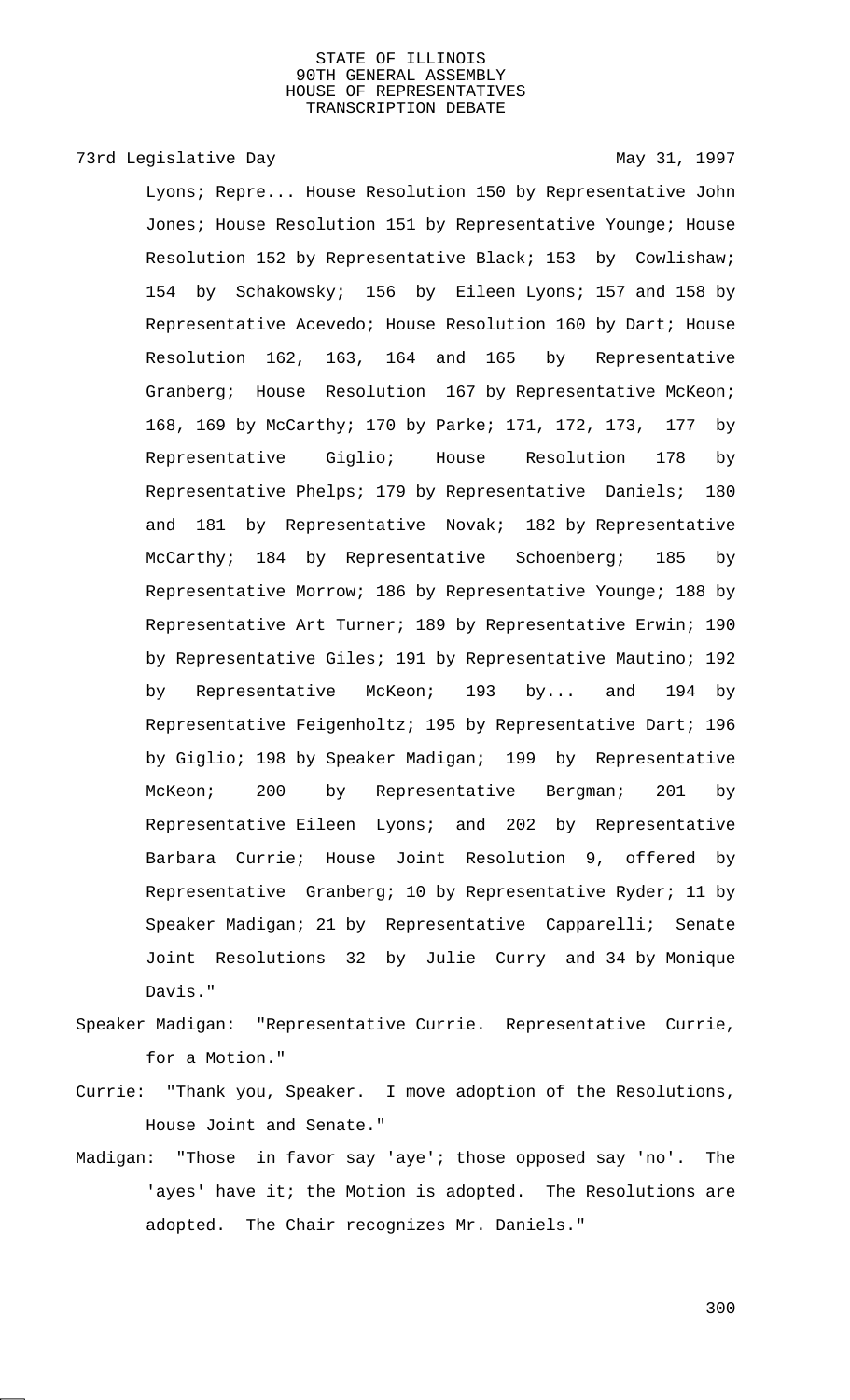73rd Legislative Day 1997

Daniels: "Mr. Speaker, Ladies and Gentlemen of the House, it's this time of the Session, the end of the Session, that we have so many people to thank. First, I would like to thank you for the courtesies that you extended to our Governor. I would like to... Did you hear that, Mike? Hey, Mike, I was saying nice things to you."

Speaker Madigan: "Thank God."

Daniels: "I also, every year I've given a speech blasting you and I didn't do that this year."

Speaker Madigan: "Okay, very good. Thank you."

- Daniels: "You're welcome. But, truly, I want to thank all Members of this House for their courtesies and their attention to detail. But also, as we all know, a very important part of all our operations are our staff. And I am pleased to have most of my staff right here behind us. And if I were to take each and everyone of those people on the staff, I could say wonderful things about all of them. But, Mr. Speaker, you know and every other Member of the House knows, whether it's on the Republican side or the Democrat side of the aisle there, are tremendous hours that are spent. You know whether it's on issues of deregulation or education or others, our staff is always there working hard, midnight oil is burning. And I want to thank them, led of course by our Chief of Staff, Mike Stokke, wherever he may be, and behind me, and our Director of Research and Appropriation, Mona Martin. And to thank them and all of you back here on the Republican side of the aisle, God bless you and thank you for all the outstanding work you do for all of us."
- Speaker Madigan: "I would like to reiterate Mr. Daniels' remarks as they would pertain to the Democratic Staff: Mr. Mapes, Mr. Cullen, Mr. Brown, Mr. Kasper and all those who work